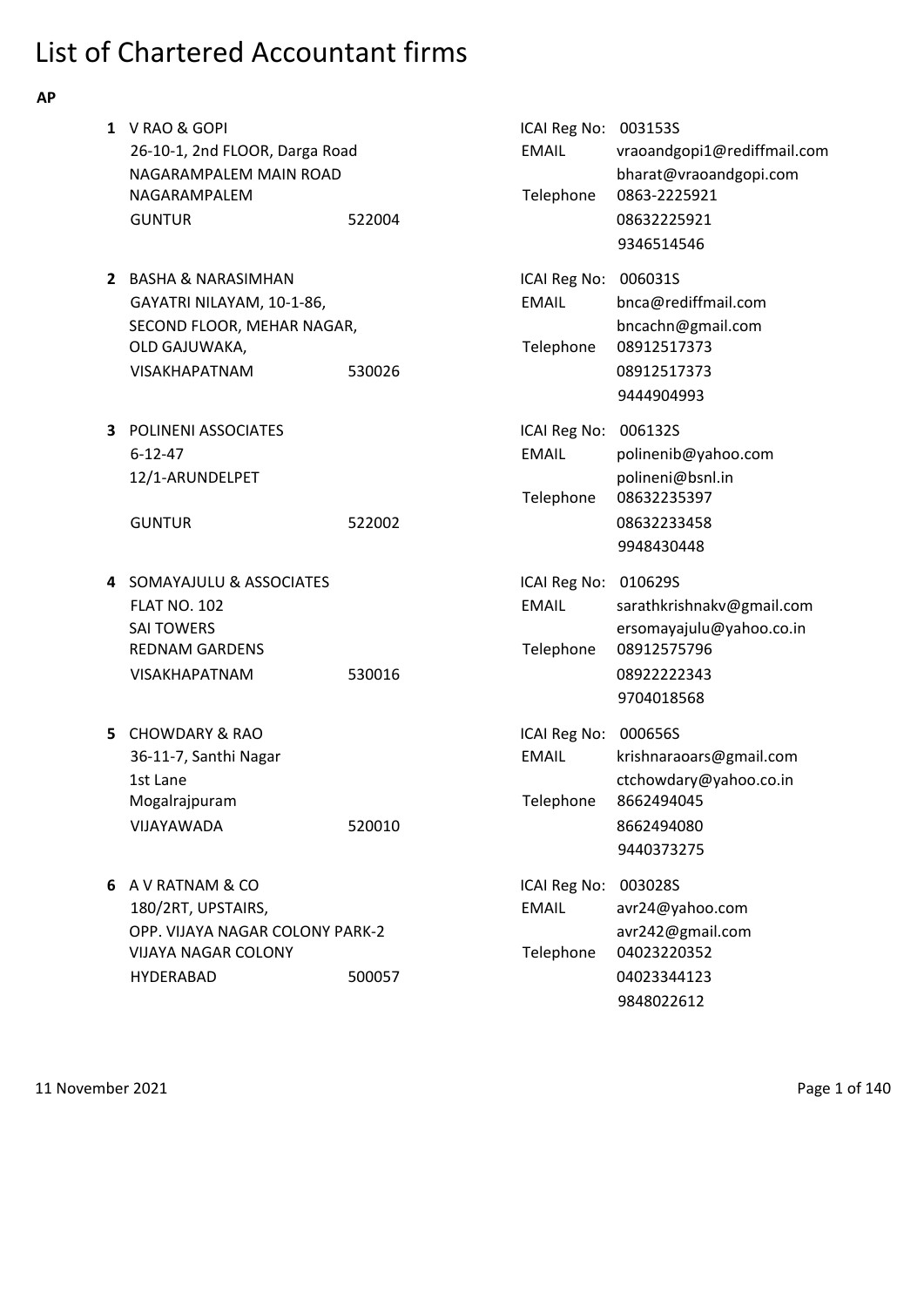| 7  | B V RAO & CO LLP<br>FLAT NO.FF 1, 49-28-12<br>SATYALAKSHMI VINAYAKA TOWERS<br>MADHURANAGAR<br><b>VISAKHAPATNAM</b> | 530016 | ICAI Reg No:<br><b>EMAIL</b><br>Telephone         | 003118S<br>bvraoandco@gmail.com<br>bvk@bvraoandco.com<br>08912549561<br>9573570636<br>9393103175                  |
|----|--------------------------------------------------------------------------------------------------------------------|--------|---------------------------------------------------|-------------------------------------------------------------------------------------------------------------------|
| 8. | RAO & KUMAR<br>10-50-19/4<br>SOUDAMANI<br>SIRIPURAM<br><b>VISAKHAPATNAM</b>                                        | 530003 | ICAI Reg No:<br><b>EMAIL</b><br>Telephone         | 003089S<br>contact@raoandkumar.com<br>raviprasad leo@hotmail.com<br>08914803999<br>08914809666<br>9866622754      |
| 9  | N G RAO & ASSOCIATES<br>H NO 25-105 ASHOK NAGAR<br>RAMACHANDRAPURAM<br><b>MEDAK DISTRICT</b><br>HYDERABAD          | 502032 | ICAI Reg No:<br><b>EMAIL</b><br>Telephone         | 009399S<br>nageswararaog207@gmail.com<br>nageswararaog@rediffmail.com<br>04066617089<br>04042408813<br>9848018791 |
| 10 | E PHALGUNA KUMAR & CO<br>D.NO.1-5-599/2<br><b>BALAJI COLONY Old</b><br><b>TIRUPATI</b>                             | 517502 | ICAI Reg No:<br><b>EMAIL</b><br>Telephone         | 002644S<br>echaitanyaca@gmail.com<br>ec@epkco.in<br>08772262412<br>08772261849<br>9704587718                      |
|    | 11 BRAHMAYYA & CO<br>D.NO.33-25-33B<br><b>GOVINDARAJULU NAIDU STREET</b><br>SURYARAOPET<br>VIJAYAWADA              | 520002 | ICAI Reg No: 000513s<br><b>EMAIL</b><br>Telephone | potlurisunilkumar@yahoo.com<br>ramanarao@brahmayya.com<br>08662444593<br>08662444594<br>9849126027                |
| 12 | <b>GRANDHY &amp; CO</b><br>MIG-36, D.NO: 4-68-1/4<br><b>LAWSONS BAY COLONY</b><br>VISAKHAPATNAM                    | 530017 | ICAI Reg No:<br><b>EMAIL</b><br>Telephone         | 001007S<br>grandhyandco@hotmail.com<br>grandhyco@gmail.com<br>08912530285<br>04023358191<br>9885668088            |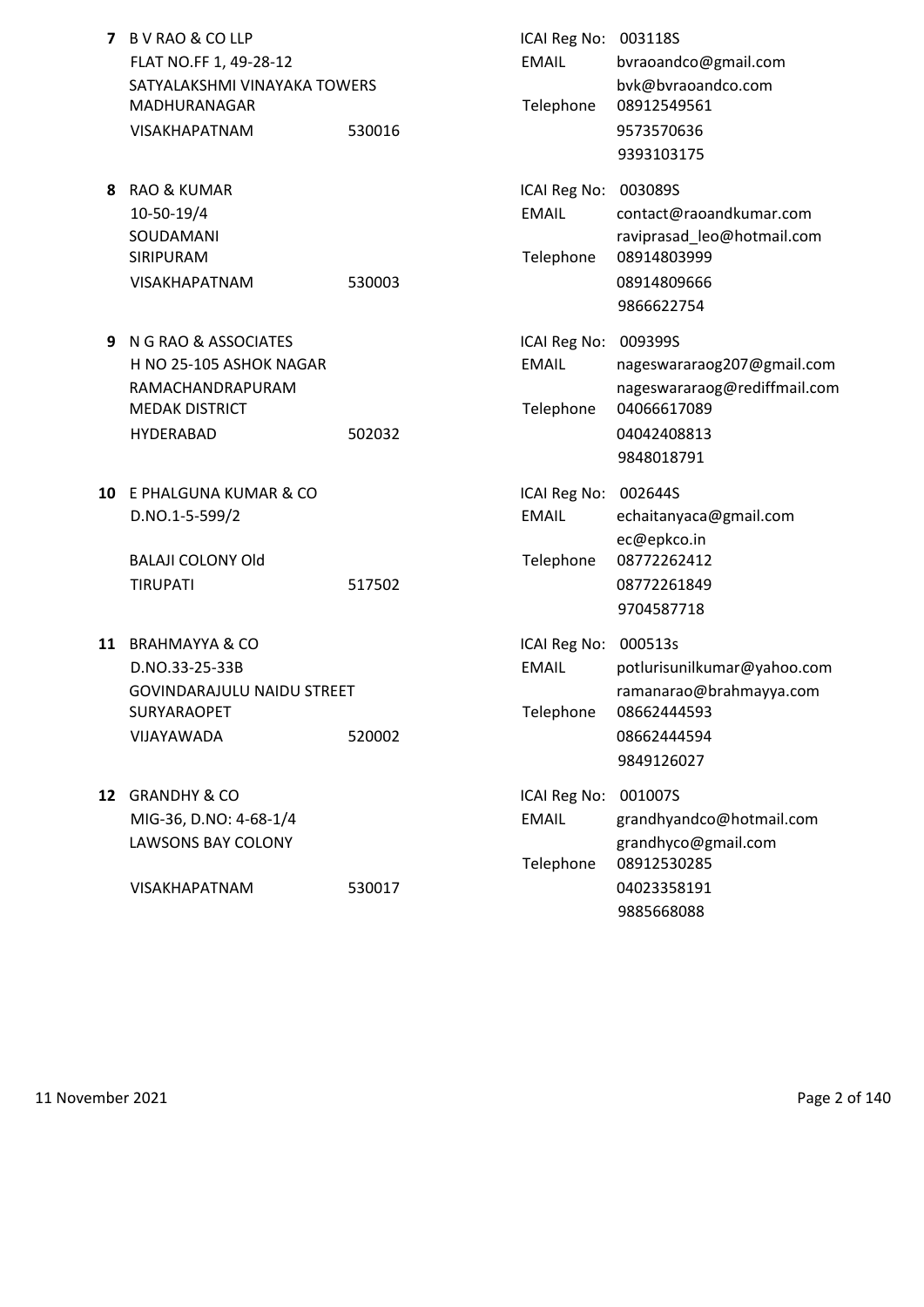**13** M N RAO & ASSOCIATES **ICAI Reg No: 005386S** VAISHNAVI PLAZA ,2ND FLOOR, EMAIL mnrao.ca@gmail.com D.NO.40-6/3-9, NEAR V P SIDDHARTHA mnrao\_ca@yahoo.com PUBLIC SCHOOL, MOGALRAJAPURAM Telephone 08662480201 VIJAYAWADA 520010 08662480301

#### **AS**

- **14** B L PUROHIT & CO **ICAI Reg No: 311056E** 3RD FLOOR, B BLOCK, K.K TOWER EMAIL blpurohit.co@gmail.com G.S ROAD Telephone 03612460203 GUWAHATI 781007
- **15** HARI SINGH & ASSOCIATES ICAI Reg No: 323509E 3, CHILARAI NAGAR PATH **EMAIL** EMAIL hsa.audit@gmail.com BHANGAGARH Telephone 03612525055 GUWAHATI 781032 03612526161
- **16** R M KOTHARI & CO **ICAI Reg No: 000143c**

GUWAHATI 781003

- **17** H K AGRAWALA & ASSOCIATES **ICAI Reg No: 319293E** M.N.ROAD, PANBAZAR Telephone 03612511158 GUWAHATI 781001
- **18** PARIK & CO **ICAI Reg No: 302147E** SIX MILE, GUWAHAT-781022. Telephone 03617962047 GUWAHATI 781022 9608411698

9989399010

ULUBARI, NEAR S.B DEORAH COLLEGE mihirmedhansh@yahoo.com

## 9864030725

- OPP. ICICI BANK, CHILARAI NAGAR PATH, jayprakash\_gupta@rediffmail.com 9678003800
- 96, 2nd Floor, GNB Road, Silpikhuri EMAIL rmkothariandco@hotmail.com Near SBI Evening Branch **RMKOTHARIANDCO.CA@GMAIL.CO** M Telephone 9983195000

### 9414072971

SABITRI LALIT BHARALI BHAWAN EMAIL harishkr\_ca@yahoo.com ABOVE INDIAN OVERSEAS BANK himanshu.chowkhani@gmail.com

### 9435048948

ASHIRBAD EMAIL b9608411698@gmail.com NAMGHAR PATH, NEW CHACHAL, and the state of the b9608411698@rediffmail.com 9431111698

11 November 2021 Page 3 of 140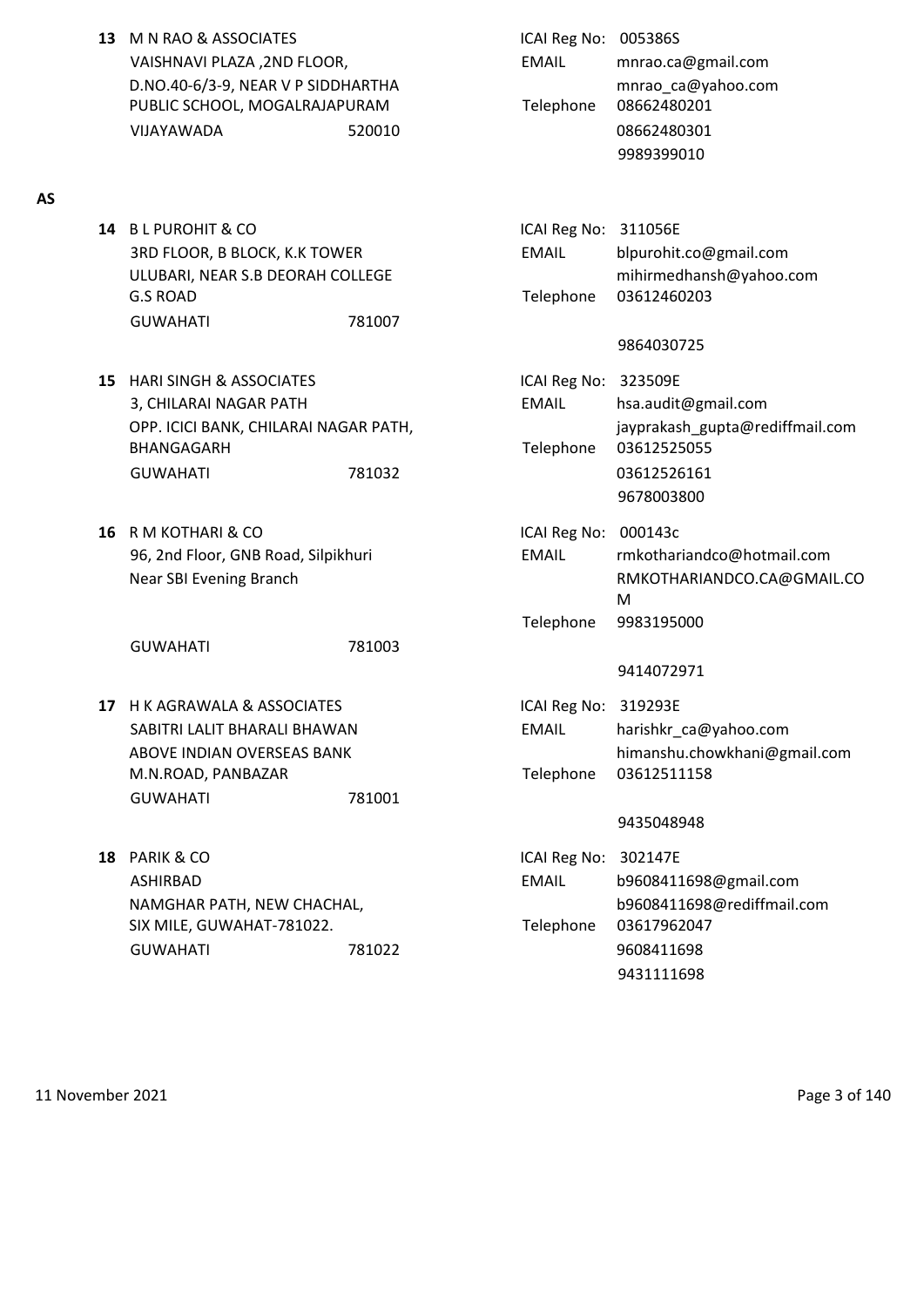| 19 R K P ASSOCIATES<br>SARWAM, 1ST FLOOR<br><b>JANIGANJ BAZAR</b><br><b>SILCHAR</b>                       | 788001 | ICAI Reg No: 322473E<br><b>EMAIL</b><br>Telephone | rkpaca@hotmail.com<br>ravipatwa@yahoo.com<br>03842231560<br>03842238915               |
|-----------------------------------------------------------------------------------------------------------|--------|---------------------------------------------------|---------------------------------------------------------------------------------------|
| 20 P GAGGAR & ASSOCIATES                                                                                  |        | ICAI Reg No: 318074E                              | 9435071192                                                                            |
| ADVIKA BUILDING, 3RD FLOOR,<br>M.G. ROAD                                                                  |        | <b>EMAIL</b>                                      | purshotamgaggar@hotmail.com<br>gaggarp@gmail.com                                      |
| <b>PAN BAZAR</b><br><b>GUWAHATI</b>                                                                       | 781001 | Telephone                                         | 03612543046                                                                           |
|                                                                                                           |        |                                                   | 9864025016                                                                            |
| 21 THAKUR BHUWANESH & ASSOCIATES<br><b>CHARTERED ACCOUNTANTS</b><br>L1/58, Ground Floor, Near Shiv Mandir |        | ICAI Reg No:<br><b>EMAIL</b>                      | 019690N<br>tb associates@rediffmail.com<br>tbaca.bih@gmail.com                        |
| SRI KRISHNAPURI, BOARING ROAD<br><b>PATNA</b>                                                             | 800001 | Telephone                                         | 06122541729<br>9934511111                                                             |
| 22 GUPTA SACHDEVA & CO<br>103, JAGAT TRADE CENTRE<br><b>FRASER ROAD</b><br><b>PATNA</b>                   |        | ICAI Reg No:<br>EMAIL<br>Telephone                | 006706N<br>animesh.jha9985@gmail.com<br>connect.patna@guptasachdeva.in<br>06122973080 |
| <b>PATNA</b>                                                                                              | 800001 |                                                   | 7352807000                                                                            |
| 23 R M ASSOCIATES<br>401, CITY HEART APARTMENT<br><b>BUDH MARG</b><br><b>PATNA</b>                        |        | ICAI Reg No: 307011C<br><b>EMAIL</b><br>Telephone | rmassociates_pat@yahoo.co.in<br>matirahman960@gmail.com<br>06122235748                |
| <b>PATNA</b>                                                                                              | 800001 |                                                   | 06122232412<br>9431019238                                                             |
| 24 TODI TULSYAN & CO<br>602, LUV KUSH TOWER<br>EXHIBITION ROAD,                                           |        | ICAI Reg No:<br><b>EMAIL</b><br>Telephone         | 002180C<br>ttcopatna@gmail.com<br>sushiltulsyan@hotmail.com<br>06122320056            |
| <b>PATNA</b>                                                                                              | 800001 |                                                   | 06122320211<br>9835020109                                                             |

**BH**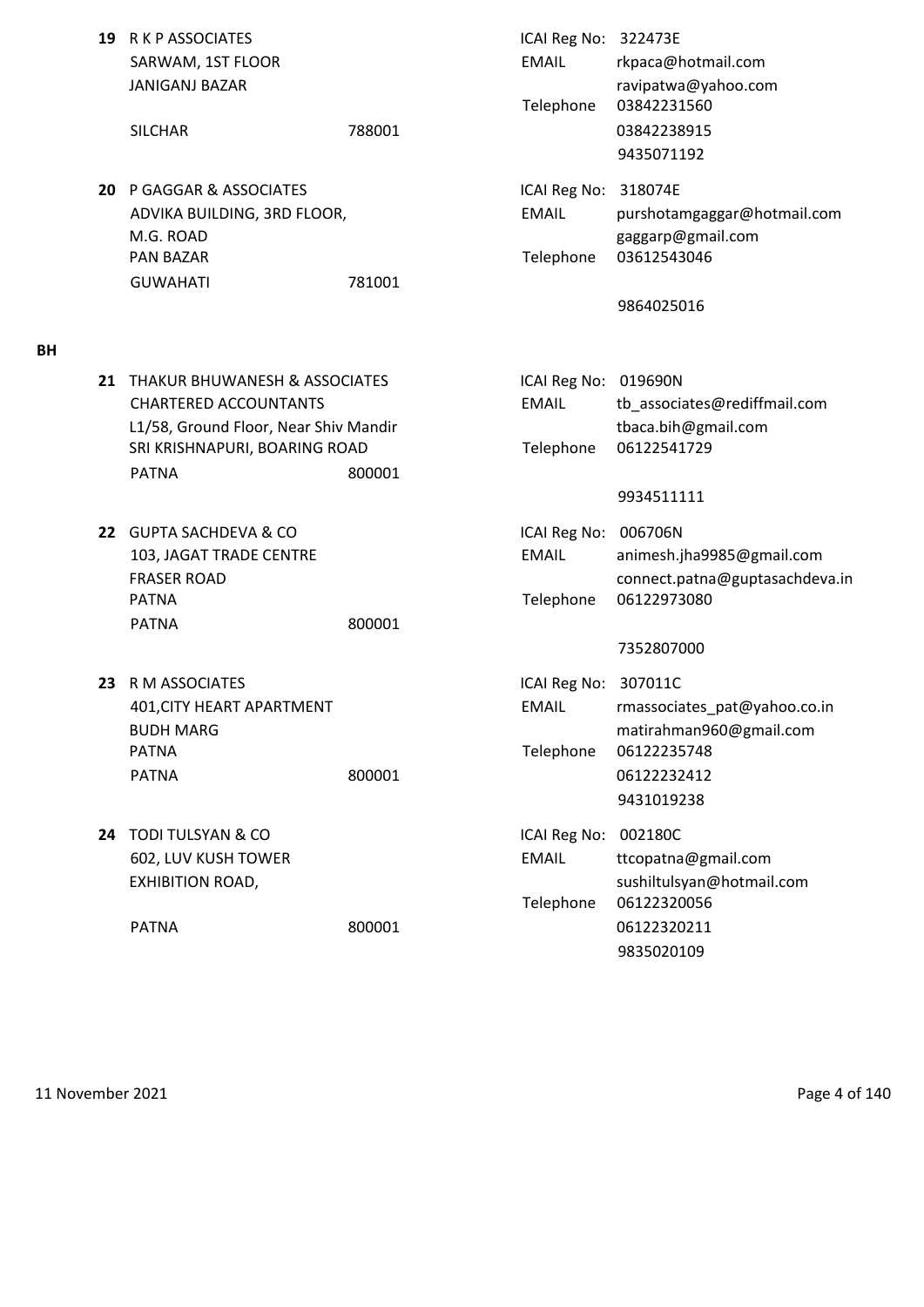| 25 DINESH K YADAV & ASSOCIATES |        | ICAI Reg No: 011308C |                       |
|--------------------------------|--------|----------------------|-----------------------|
| M-4 NARAYAN PLACE              |        | EMAIL                | dineshkumar           |
| BEHIND PUNJAB AND SIND BANK    |        |                      | dineshkumar.          |
| 42, FRASER ROAD, PATNA 800001  |        |                      | Telephone 06122230120 |
| <b>PATNA</b>                   | 800001 |                      | 06122230120           |

- **26 MANMOHAN SINGH & CO** C/O Mr. Shiv Charan Prasad, Maa Anandmai Colony, Behind Canara Bank Kjoja Imli Phulwari Sarif PATNA 801505 801505 801505 801505 801505 801505
- **27** S K JHA & ASSOCIATES 2E, SHAMBHU NATH PLAZA NEW DAK BUNGLOW ROAD

**28** L K KEJRIWAL & CO 508, ASHIANA TOWERS EXHIBITION ROAD

- **29 KHETAN RAJESH KUMAR & CO** ADHARSHILA COMPLEX SOUTH GANDHI MAIDAN PATNA 800001
- **30** A K SALAMPURIA & ASSOCIATES NEAR CHANKYA CINEMA, 1ST FLOOR, ABOVE MICA SALES **EXIBITION ROAD** PATNA 800001 800001 06122952859

| DINESH K YADAV & ASSOCIATES<br>$M - 4$<br><b>NARAYAN PLACE</b><br>BEHIND PUNJAB AND SIND BANK<br>42, FRASER ROAD, PATNA 800001<br><b>PATNA</b>        | 800001 | ICAI Reg No: 011308C<br><b>EMAIL</b><br>Telephone | dineshkumar_yash@yahoo.com<br>dineshkumar.fca@gmail.com<br>06122230120<br>06122230120<br>9334328354 |
|-------------------------------------------------------------------------------------------------------------------------------------------------------|--------|---------------------------------------------------|-----------------------------------------------------------------------------------------------------|
| <b>MANMOHAN SINGH &amp; CO</b><br>C/O Mr. Shiv Charan Prasad,<br>Maa Anandmai Colony, Behind Canara Bank<br>Kjoja Imli Phulwari Sarif<br><b>PATNA</b> | 801505 | ICAI Reg No: 000107N<br><b>EMAIL</b><br>Telephone | jpsharmaca@gmail.com<br>jpee in@yahoo.com<br>06512201322<br>06512201322<br>9334460555               |
| <b>S K JHA &amp; ASSOCIATES</b><br>2E, SHAMBHU NATH PLAZA<br><b>NEW DAK BUNGLOW ROAD</b><br><b>PATNA</b>                                              | 800001 | ICAI Reg No: 006189C<br><b>EMAIL</b><br>Telephone | sunilsaraswati@rediffmail.com<br>ratendra@yahoo.com<br>9334320386<br>9431016174<br>7979806174       |
| L K KEJRIWAL & CO<br>508, ASHIANA TOWERS<br><b>EXHIBITION ROAD</b><br><b>PATNA</b>                                                                    | 800001 | ICAI Reg No: 001368c<br>EMAIL<br>Telephone        | lkkcoho@gmail.com<br>lkk_co@yahoo.com<br>06122322595<br>06212245676<br>9835096764                   |
| KHETAN RAJESH KUMAR & CO<br>203<br>ADHARSHILA COMPLEX<br>SOUTH GANDHI MAIDAN<br><b>PATNA</b>                                                          | 800001 | ICAI Reg No: 010086C<br><b>EMAIL</b><br>Telephone | krk_ca@yahoo.com<br>krk.patna@gmail.com<br>06122323260<br>9431035015                                |
| A K SALAMPURIA & ASSOCIATES<br>NEAR CHANKYA CINEMA, 1ST FLOOR,<br><b>ABOVE MICA SALES</b><br>EXIBITION ROAD                                           |        | ICAI Reg No:<br><b>EMAIL</b><br>Telephone         | 004285C<br>anand.dokania@icai.org<br>acaanand@yahoo.com<br>7004159054                               |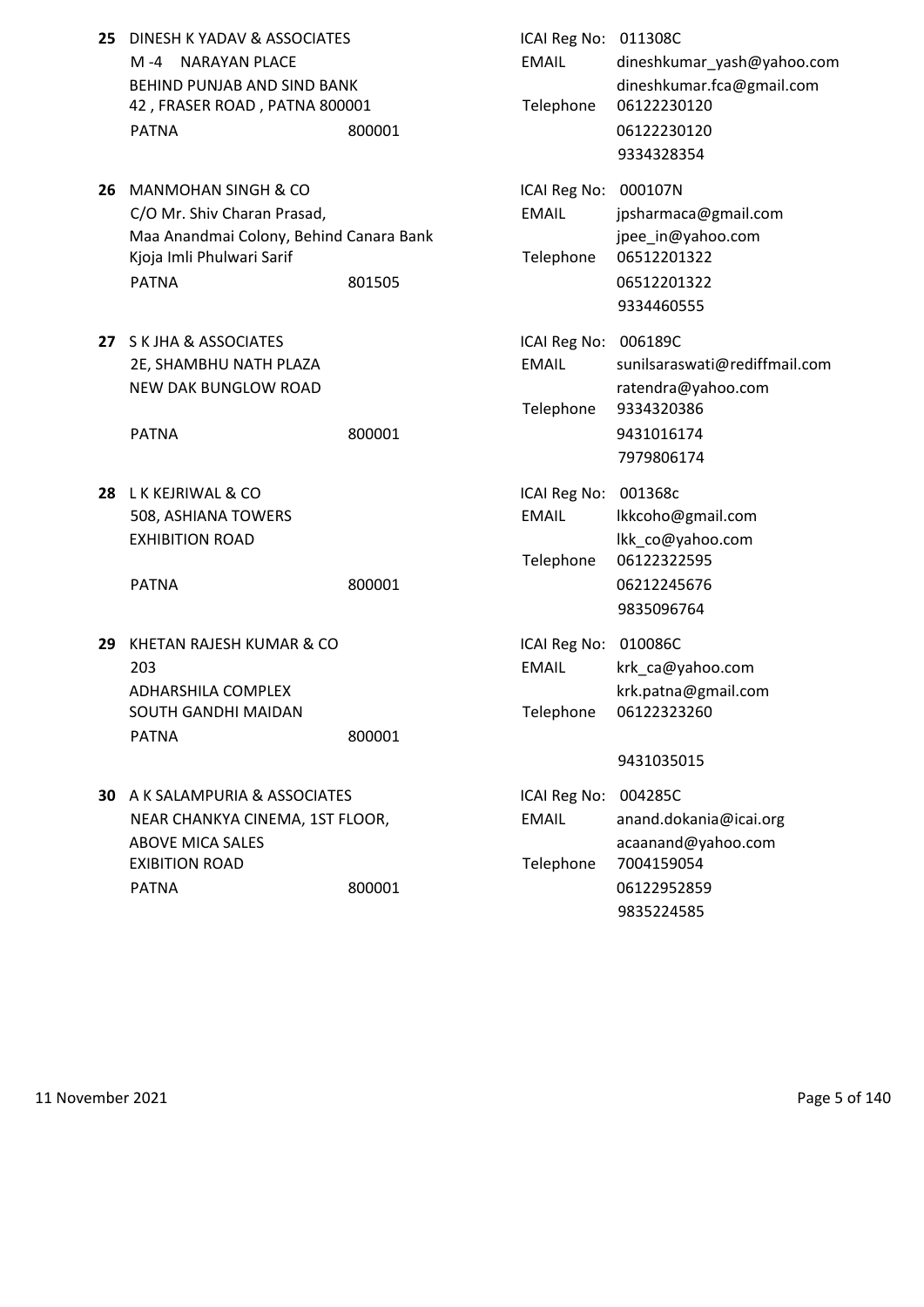| 31 | ANAND RUNGTA & CO<br>405, CAPITOL TOWER - B<br><b>FRASER ROAD</b>                                                                          |        | ICAI Reg No: 000681C<br><b>EMAIL</b>              | skshahi@gmail.com<br>skshahi@yahoo.com                                                                    |
|----|--------------------------------------------------------------------------------------------------------------------------------------------|--------|---------------------------------------------------|-----------------------------------------------------------------------------------------------------------|
|    | <b>PATNA</b>                                                                                                                               | 800001 | Telephone                                         | 9835024802<br>9835097900<br>9835097900                                                                    |
|    | <b>32 JAISWAL BRAJESH &amp; CO</b><br>FLAT NO.402 4TH FLOOR NAGINA COMPLEX<br><b>BEHIND A N COLLEGE</b><br><b>SHIVPURI</b><br><b>PATNA</b> | 800023 | ICAI Reg No: 007915C<br><b>EMAIL</b><br>Telephone | jbcvns1996@gmail.com<br>rruby prakash@rediffmail.com<br>06122280112<br>08948119933<br>9415225768          |
|    | <b>33 KUMAR SANJAY &amp; CO</b><br>303, SANJAY MARKET<br>MAIN ROAD,<br>KANKARBAGH<br><b>PATNA</b>                                          | 800020 | ICAI Reg No: 113362w<br><b>EMAIL</b><br>Telephone | kscopatna@rediffmail.com<br>kscoca@yahoo.com<br>9472130500<br>9825472500                                  |
|    | 34 PD RUNGTA & CO<br>RADHA RANI SINHA ROAD<br>HANUMAN NAGAR COLONY<br><b>BHAGALPUR</b>                                                     | 812001 | ICAI Reg No:<br><b>EMAIL</b><br>Telephone         | 001150C<br>pramod.rungta@pdrungta.com<br>pdrungta@gmail.com<br>6412400557<br>6412400493<br>9831007253     |
| 35 | <b>CHANAKYA ASHOK &amp; CO</b><br>409, HEM PLAZA, FRASER ROAD<br><b>NEAR PATNA CENTRAL</b><br><b>PATNA</b><br><b>PATNA</b>                 | 800001 | ICAI Reg No:<br><b>EMAIL</b><br>Telephone         | 012680C<br>caashok@caandco.in<br>ashok@leomanagement.in<br>06122973027<br>06122973027<br>9431019501       |
|    | 36 R N SINGH & CO<br>208, HEM PLAZA<br><b>FRASER ROAD</b><br>NEAR DAKBANGLOW CHOWRAHA<br><b>PATNA</b>                                      | 800001 | ICAI Reg No:<br><b>EMAIL</b><br>Telephone         | 322066E<br>chanakya@leomanagement.in<br>patna@rnsinghandco.in<br>06122202876<br>03322215178<br>9431019502 |

**CH**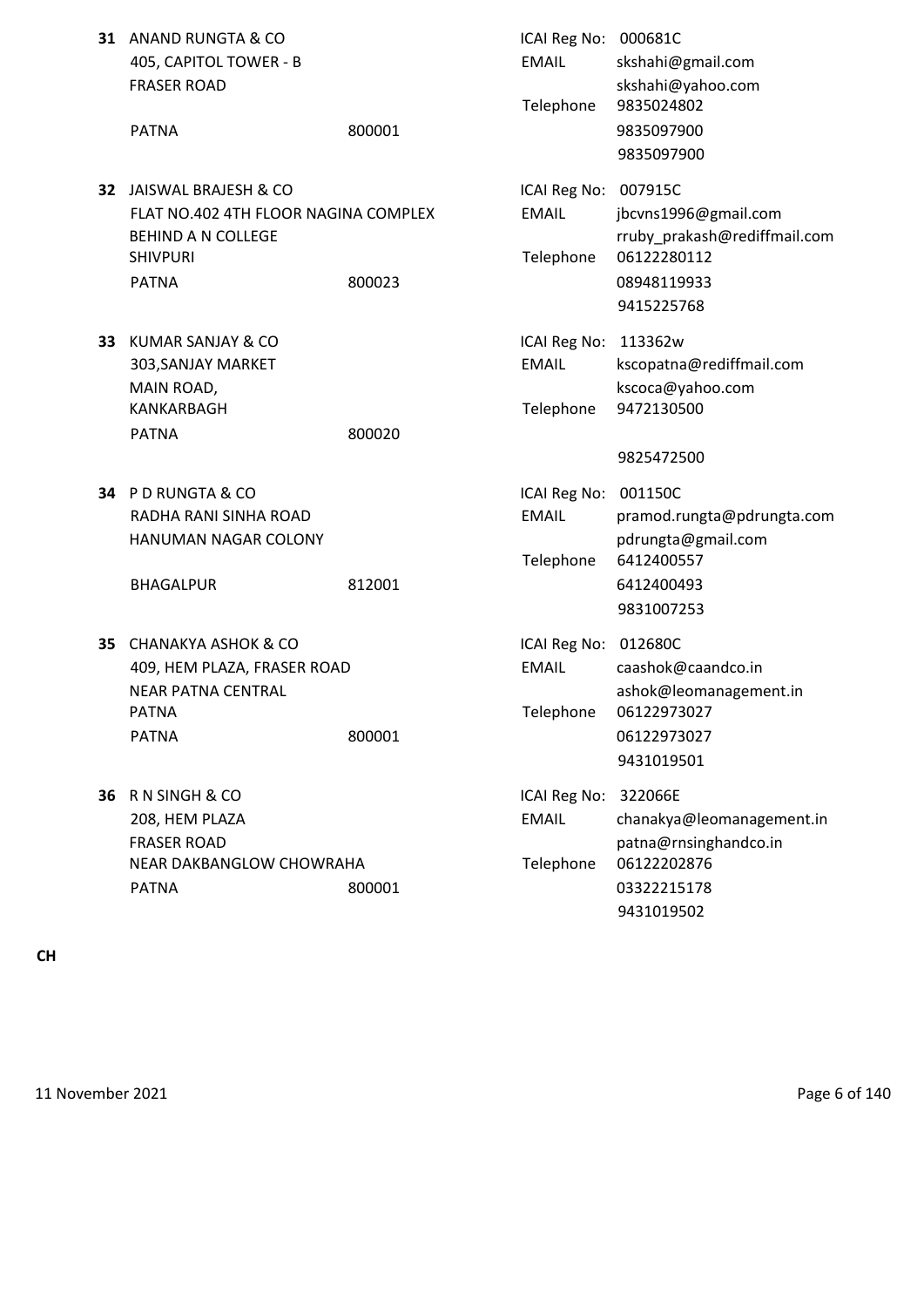| 37 | A K SOOD & ASSOCIATES<br>SCO 126-127, 2ND FLOOR,<br><b>SECTOR 8-C</b><br><b>MADHYA MARG</b><br>CHANDIGARH        | 160008 | ICAI Reg No: 000072N<br><b>EMAIL</b><br>Telephone | aksood 53@hotmail.com<br>gaurav1397@yahoo.com<br>01724800470<br>01722707121<br>9814017379             |
|----|------------------------------------------------------------------------------------------------------------------|--------|---------------------------------------------------|-------------------------------------------------------------------------------------------------------|
| 38 | ASHWANI PRADEEP & CO<br>3059, SECTOR 38-D<br>OPP SHRI GURU HARKRISHAN PUBLIC SCHOOL<br>CHANDIGARH                | 160047 | ICAI Reg No: 009099N<br><b>EMAIL</b><br>Telephone | apco@ashwanipardeep.com<br>apcomgg@hotmail.com<br>01722627056<br>01765501787<br>9815032787            |
| 39 | <b>PARKASH VED &amp; CO</b><br><b>PLOT NO. E-196</b><br><b>INDUSTRIAL AREA</b><br>PHASE 8-B MOHALI<br>CHANDIGARH | 160062 | ICAI Reg No: 008579N<br><b>EMAIL</b><br>Telephone | cavedparkash@gmail.com<br>cagauravgoel@live.com<br>01724017774<br>01724017774<br>9417688080           |
| 40 | RAJIV GOEL & ASSOCIATES<br>SCO 823-824 1st floor<br>Sector-22-A<br>Chandigarh<br>CHANDIGARH                      | 160022 | ICAI Reg No: 011106N<br><b>EMAIL</b><br>Telephone | rgaca91@gmail.com<br>rgaca2003@yahoo.co.in<br>0172-4644607<br>9416021607                              |
| 41 | R BANSAL & CO<br>HOUSE NO 34<br><b>SECTOR</b><br>$15-A$<br>CHANDIGARH                                            | 160015 | ICAI Reg No: 002736N<br><b>EMAIL</b><br>Telephone | rbansal047@yahoo.com<br>caashwanibansal58@gmail.com<br>01722772743<br>01642253605<br>9876090243       |
|    | 42 RAJ GUPTA & CO<br>3049/1, SECTOR 38-D<br>CHANDIGARH                                                           | 160036 | ICAI Reg No:<br><b>EMAIL</b><br>Telephone         | 000203N<br>carajguptaco@gmail.com<br>rajguptaco@yahoo.com<br>01612430089<br>01612430089<br>9815643637 |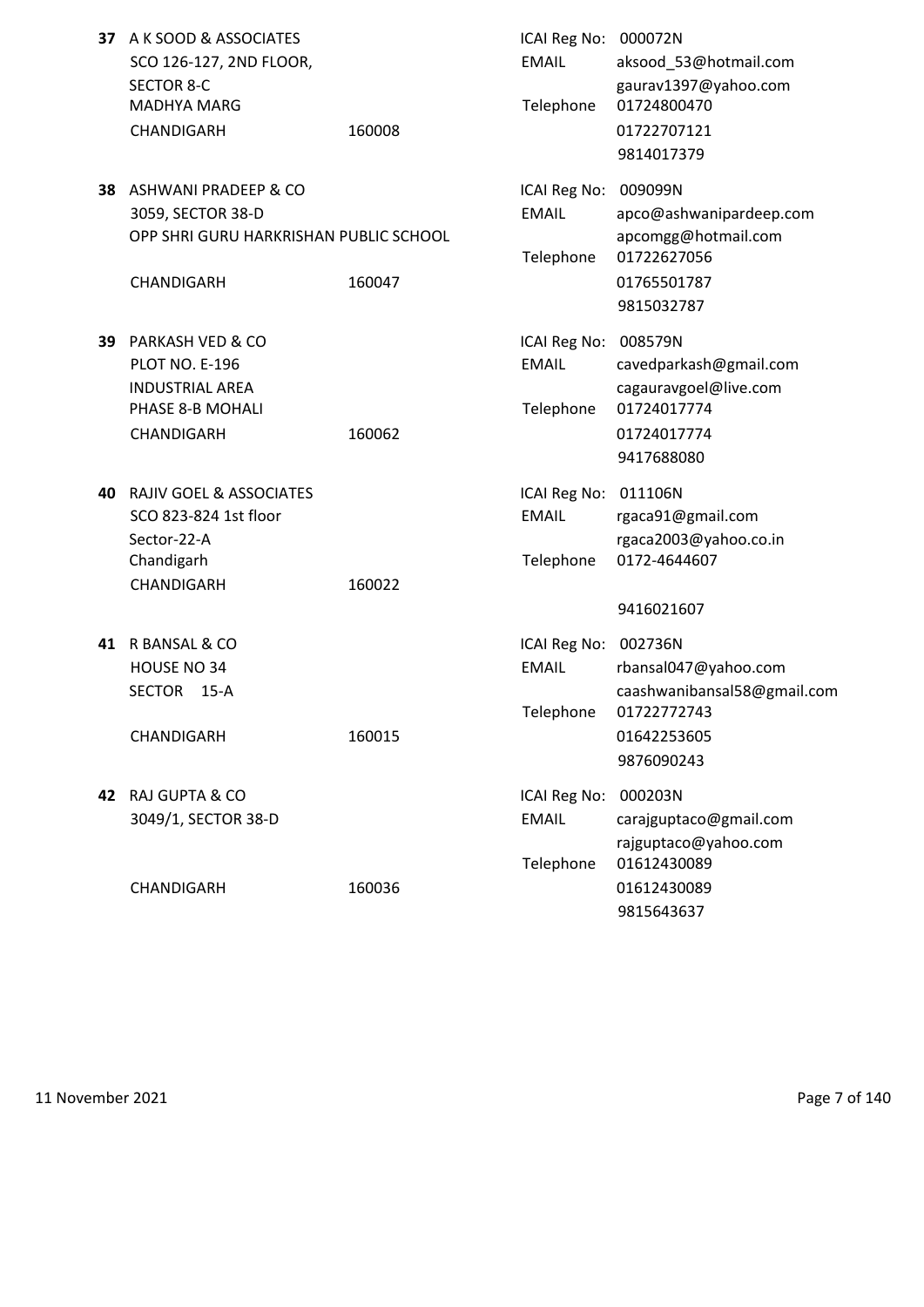| 43  | B M VARMA & CO<br>SCO NO-80-81<br>2ND FLOOR<br>SECTOR-17C<br>CHANDIGARH                       | 160017 | ICAI Reg No: 001099N<br><b>EMAIL</b><br>Telephone | bansalrajinder@hotmail.com<br>ca.manuj.bansal@gmail.com<br>01722702316<br>01724004727<br>9646044140  |
|-----|-----------------------------------------------------------------------------------------------|--------|---------------------------------------------------|------------------------------------------------------------------------------------------------------|
|     | 44 ADROIT&CO<br>5610, Sector 38 West<br>CHANDIGARH                                            | 160014 | ICAI Reg No:<br><b>EMAIL</b><br>Telephone         | 006547N<br>delhi@adroitandco.in<br>rkdonline@gmail.com<br>09463431120<br>07973357467<br>9811113130   |
| 45  | DHILLON & ASSOCIATES<br><b>QUIET OFFICE NO-4,</b><br>2ND FLOOR,<br>SECTOR-35-A,<br>CHANDIGARH | 160022 | ICAI Reg No:<br><b>EMAIL</b><br>Telephone         | 002783N<br>rkm731@yahoo.co.in<br>rajiv.makkar@gmail.com<br>01722609257<br>01724619257<br>9417016731  |
| 46  | <b>GD SINGLA &amp; CO</b><br>1st Floor<br>1318<br>Sector 22B<br>CHANDIGARH                    | 160022 | ICAI Reg No:<br><b>EMAIL</b><br>Telephone         | 007778N<br>arunaru@yahoo.com<br>ca.arungupta77@gmail.com<br>01614613083<br>01614613083<br>9814104273 |
|     | 47 SSP&CO<br>SCO 3017-18<br>2ND FLOOR, SECTOR 22D<br>CHANDIGARH<br>CHANDIGARH                 | 160022 | ICAI Reg No: 010390N<br><b>EMAIL</b><br>Telephone | casspdelhi@gmail.com<br>skg1977in@yahoo.co.in<br>0172-4659233<br>011-25255138<br>9810781416          |
| 48. | <b>BALDEV KUMAR &amp; CO</b><br>KOTHI NO. 3570 SECTOR 35D<br>CHANDIGARH<br>CHANDIGARH         | 160022 | ICAI Reg No:<br><b>EMAIL</b><br>Telephone         | 013148N<br>baldevgarg@yahoo.co.in<br>cariteshgarg6@gmail.com<br>01724009537                          |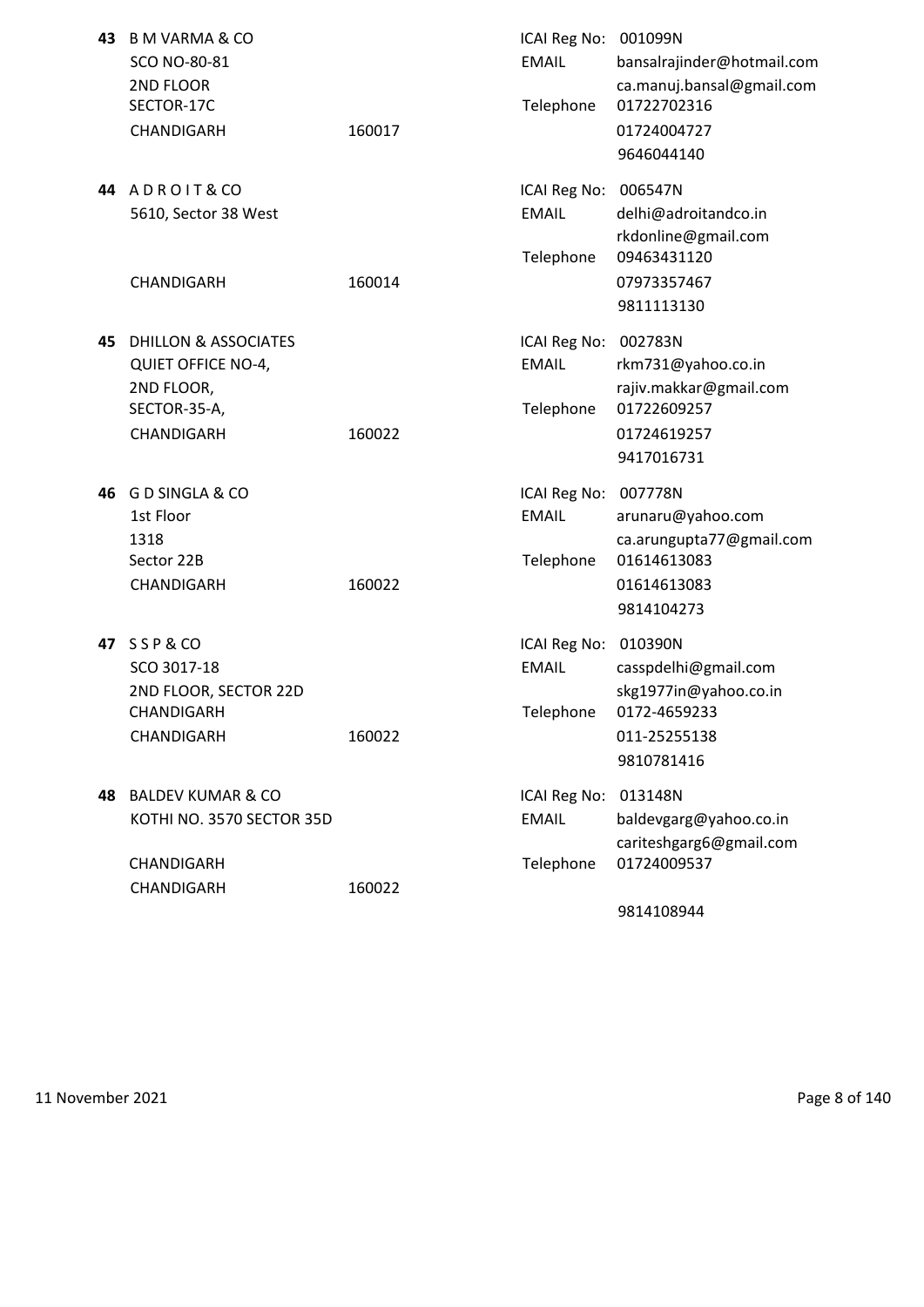| 49 | <b>JAIN &amp; ASSOCIATES</b><br>2848, Ground Floor<br>Sector 38 C<br>CHANDIGARH<br>CHANDIGARH       | 160012 | ICAI Reg No: 001361N<br><b>EMAIL</b><br>Telephone | jainassociates1968@gmail.com<br>krishan@cajainassos.com<br>01722575761<br>01722687123<br>9316112404            |
|----|-----------------------------------------------------------------------------------------------------|--------|---------------------------------------------------|----------------------------------------------------------------------------------------------------------------|
| 50 | DEEPAK JINDAL AND CO<br>SCO 2935-36<br>LEVEL 2 SECTOR 22C<br>CHANDIGARH                             | 160022 | ICAI Reg No:<br><b>EMAIL</b><br>Telephone         | 023023N<br>CADEEPAKJINDAL@YAHOO.COM<br>CAKANAVKAUSHAL@GMAIL.COM<br>01725000633<br>01725000633<br>9988650002    |
|    | 51 N KUMAR CHHABRA & CO<br>H.N. 1081<br>SECTOR - 27B<br>CHANDIGARH                                  | 160019 | ICAI Reg No:<br><b>EMAIL</b><br>Telephone         | 000837N<br>info@nkumarca.com<br>nkumarcachandigarh@gmail.com<br>1725088800<br>1724731081<br>9814115517         |
|    | <b>52 PREM GARG &amp; ASSOCIATES</b><br><b>SCO 2461 SECTOR 22-C</b><br>CHANDIGARH                   | 160022 | ICAI Reg No:<br><b>EMAIL</b><br>Telephone         | 014440N<br>capremgarg@gmail.com<br>premgarg@yahoo.com<br>01722774934<br>01724652400<br>9872420001              |
|    | 53 RDNAANDCOLLP<br>205 1ST FLOOR SAMTA COLONY<br><b>RAIPUR</b><br><b>RAIPUR</b><br><b>RAIPUR</b>    | 492001 | ICAI Reg No:<br><b>EMAIL</b><br>Telephone         | 004435C<br>rkscaraipur@gmail.com<br>rkscaryp@yahoo.co.in<br>07712255744<br>07714036066<br>9329101901           |
|    | 54 SUNIL KESWANI & CO<br>31, RAVI NAGAR<br>NEAR BANTHIA NURSING HOME<br>RAJA TALAB<br><b>RAIPUR</b> | 492001 | ICAI Reg No:<br><b>EMAIL</b><br>Telephone         | 008601C<br>sunil.keswani.co@gmail.com<br>sunil_keswani_co@icai.org<br>07714035683<br>07714073619<br>9827140001 |

11 November 2021 **Page 9 of 140** 

**CT**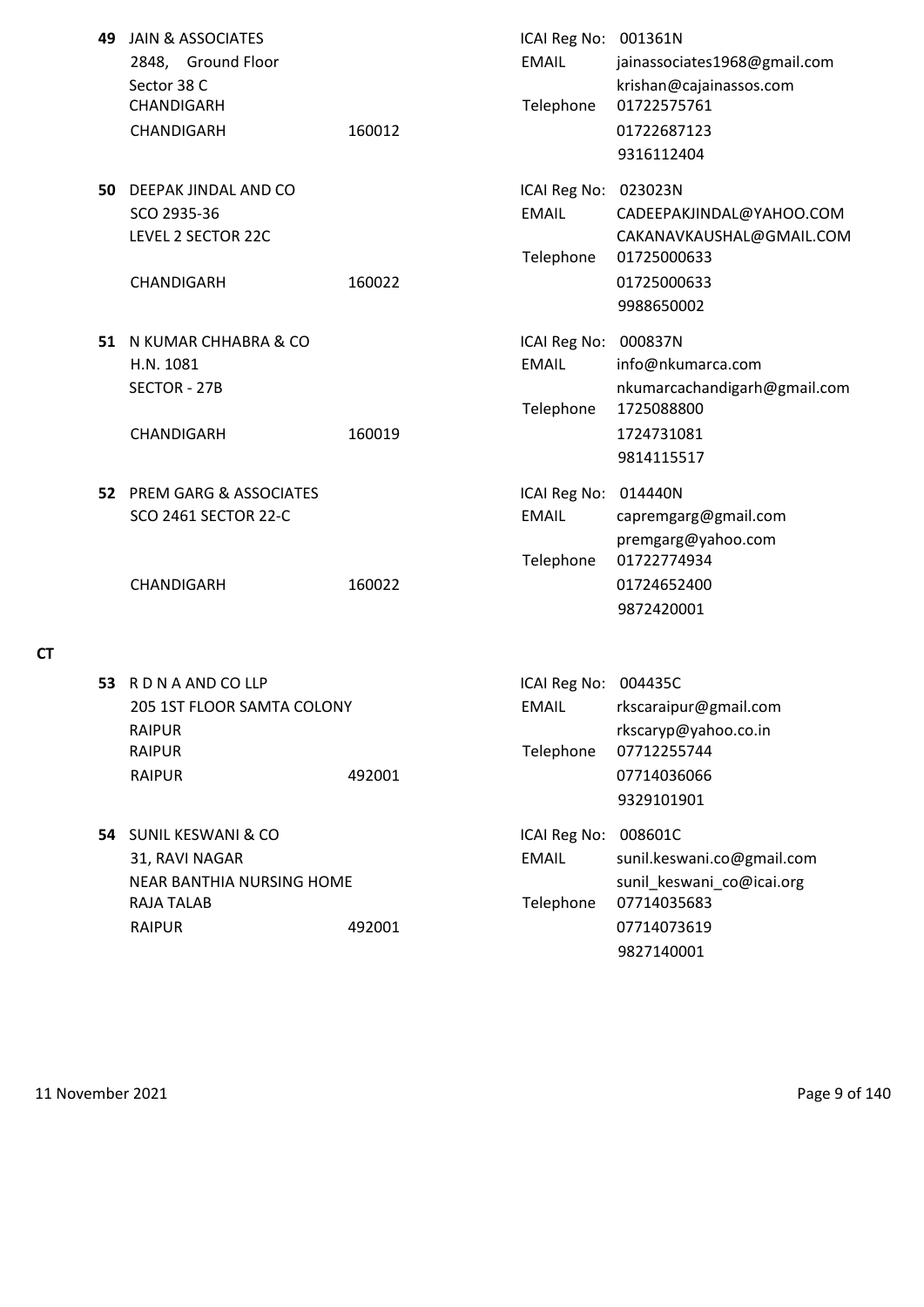| 55. | <b>SUNIL JOHRI &amp; ASSOCIATES</b><br>110, FIRST FLOOR<br>WALLFORT OZONE,<br><b>FAFADIH CHOWK</b><br><b>RAIPUR</b>                        | 492001 | ICAI Reg No: 005960C<br><b>EMAIL</b><br>Telephone | johri62@rediffmail.com<br>cabivor@gmail.com<br>07714065304<br>07714065307<br>9893121888                     |
|-----|--------------------------------------------------------------------------------------------------------------------------------------------|--------|---------------------------------------------------|-------------------------------------------------------------------------------------------------------------|
|     | 56 ADB&COMPANY<br><b>FIRST FLOOR</b><br>MAHAVIR GAUSHALA COMPLEX,<br>MODHAPARA, K. K. ROAD,<br><b>RAIPUR</b>                               | 492001 | ICAI Reg No:<br><b>EMAIL</b><br>Telephone         | 005593C<br>adbcacs@gmail.com<br>shikharjain63@yahoo.com<br>07712524621<br>07712888043<br>9826190065         |
| 57  | <b>TAUNK KHATRI &amp; ASSOCIATES</b><br><b>VYAPAR VIHAR MAIN ROAD</b><br><b>GURUKRIPA TOWERS</b><br>Above Axix Bank Ltd<br><b>BILASPUR</b> | 495001 | ICAI Reg No:<br><b>EMAIL</b><br>Telephone         | 003072C<br>binoo_khatri@yahoo.com<br>ca.harshitkhatri@gmail.com<br>07752261227<br>07752402974<br>9425219540 |
| 58  | <b>BAMB TAORI &amp; CO</b><br>B36/5 NEAR VIDHAYAK NIWAS,<br>SHAILENDRA<br>NAGAR<br><b>RAIPUR</b>                                           | 492001 | ICAI Reg No:<br><b>EMAIL</b><br>Telephone         | 002026C<br>bambtaori@gmail.com<br>bambtaori@rediffmail.com<br>07712432538<br>07712432540<br>9827141575      |
| 59  | SMR&CO<br>E-9, STREET-6<br>SHRI RAM NAGAR, PHASE-1<br><b>RAIPUR</b><br><b>RAIPUR</b>                                                       | 492007 | ICAI Reg No:<br><b>EMAIL</b><br>Telephone         | 006098C<br>ca_smr@yahoo.co.in<br>casudhird@gmail.com<br>07712281626<br>07712281626<br>9425567377            |
| 60  | APAS&CO<br>Krishna Ranjan<br>B-35/5 2nd Floor<br>Shailendra Nagar<br><b>RAIPUR</b>                                                         | 492001 | ICAI Reg No:<br><b>EMAIL</b><br>Telephone         | 000340C<br>amahawar@gmail.com<br>ankush@apas.co.in<br>07714032292<br>07714048608<br>9993003210              |

11 November 2021 **Page 10 of 140**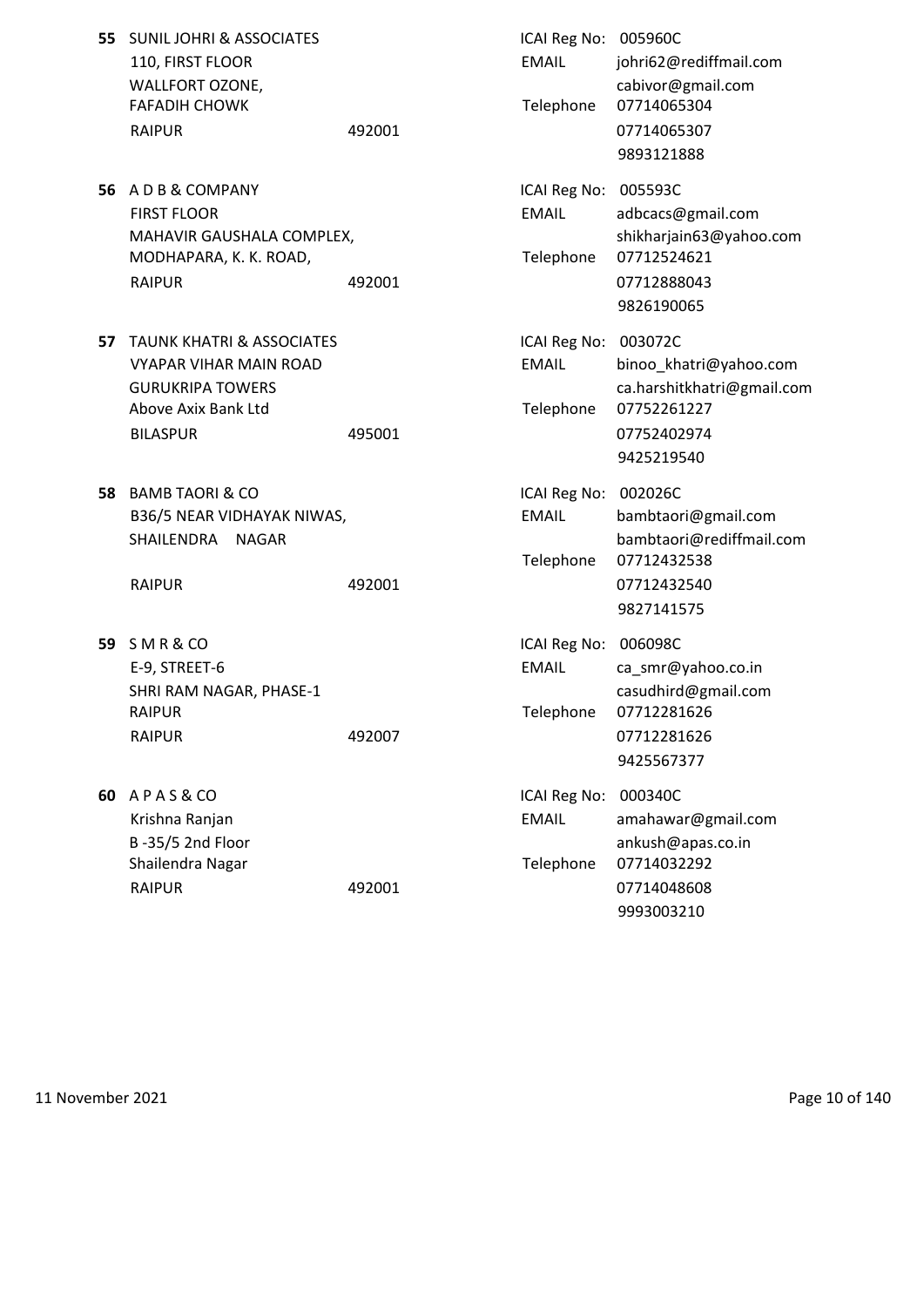| 61 K C M G & ASSOCIATES          |        | ICAI Reg No: 009518C |                       |
|----------------------------------|--------|----------------------|-----------------------|
| C 10, 2 ND FLOOR, NETAJI COMPLEX |        | EMAIL                | kcmg@yahoo.           |
| JARHABHATA                       |        |                      | cajitu.chhabra        |
| <b>BILASPUR</b>                  |        |                      | Telephone 07752422951 |
| <b>BILASPUR</b>                  | 495001 |                      | 07752422951           |

- **62** BEGANI & BEGANI **ICAI Reg No: 010779C** 2ND FLOOR, C-34/1, EMAIL ca\_nikhileshbegani@yahoo.in NEAR DIGAMBER JAIN MANDIR beganis@hotmail.com TAGORE NAGAR TAGORE NAGAR TELEPHONE 07714099889 RAIPUR 492001 492001
- **63** PREM CHAND & CO **ICAI Reg No: 000275C** 309 2ND FLOOR ESKEY PLAZA EMAIL premsanjayca@gmail.com NEAR ANAND TALKIES **premsanjayca@rediffmail.com**

RAIPUR 492001 492001 07714040800

## **DE**

|    | 64 D S P & ASSOCIATES             |        | ICAI Reg No: | 006791N                    |
|----|-----------------------------------|--------|--------------|----------------------------|
|    | 783, DESH BANDHU GUPTA ROAD, NEAR |        | <b>EMAIL</b> | dspdelhi@dspdelhi.in       |
|    | FAIZ ROAD CROSSING, KAROL BAGH    |        |              | sanjayjain1963@yahoo.co.uk |
|    |                                   |        | Telephone    | 01123684423                |
|    | <b>NEW DELHI</b>                  | 110005 |              | 01123622076                |
|    |                                   |        |              | 9811589067                 |
| 65 | <b>J C BHALLA &amp; CO</b>        |        | ICAI Reg No: | 001111N                    |
|    | B-17, MAHARANI BAGH               |        | <b>EMAIL</b> | anilbhalla@jcbhalla.com    |
|    | <b>NEW DELHI</b>                  |        |              | taxaid@vsnl.com            |
|    |                                   |        | Telephone    | 01141551155                |
|    | <b>NEW DELHI</b>                  | 110065 |              | 01141552255                |
|    |                                   |        |              | 9810030300                 |
| 66 | <b>BANSAL &amp; CO LLP</b>        |        | ICAI Reg No: | 001113N                    |
|    | A-6 MAHARANI BAGH                 |        | <b>EMAIL</b> | info@bansalco.com          |
|    | <b>NEW DELHI</b>                  |        |              | carawatds@gmail.com        |
|    |                                   |        | Telephone    | 01141626470                |
|    | <b>NEW DELHI</b>                  | 110065 |              | 01141626471                |
|    |                                   |        |              | 9811151506                 |
|    |                                   |        |              |                            |

EMAIL kcmg@yahoo.com

9806090300

9826593300

9425205394

Telephone 07712531400

cajitu.chhabra@gmail.com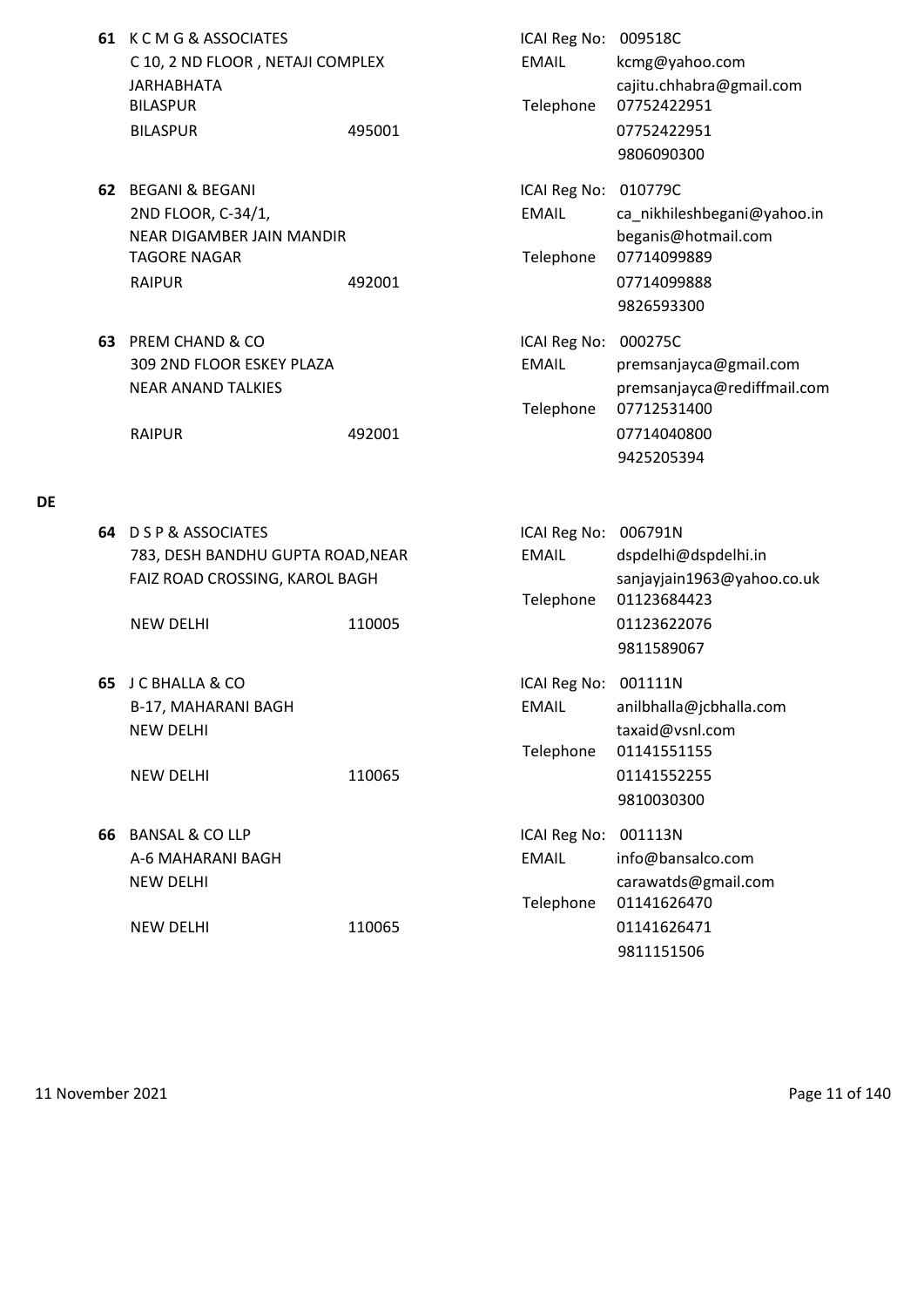| 67 | <b>J K SARAWGI &amp; COMPANY</b><br>91 SIDDHARTHA ENCLAVE<br><b>NEAR ASHRAM CHOWK</b><br><b>NEW DELHI</b><br><b>NEW DELHI</b> | 110014 | ICAI Reg No: 006836C<br><b>EMAIL</b><br>Telephone | jk.sarawgi@jksco.in<br>jkscom@gmail.com<br>01142828736<br>01126341033<br>9871599182         |
|----|-------------------------------------------------------------------------------------------------------------------------------|--------|---------------------------------------------------|---------------------------------------------------------------------------------------------|
| 68 | <b>BATRA DEEPAK &amp; ASSOCIATES</b><br>S-517, 2nd FLOOR<br><b>SCHOOL BLOCK</b><br><b>SHAKARPUR</b><br><b>DELHI</b>           | 110092 | ICAI Reg No: 005408C<br><b>EMAIL</b><br>Telephone | deepakbda@gmail.com<br>kkbhagirath@yahoo.com<br>01122485661<br>01142487292<br>9685099972    |
| 69 | <b>SURESH CHANDRA &amp; ASSOCIATES</b><br>504, PRAKASH DEEP BUILDING<br>7, TOLSTOY MARG,<br><b>NEW DELHI</b>                  | 110001 | ICAI Reg No: 001359N<br><b>EMAIL</b><br>Telephone | vp2412@yahoo.com<br>madhur.gupta@scaca.in<br>01166142200<br>01147069670<br>9899178888       |
| 70 | D D BANSAL ASSOCIATES<br>M - 304, DHARMA APARTMENTS<br>I.P. EXTENSION<br><b>DELHI</b><br><b>DELHI</b>                         | 110092 | ICAI Reg No: 005597C<br><b>EMAIL</b><br>Telephone | ca.ddba@gmail.com<br>rajat@ddba.in<br>01203676217<br>9811027797                             |
|    | 71 PAWAN PURI & ASSOCIATES<br>$D-9$<br><b>JANGPURA EXTENSION</b><br>NEAR LAJPAT NAGAR STATION<br><b>NEW DELHI</b>             | 110014 | ICAI Reg No: 005950N<br><b>EMAIL</b><br>Telephone | ppuri0125@gmail.com<br>rameshpuri07@yahoo.com<br>01614654527<br>01615054527<br>9814117271   |
|    | 72 S K MITTAL & CO<br><b>MITTAL HOUSE</b><br>$E-29,$<br>SOUTH EXTENSION PART-II<br><b>DELHI</b>                               | 110049 | ICAI Reg No: 001135N<br><b>EMAIL</b><br>Telephone | skmittalca@yahoo.co.in<br>gaurav@skmittal.co.in<br>01126258517<br>01141640694<br>9810002943 |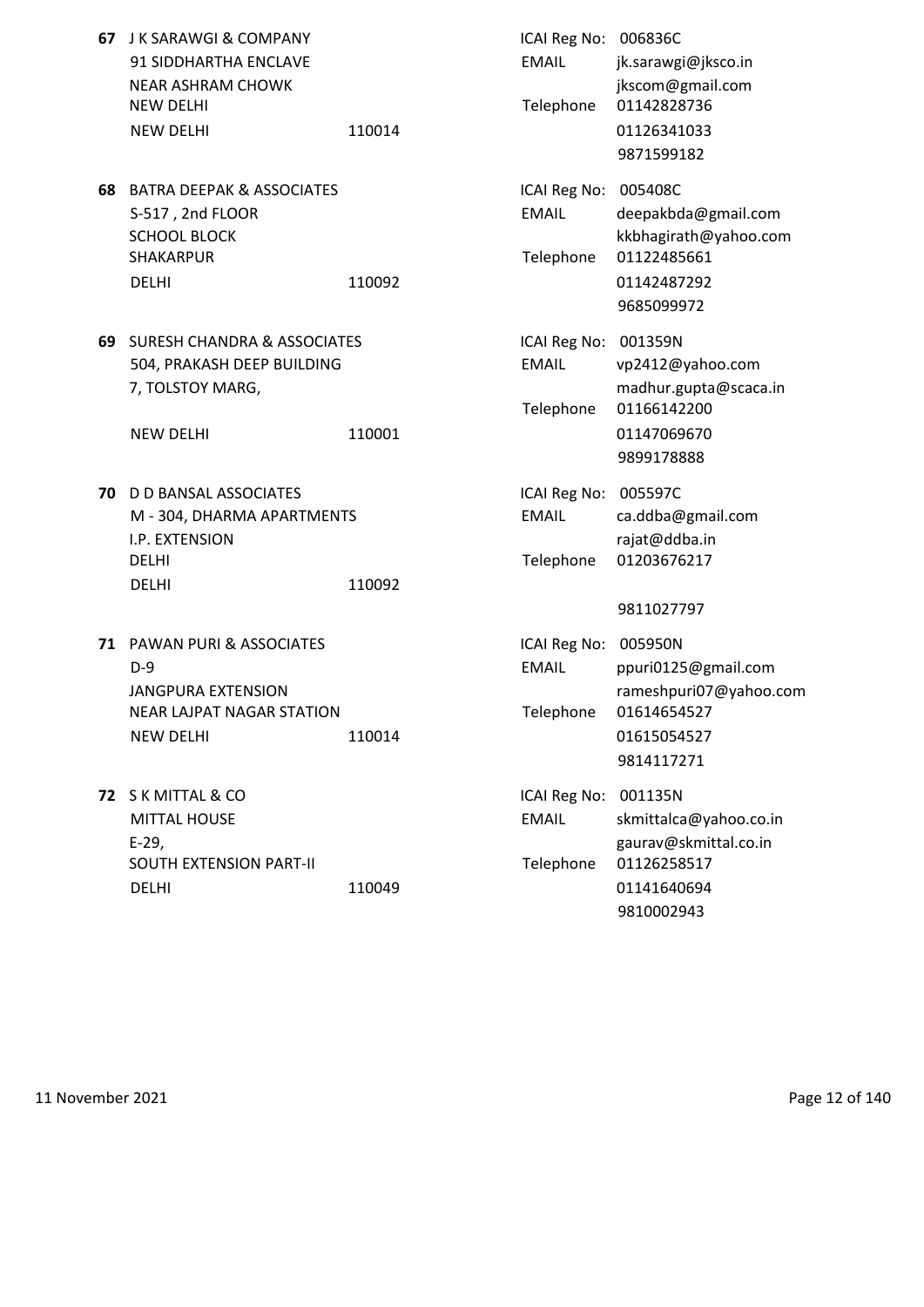| 73 | <b>MAHALWALA &amp; CO</b><br>E-97, LGF<br><b>GREATER KAILASH-I</b><br><b>NEW DELHI</b><br><b>DELHI</b>    | 110048 | ICAI Reg No: 005823N<br><b>EMAIL</b><br>Telephone | mahalwalaandco@gmail.com<br>cafarhat@mahalwala.in<br>01146545775<br>01123267273<br>8750648418            |
|----|-----------------------------------------------------------------------------------------------------------|--------|---------------------------------------------------|----------------------------------------------------------------------------------------------------------|
|    | <b>74 SARC&amp;ASSOCIATES</b><br>$D-191$<br>Okhla Industrial Area Phase 1<br><b>NEW DELHI</b>             | 110020 | ICAI Reg No:<br><b>EMAIL</b><br>Telephone         | 006085N<br>sunil@sarcmail.in<br>sarcsunil@gmail.com<br>01145564301<br>01145564302<br>9811151787          |
| 75 | SHIROMANY TYAGI & CO<br>18, NETAJI SUBHASH MARG,<br><b>DARYA GANJ</b><br><b>NEW DELHI</b><br><b>DELHI</b> | 110002 | ICAI Reg No: 006117N<br><b>EMAIL</b><br>Telephone | staconsm18@gmail.com<br>staco18@rediffmail.com<br>01123263741<br>01123273741<br>9818866546               |
| 76 | VIJAY DEEPAK & CO<br>JEEVAN VIHAR ANNEXE,<br>3, SANSAD MARG<br><b>NEW DELHI</b>                           | 110001 | ICAI Reg No:<br><b>EMAIL</b><br>Telephone         | 001405N<br>vdc@vdc.in<br>akgupta_vdc@rediffmail.com<br>01123742521<br>01123742523<br>9811032432          |
| 77 | H K CHAUDHRY & CO<br>101 NIRMAL TOWER<br><b>26 BARAKHAMBA ROAD</b><br><b>DELHI</b>                        | 110001 | ICAI Reg No: 006154N<br><b>EMAIL</b><br>Telephone | hkcdelhi@yahoo.co.in<br>hkcdelhi@gmail.com<br>01141514981<br>01143104898<br>9810807900                   |
|    | <b>78 KSJ&amp;CO</b><br>$C-108$<br><b>FIRST FLOOR</b><br><b>SHIVALIK</b><br><b>NEW DELHI</b>              | 110017 | ICAI Reg No:<br><b>EMAIL</b><br>Telephone         | 016024N<br>KSJCO.CA@GMAIL.COM<br>mukesh.kumar@ksjindia.com<br>011-41004252<br>011-41604252<br>9891444888 |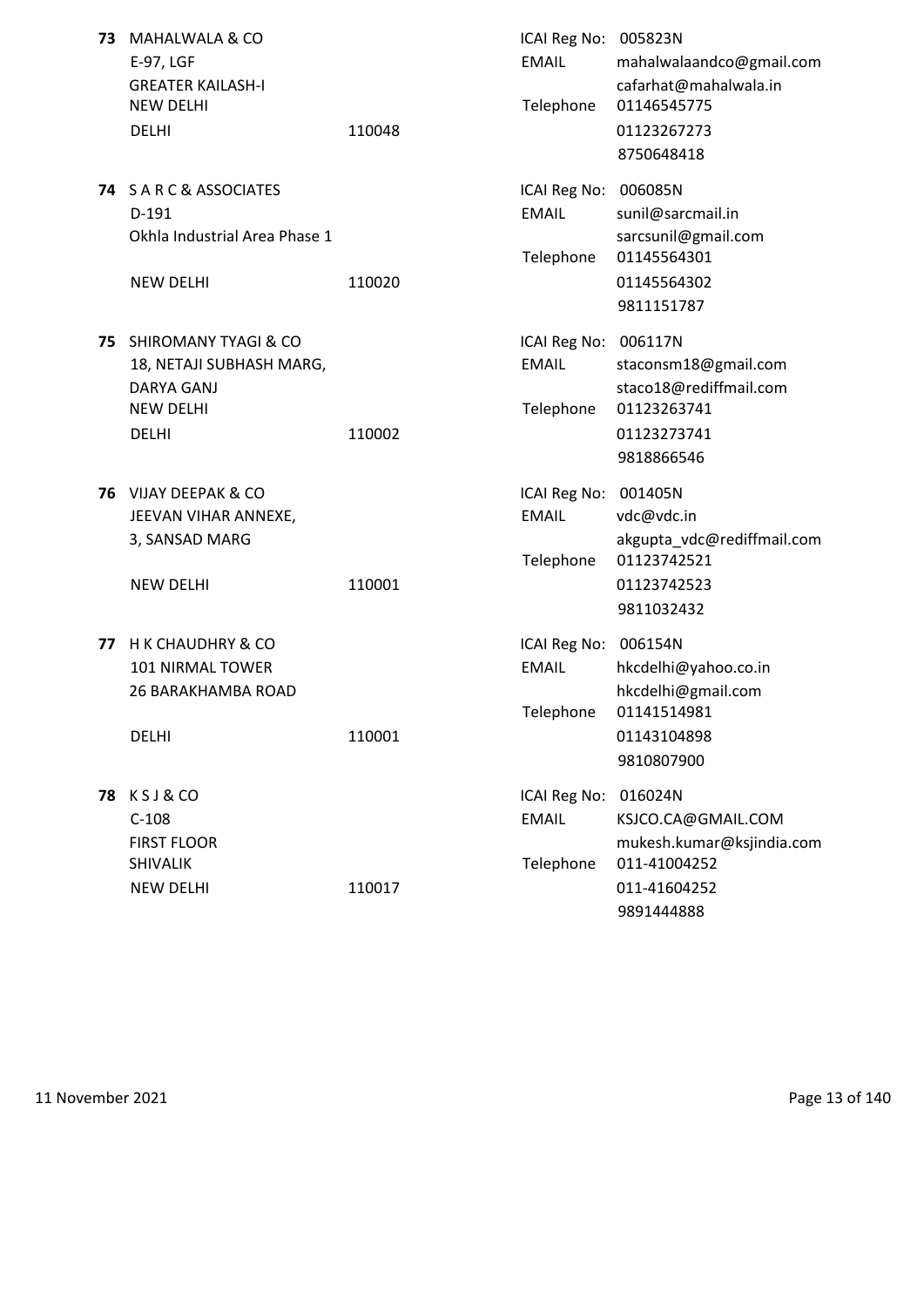| 79 | S S PERIWAL & CO<br>J-45 BASEMENT<br>OPP MOTHER DAIRY<br>VIKAS PURI OUTER RING ROAD PILLAR NO.9<br><b>NEW DELHI</b> | 110018 | ICAI Reg No: 001021N<br><b>EMAIL</b><br>Telephone | ssperiwal73@gmail.com<br>CA.PANKAJPERIWAL@GMAIL.COM<br>01143709400<br>01614644882                                          |
|----|---------------------------------------------------------------------------------------------------------------------|--------|---------------------------------------------------|----------------------------------------------------------------------------------------------------------------------------|
| 80 | HINGORANI M & CO<br><b>NEW DELHI</b><br>DARYA GANJ,<br><b>NEW DELHI</b>                                             | 110002 | ICAI Reg No:<br><b>EMAIL</b><br>Telephone         | 9417240316<br>006772N<br>sanjaynarangca@yahoo.co.in<br>aditidhamija@hotmail.com<br>9810254824<br>01123268129<br>9810057066 |
| 81 | <b>BANSAL SINHA &amp; CO</b><br>18/19<br>OLD RAJINDER NAGAR<br><b>NEW DELHI</b>                                     | 110060 | ICAI Reg No: 006184N<br><b>EMAIL</b><br>Telephone | bsc@bansalsinha.com<br>hariubriani@gmail.com<br>01141046530<br>09643779434<br>9810015123                                   |
| 82 | DATTA SINGLA & CO<br>409, 4th floor<br><b>SETHI BHAWAN</b><br>RAJINDERA PALACE<br><b>DELHI</b>                      | 110008 | ICAI Reg No: 006185N<br><b>EMAIL</b><br>Telephone | cadatta_singla@YAHOO.COM<br>sandeepdatta99@gmail.com<br>9876325846<br>9815412466<br>9876325846                             |
| 83 | <b>P K CHOPRA &amp; CO</b><br>N-1001<br><b>Bombay Life Building</b><br>N Block, Connaught Palace<br><b>DELHI</b>    | 110001 | ICAI Reg No: 006747N<br><b>EMAIL</b><br>Telephone | info@pkchopra.com<br>rahul.jindal@neerajbhagat.com<br>01140043977<br>9818149990                                            |
|    | 84 LD SARAOGI & CO<br>101-104, BASANT COMPLEX,<br>38, VEER SAWARKAR BLOCK,<br>SHAKARPUR<br><b>NEW DELHI</b>         | 110092 | ICAI Reg No:<br><b>EMAIL</b><br>Telephone         | 005524N<br>lds@saraogi.co.in<br>ldsaraogi@gmail.com<br>01122424482<br>01143108335<br>9971666744                            |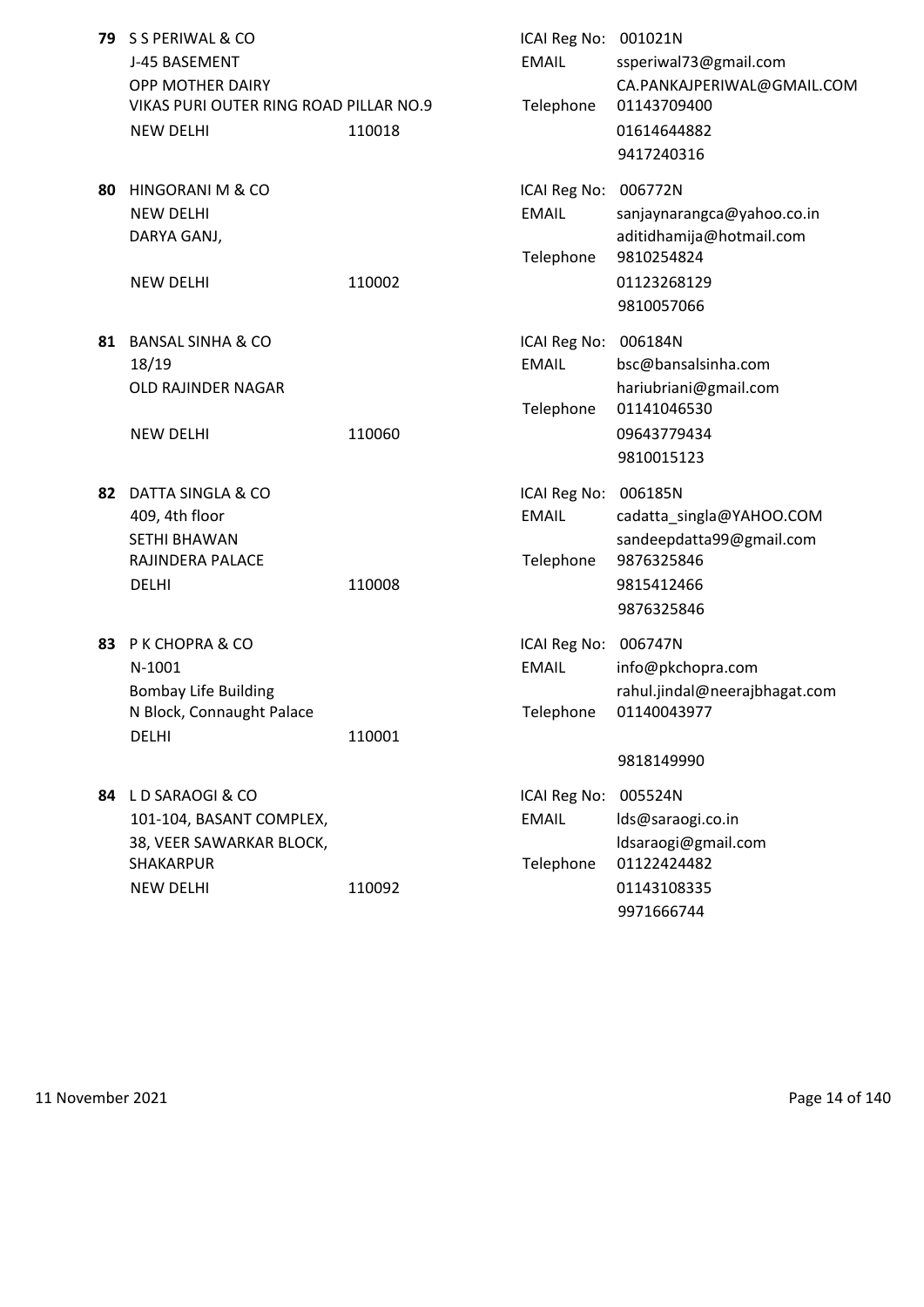| 85 | K G SOMANI & CO<br>3/15 ASAF ALI ROAD, 4TH FLOOR<br><b>NEAR DELITE CINEMA</b>                                             |        | ICAI Reg No: 006591N<br><b>EMAIL</b><br>Telephone | anujsomani@kgsomani.com<br>kgsomani@gmail.com<br>01123277677                                                  |
|----|---------------------------------------------------------------------------------------------------------------------------|--------|---------------------------------------------------|---------------------------------------------------------------------------------------------------------------|
|    | <b>NEW DELHI</b>                                                                                                          | 110002 |                                                   | 01123252225<br>9871098777                                                                                     |
| 86 | PURUSHOTHAMAN BHUTANI & CO<br>3/11708, SAT NAGAR<br><b>KAROL BAGH</b><br><b>NEW DELHI</b>                                 | 110005 | ICAI Reg No:<br><b>EMAIL</b><br>Telephone         | 005484N<br>pbc.bhutani@gmail.com<br>cabkjha@ymail.com<br>01125817459<br>01125717459<br>9811088745             |
| 87 | T R CHADHA & CO LLP<br>B-30, Kuthiala Building,<br>Connaught Place,<br>New Delhi - 110001<br><b>NEW DELHI</b>             | 110001 | ICAI Reg No: 006711N<br><b>EMAIL</b><br>Telephone | Sumant@trchadha.com<br>sumantchadha@gmail.com<br>01143259900<br>01143259910<br>9810010841                     |
| 88 | <b>GUPTA NANDA &amp; CO</b><br>20-A, L.I.G. FLATS,<br>NEAR CAMBRIDGE SCHOOL,<br><b>RAJOURI GARDEN</b><br><b>NEW DELHI</b> | 110027 | ICAI Reg No:<br><b>EMAIL</b><br>Telephone         | 009039N<br>guptananda8891@gmail.com<br>guptananda123@yahoo.co.in<br>01145577987<br>919582950999<br>9810133953 |
|    | 89 SPSA&CO<br>802, Antriksh Bhawan<br>22 KG Marg<br>New Delhi -110001<br><b>NEW DELHI</b>                                 | 110001 | ICAI Reg No: 019888N<br><b>EMAIL</b>              | info.ho@spsagroup.com<br>sanjayicaimember@gmail.com<br>Telephone 011-43658130<br>9643408971                   |
|    | 90 C J S NANDA & ASSOCIATES<br>7/24 BASEMENT<br><b>SOUTH PATEL NAGAR</b><br><b>DELHI</b>                                  | 110008 | ICAI Reg No:<br><b>EMAIL</b><br>Telephone         | 010912N<br>mail@cacjsnanda.com<br>csnanda@gmail.com<br>01140046894<br>01140046895<br>9212700353               |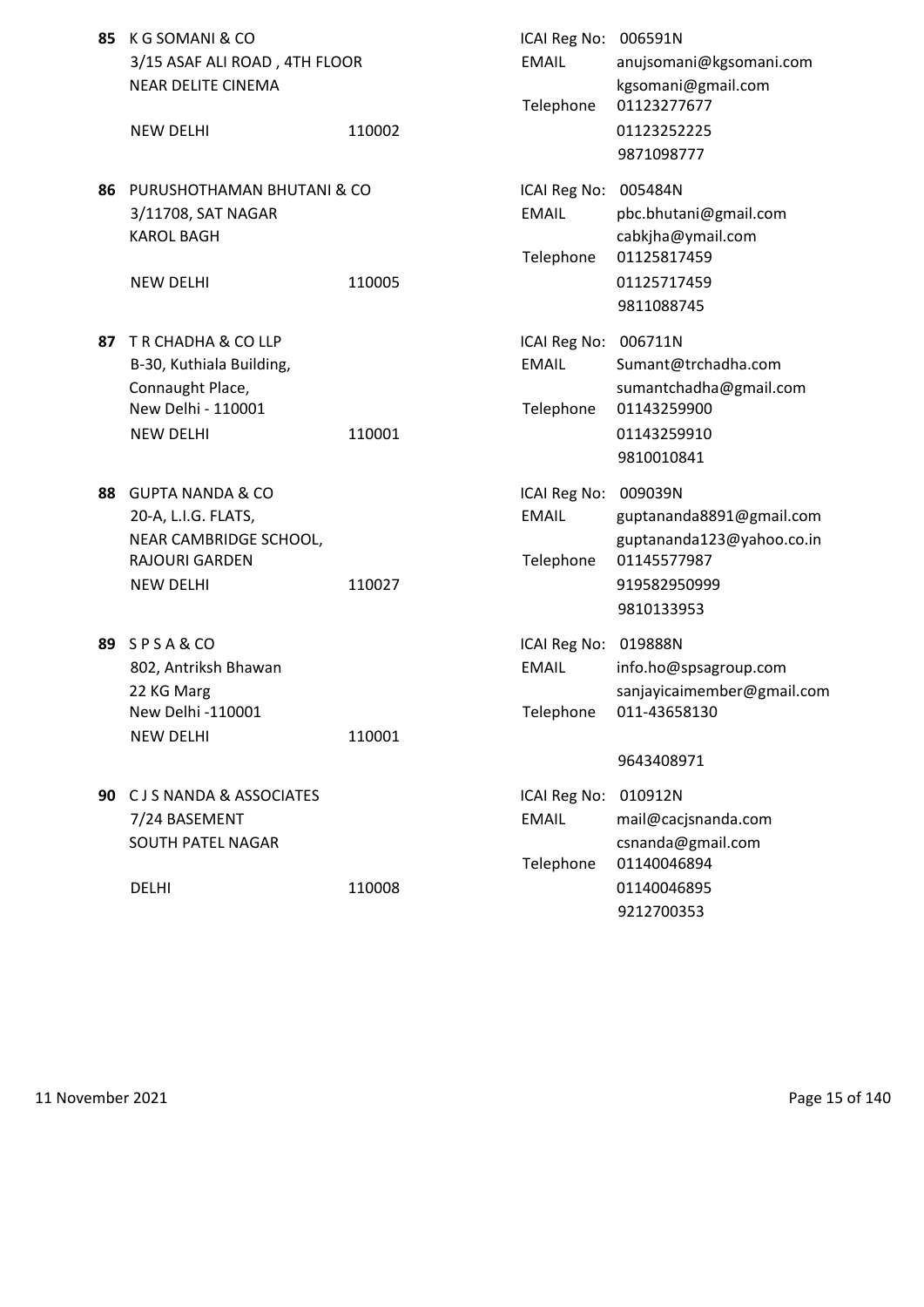|    | 91 A P R A & ASSOCIATES LLP<br>379, AGGARWAL MILLENIUM TOWER 2<br>NETAJI SUBHASH PLACE, PITAMPURA,<br><b>DELHI</b><br><b>DELHI</b> | 110034 | ICAI Reg No: 011078N<br><b>EMAIL</b><br>Telephone | caarun@rediffmail.com<br>atul@servicetax.net<br>01147292280<br>01147292281<br>9810380377                   |
|----|------------------------------------------------------------------------------------------------------------------------------------|--------|---------------------------------------------------|------------------------------------------------------------------------------------------------------------|
|    | 92 S RAMANAND AIYAR & CO<br>708 SURYA KIRAN<br>19<br>KASTURBA GANDHI MARG<br><b>NEW DELHI</b>                                      | 110001 | ICAI Reg No: 000990N<br><b>EMAIL</b><br>Telephone | bala@sraco.in<br>sraiyar@yahoo.com<br>01123319284<br>01123352721<br>9811079732                             |
|    | 93 A S C & ASSOCIATES<br>F-7, LAJPAT NAGAR-III<br><b>NEW DELHI</b>                                                                 | 110024 | ICAI Reg No: 011863N<br><b>EMAIL</b><br>Telephone | ascassociates92@gmail.com<br>vishal.singh@ascprofessionals.com<br>01129835500<br>01129835502<br>9818011512 |
|    | 94 S S KOTHARI MEHTA & COMPANY                                                                                                     |        | ICAI Reg No: 000756N                              |                                                                                                            |
|    | 68, Okhla Industrial Estate<br>Phase III<br>Okhla<br><b>NEW DELHI</b>                                                              | 110020 | <b>EMAIL</b><br>Telephone                         | n.aggarwal@sskmin.com<br>nksskothari@gmail.com<br>01146708888<br>01146708888<br>9810372107                 |
| 95 | P JAIN & CO<br>210 ARUNACHAL BHAWAN<br>2ND FLOOR 19 BARAKHAMBA ROAD<br>NEW DELHI<br><b>NEW DELHI</b>                               | 110001 | ICAI Reg No: 000711C<br><b>EMAIL</b><br>Telephone | p.jainandco@gmail.com<br>pankajjaing1@yahoo.co.in<br>01202790063<br>7011422174<br>9810624211               |
|    | 96 VINOD AJAY & ASSOCIATES<br>$D-85$<br><b>EAST OF KAILASH</b><br><b>NEW DELHI</b>                                                 | 110065 | ICAI Reg No: 013144N<br><b>EMAIL</b><br>Telephone | vinod@vinodajay.com<br>vinodeok@gmail.com<br>01126444419<br>01126444420                                    |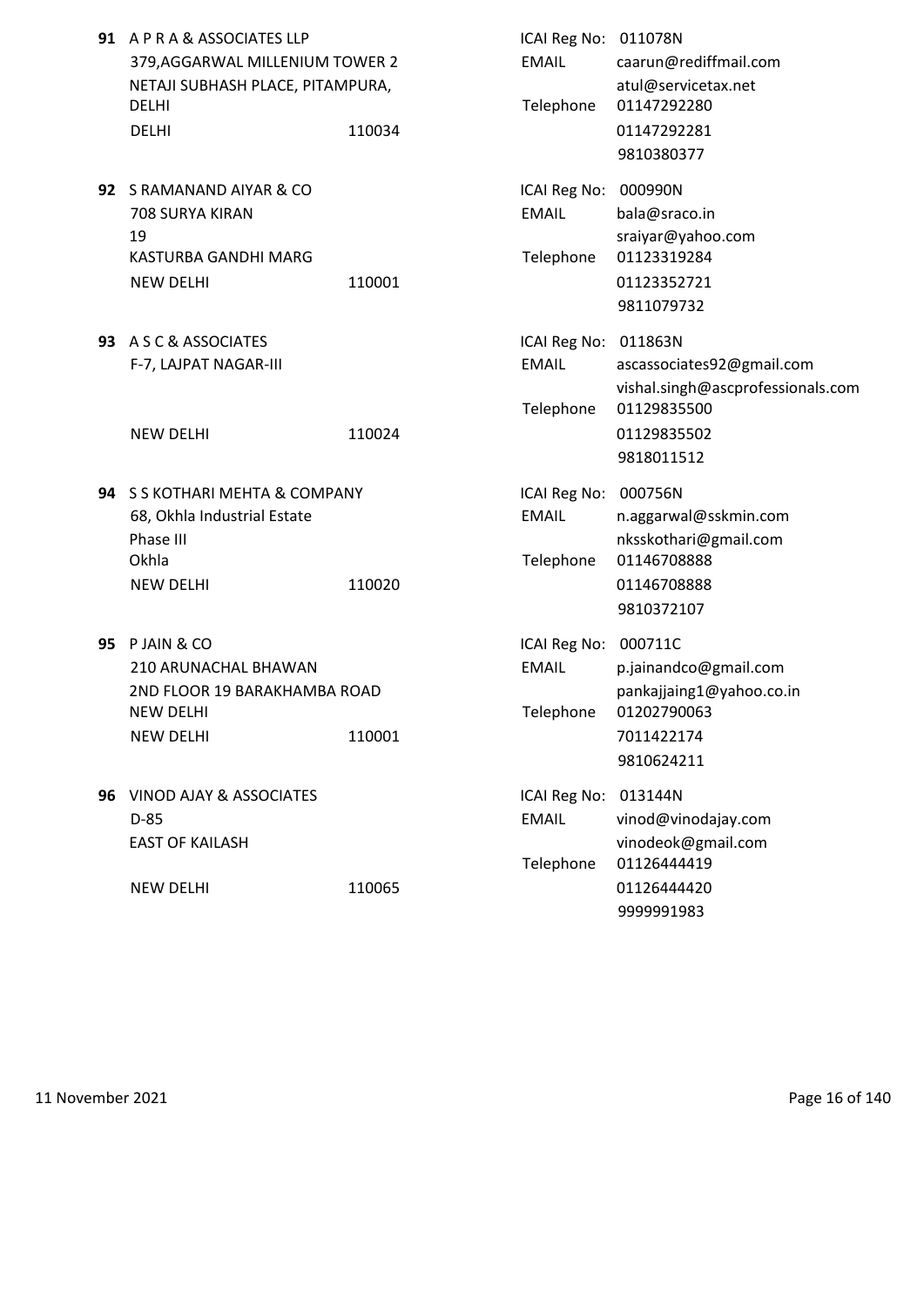|     | 97 SINGHI CHUGH & KUMAR<br>B-7/107A, GROUND FLOOR,<br>SAFDARJUNG ENCLAVE EXTENTION             |        | ICAI Reg No: 013613N<br><b>EMAIL</b><br>Telephone | harsh@sckonline.net<br>harsh65kumar@yahoo.co.in<br>01141654018                                              |
|-----|------------------------------------------------------------------------------------------------|--------|---------------------------------------------------|-------------------------------------------------------------------------------------------------------------|
|     | <b>NEW DELHI</b>                                                                               | 110029 |                                                   | 01140022575<br>9810961497                                                                                   |
|     | 98 ANDROS&CO<br>$A-101$<br><b>GROUP INDUSTRIAL AREA</b><br><b>WAZIRPUR</b><br><b>NEW DELHI</b> | 110052 | ICAI Reg No:<br><b>EMAIL</b><br>Telephone         | 008976N<br>shashigargca@gmail.com<br>brijbhushan_ca@yahoo.co.in<br>01127357451<br>01147060901<br>9811058599 |
| 99  | SNR&COMPANY<br>A-15, 2ND FLOOR,<br><b>HAUZ KHAS</b><br><b>NEW DELHI</b><br><b>NEW DELHI</b>    | 110016 | ICAI Reg No: 014401N<br><b>EMAIL</b><br>Telephone | dinesh.singhal@snr.net.in<br>cadineshsinghal@gmail.com<br>01126856421<br>01141655801<br>9953475125          |
| 100 | K B CHANDNA & CO<br>E-27, SOUTH EXTENSION-II, FIRST FLOOR                                      |        | ICAI Reg No: 000862N<br><b>EMAIL</b>              | onilc@kbcca.com<br>kbc.chandna@gmail.com                                                                    |
|     | <b>DELHI</b>                                                                                   | 110049 | Telephone                                         | 01126250339<br>01126252762<br>9811073984                                                                    |
|     | 101 A K G V G & ASSOCIATES<br>E-1, 2ND FLOOR,<br>PRASHANT VIHAR, DELHI-110085                  |        | ICAI Reg No: 018598N<br><b>EMAIL</b><br>Telephone | AKGVGCA@GMAIL.COM<br>VINEET.GUPTA@AKGVG.COM<br>9811118031                                                   |
|     | <b>NEW DELHI</b>                                                                               | 110085 |                                                   | 01149037920<br>9818330516                                                                                   |
|     | 102 SSPJ&CO<br>105, ROOTS TOWER<br>PLOT NO 7, DISTRICT CENTRE<br>LAXMI NAGAR, DELHI            |        | ICAI Reg No:<br><b>EMAIL</b><br>Telephone         | 018083N<br>sandeep@spjca.in<br>sandeepaca@yahoo.com<br>919654111115                                         |
|     | <b>DELHI</b>                                                                                   | 110092 |                                                   | 011-42448921<br>9654111115                                                                                  |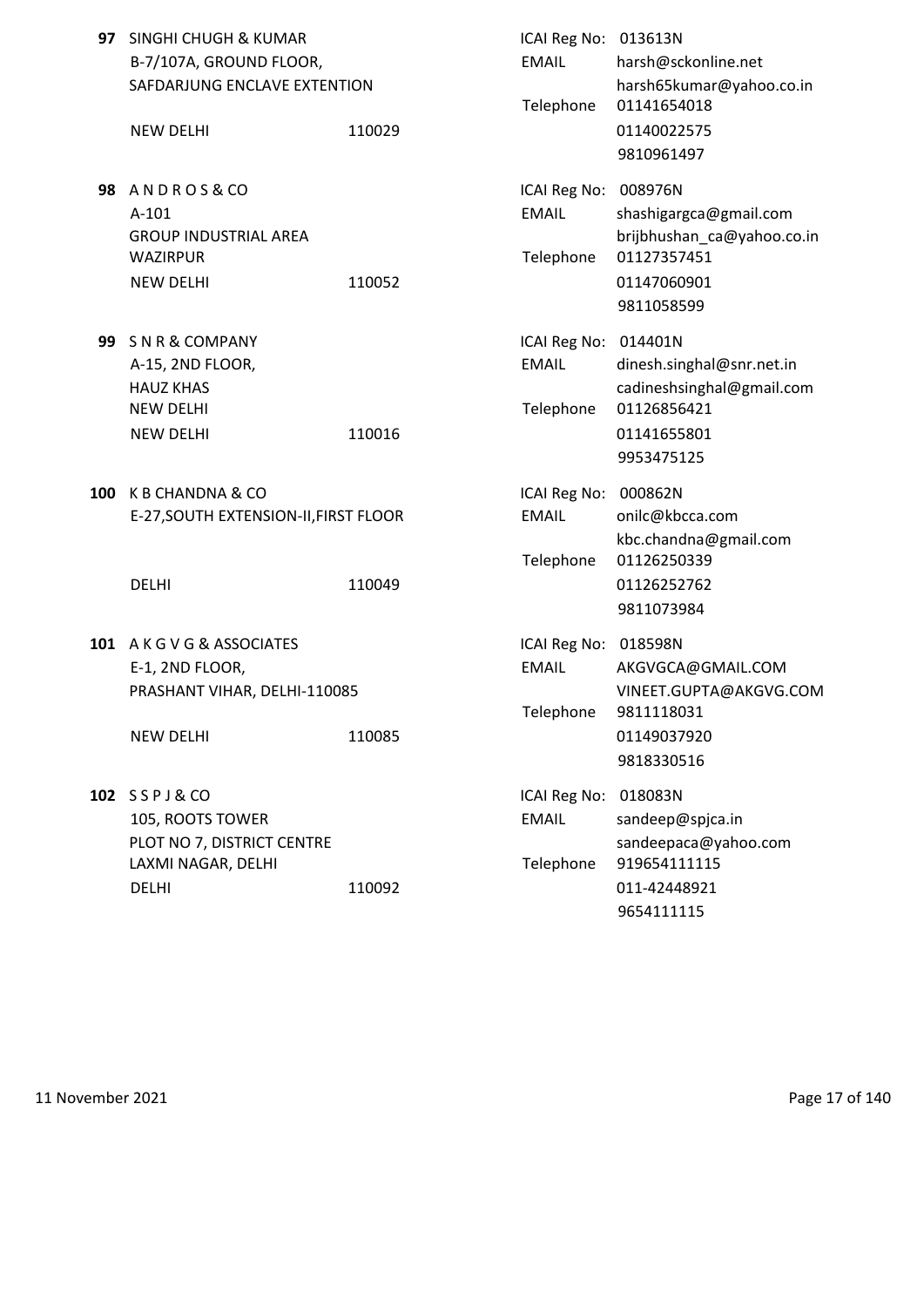|     | 103 APT&COLLP<br>A-2/36, Third Floor<br>SAFDARJUNG ENCLAVE                            |        | ICAI Reg No: 014621C<br><b>EMAIL</b>              | caavinashgupta@gmail.com<br>avinash@aptllp.com             |
|-----|---------------------------------------------------------------------------------------|--------|---------------------------------------------------|------------------------------------------------------------|
|     | <b>NEW DELHI</b>                                                                      |        | Telephone                                         | 01141345046                                                |
|     | <b>NEW DELHI</b>                                                                      | 110029 |                                                   |                                                            |
|     |                                                                                       |        |                                                   | 9810751999                                                 |
| 104 | <b>MUKESH RAJ &amp; CO</b><br>C-63, FIRST FLOOR<br><b>PREET VIHAR</b><br><b>DELHI</b> |        | ICAI Reg No: 016693N<br><b>EMAIL</b><br>Telephone | mukesh@mukeshraj.com<br>mukeshraj@gmail.com<br>01142531707 |
|     | <b>NEW DELHI</b>                                                                      | 110092 |                                                   | 01122050790<br>9811840707                                  |
| 105 | J P KAPUR & UBERAI<br>LOWER GROUND FLOOR,<br>C-4/5, SAFDARJUNG DEVELOPMENT AREA,      |        | ICAI Reg No:<br><b>EMAIL</b>                      | 000593N<br>menon@jpku.com<br>deepakmenon20@gmail.com       |
|     | <b>NEW DELHI</b>                                                                      | 110016 | Telephone                                         | 49562700<br>26512393<br>9811319384                         |
| 106 | S MOHAN & CO                                                                          |        | ICAI Reg No: 000608N                              |                                                            |
|     | $G-47$                                                                                |        | <b>EMAIL</b>                                      | mail@smohan.co.in                                          |
|     | <b>CONNAUGHT CIRCUS</b>                                                               |        | Telephone                                         | virenderbhutani@gmail.com<br>01145128962                   |
|     | <b>NEW DELHI</b>                                                                      | 110001 |                                                   | 01145128964<br>9810032363                                  |
|     | 107 S S A G & ASSOCIATES                                                              |        | ICAI Reg No: 016060N                              |                                                            |
|     | 512, Surya Kiran Building<br>Kasturba Gandhi Marg                                     |        | <b>EMAIL</b>                                      | sachin@saaca.in<br>ssagassociates@gmail.com                |
|     | Cannought Place                                                                       |        | Telephone                                         | 01141514920                                                |
|     | <b>DELHI</b>                                                                          | 110001 |                                                   | 01141514920                                                |
|     |                                                                                       |        |                                                   | 9810146452                                                 |
|     | 108 B D GUPTA & ASSOCIATES                                                            |        | ICAI Reg No: 016041N                              |                                                            |
|     | 217, DHRUV APARTMENT                                                                  |        | <b>EMAIL</b>                                      | bdgupta.associates@gmail.com                               |
|     | 4, I.P. EXTENSION, PATPARGANJ<br><b>DELHI</b>                                         |        | Telephone                                         | bdgupta_associates@rediffmail.com<br>01122724123           |
|     | <b>NEW DELHI</b>                                                                      | 110092 |                                                   | 01143306167<br>9811152662                                  |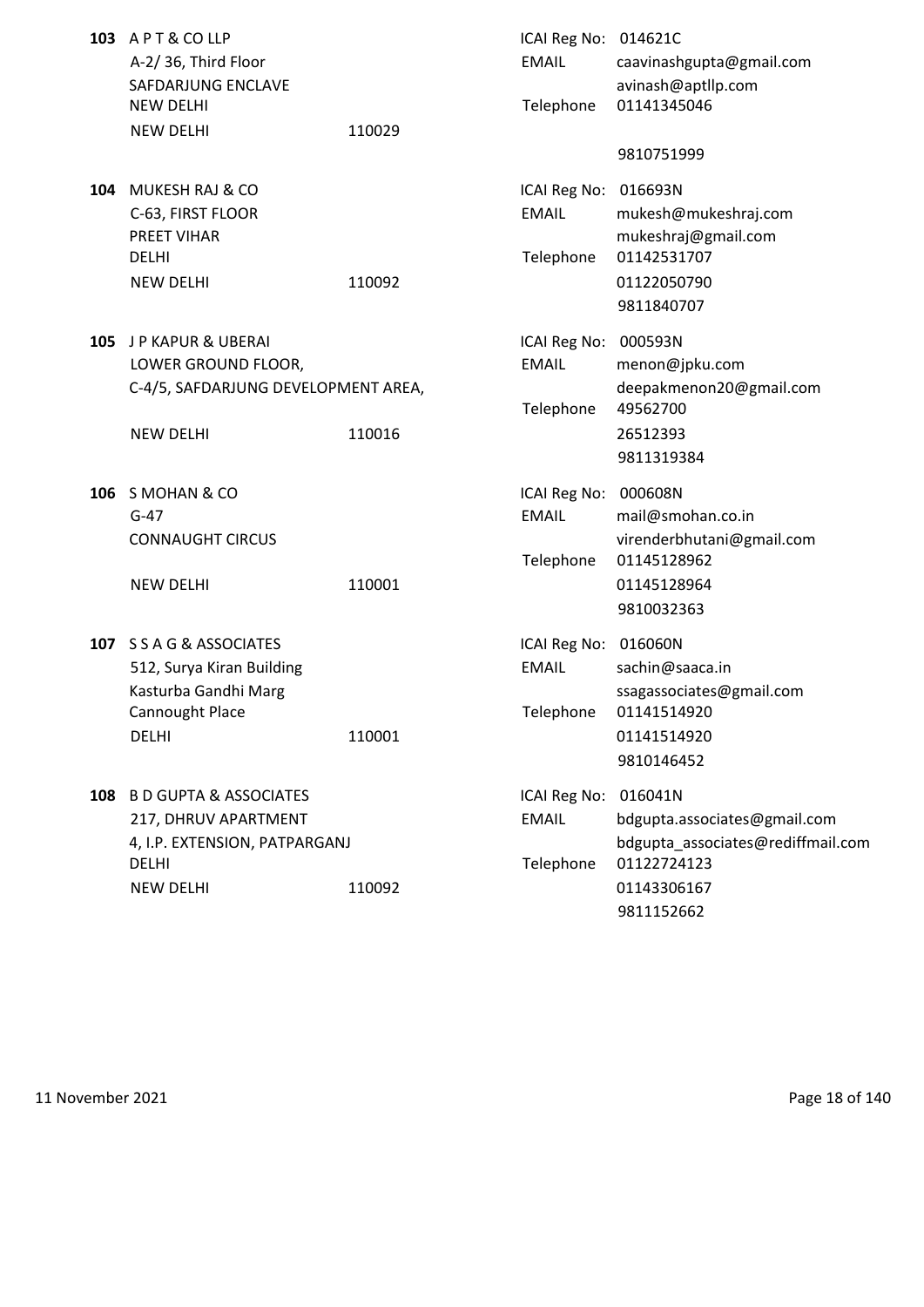- 109 G S K & ASSOCIATES LLP 8, 1ST FLOOR, RANI JHANSI ROAD MOTIA KHAN INDUSTRIAL AREA DELHI 110055 110055 01123515471
- **110** G S MATHUR & CO A-160, GROUND FLOOR, DEFENCE COLONY,

- **111 DEEPAK GULATI & ASSOCIATES** 23, HANUMAN ROAD **CONNAUGHT PLACE** NEW DELHI NEW DELHI 110001
- **112** S P M R & ASSOCIATES C-113 LGF, Dayanand Colony Lajpat Nagar-IV

**113** A A J V AND ASSOCIATES LAJPAT NAGAR-II

**114** KUMAR VIJAY GUPTA & CO 408, NEW DELHI HOUSE, 27, BARAKHAMBA ROAD, CONNAUGHT PLACE, NEW DELHI NEW DELHI 110001 01123314526

| <b>G S K &amp; ASSOCIATES LLP</b><br>8,1ST FLOOR,<br>RANI JHANSI ROAD<br>MOTIA KHAN INDUSTRIAL AREA<br>DELHI       | 110055 | ICAI Reg No: 013838N<br><b>EMAIL</b><br>Telephone | info@gskassociates.com<br>ca.manoj.gsk.1506@gmail.com<br>01123515470<br>01123515471<br>9312285046 |
|--------------------------------------------------------------------------------------------------------------------|--------|---------------------------------------------------|---------------------------------------------------------------------------------------------------|
| G S MATHUR & CO<br>A-160, GROUND FLOOR,<br>DEFENCE COLONY,<br><b>NEW DELHI</b>                                     | 110024 | ICAI Reg No: 008744N<br><b>EMAIL</b><br>Telephone | office@gsmco.net.in<br>gsmco.gsmco@gmail.com<br>01141554880<br>01141554881<br>9811020341          |
| <b>DEEPAK GULATI &amp; ASSOCIATES</b><br>23, HANUMAN ROAD<br><b>CONNAUGHT PLACE</b><br>NEW DELHI<br>NEW DELHI      | 110001 | ICAI Reg No: 007545N<br><b>EMAIL</b><br>Telephone | dga@dga.in<br>dgaca1987@gmail.com<br>01123367142<br>01123346616<br>9810006345                     |
| S P M R & ASSOCIATES<br>C-113 LGF, Dayanand Colony<br>Lajpat Nagar-IV<br>NEW DELHI                                 | 110024 | ICAI Reg No: 007578N<br><b>EMAIL</b><br>Telephone | info@spmr.in<br>spmrindia@gmail.com<br>01141620055<br>01141621155<br>9810017953                   |
| A A J V AND ASSOCIATES<br>LGF-C 73,<br>LAJPAT NAGAR-II<br><b>NEW DELHI</b>                                         | 110024 | ICAI Reg No: 007739N<br><b>EMAIL</b><br>Telephone | shyamaajv@gmail.com<br>ajay@aajvca.com<br>0114232660<br>01292227550<br>9810078412                 |
| KUMAR VIJAY GUPTA & CO<br>408, NEW DELHI HOUSE,<br>27, BARAKHAMBA ROAD,<br>CONNAUGHT PLACE, NEW DELHI<br>NEW DELHI | 110001 | ICAI Reg No:<br><b>EMAIL</b><br>Telephone         | 007814N<br>maheshgoelfbd@gmail.com<br>mla@kvg.co.in<br>01123314525<br>01123314526                 |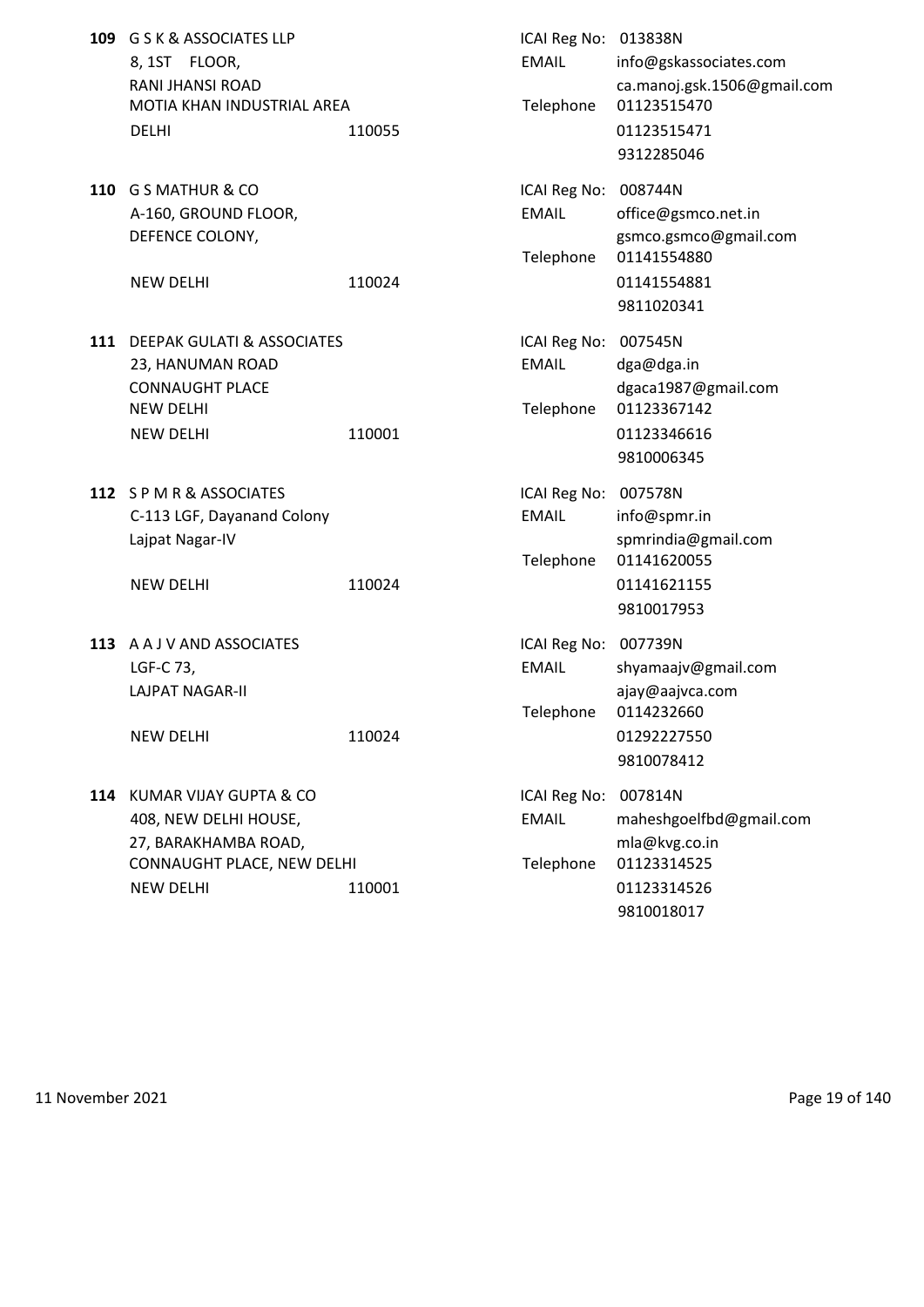|     | 115 GUPTA RUSTAGI & AGGARWAL<br>FIRST FLOOR,<br>60, KRISHNA MARKET,<br>KALKAJI<br><b>DELHI</b>                                         | 110019 | ICAI Reg No: 008084N<br><b>EMAIL</b><br>Telephone | rameshrustagi_fca@yahoo.co.in<br>scg7@rediffmail.com<br>01126235837<br>01142448883<br>9810338883         |
|-----|----------------------------------------------------------------------------------------------------------------------------------------|--------|---------------------------------------------------|----------------------------------------------------------------------------------------------------------|
|     | 116 BANSAL R KUMAR & ASSOCIATES<br>G 7 AND 8 Namdhari Chambers<br>9/54 D.B Gupta Road<br>Karol Bagh<br><b>NEW DELHI</b>                | 110005 | ICAI Reg No:<br><b>EMAIL</b><br>Telephone         | 008186n<br>rkbansal01@yahoo.com<br>accounts@brkindia.in<br>01123678326<br>01145150205<br>9810015824      |
| 117 | <b>GUPTA NAYAR &amp; CO</b><br>Office no 610, Jaksons Crown Height<br>Twin District Center, 3 B-1<br>Sector-10, rohini<br><b>DELHI</b> | 110085 | ICAI Reg No:<br><b>EMAIL</b><br>Telephone         | 008376N<br>gncca@yahoo.com<br>gncca611@gmail.com<br>9810200957<br>01145587632<br>9810200957              |
|     | 118 PSMG&ASSOCIATES<br>206B-207<br>Jagdamba tower, Commercial complex<br>13, Preet vihar<br><b>NEW DELHI</b>                           | 110092 | ICAI Reg No:<br><b>EMAIL</b><br>Telephone         | 008567c<br>caraghvendragoel@gmail.com<br>info@psmg.co.in<br>9958709723<br>01204136434<br>9958709723      |
|     | 119 U C C & ASSOCIATES LLP<br>1315 ANSAL TOWER<br><b>38 NEHRU PLACE</b><br><b>NEW DELHI</b>                                            | 122011 | ICAI Reg No:<br><b>EMAIL</b><br>Telephone         | 010585N<br>umesh.goyal@uccglobal.in<br>sunita.umesh@gmail.com<br>9910044684<br>01166624519<br>9910044684 |
|     | 120 VSD & ASSOCIATES<br>DD-34, BASEMENT<br>KALKAJI<br><b>NEW DELHI</b>                                                                 | 110019 | ICAI Reg No:<br><b>EMAIL</b><br>Telephone         | 008726N<br>vinod@vsda.in<br>gargankit2005@gmail.com<br>01141329603<br>01141329602<br>9811018737          |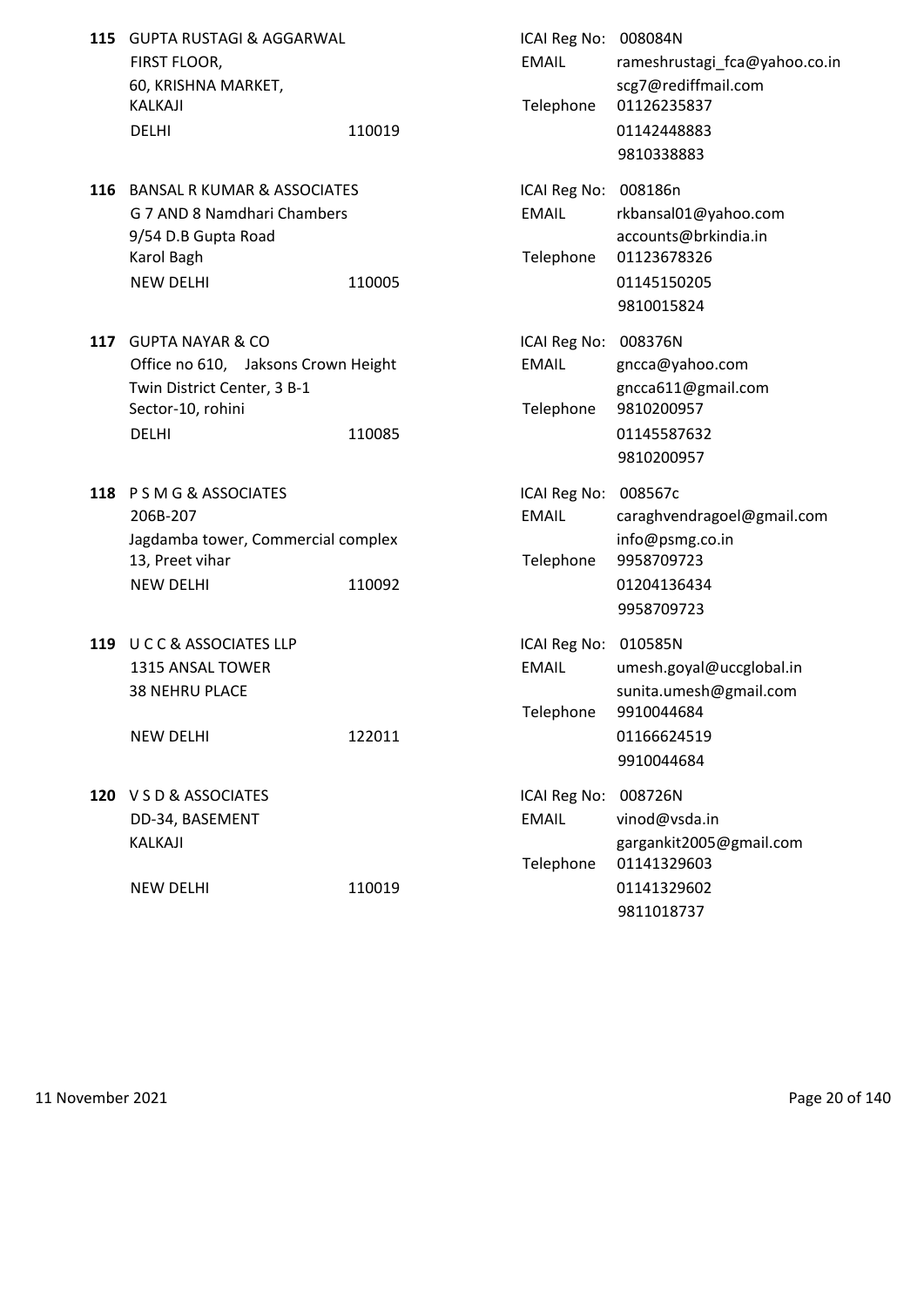|     | 121 K M AGARWAL & CO<br><b>36 NETAJI SUBHASH MARG</b><br>DARYAGANJ                                                                        |        | ICAI Reg No: 000853N<br><b>EMAIL</b><br>Telephone | kmagarwal_1969@rediffmail.com<br>kmagarwal.1969@gmail.com<br>01123273738                                    |
|-----|-------------------------------------------------------------------------------------------------------------------------------------------|--------|---------------------------------------------------|-------------------------------------------------------------------------------------------------------------|
|     | <b>DELHI</b>                                                                                                                              | 110002 |                                                   | 01123277049<br>9810227588                                                                                   |
|     | 122 PD AGRAWAL & CO<br>OFFICE NO. 214, CHANNKYA COMPLEX<br>B 10-11 OPP. PILLAR NO. 43<br><b>LAXMI NAGAR</b><br><b>NEW DELHI</b>           | 110092 | ICAI Reg No:<br><b>EMAIL</b><br>Telephone         | 001049C<br>pdco1950@gmail.com<br>ashishapoorva@hotmail.com<br>011-42828005<br>05122304104<br>9415175421     |
|     | 123 PADAM DINESH & CO<br>11/6B, II FLOOR, SHANTI CHAMBERS<br><b>PUSA ROAD</b><br><b>NEW DELHI</b><br><b>DELHI</b>                         | 110005 | ICAI Reg No:<br><b>EMAIL</b><br>Telephone         | 009061N<br>padamdinesh@gmail.com<br>padamdinesh@yahoo.com<br>01147060111<br>01147060112<br>9871749400       |
|     | 124 RAVI RAJAN & CO LLP<br>505A 5TH FLOOR D4 RECTANGLE 1 BUILDING<br><b>DISTRICT CENTRE SAKET</b><br><b>NEW DELHI</b><br><b>NEW DELHI</b> | 110017 | ICAI Reg No:<br><b>EMAIL</b><br>Telephone         | 009073N<br>ravirajan.co@gmail.com<br>ravirajan@sravigroup.com<br>01140548860<br>01140548861<br>9711676643   |
| 125 | SUSHIL K JAIN CHAWLA & CO<br>301, RATAN JYOTI BUILDING<br>18, RAJENDRA PLACE<br><b>NEW DELHI</b>                                          | 110008 | ICAI Reg No:<br><b>EMAIL</b><br>Telephone         | 001037N<br>AKJ_CO@rediffmail.com<br>ca.akshayjain@yahoo.com<br>01141538570<br>9811081107<br>9312258767      |
|     | 126 A H P N & ASSOCIATES<br>116, MALL APPARTMENTS<br>MALL ROAD,<br>DELHI-110054<br><b>DELHI</b>                                           | 110054 | ICAI Reg No:<br><b>EMAIL</b><br>Telephone         | 009452N<br>praveenaggarwalca@yahoo.co.in<br>ahpnindia@gmail.com<br>01141548402<br>01125255200<br>9810103799 |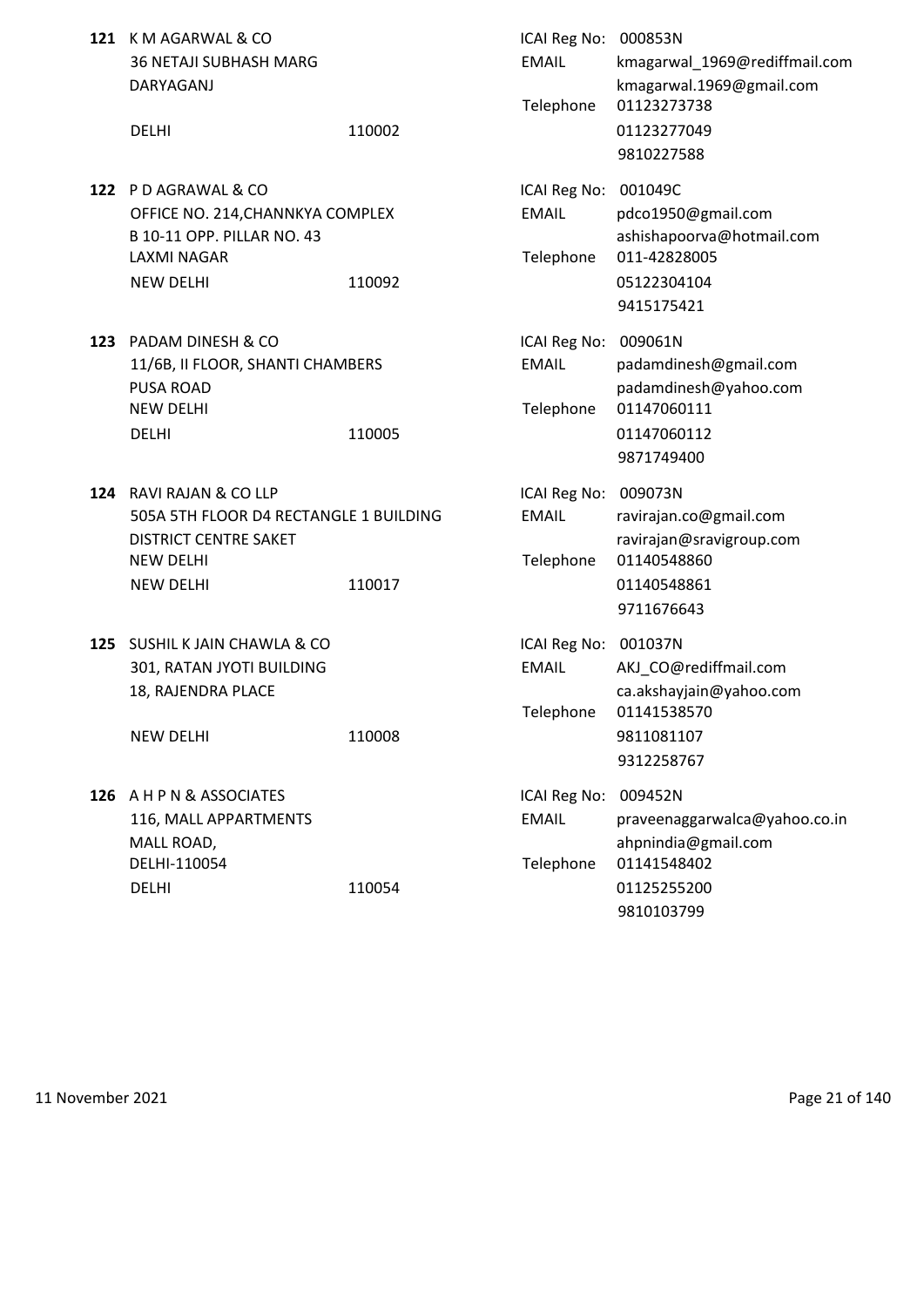|     | 127 A S A & ASSOCIATES LLP<br>Aurobindo Tower<br>81/1, Third Floor<br>Adchini, Aurobindo Marg<br><b>NEW DELHI</b>                           | 110017 | ICAI Reg No: 009571N<br><b>EMAIL</b><br>Telephone | parveen.kumar@asa.in<br>kpasts@gmail.com<br>01141009999<br>01146136688<br>9810101790                 |
|-----|---------------------------------------------------------------------------------------------------------------------------------------------|--------|---------------------------------------------------|------------------------------------------------------------------------------------------------------|
|     | 128 B R MAHESWARI & CO LLP<br>M-118<br><b>CONNAUGHT CIRCUS</b>                                                                              |        | ICAI Reg No:<br><b>EMAIL</b><br>Telephone         | 001035N<br>sudhir@brmco.com<br>akshay.maheshwari@gmail.com<br>01143402222                            |
|     | <b>NEW DELHI</b>                                                                                                                            | 110001 |                                                   | 01123418130<br>9810213440                                                                            |
|     | 129 SHIV & ASSOCIATES<br>103 - 105, AJANTA MARKET<br>PLOT NO. 1, VARDHAMAN INDRAPRASTHA PLAZA<br>I.P. EXTENSION, PATPARGANJ<br><b>DELHI</b> | 110092 | ICAI Reg No:<br><b>EMAIL</b><br>Telephone         | 009989N<br>ca_shiv@yahoo.co.in<br>shivp.chat@gmail.com<br>01123321556<br>01147350116<br>9810126591   |
| 130 | <b>PRASAD AZAD &amp; CO</b><br>1207, SURYA KIRAN BUILDING,<br>19 - KASTURBA GANDHI MARG,<br><b>NEW DELHI</b>                                | 110001 | ICAI Reg No:<br><b>EMAIL</b><br>Telephone         | 001009N<br>info@prasadazad.com<br>deepakazad@hotmail.com<br>01141510179<br>01166304900<br>9810164306 |
|     | 131 WALKER CHANDIOK & CO LLP<br>$L - 41$ ,<br><b>CONNAUGHT CIRCUS</b><br>NEW DELHI<br><b>DELHI</b>                                          | 110001 | ICAI Reg No:<br>EMAIL<br>Telephone                | 001076N<br>lalit.kumar@walkerchandiok.in<br>shwetachadha2007@gmail.com<br>01145002219<br>9811784244  |
|     | 132 SVP& ASSOCIATES<br>1209, NEW DELHI HOUSE,<br>27, BARAKHAMBA ROAD<br><b>CONNAUGHT PLACE</b><br><b>DELHI</b>                              | 110001 | ICAI Reg No:<br><b>EMAIL</b><br>Telephone         | 003838n<br>svp1209@gmail.com<br>CAVKCO@GMAIL.COM<br>01141516079<br>01123351539<br>9891215678         |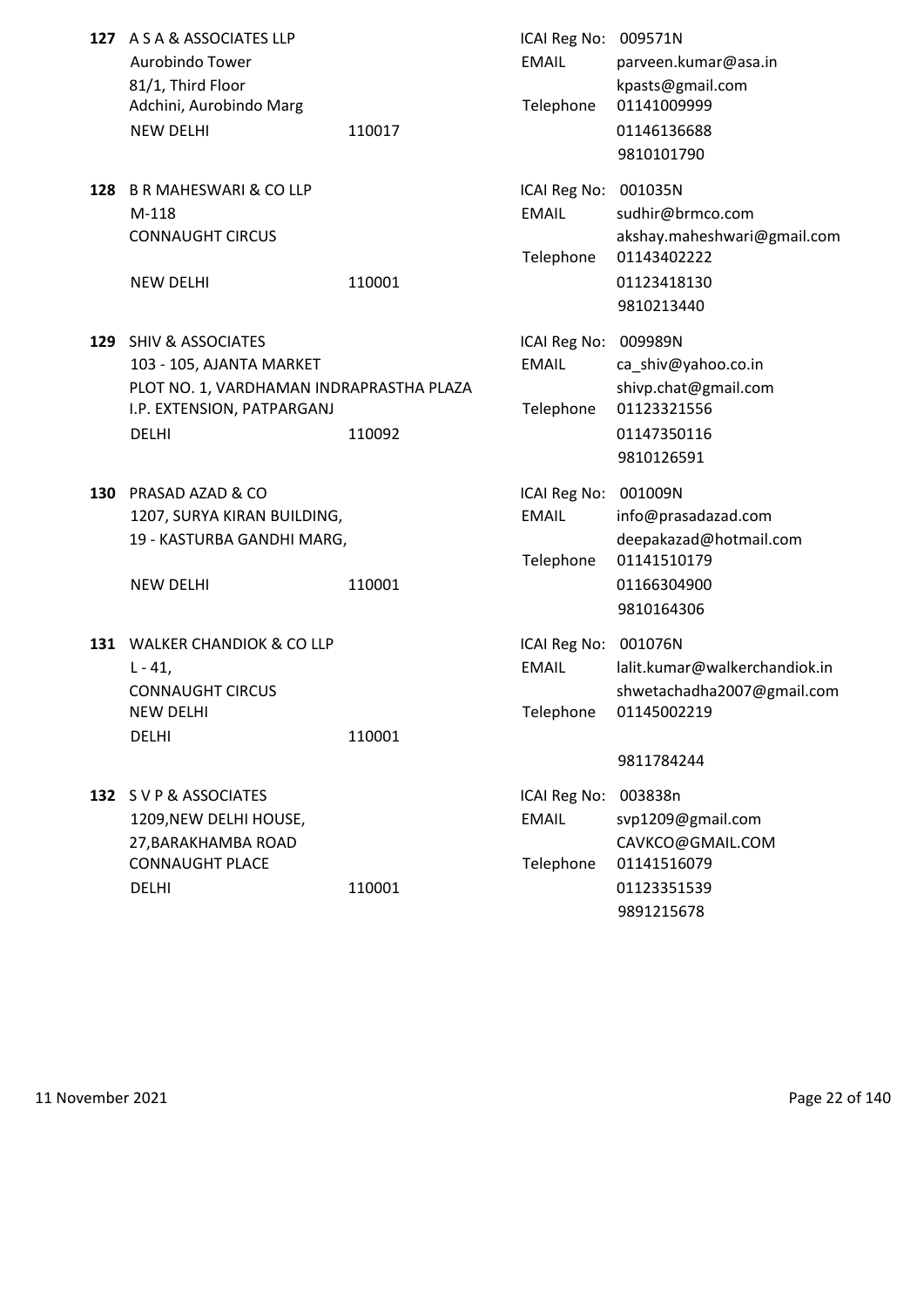| 133 | RAKHECHA & CO<br>4866/1/24<br><b>ANSARI ROAD</b>                                                          |        | ICAI Reg No: 002990N<br><b>EMAIL</b>              | rakhecha@yahoo.co.in<br>gr@carnc.co.in                                                                        |
|-----|-----------------------------------------------------------------------------------------------------------|--------|---------------------------------------------------|---------------------------------------------------------------------------------------------------------------|
|     | DARYAGANJ<br><b>NEW DELHI</b>                                                                             | 110002 | Telephone                                         | 01143503994<br>01123288542<br>9910409994                                                                      |
|     | 134 RSPH&ASSOCIATES<br>906, VIKRAM TOWER,<br>16, RAJENDRA PLACE<br><b>NEW DELHI</b><br><b>DELHI</b>       | 110008 | ICAI Reg No: 003013N<br><b>EMAIL</b><br>Telephone | catarunbatra@gmail.com<br>tarun@rsphindia.com<br>01141538933<br>01125715850<br>9810035333                     |
| 135 | <b>BHATIA &amp; BHATIA</b><br>81 HEMKUNT COLONY<br><b>FIRST FLOOR</b><br><b>NEW DELHI</b><br><b>DELHI</b> | 110048 | ICAI Reg No:<br><b>EMAIL</b><br>Telephone         | 003202N<br>taxauditor@bnbindia.co<br>taxauditors.bhatia@gmail.com<br>01126465599<br>01126475599<br>9811038333 |
|     | 136 AGARWAL ANIL & CO<br>L-2, SOUTH EXTENSION II,                                                         |        | ICAI Reg No: 003222N<br><b>EMAIL</b><br>Telephone | aac.anil@gmail.com<br>akanksha.gupta86@yahoo.in<br>01126259607                                                |
|     | <b>NEW DELHI</b>                                                                                          | 110049 |                                                   | 9811710203                                                                                                    |
| 137 | MLPURI & CO<br>407, NEW DELHI HOUSE<br>27, BARA KHAMBA ROAD,                                              |        | ICAI Reg No:<br><b>EMAIL</b>                      | 002312N<br>camlpuri@gmail.com<br>raj95584@yahoo.com                                                           |
|     | <b>NEW DELHI</b><br><b>DELHI</b>                                                                          | 110001 | Telephone                                         | 01141511406<br>01141511407<br>9810826824                                                                      |
|     | 138 VINOD KUMAR & ASSOCIATES<br>4696, BRIJ BHAWAN<br>21A, ANSARI ROAD,<br>DARYA GANJ,                     |        | ICAI Reg No:<br><b>EMAIL</b><br>Telephone         | 002304N<br>aasthajain@inmacs.com<br>vinodjainca@gmail.com<br>011-26228410                                     |
|     | <b>NEW DELHI</b>                                                                                          | 110002 |                                                   | 011-41606744<br>9811040004                                                                                    |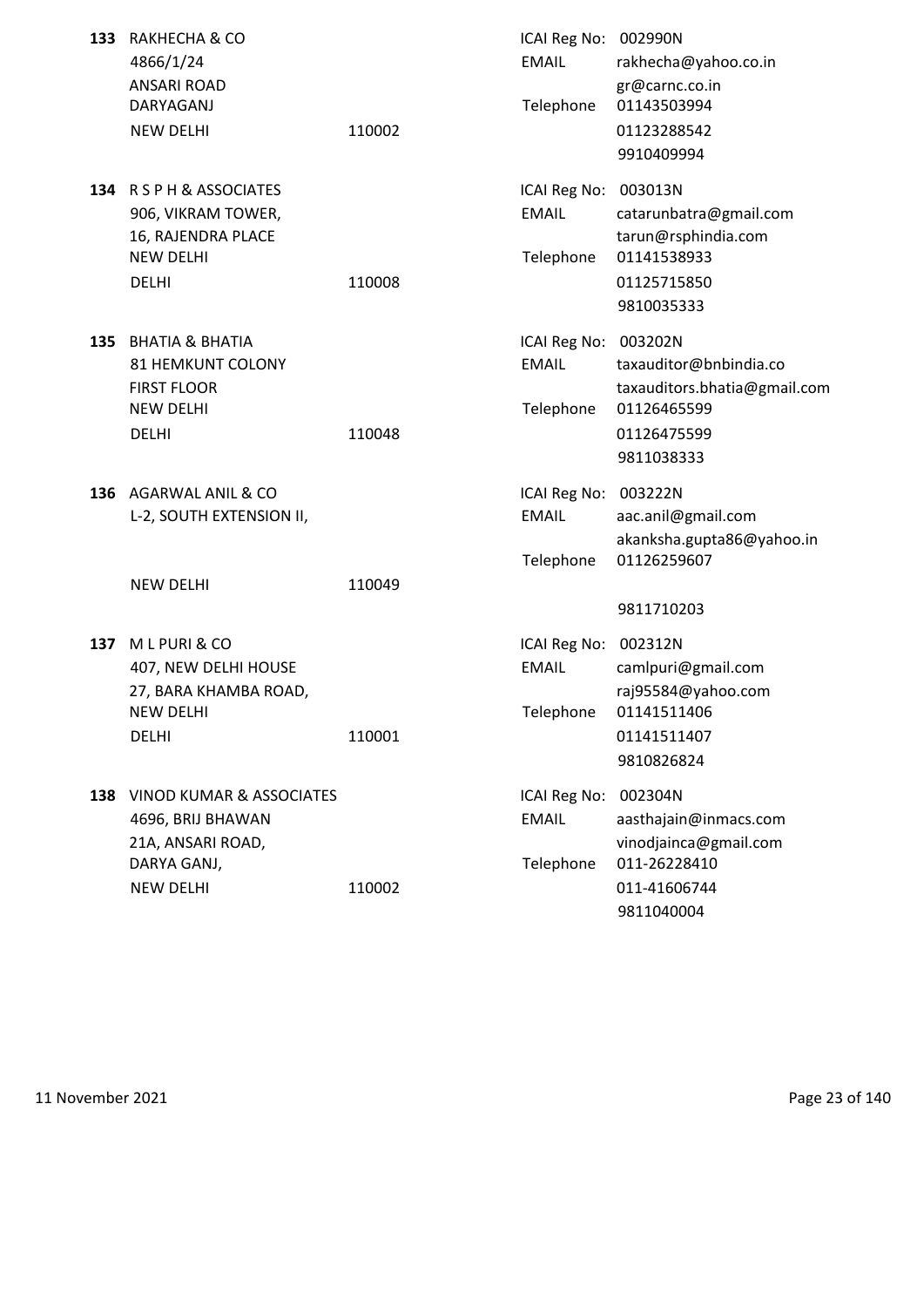| 139 | <b>GHOSH KHANNA &amp; CO LLP</b><br>L-2A, HAUZ KHAS ENCLAVE<br>L-2A, HAUZ KHAS ENCLAVE<br><b>NEW DELHI</b><br><b>DELHI</b>      | 110016 | ICAI Reg No: 003366N<br><b>EMAIL</b><br>Telephone | gkc@gkcindia.com<br>aghosh.gkc@gmail.com<br>011-26962981<br>011-26513374<br>9910039140                              |
|-----|---------------------------------------------------------------------------------------------------------------------------------|--------|---------------------------------------------------|---------------------------------------------------------------------------------------------------------------------|
|     | 140 JAIN CHOPRA & CO<br>1960 1st FLOOR OUTRAM LINES<br><b>GTBNAGAR</b><br><b>NEW DELHI</b>                                      | 110009 | ICAI Reg No:<br><b>EMAIL</b><br>Telephone         | 002198N<br>jainchopra.company@gmail.com<br>jainchopra.company@yahoo.com<br>01123340155<br>01145514255<br>9810247478 |
|     | 141 SMANN & CO<br>S. MANN AND CO., CHARTERED ACCOUNTANTS<br>1006, 10TH FLOOR, VIKRANT TOWER,<br>RAJENDRA PLACE,<br><b>DELHI</b> | 110008 | ICAI Reg No:<br><b>EMAIL</b><br>Telephone         | 000075N<br>s.mann1978@hotmail.com<br>s.mann1978@yahoo.com<br>01125735612<br>01125811989<br>9811088170               |
|     | 142 A K BATRA & ASSOCIATES<br>A-36 FF RING ROAD<br><b>RAJOURI GARDEN</b><br><b>NEW DELHI</b><br><b>DELHI</b>                    | 110027 | ICAI Reg No: 003499N<br><b>EMAIL</b><br>Telephone | akbcain@yahoo.com<br>caashokbatra@gmail.com<br>01145565338<br>01145134430<br>9811669299                             |
|     | 143 CHANDIWALA VIRMANI & ASSOCIATES<br>SF-3A,2nd Floor,<br><b>NEAR VALMIKI MANDIR</b><br>43, DARYAGANJ<br><b>DELHI</b>          | 110002 | ICAI Reg No: 000082N<br><b>EMAIL</b><br>Telephone | chandiwalagupta@yahoo.com<br>rameshchandiwala@gmail.com<br>01143587399<br>9810353214                                |
|     | 144 SERVA ASSOCIATES<br>1011-1014, 10th FLOOR, RG TRADE TOWER<br>NETAJI SUBHASH PLACE,<br>PITAMPURA<br><b>DELHI</b>             | 110034 | ICAI Reg No:<br><b>EMAIL</b><br>Telephone         | 000272N<br>INFO@SERVA.IN<br>SAPRAMAHESH@GMAIL.COM<br>01142502244<br>01142503565<br>9810136470                       |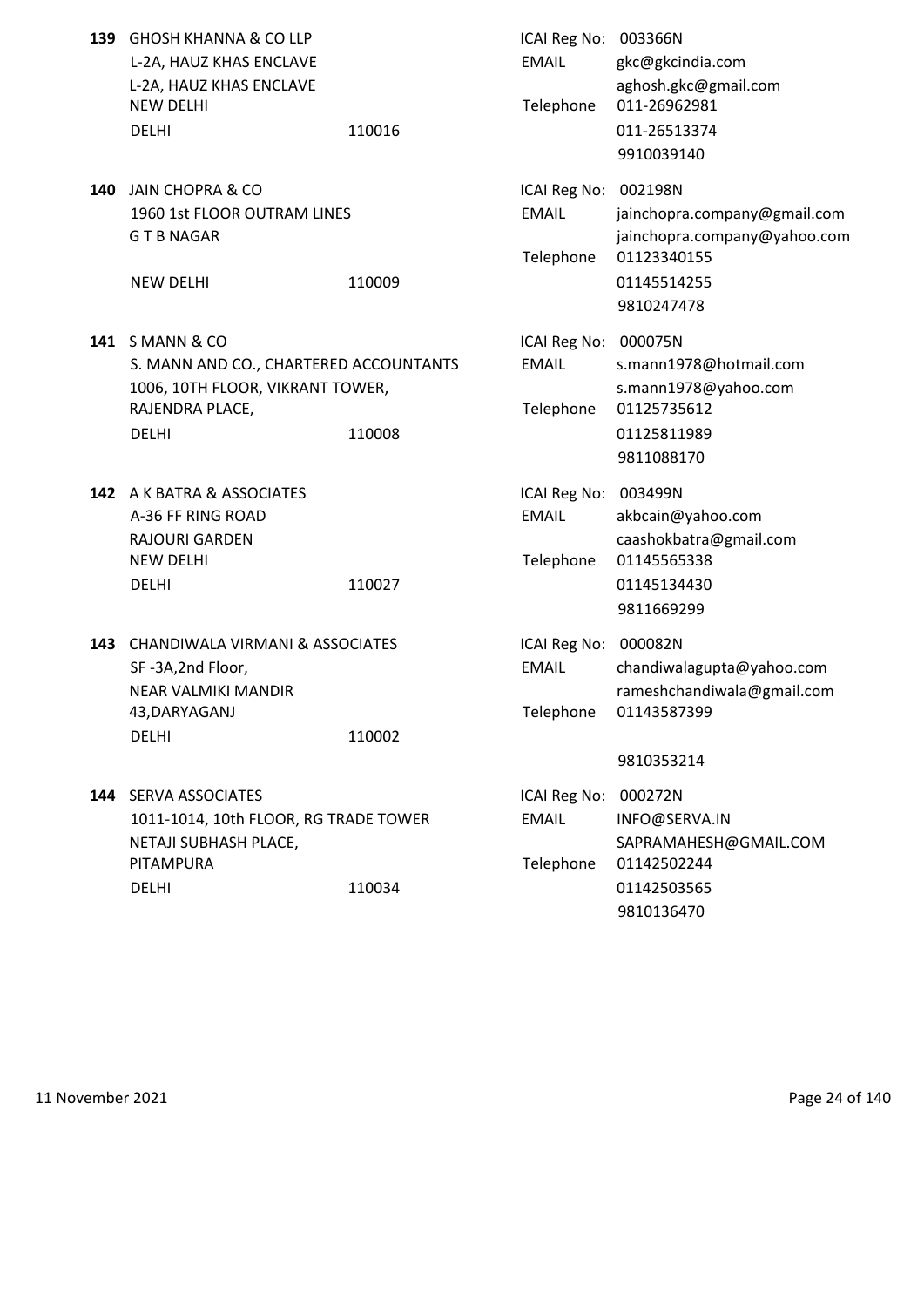| 145 | <b>GUPTA JALAN &amp; ASSOCIATES</b><br><b>405 CROWN HEIGHTS</b><br><b>SECTOR-10 ROHINI</b>                            |        | ICAI Reg No: 003721N<br><b>EMAIL</b>              | info@guptajalan.com<br>gjass@rediffmail.com                                                              |
|-----|-----------------------------------------------------------------------------------------------------------------------|--------|---------------------------------------------------|----------------------------------------------------------------------------------------------------------|
|     | <b>DELHI</b><br><b>DELHI</b>                                                                                          | 110085 | Telephone                                         | 01127043878<br>01127053878<br>9810343878                                                                 |
| 146 | AGARWAL & SAXENA<br>D-111, FGF<br>PANCHSHEEL ENCLAVE                                                                  |        | ICAI Reg No: 002405C<br><b>EMAIL</b><br>Telephone | agasax@gmail.com<br>anilk.saxena@agasax.com<br>9811753833                                                |
|     | <b>NEW DELHI</b>                                                                                                      | 110017 |                                                   | 05122330177<br>9839112211                                                                                |
| 147 | <b>AGIWAL &amp; ASSOCIATES</b><br>D-6/9, Upper Ground Floor<br>Rana Pratap Bagh                                       |        | ICAI Reg No: 000181N<br><b>EMAIL</b><br>Telephone | office@agiwalassociates.in<br>caagiwal68@gmail.com<br>01141011281                                        |
|     | <b>NEW DELHI</b>                                                                                                      | 110007 |                                                   | 01143512990<br>9868238336                                                                                |
| 148 | <b>GOEL GARG &amp; CO</b><br>18, GROUND FLOOR,<br>NATIONAL PARK,<br>LAJPAT NAGAR-IV<br><b>NEW DELHI</b>               | 110024 | ICAI Reg No: 000397N<br><b>EMAIL</b><br>Telephone | office@ggco.co.in<br>ashokggco@gmail.com<br>01146539501<br>01146539502<br>9810158127                     |
| 149 | PRAKASH K PRAKASH<br>B-1, SAGAR APARTMENTS,<br>6, TILAK MARG,<br><b>NEW DELHI</b><br><b>DELHI</b>                     | 110001 | ICAI Reg No:<br><b>EMAIL</b><br>Telephone         | 000415N<br>dgupta@pkpconsult.com<br>pkpconsult1977@gmail.com<br>01123388753<br>01123382207<br>9811704536 |
| 150 | N K BHARGAVA & CO<br>C - 31, I ST FLOOR<br>ACHARYA NIKETAN, OPP. POCKET - I<br>MAYUR VIHAR, PHASE - I<br><b>DELHI</b> | 110091 | ICAI Reg No:<br><b>EMAIL</b><br>Telephone         | 000429N<br>n.k.bhargava@gmail.com<br>nkbh co@yahoo.co.in<br>01145784938<br>01145784938<br>9810127820     |

11 November 2021 **Page 25 of 140**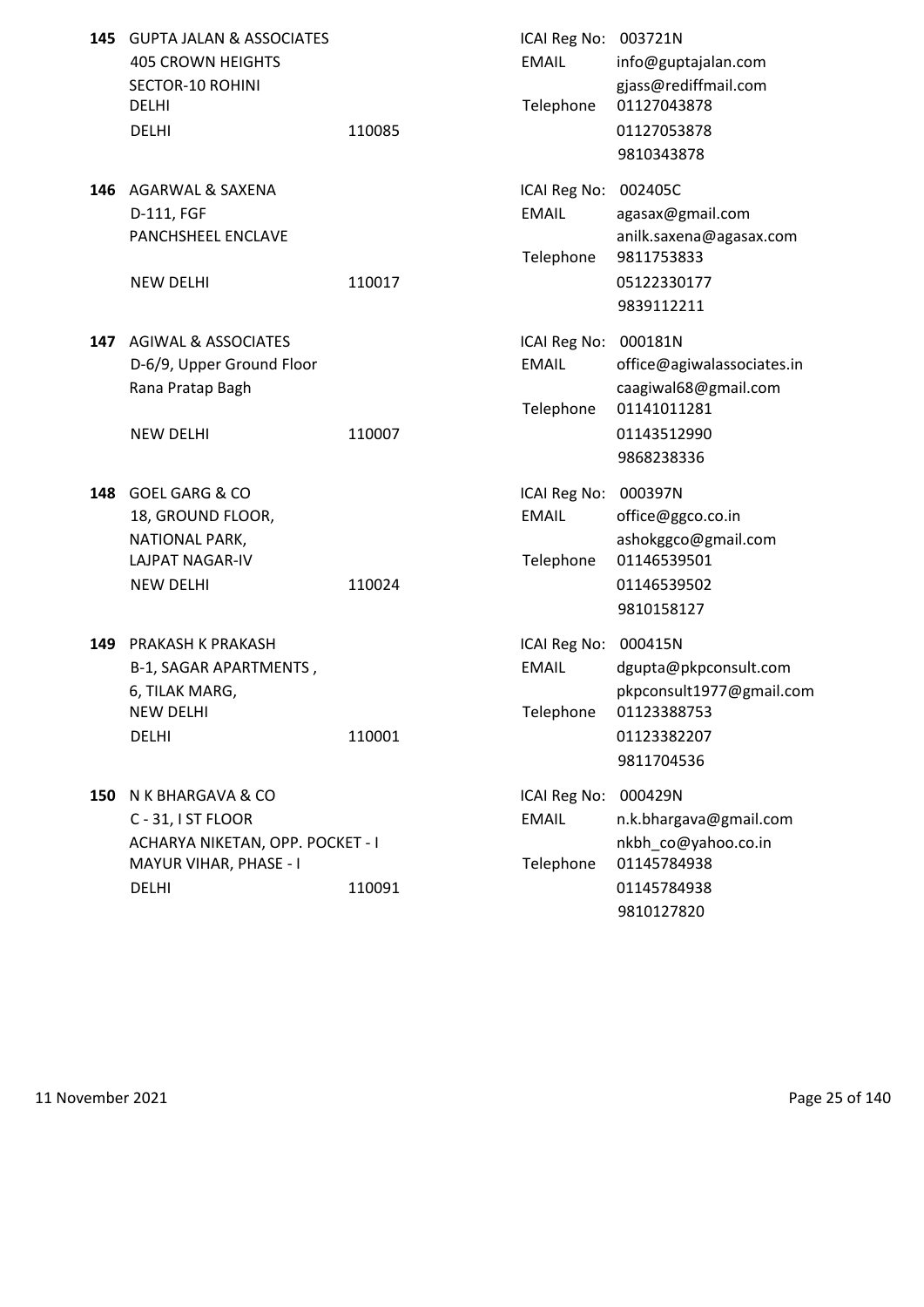| 151 KPMC&ASSOCIATES<br>302 GOLD PLAZA,<br>2057/39 GURUDWARA ROAD<br><b>KAROL BAGH</b><br><b>NEW DELHI</b> | 110005 | ICAI Reg No: 005359C<br><b>EMAIL</b><br>Telephone | MAIL@KPMC.IN<br>CASANJAYMEHRA@GMAIL.COM<br>9810709269<br>9810409578<br>9810709269                          |
|-----------------------------------------------------------------------------------------------------------|--------|---------------------------------------------------|------------------------------------------------------------------------------------------------------------|
| 152 DINESH MEHTA & CO<br>21 DAYANAND MARG<br>DARYAGANJ<br><b>NEW DELHI</b>                                | 110002 | ICAI Reg No: 000220N<br><b>EMAIL</b><br>Telephone | anupmehta@dmc-ca.net<br>anupmehta71@gmail.com<br>01123272623<br>01123272168<br>9811042338                  |
| 153 SP MARWAHA & CO<br>22/44<br><b>WEST PATEL NAGAR</b><br><b>NEW DELHI</b>                               | 110008 | ICAI Reg No: 000229N<br><b>EMAIL</b><br>Telephone | chaudhary_02@rediffmail.com<br>mljotwani@gmail.com<br>01125887595                                          |
| 154 SCV&COLLP<br><b>B-41 PANCHSHEEL ENCLAVE</b><br><b>NEW DELHI</b><br><b>NEW DELHI</b>                   | 110017 | ICAI Reg No: 000235N<br><b>EMAIL</b><br>Telephone | 9811191478<br>delhi@scvindia.com<br>sanjayvasudeva90@gmail.com<br>01126499111<br>01126499222<br>9811212334 |
| 155 LUTHRA & LUTHRA LLP<br>$A-16/9$<br><b>VASANT VIHAR</b><br><b>DELHI</b>                                | 110057 | ICAI Reg No: 002081N<br><b>EMAIL</b><br>Telephone | aluthra@llca.net<br>akhilesh_gup@yahoo.co.in<br>01142591800<br>01142591802<br>9810226485                   |
| 156 RAJ HAR GOPAL & CO<br>412 - ANSAL BHAWAN<br>KASTURBA GANDHI MARG<br>16 -<br><b>NEW DELHI</b>          | 110001 | ICAI Reg No:<br><b>EMAIL</b><br>Telephone         | 002074N<br>rajhargopal1@hotmail.com<br>shrey.gupta.ca@gmail.com<br>1141520698<br>1141520699<br>9810133967  |

11 November 2021 **Page 26 of 140**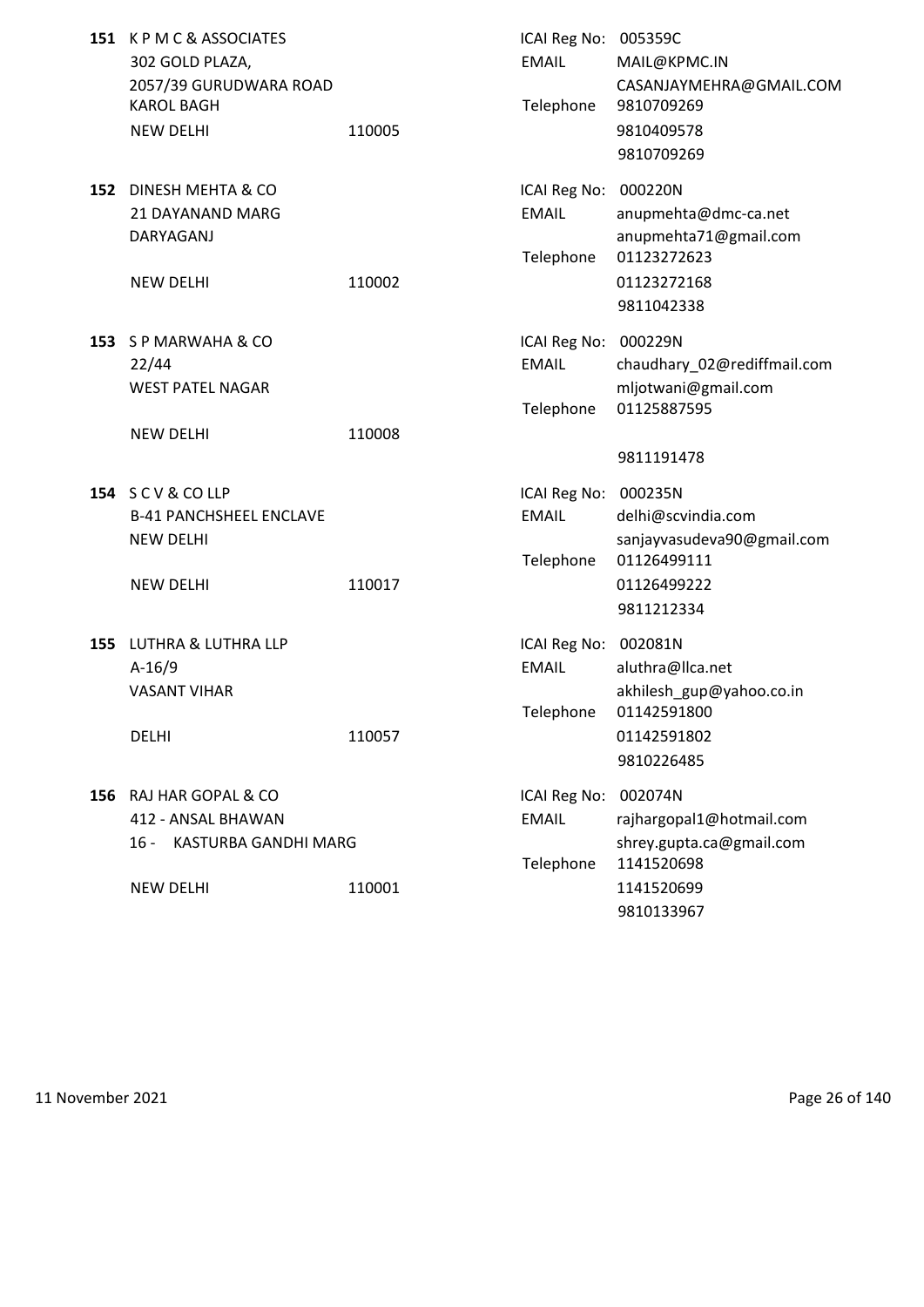|     | 157 V K DHINGRA & CO<br>1-E/15, JHANDEWALAN EXTN.,<br><b>NEW DELHI</b>                                                  | 110055 | ICAI Reg No: 000250N<br><b>EMAIL</b><br>Telephone | info@vkdco.com<br>vinodkumardhingra@yahoo.com<br>01123550475<br>01123528511                                |
|-----|-------------------------------------------------------------------------------------------------------------------------|--------|---------------------------------------------------|------------------------------------------------------------------------------------------------------------|
| 158 | G S A & ASSOCIATES LLP<br>16 DDA FLAT GROUND FLOOR<br>PANCHSHEEL SHIVALIK MOR<br>NEAR MALVIYA NAGAR<br><b>NEW DELHI</b> | 110017 | ICAI Reg No:<br><b>EMAIL</b><br>Telephone         | 9811079747<br>000257N<br>sa@gsa.net.in<br>ajc@icai.org<br>011-41811888<br>7862099206<br>8800989888         |
| 159 | <b>SUNIL K GUPTA &amp; ASSOCIATES</b><br>4232/1, ANSARI<br>ROAD,<br>DARYA GANJ,<br><b>DELHI</b>                         | 110002 | ICAI Reg No:<br><b>EMAIL</b><br>Telephone         | 002154N<br>skg4232@rediffmail.com<br>fca.amitjain@gmail.com<br>01123271296<br>01123287571<br>9810172222    |
| 160 | <b>BHUDLADIA &amp; CO</b><br>12/10, EAST PATEL NAGAR<br><b>NEW DELHI</b>                                                | 110008 | ICAI Reg No:<br><b>EMAIL</b><br>Telephone         | 002511N<br>mail@bhudladia.com<br>topuneetsingla@rediffmail.com<br>01125818656<br>01145032910<br>9871578753 |
| 161 | R VENDER GUPTA & ASSOCIATES<br>206, HEMKUNT HOUSE<br>6, RAJENDRA PLACE<br><b>NEW DELHI</b>                              | 110008 | ICAI Reg No: 002614N<br><b>EMAIL</b><br>Telephone | rvguptaassociates@yahoo.co.in<br>rvguptaassociates@gmail.com<br>01125715282<br>01125814160<br>9810238400   |
|     | 162 SPMG&COMPANY<br>3322A, II FLOOR, KAROL BAGH<br><b>NEW DELHI</b><br><b>DELHI</b>                                     | 110005 | ICAI Reg No:<br><b>EMAIL</b><br>Telephone         | 509249C<br>vinodgupta.spmg@gmail.com<br>caavadeshgupta@spmg.in<br>01128727385<br>01128728769<br>9810150528 |

11 November 2021 **Page 27 of 140**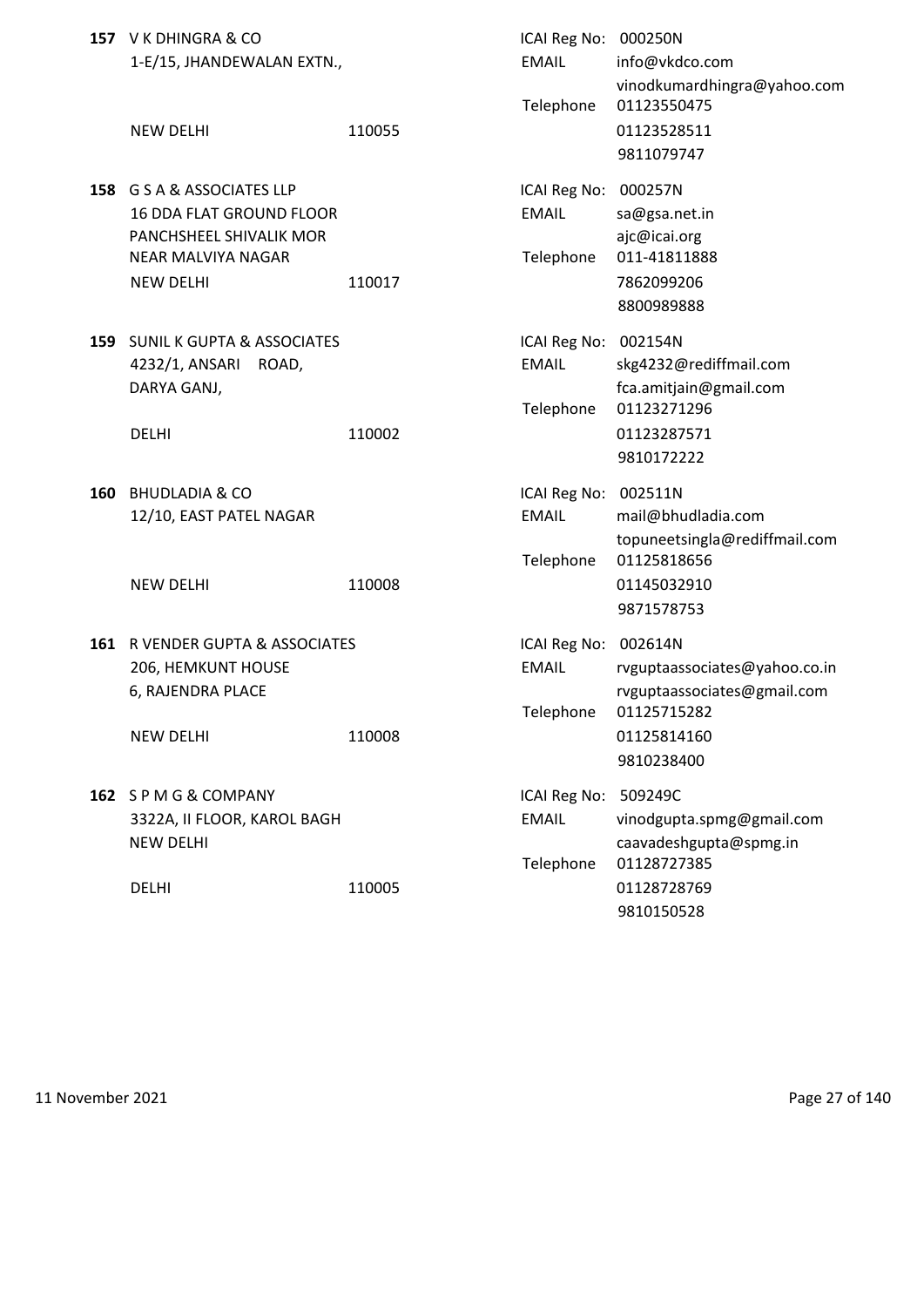| 163 | K S CHOUDHARY & CO<br>212, M.J. SHOPPING CENTRE,<br>3, VEER SAVARKAR BLOCK, SHAKAR PUR<br><b>DELHI</b><br><b>DELHI</b>       | 110092 | ICAI Reg No: 508095c<br><b>EMAIL</b><br>Telephone | cakschoudhary@gmail.com<br>choudharyhk@hotmail.com<br>42444729<br>22528739<br>9811057129           |
|-----|------------------------------------------------------------------------------------------------------------------------------|--------|---------------------------------------------------|----------------------------------------------------------------------------------------------------|
|     | 164 VPGS&CO<br>JD-2C, Pitampura, Delhi 110034                                                                                |        | ICAI Reg No: 507971C<br><b>EMAIL</b>              | info@vpgs.in<br>cagulshangaba@yahoo.com                                                            |
|     | <b>DELHI</b>                                                                                                                 | 110034 | Telephone                                         | 011-49040767<br>011-79681505<br>9871008075                                                         |
| 165 | <b>GUPTA GARG &amp; AGARWAL</b><br>G-55, ROYAL PALACE, 2ND FLOOR,<br>LAXMI NAGAR, VIKAS MARG<br><b>DELHI</b><br><b>DELHI</b> | 110092 | ICAI Reg No: 505762C<br><b>EMAIL</b><br>Telephone | cabbgupta@gmail.com<br>guptagargandagrawal@yahoo.co.in<br>01143016663<br>01122515914<br>9312282105 |
| 166 | M VERMA & ASSOCIATES<br>1209, HEMKUNT CHAMBERS, 89 NEHRU PLACE                                                               |        | ICAI Reg No: 501433C<br><b>EMAIL</b><br>Telephone | mvermaassociates@yahoo.in<br>mvermaasso@gmail.com<br>01141078098                                   |
|     | <b>NEW DELHI</b>                                                                                                             | 110019 |                                                   | 01126211211<br>9810125349                                                                          |
| 167 | <b>ANISH ASHISH &amp; CO</b><br>K-28, 3RD FLOOR<br><b>SARITA VIHAR</b>                                                       |        | ICAI Reg No: 002535N<br><b>EMAIL</b>              | anish_ashish@yahoo.com<br>anishandashish@gmail.com                                                 |
|     | <b>NEW DELHI-110076</b><br><b>NEW DELHI</b>                                                                                  | 110076 | Telephone                                         | 01129942700<br>9818395893<br>9810261432                                                            |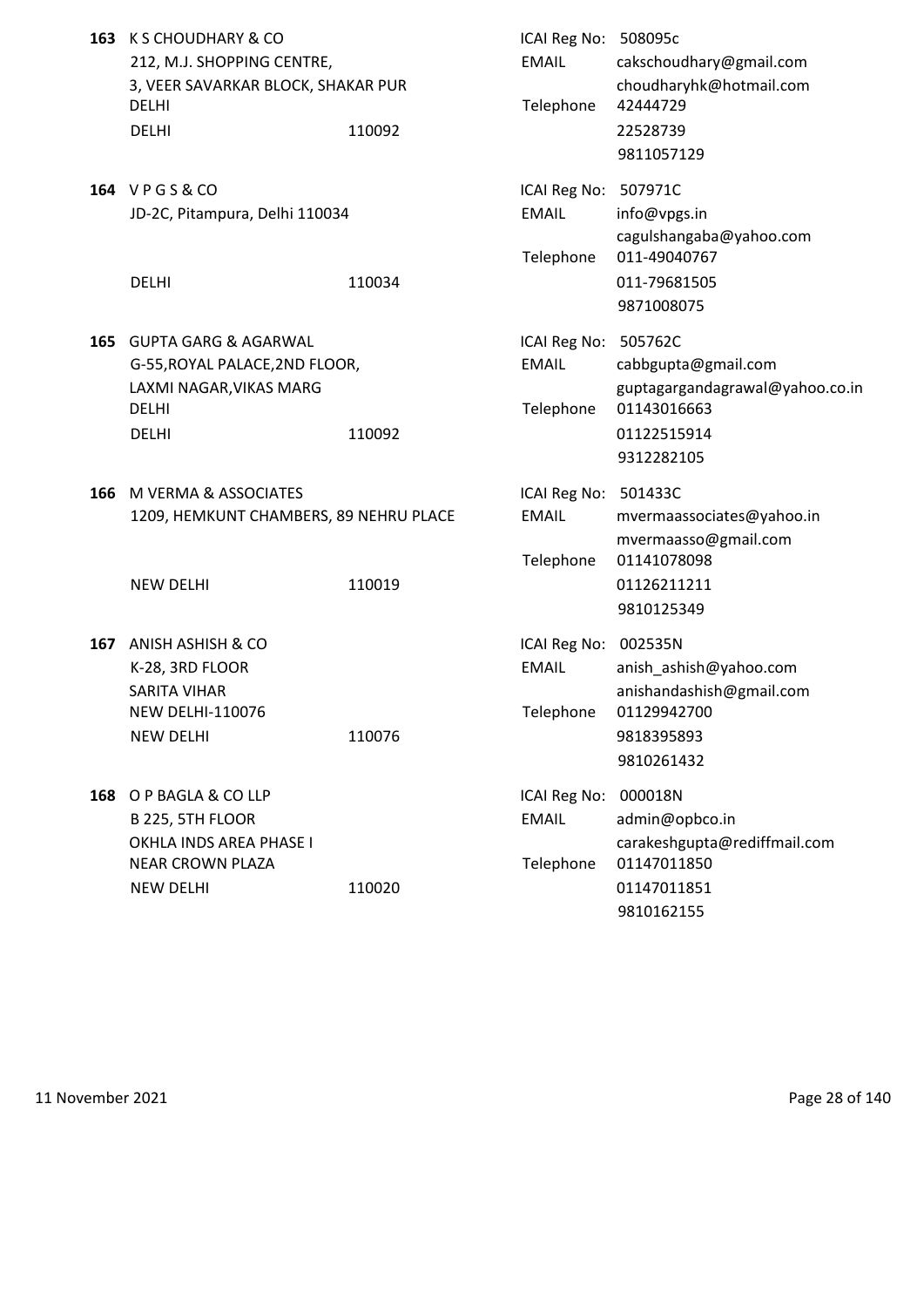| 169 | AR&CO<br>A 403 GAYATRI APARTMENTS                                           |        | ICAI Reg No: 002744C<br><b>EMAIL</b>      | ar_co1981@yahoo.co.in                                                            |
|-----|-----------------------------------------------------------------------------|--------|-------------------------------------------|----------------------------------------------------------------------------------|
|     | PLOT NO 27, SECTOR 10<br>AIRLINES GROUP HOUSING SOCIETY<br><b>NEW DELHI</b> | 110075 | Telephone                                 | ar_co1981@rediffmail.com<br>9810444051<br>9810195084<br>9810444051               |
| 170 | THAKUR VAIDYANATH AIYAR & CO<br>221-223, DEEN DAYAL MARG                    |        | ICAI Reg No: 000038N<br><b>EMAIL</b>      | tvandeca@gmail.com<br>anil.thakur@tva.co.in                                      |
|     | <b>NEW DELHI</b>                                                            | 110002 | Telephone                                 | 01123236958<br>01123237772<br>7678513198                                         |
| 171 | S N DHAWAN & CO LLP<br>D-74, Malcha Marg,<br>Diplomatic Enclave,            |        | ICAI Reg No:<br><b>EMAIL</b><br>Telephone | 000050N<br>sk.khattar@sndhawan.com<br>mukesh.bansal@mazars.co.in<br>01143008546  |
|     | <b>NEW DELHI</b>                                                            | 110021 |                                           | 01244814444<br>9810737547                                                        |
|     | 172 PR MEHRA & CO<br><b>CHARTERED ACCOUNTANTS</b><br>56, DARYA GANJ         |        | ICAI Reg No:<br><b>EMAIL</b><br>Telephone | 000051N<br>prmdg@prmehra.com<br>a.malhotra56@gmail.com<br>01143156156            |
|     | <b>NEW DELHI</b>                                                            | 110002 |                                           | 01143156109<br>9811159754                                                        |
| 173 | LUNAWAT & CO<br>109 Magnum House-1Karampura Complex<br>New Delhi-110015     |        | ICAI Reg No:<br><b>EMAIL</b><br>Telephone | 000629N<br>rkbhatia@lunawat.com<br>rkb291@gmail.com<br>01141427356               |
|     | <b>DELHI</b>                                                                | 110015 |                                           | 01123270624<br>9953508197                                                        |
|     | 174 R S M & ASSOCIATES<br>NO.B-104,4th FLOOR,<br>SECTOR-8, DWARKA,          |        | ICAI Reg No:<br><b>EMAIL</b><br>Telephone | 002813S<br>rsmnewdelhi@gmail.com<br>rsmassociates2004@yahoo.co.in<br>01145062895 |
|     | <b>NEW DELHI</b>                                                            | 110077 |                                           | 04024758561<br>9871713974                                                        |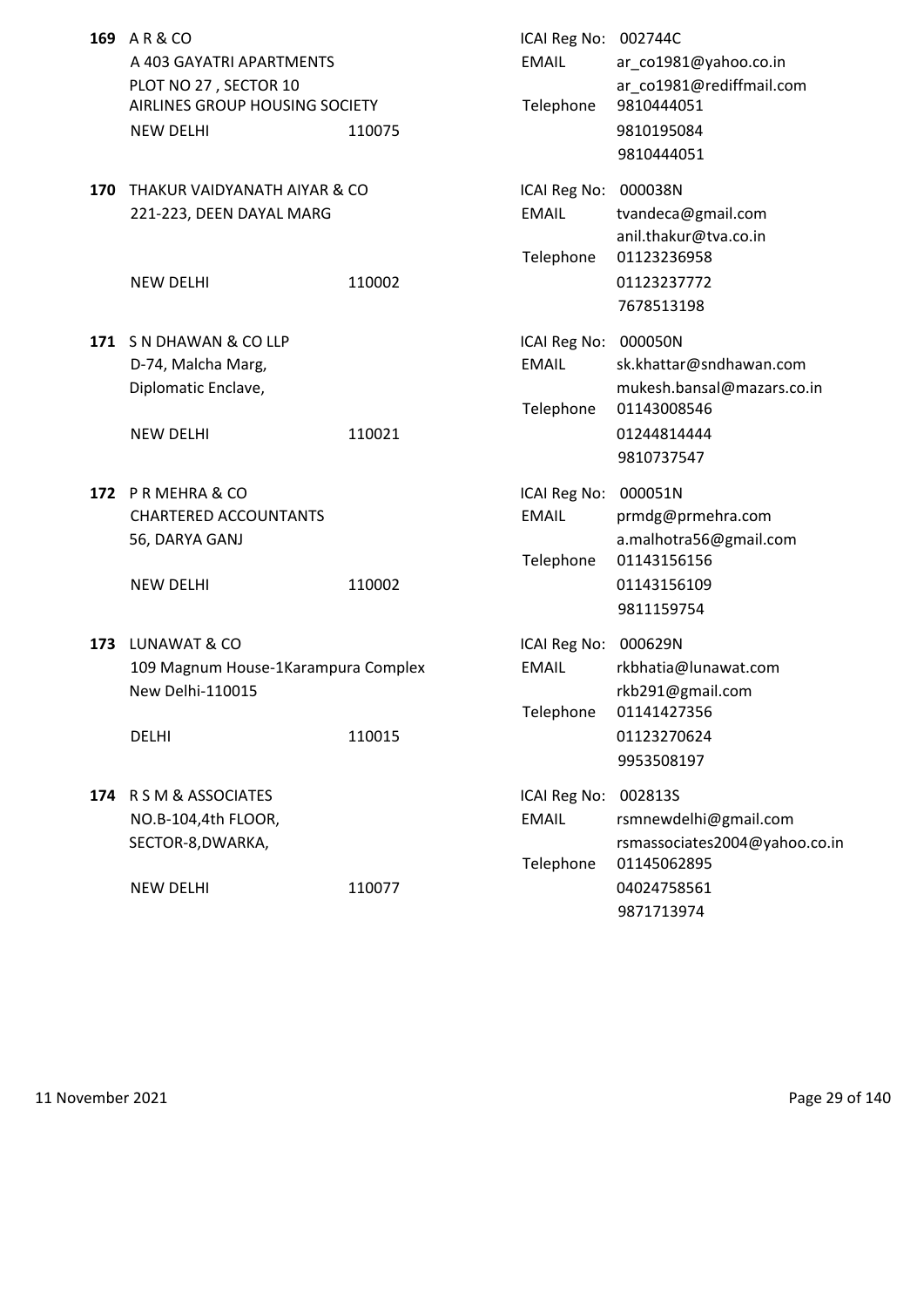| <b>EAST PATEL NAGAR</b><br>rajeshkhiwani@hotmail.com<br>Telephone<br><b>NEW DELHI</b><br>01125758388<br>110008<br>01125714542<br><b>DELHI</b><br>9810693963<br><b>GROVER LALLA &amp; MEHTA</b><br>002830N<br>176<br>ICAI Reg No:<br>90/20, MALVIYA NAGAR,<br><b>EMAIL</b><br>glmca@rediffmail.com<br>glmcadelhi@yahoo.com<br>Telephone<br>01126685108<br><b>NEW DELHI</b><br>110017<br>01146036498<br>9810376250<br>K P M R & ASSOCIATES<br>ICAI Reg No:<br>002504N<br>177<br>211 DELHI CHAMBER<br><b>EMAIL</b><br>kpmr.ca@gmail.com<br>kamalfaruqui@hotmail.com<br><b>DELHI GATE</b><br>Telephone<br>01123262425<br><b>DELHI</b><br>110002<br>01123269723<br>9811116674<br>DASS GUPTA & ASSOCIATES<br>ICAI Reg No:<br>000112N<br>178<br><b>EMAIL</b><br><b>B4</b><br>naveen@dassgupta.com<br><b>GULMOHAR PARK</b><br>dassgupta@gmail.com<br><b>NEW DELHI</b><br>Telephone<br>01146111003<br><b>NEW DELHI</b><br>110049<br>01146111002<br>9810689998<br>179<br>DHAWAN & CO<br>ICAI Reg No:<br>002864N<br><b>EMAIL</b><br>312, WEGMANS HOUSE,<br>dk@dhawanco.com<br>gogia.sunil@gmail.com<br>21, VEER SAVARKAR BLOCK,<br><b>VIKAS MARG, SHAKARPUR</b><br>Telephone<br>01142445310<br><b>NEW DELHI</b><br>110092<br>09810312175<br>9810016650<br>180 TIWARI & ASSOCIATES<br>ICAI Reg No: 002870N<br><b>GREEN PARK EXTENSION</b><br><b>EMAIL</b><br>$T - 8$<br>tikaca81@gmail.com<br>tikaca_81@yahoo.co.in<br>01126166225<br>Telephone<br><b>NEW DELHI</b><br>110016<br>01126198237 | 175 | <b>KHIWANI &amp; CO</b><br>23/26, IIND FLOOR, | ICAI Reg No: 002589N<br><b>EMAIL</b> | khiwani@khiwaniandco.com |
|----------------------------------------------------------------------------------------------------------------------------------------------------------------------------------------------------------------------------------------------------------------------------------------------------------------------------------------------------------------------------------------------------------------------------------------------------------------------------------------------------------------------------------------------------------------------------------------------------------------------------------------------------------------------------------------------------------------------------------------------------------------------------------------------------------------------------------------------------------------------------------------------------------------------------------------------------------------------------------------------------------------------------------------------------------------------------------------------------------------------------------------------------------------------------------------------------------------------------------------------------------------------------------------------------------------------------------------------------------------------------------------------------------------------------------------------------------------------------------|-----|-----------------------------------------------|--------------------------------------|--------------------------|
|                                                                                                                                                                                                                                                                                                                                                                                                                                                                                                                                                                                                                                                                                                                                                                                                                                                                                                                                                                                                                                                                                                                                                                                                                                                                                                                                                                                                                                                                                  |     |                                               |                                      |                          |
|                                                                                                                                                                                                                                                                                                                                                                                                                                                                                                                                                                                                                                                                                                                                                                                                                                                                                                                                                                                                                                                                                                                                                                                                                                                                                                                                                                                                                                                                                  |     |                                               |                                      |                          |
|                                                                                                                                                                                                                                                                                                                                                                                                                                                                                                                                                                                                                                                                                                                                                                                                                                                                                                                                                                                                                                                                                                                                                                                                                                                                                                                                                                                                                                                                                  |     |                                               |                                      |                          |
|                                                                                                                                                                                                                                                                                                                                                                                                                                                                                                                                                                                                                                                                                                                                                                                                                                                                                                                                                                                                                                                                                                                                                                                                                                                                                                                                                                                                                                                                                  |     |                                               |                                      |                          |
|                                                                                                                                                                                                                                                                                                                                                                                                                                                                                                                                                                                                                                                                                                                                                                                                                                                                                                                                                                                                                                                                                                                                                                                                                                                                                                                                                                                                                                                                                  |     |                                               |                                      |                          |
|                                                                                                                                                                                                                                                                                                                                                                                                                                                                                                                                                                                                                                                                                                                                                                                                                                                                                                                                                                                                                                                                                                                                                                                                                                                                                                                                                                                                                                                                                  |     |                                               |                                      |                          |
|                                                                                                                                                                                                                                                                                                                                                                                                                                                                                                                                                                                                                                                                                                                                                                                                                                                                                                                                                                                                                                                                                                                                                                                                                                                                                                                                                                                                                                                                                  |     |                                               |                                      |                          |
|                                                                                                                                                                                                                                                                                                                                                                                                                                                                                                                                                                                                                                                                                                                                                                                                                                                                                                                                                                                                                                                                                                                                                                                                                                                                                                                                                                                                                                                                                  |     |                                               |                                      |                          |
|                                                                                                                                                                                                                                                                                                                                                                                                                                                                                                                                                                                                                                                                                                                                                                                                                                                                                                                                                                                                                                                                                                                                                                                                                                                                                                                                                                                                                                                                                  |     |                                               |                                      |                          |
|                                                                                                                                                                                                                                                                                                                                                                                                                                                                                                                                                                                                                                                                                                                                                                                                                                                                                                                                                                                                                                                                                                                                                                                                                                                                                                                                                                                                                                                                                  |     |                                               |                                      |                          |
|                                                                                                                                                                                                                                                                                                                                                                                                                                                                                                                                                                                                                                                                                                                                                                                                                                                                                                                                                                                                                                                                                                                                                                                                                                                                                                                                                                                                                                                                                  |     |                                               |                                      |                          |
|                                                                                                                                                                                                                                                                                                                                                                                                                                                                                                                                                                                                                                                                                                                                                                                                                                                                                                                                                                                                                                                                                                                                                                                                                                                                                                                                                                                                                                                                                  |     |                                               |                                      |                          |
|                                                                                                                                                                                                                                                                                                                                                                                                                                                                                                                                                                                                                                                                                                                                                                                                                                                                                                                                                                                                                                                                                                                                                                                                                                                                                                                                                                                                                                                                                  |     |                                               |                                      |                          |
|                                                                                                                                                                                                                                                                                                                                                                                                                                                                                                                                                                                                                                                                                                                                                                                                                                                                                                                                                                                                                                                                                                                                                                                                                                                                                                                                                                                                                                                                                  |     |                                               |                                      |                          |
|                                                                                                                                                                                                                                                                                                                                                                                                                                                                                                                                                                                                                                                                                                                                                                                                                                                                                                                                                                                                                                                                                                                                                                                                                                                                                                                                                                                                                                                                                  |     |                                               |                                      |                          |
|                                                                                                                                                                                                                                                                                                                                                                                                                                                                                                                                                                                                                                                                                                                                                                                                                                                                                                                                                                                                                                                                                                                                                                                                                                                                                                                                                                                                                                                                                  |     |                                               |                                      |                          |
|                                                                                                                                                                                                                                                                                                                                                                                                                                                                                                                                                                                                                                                                                                                                                                                                                                                                                                                                                                                                                                                                                                                                                                                                                                                                                                                                                                                                                                                                                  |     |                                               |                                      |                          |
|                                                                                                                                                                                                                                                                                                                                                                                                                                                                                                                                                                                                                                                                                                                                                                                                                                                                                                                                                                                                                                                                                                                                                                                                                                                                                                                                                                                                                                                                                  |     |                                               |                                      |                          |
|                                                                                                                                                                                                                                                                                                                                                                                                                                                                                                                                                                                                                                                                                                                                                                                                                                                                                                                                                                                                                                                                                                                                                                                                                                                                                                                                                                                                                                                                                  |     |                                               |                                      |                          |
|                                                                                                                                                                                                                                                                                                                                                                                                                                                                                                                                                                                                                                                                                                                                                                                                                                                                                                                                                                                                                                                                                                                                                                                                                                                                                                                                                                                                                                                                                  |     |                                               |                                      |                          |
|                                                                                                                                                                                                                                                                                                                                                                                                                                                                                                                                                                                                                                                                                                                                                                                                                                                                                                                                                                                                                                                                                                                                                                                                                                                                                                                                                                                                                                                                                  |     |                                               |                                      |                          |
|                                                                                                                                                                                                                                                                                                                                                                                                                                                                                                                                                                                                                                                                                                                                                                                                                                                                                                                                                                                                                                                                                                                                                                                                                                                                                                                                                                                                                                                                                  |     |                                               |                                      |                          |
|                                                                                                                                                                                                                                                                                                                                                                                                                                                                                                                                                                                                                                                                                                                                                                                                                                                                                                                                                                                                                                                                                                                                                                                                                                                                                                                                                                                                                                                                                  |     |                                               |                                      |                          |
|                                                                                                                                                                                                                                                                                                                                                                                                                                                                                                                                                                                                                                                                                                                                                                                                                                                                                                                                                                                                                                                                                                                                                                                                                                                                                                                                                                                                                                                                                  |     |                                               |                                      |                          |
|                                                                                                                                                                                                                                                                                                                                                                                                                                                                                                                                                                                                                                                                                                                                                                                                                                                                                                                                                                                                                                                                                                                                                                                                                                                                                                                                                                                                                                                                                  |     |                                               |                                      |                          |
|                                                                                                                                                                                                                                                                                                                                                                                                                                                                                                                                                                                                                                                                                                                                                                                                                                                                                                                                                                                                                                                                                                                                                                                                                                                                                                                                                                                                                                                                                  |     |                                               |                                      |                          |
|                                                                                                                                                                                                                                                                                                                                                                                                                                                                                                                                                                                                                                                                                                                                                                                                                                                                                                                                                                                                                                                                                                                                                                                                                                                                                                                                                                                                                                                                                  |     |                                               |                                      |                          |
|                                                                                                                                                                                                                                                                                                                                                                                                                                                                                                                                                                                                                                                                                                                                                                                                                                                                                                                                                                                                                                                                                                                                                                                                                                                                                                                                                                                                                                                                                  |     |                                               |                                      |                          |
|                                                                                                                                                                                                                                                                                                                                                                                                                                                                                                                                                                                                                                                                                                                                                                                                                                                                                                                                                                                                                                                                                                                                                                                                                                                                                                                                                                                                                                                                                  |     |                                               |                                      |                          |
|                                                                                                                                                                                                                                                                                                                                                                                                                                                                                                                                                                                                                                                                                                                                                                                                                                                                                                                                                                                                                                                                                                                                                                                                                                                                                                                                                                                                                                                                                  |     |                                               |                                      |                          |
|                                                                                                                                                                                                                                                                                                                                                                                                                                                                                                                                                                                                                                                                                                                                                                                                                                                                                                                                                                                                                                                                                                                                                                                                                                                                                                                                                                                                                                                                                  |     |                                               |                                      |                          |
| 9891386862                                                                                                                                                                                                                                                                                                                                                                                                                                                                                                                                                                                                                                                                                                                                                                                                                                                                                                                                                                                                                                                                                                                                                                                                                                                                                                                                                                                                                                                                       |     |                                               |                                      |                          |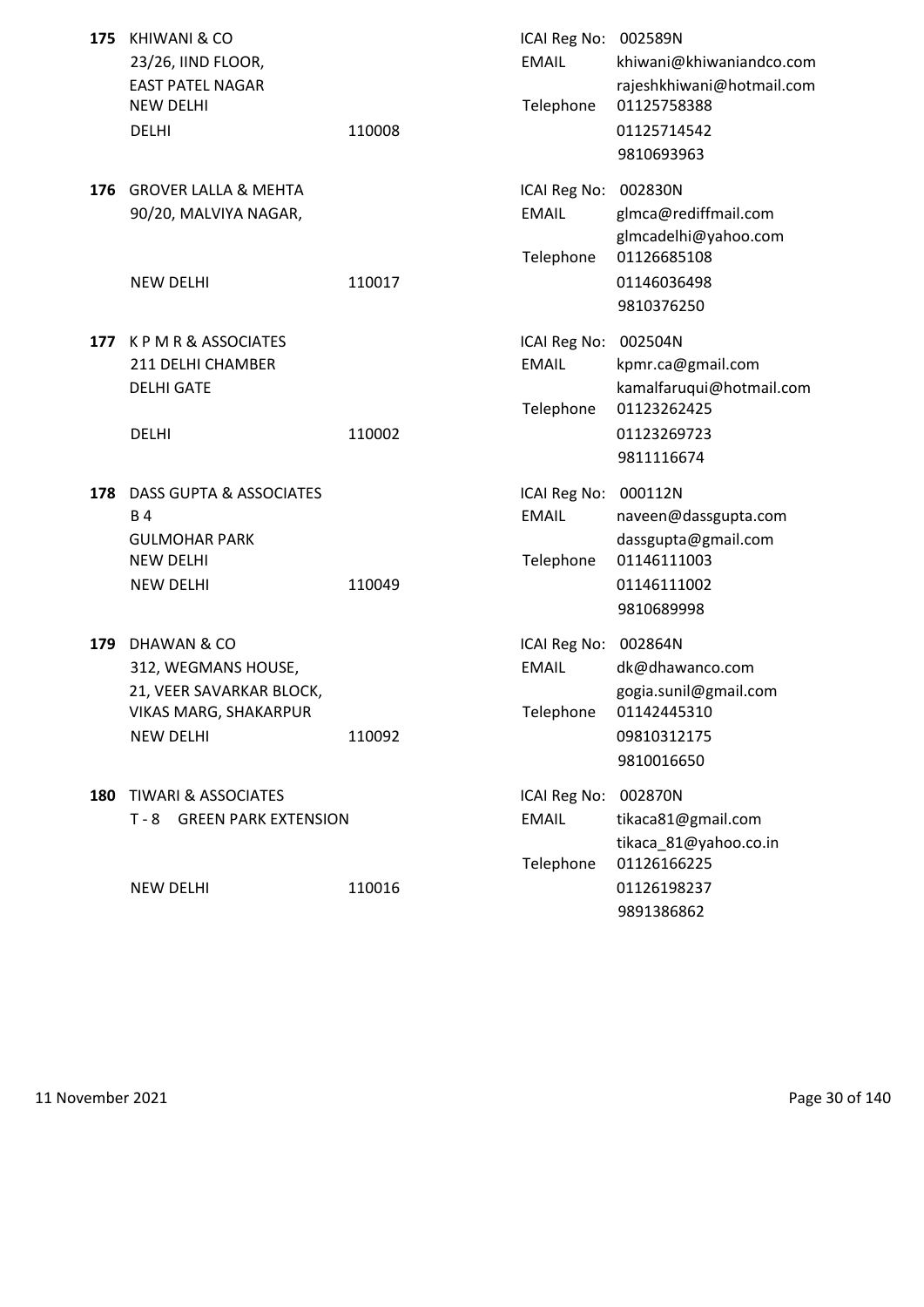|     | 181 HDSG&ASSOCIATES<br>K-61, BASEMENT<br><b>JANGPURA EXTENSION</b>                                                    |        | ICAI Reg No: 002871N<br><b>EMAIL</b><br>Telephone | hdsg@hdsgindia.com<br>harbirgulati@gmail.com<br>01145180000                                 |
|-----|-----------------------------------------------------------------------------------------------------------------------|--------|---------------------------------------------------|---------------------------------------------------------------------------------------------|
|     | <b>NEW DELHI</b>                                                                                                      | 110014 |                                                   | 01145180006<br>9811081321                                                                   |
| 182 | KBDS&CO<br>G-4/4, FIRST FLOOR,<br>SECTOR-16.<br><b>ROHINI</b>                                                         |        | ICAI Reg No: 323288E<br><b>EMAIL</b><br>Telephone | kbdsandco@gmail.com<br>j_k_company@yahoo.co.in<br>01127882573                               |
|     | <b>DELHI</b>                                                                                                          | 110089 |                                                   | 01147580181<br>9312271440                                                                   |
| 183 | JAGDISH CHAND & CO<br>H-20 L.G.F. GREEN PARK MAIN                                                                     |        | ICAI Reg No: 000129N<br><b>EMAIL</b>              | mail@jcandco.org<br>pjain63@hotmail.com                                                     |
|     | <b>DELHI</b>                                                                                                          | 110016 | Telephone                                         | 01126511953<br>01126533626<br>9810273127                                                    |
| 184 | KUMAR CHOPRA & ASSOCIATES<br>B-12 G.F. KALINDI COLONY,<br>NEAR MAHARANI BAGH,<br><b>NEW DELHI</b><br><b>NEW DELHI</b> | 110065 | ICAI Reg No: 000131N<br><b>EMAIL</b><br>Telephone | kca@kcaconsultancy.com<br>kca_delhi@yahoo.co.in<br>01141627363<br>01126916363<br>9810140664 |
| 185 | <b>BHASIN RAGHAVAN &amp; CO</b><br>F - 48 BHAGAT SINGH MARKET,                                                        |        | ICAI Reg No: 000197N<br><b>EMAIL</b><br>Telephone | bhasinraghavan@gmail.com<br>luxco@bol.net.in<br>01123364607                                 |
|     | <b>NEW DELHI</b>                                                                                                      | 110001 |                                                   | 01123361808<br>9810203165                                                                   |
|     | 186 V D TIWARI & CO<br>805 AMBA DEEP BUILDING<br>14 KASTURBA GANDHI MARG<br><b>CONNAUGHT PLACE</b>                    |        | ICAI Reg No:<br><b>EMAIL</b><br>Telephone         | 002882N<br>MAIL@VDTC.CO.IN<br>VDTC@REDIFFMAIL.COM<br>01125920096                            |
|     | <b>NEW DELHI</b>                                                                                                      | 110001 |                                                   | 01145734000<br>9910780006                                                                   |

11 November 2021 **Page 31 of 140**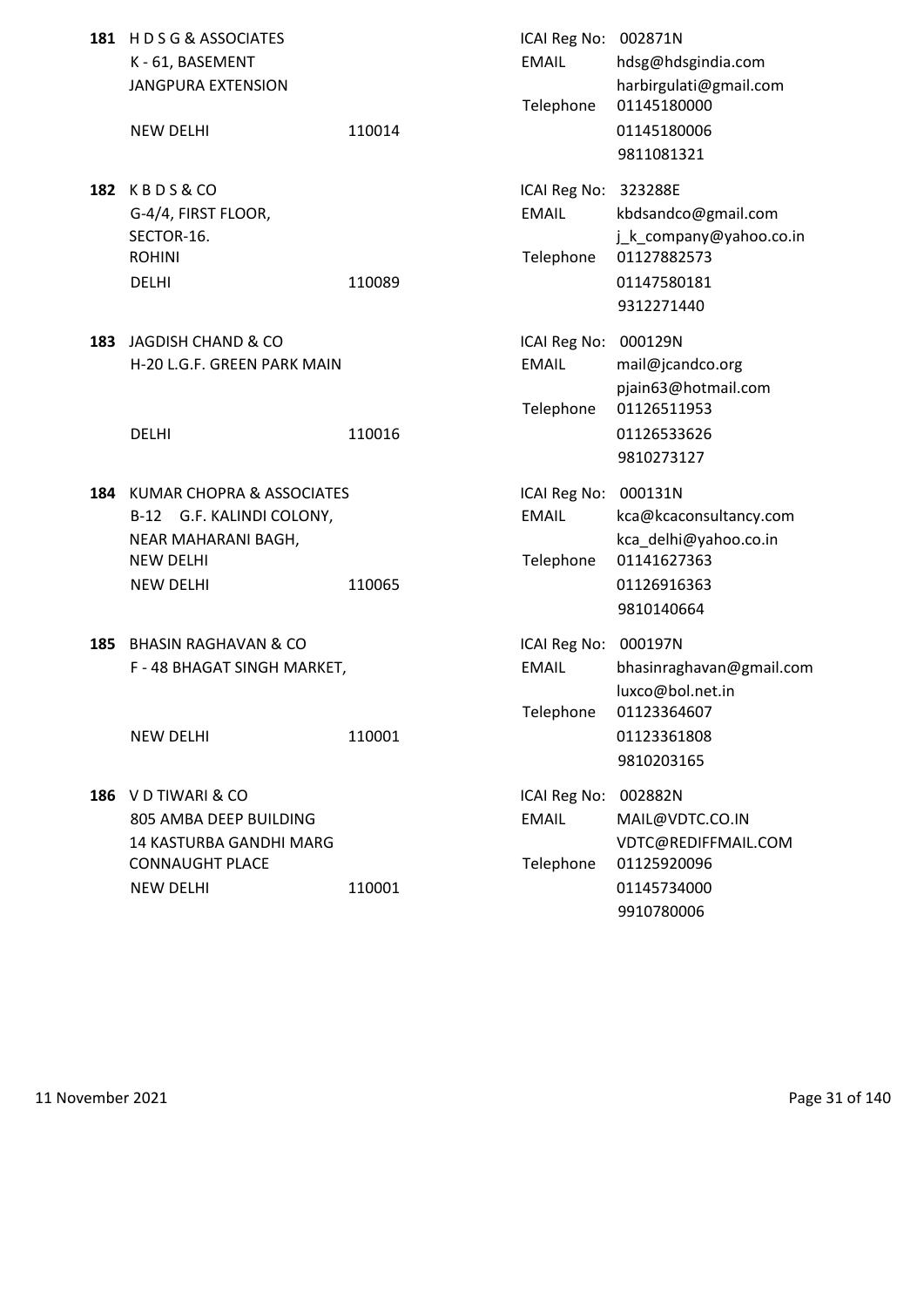| 187 ARUN K AGARWAL & ASSOCIATES     |        | ICAI Reg No: 003917N |                       |
|-------------------------------------|--------|----------------------|-----------------------|
| 105, FIRST FLOOR, SOUTH EX. PLAZA I |        | EMAIL                | arun1960@gr           |
| 389A, MASJID MOTH                   |        |                      | arunagarwal           |
| SOUTH EXTENSION PART II             |        |                      | Telephone 01126251200 |
| <b>NEW DELHI</b>                    | 110049 |                      | 01126257400           |

**188** A K G & ASSOCIATES 11-CSC, DDA MARKET, A-BLOCK SARASWATI VIHAR

- 189 S V A N S & ASSOCIATES 9127, GF, B-9, VASANT APARTMENTS, VASANT KUNJ NEW DELHI 110070
- **190** S S A R & ASSOCIATES 19A, ANSARI ROAD, IIND FLOOR, NEAR FIRE STATION DARYA GANJ NEW DELHI 110002
- **191 GANDHI MINOCHA & CO** SHAKTI NAGAR EXTENSION NEAR LAXMI BAI COLLEGE DELHI 110052 01142273690
- **192** S N NANDA & CO C 43, PAMPOSH ENCLAVE GREATER KAILASH - I,

NEW DELHI 110048

| ARUN K AGARWAL & ASSOCIATES<br>105, FIRST FLOOR, SOUTH EX. PLAZA I<br>389A, MASJID MOTH |        | ICAI Reg No: 003917N<br><b>EMAIL</b> | arun1960@gmail.com<br>arunagarwal ca@rediffmail.com |
|-----------------------------------------------------------------------------------------|--------|--------------------------------------|-----------------------------------------------------|
| SOUTH EXTENSION PART II                                                                 |        | Telephone                            | 01126251200                                         |
| <b>NEW DELHI</b>                                                                        | 110049 |                                      | 01126257400                                         |
|                                                                                         |        |                                      | 9810055982                                          |
| A K G & ASSOCIATES                                                                      |        | ICAI Reg No: 002688N                 |                                                     |
| 11-CSC, DDA MARKET, A-BLOCK                                                             |        | <b>EMAIL</b>                         | harvinder@akgandassociates.com                      |
| <b>SARASWATI VIHAR</b>                                                                  |        | Telephone                            | akgca 1980@yahoo.com<br>01127016986                 |
| <b>DELHI</b>                                                                            | 110034 |                                      | 01127011986                                         |
|                                                                                         |        |                                      | 9810046631                                          |
| S V A N S & ASSOCIATES                                                                  |        | ICAI Reg No: 004483N                 |                                                     |
| 9127, GF, B-9,                                                                          |        | <b>EMAIL</b>                         | svansca1@gmail.com                                  |
| VASANT APARTMENTS,                                                                      |        |                                      | amar_ca1996@rediffmail.com                          |
| VASANT KUNJ                                                                             |        | Telephone                            | 01147529661                                         |
| <b>NEW DELHI</b>                                                                        | 110070 |                                      | 9811697307                                          |
|                                                                                         |        |                                      | 9810038502                                          |
| <b>S S A R &amp; ASSOCIATES</b>                                                         |        | ICAI Reg No: 004739N                 |                                                     |
| 19A, ANSARI ROAD, IIND FLOOR,                                                           |        | <b>EMAIL</b>                         | partners@ssarca.com                                 |
| <b>NEAR FIRE STATION</b>                                                                |        |                                      | sacpriyaca@gmail.com                                |
| DARYA GANJ                                                                              |        | Telephone                            | 01165960912                                         |
| <b>NEW DELHI</b>                                                                        | 110002 |                                      | 01165288584                                         |
|                                                                                         |        |                                      | 9811042280                                          |
| GANDHI MINOCHA & CO                                                                     |        | ICAI Reg No: 000458N                 |                                                     |
| B-6,                                                                                    |        | <b>EMAIL</b>                         | gandhica@yahoo.com                                  |
| SHAKTI NAGAR EXTENSION                                                                  |        |                                      | bhupinderfca@gmail.com                              |
| NEAR LAXMI BAI COLLEGE                                                                  |        | Telephone                            | 01127303078                                         |
| DELHI                                                                                   | 110052 |                                      | 01142273690                                         |
|                                                                                         |        |                                      | 9810037334                                          |
| S N NANDA & CO                                                                          |        | ICAI Reg No:                         | 000685N                                             |
| C 43, PAMPOSH ENCLAVE                                                                   |        | <b>EMAIL</b>                         | snnco@snnco.net                                     |
| <b>GREATER KAILASH - I,</b>                                                             |        |                                      | gaurav_nanda@gedaone.com                            |
|                                                                                         |        | Telephone                            | 01141063561                                         |
| <b>NEW DELHI</b>                                                                        | 110048 |                                      | 01126227853                                         |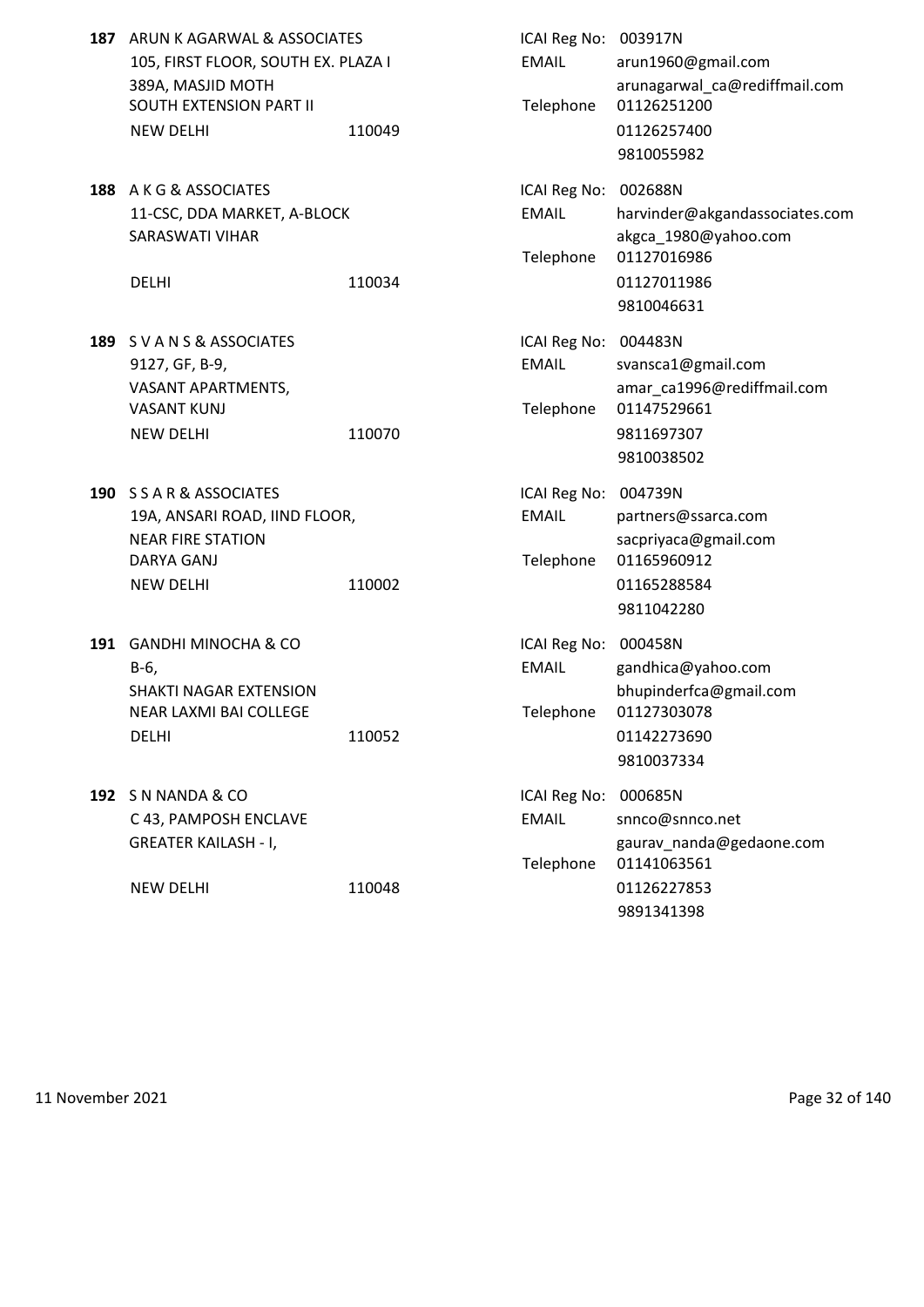|     | 193 PREM GUPTA & CO<br>T-2342/2 ASHOK NAGAR<br>FAIZ ROAD,                                                   |        | ICAI Reg No: 000425N<br><b>EMAIL</b>              | office@pguptaco.com<br>pguptaco@yahoo.co.in                                                       |
|-----|-------------------------------------------------------------------------------------------------------------|--------|---------------------------------------------------|---------------------------------------------------------------------------------------------------|
|     | <b>KAROL BAGH</b><br><b>NEW DELHI</b>                                                                       | 110005 | Telephone                                         | 01145070187<br>01143105367<br>9818370187                                                          |
|     | 194 RAMESH C AGRAWAL & CO<br>SQ 28 DDA FLATS<br><b>GULMOHAR ENCLAVE</b>                                     |        | ICAI Reg No:<br><b>EMAIL</b><br>Telephone         | 001770C<br>info@rcagrawal.com<br>rca123@gmail.com<br>01141060770                                  |
|     | <b>NEW DELHI</b>                                                                                            | 110049 |                                                   | 9415216562                                                                                        |
|     | 195 SK MEHTA & CO<br>302-306 PRAGATI TOWER<br><b>26 RAJENDRA PLACE</b><br><b>NEW DELHI</b><br><b>DELHI</b>  | 110008 | ICAI Reg No:<br><b>EMAIL</b><br>Telephone         | 000478N<br>puneet@skmehta.co.in<br>harjai26@gmail.com<br>01125813879<br>01125815156<br>9891138008 |
| 196 | RAGHU NATH RAI & CO<br>9, MATHURA ROAD<br>JANGPURA-B<br><b>NEW DELHI</b><br><b>NEW DELHI</b>                | 110014 | ICAI Reg No:<br><b>EMAIL</b><br>Telephone         | 000451N<br>admin@rnr.in<br>sanilmthw07@gmail.com<br>011-24372181<br>011-24372183<br>9810268333    |
| 197 | DINESH JAIN & ASSOCIATES<br>A-115, SHAKARPUR,<br><b>IIND FLOOR</b><br>VIKAS MARG, MAIN ROAD<br><b>DELHI</b> | 110092 | ICAI Reg No: 004885N<br><b>EMAIL</b><br>Telephone | dkjain440@gmail.com<br>dkjain_ca@yahoo.com<br>01142487261<br>01122509061<br>9810092750            |
|     | 198 SBG&CO<br>9, ATTA-UR-REHMAN LANE<br><b>CIVIL LINES</b><br><b>DELHI</b><br><b>DELHI</b>                  | 110054 | ICAI Reg No:<br><b>EMAIL</b><br>Telephone         | 001818N<br>sbg@sbg.co.in<br>sbgdelhi@gmail.com<br>01123987534<br>9818588842                       |
|     |                                                                                                             |        |                                                   | 9312212065                                                                                        |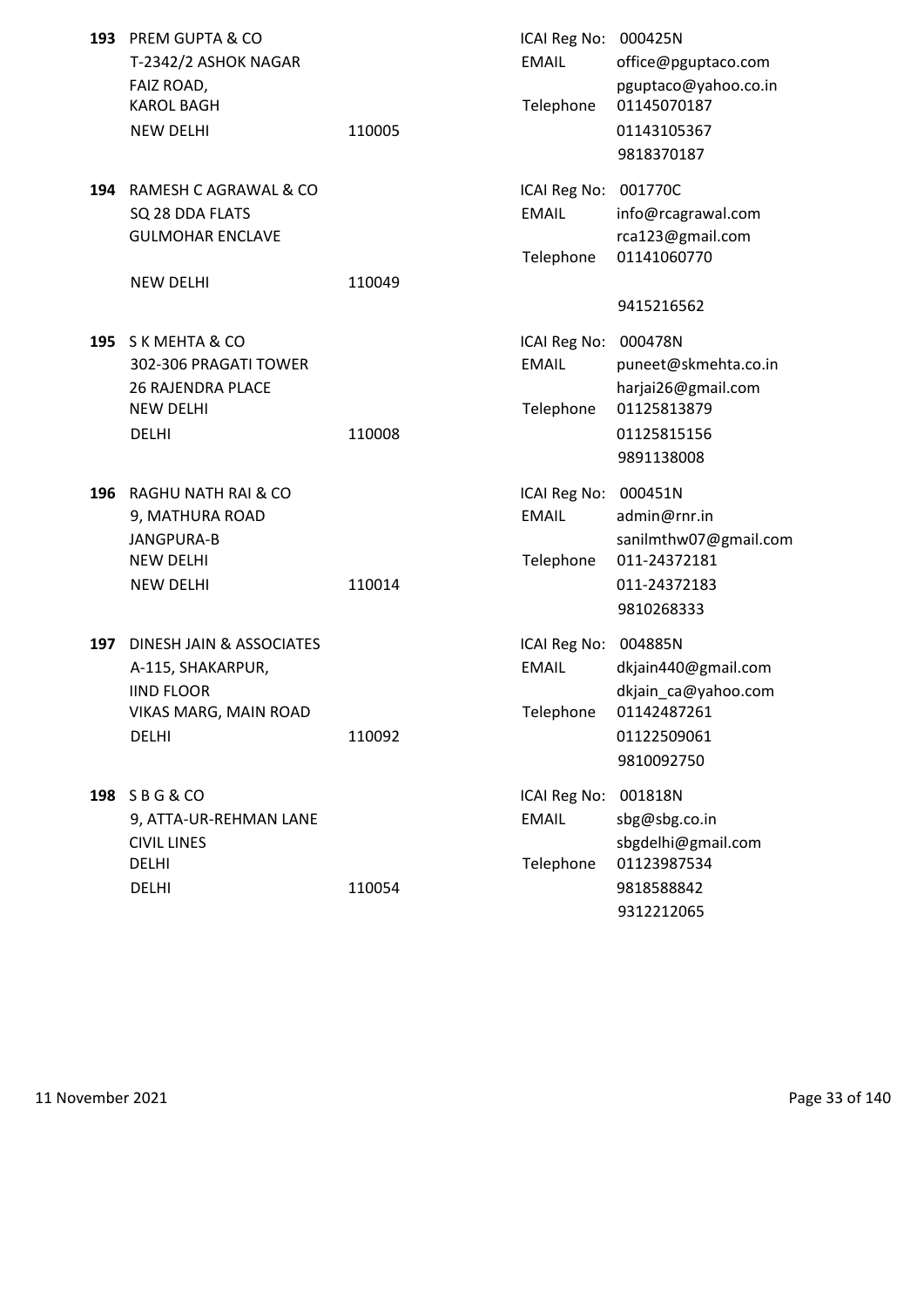| 199 | RAWLA & CO<br>504, SURYA KIRAN<br>19, KASTURBA GANDHI MARG |        | ICAI Reg No:<br><b>EMAIL</b><br>Telephone | 001661N<br>services@rawlaco.in<br>rajargupta@gmail.com<br>01141510425 |
|-----|------------------------------------------------------------|--------|-------------------------------------------|-----------------------------------------------------------------------|
|     | <b>NEW DELHI</b>                                           | 110001 |                                           | 01141510426<br>9811484459                                             |
| 200 | <b>MEHRA GOEL &amp; CO</b>                                 |        | ICAI Reg No:                              | 000517N                                                               |
|     | 505, CHIRANJIV TOWER<br>43                                 |        | <b>EMAIL</b>                              | mg@mehragoelco.com<br>vaibhav.inmacs@gmail.com                        |
|     | <b>NEHRU PLACE</b>                                         |        | Telephone                                 | 01126419527                                                           |
|     | <b>DELHI</b>                                               | 110019 |                                           | 01126430349                                                           |
|     |                                                            |        |                                           | 9711310004                                                            |
| 201 | PRAMOD K AGGARWAL & CO                                     |        | ICAI Reg No:                              | 004494N                                                               |
|     | C-55 IST FLOOR                                             |        | <b>EMAIL</b>                              | pramod@pkac.in                                                        |
|     | PREET VIHAR<br><b>DELHI</b>                                |        |                                           | pramodaggarwal1959@gmail.com<br>01122012755                           |
|     | <b>DELHI</b>                                               | 110092 | Telephone                                 | 01143023758                                                           |
|     |                                                            |        |                                           | 9811046233                                                            |
| 202 | <b>KAPOOR BHUSHAN &amp; CO</b>                             |        | ICAI Reg No:                              | 001676N                                                               |
|     | DP 55 MAURYA ENCLAVE                                       |        | <b>EMAIL</b>                              | kapoorbhushan_co@hotmail.com                                          |
|     | PITAMPURA                                                  |        | Telephone                                 | kbckbcd@gmail.com<br>01127311129                                      |
|     | <b>DELHI</b>                                               | 110034 |                                           | 01127311498                                                           |
|     |                                                            |        |                                           | 9871301336                                                            |
|     | 203 LALIT GUPTA & ASSOCIATES                               |        | ICAI Reg No:                              | 004540N                                                               |
|     | 412-ARUNACHAL BUILDING,                                    |        | <b>EMAIL</b>                              | lga_lkg@rediffmail.com                                                |
|     | 19, BARAKHAMBA ROAD,                                       |        |                                           | fcaskaggarwal@gmail.com                                               |
|     | CONNAUGHT PLACE,<br><b>DELHI</b>                           | 110001 | Telephone                                 | 01123717400<br>01123718900                                            |
|     |                                                            |        |                                           | 9810006477                                                            |
|     |                                                            |        |                                           |                                                                       |
|     | 204 ANIL K GOYAL & ASSOCIATES<br>204-206                   |        | ICAI Reg No:<br><b>EMAIL</b>              | 004558N<br>anilgoyal@akgassociates.com                                |
|     | SIDDHARTH CHAMBERS                                         |        |                                           | anilgoyal@anilgoyalassociates.com                                     |
|     | NEAR IIT, HAUZ KHAS                                        |        | Telephone                                 | 011-41828994                                                          |
|     | <b>NEW DELHI</b>                                           | 110016 |                                           | 011-41828993                                                          |
|     |                                                            |        |                                           | 9810000721                                                            |

11 November 2021 Page 34 of 140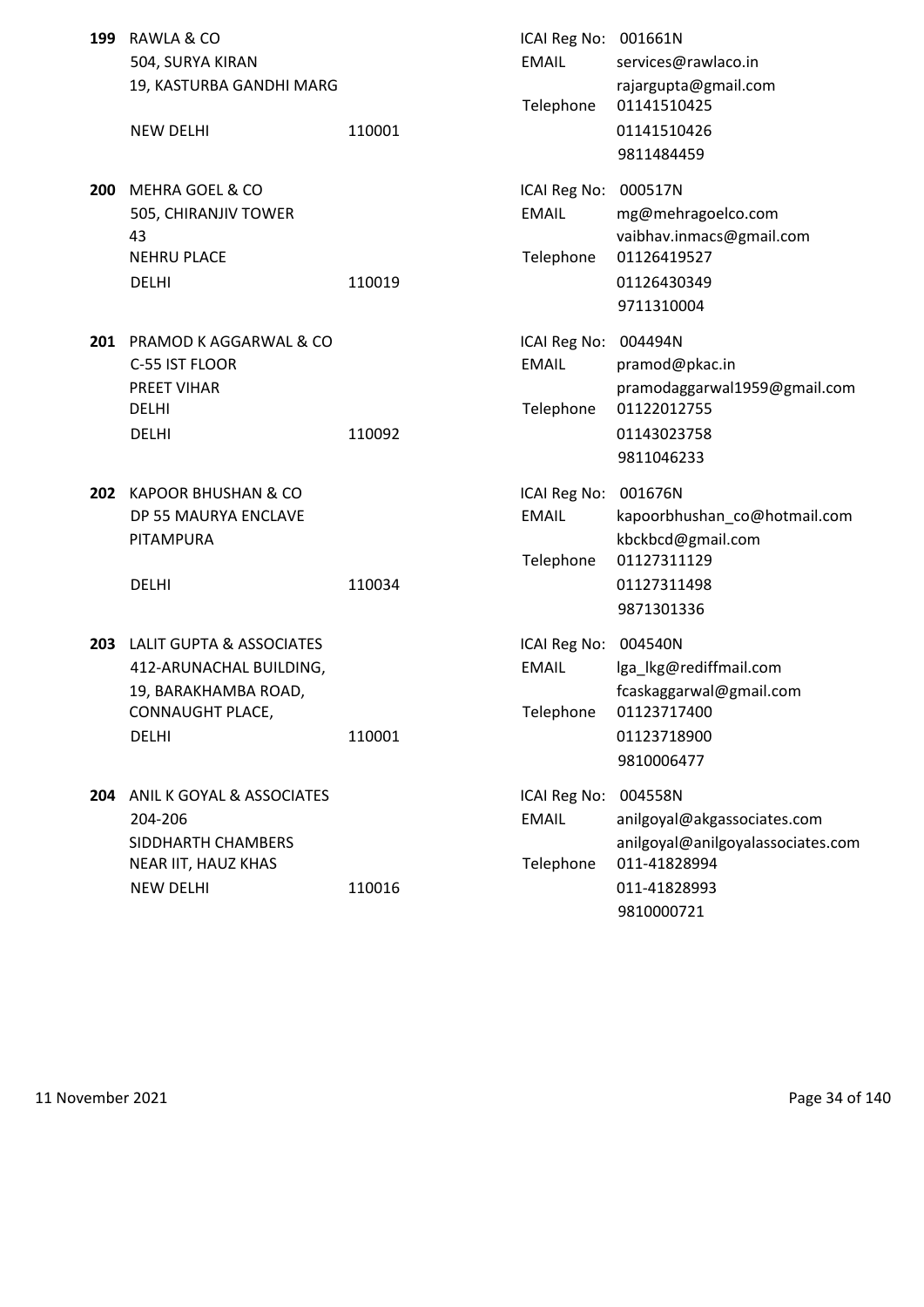| 205 | <b>GIANENDER &amp; ASSOCIATES</b><br>PLOT NO. 6<br>SITE NO. 21, GEETA MANDIR MARG,<br><b>NEW RAJINDER NAGAR</b><br><b>DELHI</b> | 110060 | ICAI Reg No: 004661N<br><b>EMAIL</b><br>Telephone | gka_ma@yahoo.com<br>info.gianender@gmail.com<br>01128743942<br>01142412008<br>9810136499 |
|-----|---------------------------------------------------------------------------------------------------------------------------------|--------|---------------------------------------------------|------------------------------------------------------------------------------------------|
|     | 206 V K VERMA & CO<br>C-37, CONNAUGHT PLACE,                                                                                    |        | ICAI Reg No: 000386N<br><b>EMAIL</b>              | pverma@vkvermaco.com<br>pverma22@gmail.com                                               |
|     | <b>NEW DELHI</b>                                                                                                                | 110001 | Telephone                                         | 01123415811<br>01123416858<br>9811069692                                                 |
|     | <b>207 PVRN&amp;CO</b>                                                                                                          |        | ICAI Reg No: 004062N                              |                                                                                          |
|     | 2936 / 43, 2ND FLOOR<br><b>BEADON PURA</b>                                                                                      |        | <b>EMAIL</b>                                      | pvrnco83@gmail.com<br>pvrn_co@yahoo.co.in                                                |
|     | <b>KAROL BAGH</b>                                                                                                               |        | Telephone                                         | 01128723207                                                                              |
|     | <b>NEW DELHI</b>                                                                                                                | 110005 |                                                   | 01128726055<br>9811081866                                                                |
| 208 | M D GUJRATI & CO                                                                                                                |        | ICAI Reg No: 005301N                              |                                                                                          |
|     | $J-8,$                                                                                                                          |        | <b>EMAIL</b>                                      | mdg@mdgco.in                                                                             |
|     | <b>GREEN PARK EXT</b>                                                                                                           |        | Telephone                                         | mdg_ca2002@yahoo.com<br>01130004990                                                      |
|     | <b>NEW DELHI</b>                                                                                                                | 110016 |                                                   | 01130004986                                                                              |
|     |                                                                                                                                 |        |                                                   | 9810081022                                                                               |
| 209 | <b>VINAY JAIN &amp; ASSOCIATES</b>                                                                                              |        | ICAI Reg No:                                      | 004085N                                                                                  |
|     | 18/12, W.E.A,.ARYA SAMAJ ROAD, PUSA LANE                                                                                        |        | <b>EMAIL</b>                                      | vjainca@rediffmail.com                                                                   |
|     | KAROL BAGH,                                                                                                                     |        |                                                   | vjain54@yahoo.co.in                                                                      |
|     | NEW DELHI<br><b>DELHI</b>                                                                                                       | 110005 | Telephone                                         | 01128753909<br>01128756275                                                               |
|     |                                                                                                                                 |        |                                                   | 9811228611                                                                               |
| 210 | <b>DOOGAR &amp; ASSOCIATES</b>                                                                                                  |        | ICAI Reg No:                                      | 000561N                                                                                  |
|     | 13, COMMUNITY CENTRE,                                                                                                           |        | <b>EMAIL</b>                                      | doogarco@hotmail.com                                                                     |
|     | EAST OF KAILASH,                                                                                                                |        |                                                   | admin@doogar.com                                                                         |
|     | <b>NEW DELHI</b>                                                                                                                |        | Telephone                                         | 01141621352                                                                              |
|     | <b>NEW DELHI</b>                                                                                                                | 110065 |                                                   | 01141326811                                                                              |
|     |                                                                                                                                 |        |                                                   | 9811083219                                                                               |

11 November 2021 **Page 35 of 140**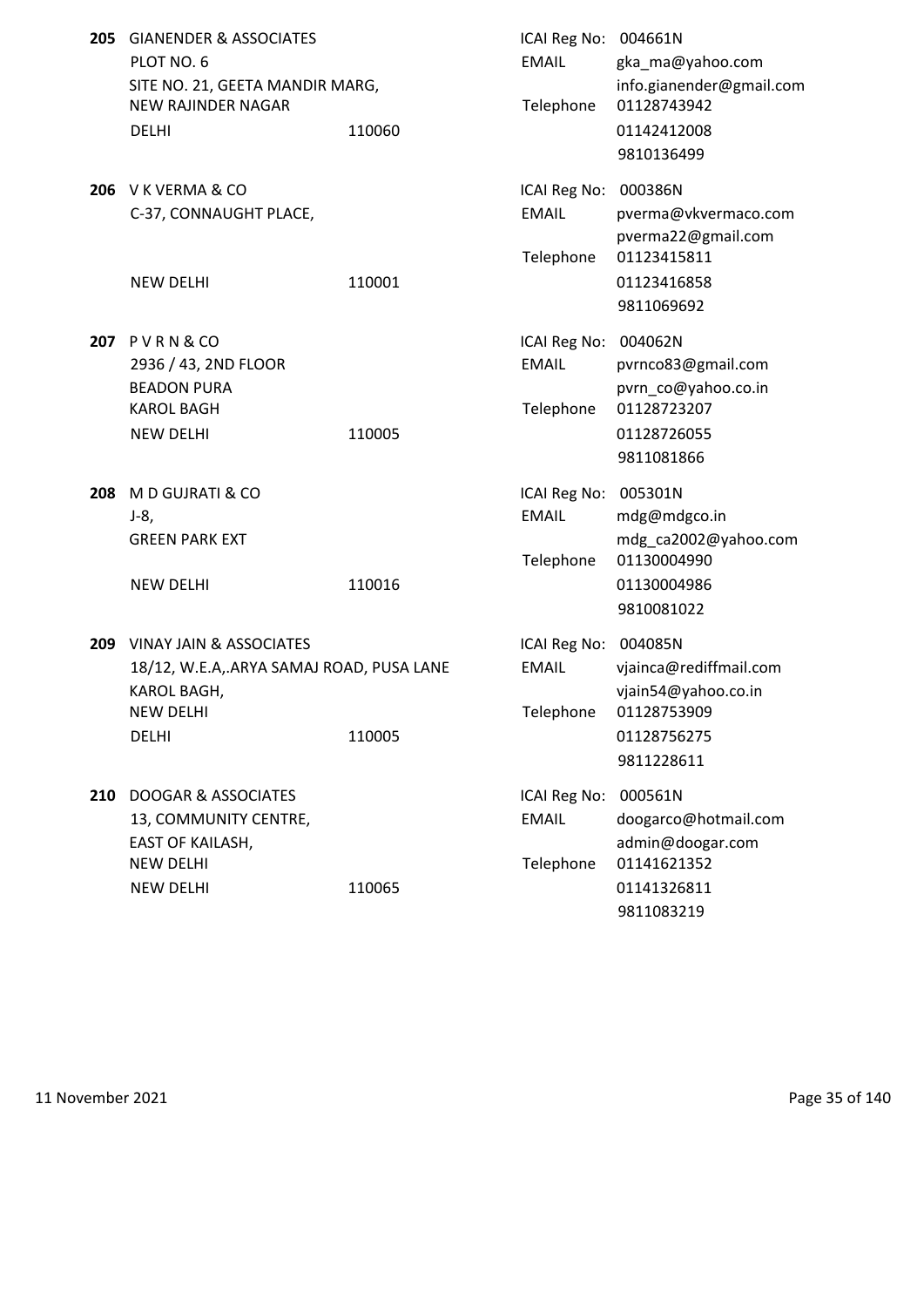|     | 211 PVAR& ASSOCIATES<br>W Z-248 PLOT NO. 7<br><b>INDERPURI</b>         |        | ICAI Reg No: 005223C<br><b>EMAIL</b> | pvarassociates@gmail.com<br>jaingupta@yahoo.co.in |
|-----|------------------------------------------------------------------------|--------|--------------------------------------|---------------------------------------------------|
|     | <b>NEW DELHI</b><br><b>NEW DELHI</b>                                   | 110012 | Telephone                            | 01202790454<br>01204374021<br>9810040456          |
| 212 | M K AGGARWAL & CO                                                      |        | ICAI Reg No:                         | 001411n                                           |
|     | <b>30 NISHANT KUNJ</b><br>PITAMPURA                                    |        | <b>EMAIL</b>                         | atul@mkac.in<br>atulmkac@gmail.com                |
|     | OPP. METRO PILLAR NO. 332                                              |        | Telephone                            | 01147517171                                       |
|     | <b>DELHI</b>                                                           | 110034 |                                      | 01127355151                                       |
|     |                                                                        |        |                                      | 9899997699                                        |
|     | 213 SP CHOPRA & CO                                                     |        | ICAI Reg No: 000346N                 |                                                   |
|     | 31-F, CONNAUGHT PLACE                                                  |        | <b>EMAIL</b>                         | spc1949@spchopra.in                               |
|     | <b>RADIAL ROAD NO.7</b>                                                |        |                                      | sanjiv1959@gmail.com                              |
|     |                                                                        |        | Telephone                            | 01123313496                                       |
|     | <b>NEW DELHI</b>                                                       | 110001 |                                      | 01123313497<br>9811023500                         |
|     |                                                                        |        |                                      |                                                   |
|     | 214 UBEROI SOOD & KAPOOR                                               |        | ICAI Reg No:<br><b>EMAIL</b>         | 001462N<br>mail@uskca.co.in                       |
|     | 606, VISHAL BHAWAN,<br>95, NEHRU PLACE                                 |        |                                      | sanjaysoodca@gmail.com                            |
|     |                                                                        |        | Telephone                            | 011-26416942                                      |
|     | <b>NEW DELHI</b>                                                       | 110019 |                                      | 011-26486935                                      |
|     |                                                                        |        |                                      | 9811052143                                        |
| 215 | S R DINODIA & CO LLP                                                   |        | ICAI Reg No: 001478N                 |                                                   |
|     | K-39, CONNAUGHT PLACE                                                  |        | <b>EMAIL</b>                         | srdinodia@srdinodia.com                           |
|     |                                                                        |        |                                      | pallavidinodia@hotmail.com                        |
|     |                                                                        |        | Telephone                            | 01143703300                                       |
|     | <b>NEW DELHI</b>                                                       | 110001 |                                      | 01123418016<br>9811034882                         |
|     |                                                                        |        |                                      |                                                   |
|     |                                                                        |        |                                      |                                                   |
| 216 | <b>BELA MEHTA &amp; ASSOCIATES</b>                                     |        | ICAI Reg No:                         | 101073W                                           |
|     | A-204 SHREE SIDDHI VINAYAK COMPLEX<br>OPP. RAILWAY STATION - WEST SIDE |        | <b>EMAIL</b>                         | bma_ca@rediffmail.com<br>vcbs2005@yahoo.co.in     |
|     | ALKAPURI                                                               |        | Telephone                            | 02653514504                                       |
|     | VADODARA                                                               | 390007 |                                      |                                                   |

9824002556

**GJ**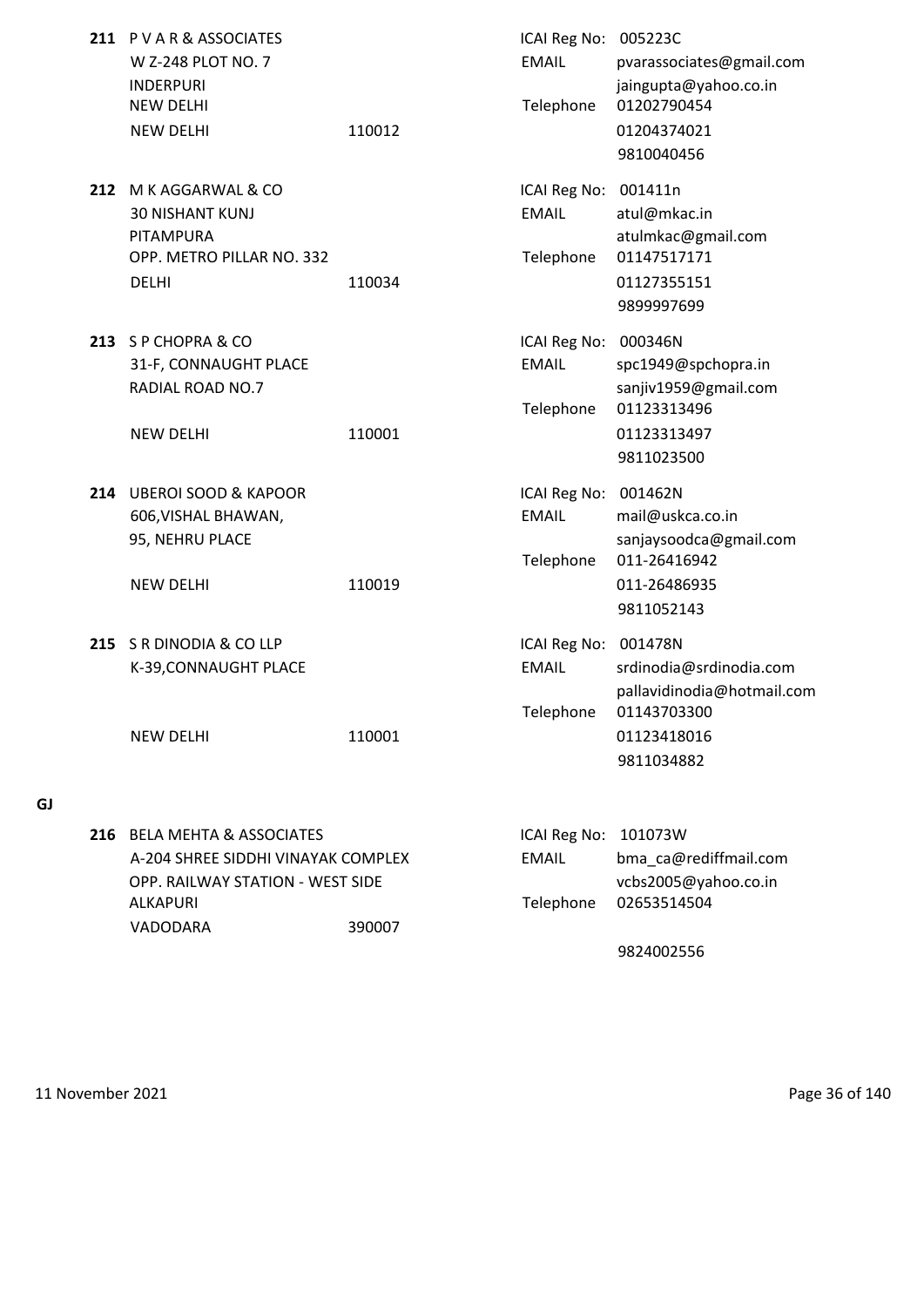|     | 217 SARUPRIA SOMANI & ASSOCIATES<br>9 Container Corporation of India Ltd<br>Jamiyatpura Village Road<br>Sarkhej Gandhinagar Highway<br><b>GANDHINAGAR</b> | 382421 | ICAI Reg No: 010674C<br><b>EMAIL</b><br>Telephone | somani74@rediffmail.com<br>somani74@gmail.com<br>09414156057<br>02942461066<br>9414156057                           |
|-----|-----------------------------------------------------------------------------------------------------------------------------------------------------------|--------|---------------------------------------------------|---------------------------------------------------------------------------------------------------------------------|
|     | 218 SINGHVI & MEHTA<br><b>CHARTERED ACCOUNTANTS</b><br>33, VIRATNAGAR, SECTOR 23,<br><b>GANDHINAGAR</b><br>GANDHINAGAR                                    | 382006 | ICAI Reg No:<br><b>EMAIL</b><br>Telephone         | 002464W<br>singhvimehta_ca@rediffmail.com<br>shilpa21.singhvi@yahoo.com<br>07948915933<br>07948915933<br>9328255933 |
| 219 | PARIKH SHAH CHOTALIA & ASSOCIATES<br>803-804, GUNJAN TOWER<br>NR. INORBIT MALL<br>SUBHANPURA<br>VADODARA                                                  | 390020 | ICAI Reg No:<br><b>EMAIL</b><br>Telephone         | 118493W<br>rahul@psca.in<br>rhparikh@gmail.com<br>02654000595<br>9825329995                                         |
| 220 | <b>TALATI &amp; TALATI LLP</b><br>AMBICA CHAMBERS<br><b>NEAR OLD HIGH COURT</b><br>NAVRANGPURA<br>AHMEDABAD                                               | 380009 | ICAI Reg No:<br><b>EMAIL</b><br>Telephone         | 110758W<br>umesh@talatiandtalati.com<br>talatisunil23@gmail.com<br>07927544570<br>07927544571<br>9825057202         |
| 221 | SANDIP DESAI & CO<br>104, ABHIRAJ,<br>68-B, SWASTIK SOCIETY,<br>NAVRANGPURA,<br>AHMEDABAD                                                                 | 380009 | ICAI Reg No:<br><b>EMAIL</b><br>Telephone         | 111812w<br>sandipdesai@sandipdesaico.com<br>dmysorewala@yahoo.co.in<br>07926404118<br>07926404119<br>9824044629     |
|     | <b>222 BIPIN &amp; CO</b><br>302/412 - CENTRE POINT,<br>R C DUTT ROAD<br>ALKAPURI<br>VADODARA                                                             | 390007 | ICAI Reg No:<br><b>EMAIL</b><br>Telephone         | 101509W<br>bipin.kpo@gmail.com<br>thpca@rediffmail.com<br>2652338665<br>2656624411<br>9825768699                    |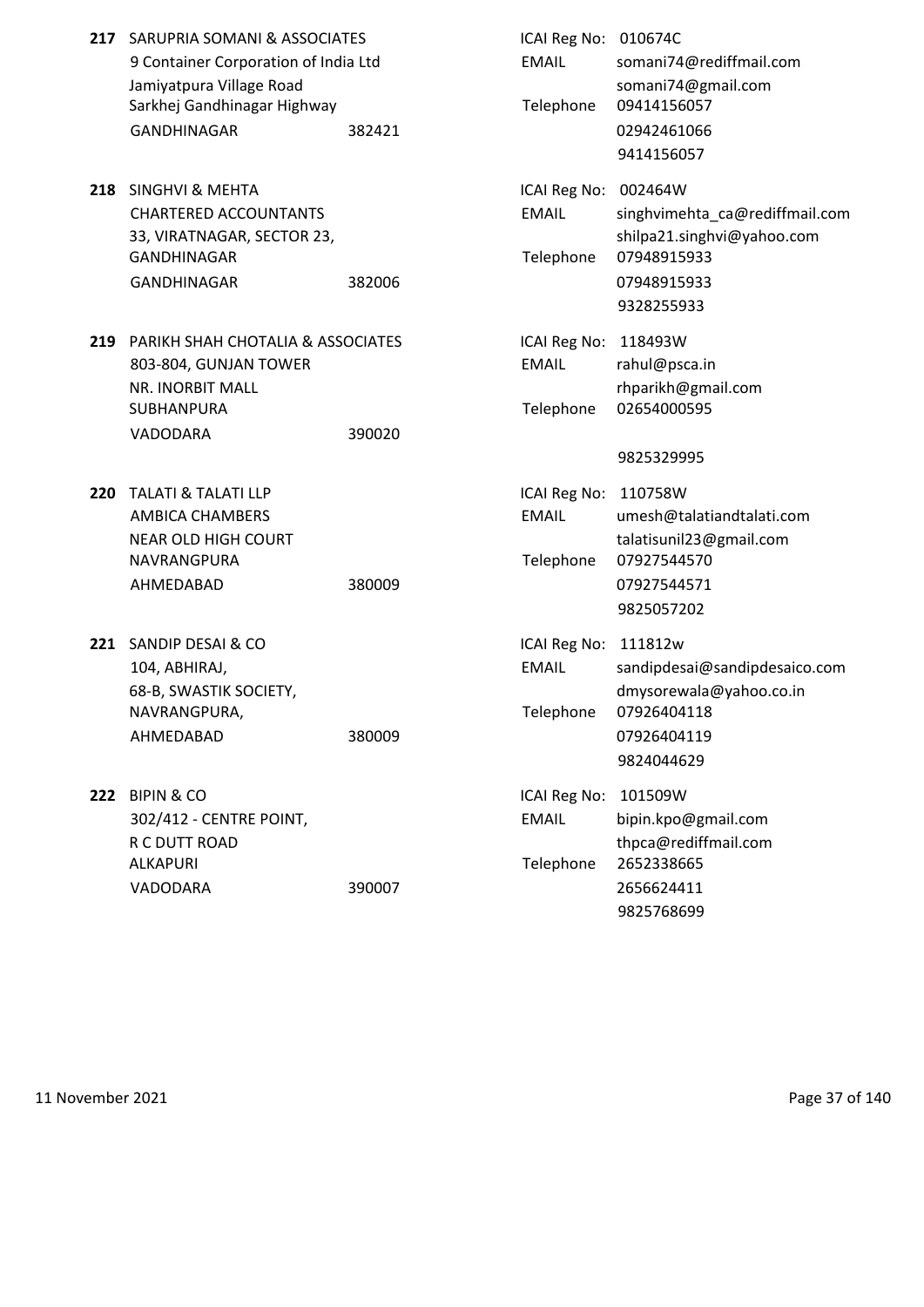| 223 R BHANDARI & CO |        | ICAI Reg No: 005937C |          |
|---------------------|--------|----------------------|----------|
| 1007/1              |        | EMAIL                | rbhandar |
| SECTOR-3D, GH-2.    |        |                      | b rakesh |
| GANDHINAGAR         |        | Telephone 0794004    |          |
| <b>GANDHINAGAR</b>  | 382006 |                      | 0291262  |

- **224** P SINGHVI & ASSOCIATES 1007/1, SECTOR-3D, GH-2, GANDHINAGAR GANDHINAGAR GANDHINAGAR 382006
- **225 MUKUND & ROHIT** E-8, AVISHKAR COMPLEX, 2ND FLOOR, TOWER - E, OLD PADRA ROAD,

- **226 INANI & INANI** 704-705, GOLDEN TRIANGLE BUILDING, STADIUM ROAD. NAVRANGPURA AHMEDABAD 380014
- **227** VIJAY MOONDRA & CO 201-202, SARAP, NR C U SHAH COLLEGE, OPP. NAVJEEVAN PRESS, INCOME TAX ASHRAM ROAD AHMEDABAD 380014
- **228** ASHOK CHHAJED & ASSOCIATES 22, IIND FLOOR, CITY CENTRE, NEAR SWASTIK CHAR RASTA CG ROAD, NAVARANGPURA AHMEDABAD 380009

| R BHANDARI & CO<br>1007/1<br>SECTOR-3D, GH-2,<br>GANDHINAGAR<br><b>GANDHINAGAR</b>                                                     | 382006 | ICAI Reg No: 005937C<br><b>EMAIL</b><br>Telephone | rbhandarico@gmail.com<br>b_rakesh2006@yahoo.co.in<br>07940048440<br>02912626549<br>9998655933                 |
|----------------------------------------------------------------------------------------------------------------------------------------|--------|---------------------------------------------------|---------------------------------------------------------------------------------------------------------------|
| P SINGHVI & ASSOCIATES<br>1007/1, SECTOR-3D, GH-2,<br>GANDHINAGAR<br>GANDHINAGAR<br><b>GANDHINAGAR</b>                                 | 382006 | ICAI Reg No:<br><b>EMAIL</b><br>Telephone         | 113602W<br>psinghvi1@rediffmail.com<br>capraveensinghvi@gmail.com<br>07927913933<br>07929707933<br>9327355933 |
| <b>MUKUND &amp; ROHIT</b><br>E-8, AVISHKAR COMPLEX, 2ND FLOOR,<br>TOWER - E, OLD PADRA ROAD,<br>VADODARA                               | 390007 | ICAI Reg No: 113375W<br><b>EMAIL</b><br>Telephone | rohit@mukundrohit.com<br>Vinay_sehgal@hotmail.com<br>02652313515<br>02652310448<br>9979881548                 |
| INANI & INANI<br>704-705, GOLDEN TRIANGLE BUILDING,<br>STADIUM ROAD,<br>NAVRANGPURA<br>AHMEDABAD                                       | 380014 | ICAI Reg No:<br><b>EMAIL</b><br>Telephone         | 120507W<br>inanigst@gmail.com<br>info@inaniandinani.com<br>07966050782<br>07966056783<br>9328210016           |
| VIJAY MOONDRA & CO<br>201-202, SARAP, NR C U SHAH COLLEGE,<br>OPP. NAVJEEVAN PRESS, INCOME TAX<br>ASHRAM ROAD<br>AHMEDABAD             | 380014 | ICAI Reg No:<br><b>EMAIL</b><br>Telephone         | 112308W<br>vk moondra@rediffmail.com<br>canehavshah@gmail.com<br>07927540550<br>07927541569<br>9979964148     |
| <b>ASHOK CHHAJED &amp; ASSOCIATES</b><br>22, IIND FLOOR, CITY CENTRE,<br>NEAR SWASTIK CHAR RASTA<br>CG ROAD, NAVARANGPURA<br>AHMEDABAD | 380009 | ICAI Reg No:<br><b>EMAIL</b><br>Telephone         | 100641w<br>chhajed.ashok@gmail.com<br>ashok_chhajed@yahoo.co.in<br>07926402929<br>07926402930<br>9426492930   |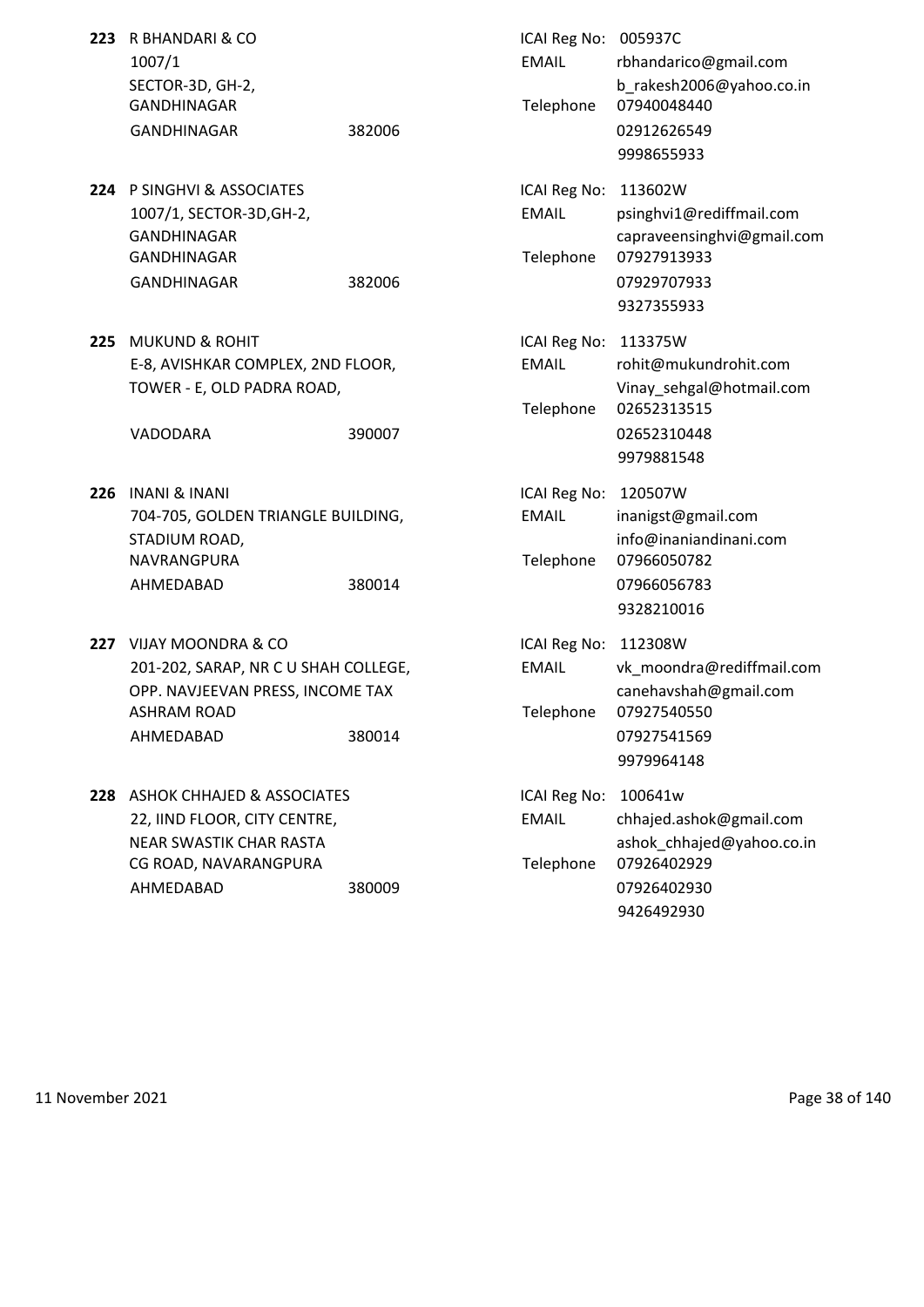| <b>229 VCAN&amp;CO</b><br>204, WALL STREET-1<br>NR GUJARAT COLLEGE<br><b>ELLIS BRIDGE</b><br>AHMEDABAD                                       | 380006 | ICAI Reg No: 125172W<br><b>EMAIL</b><br>Telephone | ca.vinod@gmail.com<br>ca.vinod@icai.org<br>07940071446<br>07926401351<br>9510380136                      |
|----------------------------------------------------------------------------------------------------------------------------------------------|--------|---------------------------------------------------|----------------------------------------------------------------------------------------------------------|
| 230 ANIL N SHAH & CO<br>C-705-708, THE FIRST, B/H KESHAVBAUG<br>NEAR SHIVRANJANI FLYOVER,<br>BEHIND ITC HOTEL, VASTRAPUR<br>AHMEDABAD        | 380015 | ICAI Reg No: 114131W<br><b>EMAIL</b><br>Telephone | info@anilnshahca.com<br>aatishshahca@gmail.com<br>07948976107<br>07940076107<br>9327004626               |
| 231 JLNUS&CO<br>330/348 THIRD FLOOR TOWER A<br>ATLANTIS K10 OPP VADODARA CENTRAL<br>SARABHAI MAIN ROAD<br>VADODARA                           | 390023 | ICAI Reg No: 101543W<br><b>FMAIL</b><br>Telephone | jlnusb@gmail.com<br>abhishek.nagori@jlnus.com<br>02652311146<br>9426075397                               |
| 232 S N SHAH & ASSOCIATES<br>10 B SAPAN HOUSE GOVT SERVANT CO OPRATIV<br>OPP. MUNICIPAL MARKET, C.G. ROAD<br><b>NAVRANGPURA</b><br>AHMEDABAD | 380009 | ICAI Reg No:<br><b>EMAIL</b><br>Telephone         | 109782W<br>snshah2160@gmail.com<br>SNSHAH_ASSO@HOTMAIL.COM<br>9825048898<br>07926405038<br>9825048898    |
| 233 KPSJ&ASSOCIATES LLP<br>B-1002 MONDEAL SQUARE,<br>NR PRAHLADNAGAR GARDEN<br><b>S G HIGHWAY</b><br>AHMEDABAD                               | 380015 | ICAI Reg No: 124845w<br><b>EMAIL</b><br>Telephone | info@kpsjca.com<br>gainwithoutpain@gmail.com<br>07966653333<br>9737533000                                |
| 234 MANUBHAI & SHAH LLP<br>$G - 4$<br>CAPSTONE,<br>SHETH MANGALDAS ROAD,<br>ELLISBRIDGE,<br>AHMEDABAD                                        | 380006 | ICAI Reg No:<br><b>EMAIL</b><br>Telephone         | 106041W<br>kshitij@msglobal.co.in<br>patel kshitij@yahoo.com<br>07926470000<br>07926470024<br>9824022015 |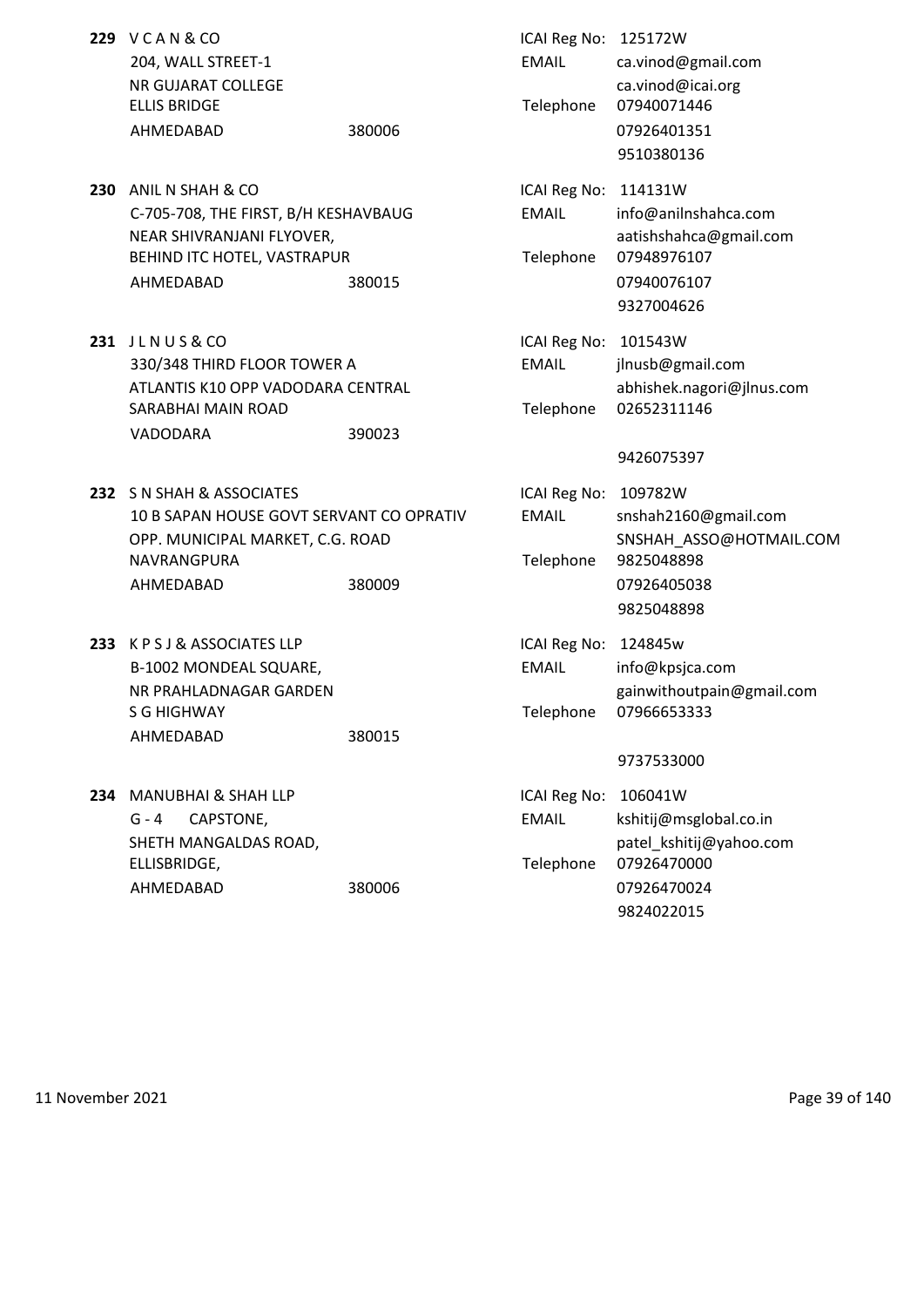| 235 B P BANG & CO<br>A-33, VIRAT NAGAR<br>SECTOR-23<br><b>GANDHINAGAR</b>                                                      |        | ICAI Reg No: 010621C<br><b>EMAIL</b>      | bpbang@rediffmail.com<br>bpbang23@gmail.com<br>07940029933                                                        |
|--------------------------------------------------------------------------------------------------------------------------------|--------|-------------------------------------------|-------------------------------------------------------------------------------------------------------------------|
| GANDHINAGAR                                                                                                                    | 382023 | Telephone                                 |                                                                                                                   |
|                                                                                                                                |        |                                           | 9328455933                                                                                                        |
| 236 SNK&CO<br>SNK HOUSE, 31A, ADARSH SOCIETY,<br>OPP. SEVENTH DAY ADVENTIST SCHOOL,<br>ATHWALINES,<br><b>SURAT</b>             | 395001 | ICAI Reg No:<br><b>EMAIL</b><br>Telephone | 109176W<br>ankit@snkca.com<br>snk2799@gmail.com<br>02612291000<br>02612656273<br>9824160069                       |
| 237 VRCA&ASSOCIATES<br>A/23, 2ND FLOOR, AJANTA COMMERCIAL<br>COMPLEX, NR.INCOME TAX CIRCLE, ASHRAM<br><b>ROAD</b><br>AHMEDABAD | 380014 | ICAI Reg No:<br><b>EMAIL</b><br>Telephone | 104727W<br>artvrca@gmail.com<br>cavidhi.2018@yahoo.com<br>9427616748<br>7046490569                                |
| 238 RAMANLAL G SHAH & CO<br>Shreeji House 4th Floor<br>Behind M. J. Library<br>Ellisbridge<br>AHMEDABAD                        | 380006 | ICAI Reg No:<br><b>EMAIL</b><br>Telephone | 108517W<br>ramanlalgshahandco@gmail.com<br>sandeepsutaria@yahoo.co.in<br>07926578819<br>07926578861<br>9825018085 |
| 239 S K KABRA AND COMPANY<br>1006, RATHI PALACE<br>KAMELA DARWAJA<br><b>RING ROAD</b><br><b>SURAT</b>                          | 395002 | ICAI Reg No:<br><b>EMAIL</b><br>Telephone | 104508W<br>CAKABRA@GMAIL.COM<br>ANURAGMURARKA@YMAIL.COM<br>02612320141<br>02614029696<br>9825059665               |
| 240 V C A & ASSOCIATES<br>402 - CAPRI HOUSE. B/H EXPRESS HOTEL<br>ALKAPURI                                                     |        | ICAI Reg No:<br><b>EMAIL</b><br>Telephone | 114414w<br>artvca@gmail.com<br>janak_cshah@yahoo.com<br>02652322046                                               |
| VADODARA                                                                                                                       | 390007 |                                           | 02652345599<br>9825048551                                                                                         |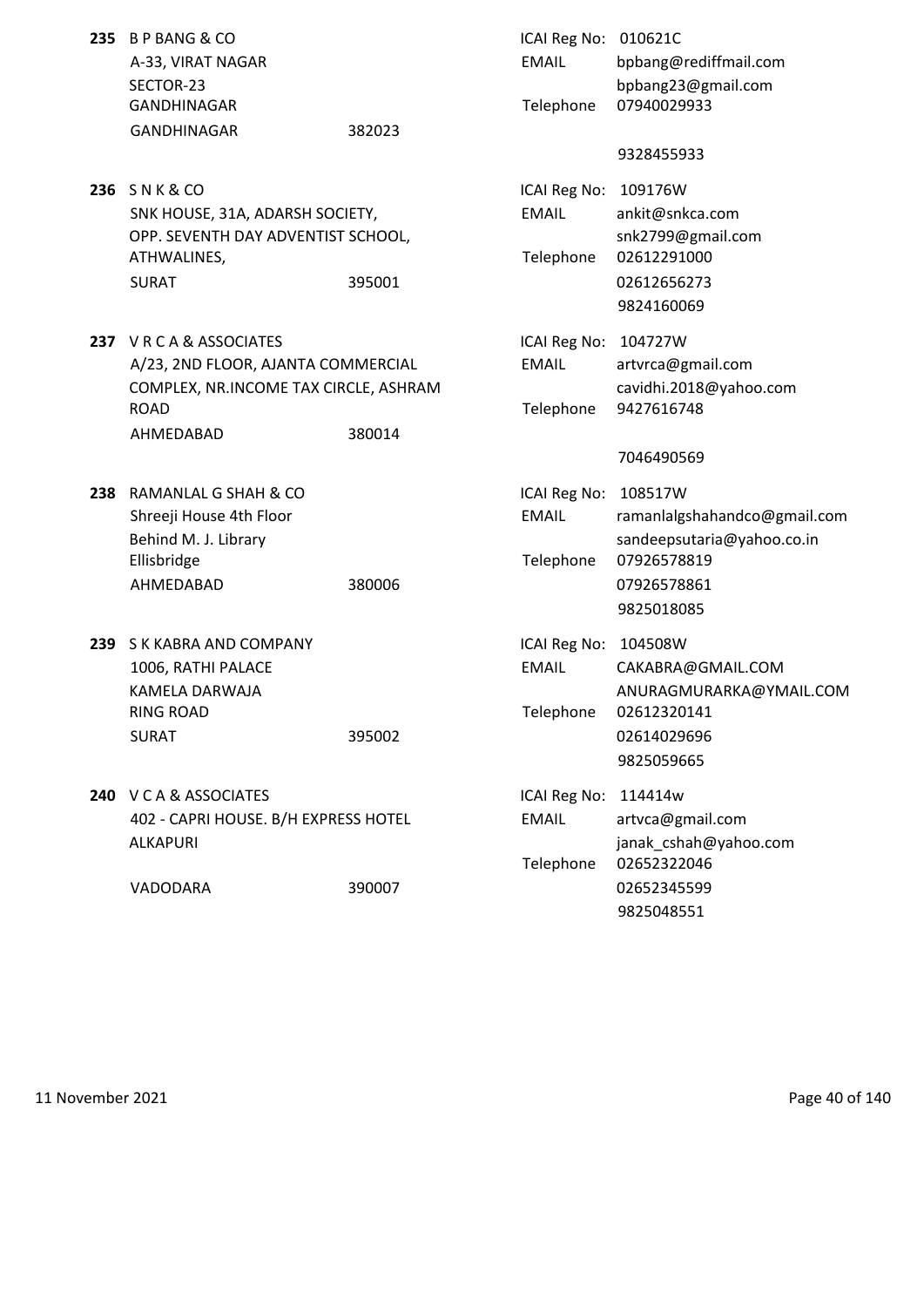|     | 241 K C MEHTA & CO<br>2ND FLOOR, MEGHDHANUSH<br>RACE COURSE CIRCLE                                                                    |        | ICAI Reg No: 106237W<br><b>EMAIL</b><br>Telephone | vishal.doshi@kcmehta.com<br>cavishaldoshi@gmail.com<br>02652440400                                    |
|-----|---------------------------------------------------------------------------------------------------------------------------------------|--------|---------------------------------------------------|-------------------------------------------------------------------------------------------------------|
|     | VADODARA                                                                                                                              | 390007 |                                                   | 02652341626<br>9824059901                                                                             |
|     | 242 MUKESH M SHAH & CO<br>7th Floor, Heritage Chambers,<br>Behind Bikanerwala Sweets,<br>Near Azad Society, Nehru Nagar,<br>AHMEDABAD | 380015 | ICAI Reg No: 106625W<br><b>EMAIL</b><br>Telephone | chandresh@mmsco.in<br>mukeshmshah@gmail.com<br>07926472000                                            |
|     |                                                                                                                                       |        |                                                   | 9879559200                                                                                            |
|     | 243 NARESH & CO<br>201, CITY ENCLAVE,<br>OPP. POLOGROUND,<br><b>BAGIKHANA</b>                                                         |        | ICAI Reg No:<br><b>EMAIL</b><br>Telephone         | 106928W<br>consult@nareshandco.com<br>nacoreturns@yahoo.com<br>02652423386                            |
|     | VADODARA                                                                                                                              | 390001 |                                                   |                                                                                                       |
|     |                                                                                                                                       |        |                                                   | 9825043536                                                                                            |
|     | 244 R S PATEL & CO<br>801, POPULAR HOUSE, NR. INCOME TAX<br>CIRCLE, ASHRAM ROAD,                                                      |        | ICAI Reg No:<br><b>EMAIL</b><br>Telephone         | 107758W<br>ketul@rspatelca.com<br>ketulr@rediffmail.com<br>07926588909                                |
|     | AHMEDABAD                                                                                                                             | 380009 |                                                   | 07926585550<br>9825036322                                                                             |
| 245 | DHIRUBHAI SHAH & CO LLP<br>401/408 ADITYA 4TH FLOOR<br>NEAR SARDAR PATEL SEVA SAMAJ<br>MITHAKALI SIX ROAD, ELLISBRIDGE<br>AHMEDABAD   | 380006 | ICAI Reg No:<br><b>EMAIL</b><br>Telephone         | 102511W<br>ashish.sharma@dbsgroup.in<br>dshahco@gmail.com<br>07926403326<br>07926403325<br>9825094645 |
| 246 | AGARWAL & DHANDHANIA<br>204-205, SNS INTERIO, 4TH FLOOR<br>BHATAR ALTHAN ROAD NEAR GUJARAT GAS PUMP                                   |        | ICAI Reg No:<br><b>EMAIL</b>                      | 125756W<br>alok@adcaindia.com<br>adsurat@rediffmail.com                                               |
|     | <b>SURAT GUJARAT</b>                                                                                                                  |        | Telephone                                         | 02612269131                                                                                           |
|     | <b>SURAT</b>                                                                                                                          | 395017 |                                                   | 9879745937                                                                                            |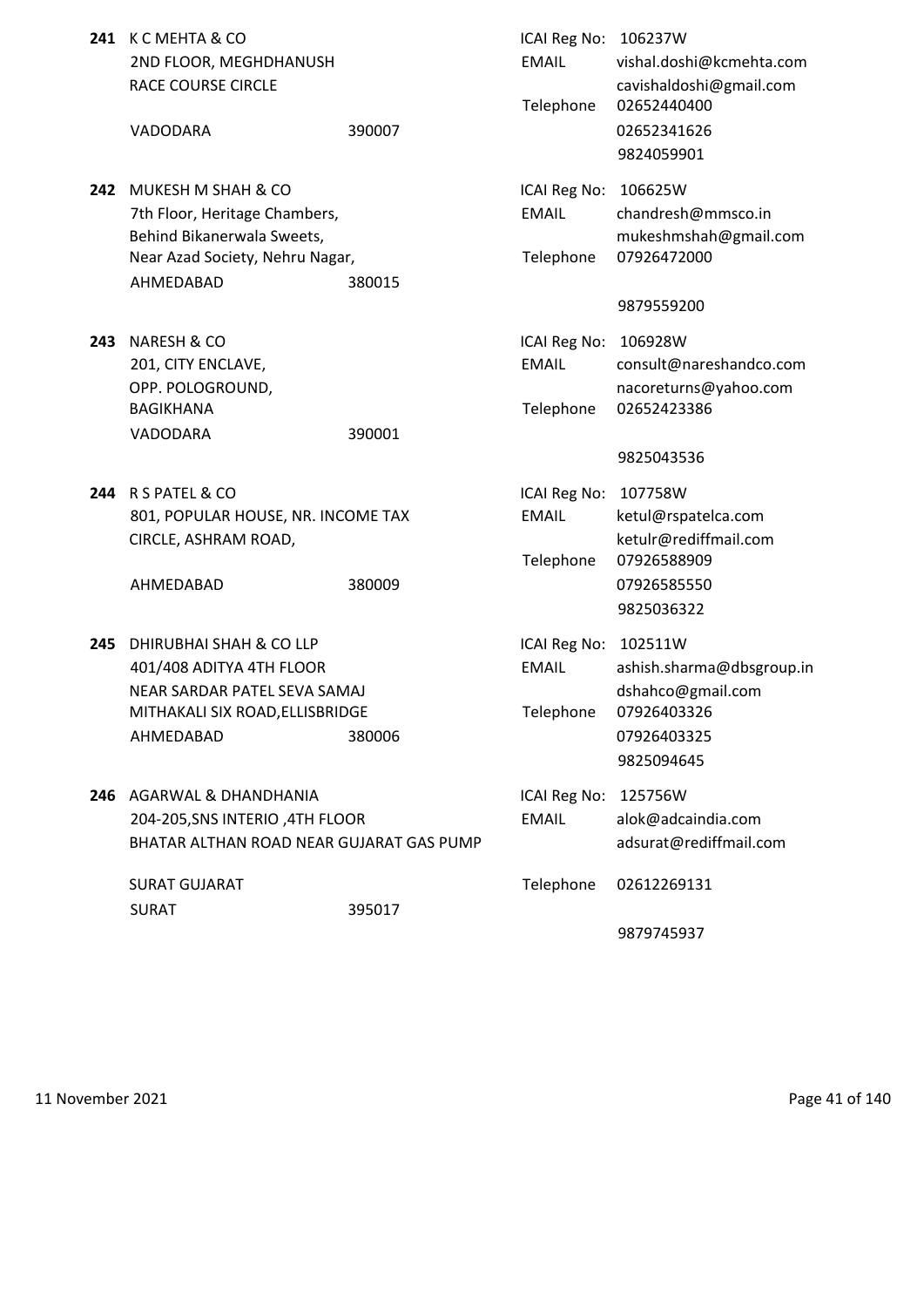| 247 | MUKESH KUMAR JAIN & CO               |        | ICAI Reg No: | 106619W                   |
|-----|--------------------------------------|--------|--------------|---------------------------|
|     | 803, Venus Benecia,                  |        | <b>EMAIL</b> | rajittillani@gmail.com    |
|     | Opp. Rajpath Club                    |        |              | mukeshjainco@yahoo.com    |
|     | S. G. Highway                        |        | Telephone    | 07940049144               |
|     | AHMEDABAD                            | 380054 |              | 07940049144               |
|     |                                      |        |              | 9586854486                |
|     | 248 JN GUPTA & CO                    |        | ICAI Reg No: | 006569C                   |
|     | 503, PETRON, OPPOSITE KENSVILLE GOLF |        | <b>EMAIL</b> | skbansal75@rediffmail.com |
|     | CLUB, RAJPATH CLUB ROAD              |        |              | jnguptaca@icai.org        |
|     | <b>BODAKDEV</b>                      |        | Telephone    | 07940394154               |
|     | AHMEDABAD                            | 380015 |              | 01412743895               |
|     |                                      |        |              | 9001893895                |
| 249 | H K SHAH & CO                        |        | ICAI Reg No: | 109583W                   |
|     | 403/404 4TH FLOOR SARAP BUILDING     |        | <b>EMAIL</b> | hkshahandco@gmail.com     |
|     | NEAR INCOME TAX OPP. NAVJIVAN PRESS  |        |              | info@hkshahandco.com      |
|     | OFF ASHRAM ROAD                      |        | Telephone    | 07927544995               |
|     | AHMEDABAD                            | 380014 |              | 07927542785               |
|     |                                      |        |              | 9825844995                |

## **HP**

| <b>250 ANIL K SOOD &amp; CO</b> |        | ICAI Reg No: 007360N |                       |
|---------------------------------|--------|----------------------|-----------------------|
| $U/F$ 56,                       |        | <b>EMAIL</b>         | aksco@rediffmail.com  |
| <b>LOWER BAZAR</b>              |        |                      | aksco87@gmail.com     |
|                                 |        | Telephone            | 01772652285           |
| <b>SHIMLA</b>                   | 171001 |                      | 01772671671           |
|                                 |        |                      | 9816054000            |
| 251 SONI GULATI & CO            |        | ICAI Reg No: 008770N |                       |
|                                 |        |                      |                       |
| ROSHANLEELA, K NO 174/2,        |        | <b>EMAIL</b>         | sgc9simla@yahoo.co.in |

- MEHLI , NEAR GOVT.SCHOOL SONISURESHIM SONISURESHIM SONISURESHIM SONISURESHIM SONISURESHIM SONISURESHIM SONISURESHIM SONISURESHIM SONISURESHIM SONISURESHIM SONISURESHIM SONISURESHIM SONISURESHIM SONISURESHIM SONISURESHIM SO POST OFFICE MEHLI, SHIMLA-171013 Telephone 01772626169 SHIMLA 171013 01772626793
- **252** A KAY MEHRA & CO **ICAI Reg No: 050004C** B4 LANE 3 SECTOR1 PHASE 1 EMAIL akmehra23@rediffmail.com NEW SHIMLA caanilkmehra@gmail.com SHIMLA-171009 Telephone 01204242232 SHIMLA 171009

9956358976

9418072169

11 November 2021 **Page 42 of 140**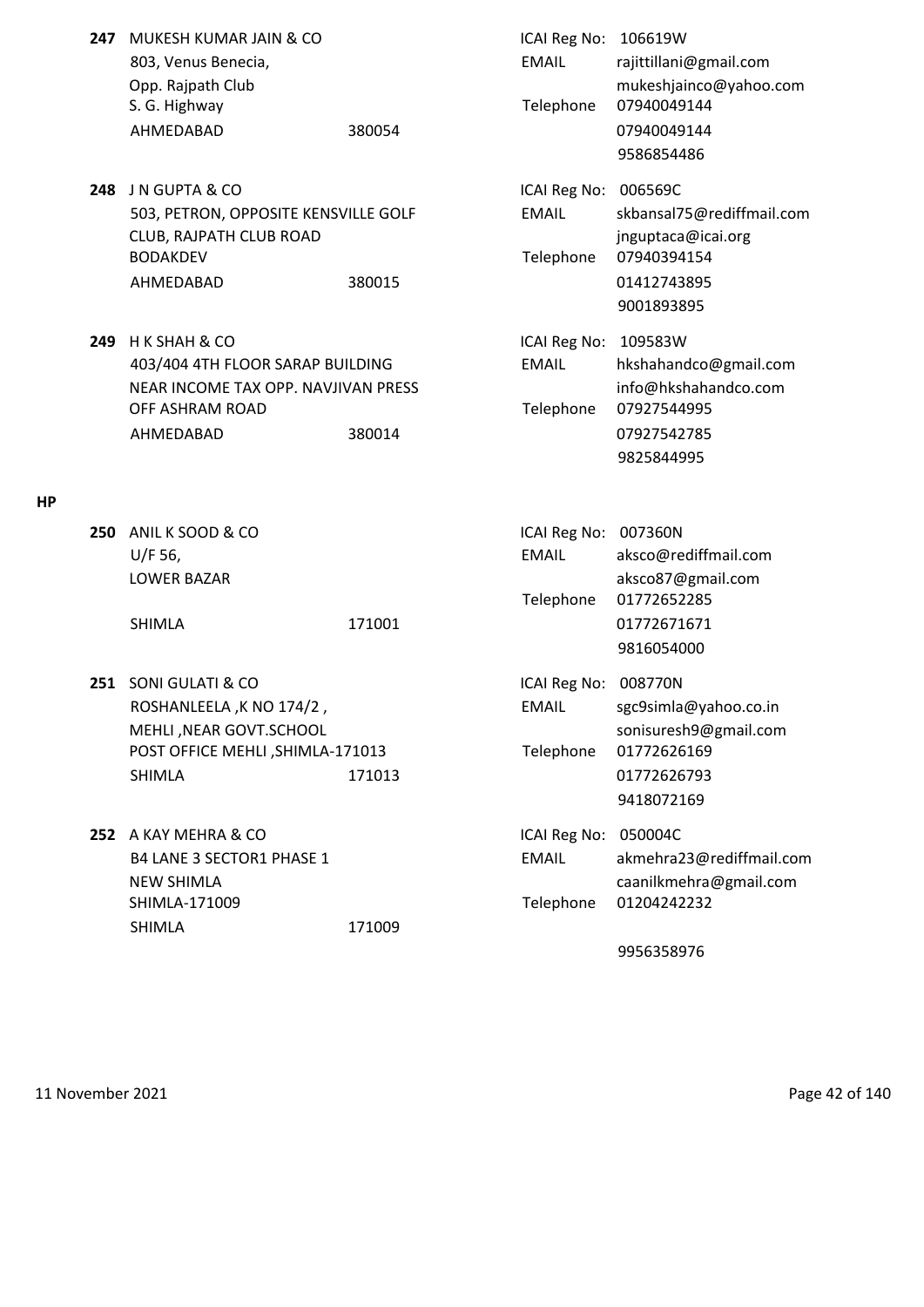|     | 253 ASHISH MAHAJAN & ASSOCIATES<br>51/10, ADJOINING TARNA STAIRS<br>OPPOSITE INDIRA MARKET,<br><b>MANDI</b><br><b>MANDI</b> | 175001 | ICAI Reg No: 014743N<br><b>EMAIL</b><br>Telephone | cpahp@hotmail.com<br>ca.amahajan@gmail.com<br>1905221910<br>1905221910<br>9816027515             |
|-----|-----------------------------------------------------------------------------------------------------------------------------|--------|---------------------------------------------------|--------------------------------------------------------------------------------------------------|
| 254 | DOGER & CO<br>FIRST FLOOR,<br>OPP. PANCHAYAT BHAWAN MAIN GATE<br><b>BUS STAND,</b><br><b>SHIMLA</b>                         | 171001 | ICAI Reg No: 019516N<br><b>EMAIL</b><br>Telephone | dogersachin@gmail.com<br>dogersachin@rediffmail.com<br>01772656809<br>01772656162<br>9817073000  |
| 255 | R S SIPAYYA & CO<br>D-7/503, 5th Floor<br><b>Tulip Petals</b><br>Sector 89 Pataudi Road,<br><b>GURUGRAM</b>                 | 122505 | ICAI Reg No: 000321N<br><b>EMAIL</b><br>Telephone | sipayya@gmail.com<br>rss_1234@rediffmail.com<br>9811008773                                       |
|     |                                                                                                                             |        |                                                   | 9811008773                                                                                       |
| 256 | <b>ANAND &amp; ANAND</b><br>84<br><b>SECTOR 46</b><br>FARIDABAD<br>FARIDABAD                                                | 121003 | ICAI Reg No: 001427N<br><b>EMAIL</b><br>Telephone | anandauditors@gmail.com<br>duggalajay@rediffmail.com<br>9815969081<br>9888116100<br>9815969081   |
|     | 257 SSR&CO<br><b>HOUSE NO-1501</b><br>SECTOR-14<br><b>HISSAR</b>                                                            | 125001 | ICAI Reg No: 019899N<br><b>EMAIL</b><br>Telephone | sahewala@ssr.net.in<br>rajeevkhurana2003@yahoo.co.in<br>09810190928<br>09818390928<br>9810190928 |
|     | <b>258 S LALL &amp; CO</b><br>244-R<br>MODEL TOWN<br><b>PANIPAT</b>                                                         | 132103 | ICAI Reg No: 000355N<br><b>EMAIL</b><br>Telephone | slallco_pnp@hotmail.com<br>poonam.mt@gmail.com<br>9812042106<br>9215167067                       |
|     |                                                                                                                             |        |                                                   | 9812030249                                                                                       |

**HR**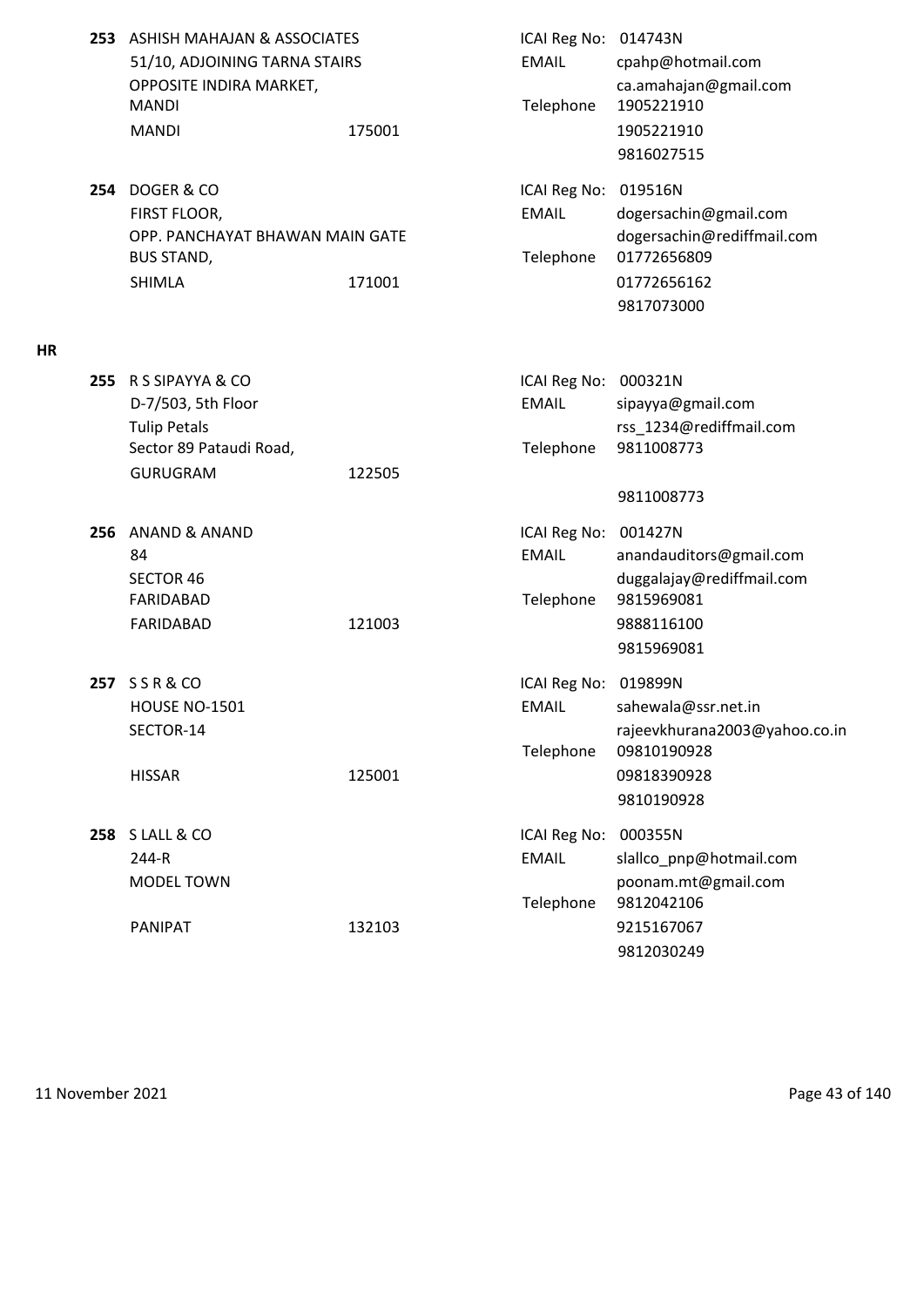| 259 | <b>PARMEET SINGH &amp; ASSOCIATES</b><br>E-66,<br><b>INDUSTRIAL AREA</b><br>OPP. ANAJ MANDI<br>YAMUNA NAGAR                                    | 135001 | ICAI Reg No: 013999N<br><b>EMAIL</b><br>Telephone | parmeetsingh_123@rediffmail.com<br>ashwanisaini_143@yahoo.com<br>01732252000<br>9416028124           |
|-----|------------------------------------------------------------------------------------------------------------------------------------------------|--------|---------------------------------------------------|------------------------------------------------------------------------------------------------------|
| 260 | A M R G & ASSOCIATES<br>Venus Ind. Enterprises<br>Near Balaji Mandir, Nazafgarh Road<br>Bahadurgarh, Distt- Jhajjar, Haryana<br><b>JHAJJAR</b> | 124507 | ICAI Reg No:<br><b>EMAIL</b><br>Telephone         | 004453N<br>amrg@amrg.in<br>camadumohan@gmail.com<br>01147322696<br>01147322697<br>7835052508         |
|     | 261 RAJESH MEHRA & ASSOCIATES<br>K-155, ARMY FLATS<br>SECTOR 4, MANSA DEVI COMPLEX<br><b>PANCHKULA</b><br>PANCHKULA                            | 134114 | ICAI Reg No: 009725N<br><b>EMAIL</b><br>Telephone | rajeshmehraca@yahoo.com<br>vivekcachd2006@gmail.com<br>01725073721<br>01724043721<br>9914910477      |
|     | <b>262 GROVER DINESH &amp; ASSOCIATES</b><br>HOUSE NO. 22, SECTOR-13<br><b>URBAN ESTATE</b><br><b>KARNAL</b>                                   | 132001 | ICAI Reg No:<br><b>EMAIL</b><br>Telephone         | 012455N<br>gda123@gmail.com<br>dineshgrover@hotmail.com<br>01844030075<br>01844030075<br>9215201789  |
|     | 263 P CHOPRA & CO<br>10, DUGGAL COLONY,<br><b>KARNAL</b>                                                                                       | 132001 | ICAI Reg No: 004957N<br><b>EMAIL</b><br>Telephone | chopra.pkca@gmail.com<br>ca_rakeshjain@rediffmail.com<br>01842273471<br>01842253097<br>9996015100    |
|     | 264 S K SINGLA & ASSOCIATES<br>1, SHANTI MARKET<br><b>DABRA CHOWK</b><br><b>HISAR</b><br><b>HISSAR</b>                                         | 125005 | ICAI Reg No:<br><b>EMAIL</b><br>Telephone         | 005903N<br>ca.sksa86@gmail.com<br>vinodgoyalca@yahoo.com<br>01662245335<br>01662246981<br>9416147906 |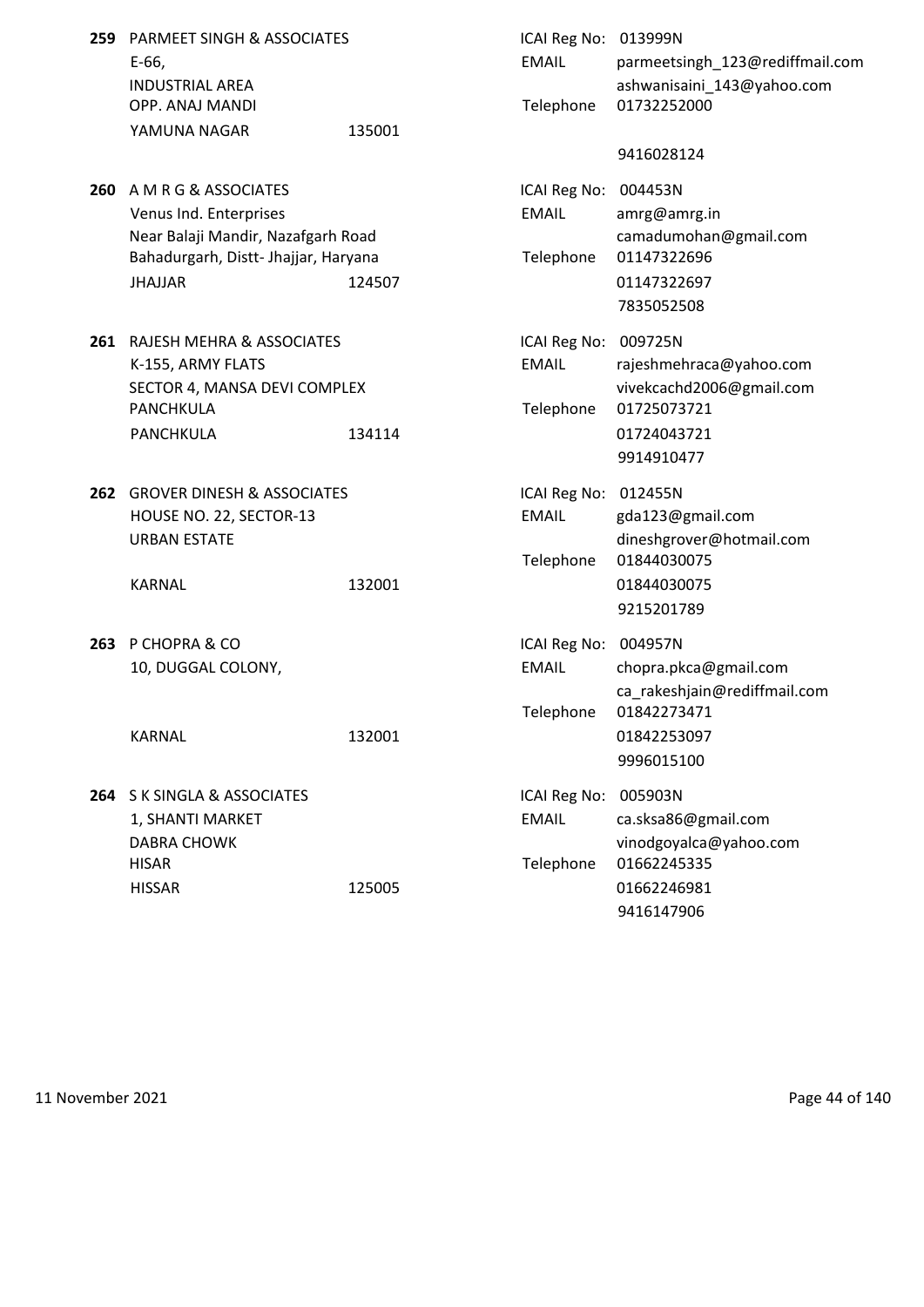**265** S A N M A R K S & ASSOCIATES ICAI Reg No: 003343N 4F-10, 5TH FLOOR EMAIL skb345@gmail.com FARIDABAD Telephone 01292412843 FARIDABAD 121007 01294039843

**JH**

- **266** V ROHATGI & CO **ICAI Reg No: 000980C** 1ST FLOOR EMAIL bipul@vrohatgi.com 1 MAIN ROAD Telephone 06512212714 RANCHI 834001 834001 08041316838
- **267** LODHA PATEL WADHWA & CO **ICAI Reg No: 006271C** 4 H.B.ROAD lodhapwc@yahoo.in 3RD FLOOR Telephone 06512202965 RANCHI 834001 834001 834001
- **268** AGARWAL RAMESH K & COMPANY ICAI Reg No: 004614c 14 R.J.S BUILDING **EMAIL** ag\_ca79@hotmail.com 1ST FLOOR cajaygupta@gmail.com DIAGNOL ROAD, BISTUPUR Telephone 06572321241 JAMSHEDPUR 831001 01244084668
- **269** ANJALI JAIN & ASSOCIATES **ICAI Reg No: 003247C** P.P COMPOUND Telephone 06512331044 RANCHI 834001 06512331844
- **270** SUSHIL KUMAR SHARMA & CO **ICAI Reg No: 005093C** TIRATH MANSION, ROOM NO 222, EMAIL cadksranchi@live.in NEAR OVERBRIDGE, MAIN ROAD skskatni@gmail.com RANCHI 2001 - Telephone 06512331218 RANCHI 834001 834001 07622403797

OZONE CENTRE, SECTOR-12 skb243@rediffmail.com 9818338039

SARJANA BUILDING bipulrastogi@gmail.com 9334700358

304,SHRILOK COMPLEX EMAIL wadhwaranchi@gmail.com 9431108402

9811323668

- JAIN VILLA EMAIL anjalijain123123@yahoo.com NEAR GURUNANAK SCHOOL **arpitiain@cajassociates.co.in** 9334701107
	- 9431106845

11 November 2021 Page 45 of 140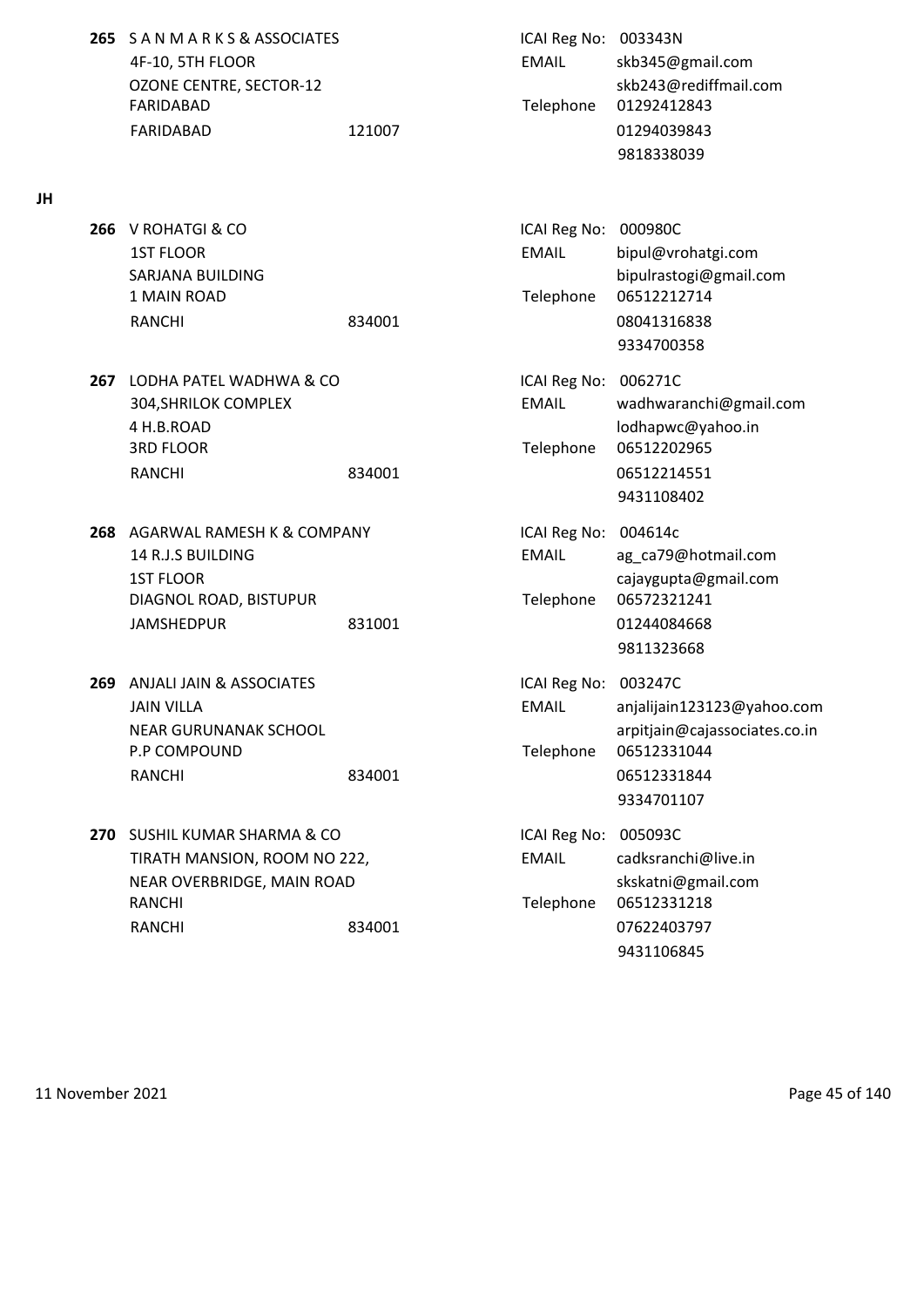|     | 271 AMOL & ASSOCIATES<br>PURULIA ROAD                                                                                 |        | ICAI Reg No: 008617C<br><b>EMAIL</b>       | lachhiramka@gmail.com<br>lachhiramka.amol.kumar@icai.org                                             |
|-----|-----------------------------------------------------------------------------------------------------------------------|--------|--------------------------------------------|------------------------------------------------------------------------------------------------------|
|     | <b>CHAS</b>                                                                                                           |        | Telephone                                  | 06542356082                                                                                          |
|     | <b>BOKARO</b>                                                                                                         | 827013 |                                            |                                                                                                      |
|     |                                                                                                                       |        |                                            | 9234443888                                                                                           |
|     | 272 RKGSLV&CO<br><b>6 BALAJEE MAJESTIC</b><br>2ND FLOOR MITHU ROAD                                                    |        | ICAI Reg No:<br><b>EMAIL</b>               | 005271C<br>rkgslvandco@gmail.com<br>goelrb@yahoo.co.in                                               |
|     | <b>BANK MORE</b>                                                                                                      |        | Telephone                                  | 03262302920                                                                                          |
|     | <b>DHANBAD</b>                                                                                                        | 826001 |                                            |                                                                                                      |
|     |                                                                                                                       |        |                                            | 9431722542                                                                                           |
|     | 273 V K JINDAL & CO<br><b>GG3 SHREE GOPAL COMPLEX</b><br>THIRD FLOOR<br><b>COURT ROAD</b><br><b>RANCHI</b>            | 834001 | ICAI Reg No:<br><b>EMAIL</b><br>Telephone  | 001468C<br>vkjindalandco@gmail.com<br>jindalandco@rediffmail.com<br>916512203307<br>919431170442     |
|     |                                                                                                                       |        |                                            | 9431140808                                                                                           |
|     | 274 KASG&CO<br>2ND FLOOR, SHREE LAXMI COMPLEX<br>SHASTRI NAGAR,<br><b>DHANBAD</b><br><b>DHANBAD</b>                   | 826001 | ICAI Reg No:<br><b>EMAIL</b><br>Telephone  | 002228C<br>rkagarwalfca@yahoo.com<br>kkharodia@gmail.com<br>03262302066<br>03262950306<br>7004043404 |
| 275 | <b>D N DOKANIA &amp; ASSOCIATES</b><br>103 A, 1ST FLOOR<br><b>SHANTI BHAWAN</b><br><b>BANK MORE</b><br><b>DHANBAD</b> | 826001 | ICAI Reg No: 050042C<br>EMAIL<br>Telephone | ca@dndokania.com<br>cadndaudit@yahoo.com<br>03262300050<br>03262301088<br>9431158508                 |
|     | <b>276 K C TAK &amp; CO</b><br>1, NEW ANANTPUR                                                                        |        | ICAI Reg No:<br><b>EMAIL</b><br>Telephone  | 000216C<br>kctco@yahoo.co.uk<br>kctak@rediffmail.com<br>09334701052                                  |
|     | <b>RANCHI</b>                                                                                                         | 834002 |                                            | 07004115167<br>9431708905                                                                            |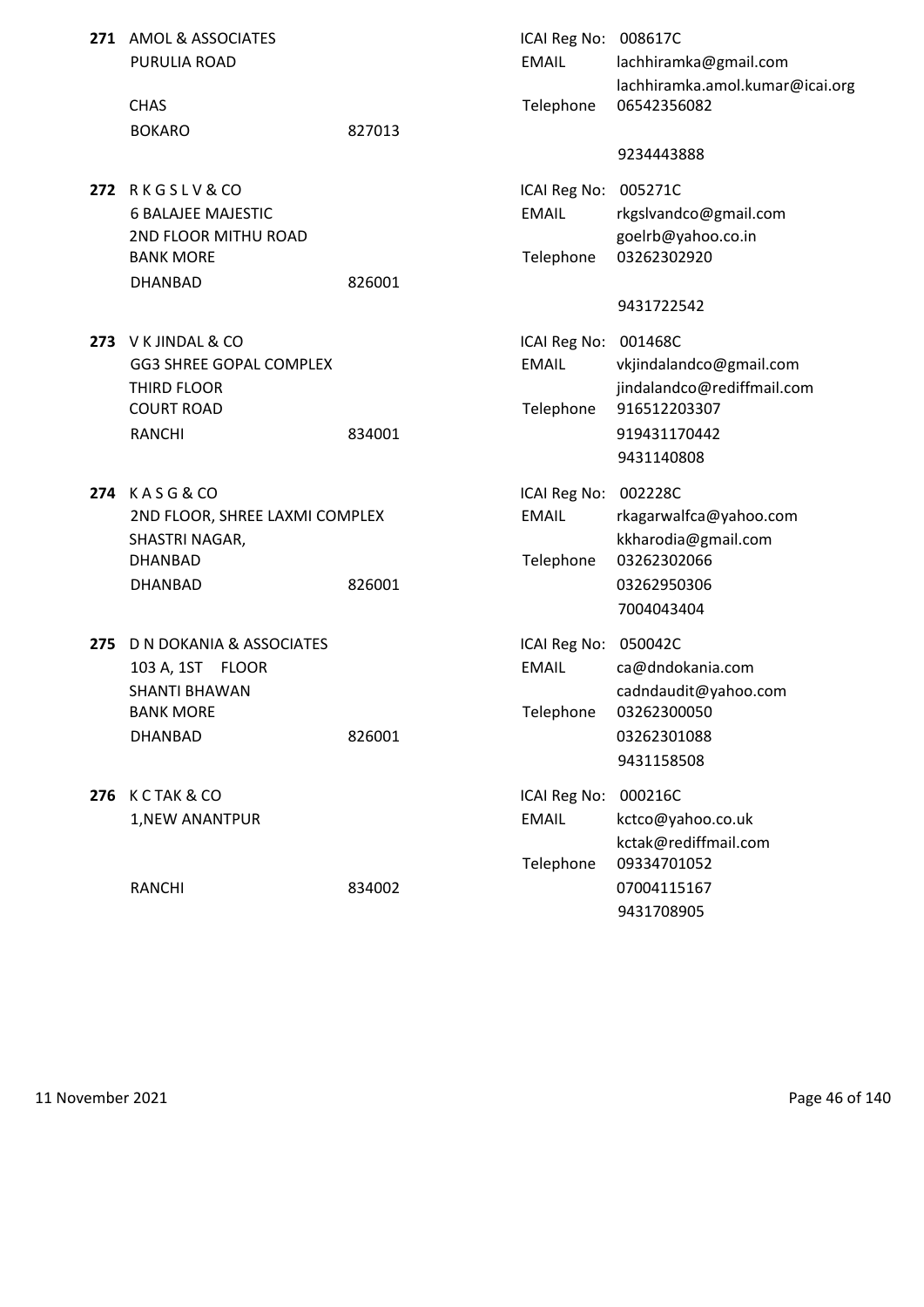- **277** N K D & CO 2ND FLOOR, RADHA GOURI, GOUSHALA CHOWK, NORTH MARKET ROAD, UPPER BAZAR, RANCHI RANCHI 834001
- **278** SANJAY BAJORIA & ASSOCIATES 4 KUNJLAL STREET **UPPER BAZAR**

## **JK**

- **279** GUPTA SHARMA & ASSOCIATES **GROUND FLOOR** 142 SECTOR 3 TRIKUTA NAGAR
- **280** ARORA VOHRA & CO CHAITANYA COMPLEX PREM BHAWAN, RESIDENCY ROAD JAMMU TAWI - 180001 JAMMU 180001 180001 180001
- **281 DHAMIJA SUKHIJA & CO** HOTEL MEHRAN, 3RD FLOOR OLD SECRETARIATE ROAD JAHANGIR CHOWK
- **282** R K DEEPAK & CO JMC - 1506 EMAIL rkdeepak.ca@gmail.com DURGA LANE NEAR TELEPHONE EXCHANGE TALAB TILLO JAMMU TAWI JAMMU 180002 01614621064

| N K D & CO<br>2ND FLOOR, RADHA GOURI,<br>GOUSHALA CHOWK, NORTH MARKET ROAD,<br>UPPER BAZAR, RANCHI              |        | ICAI Reg No: 323664E<br><b>EMAIL</b><br>Telephone | deepakbanka@yahoo.com<br>nkdandco@gmail.com<br>06512216217                                                 |
|-----------------------------------------------------------------------------------------------------------------|--------|---------------------------------------------------|------------------------------------------------------------------------------------------------------------|
| RANCHI                                                                                                          | 834001 |                                                   |                                                                                                            |
| SANJAY BAJORIA & ASSOCIATES<br>4 KUNJLAL STREET<br><b>UPPER BAZAR</b><br>RANCHI                                 | 834001 | ICAI Reg No: 117443W<br><b>EMAIL</b><br>Telephone | 9431101217<br>sbacal2019@gmail.com<br>anupgutgutia@yahoo.co.in<br>06512207695<br>03340076988<br>9331845005 |
| <b>GUPTA SHARMA &amp; ASSOCIATES</b><br><b>GROUND FLOOR</b><br>142 SECTOR 3<br>TRIKUTA NAGAR<br>JAMMU           | 180012 | ICAI Reg No: 001466N<br><b>EMAIL</b><br>Telephone | gsajammu@gmail.com<br>sarafvinay@yahoo.co.in<br>01912474300<br>01912472121<br>9419143334                   |
| <b>ARORA VOHRA &amp; CO</b><br>CHAITANYA COMPLEX<br>PREM BHAWAN, RESIDENCY ROAD<br>JAMMU TAWI - 180001<br>JAMMU | 180001 | ICAI Reg No: 009487N<br><b>EMAIL</b><br>Telephone | aroravohraca@gmail.com<br>arorask_ca@yahoo.com<br>01917969037<br>01614630543<br>9417027464                 |
| DHAMIJA SUKHIJA & CO<br>HOTEL MEHRAN, 3RD FLOOR<br>OLD SECRETARIATE ROAD<br>JAHANGIR CHOWK<br>SRINAGAR          | 190001 | ICAI Reg No: 000369n<br>EMAIL<br>Telephone        | dsco@rediffmail.com<br>prabhat18@gmail.com<br>01123313243<br>01123315549<br>9811082929                     |
| R K DEEPAK & CO<br>JMC - 1506<br>DURGA LANE NEAR TELEPHONE EXCHANGE<br>TALAB TILLO JAMMU TAWI<br>JAMMU          | 180002 | ICAI Reg No: 003145N<br><b>EMAIL</b><br>Telephone | rkdeepak.ca@gmail.com<br>arvind3283@yahoo.com<br>09999248567<br>01614621064<br>9872420064                  |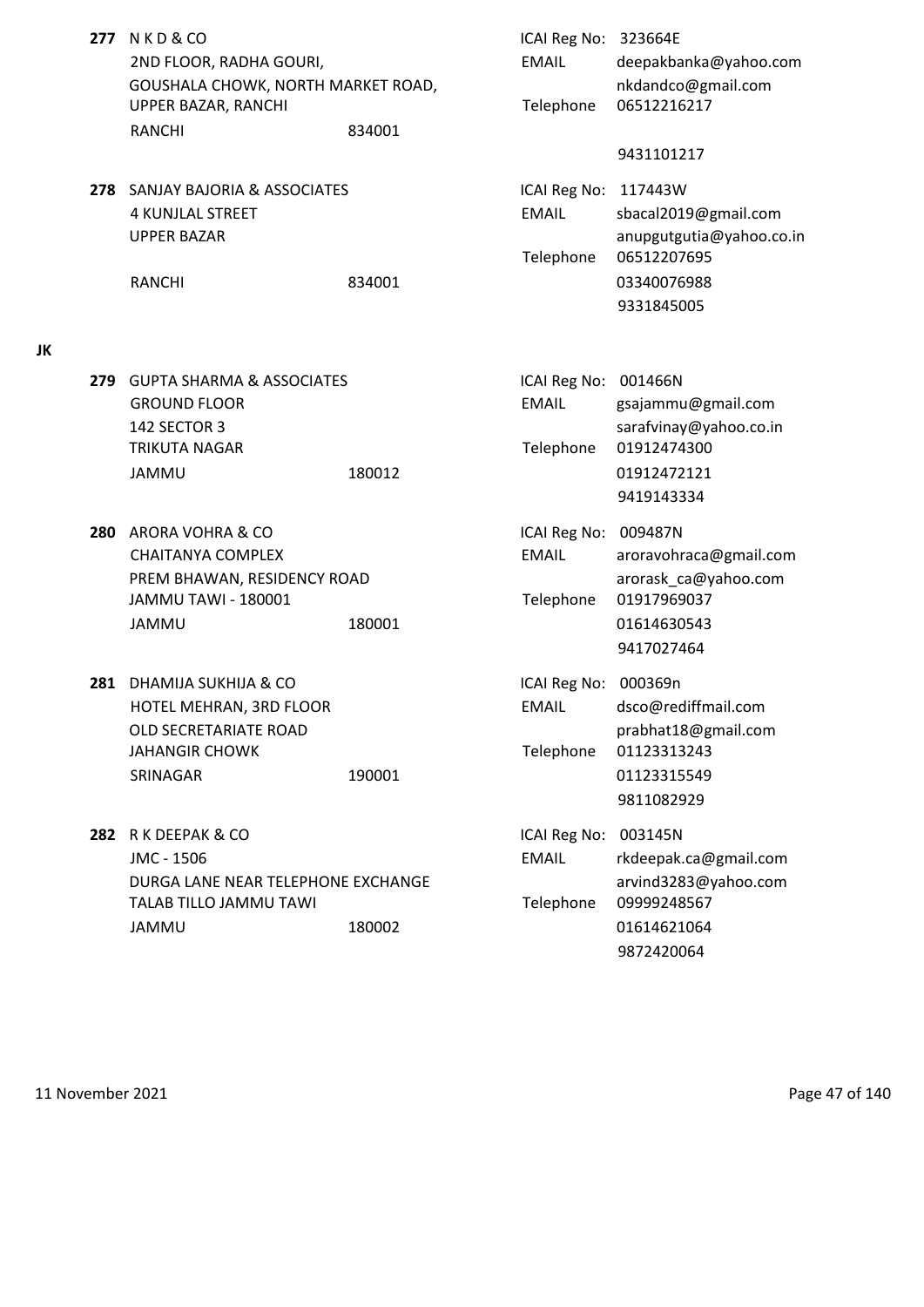| 283 | K B SHARMA & CO<br>HOUSE NO.23,<br>SECTOR 2,                                                           |        | ICAI Reg No: 002318n<br><b>EMAIL</b>      | hemant.kbsc@gmail.com<br>ajaykgupta76@rediffmail.com<br>01912472064         |
|-----|--------------------------------------------------------------------------------------------------------|--------|-------------------------------------------|-----------------------------------------------------------------------------|
|     | TRIKUTA NAGAR,<br><b>JAMMU</b>                                                                         | 180020 | Telephone                                 | 01912472069<br>9419195658                                                   |
|     | 284 DHAR TIKU & CO<br>2ND FLOOR, THE MALL<br>SDA COMPLEX, COURT ROAD<br>LAL CHOWK SRINAGAR<br>SRINAGAR | 190001 | ICAI Reg No:<br><b>EMAIL</b><br>Telephone | 003423N<br>dhartiku@gmail.com<br>dhartiku@yahoo.com<br>09811215123          |
|     |                                                                                                        |        |                                           | 9811215123                                                                  |
| 285 | PRAVESH JAIN & CO<br>73, EAST EXTENSION<br>SECTOR 1A,<br><b>TRIKUTA NAGAR</b>                          |        | ICAI Reg No:<br><b>EMAIL</b><br>Telephone | 004628N<br>ncguptaasso@yahoo.co.in<br>praveshjainco@yahoo.com<br>9990221196 |
|     | JAMMU                                                                                                  | 180012 |                                           | 9910062945<br>9990221196                                                    |
| 286 | <b>RAMESH KAPOOR &amp; CO</b><br>N.A. KHANS<br>VILLA,<br>54 - Sukoon,                                  |        | ICAI Reg No:<br><b>EMAIL</b>              | 001477N<br>rameshkapoorca@yahoo.com<br>caankurkapoor@gmail.com              |
|     | Opposite Tajdar Colony, ZAKURA<br>SRINAGAR                                                             | 190024 | Telephone                                 | 09810241087<br>09899120798<br>9810241087                                    |
| 287 | P C BINDAL & CO<br><b>KRISHEN NIWAS</b>                                                                |        | ICAI Reg No:<br><b>EMAIL</b>              | 003824N<br>kcguptafca@yahoo.co.in                                           |
|     | HOUSE NO. 153                                                                                          |        |                                           | pcbindal@gmail.com                                                          |
|     | RAJ BAGH<br>SRINAGAR                                                                                   | 190001 | Telephone                                 | 01942312122<br>01942312122<br>9650988255                                    |
| 288 | <b>GUPTA GUPTA &amp; ASSOCIATES LLP</b><br>142 SECTOR 3<br>TRIKUTA NAGAR, JAMMU                        |        | ICAI Reg No:<br><b>EMAIL</b><br>Telephone | 001728N<br>ggajmu@yahoo.com<br>magotralalit@yahoo.co.in<br>01912474200      |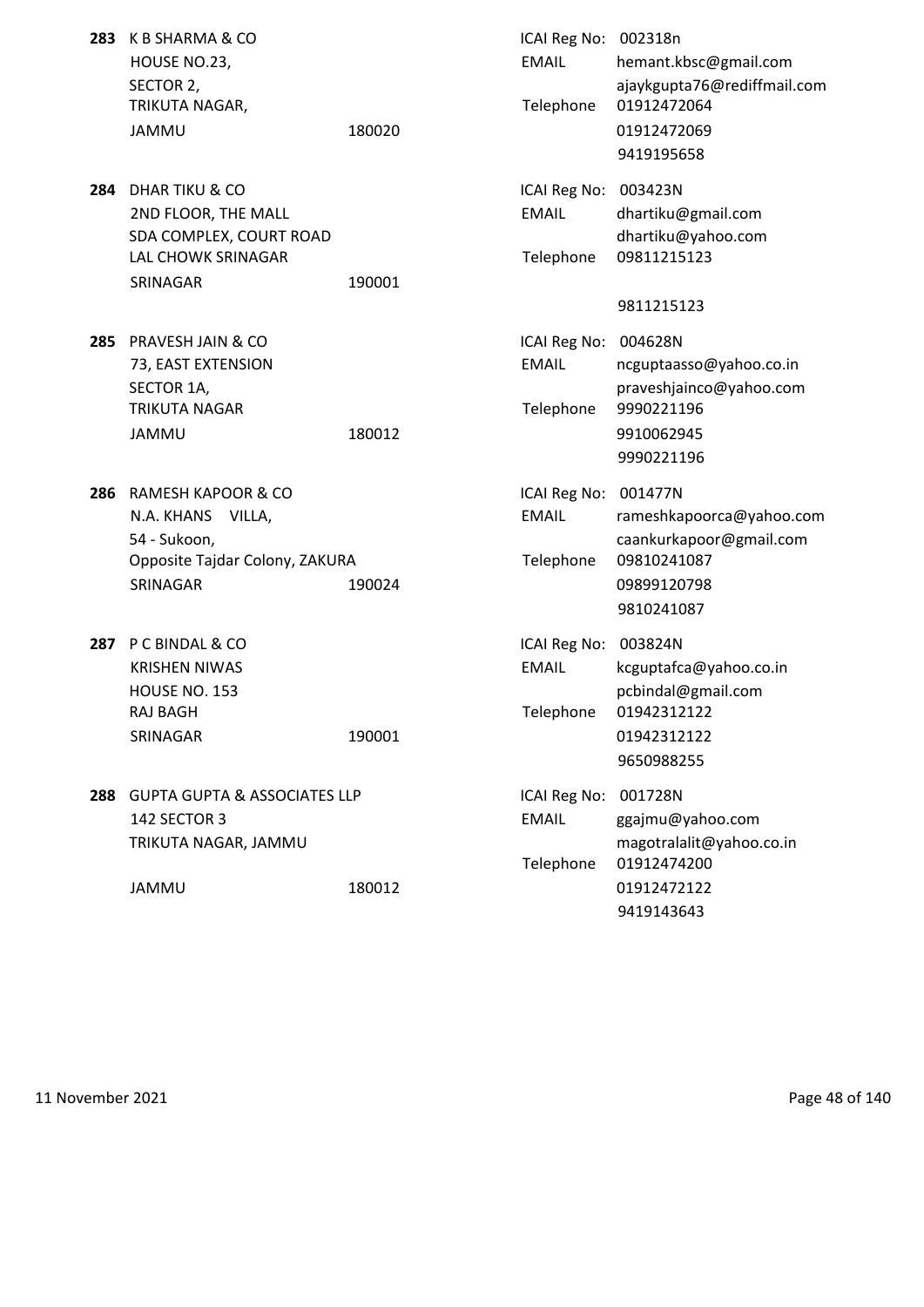| 289 | <b>B R SOBTI &amp; CO</b><br><b>SDP SABHA BUILDING</b><br><b>HAZOORI BAGH</b>                                                                |        | ICAI Reg No: 000449N<br><b>EMAIL</b><br>Telephone | bodhrajsobti@gmail.com<br>sobti.ropan@icai.org<br>01942456683                                         |
|-----|----------------------------------------------------------------------------------------------------------------------------------------------|--------|---------------------------------------------------|-------------------------------------------------------------------------------------------------------|
|     | SRINAGAR                                                                                                                                     | 190009 |                                                   | 01942489209<br>9779090666                                                                             |
| 290 | DINESH KUMAR GOEL & CO<br>HOUSE NO. 73, POKHRIBAL<br>NEAR BADAMWARI PARK, KATHI DARWAZA<br>SRINAGAR                                          | 190003 | ICAI Reg No:<br><b>EMAIL</b><br>Telephone         | 011027N<br>dkgc2004@yahoo.com<br>dkgc2004@gmail.com<br>9896252550                                     |
|     |                                                                                                                                              |        |                                                   | 9896252550                                                                                            |
| 291 | <b>HEM SANDEEP &amp; CO</b><br>PHASE -I, SIDCO INDUSTRIAL COMPLEX<br>NEAR SIDCO OFFICE, BARI BRAHMANA,<br><b>JMW India Premises</b><br>JAMMU | 181133 | ICAI Reg No:<br><b>EMAIL</b><br>Telephone         | 009907N<br>hemsandeep@yahoo.com<br>hemsandeep.hem@gmail.com<br>9718073117<br>9718073117<br>9811183907 |
| 292 | DHARAM RAJ & CO<br>SUNIL CHOUDHARY HOUSE, AMBIKA VIHAR<br>KUNJWANI BYPAS, POST OFFICE GANGYAL<br>JAMMU<br>JAMMU                              | 180010 | ICAI Reg No: 014461N<br><b>EMAIL</b><br>Telephone | drc@drcca.in<br>drc@drcifrs.com<br>01912481464<br>9811327272<br>9811327272                            |
| 293 | <b>BAWEJA &amp; KAUL</b><br>HOUSE NO 32<br><b>SECTOR 8</b><br>TRIKUTA NAGAR<br><b>JAMMU</b>                                                  | 180012 | ICAI Reg No:<br><b>EMAIL</b><br>Telephone         | 005834N<br>bakaudit@gmail.com<br>dkkaul@hotmail.com<br>9810012809<br>9419119479<br>9810012809         |
| 294 | U N ASSOCIATES<br>129 MARBLE ENCLAVE, IST FLOOR<br>SECTOR 4 EXTN.<br><b>TRIKUTA NAGAR</b><br><b>JAMMU</b>                                    | 180020 | ICAI Reg No: 015600N<br><b>EMAIL</b><br>Telephone | unassociates2@gmail.com<br>unassociates@rediffmail.com<br>01127295669<br>9906022021<br>9868269089     |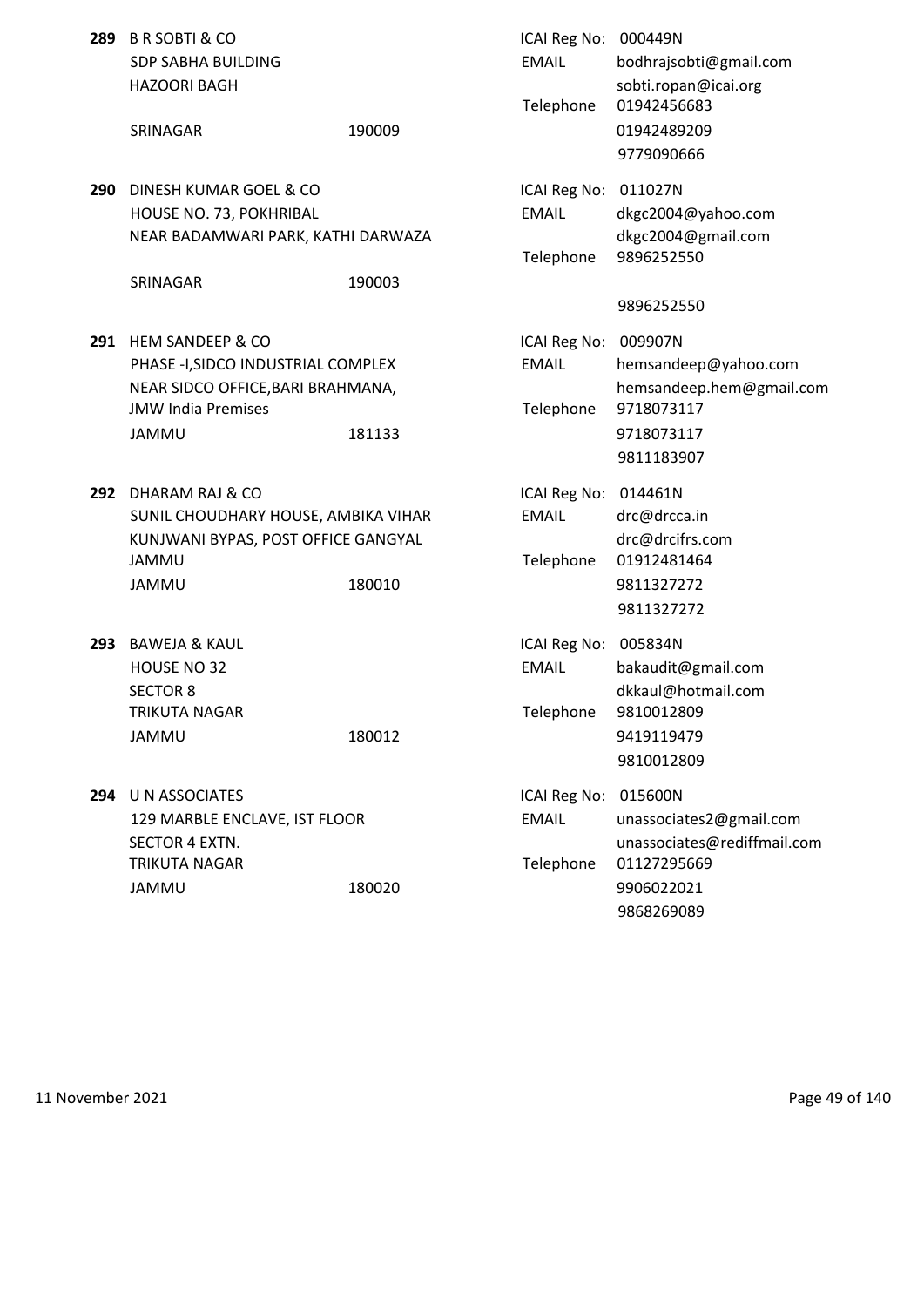| 295 | KRA&CO<br>Ist Floor, Shri Raj Complex<br>Opposite Nagri Bus Stand<br><b>KATHUA</b><br><b>KATHUA</b>                     | 184101 | ICAI Reg No: 020266N<br><b>EMAIL</b><br>Telephone | rajat.kraindia@gmail.com<br>rajat@kra.co.in<br>01922233567<br>01922236667<br>9212767060          |
|-----|-------------------------------------------------------------------------------------------------------------------------|--------|---------------------------------------------------|--------------------------------------------------------------------------------------------------|
| 296 | K K GOEL & ASSOCIATES<br>HOUSE NO.107<br><b>NEW PLOT</b><br><b>JAMMU TAWI</b><br>JAMMU                                  | 180005 | ICAI Reg No: 005299N<br><b>EMAIL</b><br>Telephone | kkg200317@gmail.com<br>kkg200317@rediffmail.com<br>01912623059<br>9910332812                     |
| 297 | O P GARG & CO<br>40 A/D<br><b>GANDHI NAGAR</b><br><b>JAMMU</b>                                                          | 180004 | ICAI Reg No: 001194N<br><b>EMAIL</b><br>Telephone | jammu@opgargandco.com<br>vikramgarg@hotmail.com<br>01912439826<br>01912430294<br>9419184245      |
| 298 | O AGGARWAL & CO<br>595 A, GROUND FLOOR, GANDHI NAGAR, JAMMU<br><b>JAMMU</b><br><b>JAMMU</b><br>JAMMU                    | 180004 | ICAI Reg No:<br><b>EMAIL</b><br>Telephone         | 005755N<br>oac1959@gmail.com<br>aapl.aapl@yahoo.in<br>09891577403<br>09891577401<br>9891577401   |
| 299 | R C GUPTA & CO<br><b>SECTOR 9 EXTENSION</b><br><b>TRIKUTA NAGAR</b><br>NEAR GENERAL ZORAWAR SINGH CHOWK<br><b>JAMMU</b> | 180020 | ICAI Reg No:<br><b>EMAIL</b><br>Telephone         | 001198N<br>souravmehta@rcgupta.org<br>souravmehta@yahoo.com<br>9906909192<br>9419132836          |
| 300 | K VENKATACHALAM AIYER & CO<br>41/3647B First Floor<br><b>Blue Bird Towers</b><br>Providence Road<br><b>KOCHI</b>        | 682018 | ICAI Reg No:<br><b>EMAIL</b><br>Telephone         | 004610S<br>kviyerekm@gmail.com<br>agopal@kvaiyer.com<br>04842396511<br>04842395511<br>9388600261 |

11 November 2021 **Page 50 of 140** 

**KE**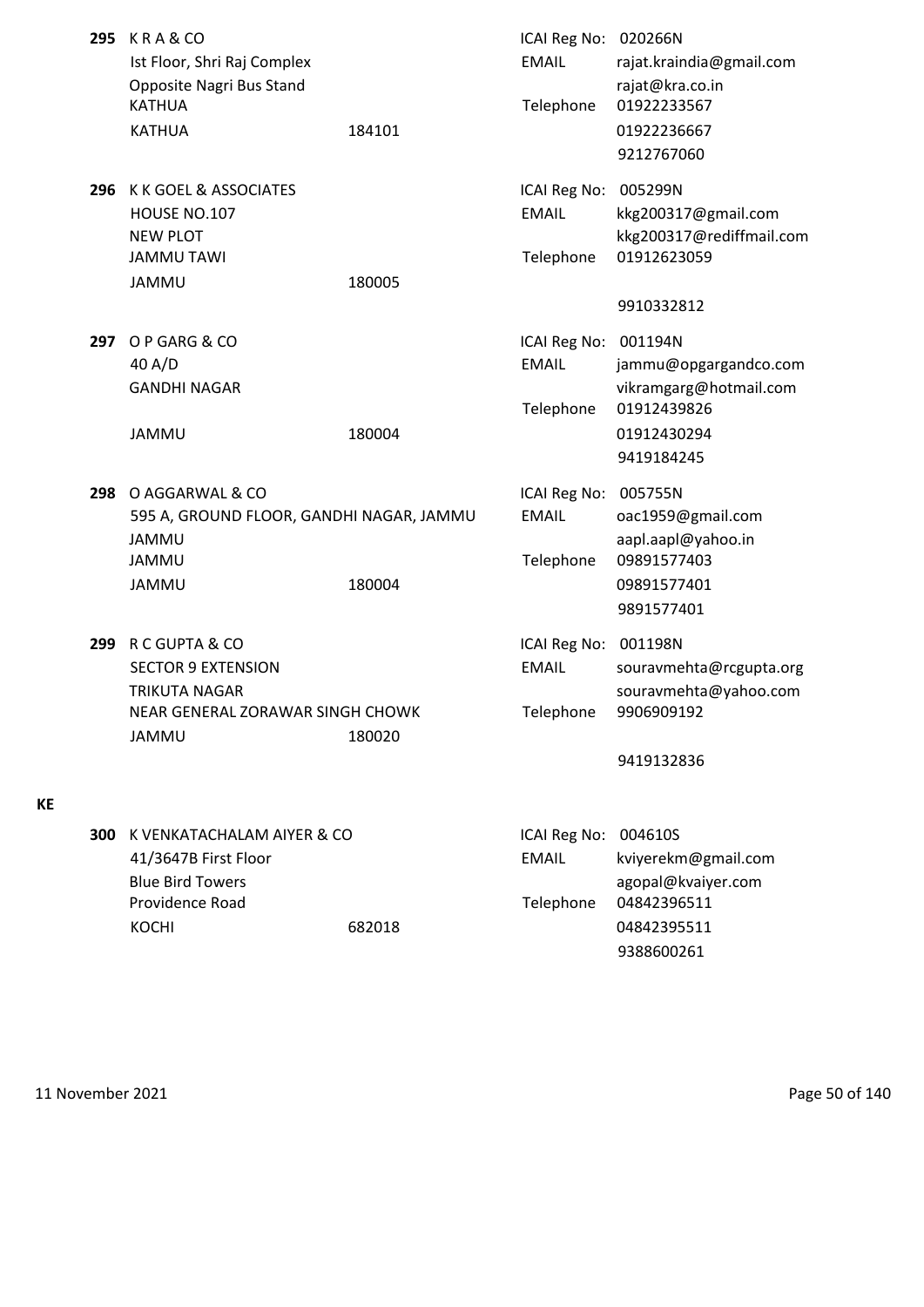|     | 301 BABU A KALLIVAYALIL & CO<br>P T USHA ROAD<br><b>MANCHU COMPLEX</b><br>P.T. USHA ROAD<br>ERNAKULAM                            | 682011 | ICAI Reg No: 005374S<br><b>EMAIL</b><br>Telephone | bakco.ca@gmail.com<br>bakco.ca@rediffmail.com<br>9846035333<br>914842380868<br>9846035333           |
|-----|----------------------------------------------------------------------------------------------------------------------------------|--------|---------------------------------------------------|-----------------------------------------------------------------------------------------------------|
| 302 | KRISHNAMOORTHY & KRISHNAMOORTHY<br>ILLOM BLOCK - I, PALIAM ROAD, KOCHI 16<br>ILLOM BLOCK - I, PALIAM ROAD, KOCHI 16<br>ERNAKULAM | 682016 | ICAI Reg No: 001488S<br><b>EMAIL</b><br>Telephone | info@kandkca.in<br>arunkumarrema@gmail.com<br>04842363676<br>04842374654<br>9447369256              |
|     | 303 J V R & ASSOCIATES<br>39/2790A, WILMONT PARK BUSINESS CENTRE<br><b>NEAR ST.GEORGE CHURCH</b><br>PALLIMUKKU<br>ERNAKULAM      | 682016 | ICAI Reg No: 011121S<br><b>EMAIL</b><br>Telephone | cashawnjvr@gmail.com<br>mail@jvr-cas.com<br>04842355314<br>04844011415<br>9847991219                |
|     | 304 ISAAC & SURESH<br>1ST FLOOR, NRA-52, THENNALA TOWERS,<br>NANDAVANAM,<br>PALAYAM,<br>THIRUVANANTHAPURAM                       | 695033 | ICAI Reg No: 001150S<br><b>EMAIL</b><br>Telephone | isaacandsureshtvm@gmail.com<br>vmvaliathan@yahoo.com<br>04712329875<br>04712321218<br>9447427862    |
| 305 | JRS&CO<br>II FLOOR, THE MONARCH,<br>P.T. USHA ROAD, KOCHI<br>KERALA<br><b>KOCHI</b>                                              | 682011 | ICAI Reg No: 008085S<br><b>EMAIL</b><br>Telephone | jrskochi@jrsca.com<br>xyz@abc.in<br>04842373227<br>04842910500<br>8086866001                        |
| 306 | <b>B S J &amp; ASSOCIATES</b><br>NO.41/1029-B1<br><b>FIRST FLOOR</b><br><b>VEEKSHANAM ROAD</b><br>ERNAKULAM                      | 682018 | ICAI Reg No:<br><b>EMAIL</b><br>Telephone         | 010560S<br>jojofca@gmail.com<br>jojo@bsjassociates.in<br>0484-4876231<br>0484-4876232<br>9447049757 |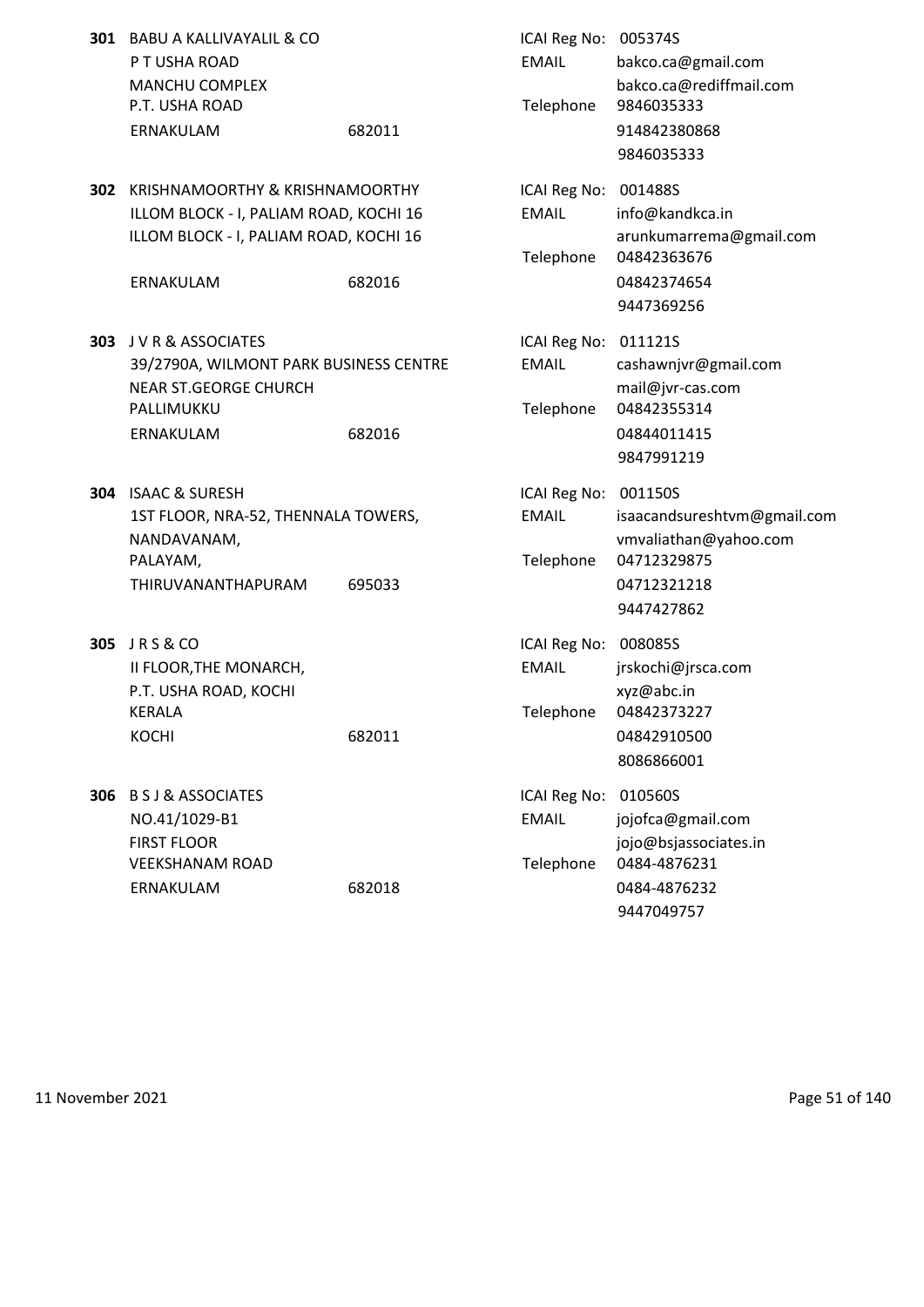- **307 KRISHNAN RETNA & ASSOCIATES** TC 37/1510-133 FLAT NO 201 NANDINI GARDEN FORT PO **Telephone** 09447153745 THIRUVANANTHAPURAM 695023
- **308** VARMA & VARMA SREERAGHAVAM, KERALA VARMA TOWER OFF KUNJANBAVA ROAD, VYTTILA, PO ERNAKULAM
- **309** VISHNU RAJENDRAN & CO No.39/5523 South Bridge Avenue Road Behind Manorama Panampilly Nagar KOCHI 682036
- **310** J A K S & ASSOCIATES TC 6/686, PTP ARAPPURA ROAD NEAR CSI CHURCH VATTIYOORKAVU P O THIRUVANANTHAPURAM 695013
- **311 JACOB & GEORGE** CHARTERED ACCOUNTANTS SOUTH BAZAR
- **312 G VENUGOPAL KAMATH & CO** NO. 273, 3RD FLOOR, DD VASTRA MAHAL P.B.NO. 1110, MARKET ROAD KOCHI ROCHI 2001 - Telephone 04842355482 KOCHI 682011 682011 682011

| 695023 | ICAI Reg No: 001536S<br><b>EMAIL</b><br>Telephone                                                                                                                                                                                                        | trivandrum@krishnanretna.com<br>ca.nikhilr@gmail.com<br>09447153745<br>04712476356 |
|--------|----------------------------------------------------------------------------------------------------------------------------------------------------------------------------------------------------------------------------------------------------------|------------------------------------------------------------------------------------|
|        |                                                                                                                                                                                                                                                          | 8281223242                                                                         |
|        |                                                                                                                                                                                                                                                          | kochi@varmaandvarma.com                                                            |
|        |                                                                                                                                                                                                                                                          | pramila@varmaaudit.com                                                             |
|        | Telephone                                                                                                                                                                                                                                                | 4842306065                                                                         |
| 682019 |                                                                                                                                                                                                                                                          | 4842302223                                                                         |
|        |                                                                                                                                                                                                                                                          | 9845996290                                                                         |
|        | ICAI Reg No: 004741S                                                                                                                                                                                                                                     |                                                                                    |
|        | <b>EMAIL</b>                                                                                                                                                                                                                                             | kochi@vrc.co.in                                                                    |
|        |                                                                                                                                                                                                                                                          | caprakash17@gmail.com                                                              |
|        | Telephone                                                                                                                                                                                                                                                | 04842320999                                                                        |
| 682036 |                                                                                                                                                                                                                                                          |                                                                                    |
|        |                                                                                                                                                                                                                                                          | 9400627999                                                                         |
|        | ICAI Reg No: 001360S                                                                                                                                                                                                                                     |                                                                                    |
|        | <b>EMAIL</b>                                                                                                                                                                                                                                             | jose@jaksllp.com                                                                   |
|        |                                                                                                                                                                                                                                                          | anu@jaksllp.in                                                                     |
|        | Telephone                                                                                                                                                                                                                                                | 04712362524                                                                        |
| 695013 |                                                                                                                                                                                                                                                          | 04712365624                                                                        |
|        |                                                                                                                                                                                                                                                          | 9447123625                                                                         |
|        | ICAI Reg No: 005391S                                                                                                                                                                                                                                     |                                                                                    |
|        | <b>EMAIL</b>                                                                                                                                                                                                                                             | jandg07@gmail.com                                                                  |
|        |                                                                                                                                                                                                                                                          | contact@jacobandgeorge.com                                                         |
|        | Telephone                                                                                                                                                                                                                                                | 04972706744                                                                        |
| 670002 |                                                                                                                                                                                                                                                          | 04972761205                                                                        |
|        |                                                                                                                                                                                                                                                          | 9447778744                                                                         |
|        | ICAI Reg No:                                                                                                                                                                                                                                             | 004674S                                                                            |
|        | <b>EMAIL</b>                                                                                                                                                                                                                                             | vtshenoy@gmail.com                                                                 |
|        |                                                                                                                                                                                                                                                          | vinodkamathv@rediffmail.com<br>04842355482                                         |
|        |                                                                                                                                                                                                                                                          | 04842366483                                                                        |
|        |                                                                                                                                                                                                                                                          | 9847084575                                                                         |
|        | KRISHNAN RETNA & ASSOCIATES<br>FLAT NO 201 NANDINI GARDEN<br>SREERAGHAVAM, KERALA VARMA TOWER<br>OFF KUNJANBAVA ROAD, VYTTILA, PO<br>No.39/5523 South Bridge Avenue Road<br>TC 6/686, PTP ARAPPURA ROAD<br>NO. 273, 3RD FLOOR, DD VASTRA MAHAL<br>682011 | ICAI Reg No: 004532S<br><b>EMAIL</b><br>Telephone                                  |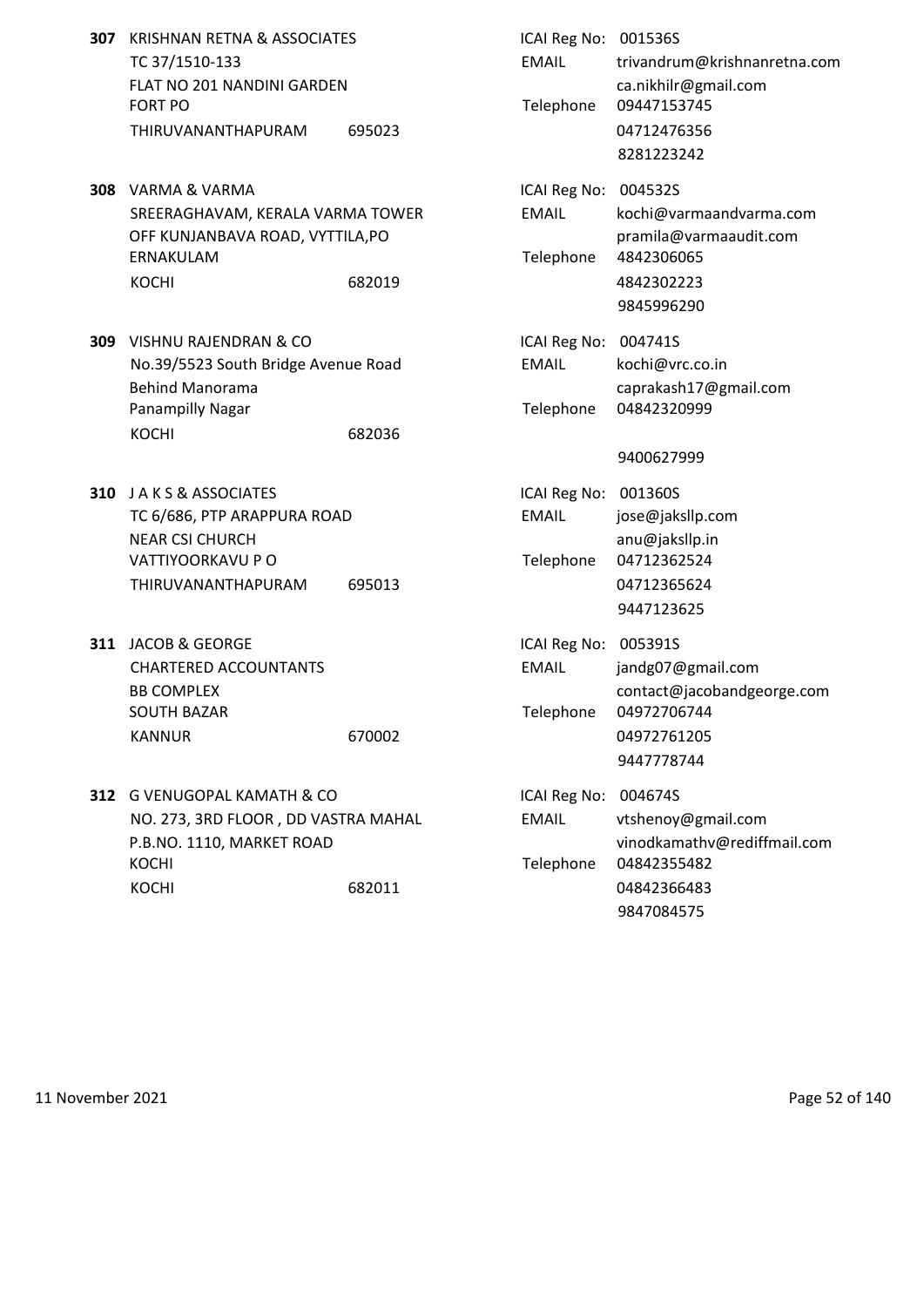| 313 | <b>THOMAS &amp; ASSOCIATES</b><br>MOOLAIPARAMBIL ATM CHAMBERS<br>OPP.RMS, RAILWAY STATION ROAD<br><b>KOTTAYAM</b><br>KOTTAYAM             | 686001 | ICAI Reg No: 009509S<br><b>EMAIL</b><br>Telephone | cathomaskgeorge@gmail.com<br>cathomaskgeorge@yahoo.co.in<br>04812300496<br>04812303766<br>9447773937             |
|-----|-------------------------------------------------------------------------------------------------------------------------------------------|--------|---------------------------------------------------|------------------------------------------------------------------------------------------------------------------|
|     | <b>314 RANJIT KARTHIKEYAN ASSOCIATES</b><br>12/654 PRANAM<br>THAMPURANMUKKU<br>VANCHIYOOR PO<br>THIRUVANANTHAPURAM                        | 695035 | ICAI Reg No: 006705S<br><b>EMAIL</b><br>Telephone | rkaclients@gmail.com<br>j.devendran@rkaglobal.com<br>04712308030<br>04712308020<br>9497279900                    |
| 315 | K VARGHESE & CO<br>SECOND FLOOR, SAGETI BUSINESS CENTRE<br>CHOOLACKAL BUILDING<br>OPPOSITE METRO PLAZA, NORTH MARKET ROAD<br><b>KOCHI</b> | 682019 | ICAI Reg No: 004525S<br><b>EMAIL</b><br>Telephone | sam@kvco.in<br>aachisam@gmail.com<br>04742746083<br>04842398398<br>9249767030                                    |
|     | 316 ANANTHAN & SUNDARAM<br>123, SIVAKARTHI, SANKAR NAGAR<br>NEERAMANKARA,<br>KAIMANAM P.O.<br>THIRUVANANTHAPURAM                          | 695040 | ICAI Reg No: 000148s<br><b>EMAIL</b><br>Telephone | ananthan_sundaram@hotmail.com<br>ananthan.sundaram@gmail.com<br>4712491601<br>4712491602<br>9446461475           |
| 317 | <b>SRIDHAR &amp; CO</b><br>SREENIDHI, TC 37/275<br>PADMATHEERTHAM NORTH STREET<br><b>FORT</b><br>THIRUVANANTHAPURAM                       | 695023 | ICAI Reg No: 003978S<br><b>EMAIL</b><br>Telephone | sricas@sriaudit.in<br>sriaudit@gmail.com<br>04712451240<br>04712453639<br>9447066339                             |
| 318 | PAULSON & CO<br>37/2830, MAIN ROAD,<br><b>DESHABHIMANI JUNCTION</b><br><b>KALOOR</b><br>ERNAKULAM                                         | 682017 | ICAI Reg No:<br><b>EMAIL</b><br>Telephone         | 002620S<br>paulsonandcompany@icai.org<br>paulsonandcompany@gmail.com<br>04844000869<br>04844070859<br>9447614100 |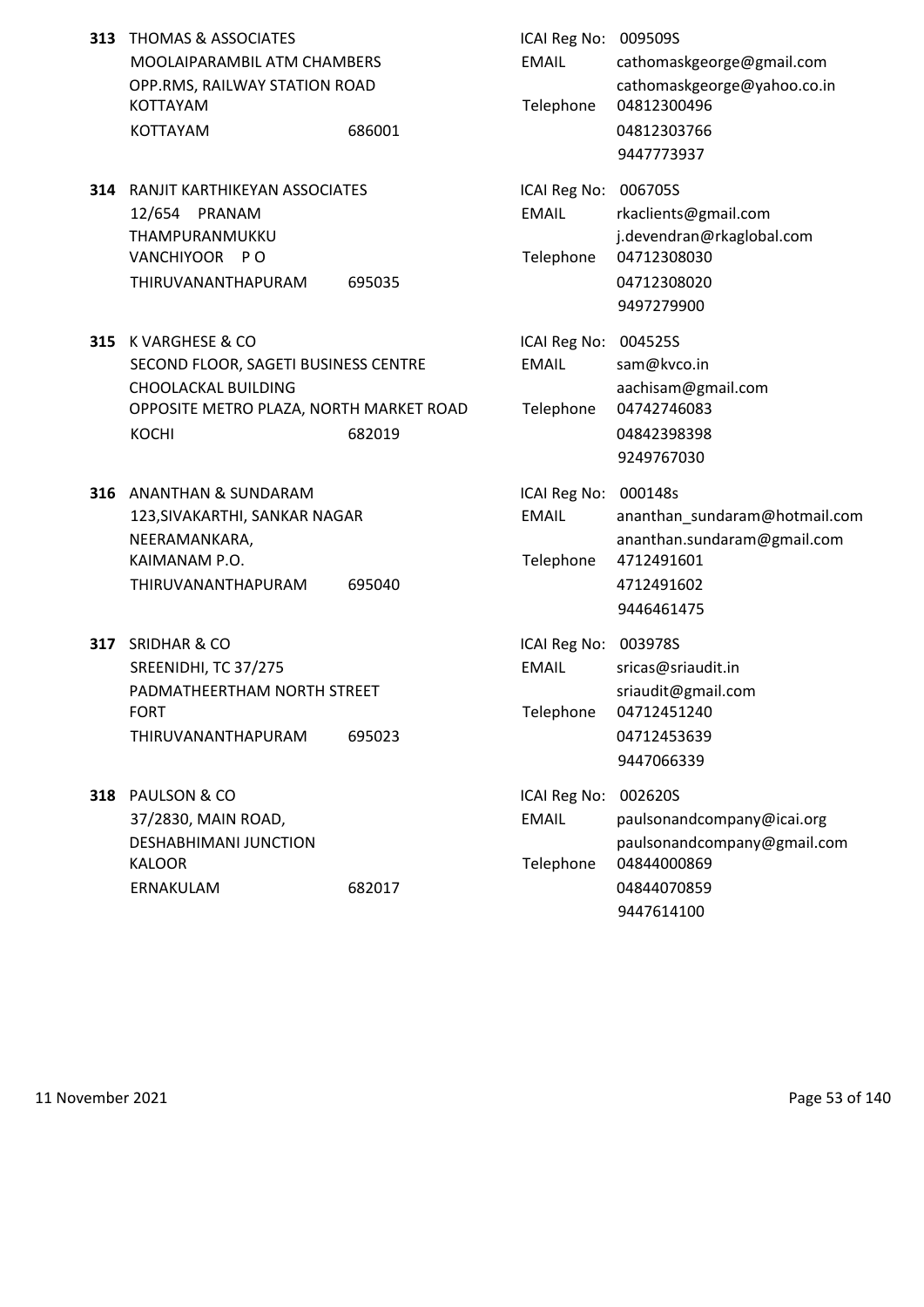|     | 319 ABRAHAM & JOSE<br>IX / 467 MISSION QUARTERS ROAD<br><b>NEAR BETHEL ASRAM</b><br><b>THRISSUR</b>                                       |        | ICAI Reg No: 000010S<br><b>EMAIL</b><br>Telephone | aajca.kochi@gmail.com<br>aajca@asianetindia.com<br>04872426225                                                   |
|-----|-------------------------------------------------------------------------------------------------------------------------------------------|--------|---------------------------------------------------|------------------------------------------------------------------------------------------------------------------|
|     | <b>TRICHUR</b>                                                                                                                            | 680001 |                                                   | 04872423225<br>9447619827                                                                                        |
| 320 | <b>MOHAN &amp; MOHAN ASSOCIATES</b><br><b>CHARTERED ACCOUNTANTS</b><br>KARUNALAYAM, WYNAD ROAD<br><b>CALICUT KERALA</b><br><b>CALICUT</b> | 673001 | ICAI Reg No:<br><b>EMAIL</b><br>Telephone         | 002092S<br>mandmaclt@gmail.com<br>gopakumart ca@yahoo.com<br>04952765955<br>04954022955<br>9447015955            |
| 321 | DHAN & CO<br>T.C.4/1274 KRISHNA, KURAVANKONAM,<br>THIRUVANANTHAPURAM<br>695003<br>THIRUVANANTHAPURAM                                      | 695003 | ICAI Reg No: 000740S<br><b>EMAIL</b><br>Telephone | vel_dhan@yahoo.com<br>velpilla@gmail.com<br>04712437320<br>04712437321<br>9447037320                             |
|     | <b>322 SAJIVE ASSOCIATES</b><br>CHARTERED ACCOUNTANTS,<br><b>B AND C MANDIRAM</b><br>MANAKALA.P.O.<br><b>ADOOR</b>                        | 691551 | ICAI Reg No:<br><b>EMAIL</b><br>Telephone         | 003525S<br>sajiveasso@gmail.com<br>justy_in@hotmail.com<br>4842458253<br>4734230053<br>9447055593                |
| 323 | <b>ELIAS GEORGE &amp; CO</b><br>38/1968A, EGC HOUSE<br><b>H.I.G AVENUE</b><br>GANDHI NAGAR<br><b>KOCHI</b>                                | 682020 | ICAI Reg No:<br><b>EMAIL</b><br>Telephone         | 000801S<br>eliasgeorge@asianetindia.com<br>tt@egckochi.com<br>04842204008<br>04842206648<br>9895053080           |
|     | 324 SANKAR & MOORTHY<br>T C 37/1271, SCNRA-9<br>FIRST FLOOR, AIRPORT ROAD<br>WEST FORT, FORT PO<br>THIRUVANANTHAPURAM                     | 695023 | ICAI Reg No:<br><b>EMAIL</b><br>Telephone         | 003575S<br>sankarandmoorthycas@gmail.com<br>sureshfca@rediffmail.com<br>04712463536<br>04712453053<br>9447038736 |

11 November 2021 **Page 54 of 140**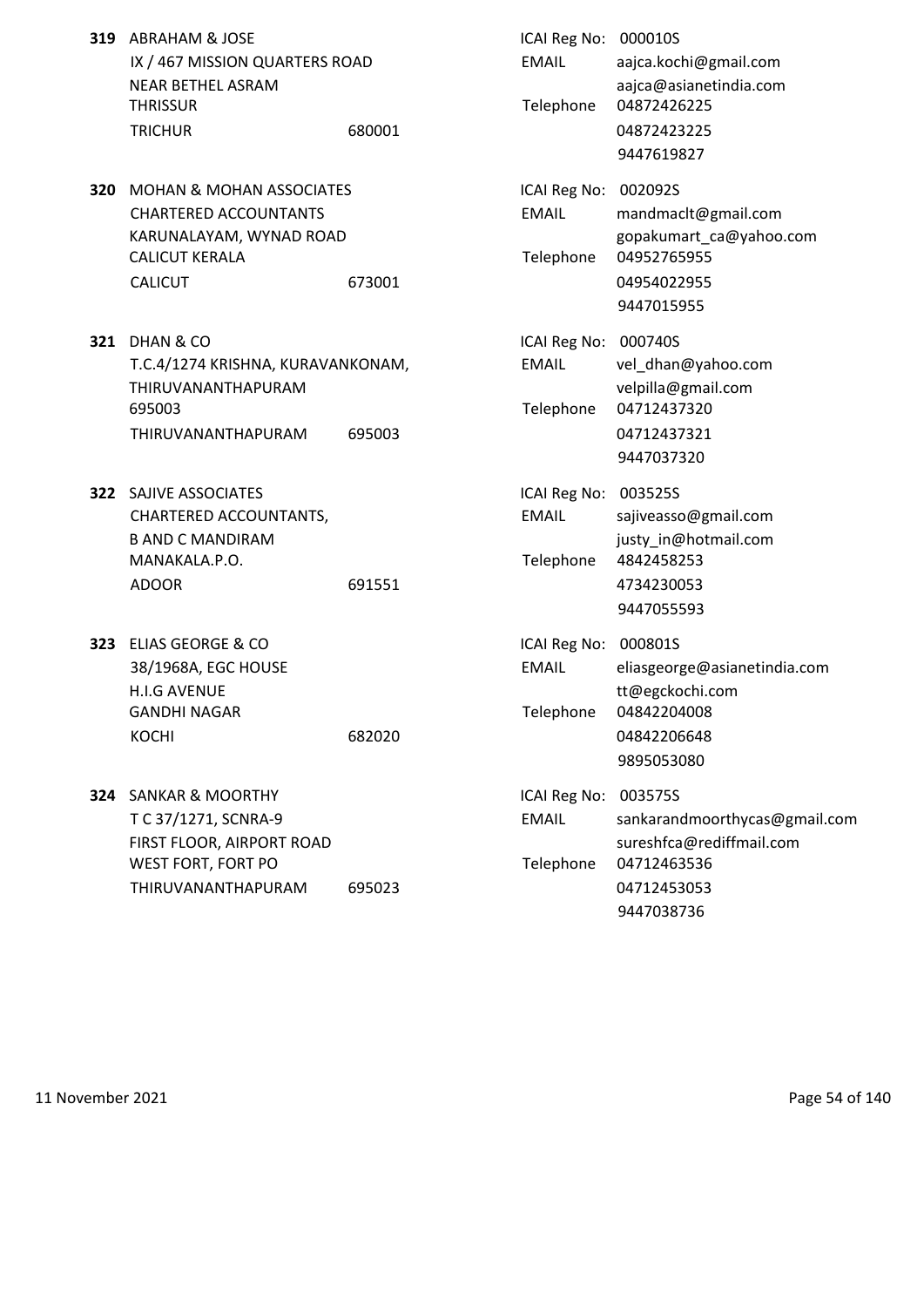- **325** RANGAMANI & CO **ICAI Reg No: 003052S** CHARTERED ACCOUNTANTS EMAIL qsankar@rediffmail.com RAJARAJESWARI BHAVAN and a sankar@rangamani.net NORTH OF PAZHAVEEDU TEMPLE PAZHAVEEDU Telephone 04772251274 ALLEPPEY 688009 688009 04742741810
- **326** AYYAR & CHERIAN **ICAI Reg No: 000284S** No.101,Santhi K George Technology Arcade EMAIL dijo.mathew@ayyarcherian.com K C Joseph Road aandcclt@gmail.com Panampilly Nagar, Ernakulam Telephone 04844022118 ERNAKULAM 682036 04952721356
- **327** G JOSEPH & ASSOCIATES **ICAI Reg No: 006310S** 37/2038 EMAIL gj@gja.co.in MUTTATHIL LANE umeshlbhat@gmail.com KADAVANTHRA Telephone 04842207411 KOCHI 682020 682020 04842207433

**KN**

**328** SHABBIR AND GANESH **ICAI REGISTER IN STATISTICAL REGISTER** ICAI Reg No: 009033S D.NO.8-3-114C, 1ST FLOOR EMAIL shabbirandganesh@gmail.com BALAKRISHNA TOWERS, KUNJIBETTU, 2ND CROSS yganesh co@yahoo.com UDUPI-MANIPAL ROAD,NEAR MANDAVI GOKUL Telephone 08202524169 UDIPI 576102 08202534805 9845249044 **329** RAO & EMMAR **ICAI Reg No: 003084S** P-6C,CHAMPAKA BUILDING,3RD FLOOR EMAIL praveen@raoemmar.com 1ST MAIN, 1ST STAGE States and the state of the state space sbs.raoemmar@gmail.com PEENYA INDUSTRIAL AREA Telephone 09900952032 BENGALURU 560058 09900546633 9900952032 **330** PHILLIPOS & CO **ICAI Reg No: 002650S** NO.47 WHEELER ROAD EMAIL phillipos18@gmail.com COX TOWN joejames9326@yahoo.com Telephone 08041251474 BENGALURU 560005 560005 08025467223 9845415919

9846010922

8281715317

9746400575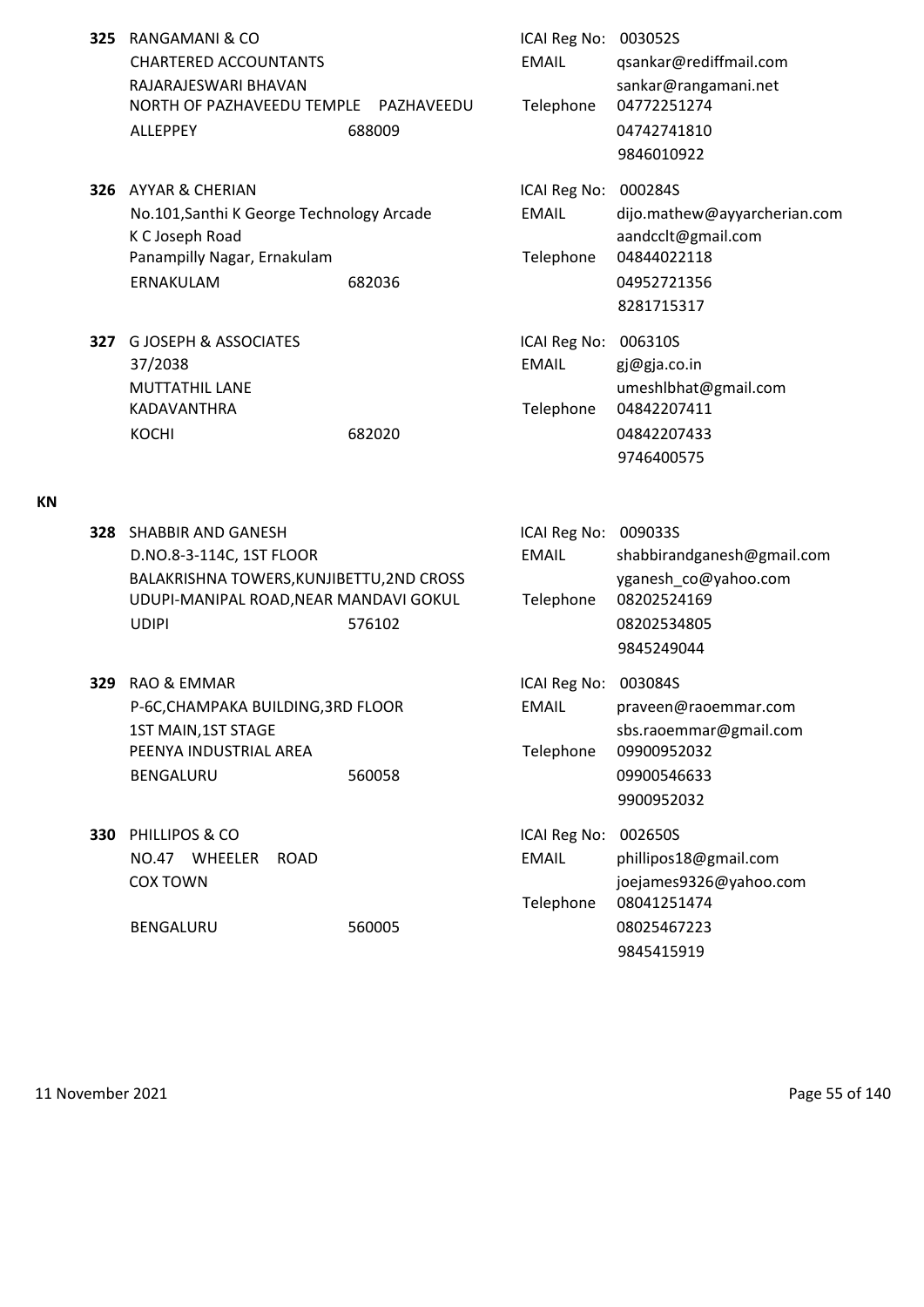|     | 331 RAO & SWAMI<br>2/1 CONNAUGHT ROAD                                                                                                             |                                 | ICAI Reg No: 003105S<br><b>EMAIL</b>      | fairplay@raoandswami.com<br>anilkay.rao@gmail.com                                                            |
|-----|---------------------------------------------------------------------------------------------------------------------------------------------------|---------------------------------|-------------------------------------------|--------------------------------------------------------------------------------------------------------------|
|     | BENGALURU                                                                                                                                         | 560001                          | Telephone                                 | 08022260230<br>08022265290<br>9844060230                                                                     |
|     | <b>332 KP RAO &amp; CO</b><br><b>POORNIMA</b><br><b>25 STATE BANK ROAD</b><br>#<br><b>BANGALORE</b><br>BENGALURU                                  | 560001                          | ICAI Reg No:<br><b>EMAIL</b><br>Telephone | 003135S<br>info@kprao.co.in<br>kviswanath83@gmail.com<br>08025587385<br>08025586814<br>9945525595            |
| 333 | <b>MODI DHAVALAGI &amp; CO</b><br>DHAVALAGI CHAMBERS NO 4 SECOND FLOOR<br>KALBURGI NOOLVI MAJESTIC<br><b>NEW COTTON MARKET</b><br><b>HUBBALLI</b> | <b>NEAR AXIS BANK</b><br>580029 | ICAI Reg No:<br><b>EMAIL</b><br>Telephone | 009187S<br>cr_dhavalagi@rediffmail.com<br>cr_dhavalagi@yahoo.com<br>08362251171<br>08364261172<br>9448111377 |
|     | 334 VIJAY PANCHAPPA & CO<br>28/26, 18TH MAIN ROAD<br>VIJAYNAGAR<br>BENGALURU<br>BENGALURU                                                         | 560040                          | ICAI Reg No:<br><b>EMAIL</b><br>Telephone | 004693S<br>vijaypanchappaco@gmail.com<br>pmmca@rediffmail.com<br>08023384038<br>08023384038<br>9686502872    |
| 335 | <b>B K RAMADHYANI &amp; CO LLP</b><br>4B, CHITRAPUR BHAVAN<br>68, 8TH MAIN<br>MALLESWARAM<br>BENGALURU                                            | 560055                          | ICAI Reg No:<br><b>EMAIL</b><br>Telephone | 002878S<br>shyam@ramadhyani.com<br>chitlurdeepak@gmail.com<br>08023464700<br>08023460807<br>9980014868       |
|     | 336 B P RAO & CO<br>NO 5 POORNAPRASAD ROAD<br><b>HIGHGROUNDS</b>                                                                                  |                                 | ICAI Reg No:<br><b>EMAIL</b><br>Telephone | 003116S<br>bprao@icai.org<br>bpraoco@gmail.com<br>08022200200                                                |
|     | BENGALURU                                                                                                                                         | 560001                          |                                           | 08022200201<br>9845014890                                                                                    |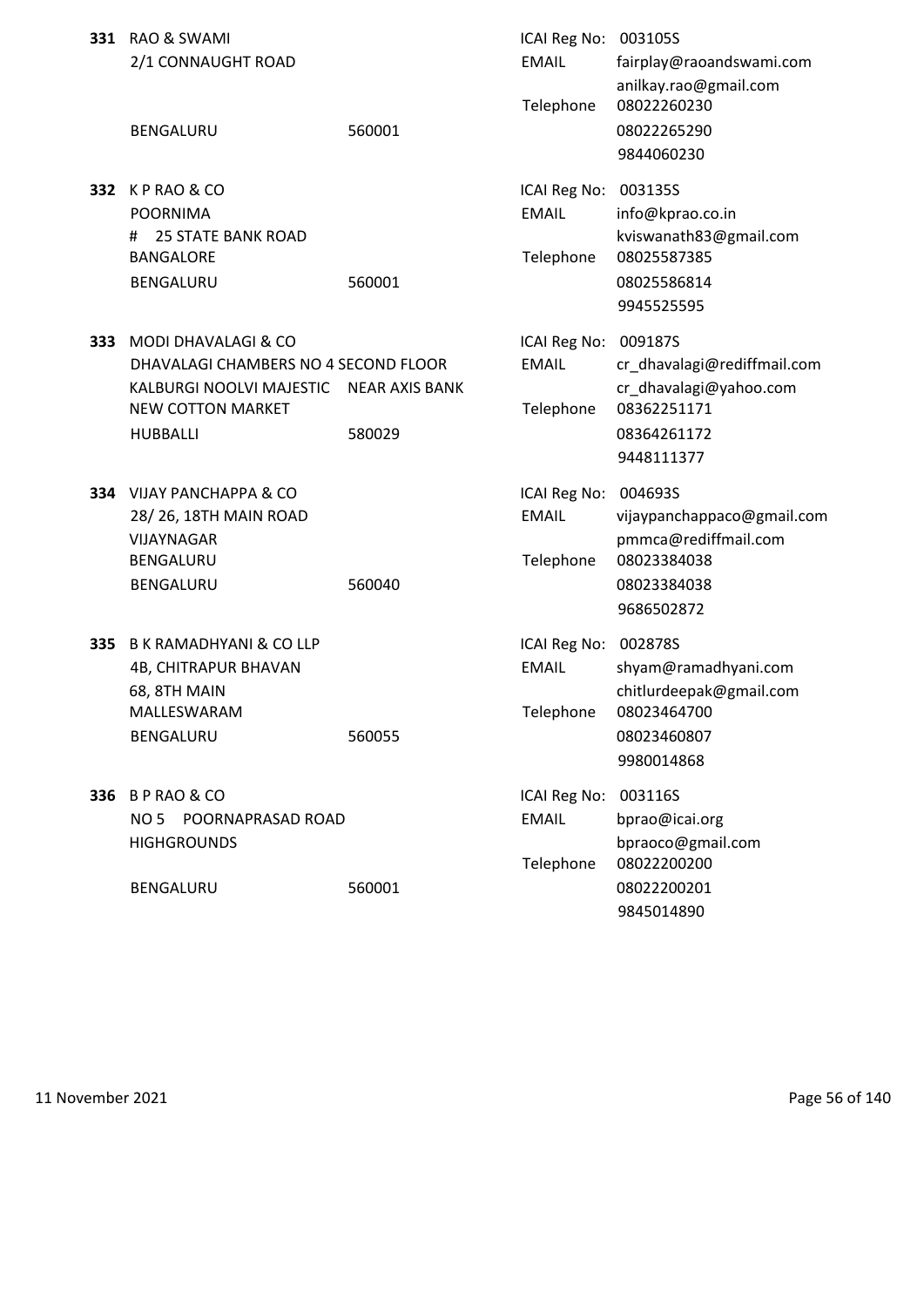| 337 | BADARI MADHUSUDHAN & SRINIVASAN<br>132, II FLOOR,<br>KANTHA COURT, |        | ICAI Reg No: 005389S<br><b>EMAIL</b> | bmscas@gmail.com<br>bmsca@hotmail.com |
|-----|--------------------------------------------------------------------|--------|--------------------------------------|---------------------------------------|
|     | <b>LALBAGH ROAD</b>                                                |        | Telephone                            | 08041214776                           |
|     | BENGALURU                                                          | 560027 |                                      | 08022277714                           |
|     |                                                                    |        |                                      | 9845059690                            |
| 338 | <b>GNANOBA &amp; BHAT</b>                                          |        | ICAI Reg No:                         | 000939S                               |
|     | 1ST FLOOR ANNAMALAI ARCADE                                         |        | <b>EMAIL</b>                         | gnanoba@gnbca.com                     |
|     | NO.45, 1ST CROSS, WILSON GARDEN                                    |        |                                      | phalgunabn@gmail.com                  |
|     | HOSUR MAIN ROAD, BANGALORE                                         |        | Telephone                            | 08022132191                           |
|     | BENGALURU                                                          | 560027 |                                      | 08022132192                           |
|     |                                                                    |        |                                      | 9845040523                            |
| 339 | P CHANDRASEKAR LLP                                                 |        | ICAI Reg No:                         | 000580S                               |
|     | S-512-514, MANIPAL CENTRE,                                         |        | <b>EMAIL</b>                         | partner@pchandrasekar.com             |
|     | NO.47, DIKENSON ROAD                                               |        |                                      | lakshmyc66@gmail.com                  |
|     |                                                                    |        | Telephone                            | 08025585443                           |
|     | BENGALURU                                                          | 560042 |                                      | 08025597494                           |
|     |                                                                    |        |                                      | 9845006701                            |
|     | 340 BVC&CO                                                         |        | ICAI Reg No:                         | 008154S                               |
|     | NO.371, FIRST FLOOR                                                |        | <b>EMAIL</b>                         | info@bvcglobal.com                    |
|     | 8TH MAIN                                                           |        |                                      | cavishwasshetty@gmail.com             |
|     | SADASHIVANAGAR                                                     |        | Telephone                            | 08023612855                           |
|     | BENGALURU                                                          | 560080 |                                      | 08023612856                           |
|     |                                                                    |        |                                      | 9845488489                            |
| 341 | DAGLIYA & CO                                                       |        | ICAI Reg No:                         | 000671S                               |
|     | L, BLOCK                                                           |        | <b>EMAIL</b>                         | audit@dagliya.com                     |
|     | <b>UNITY BUILDING</b>                                              |        |                                      | guptamanohar@gmail.com                |
|     | J.C.ROAD                                                           |        | Telephone                            | 08022236783                           |
|     | BENGALURU                                                          | 560002 |                                      | 08022236784                           |
|     |                                                                    |        |                                      | 9448279722                            |
|     | 342 RAM RAJ & CO                                                   |        | ICAI Reg No:                         | 002839S                               |
|     | NO. 65, 4TH FLOOR, 29TH A CROSS                                    |        | <b>EMAIL</b>                         | ramraj12@gmail.com                    |
|     | <b>GEETHA COLONY, IV BLOCK</b>                                     |        |                                      | ram_raj_12@yahoo.co.uk                |
|     | <b>JAYANAGAR</b>                                                   |        | Telephone                            | 8022445567                            |
|     | BENGALURU                                                          | 560011 |                                      | 8123041470                            |
|     |                                                                    |        |                                      | 9845096215                            |

11 November 2021 **Page 57 of 140**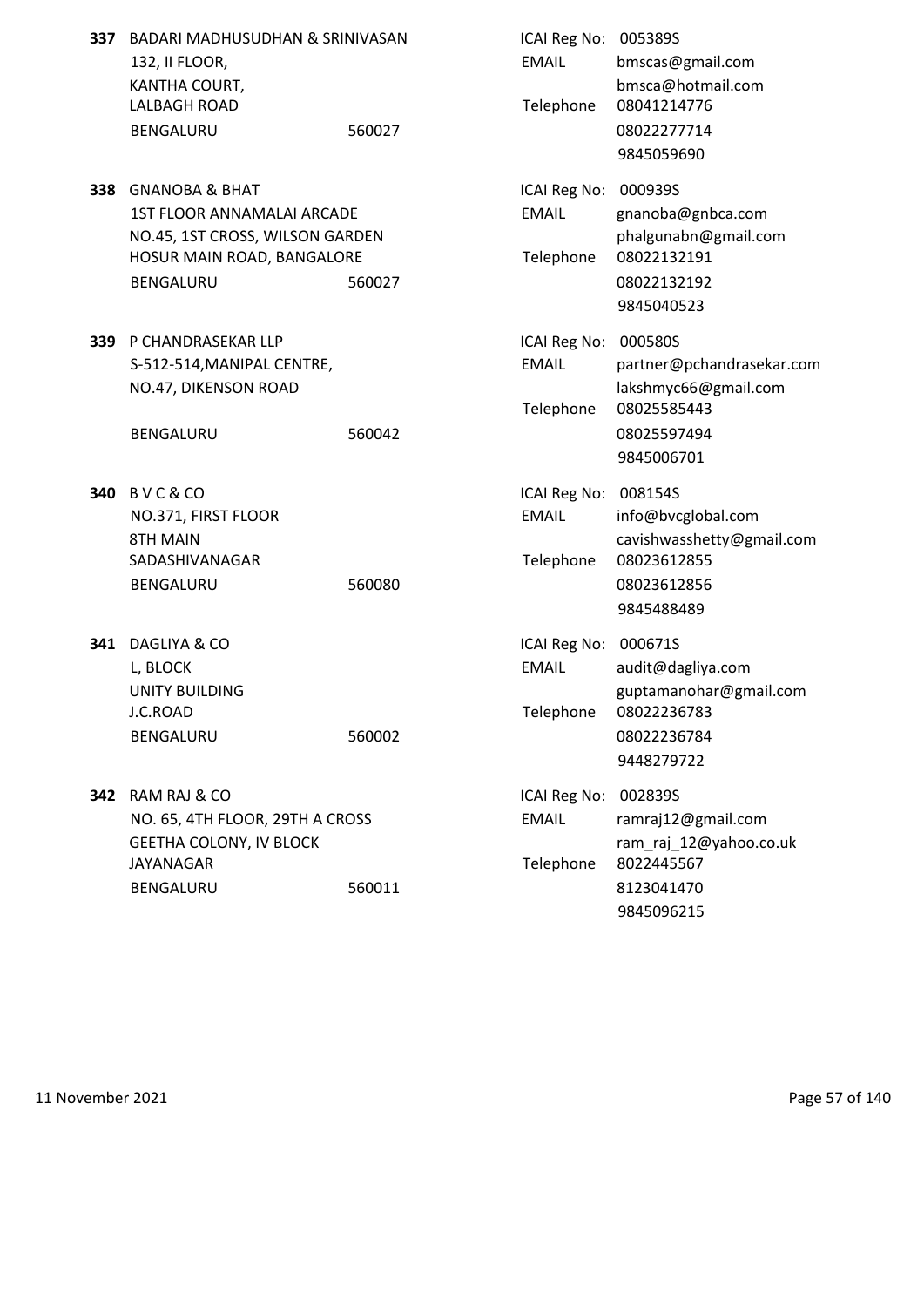| 343 V K NIRANJAN & CO    |        | ICAI Reg No: 002468S |                       |
|--------------------------|--------|----------------------|-----------------------|
| NO. 1049, MARIA ARCADE   |        | EMAIL                | vkniranjan co         |
| DR. RAJKUMAR ROAD.       |        |                      | vkniranjanano         |
| 4TH M BLOCK, RAJAJINAGAR |        |                      | Telephone 08023357769 |
| <b>BENGALURU</b>         | 560010 |                      |                       |

**344 MANIAN & RAO** 361, I FLOOR, 7TH CROSS, JAYANAGAR I BLOCK,

- **345** ABARNA & ANANTHAN 521 3RD MAIN 6TH BLOCK 2ND PHASE BSK 3RD STAGE
	- BENGALURU 560085
- **346** A RAGHAVENDRA RAO & ASSOCIATES 369 Girishankara 18Th Main, 2nd Cross. 4Th Block, Nandini Layout BENGALURU 560096
- **347** M Y RAMESHA & CO ASHRAYA, NO.271, LAKSHMI VILAS ROAD DEVARAJA MOHALLA

**348** R SINGHWI & ASSOCIATES R V Layout V S Raju Road Palace Guttahalli Bengaluru 560020 560020 0803463465

| V K NIRANJAN & CO<br>NO. 1049, MARIA ARCADE<br>DR. RAJKUMAR ROAD,<br>4TH M BLOCK, RAJAJINAGAR<br>BENGALURU                   | 560010 | ICAI Reg No: 002468S<br><b>EMAIL</b><br>Telephone | vkniranjan_co@yahoo.com<br>vkniranjanandco@gmail.com<br>08023357769                                    |
|------------------------------------------------------------------------------------------------------------------------------|--------|---------------------------------------------------|--------------------------------------------------------------------------------------------------------|
|                                                                                                                              |        |                                                   | 8762442895                                                                                             |
| <b>MANIAN &amp; RAO</b><br>361, I FLOOR, 7TH CROSS,<br>JAYANAGAR I BLOCK,<br><b>BENGALURU</b>                                | 560011 | ICAI Reg No: 001983S<br><b>EMAIL</b><br>Telephone | srikanth@manian-rao.com<br>rsrikanth@icai.org<br>08026569500<br>08026569501<br>9341230972              |
| ABARNA & ANANTHAN<br>521 3RD MAIN 6TH BLOCK<br>2ND PHASE BSK 3RD STAGE<br><b>BENGALURU</b>                                   | 560085 | ICAI Reg No: 000003S<br><b>EMAIL</b><br>Telephone | anand@abarna-ananthan.com<br>abarnabhaskar@gmail.com<br>8880097322<br>08026426022                      |
| A RAGHAVENDRA RAO & ASSOCIATES<br>369 Girishankara<br>18Th Main, 2nd Cross,<br>4Th Block, Nandini Layout<br><b>BENGALURU</b> | 560096 | ICAI Reg No: 003324S<br><b>EMAIL</b><br>Telephone | 9845204003<br>rajagopal.joshi@gmail.com<br>info@vrj.net.in<br>08023490263<br>08029778876<br>9845637877 |
| M Y RAMESHA & CO<br>ASHRAYA, NO.271, LAKSHMI VILAS ROAD<br>DEVARAJA MOHALLA<br><b>MYSURU</b>                                 | 570024 | ICAI Reg No:<br><b>EMAIL</b><br>Telephone         | 006202S<br>rameshamy@yahoo.com<br>myramesha@gmail.com<br>0821-2425575<br>0821-4243179<br>9448054717    |
| R SINGHWI & ASSOCIATES<br>R V Layout<br>V S Raju Road<br>Palace Guttahalli                                                   |        | ICAI Reg No:<br><b>EMAIL</b><br>Telephone         | 003870S<br>rsinghviassociates@gmail.com<br>vijay@rsinghvi.com<br>08023463462                           |
|                                                                                                                              |        |                                                   |                                                                                                        |

9686198598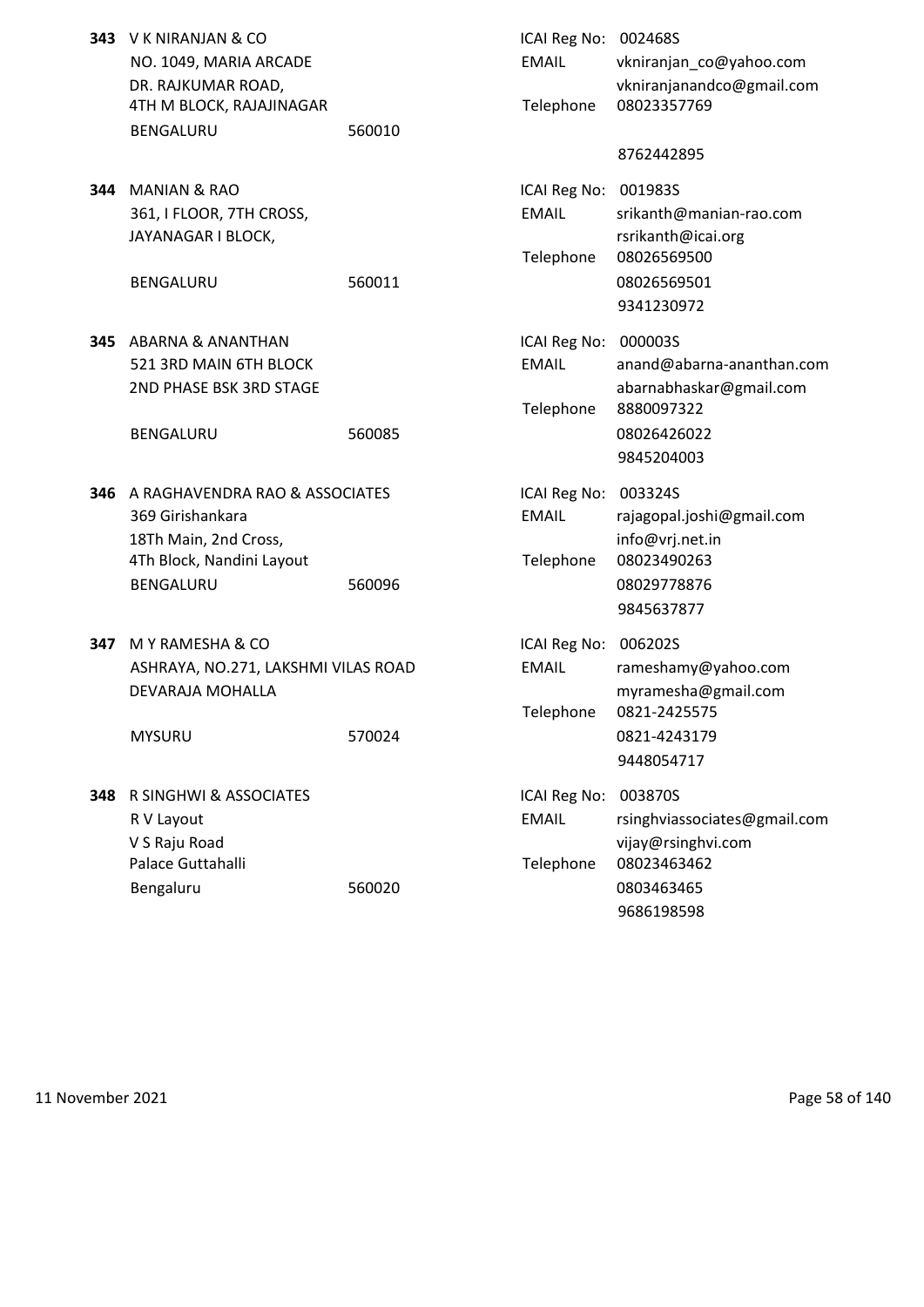- **349** GURU & JANA NO.41, PATALAMMA TEMPLE ROAD, BASAVANAGUDI, NEAR SOUTH END CIRCLE BENGALURU 560004
- **350 MURALI & VENKAT** No.1605A 28th Main 29th Cross Banashankari II stage BENGALURU BENGALURU 560070
- **351 Y C R J & ASSOCIATES** 236 Third Floor 14th Main F Block SAHAKARANAGAR

BENGALURU 560092

- **352** G R S M & ASSOCIATES NO:8/90 FIRST FLOOR PAMPA MAHAKAVI ROAD SHANKARAPURAM BENGALURU 560004
- **353** VENU & VINAY 161, 1ST FLOOR, 4TH MAIN, 7TH CROSS, CHAMARAJPET BENGALURU 560018

**354** S S B & ASSOCIATES 27 SERVICE ROAD BETN II AND III CROSS PAMPAMAHAKAVI ROAD SHANKARAPURAM BASAVANAGUDI BENGALURU 560004

| ICAI Reg No:<br><b>EMAIL</b><br>Telephone         | 006826S<br>msreddy@gurujana.com<br>ananthprasadbr@gmail.com<br>080 42202020               |
|---------------------------------------------------|-------------------------------------------------------------------------------------------|
|                                                   | 9448470997                                                                                |
| ICAI Reg No: 002162S<br><b>FMAIL</b><br>Telephone | muraliandvenkat@gmail.com<br>tejashri@mvca.in<br>08026710531<br>08026714185<br>9448048411 |
| ICAI Reg No: 006927S<br><b>EMAIL</b>              | ycrjca@gmail.com<br>khanderi@ycrjca.com                                                   |
| Telephone                                         | 08023623395<br>08043713396<br>9886131963                                                  |
| ICAI Reg No:                                      | 000863S                                                                                   |
| <b>EMAIL</b>                                      | natesh@grsmca.com                                                                         |
| Telephone                                         | hegdeg_66@yahoo.co.in<br>08041312149<br>08026602810                                       |
|                                                   | 9845283861                                                                                |
| ICAI Reg No: 010010S<br><b>EMAIL</b>              | vinay@vnv.ca                                                                              |
| Telephone                                         | gellavenugopal@gmail.com<br>08026676751<br>08026606498<br>9341246770                      |
| ICAI Reg No:                                      | 010372S                                                                                   |
| <b>EMAIL</b>                                      | ssb@yukthi.co.in                                                                          |
| Telephone                                         | balajikunchum@yahoo.com<br>08043464700<br>08043464740                                     |
|                                                   |                                                                                           |

9845758218

11 November 2021 **Page 59 of 140**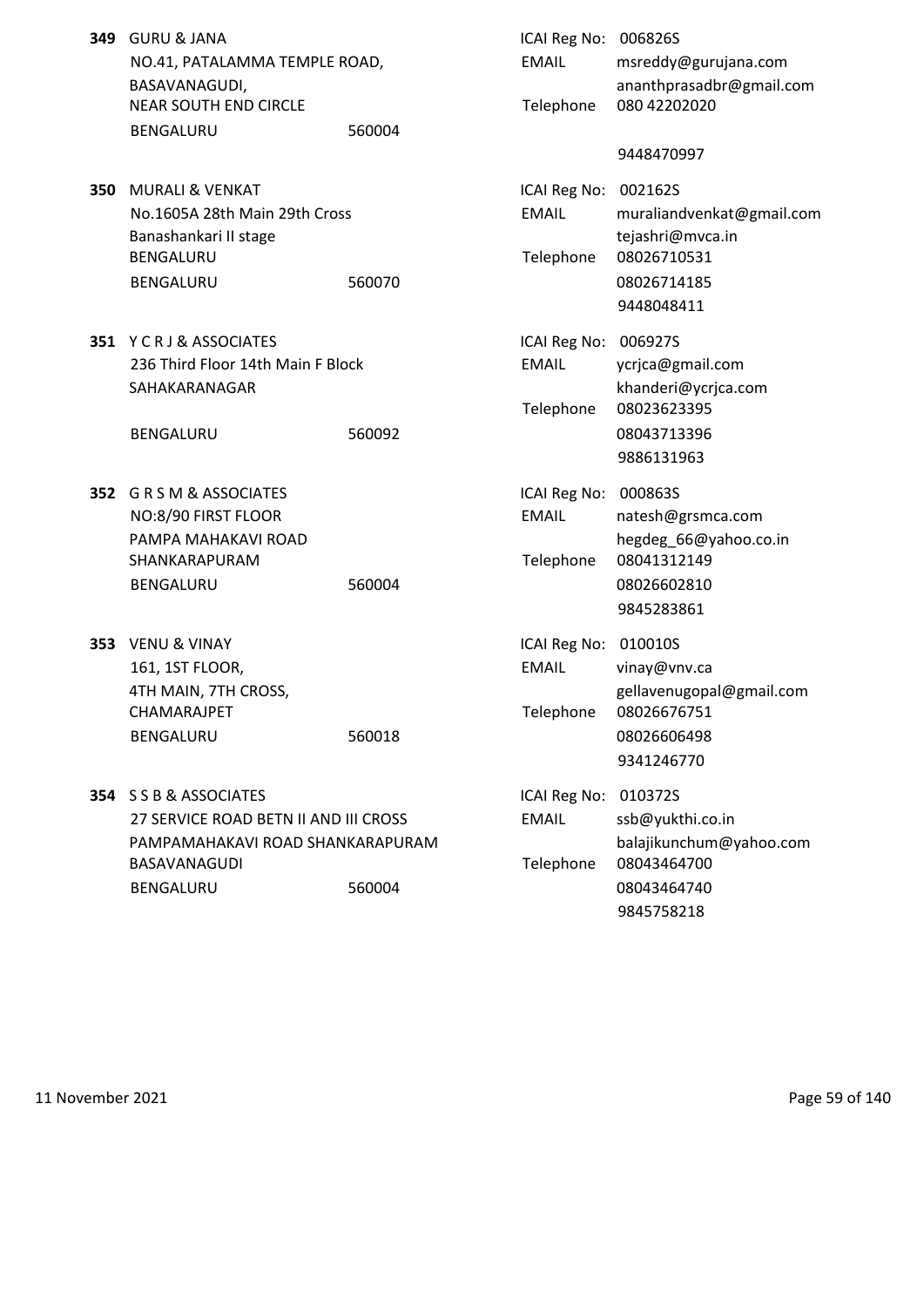**355** S R R K SHARMA ASSOCIATES **ICAI Reg No: 003790S** 5TH CROSS, MALLESWARAM Telephone 08023366990 BENGALURU 560003 08023521218

## **MH**

**356 BAGARIA & CO LLP** 701, Stanford Building, Above Mahindra Showroom, Junction of SV Road and Burfiwala Lane, Andheri West - 400 058 MUMBAI 400058

**357** SINGAVI OTURKAR & KELKAR ICAI Reg No: 110265W FLAT NO. 609 6TH FLOOR B WING EMAIL sok dadar@yahoo.co.in GURUKRUPA BUILDING OPP. PLAZA CINEMA SOKCathane@gmail.com N C KELKAR ROAD Telephone 02224225998 MUMBAI 400028 02224373419

**358** R DEVENDRA KUMAR & ASSOCIATES **ICAI Reg No: 114207W** 205, BLUEROSE INDUSTRIAL ESTATE EMAIL admin@rdevendra.com NEAR PETROL PUMP, WESTERN EXPRESS HIGWAY neerajgolas@yahoo.com BORIVALI EAST **Telephone** 02228543755 MUMBAI 400066 02228543754

- **359** BHASIN HOTA & CO **ICAI REGISTED ICAI Reg No: 509935E** 2ND FLOOR Telephone 02261955200 MUMBAI 400053 9082660667
- **360** N B S & CO **ICAI Reg No: 110100W** FORT, **Telephone 22870588** MUMBAI 400001 400001

PRANAVA COMPLEX EMAIL casrrksharma@yahoo.com MEZZANINE FLOOR, and the same of the same of the sake of the sake sake and sake and sake and sake and sake and sake and sake and sake and sake and sake and sake and sake and sake and sake and sake and sake and sake and sak 9845699894

| ICAI Reg No: 113447W |                        |
|----------------------|------------------------|
| EMAIL                | arun@bagariaco.com     |
|                      | rahul.bombay@gmail.com |
| Telephone            | 02262505600            |

## 9820511363

9819219904

9821111282

C/O VISION CORPORATION EMAIL bhasinhota90@gmail.com 2A CITY MALL, NEW LINK ROAD **patition of the set of the contract of the contract of the contract of the contract of the contract of the contract of the contract of the contract of the contract of the contract of the contra** 9930229920

14/2, WESTERN INDIA HOUSE, EMAIL admin@nbsandco.in SIR P. M. ROAD, pjshetty01@gmail.com 9821123710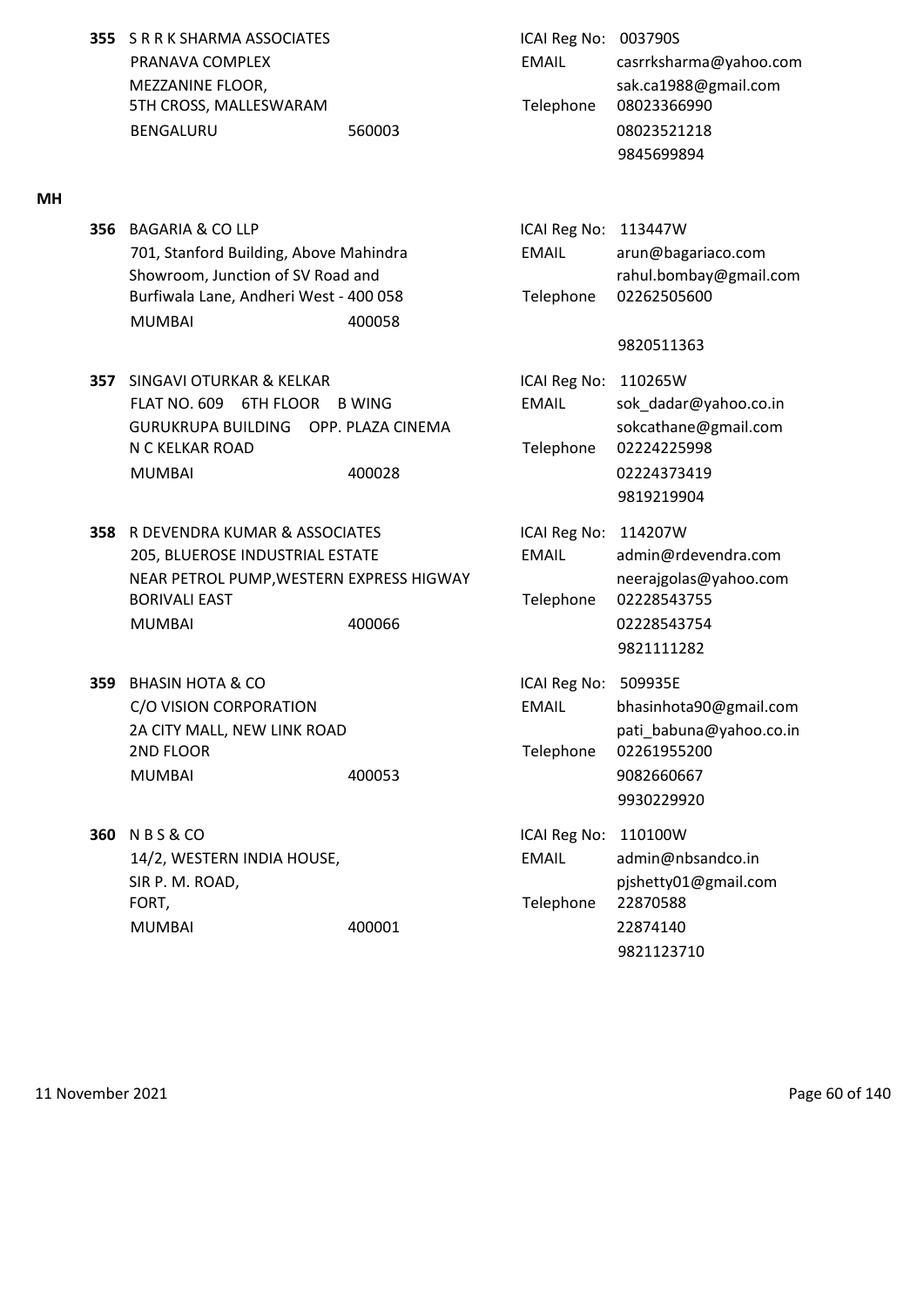|     | 361 V C SHAH & CO<br>205-206 REGENT CHAMBERSRAJGIR CHAMBERS.<br>JAMNALAL BAJAJ ROAD<br><b>NARIMAN POINT</b><br><b>MUMBAI</b>                                                               | 400021 | ICAI Reg No: 109818W<br><b>EMAIL</b><br>Telephone | nkadav@vcshah.com<br>n.kadav@rediffmail.com<br>02243440102<br>02243440123<br>9821025644                   |
|-----|--------------------------------------------------------------------------------------------------------------------------------------------------------------------------------------------|--------|---------------------------------------------------|-----------------------------------------------------------------------------------------------------------|
|     | <b>362 AMBAVAT JAIN &amp; ASSOCIATES LLP</b><br>40,1ST FLOOR, MORARJI VELJI BUILDING,<br>9/15, DR. M. B. VELKAR STREET, KALBADEVI<br>KALBADEVI ROAD, MARINE LINES - East,<br><b>MUMBAI</b> | 400002 | ICAI Reg No:<br><b>EMAIL</b><br>Telephone         | 109681W<br>kamal.sharma@ajallp.in<br>shah_harshad@hotmail.com<br>02243153000<br>02243153050<br>9322595106 |
|     | <b>363 S K PATODIA &amp; ASSOCIATES</b><br>SHREE SHAKAMBHARI CORPORATE PARK<br>156-158 CHAKRAVARTI ASHOK COMPLEX<br>J.B.NAGAR<br><b>MUMBAI</b>                                             | 400099 | ICAI Reg No:<br><b>EMAIL</b><br>Telephone         | 112723W<br>INFO@SKPATODIA.IN<br>dhiraj@skpatodia.in<br>02267079444<br>02267079999<br>9820719873           |
|     | 364 J S UBEROI & CO<br>2, SAT-PRATAP<br><b>BEZONBAGH</b><br><b>KAMPTEE ROAD</b><br><b>NAGPUR</b>                                                                                           | 440004 | ICAI Reg No:<br><b>EMAIL</b><br>Telephone         | 111107W<br>amarjeet@jsuberoi.com<br>hbhoneja@yahoo.com<br>07122630560<br>07122652354<br>9822932170        |
| 365 | <b>J SINGH &amp; ASSOCIATES</b><br>505,506,507, HUBTOWN VIVA<br>NEAR SHANKAR WADI, WESTERN EXPRESS<br>HIGHWAYS, BETWEEN ANDHERI-JOGESHWARI EAST<br><b>MUMBAI</b>                           | 400060 | ICAI Reg No:<br><b>EMAIL</b><br>Telephone         | 110266W<br>mumbai@cajsingh.com<br>ca jsingh@rediffmail.com<br>02266994618<br>02266994619<br>9821240794    |
|     | 366 RSVA&CO<br>BLOCK -1, 3RD FLOOR, KHAITAN CHAMBERS<br>143-145 MODI STREET,<br><b>FORT</b><br><b>MUMBAI</b>                                                                               | 400001 | <b>ICAI Reg No:</b><br><b>EMAIL</b><br>Telephone  | 110504W<br>rsvathane@gmail.com<br>kulshekhar2004@yahoo.co.in<br>02222655793<br>02225413925<br>9867673409  |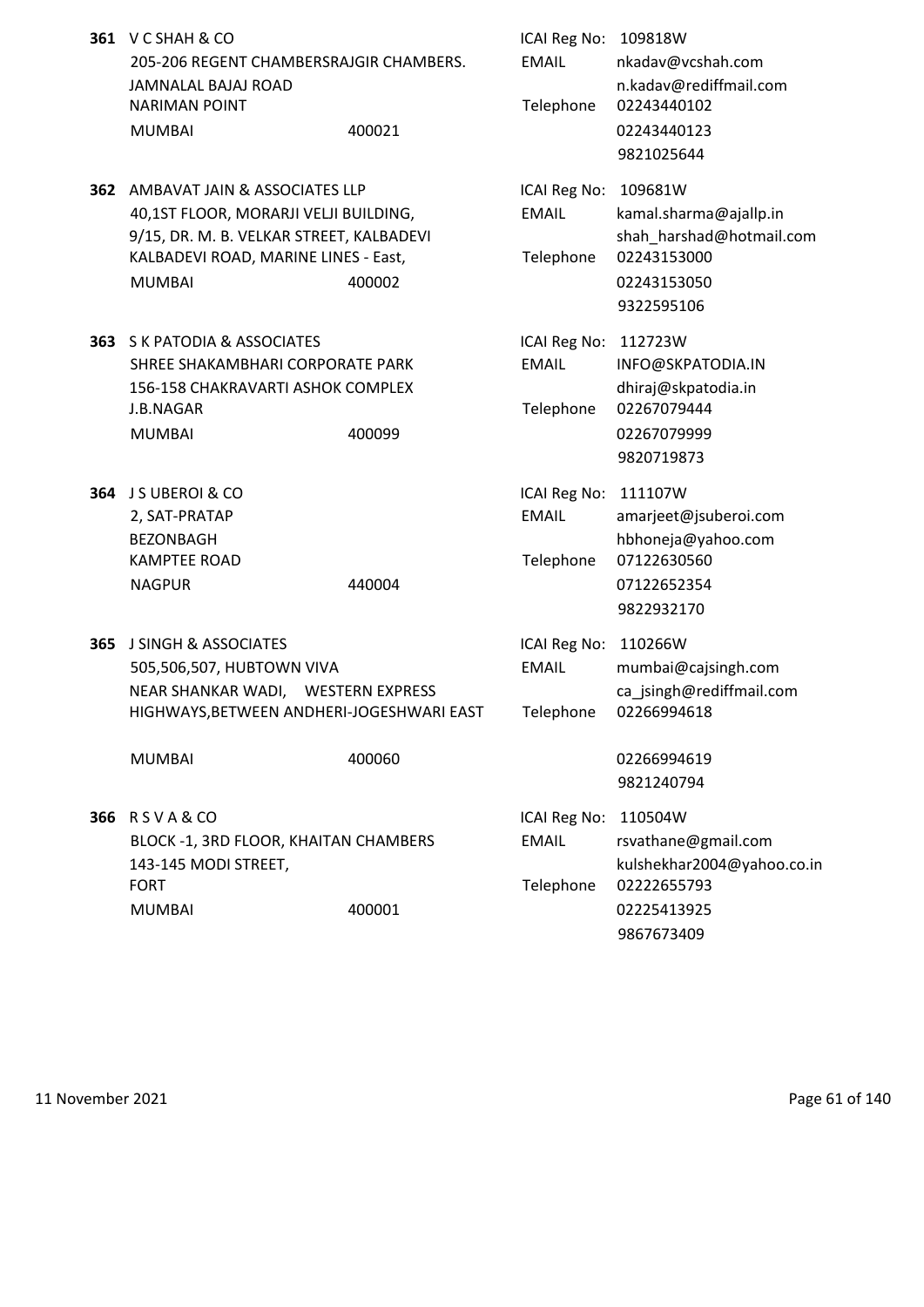- **367** KHANZODE & SHENWAI GS 20/21 GROUND FLOOR AMARJYOTI PALACE WARDHA ROAD DHANTOLI NAGPUR 440012 440012
- **368** KAILASH CHAND JAIN & CO EDENA 1ST FLOOR 97 MAHARSHI KARVE ROAD NEAR INCOME TAX OFFICE MUMBAI 400020 400020 02222009131
- **369** PATEL KALANTRI & ASSOCIATES SAKAR APARTMENT, OLD PANDIT COLONY, SHARANPUR ROAD, NASHIK 422002.
- **370** S P C M & ASSOCIATES C.T.S No. 6616, Plot No.491 5th Floor, Center Point, Mitra Mandal Chowk, Parvati, PUNE 411009 9423241200
- **371 V K SURANA & CO** VCA COMPLEX,

**372** A R SULAKHE & CO 1180/2, ANAND APARTMENTS, F. C. ROAD SHIVAJINAGAR

| KHANZODE & SHENWAI                                                                                           |        | ICAI Reg No: 112415W                      |                                                                    |
|--------------------------------------------------------------------------------------------------------------|--------|-------------------------------------------|--------------------------------------------------------------------|
| GS 20/21 GROUND FLOOR AMARJYOTI PALACE<br>WARDHA ROAD<br><b>DHANTOLI</b>                                     |        | <b>EMAIL</b><br>Telephone                 | khanzodeshenwai@gmail.com<br>arjunsphatak@yahoo.com<br>07122444798 |
| <b>NAGPUR</b>                                                                                                | 440012 |                                           | 07122443989<br>9822200873                                          |
| KAILASH CHAND JAIN & CO<br><b>EDENA 1ST FLOOR</b><br>97 MAHARSHI KARVE ROAD<br><b>NEAR INCOME TAX OFFICE</b> |        | ICAI Reg No:<br><b>EMAIL</b><br>Telephone | 112318W<br>kcjainco@gmail.com<br>mail@kcjainco.com<br>02222065373  |
| <b>MUMBAI</b>                                                                                                | 400020 |                                           | 02222009131<br>9819788099                                          |
| PATEL KALANTRI & ASSOCIATES<br>SAKAR APARTMENT, OLD PANDIT COLONY,<br>SHARANPUR ROAD,                        |        | ICAI Reg No:<br><b>EMAIL</b>              | 112273W<br>pkansk_nsk@rediff.com<br>himeshpatelca@gmail.com        |
| NASHIK 422002.<br><b>NASIK</b>                                                                               | 422002 | Telephone                                 | 02532577675<br>02532310358<br>9890330626                           |
| S P C M & ASSOCIATES<br>C.T.S No. 6616, Plot No.491<br>5th Floor, Center Point,                              |        | ICAI Reg No:<br><b>EMAIL</b>              | 112165W<br>suhas@spcm.in<br>jain_mr75@yahoo.com                    |
| Mitra Mandal Chowk, Parvati,<br><b>PUNE</b>                                                                  | 411009 | Telephone                                 | 02067447171<br>9423241200<br>9822268009                            |
| V K SURANA & CO<br>VCA COMPLEX,<br><b>CIVIL LINES</b>                                                        |        | ICAI Reg No:<br><b>EMAIL</b>              | 110634W<br>office@vksca.com<br>harishwaghela@rediffmail.com        |
| <b>NAGPUR</b>                                                                                                | 440001 | Telephone                                 | 07126641111<br>07126641144<br>9823020390                           |
| A R SULAKHE & CO<br>1180/2, ANAND APARTMENTS, F. C. ROAD<br>SHIVAJINAGAR                                     |        | ICAI Reg No:<br><b>EMAIL</b>              | 110540W<br>anand@arsulakhe.com<br>neetasulakhe@gmail.com           |
| <b>PUNE</b>                                                                                                  | 411005 | Telephone                                 | 02025535600<br>02025535221<br>9822012023                           |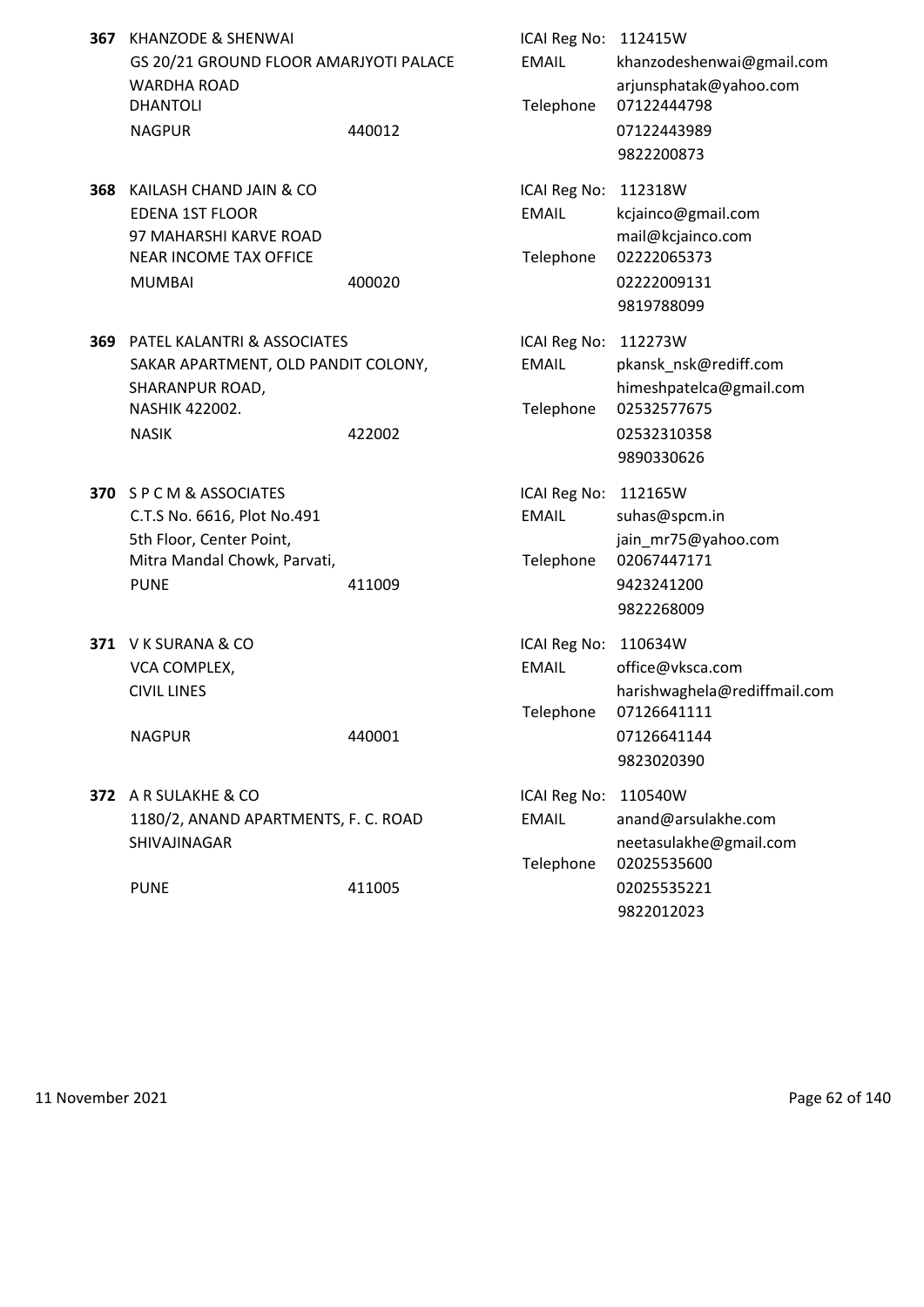- **373** SUDIT K PAREKH & CO LLP URMI AXIS, 6TH FLOOR, FAMOUS STUDIO LANE, DR. E. MOSES ROAD, MAHALAXMI MUMBAI 400011 400011 2267309000
- **374** YARDI PRABHU & ASSOCIATES LLP 2, SAMADHAN, 1ST FLOOR, AGARKAR CHOWK, OPP. RAILWAY STATION, ANDHERI EAST MUMBAI 400069 400069
- **375** SORAB S ENGINEER & CO 902 RAHEJA CENTRE FREE PRESS JOURNAL MARG **NARIMAN POINT** MUMBAI 400021 400021
- **376** S C AJMERA & CO 102, Vatsalya Building, Ekta CHS, RTO Road, Andheri West

- **377 M PARASHAR & CO** CHARTERED ACCOUNTANTS 405, 4th floor, Raj Chambers Manchubhai Road, Malad East MUMBAI 400097 400097
- **378** V A DUDHEDIA & CO 1249/50, 1ST FLOOR ABOVE LIFESTYLE, GOODLUCK CHOWK, DECCAN GYMKHANA PUNE PUNE Telephone 02025531717 PUNE 11004 411004

| <b>SUDIT K PAREKH &amp; CO LLP</b><br>URMI AXIS, 6TH FLOOR,<br>FAMOUS STUDIO LANE, DR. E. MOSES ROAD,<br>MAHALAXMI<br><b>MUMBAI</b> | 400011 | ICAI Reg No: 110512w<br><b>EMAIL</b><br>Telephone | admin.icai@skparekh.com<br>khatri.durgaprasad@gmail.com<br>2266178000<br>2267309000<br>9833468206       |
|-------------------------------------------------------------------------------------------------------------------------------------|--------|---------------------------------------------------|---------------------------------------------------------------------------------------------------------|
| YARDI PRABHU & ASSOCIATES LLP<br>2, SAMADHAN, 1ST FLOOR,<br>AGARKAR CHOWK,<br>OPP. RAILWAY STATION, ANDHERI EAST<br><b>MUMBAI</b>   | 400069 | ICAI Reg No: 111727W<br><b>EMAIL</b><br>Telephone | info@yardiprabhu.com<br>yardiprabhu@gmail.com<br>02267970100<br>02267970101<br>9820106783               |
| SORAB S ENGINEER & CO<br>902 RAHEJA CENTRE<br>FREE PRESS JOURNAL MARG<br>NARIMAN POINT<br>MUMBAI                                    | 400021 | ICAI Reg No: 110417W<br><b>EMAIL</b><br>Telephone | sorabsengineer@yahoo.com<br>sbchokshi@sseco.in<br>02222040861<br>02222824811<br>9820238920              |
| <b>S C AJMERA &amp; CO</b><br>102, Vatsalya Building, Ekta CHS,<br>RTO Road, Andheri West<br>MUMBAI                                 | 400053 | ICAI Reg No: 002908C<br><b>EMAIL</b><br>Telephone | sca_ca@yahoo.com<br>ajmerasc@gmail.com<br>02240165342<br>02943291195                                    |
| M PARASHAR & CO<br>CHARTERED ACCOUNTANTS<br>405, 4th floor, Raj Chambers<br>Manchubhai Road, Malad East<br><b>MUMBAI</b>            | 400097 | ICAI Reg No: 110954C<br><b>EMAIL</b><br>Telephone | 9414168501<br>mparasharj@gmail.com<br>mparasharco@outlook.com<br>7229959406<br>9828523296<br>9414152896 |
| V A DUDHEDIA & CO<br>1249/50, 1ST FLOOR ABOVE LIFESTYLE,<br>GOODLUCK CHOWK, DECCAN GYMKHANA<br>PUNE<br><b>PUNE</b>                  | 411004 | <b>ICAI Reg No:</b><br><b>EMAIL</b><br>Telephone  | 112450W<br>dudhedia@rediffmail.com<br>dudhediaco@yahoo.com<br>02025531717<br>02025531718<br>9822088331  |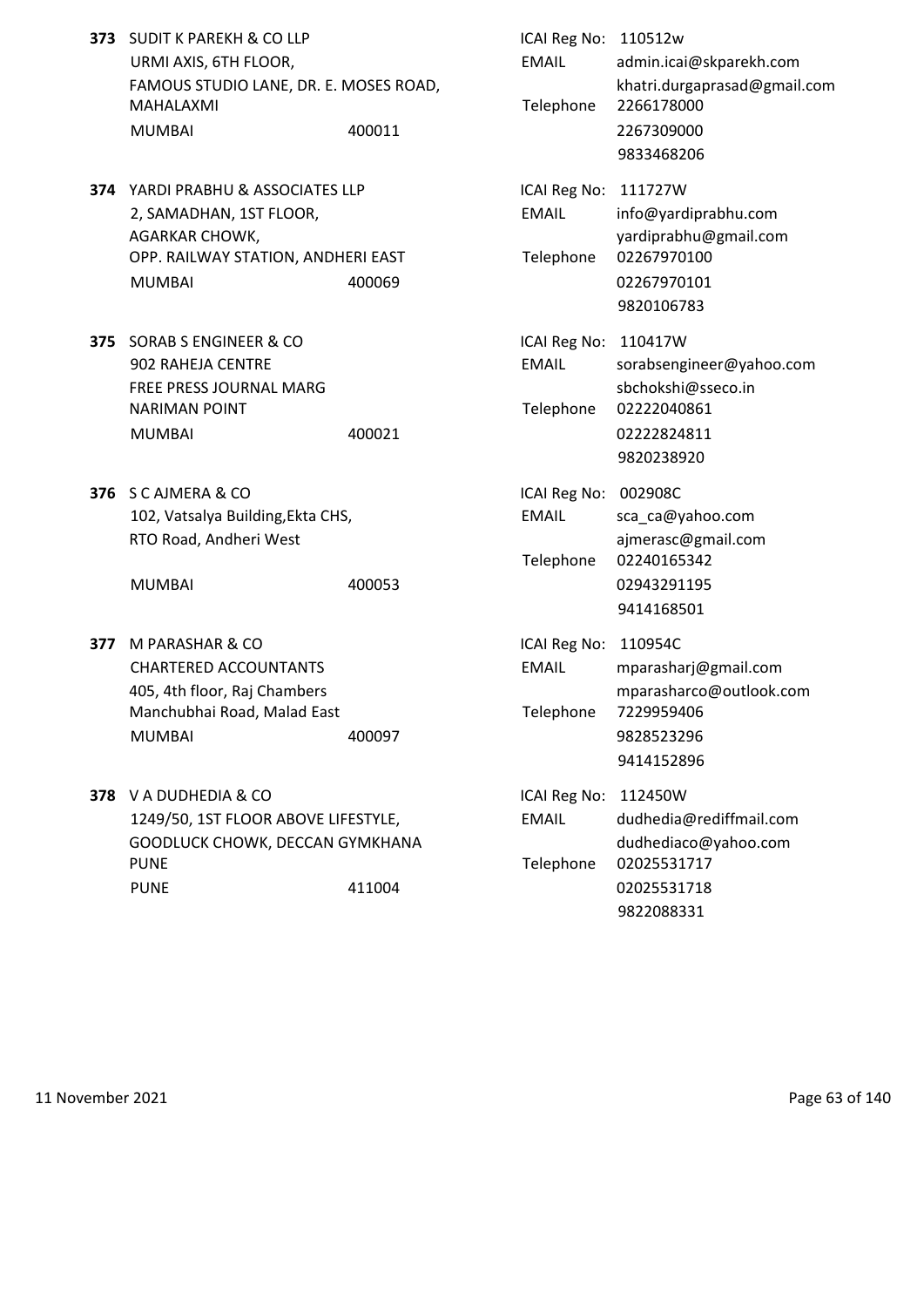- **379** S A R A & ASSOCIATES 202 may building 297/299/301, PRINCESS STREET, MUMBAI 400002 MUMBAI 400002 400002
- **380 BANSI LAL SHAH & CO** 1027 10th floor, HUBTOWN SOLARIS, N S PHADAKE ROAD, SAIWADI, NR GHOKALE FLYOVER, ANDHERI EAST MUMBAI 400069 400069
- **381 M K P S & ASSOCIATES** 701, STANFORD OFFICE CONDOMINIUM, NEAR SHOPPERS STOP, S V ROAD, ANDHERI WEST, MUMBAI 400058 400058
- **382** N P V & ASSOCIATES NPV HOUSE, D WING CHANAKYA BUILDING, LINK ROAD, MAHAVIR NAGAR, MUMBAI 400067 400067
- **383** V P H & ASSOCIATES LLP B-204, SHUBHAM CENTRE -1 CARDINAL GRACIOUS ROAD, CHAKALA **ANDHERI EAST** MUMBAI 400099 400099 400099
- **384** AGRAWAL DHANNAWAT PODDAR & CO 201, VEENA BUILDING, SAROSH APARTMENT DR AMBEDKAR ROAD CAMP CAMP CAMP CAMP PUNE 9860565562

| ICAI Reg No:<br><b>FMAIL</b><br>Telephone | 120927W<br>SARAMUM87@GMAIL.COM<br>rajesh@sara-india.com<br>09820985111<br>02249227200<br>9820549071         |
|-------------------------------------------|-------------------------------------------------------------------------------------------------------------|
| ICAI Reg No:<br><b>FMAIL</b><br>Telephone | 000384W<br>ashah0099@gmail.com<br>mukeshjain1317@rediffmail.com<br>02267410769<br>02942526694<br>9414162823 |
| ICAI Reg No:<br><b>EMAIL</b><br>Telephone | 302014E<br>mumbai@mkps.in<br>mkps1952@gmail.com<br>02226878861<br>02226878863<br>9167402256                 |
| ICAI Reg No:<br><b>EMAIL</b><br>Telephone | 129408W<br>milan@npvca.in<br>milan.chitalia@gmail.com<br>02229678232<br>02229678232<br>9820110987           |
| ICAI Reg No:<br><b>EMAIL</b><br>Telephone | 126573W<br>prasad@vphassociates.com<br>hemantzshah@gmail.com<br>02228315144<br>02249705144<br>9820811725    |
| ICAI Reg No:<br><b>EMAIL</b><br>Telephone | 123466W<br>cakavitpoddar@gmail.com<br>ganeshagrawal@adpca.in<br>02026123144<br>9860565562<br>9890402027     |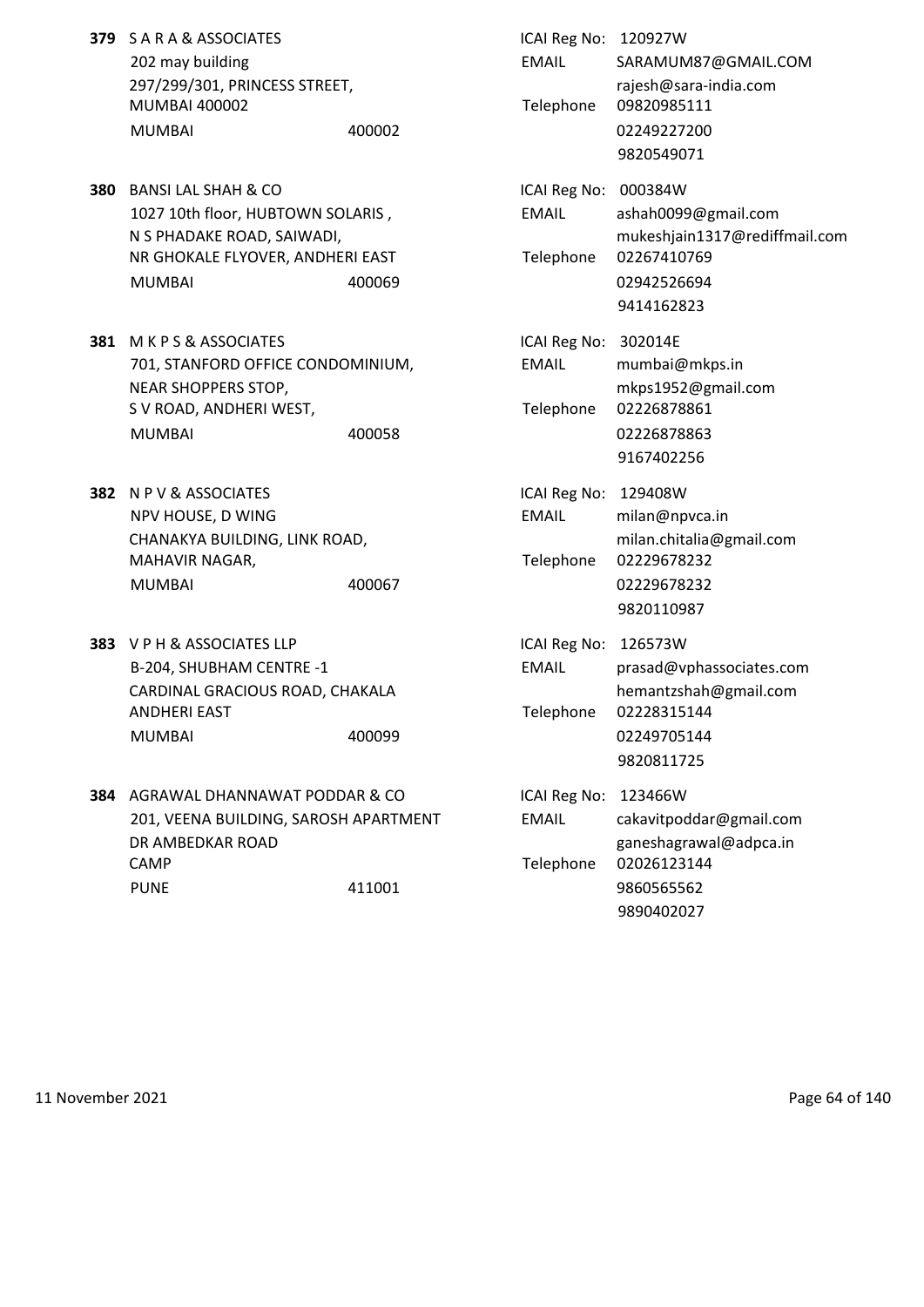| <b>385 BY &amp; ASSOCIATES</b> |        | ICAI Reg No: 123423W |                       |
|--------------------------------|--------|----------------------|-----------------------|
| 8A - 2 CHANDER MUKHI           |        | EMAIL                | ameya@byca.in         |
| OPP NIRMAL BUILDING            |        |                      | ameyas2007@g          |
| NARIMAN POINT                  |        |                      | Telephone 02240172000 |
| MUMBAI                         | 400021 |                      | 02240172000           |

- **386** JAIN JAGAWAT KAMDAR & CO OFFICE NO.301-302, 3RD FLR, POONAM PEARL BUILDING, OPP. NEW INDIA COLONY, JUHU LANE, ANDHERI WEST MUMBAI 400058 400058
- **387** AMBEKAR SHELAR KARVE & AMBARDEKAR 501, MIRAGE ARCADE CHS, 5TH FLOOR OPP. GANESH MANDIR, OFF PHADKE ROAD, DOMBIVLI EAST DOMBIVALI 421201
- **388** ASHOK PATIL & ASSOCIATES A P HEIGHTS, FIRST FLOOR, BEHIND GOPAL CULTURAL HALL **OSMANPURA** AURANGABAD(MH) 431005
- **389 PRAKASH CHANDRA JAIN & CO** 101, 3D, DHEERAJ ENCLAVE CHSL BORIVALI EAST, OPP BHOR INDUSTRIES MUMBAI 2009 12943294652 MUMBAI 400066 400066 02240165342
- **390** JAIN CHOWDHARY & CO 104, MODEL RESIDENCY, B.J.MARG, JACOB CIRCLE, MAHALAXMI, MUMBAI Telephone 022-23002921 MUMBAI 400011 400011

| <b>BY &amp; ASSOCIATES</b><br>8A - 2 CHANDER MUKHI<br>OPP NIRMAL BUILDING<br><b>NARIMAN POINT</b><br><b>MUMBAI</b>                                   | 400021 | ICAI Reg No:<br><b>EMAIL</b><br>Telephone | 123423W<br>ameya@byca.in<br>ameyas2007@gmail.com<br>02240172000<br>02240172000<br>9820809202                   |
|------------------------------------------------------------------------------------------------------------------------------------------------------|--------|-------------------------------------------|----------------------------------------------------------------------------------------------------------------|
| JAIN JAGAWAT KAMDAR & CO<br>OFFICE NO.301-302, 3RD FLR, POONAM PEARL<br>BUILDING, OPP. NEW INDIA COLONY,<br>JUHU LANE, ANDHERI WEST<br><b>MUMBAI</b> | 400058 | ICAI Reg No:<br><b>EMAIL</b><br>Telephone | 122530W<br>jjk@jjkandco.com<br>basant pjain@yahoo.com<br>02226203021<br>8104846127<br>9324616082               |
| AMBEKAR SHELAR KARVE & AMBARDEKAR<br>501, MIRAGE ARCADE CHS, 5TH FLOOR<br>OPP. GANESH MANDIR, OFF PHADKE<br>ROAD, DOMBIVLI EAST<br><b>DOMBIVALI</b>  | 421201 | ICAI Reg No:<br>EMAIL<br>Telephone        | 122063W<br>suhas.ambekar@ca-aska.com<br>cavijay_shelar@yahoo.co.in<br>02512426191<br>02512801368<br>9820158268 |
| <b>ASHOK PATIL &amp; ASSOCIATES</b><br>A P HEIGHTS, FIRST FLOOR,<br>BEHIND GOPAL CULTURAL HALL<br>OSMANPURA<br>AURANGABAD(MH)                        | 431005 | ICAI Reg No:<br><b>EMAIL</b><br>Telephone | 122045W<br>ashok.patil@apa.org.in<br>sameer3384@gmail.com<br>02402336360<br>02402340247<br>9823627777          |
| PRAKASH CHANDRA JAIN & CO<br>101, 3D, DHEERAJ ENCLAVE CHSL<br>BORIVALI EAST, OPP BHOR INDUSTRIES<br>MUMBAI<br><b>MUMBAI</b>                          | 400066 | ICAI Reg No:<br><b>EMAIL</b><br>Telephone | 002438C<br>pcjco1982@yahoo.co.in<br>pcj_ca@rediffmail.com<br>02943294652<br>02240165342<br>9167301871          |
| <b>JAIN CHOWDHARY &amp; CO</b><br>104, MODEL RESIDENCY, B.J.MARG,<br>JACOB CIRCLE, MAHALAXMI,<br>MUMBAI<br><b>MUMBAI</b>                             | 400011 | ICAI Reg No:<br><b>EMAIL</b><br>Telephone | 113267W<br>jainchowdhary@gmail.com<br>scjainjpr@yahoo.com<br>022-23002921<br>022-23002925                      |

9820150286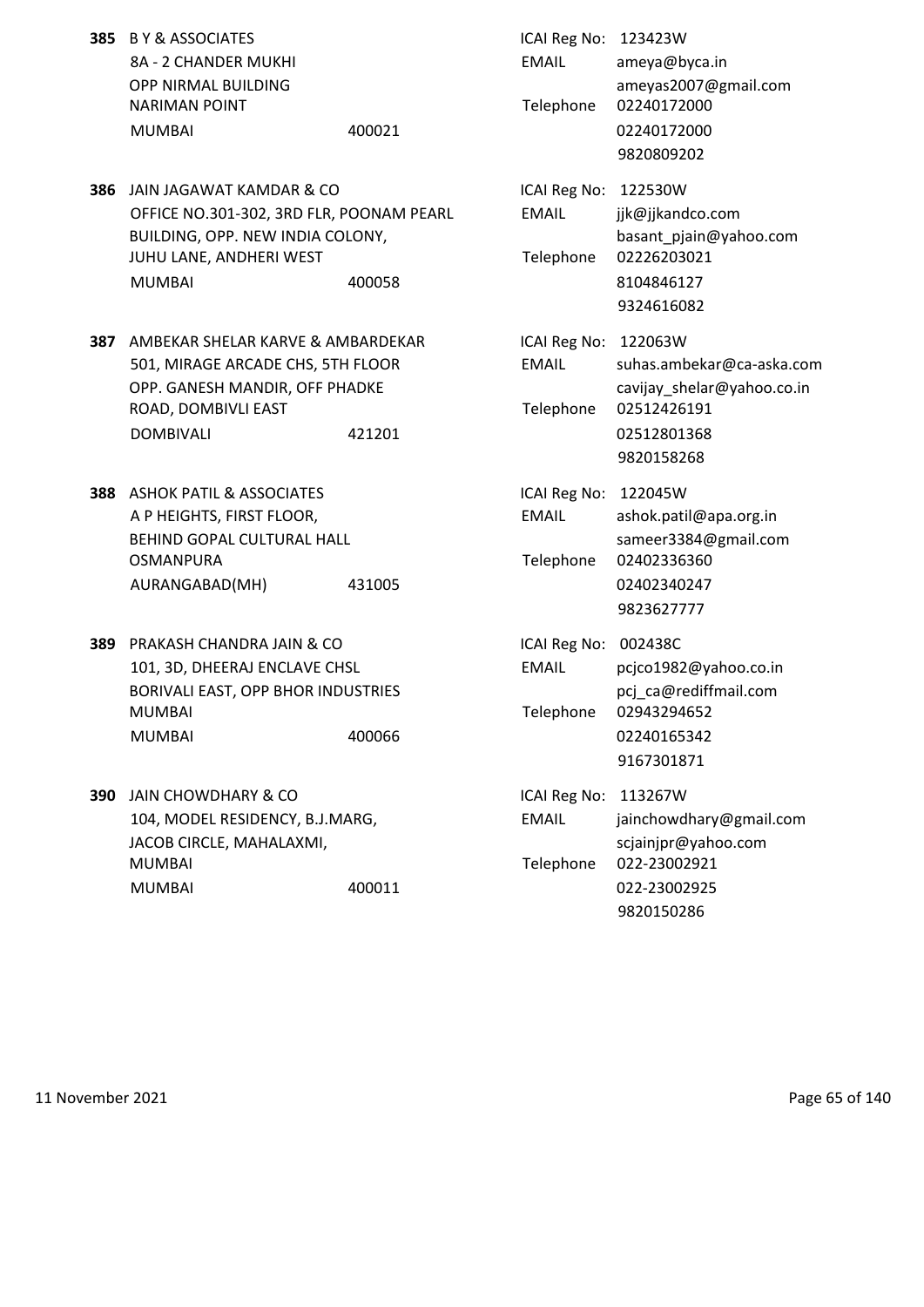|     | 391 SURESH SURANA & ASSOCIATES LLP<br>308-309, TECHNOPOLIS KNOWLEDGE PARK,<br>MAHAKALI CAVES ROAD,<br>ANDHERI EAST,<br><b>MUMBAI</b>                     | 400093 | ICAI Reg No: 121750W<br><b>EMAIL</b><br>Telephone | ravinder@ss-associates.com<br>compliance@astuteconsulting.com<br>022 61085555<br>022 66960644<br>9987005410 |
|-----|----------------------------------------------------------------------------------------------------------------------------------------------------------|--------|---------------------------------------------------|-------------------------------------------------------------------------------------------------------------|
|     | 392 JNSB&CO<br>301, NILGIRI APARTMENTS, 30<br>CENTRAL AVENUE, GITANJALI TALKIES SQUARE<br><b>NAGPUR</b><br><b>NAGPUR</b>                                 | 440018 | ICAI Reg No: 117177W<br><b>EMAIL</b><br>Telephone | ca.jnsb@gmail.com<br>jndorle@icai.org<br>07122540095<br>9527192099<br>9422332533                            |
| 393 | <b>B S M A R T AND ASSOCIATES LLP</b><br>G - Wing, 3rd Floor Parmar Trade Center<br>12 Cannought Road, Sadhu Waswani Chouk<br><b>PUNE</b><br><b>PUNE</b> | 411001 | ICAI Reg No: 121181W<br><b>EMAIL</b><br>Telephone | consultants@bsmart.org.in<br>bhushancshah@gmail.com<br>02048638899<br>02048648899<br>9823057199             |
|     | <b>394 TACS&amp;CO</b><br>A-1 INDRANEEL APARTMENTS,<br>OPP. COLLECTORS OFFICE,<br><b>CIVIL LINES</b><br><b>NAGPUR</b>                                    | 440001 | ICAI Reg No: 115064W<br><b>EMAIL</b><br>Telephone | tacs.ca@gmail.com<br>trivediali@yahoo.com<br>07122567193<br>09970058079<br>9970058075                       |
| 395 | A S KULKARNI AND ASSOCIATES<br>11<br><b>VIDYA VIHAR COLONY</b><br>PRATAP NAGAR<br><b>NAGPUR</b>                                                          | 440022 | ICAI Reg No: 120262W<br><b>EMAIL</b><br>Telephone | ask_arti@rediffmail.com<br>ca.dvindurkar@yahoo.com<br>07122246252<br>07122222651<br>9422113818              |
|     | 396 SAGAR KAWNA & CO<br>104 ASHA ARCADE<br>ABOVE YAVATMAL URBAN CO-OP BANK<br>DURGA MATA ROAD<br><b>JALNA</b>                                            | 431203 | ICAI Reg No: 124123W<br><b>EMAIL</b><br>Telephone | auditorskco@gmail.com<br>skcoca@rediffmail.com<br>02482233435<br>02482236179<br>9422217472                  |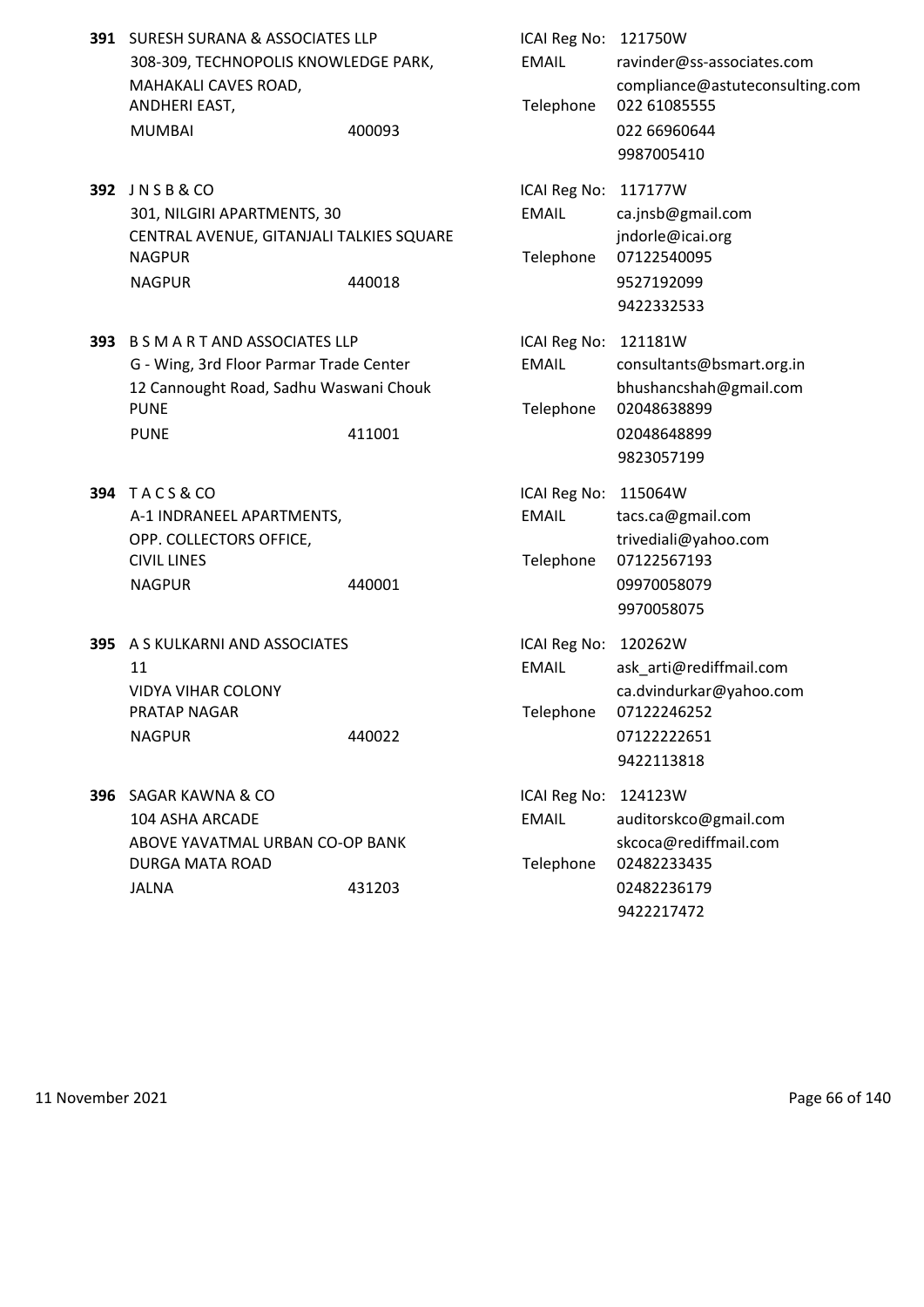| <b>397</b> UMMED JAIN & CO |        |
|----------------------------|--------|
| 51. SNEHDHARA              |        |
| JEEVAN VIKAS KENDRA MARG   |        |
| ANDHERI EAST               |        |
| MUMBAI                     | 400069 |
|                            |        |

**398** J KALA & ASSOCIATES **ICAI REG NO: 118769W** 504, RAINBOW CHAMBERS,NEAR MTNL EXCHANGE EMAIL jayeshkala@gmail.com

S.V.ROAD, POINSUR and the state of the state of the state of the state of the state of the state of the state of the state of the state of the state of the state of the state of the state of the state of the state of the s KANDIVALI WEST Telephone 02228625153 MUMBAI 400067 02228625129

- **399** S U N S V G & ASSOCIATES ICAI Reg No: 118693W 18-C, YASHASHRI APARTMENT, EMAIL hosunsvg@gmail.com TAWARE COLONY, SATARA ROAD, Telephone 02024219062 PUNE 202024213814
- **400** B P S D & ASSOCIATES ICAI Reg No: 118251W SAI SAGAR APARTMENT NO. 1, 2, 3 and 4 EMAIL laxmikantcm@gmail.com NAGPUR Telephone 07122233929 NAGPUR 440036 07122236686
- **401** SARDA SONI ASSOCIATES LLP **ICAI Reg No: 117235W** Opp Padole Corner Telephone 07122707752 NAGPUR 440009 440009 07122707751
- **402** UDYEN JAIN & ASSOCIATES **ICAI Reg No: 116336W** UNIT NO. 201, 2ND FLOOR, TOWER S4, EMAIL udyen@uja.in PHASE II, CYBER CITY MAGARPATTA TOWSHIP admin@gmail.com HADAPSAR Telephone 02026898860 PUNE 202026899980 202026899980

**ICAI Reg No: 119250W** EMAIL ujc1981@gmail.com uicipr@yahoo.com Telephone 02226827498 9323600966 8890033333 9820010113 SURBHI MANGAL KARYALAYA LANE nadesatish@yahoo.co.in 9422307048 SUBHASH NAGAR, HINGNA ROAD **abhi\_shilp@rediffmail.com** 9960567308 3rd Floor , Chartered Square EMAIL sardasoniassociates@gmail.com Samrat Ashok Chowk, Saraipeth rathidinesh@rediffmail.com 9822229601

9930000500

11 November 2021 2021 2021 2021 2022 2023 2024 2024 2025 2020 2021 2022 2034 2036 2041 2022 2021 2022 2021 202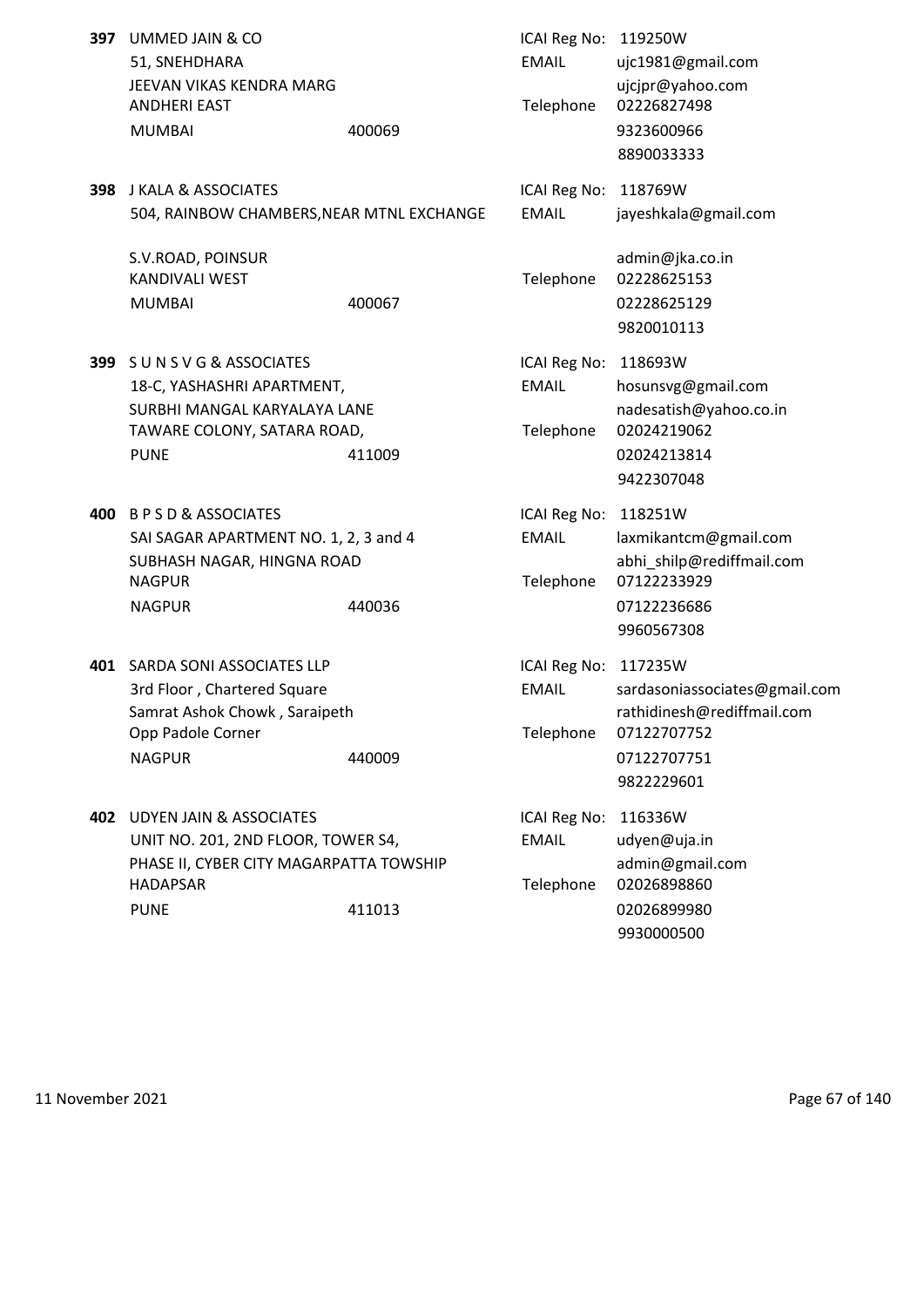- **403** A P SANZGIRI & CO PLOT NO. 22, HOUSE NO. 174, ANAND NAGAR LANE, BEHIND VAKOLA POLICE STATION VAKOLA, SANTACRUZ EAST MUMBAI 400055 400055 02226691231
- **404 TAMBI AND JAIPURKAR** 106, PARMESH PLAZA, 1213, SADASHIV PETH, HATTI GANPATI CHOWK, PUNE 11030 411030
- **405** OM PRAKASH S CHAPLOT & CO 102, VATSALYA BUILDING, EKTA ASSOCIATION RTO ROAD and the state of the state of the state of the state of the monotonic mechaplot  $\omega$  gmail.com FOUR BUNGALOWS, ANDHERI W MUMBAI 400053 400053
- **406** S C BAPNA & ASSOCIATES 501, FIFTH FLOOR, PLOT NO. 195, ARCADIA BUILDING NCPA MARG, NARIMAN POINT MUMBAI 400021
- **407** L S NALWAYA & CO 122-SHER E PUNJAB OPP. ST. DOMINIC SAVIO HIGH SCHOOL **ANDHERI EAST** MUMBAI 400093 400093
- **408** SANKPAL KULKARNI & ASSOCIATES 1592, E WARD, FLAT NO. 101, SAI GURU APARTMENT, 5TH LANE, RAJARAMPURI, KOLHAPUR 416008 KOLHAPUR 416008

| ICAI Reg No:         | 116293W                         |
|----------------------|---------------------------------|
| <b>EMAIL</b>         | contact@ca-aps.in               |
|                      | satishmangl@gmail.com           |
| Telephone            | 02226691232                     |
|                      | 02226691231                     |
|                      | 9820037381                      |
| ICAI Reg No:         | 115954W                         |
| <b>EMAIL</b>         | aakarwa@gmail.com               |
|                      | v n tambi@rediffmail.com        |
| Telephone            | 2024491200                      |
|                      | 07212577043                     |
|                      | 9822192990                      |
| ICAI Reg No:         | 000127c                         |
| <b>FMAIL</b>         | opchaplot@yahoo.com             |
|                      | mchaplot@gmail.com              |
| Telephone            | 9167771917                      |
|                      | 9967071844                      |
|                      | 9414161211                      |
| ICAI Reg No:         | 115649W                         |
| <b>EMAIL</b>         | bapnasc@gmail.com               |
|                      | scbandassociates@rediffmail.com |
| Telephone            | 022-22828994                    |
|                      | 9694080824                      |
| ICAI Reg No: 115645W |                                 |
| <b>EMAIL</b>         | lsnco@rediffmail.com            |
|                      | aashish.nalwaya@gmail.com       |
| Telephone            | 02262266999                     |
|                      | 2942420802                      |
|                      | 9829244339                      |
| ICAI Reg No:         | 121256W                         |
| <b>EMAIL</b>         | kop.skaca@gmail.com             |
|                      | vrishali_ca@rediffmail.com      |
| Telephone            | 02312522046                     |
|                      | 02312522047                     |

9422581553

11 November 2021 **Page 68 of 140**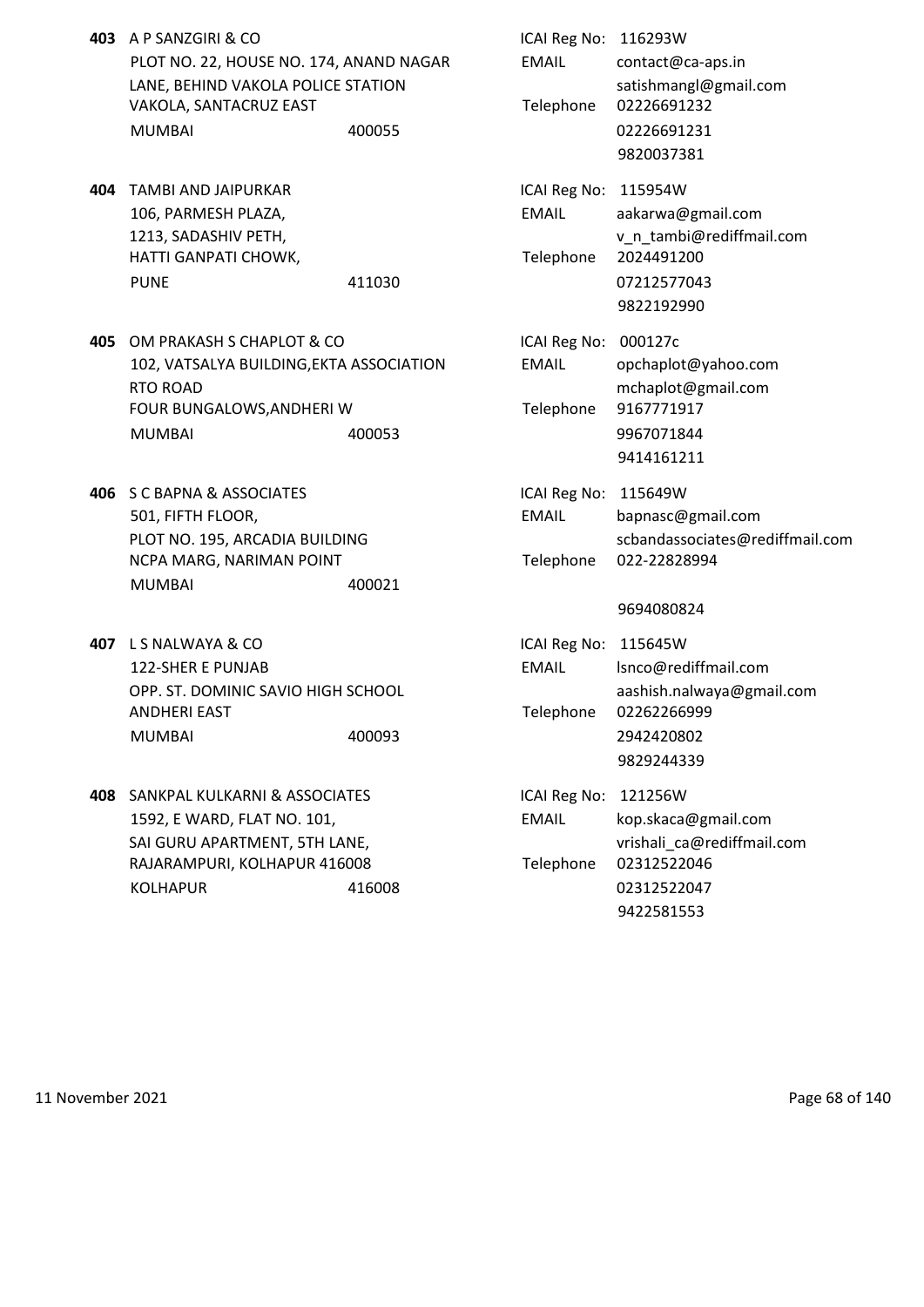- **409** KALOTI & LATHIYA PIMPLE COMPLEX AMBAPETH NEAR BAHETI HOSPITAL AMRAVATI 444601
- **410** G B C A & ASSOCIATES LLP BENEFICE BUSINESS HOUSE 3RD LEVEL 126 MATHURADAS MILLS COMPOUND N M JOSHI MARG LOWER PAREL WEST MUMBAI 400013
- **411 GOKHALE & SATHE** UNIT NO. 308/309 UDYOG MANDIR NO.1 7C BHAGOJI KEER MARG MAHIM Telephone 02243484242 MUMBAI 400016
- **412** N S GOKHALE & CO 104 SIDDHARTH DARSHAN CHS DADA PATIL WADI. DADA PATIL MARG, NAUPADA THANE 400602 400602
- **413** GMJ&CO 3RD AND 4TH FLOOR, VAASTU DARSHAN, B WING, AZAD ROAD, ABOVE CENTRAL BANK OF INDIA MUMBAI 400069 400069
- **414** R C JAIN & ASSOCIATES LLP 622-624 THE CORPORATE CENTER, Nirmal Lifestyle LBS Marg Mulund West MUMBAI 400080 400080

| ICAI Reg No:<br><b>EMAIL</b><br>Telephone | 104589W<br>kalotilathiya@gmail.com<br>mayur_zanwar@yahoo.com<br>07212673054<br>07212677584<br>9422855595  |
|-------------------------------------------|-----------------------------------------------------------------------------------------------------------|
| ICAI Reg No:<br><b>FMAIL</b><br>Telephone | 103142W<br>tansukh@gbcaindia.com<br>chhedatk@gmail.com<br>02233213737                                     |
|                                           | 9821152048                                                                                                |
| ICAI Reg No:<br><b>EMAIL</b><br>Telephone | 103264W<br>office@gokhalesathe.in<br>r26joglekar@gmail.com<br>02243484242                                 |
|                                           | 9820262749                                                                                                |
| ICAI Reg No:<br><b>FMAIL</b><br>Telephone | 103270W<br>nsgokhale.ca@gmail.com<br>nsgokhale_co@yahoo.co.in<br>02225445752<br>02225432771<br>9833664959 |
| ICAI Reg No:<br><b>FMAIL</b>              | 103429W<br>admin@gmj.co.in<br>sarkar.biswanath@gmail.com                                                  |
| Telephone                                 | 02261919293<br>02261929222<br>9821119043                                                                  |
| ICAI Reg No:<br><b>EMAIL</b><br>Telephone | 103952W<br>empanelment@rcjainca.com<br>carcjain@gmail.com<br>02225628290                                  |
|                                           | 02225628291<br>9820083580                                                                                 |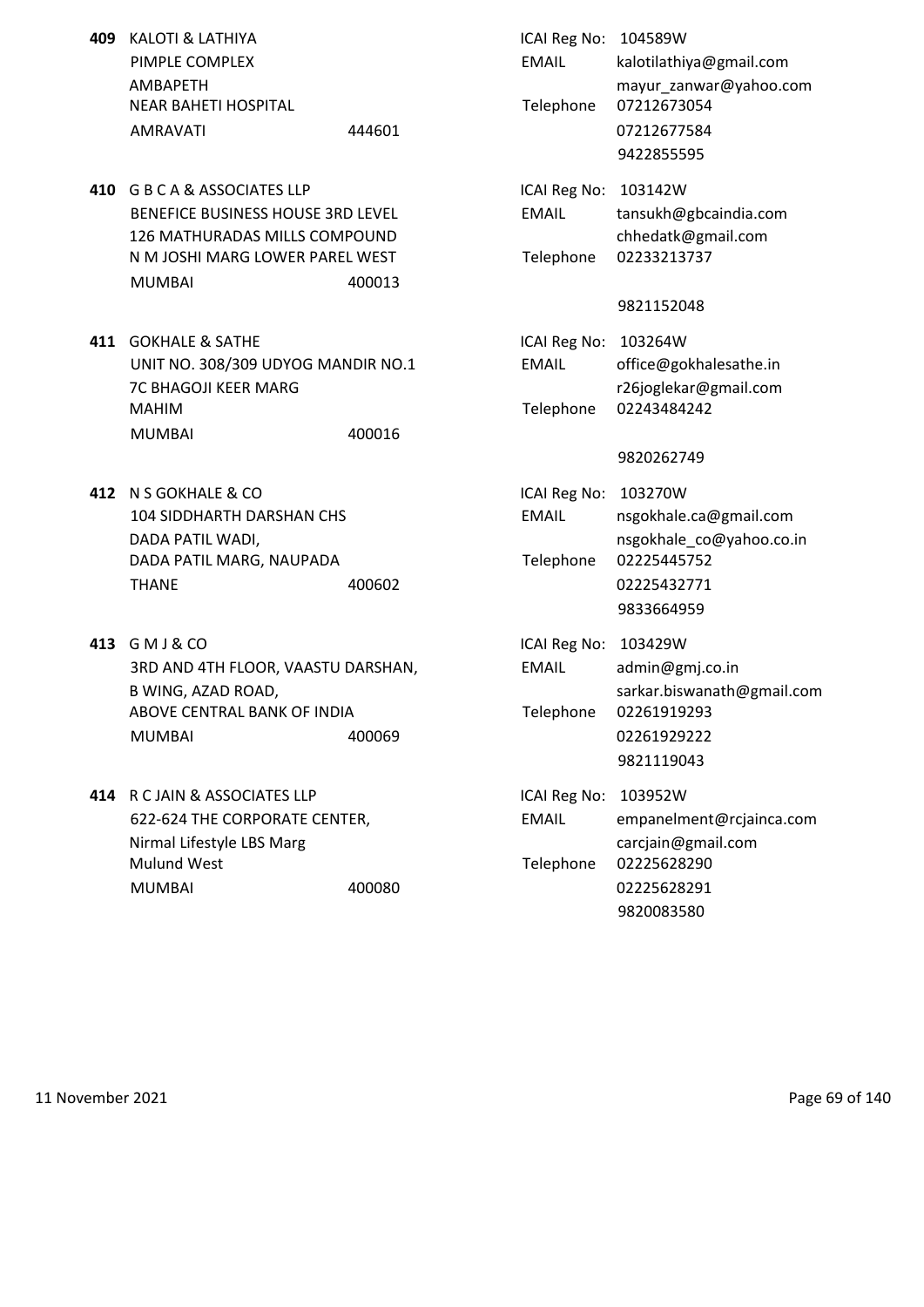| 415 | <b>JAIN TRIPATHI &amp; CO</b><br>204-B RUBY APARTMENT<br>SIR M.V.MARG ANDHERI EAST<br><b>MUMBAI</b>        |        | ICAI Reg No:<br><b>EMAIL</b><br>Telephone | 103979W<br>admin@jaintripathi.com<br>tripathiandco@gmail.com<br>02226830868                                          |
|-----|------------------------------------------------------------------------------------------------------------|--------|-------------------------------------------|----------------------------------------------------------------------------------------------------------------------|
|     | <b>MUMBAI</b>                                                                                              | 400069 |                                           | 9321028751                                                                                                           |
|     | 416 JESWANI & RATHORE<br>408/C, NIRANJAN,<br>99, MARINE DRIVE,<br><b>MUMBAI</b>                            | 400002 | ICAI Reg No:<br><b>EMAIL</b><br>Telephone | 104202W<br>dhirenrathore@gmail.com<br>jeswanirathore@hotmail.com<br>02222816968<br>02222834451                       |
| 417 | JODH JOSHI & CO<br>1ST FLOOR, J.P. HOUSE                                                                   |        | ICAI Reg No:<br><b>EMAIL</b>              | 9870171044<br>104317W<br>jjcoca.ngp@gmail.com                                                                        |
|     | RAVINAGAR SQUARE,<br>AMARAVATI-ROAD,<br><b>NAGPUR</b>                                                      | 440010 | Telephone                                 | helpdesk@jodhjoshi.com<br>0712-2522756<br>0712-2522284<br>9822202332                                                 |
| 418 | P G JOSHI & CO<br><b>Dhanwate Chambers</b><br>PT. Malviya Road, Sitabuldi, Nagpur<br><b>NAGPUR</b>         | 440012 | ICAI Reg No:<br><b>EMAIL</b><br>Telephone | 104416W<br>ashutosh.pgjco@gmail.com<br>nagpur@pgjco.com<br>07122524309<br>07122547053<br>9860077980                  |
| 419 | JCR&CO<br>Level III, Raval House<br>18th Road, Khar West<br>Mumbai - 400052<br><b>MUMBAI</b>               | 400052 | ICAI Reg No:<br><b>EMAIL</b><br>Telephone | 105270W<br>jcrcindia@gmail.com<br>mitesh@jcrco.in<br>02226054593<br>0226054596<br>9820236721                         |
| 420 | KAILASH & ASSOCIATES<br>7, AGRAWAL HOUSE<br><b>STATION ROAD</b><br><b>BANSILAL NAGAR</b><br>AURANGABAD(MH) | 431005 | ICAI Reg No:<br><b>EMAIL</b><br>Telephone | 104540W<br>kailashandassociates@gmail.com<br>ankit4ualwaysin@hotmail.com<br>02402338811<br>02402332526<br>9823040711 |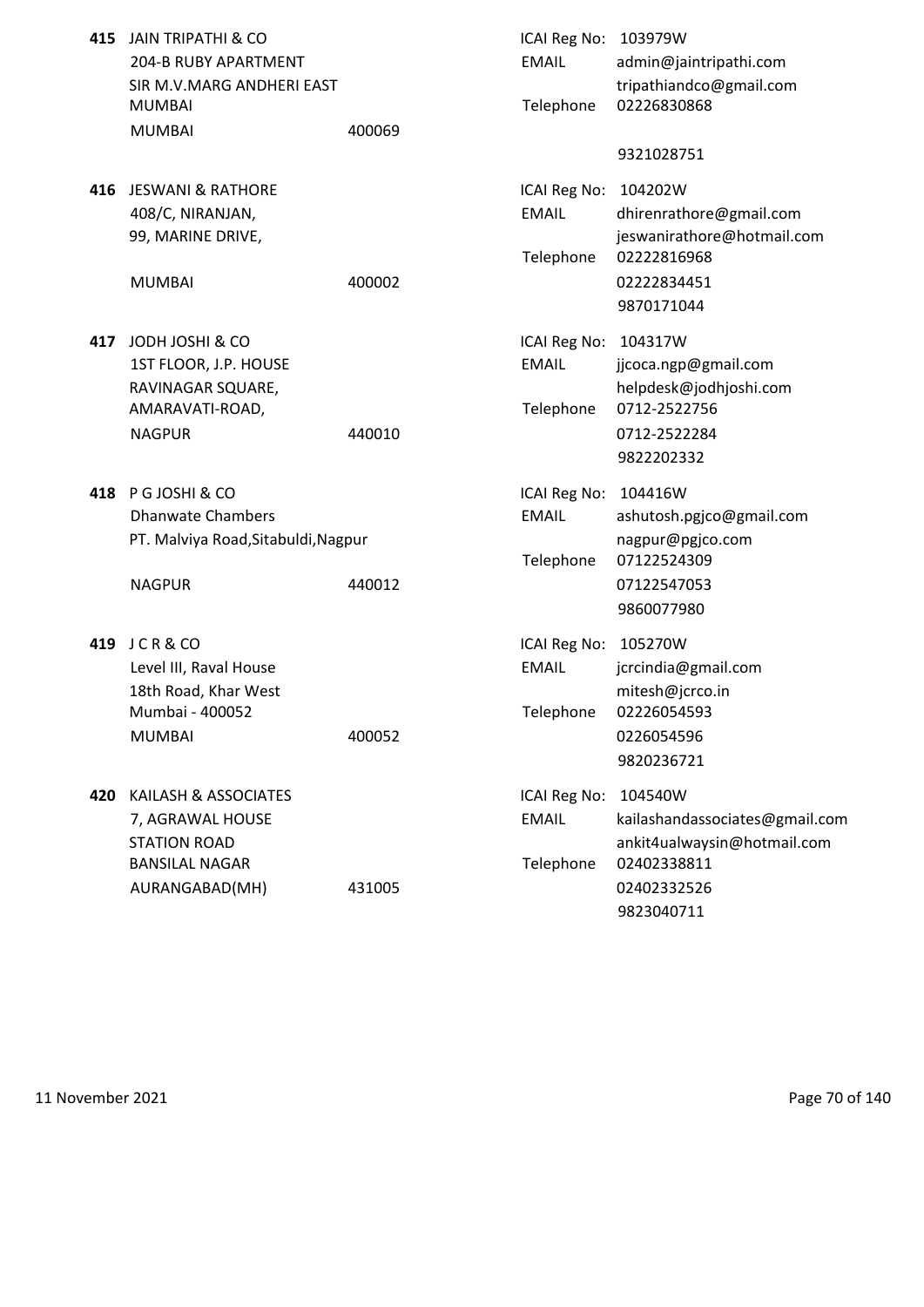| 421 | <b>DESAI ASSOCIATES</b><br><b>103 ANAND ESTATES</b><br><b>189 ARTHUR ROAD</b><br>CHINCHPOKLI MUMBAI<br><b>MUMBAI</b>                    | 400011 | ICAI Reg No: 102286W<br><b>EMAIL</b><br>Telephone | hr@desaiassociates.in<br>ca.sudhir@gmail.com<br>02223080788<br>02223072981<br>9967055802                     |
|-----|-----------------------------------------------------------------------------------------------------------------------------------------|--------|---------------------------------------------------|--------------------------------------------------------------------------------------------------------------|
| 422 | KALYANIWALLA & MISTRY LLP<br><b>ESPLANADE HOUSE 2ND FLOOR</b><br>29 HAZARIMAL SOMANI MARG<br><b>FORT</b><br><b>MUMBAI</b>               | 400001 | ICAI Reg No:<br><b>EMAIL</b><br>Telephone         | 104607W<br>Daraius.fraser@kmllp.in<br>Daraius.fraser@gmail.com<br>022-61587200<br>022-61586200<br>9820056500 |
| 423 | <b>G M KAPADIA &amp; CO</b><br>1007 RAHEJA CHAMBERS<br><b>213 NARIMAN POINT</b><br><b>MUMBAI</b><br><b>MUMBAI</b>                       | 400021 | ICAI Reg No:<br><b>EMAIL</b><br>Telephone         | 104767W<br>rajen@gmkco.com<br>carajenashar@gmail.com<br>02266116611<br>02261566156<br>9967553100             |
| 424 | <b>G P KAPADIA &amp; CO</b><br>4TH FLOOR, HAMAM HOUSE, HAMAM STREET<br>AMBALAL DOSHI MARG<br>MUMBAI-400001<br><b>MUMBAI</b>             | 400001 | ICAI Reg No:<br><b>EMAIL</b><br>Telephone         | 104768W<br>gpkco@yahoo.com<br>info@gpkco.com<br>02222654239<br>02222654313<br>9820518473                     |
| 425 | <b>KARNAVAT &amp; CO</b><br>2A, KITAB MAHAL<br>192, DR. D.N.ROAD<br><b>FORT</b><br><b>MUMBAI</b>                                        | 400001 | ICAI Reg No: 104863W<br><b>EMAIL</b><br>Telephone | karnavattax@gmail.com<br>sameer@karnavat.co.in<br>02240666666<br>02240666667<br>9321071581                   |
|     | 426 A B M & ASSOCIATES LLP<br>Office No.210, Plot No.9, Shah Heritage<br>Sector 42, Opp. D Mart,<br>Seawoods West, Nerul<br>Navi Mumbai | 400706 | ICAI Reg No:<br><b>EMAIL</b><br>Telephone         | 105016W<br>anil.chikodi@abmllp.com<br>satish.khadikar@gmail.com<br>02265663406<br>9004073893<br>9822081279   |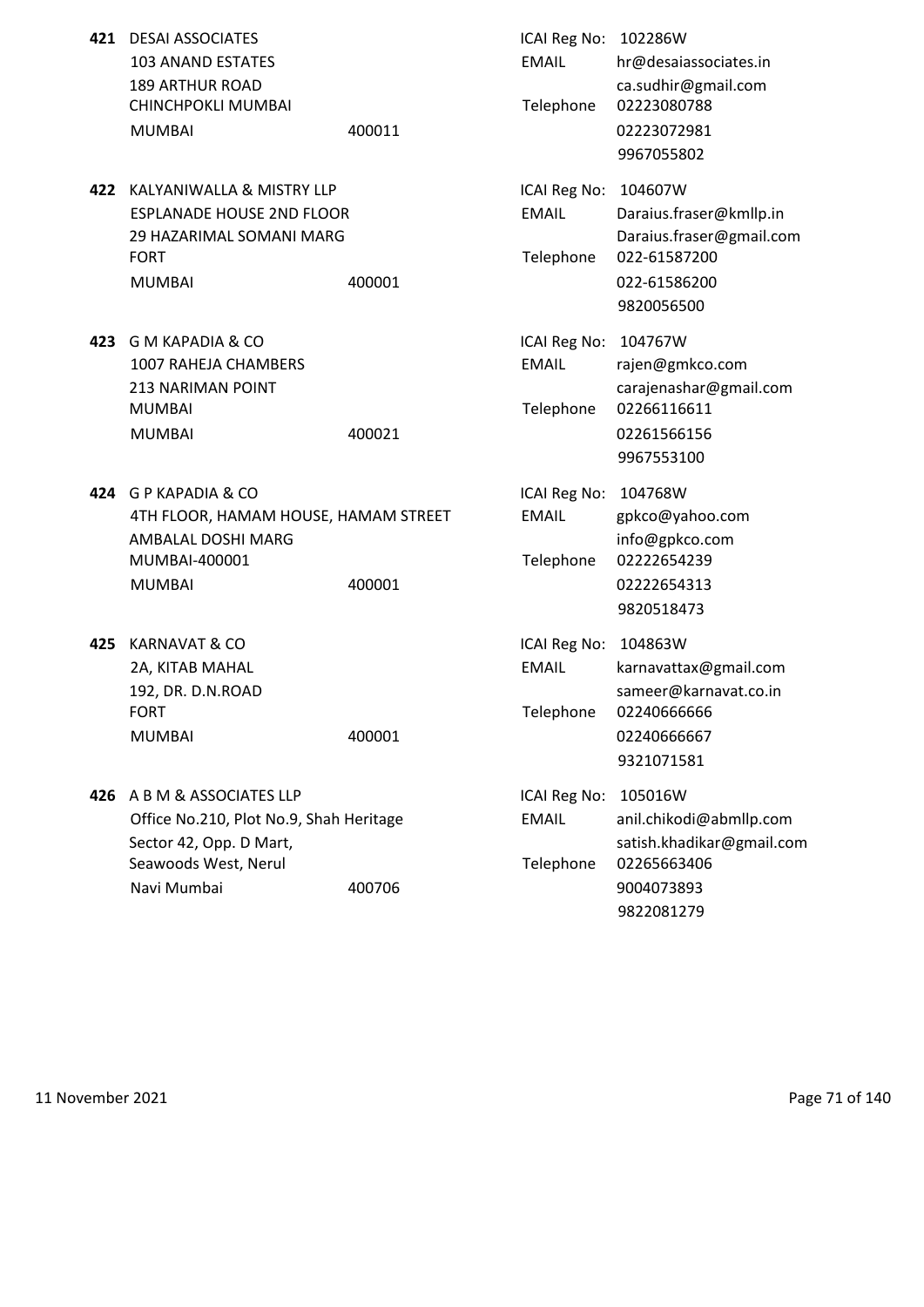- **427** KHANDELWAL JAIN & CO 12-B, BALDOTA BHAVAN, 5TH FLOOR, 117, MAHARSHI KARVE ROAD, CHURCHGATE MUMBAI 400020 400020 400020
- **428** KHIMJI KUNVERJI & CO LLP SUNSHINE TOWER, LEVEL 19, SENAPATI BAPAT MARG **ELPHINSTONE ROAD** MUMBAI 400013
- **429** KHIRE KHANDEKAR & KIRLOSKAR Flat No 3 Lara Residency Mayur Colony, Off Karve Road Kothrud, Near Karve Statue PUNE 2332372398
- **430 KIRTANE & PANDIT LLP** 5th Floor, Wing A, Gopal House, S.No. 127/1B/11, Opp Harshal Hall, Above HDFC Ltd., Karve Road, PUNE 20067295100
- **431 KOCHAR & ASSOCIATES** 302, SWAPNA BHOOMI A WING S.K. BOLE, ROAD, DADAR W,
- **432 R KABRA & CO LLP** 515, TULSIANI CHAMBERS, NARIMAN POINT MUMBAI 2222044737

| KHANDELWAL JAIN & CO<br>12-B, BALDOTA BHAVAN, 5TH FLOOR,<br>117, MAHARSHI KARVE ROAD,<br>CHURCHGATE<br>MUMBAI                        | 400020 | ICAI Reg No: 105049W<br><b>EMAIL</b><br>Telephone | pankaj@kjco.net<br>kjco@rediffmail.com<br>02243115000<br>02243116000<br>7506645030     |
|--------------------------------------------------------------------------------------------------------------------------------------|--------|---------------------------------------------------|----------------------------------------------------------------------------------------|
| KHIMJI KUNVERJI & CO LLP<br>SUNSHINE TOWER, LEVEL 19,<br>SENAPATI BAPAT MARG<br><b>ELPHINSTONE ROAD</b><br>MUMBAI                    | 400013 | ICAI Reg No: 105146W<br><b>EMAIL</b><br>Telephone | ketan@kkcllp.in<br>ketanvikamsey@gmail.com<br>022-61437333                             |
|                                                                                                                                      |        |                                                   | 9323332553                                                                             |
| KHIRE KHANDEKAR & KIRLOSKAR<br>Flat No 3 Lara Residency<br>Mayur Colony, Off Karve Road<br>Kothrud, Near Karve Statue<br><b>PUNE</b> | 411029 | ICAI Reg No: 105148W<br><b>EMAIL</b><br>Telephone | nitin116@hotmail.com<br>kgphatak@yahoo.com<br>02332375883<br>02332372398<br>9422406709 |
| KIRTANE & PANDIT LLP                                                                                                                 |        | ICAI Reg No: 105215W                              |                                                                                        |
| 5th Floor, Wing A, Gopal House,                                                                                                      |        | <b>EMAIL</b>                                      | suhas.deshpande@kirtanepandit.com                                                      |
| S.No. 127/1B/11, Opp Harshal Hall,<br>Above HDFC Ltd., Karve Road,                                                                   |        | Telephone                                         | suhas.deshpande0701@gmail.com<br>02025433104                                           |
| <b>PUNE</b>                                                                                                                          | 411029 |                                                   | 02067295100<br>9823057193                                                              |
| KOCHAR & ASSOCIATES<br>302, SWAPNA BHOOMI A WING<br>S.K. BOLE, ROAD,                                                                 |        | ICAI Reg No: 105256W<br><b>EMAIL</b>              | piyush@kocharassociates.com<br>kochar_associates@yahoo.com                             |
| DADAR W,<br><b>MUMBAI</b>                                                                                                            | 400028 | Telephone                                         | 02224379537<br>02224378212<br>9819845198                                               |
| R KABRA & CO LLP                                                                                                                     |        | ICAI Reg No:                                      | 104502W                                                                                |
| 515, TULSIANI CHAMBERS,                                                                                                              |        | <b>EMAIL</b>                                      | deepa@rkabra.net                                                                       |
| <b>NARIMAN POINT</b>                                                                                                                 |        |                                                   | rlkabra@rkca.net                                                                       |
| MUMBAI                                                                                                                               |        | Telephone                                         | 2222044737                                                                             |
| <b>MUMBAI</b>                                                                                                                        | 400021 |                                                   | 2222830990<br>9920111345                                                               |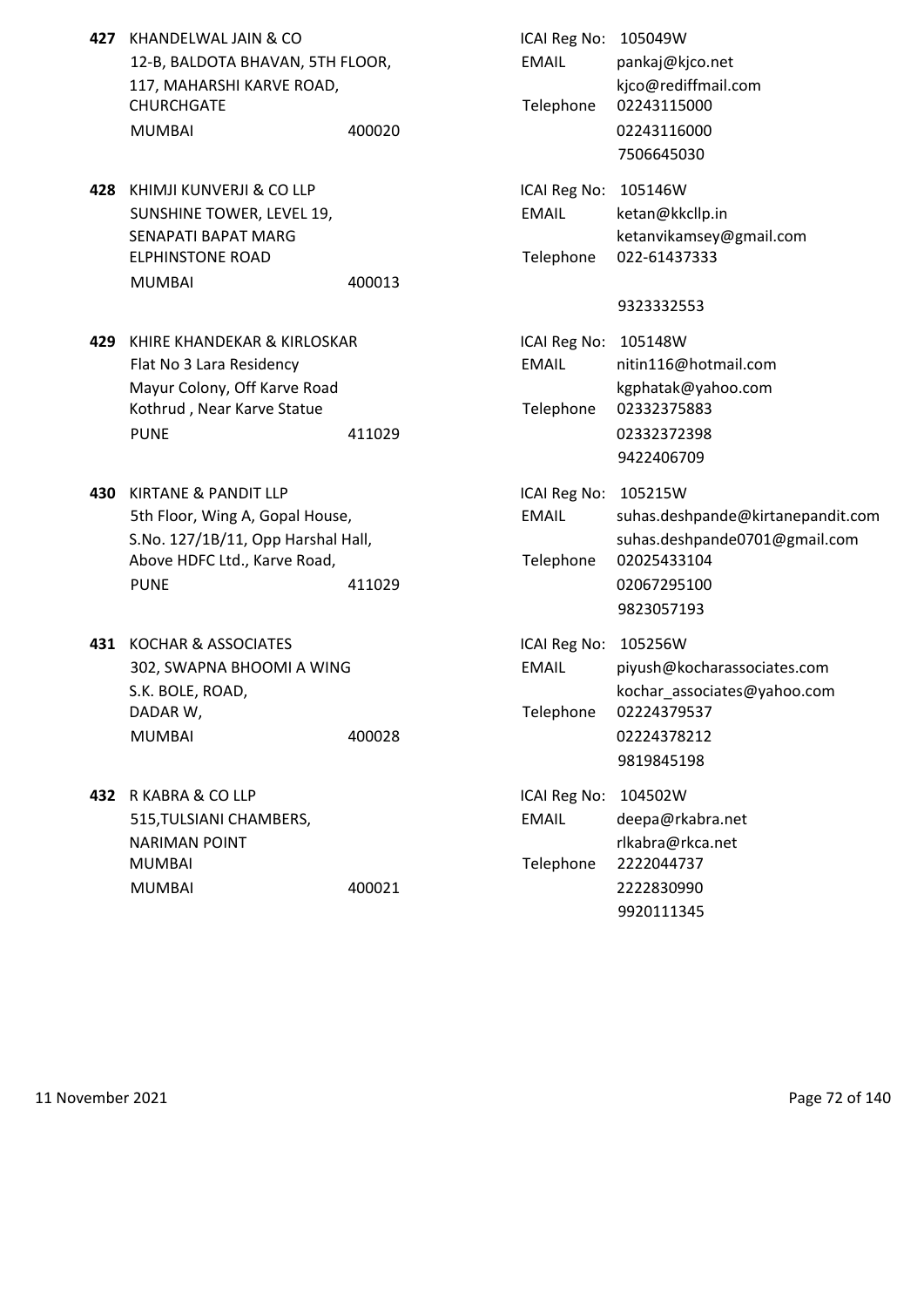|     | 433 CMRS&ASSOCIATES LLP<br>OFFICE NO 7 to 12<br><b>BIZHUB</b><br><b>PIMPRI</b>                                                                     |        | ICAI Reg No: 101678W<br><b>EMAIL</b><br>Telephone | camarathe@cmrs.in<br>doshica@rediffmail.com<br>912067180200                                                   |
|-----|----------------------------------------------------------------------------------------------------------------------------------------------------|--------|---------------------------------------------------|---------------------------------------------------------------------------------------------------------------|
|     | <b>PUNE</b>                                                                                                                                        | 411018 |                                                   | 912067180201<br>8055566683                                                                                    |
|     | 434 ARTH & ASSOCIATES<br>RAJURKAR COMPOUND,<br>TILAK ROAD,                                                                                         |        | ICAI Reg No:<br><b>EMAIL</b><br>Telephone         | 100868W<br>jalajbaheti@gmail.com<br>jalaj@arth.net.in<br>07242437085                                          |
|     | <b>AKOLA</b>                                                                                                                                       | 444001 |                                                   | 9552598020                                                                                                    |
|     | <b>435 BANSHI JAIN &amp; ASSOCIATES</b><br>5TH FLOOR, LA MAGASIN<br>ABOVE ROOPKALA, SVROAD<br>SANTACRUZ WEST<br><b>MUMBAI</b>                      | 400054 | ICAI Reg No:<br><b>EMAIL</b><br>Telephone         | 100990W<br>anuj.golecha@bjaa.in<br>jainparag@rediffmail.com<br>02226003000<br>02226002601<br>9167676767       |
| 436 | <b>CHOKSHI &amp; CHOKSHI LLP</b><br>GROUND FLOOR 15/17 RAGHAVJI B BULD<br>RAGHAVJI ROAD GOWALIA TANK<br>OPP CENTRAL BANK OF INDIA<br><b>MUMBAI</b> | 400036 | ICAI Reg No:<br><b>EMAIL</b><br>Telephone         | 101872W<br>contact@chokshiandchokshi.com<br>hardik@chokshigroup.com<br>2223836900<br>2223836903<br>9820287124 |
|     | 437 M P CHITALE & CO<br>1ST FLOOR, HAMAM HOUSE,<br>AMBALAL DOSHI MARG,<br><b>FORT</b><br><b>MUMBAI</b>                                             | 400001 | ICAI Reg No:<br><b>EMAIL</b><br>Telephone         | 101851W<br>ashu01@mpchitale.com<br>ashu01@hotmail.com<br>02222651186<br>02222653023<br>9987563453             |
|     | 438 BATHIYA & ASSOCIATES LLP<br>910, HUBTOWN SOLARIS<br>N. S. PHADKE ROAD<br><b>ANDHERI EAST</b><br><b>MUMBAI</b>                                  | 400069 | ICAI Reg No:<br><b>EMAIL</b><br>Telephone         | 101046W<br>info@bathiya.com<br>anandbathiya@gmail.com<br>02261338000                                          |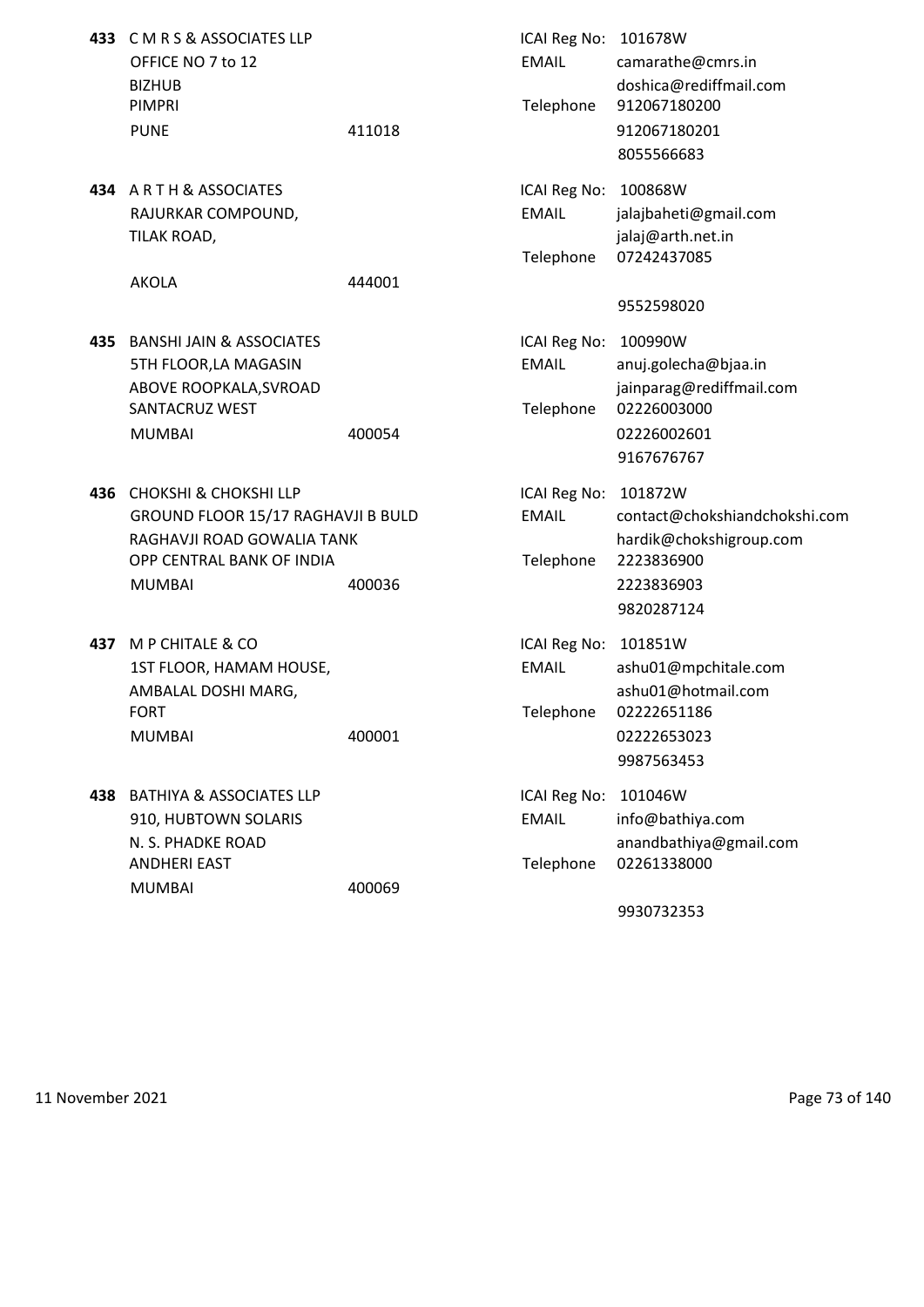| 439 | <b>BATLIBOI &amp; PUROHIT</b><br>2ND FLOOR, NATIONAL INSURANCE BUILDING,<br>204, DADABHOY NAOROJI ROAD,<br>FORT,<br><b>MUMBAI</b>                        | 400001 | ICAI Reg No: 101048W<br><b>EMAIL</b><br>Telephone | audit@batliboipurohit.com<br>phangekar@gmail.com<br>02222077941<br>02222074260<br>9820577913          |
|-----|----------------------------------------------------------------------------------------------------------------------------------------------------------|--------|---------------------------------------------------|-------------------------------------------------------------------------------------------------------|
| 440 | C B CHHAJED & CO<br><b>Electric Mansion 5th Floor</b><br>Appasaheb Marathe Marg<br>Prabhadevi<br><b>MUMBAI</b>                                           | 400025 | ICAI Reg No:<br><b>EMAIL</b><br>Telephone         | 101796W<br>ncc@cbcandco.com<br>cpbhatia2000@yahoo.com<br>02243445300<br>02243445325<br>9833100915     |
|     | 441 P G BHAGWAT LLP<br>SUITE 102, ORCHARD,<br>DR. PAI MARG,<br><b>BANER</b><br><b>PUNE</b>                                                               | 411045 | ICAI Reg No:<br><b>EMAIL</b><br>Telephone         | 101118W<br>pgb@pgbhagwatca.com<br>adbhagwat1985@gmail.com<br>02027290771<br>02027291772<br>9822026936 |
|     | 442 LK SARAF & CO<br>7/8 A, NEW KALIKA APPARTMENT,<br>OPP KETHAR BROTHERS, NEAR CHANDAK CIRC<br><b>NASIK</b><br><b>NASIK</b>                             | 422002 | ICAI Reg No: 002602C<br><b>EMAIL</b><br>Telephone | chand1503@gmail.com<br>ASHISH@LKSARAFANDCO.IN<br>9370315995<br>9341551773<br>9370315995               |
| 443 | <b>CHHAJED &amp; DOSHI</b><br>101, Hubtown Solaris, N S Phadke Marg<br>Opp Telly Gali Junction,<br>Near East West Flyover, Andheri East<br><b>MUMBAI</b> | 400069 | ICAI Reg No:<br><b>EMAIL</b><br>Telephone         | 101794W<br>mchhajed@hotmail.com<br>nitesh@cndindia.com<br>02261037878<br>02261037800<br>9820113478    |
| 444 | <b>KPRK&amp;ASSOCIATES</b><br>503-504, Gokul Apartment,<br>P.No.61, Darodkar Square,<br>Central Avenue Road,<br><b>NAGPUR</b>                            | 440032 | ICAI Reg No:<br><b>EMAIL</b><br>Telephone         | 103051W<br>kprkca.sma@gmail.com<br>121269@icai.org<br>07123595124<br>07122760693<br>9371455299        |

11 November 2021 **Page 74 of 140**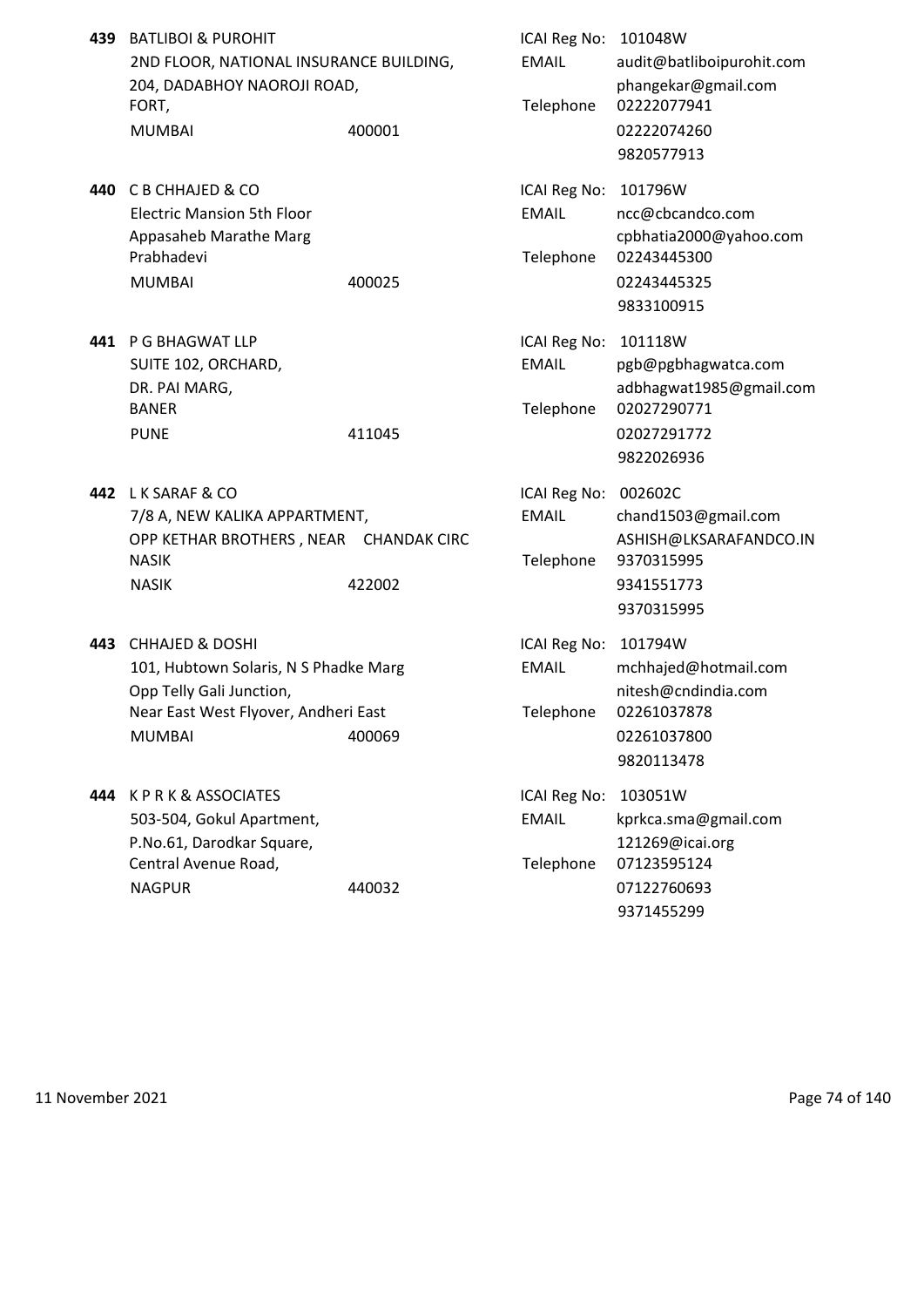- **445** CHANDABHOY & JASSOOBHOY ICAI Reg No: 101647W FoF 2, PHOENIX HOUSE, B - WING, The MAIL ambesh@cnj.in 462, SENAPATI BAPAT MARG, LOWER PAREL Telephone 022 24981516 MUMBAI 400013 022 24981718
- 446 FORD RHODES PARKS & CO LLP ICAI Reg No: 102860W SAI COMMERCIAL BUILDING, 3RD FLOOR, EMAIL frptax@gmail.com 312/313 B K S DEVSHI MARG, Shenoyad@yahoo.com GOVANDI Telephone 02267979819 MUMBAI 400088 02267979823
- **447** C V K & ASSOCIATES **ICAI Reg No: 101745W** MUMBAI Telephone 02224468717 MUMBAI 400028 02224451488
- **448** A S L & CO **ICAI Reg No: 101921W** 302, ECO SPACE IT PARK, MOGRA VILLAGE EMAIL akp\_rap@yahoo.com OFF. OLD NAGARDAS ROAD, info@aslco.in ANDHERI EAST Telephone 02240473900 MUMBAI 400069 02240473909
- **449** C N K & ASSOCIATES LLP **ICAL REGISTED** ICAI Reg No: 101961W Churchgate Churchgate Churchgate Churchgate Churchgate Telephone 02266230600 MUMBAI 400020 02262507600
- **450** G D APTE & CO ICAI Reg No: 100515W KALINA SANTACRUZ EAST **cacmdixit@gmail.com** CST ROAD Telephone 022492220555 MUMBAI 400098 919011028083
- FOURTH FLOOR, ambeshdave@gmail.com 9821675257 9821019545 2 SAMARTH APTS EMAIL akpradhan@cvk-ca.com D S BABREKAR MARG DADA R WEST cvkassociates@gmail.com 9820187110 9821051745 Mistry Bhavan, 3rd Floor **EMAIL** hiren@cnkindia.com D V Road gautamnayak@gmail.com 9820193446 WINDSOR 6TH FLOOR OFFICE NO. 604 KALINA EMAIL saurabh.peshwe@gdaca.com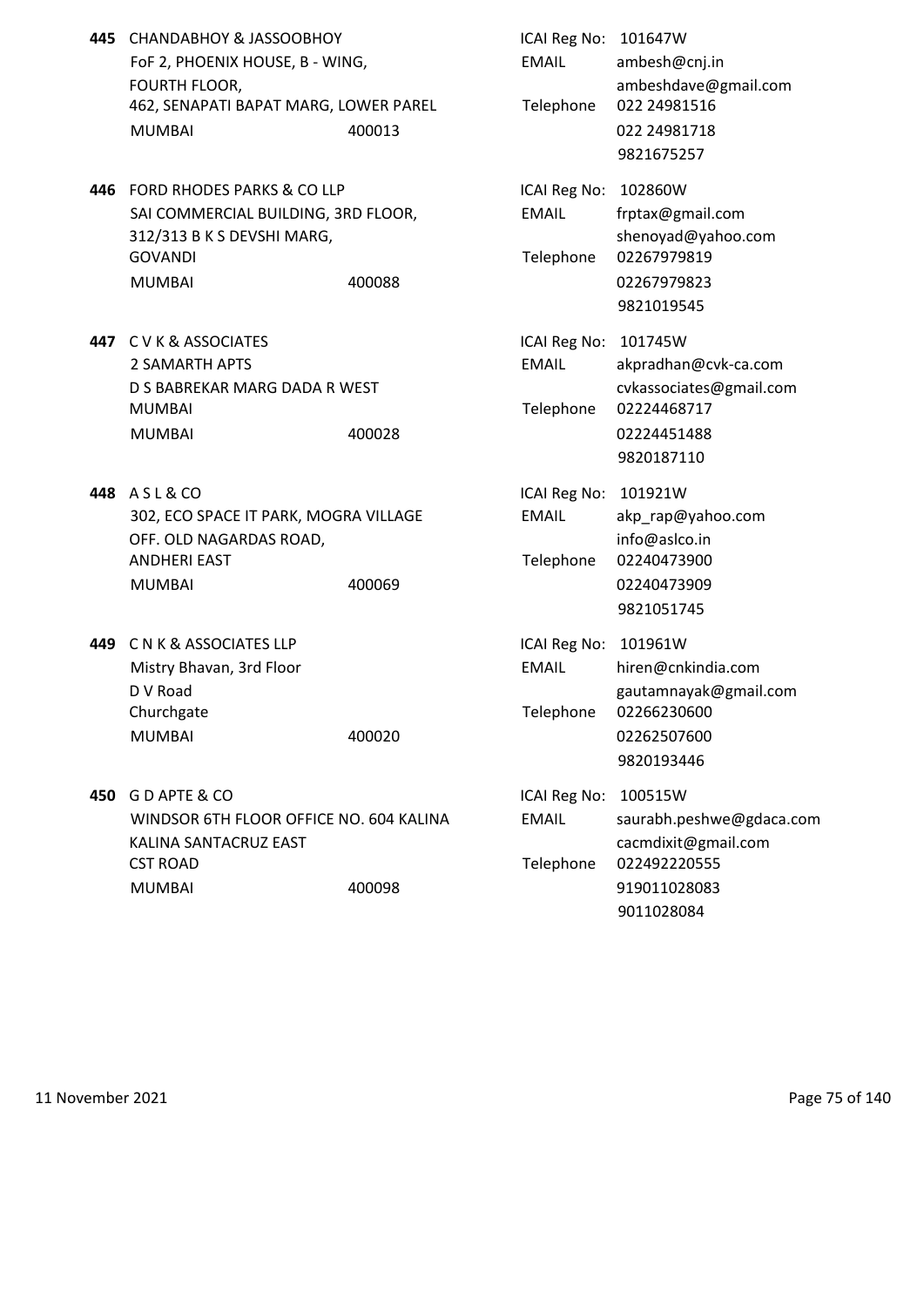|     | 451 HARIBHAKTI & CO LLP<br>705, LEELA BUSINESS PARK<br>ANDHERI-KURLA ROAD<br><b>ANDHERI EAST</b><br><b>MUMBAI</b>                         | 400059 | ICAI Reg No: 103523W<br><b>EMAIL</b><br>Telephone | accounts@haribhakti.co.in<br>shyam.narayanan@dhc.co.in<br>02266729999<br>02266729798<br>9820882976                        |
|-----|-------------------------------------------------------------------------------------------------------------------------------------------|--------|---------------------------------------------------|---------------------------------------------------------------------------------------------------------------------------|
|     | 452 A S DANI & CO<br>GANDHI SAGAR<br>EAST<br>MAHAL,<br><b>NAGPUR</b>                                                                      | 440032 | ICAI Reg No:<br><b>EMAIL</b><br>Telephone         | 102110W<br>anildani_0607@yahoo.co.in<br>jaeedani.jog@gmail.com<br>07122723989<br>07122720270                              |
| 453 | DEMBLE RAMANI & CO<br>201,M G<br>HOUSE,<br>R.T.ROAD,<br><b>CIVIL LINES</b><br><b>NAGPUR</b>                                               | 440001 | ICAI Reg No:<br><b>EMAIL</b><br>Telephone         | 9823030270<br>102259W<br>ca.ravi@dembleramani.com<br>dembleramani@yahoo.co.in<br>07126603630<br>07126603631<br>9096369994 |
| 454 | K S AIYAR & CO<br>F-7, LAXMI MILLS<br>SHAKTI MILLS LANE, OFF DR. E MOSES ROAD,<br>MAHALAXMI<br><b>MUMBAI</b>                              | 400011 | ICAI Reg No:<br><b>EMAIL</b><br>Telephone         | 100186W<br>mail@ksaiyar.com<br>raghu.aiyar@gmail.com<br>02266551770<br>02224932502<br>9833278491                          |
| 455 | <b>SHAH GUPTA &amp; CO</b><br>38 BOMBAY MUTUAL BUILDING<br>2ND FLOOR DR. D.N. ROAD<br><b>FORT</b><br><b>MUMBAI</b>                        | 400001 | ICAI Reg No:<br><b>EMAIL</b><br>Telephone         | 109574W<br>choksi.vipul@gmail.com<br>contact@shahgupta.com<br>02222623000<br>02240851000<br>9820145454                    |
| 456 | J M T & ASSOCIATES<br>304/305, A-WING, WINSWAY COMPLEX,<br>OLD POLICE LANE, OPP. RAILWAY STATION,<br><b>ANDHERI EAST</b><br><b>MUMBAI</b> | 400069 | ICAI Reg No:<br><b>EMAIL</b><br>Telephone         | 104167W<br>contact.jmta@gmail.com<br>jayesh@jmta.co.in<br>02226848347<br>02262365695<br>9819043921                        |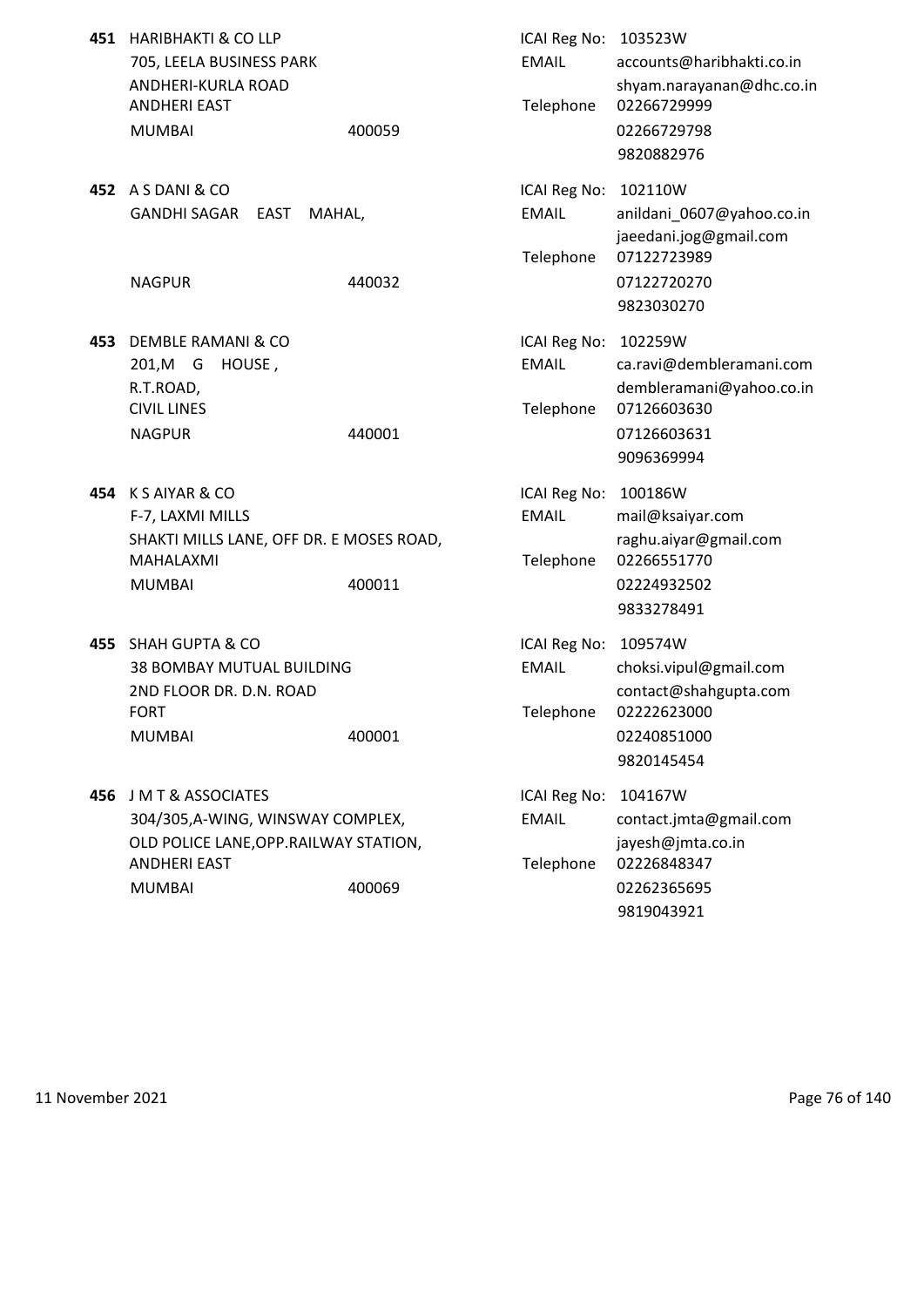| SANTACRUZ EAST,<br><b>MUMBAI</b>                                                             | 400055                                                                                  | <b>EMAIL</b><br>Telephone                                                                                                                                                                                           | 101569W<br>contact@bnmca.com<br>kaushal@dexterousindia.com<br>02266899999<br>02226699991<br>9820188573       |
|----------------------------------------------------------------------------------------------|-----------------------------------------------------------------------------------------|---------------------------------------------------------------------------------------------------------------------------------------------------------------------------------------------------------------------|--------------------------------------------------------------------------------------------------------------|
| PAREL,<br><b>MUMBAI</b>                                                                      | 400012                                                                                  | <b>EMAIL</b><br>Telephone                                                                                                                                                                                           | 000590C<br>info@vyasnvyas.com<br>cacpkapoor@gmail.com<br>02224101882                                         |
|                                                                                              |                                                                                         |                                                                                                                                                                                                                     | 9820307815                                                                                                   |
| <b>MITTAL &amp; ASSOCIATES</b><br>opp. little flower school<br>Andheri East<br><b>MUMBAI</b> | 400069                                                                                  | <b>EMAIL</b><br>Telephone                                                                                                                                                                                           | 106456W<br>mm@mittal-associates.com<br>hemant.bohra184@gmail.com<br>02226832311<br>02226832312<br>9892076888 |
| MUKUND M CHITALE & CO<br>2nd Floor, KAPUR HOUSE<br><b>VILE PARLE EAST</b><br><b>MUMBAI</b>   | 400057                                                                                  | <b>EMAIL</b><br>Telephone                                                                                                                                                                                           | 106655W<br>mmc@mmchitale.com<br>saurabhchitale@yahoo.com<br>02226633500<br>02226633506<br>9821110395         |
| M M NISSIM & CO LLP<br>81, DR. ANNIE BESANT ROAD,<br>WORLI<br><b>MUMBAI</b>                  | 400018                                                                                  | <b>EMAIL</b><br>Telephone                                                                                                                                                                                           | 107122W<br>skkhemani@mmnissim.com<br>nkashinath@gmail.com<br>022-24969900<br>022-24969916<br>9821095938      |
| 501, SUJATA,<br>OFF. NARSI NATHA STREET,<br><b>MUMBAI</b>                                    | 400009                                                                                  | <b>ICAI Reg No:</b><br><b>EMAIL</b><br>Telephone                                                                                                                                                                    | 107564W<br>SANDEEP@PPARIKH.COM<br>gautam@pparikh.com<br>02223443549<br>02223437853<br>9820122648             |
|                                                                                              | <b>BORKAR &amp; MUZUMDAR</b><br>458 VYAS & VYAS<br><b>462 P PARIKH &amp; ASSOCIATES</b> | 21/168, ANAND NAGAR OM CHS,<br>ANAND NAGAR LANE, VAKOLA,<br>8, KALPATRU BUILDING, DR. S.S. RAO ROAD,<br>501-Empress Nucleus, Gaothan road<br>PARANJAPE B SCHEME ROAD NO 1<br>BARODAWALA MANSION, B WING, 3RD FLOOR, | ICAI Reg No:<br>ICAI Reg No:<br>ICAI Reg No:<br>ICAI Reg No:<br>ICAI Reg No:                                 |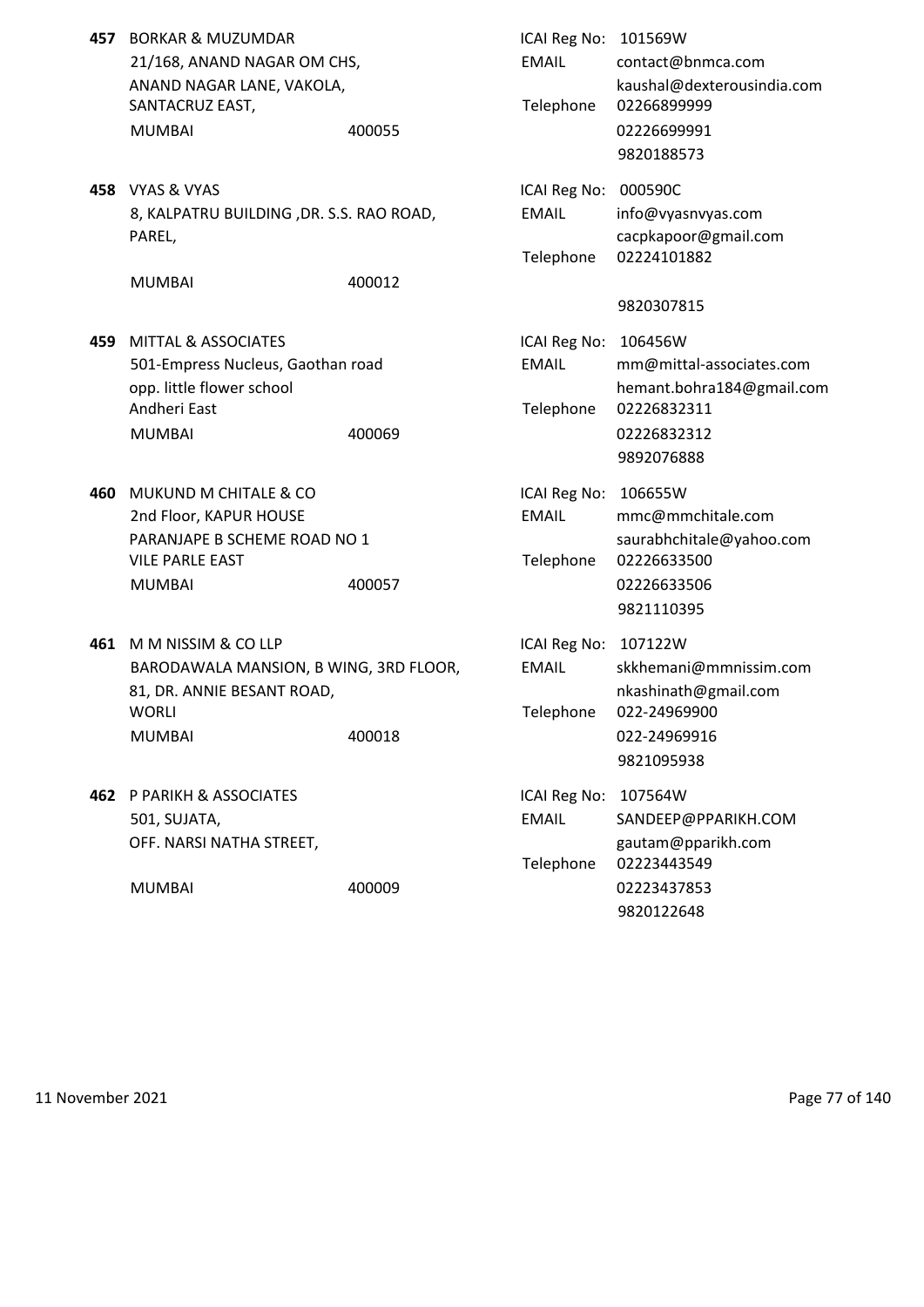| 463 RAV&CO                             |        | ICAI Reg No: 007532S |                       |
|----------------------------------------|--------|----------------------|-----------------------|
| C-20, IST FLOOR, SHREE KAILASH CHS LTD |        | EMAIL                | ca.rshetty@gmail.com  |
| DATTA MANDIR ROAD, NEAR VAKOLA BRIDGE  |        |                      | shetty ramesh@hotm    |
| SANTACRUZ EAST                         |        |                      | Telephone 02226693579 |
| <b>MUMBAI</b>                          | 400055 |                      | 02226694322           |

- **464 RATAN CHANDAK & CO** PLOT NO 487 GODHULI NEAR LENDRA PARK RAMDASPETH NAGPUR 440010 440010
- **465 RATAN RATHI & CO** KRISHNA NIDHI, NEAR NATRAJ GARDEN, KHAMGAON

**466** PATHAK H D & ASSOCIATES LLP 814-815, TULSIANI CHAMBERS, 212, NARIMAN POINT,

- **467** D KOTHARY & CO 102, AMEYA HOUSE NEXT TO AZAD NAGAR METRO STATION ANDHERI WEST MUMBAI 400058
- **468 RODI DABIR & CO** 282, KAPISH HOUSE, 2ND FLOOR, OPPOSITE PUNIT SUPER BAZAR, KHARE TOWN, DHARAMPETH NAGPUR 440010 440010

| RAV&CO                                 |        | ICAI Reg No: 007532S |                            |
|----------------------------------------|--------|----------------------|----------------------------|
| C-20, IST FLOOR, SHREE KAILASH CHS LTD |        | <b>EMAIL</b>         | ca.rshetty@gmail.com       |
| DATTA MANDIR ROAD, NEAR VAKOLA BRIDGE  |        |                      | shetty_ramesh@hotmail.com  |
| <b>SANTACRUZ EAST</b>                  |        | Telephone            | 02226693579                |
| <b>MUMBAI</b>                          | 400055 |                      | 02226694322                |
|                                        |        |                      | 9869433579                 |
| RATAN CHANDAK & CO                     |        | ICAI Reg No: 108696w |                            |
| PLOT NO 487 GODHULI                    |        | <b>EMAIL</b>         | info@rcnco.net             |
| NEAR LENDRA PARK                       |        |                      | sksantoshngp@gmail.com     |
| RAMDASPETH                             |        | Telephone            | 02532951039                |
| <b>NAGPUR</b>                          | 440010 |                      | 07122422933                |
|                                        |        |                      | 9422102270                 |
| RATAN RATHI & CO                       |        | ICAI Reg No:         | 108698w                    |
| KRISHNA NIDHI, NEAR NATRAJ GARDEN,     |        | <b>EMAIL</b>         | ratan_rathi@rediffmail.com |
| <b>KHAMGAON</b>                        |        |                      | ratan.rathi14@gmail.com    |
|                                        |        | Telephone            | 07263252217                |
| <b>KHAMGAON</b>                        | 444303 |                      | 07263254001                |
|                                        |        |                      | 9422180005                 |
|                                        |        |                      |                            |
| PATHAK H D & ASSOCIATES LLP            |        | ICAI Reg No: 107783W |                            |
| 814-815, TULSIANI CHAMBERS,            |        | <b>EMAIL</b>         | phd@phd.ind.in             |
| 212, NARIMAN POINT,                    |        |                      | yashu21@rediffmail.com     |
|                                        |        | Telephone            | 02230228508                |
| <b>MUMBAI</b>                          | 400021 |                      | 30228509                   |
|                                        |        |                      | 9967596320                 |
| D KOTHARY & CO                         |        | ICAI Reg No:         | 105335W                    |
| 102, AMEYA HOUSE                       |        | <b>EMAIL</b>         | rahulshah@dkothary.com     |
| NEXT TO AZAD NAGAR METRO STATION       |        |                      | mukeshjha4you@yahoo.co.in  |
| ANDHERI WEST                           |        | Telephone            | 02268651175                |
| <b>MUMBAI</b>                          | 400058 |                      | 02268651111                |
|                                        |        |                      | 9321193354                 |
| RODI DABIR & CO                        |        | ICAI Reg No:         | 108846W                    |
| 282, KAPISH HOUSE, 2ND FLOOR,          |        | <b>EMAIL</b>         | rodidabir@rediffmail.com   |
| OPPOSITE PUNIT SUPER BAZAR,            |        |                      | rodidabir@gmail.com        |
| KHARE TOWN, DHARAMPETH                 |        | Telephone            | 07122542108                |
| <b>NAGPUR</b>                          | 440010 |                      | 07122537563                |
|                                        |        |                      | 9822220106                 |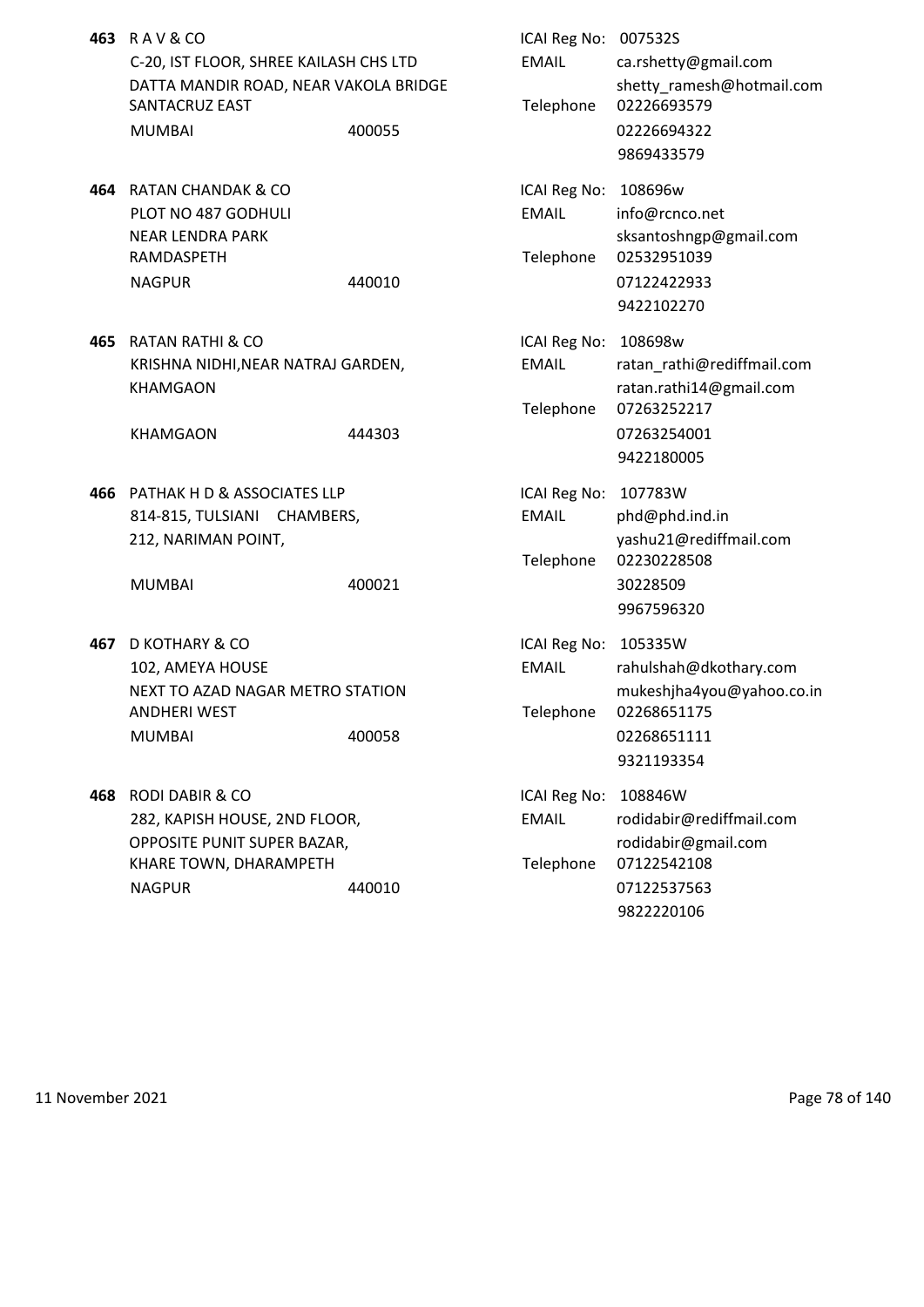- **469** A A A S & ASSOCIATES FIRST FLOOR, BRAMHANAND BUILDING, NEAR INCOME TAX OFFICE AMBAPETH, AMRAVATI, 444601 AMRAVATI 444601
- **470** SABADRA & SABADRA 7, SUMANGAL BUILDER HOUSE, SADHU VASWANI ROAD, NR MICO CIRCLE, HOLARAM COLONY
- **471 C R SAGDEO & CO** PRABHA NIWAS, RAHATE COLONY,

- **472 SAMRIA & CO** 2E, COURT CHAMBERS, 35, NEW MARINE LINES,
	-
- **473** V SANKAR AIYAR & CO 2C Court Chambers, 35 New Marine Lines

**474** SARDA & PAREEK LLP MAHAVIR APARTMENT THIRD FLOOR 598 M. G. ROAD NEAR SUNCITY CINEMA VILE PARLE FAST

| A A A S & ASSOCIATES                |        | ICAI Reg No: 009648C |                           |
|-------------------------------------|--------|----------------------|---------------------------|
| FIRST FLOOR, BRAMHANAND BUILDING,   |        | <b>EMAIL</b>         | sog20@live.com            |
| <b>NEAR INCOME TAX OFFICE</b>       |        |                      | tawariprashant@gmail.com  |
| AMBAPETH, AMRAVATI, 444601          |        | Telephone            | 9766911955                |
| <b>AMRAVATI</b>                     | 444601 |                      |                           |
|                                     |        |                      | 9766094447                |
| SABADRA & SABADRA                   |        | ICAI Reg No: 108921W |                           |
| 7, SUMANGAL BUILDER HOUSE,          |        | <b>EMAIL</b>         | ansabadra@gmail.com       |
| SADHU VASWANI ROAD, NR MICO CIRCLE, |        |                      | jagatonnet@yahoo.com      |
| <b>HOLARAM COLONY</b>               |        | Telephone            | 02532580277               |
| <b>NASIK</b>                        | 422002 |                      | 02532572577               |
|                                     |        |                      | 9422258747                |
| CRSAGDEO&CO                         |        | ICAI Reg No: 108959W |                           |
| PRABHA NIWAS, RAHATE COLONY,        |        | <b>EMAIL</b>         | sachinluthra@sagdeo.com   |
| <b>JAIL ROAD</b>                    |        |                      | sameer.wazalwar@gmail.com |
|                                     |        | Telephone            | 07122424634               |
| <b>NAGPUR</b>                       | 440022 |                      | 07122447756               |
|                                     |        |                      | 9823035129                |
| SAMRIA & CO                         |        | ICAI Reg No: 109043W |                           |
| 2E, COURT CHAMBERS,                 |        | <b>EMAIL</b>         | samriaco@gmail.com        |
| 35, NEW MARINE LINES,               |        |                      | adharsamria@yahoo.com     |
|                                     |        | Telephone            | 02222018158               |
| <b>MUMBAI</b>                       | 400020 |                      | 02222066981               |
|                                     |        |                      | 9819823427                |
| V SANKAR AIYAR & CO                 |        | ICAI Reg No: 109208W |                           |
| 2C Court Chambers,                  |        | <b>EMAIL</b>         | sankarg@vsa.co.in         |
| 35 New Marine Lines                 |        |                      | svenkats100@gmail.com     |
|                                     |        | Telephone            | 9820016619                |
| <b>MUMBAI</b>                       | 400020 |                      | 02222067440               |
|                                     |        |                      | 9833026830                |
| <b>SARDA &amp; PAREEK LLP</b>       |        | ICAI Reg No:         | 109262W                   |
| MAHAVIR APARTMENT THIRD FLOOR       |        | <b>EMAIL</b>         | njoshi@sardapareek.com    |
| 598 M. G. ROAD NEAR SUNCITY CINEMA  |        |                      | nvjca1@gmail.com          |
| <b>VILE PARLE EAST</b>              |        | Telephone            | 02226101125               |
| <b>MUMBAI</b>                       | 400057 |                      | 02226101126               |
|                                     |        |                      | 9819078061                |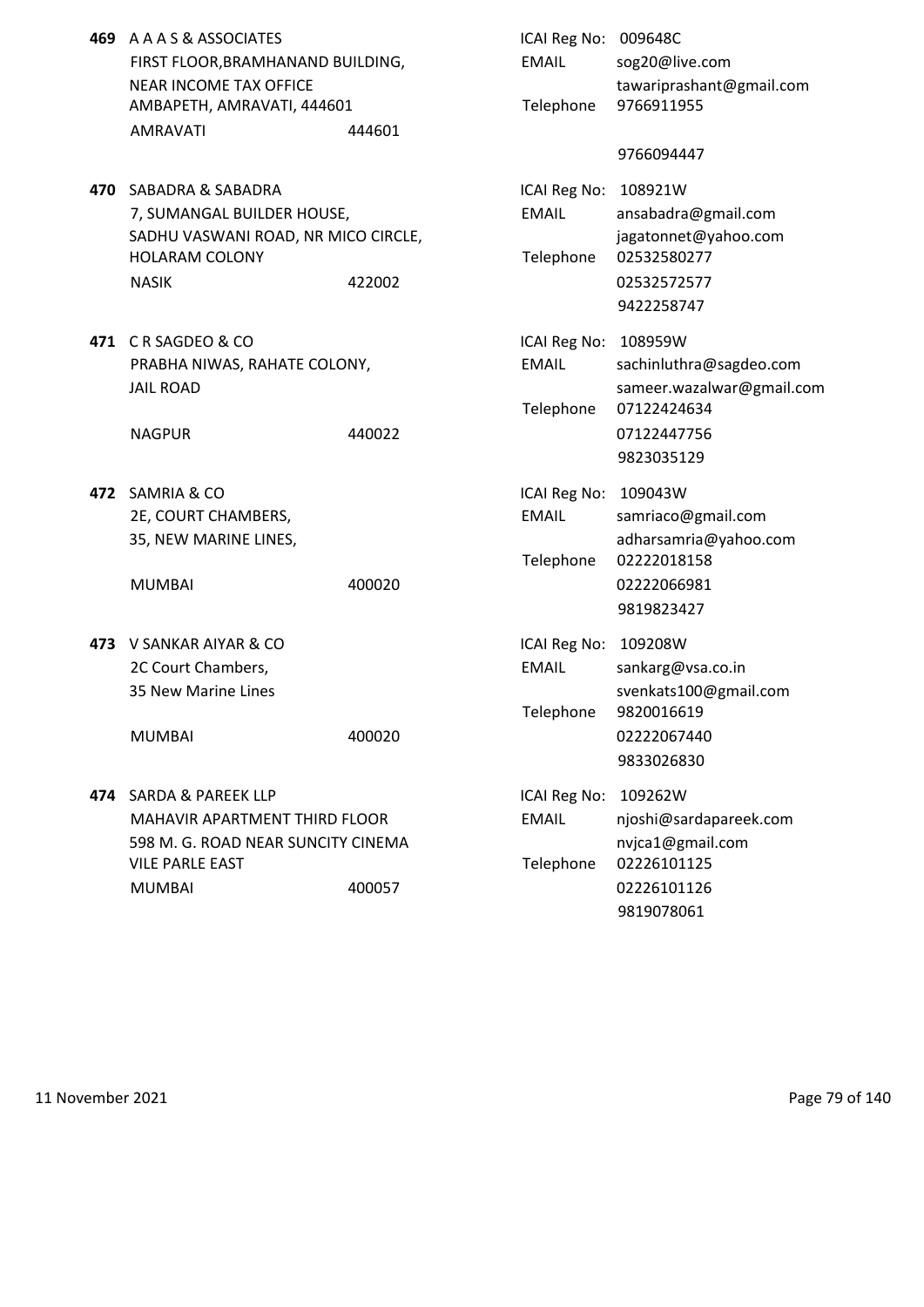- **475** SHAH & TAPARIA ICAI Reg No: 109463W OPPOSITE BHARAT MATA CINEMA TELEPHONE 02242116800 MUMBAI 400012 02240220302
- **476** SHAH BAHETI CHANDAK & CO **ICAI Reg No: 109513W**

- **477** S S RATHI & CO ICAI Reg No: 108726W 502, SHREE SHIVDUTTA APARTMENTS, EMAIL ssrathica@gmail.com STATION ROAD, NEAR LALIT RESTAURANT, and the matrix of amit@ssrca.com GOREGAON WEST **Telephone** 02228797415 MUMBAI 400062 02228762159
- **478** MEHTA CHOKSHI & SHAH LLP **ICAI Reg No: 106201W**

- **479** S C MEHRA & ASSOCIATES LLP **ICAI Reg No: 106156W** OFFICE NO 42,1ST FLOOR, SINGH ESTATE NO 3 EMAIL sc.mehra@scmassociates.in OFF S V ROAD, NEAR MOVIE STAR CINEMA, SCHOOL SCHOSSOCIATES@gmail.com RAM MANDIR WEST Telephone 9819272535 MUMBAI 400104
- **480** N P S R & ASSOCIATES **ICAI Reg No: 105511W** Office No.13-16 EMAIL nclahoti@yahoo.co.in MSR SQUARE nclahoti@gmail.com Near Chinchwad Railway Station Telephone 02027515575 PIMPRI 411033

203, CENTER POINT BUILDING EMAIL rakesh@shahtaparia.com 100, DR AMBEDKAR ROAD cajoshirakesh@gmail.com 9322284393 205, GHATATE CHAMBERS, The Contract of EMAIL sbcngp@gmail.com PANCHSHEEL SQUARE, ashok.chandak@sbc-ca.com Telephone 07122422719 NAGPUR 440012 07122454819 9822232666 9820108015 214, 2nd Floor, Maker Bhavan 3, EMAIL chetanshah@camcs.in New Marine Lines chetanshah19@gmail.com Telephone 02222057309 MUMBAI 400020 400020 02222088743 9820223402 9820060260

9850038629

11 November 2021 Page 80 of 140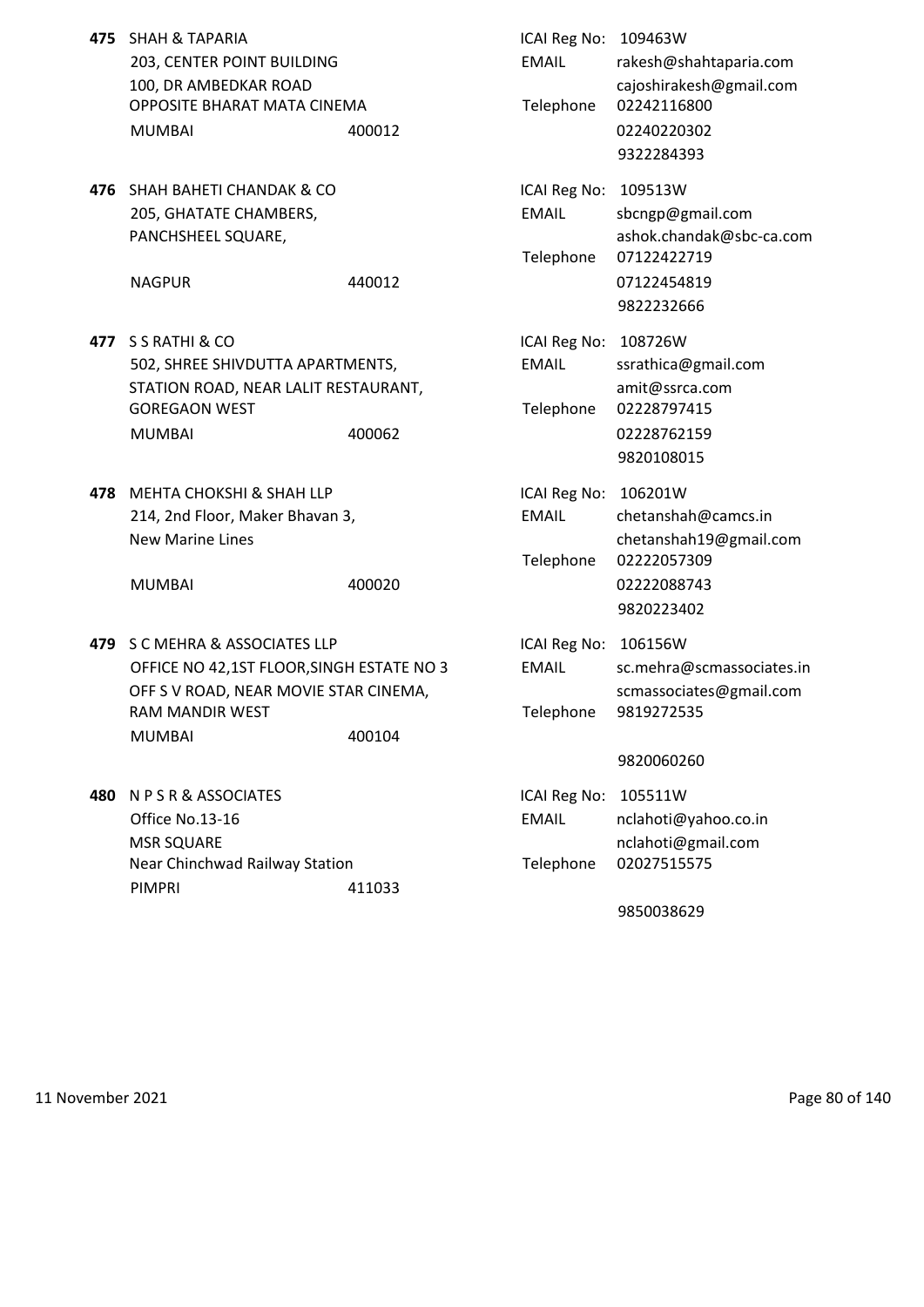**481** L B LADDHA & CO **ICAI Reg No: 105500W** OFFICE NO 9, The Contract of the Contract of the EMAIL Ib.laddha@lblca.co.in 2ND FLOOR, laddhalb@gmail.com MSR CAPITAL, MORWADI COURT ROAD Telephone 9168686611 PIMPRI 411018

## **MP**

**482** M MEHTA & CO ICAI Reg No: 000957C 201 PRESIDENT TOWER EMAIL audit@mmehtaco.com MADHUMILAN SQUARE mmehtaco@rediffmail.com Telephone 07314065948 INDORE 452001 07312523117 9826294918 **483** S P A R K & ASSOCIATES ICAI Reg No: 005313C 51 SPARK House EMAIL pankajkmedatwal@gmail.com scheme no 53 canileshgupta@ca-spark.com Near Medanta Hospital, Vijay nagar Telephone 07314230240 INDORE 452011 9981511568 **484** S B C J & ASSOCIATES **ICAI Reg No: 007051C** LIG-212-B, E-7 EMAIL neerajsinghaica@yahoo.com ARERA COLONY shreyanshbokadia@gmail.com NEAR 11 NO. STOP Telephone 07554287070 BHOPAL 462016 9826410550 **485** BHUTORIA GANESAN & CO **ICAI REGISTED BET** ICAI Reg No: 004465C POST BOX NO:1142, EMAIL bhutoria.ca@gmail.com S-9, THADARAM COMPLEX, extending the state of the bhutoria ca@rediffmail.com 209-A,ZONE-1, M.P.NAGAR, Telephone 07552572265 BHOPAL 462011 462011 07554260867 9425010752 **486** MULTI ASSOCIATES **ICAI Reg No: 509955C** IST FLOOR, QUALITY PARIKRAMA PARISAR EMAIL multica1961@gmail.com 7, INDIRA PRESS COMPLEX **agarg** in@yahoo.com ZONE I , M.P.NAGAR Telephone 07554224364 BHOPAL 462011 9425007442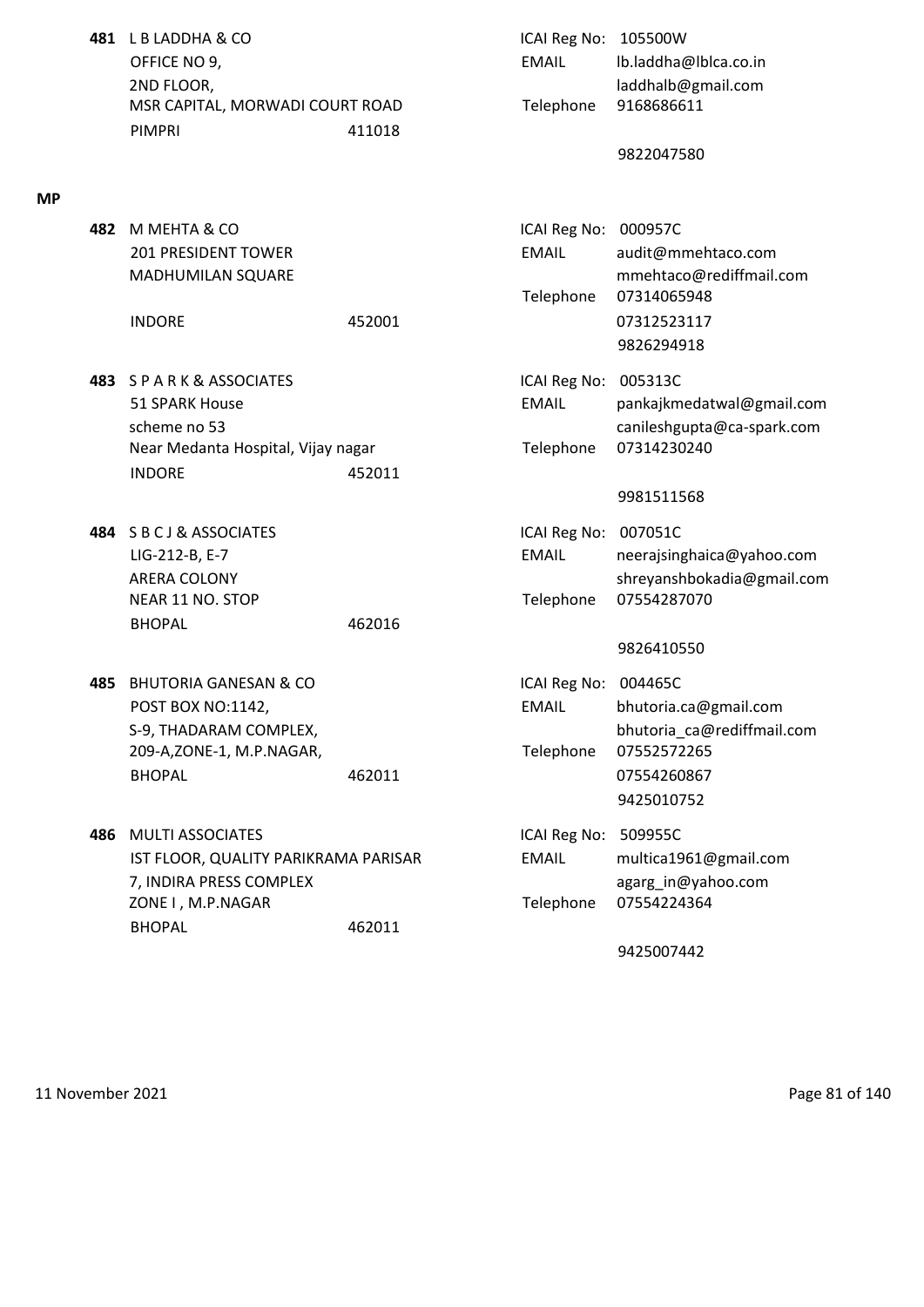|      | 487 SL CHHAJED & COLLP<br>R-12, MAHARANA PRATAP NAGAR<br>ZONE-I                              |        | ICAI Reg No:<br><b>EMAIL</b><br>Telephone | 000709C<br>chhajed_abhay@hotmail.com<br>vijit2000@gmail.com<br>07552553507                       |
|------|----------------------------------------------------------------------------------------------|--------|-------------------------------------------|--------------------------------------------------------------------------------------------------|
|      | <b>BHOPAL</b>                                                                                | 462011 |                                           | 07552553960<br>9009044477                                                                        |
| 488  | MISHRA TIWARI & ASSOCIATES<br>212, HARE GOVING COMPLEX<br>ZONE-I M.P. NAGAR<br><b>BHOPAL</b> | 462011 | ICAI Reg No:<br><b>EMAIL</b><br>Telephone | 005188c<br>mishra_sanjay111@hotmail.com<br>casanjaykmishra@gmail.com<br>7552552405<br>7554294337 |
|      |                                                                                              |        |                                           | 9826017800                                                                                       |
| 489. | VINAY F KOTHARI & CO<br>FH-194, IDA SCHEME 54<br><b>INDORE</b>                               |        | ICAI Reg No:<br><b>EMAIL</b><br>Telephone | 002009C<br>cavfkothari@gmail.com<br>vinkam2007@rediffmail.com<br>07314244271                     |
|      | <b>INDORE</b>                                                                                | 452018 |                                           | 9302220988                                                                                       |
| 490  | A K SURANA & ASSOCIATES<br>H - 38, NISHAT COLONY<br>74, BUNGALOWS<br><b>BHOPAL</b>           | 462003 | ICAI Reg No:<br><b>EMAIL</b><br>Telephone | 002729C<br>suranaak1984@gmail.com<br>rajputvivek@rediffmail.com<br>07552551268<br>9827272043     |
|      |                                                                                              |        |                                           | 9826084650                                                                                       |
| 491  | SANJAY SRIVASTAVA & CO<br><b>SANTOSH TOWER</b><br>148, ZONE -1, M.P.NAGAR                    |        | ICAI Reg No:<br><b>EMAIL</b><br>Telephone | 005343C<br>ssca148bpl@gmail.com<br>ssca148bpl@yahoo.com<br>07552762593                           |
|      | <b>BHOPAL</b>                                                                                | 462011 |                                           | 07552763465<br>9425004492                                                                        |
| 492  | R SHAH & CO<br>432, JASMINE<br><b>NEW MINAL RESIDENCY</b><br>J.K.ROAD,                       |        | ICAI Reg No:<br><b>EMAIL</b><br>Telephone | 502010C<br>auditor4u@gmail.com<br>oditor4u@yahoo.com<br>08989059450                              |
|      | <b>BHOPAL</b>                                                                                | 462023 |                                           | 09829014060<br>9887514060                                                                        |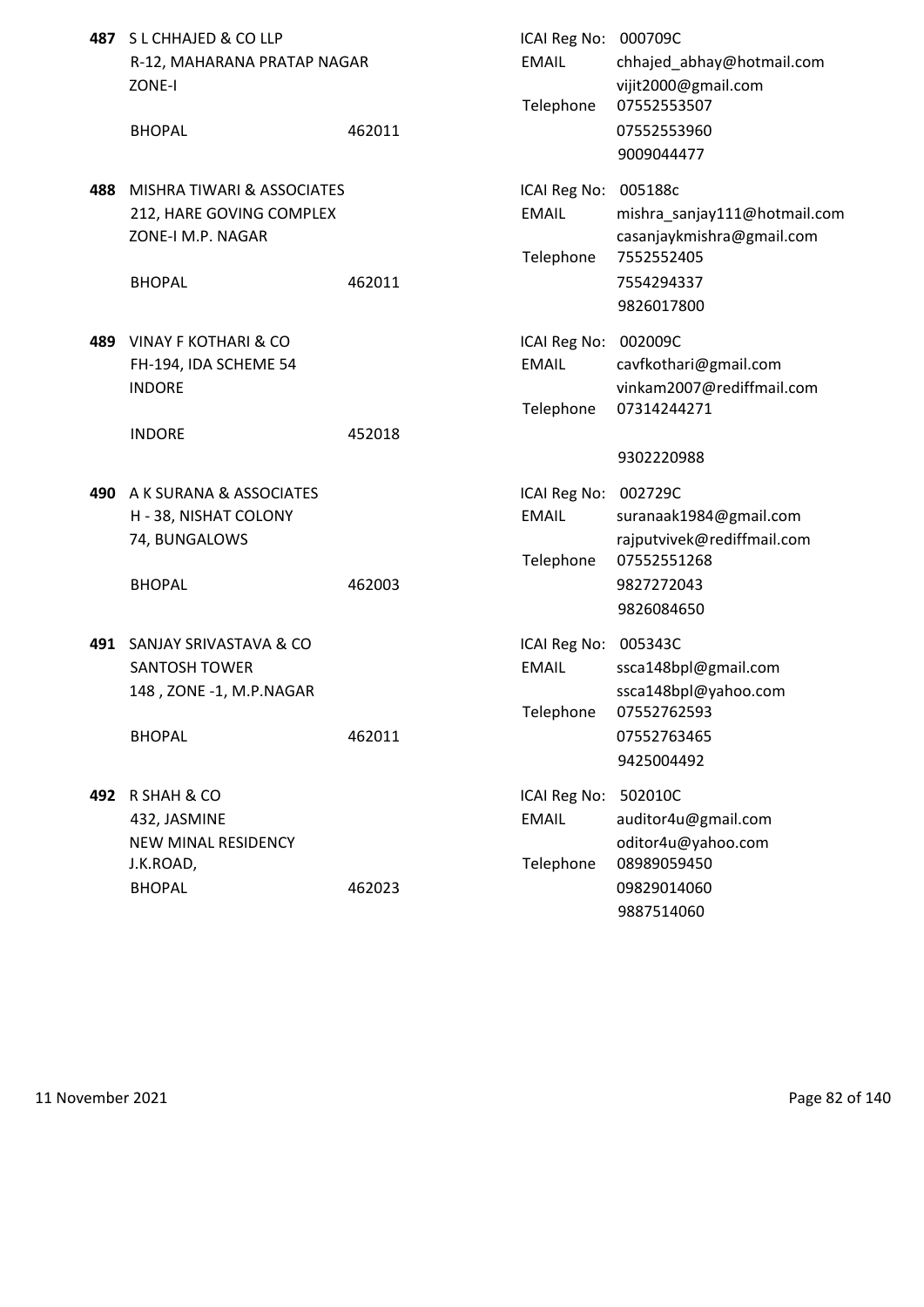**493** A K B JAIN & CO ICAI Reg No: 003904C ARERA COLONY Telephone 07552420163 BHOPAL 462016 462016 07552420319

- **494** M A K & ASSOCIATES **ICAI Reg No: 003060C** Opp. BANK OF BARODA ,A.B. ROAD Telephone 07312563776 INDORE 452018 07312561791
- **495** PRAKASH S JAIN & CO **ICAI Reg No: 002423C**

- **496** G D K & ASSOCIATES **ICAI Reg No: 002159C** BHOPAL BHOPAL **Telephone 07314973900** BHOPAL 462023
- **497** AGRAWAL KANHERE ASSOCIATES ICAI Reg No: 008165C MAHARANA PRATAP NAGAR TELEPHONE 07554270185 BHOPAL 462011 07552761432
- **498** SUMAT K JAIN & CO **ICAI REGISTED SOME REGISTER SUMAT K** JAIN & CO BHOPAL BHOPAL Telephone 07554223330 BHOPAL 462001 07554203330

E-2 E-2 E-2 EMAIL saliljainca@gmail.com 316 saliljainca@rediffmail.com 9826083140 CHATURVEDI MANSION, The CHATURVEDI MANSION, The CHATURVEDI MANSION, 26/4 OLD PALASIA 3RD FLOOR maknassociates@rediffmail.com 9827023426 VITRAG EMAIL prakashsjainco@gmail.com 30/1, SOUTH TUKOGANJ prakashsjainco@yahoo.com Telephone 07314989815 INDORE 452001 07312527577 9827622211 87, LALA LAJPAT RAI COLONY **EMAIL** gdkmangal@gmail.com NEAR PUNJABI BAGH, RAISEN ROAD kemisha288@yahoo.com 9425316387 F-02, ASHIRWAD COMPLEX, The Computer of the EMAIL ashok.ca32@gmail.com 162, ZONE - I sanjeevchanodia@hotmail.com 9827270164 301 AKANSHA 3RD FLOOR EMAIL skjain1965@rediffmail.com 2 PRESS COMPLEX M.P NAGAR, ZONE1 skiphopal@yahoo.com

9415030132

11 November 2021 Page 83 of 140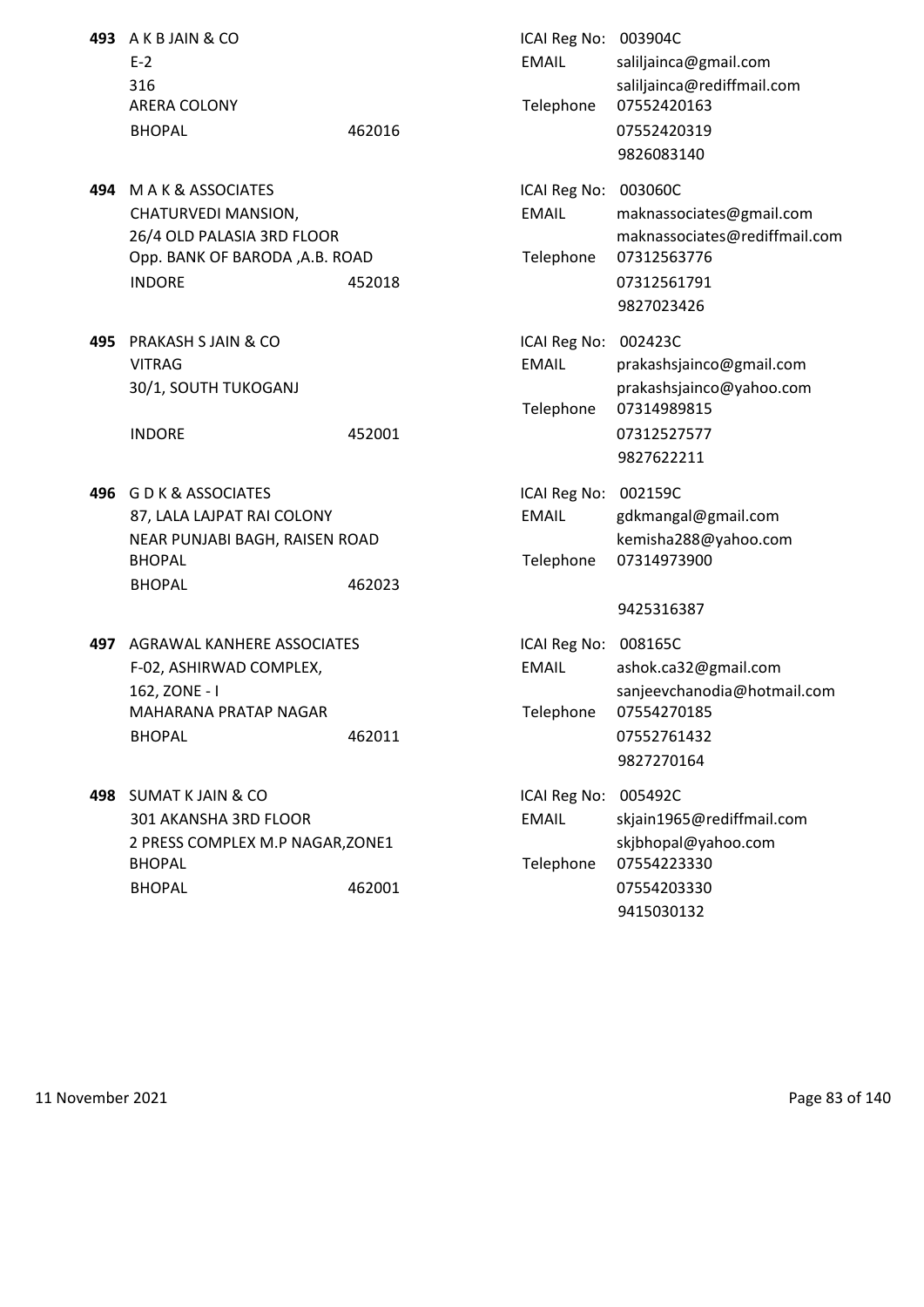| 499 GUPTA LAKHANI & ASSOCIATES |        | ICAI Reg No: $011894C$ |                       |
|--------------------------------|--------|------------------------|-----------------------|
| F 12-14 CHITRA COMPLEX         |        | EMAIL                  | gla ca@hotm           |
| 178 ZONE-I M.P. NAGAR          |        |                        | ca.swati@gm           |
| <b>BHOPAL</b>                  |        |                        | Telephone 07554203487 |
| <b>BHOPAL</b>                  | 462011 |                        |                       |

**500** V K LADHA & ASSOCIATES 36, DRAVID MARG KSHIRSAGAR COLONY

- **501 B C P JAIN & CO** E-2/33 ARERA COLONY NEAR BJP OFFICE BHOPAL 462016 462016 07552460110
- **502** SPJV&CO PRIYADARSHINI PRABHA, TOP FLOOR, SBI COLONY, BEHIND JK MARBLE, NEAR CHETAK BRIDGE, ZONE 2 MP NAGAR BHOPAL 462011 462011 09425476908
- **503** O P TOTLA & CO 302, ALANKAR POINT, GEETA BHAWAN SQUARE, A. B. ROAD, INDORE **Telephone 07312492877** INDORE 452001 452001 07314051174
- **504 FADNIS & GUPTE B-14 RATLAM KOTHI** KANCHAN BAGH MAIN ROAD

| <b>GUPTA LAKHANI &amp; ASSOCIATES</b><br>F 12-14 CHITRA COMPLEX<br>178 ZONE-I M.P. NAGAR<br><b>BHOPAL</b> |        | ICAI Reg No: 011894C<br><b>EMAIL</b><br>Telephone | gla_ca@hotmail.com<br>ca.swati@gmail.com<br>07554203487                       |
|-----------------------------------------------------------------------------------------------------------|--------|---------------------------------------------------|-------------------------------------------------------------------------------|
| <b>BHOPAL</b>                                                                                             | 462011 |                                                   | 9425609247                                                                    |
| V K LADHA & ASSOCIATES<br>36, DRAVID MARG<br><b>KSHIRSAGAR COLONY</b><br><b>UJJAIN</b>                    | 456006 | ICAI Reg No: 002301c<br><b>EMAIL</b><br>Telephone | vkladha@rediffmail.com<br>vkladha99@hotmail.com<br>07342550498<br>07342550499 |
|                                                                                                           |        |                                                   | 9827081499                                                                    |
| <b>BCPJAIN &amp; CO</b><br>E-2/33 ARERA COLONY<br><b>BHOPAL</b>                                           |        | ICAI Reg No: 000802C<br><b>EMAIL</b>              | jainamitca@rediffmail.com<br>amit.chopra.ca@gmail.com                         |
| <b>NEAR BJP OFFICE</b><br><b>BHOPAL</b>                                                                   | 462016 | Telephone                                         | 07554273027<br>07552460110<br>9303131056                                      |
| SPJV&CO                                                                                                   |        | ICAI Reg No:                                      | 116884W                                                                       |
| PRIYADARSHINI PRABHA, TOP FLOOR,<br>SBI COLONY, BEHIND JK MARBLE,                                         |        | <b>EMAIL</b>                                      | prashantjain.ca@gmail.com<br>manoj@spjvco.com                                 |
| NEAR CHETAK BRIDGE, ZONE 2 MP NAGAR<br><b>BHOPAL</b>                                                      | 462011 | Telephone                                         | 07554933291<br>09425476908<br>9424624190                                      |
| O P TOTLA & CO<br>302, ALANKAR POINT, GEETA BHAWAN<br>SQUARE, A. B. ROAD,                                 |        | ICAI Reg No: 000734c<br><b>EMAIL</b>              | contact@optotlaco.com<br>optotla_ca@rediffmail.com                            |
| INDORE<br><b>INDORE</b>                                                                                   | 452001 | Telephone                                         | 07312492877<br>07314051174<br>9425057257                                      |
| <b>FADNIS &amp; GUPTE</b><br><b>B-14 RATLAM KOTHI</b><br>KANCHAN BAGH MAIN ROAD                           |        | ICAI Reg No:<br><b>EMAIL</b>                      | 006600C<br>vikram@fngca.com<br>manojfadnis@icai.org                           |
| <b>INDORE</b>                                                                                             | 452001 | Telephone                                         | 07312514448<br>07312527116<br>9826027717                                      |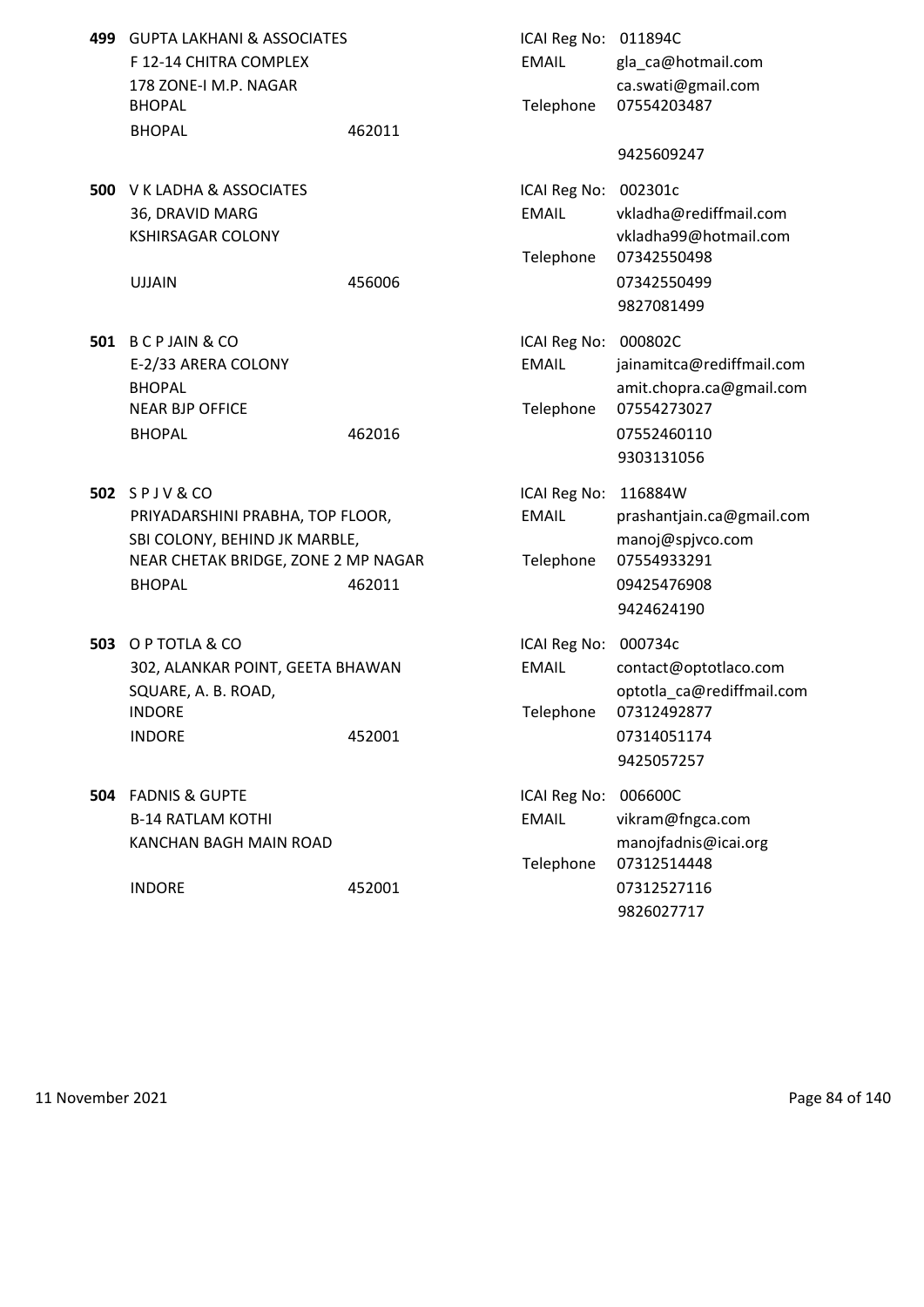|     | 505 LK MAHESHWARI & CO<br>E-7/574, ARERA COLONY,<br>OPPOSITE 1100 QUARTERS                                            |        | ICAI Reg No: 000780C<br><b>EMAIL</b><br>Telephone | lkmandcobpl@gmail.com<br>sanjeevchanodia@hotmail.com<br>07552462467                     |
|-----|-----------------------------------------------------------------------------------------------------------------------|--------|---------------------------------------------------|-----------------------------------------------------------------------------------------|
|     | <b>BHOPAL</b>                                                                                                         | 462016 |                                                   | 07552462468<br>9425010428                                                               |
| 506 | <b>HUSAIN SHABBIR &amp; CO</b><br>103-104, BHOPAL PLAZA HAMIDIA ROAD<br><b>BHOPAL TALKIES SQUARE</b><br><b>BHOPAL</b> | 462001 | ICAI Reg No: 006601C<br><b>EMAIL</b><br>Telephone | mhj1131@yahoo.co.in<br>gscca@rediffmail.com<br>07554255027<br>07314093318<br>9425054543 |
|     | <b>507 SRAM&amp;CO</b><br>A -3, 3RD FLOOR, L.M. COMPLEX,<br>TOWER CHOWK,<br>FREEGANJ<br><b>UJJAIN</b>                 | 456010 | ICAI Reg No: 008244C<br><b>EMAIL</b><br>Telephone | ssna12345@yahoo.co.in<br>aaka256@gmail.com<br>07342560448<br>07342557117<br>9425195615  |
| 508 | MAHESH C SOLANKI & CO<br>E-3/2, NUPURKUNJ<br>ARERA COLONY                                                             |        | ICAI Reg No: 006228C<br><b>EMAIL</b><br>Telephone | mahesh@mcsca.com<br>RAJAT.JAIN@MCSCA.COM<br>9826059112                                  |
|     | <b>BHOPAL</b>                                                                                                         | 462016 |                                                   | 9826059112                                                                              |
| 509 | D K SAKLECHA & CO<br>403 ARU PLAZA, 582 M.G. ROAD<br>OPP. HUKUMCHAND CLOCK TOWER                                      |        | ICAI Reg No: 002501C<br><b>EMAIL</b><br>Telephone | dksaklecha@gmail.com<br>vaibhavsaklecha@yahoo.com<br>07314025503                        |
|     | <b>INDORE</b>                                                                                                         | 452001 |                                                   | 9826013367                                                                              |
|     | 510 KHANDELWAL KAKANI & CO<br>8, JOHARI PALACE,<br>FIRST FLOOR,<br>51, M. G.<br>ROAD,                                 |        | ICAI Reg No: 001311C<br><b>EMAIL</b><br>Telephone | kkc@cakhandelwalkakani.com<br>info@cakkc.in<br>07312529539                              |
|     | <b>INDORE</b>                                                                                                         | 452001 |                                                   | 07312518269<br>9827021444                                                               |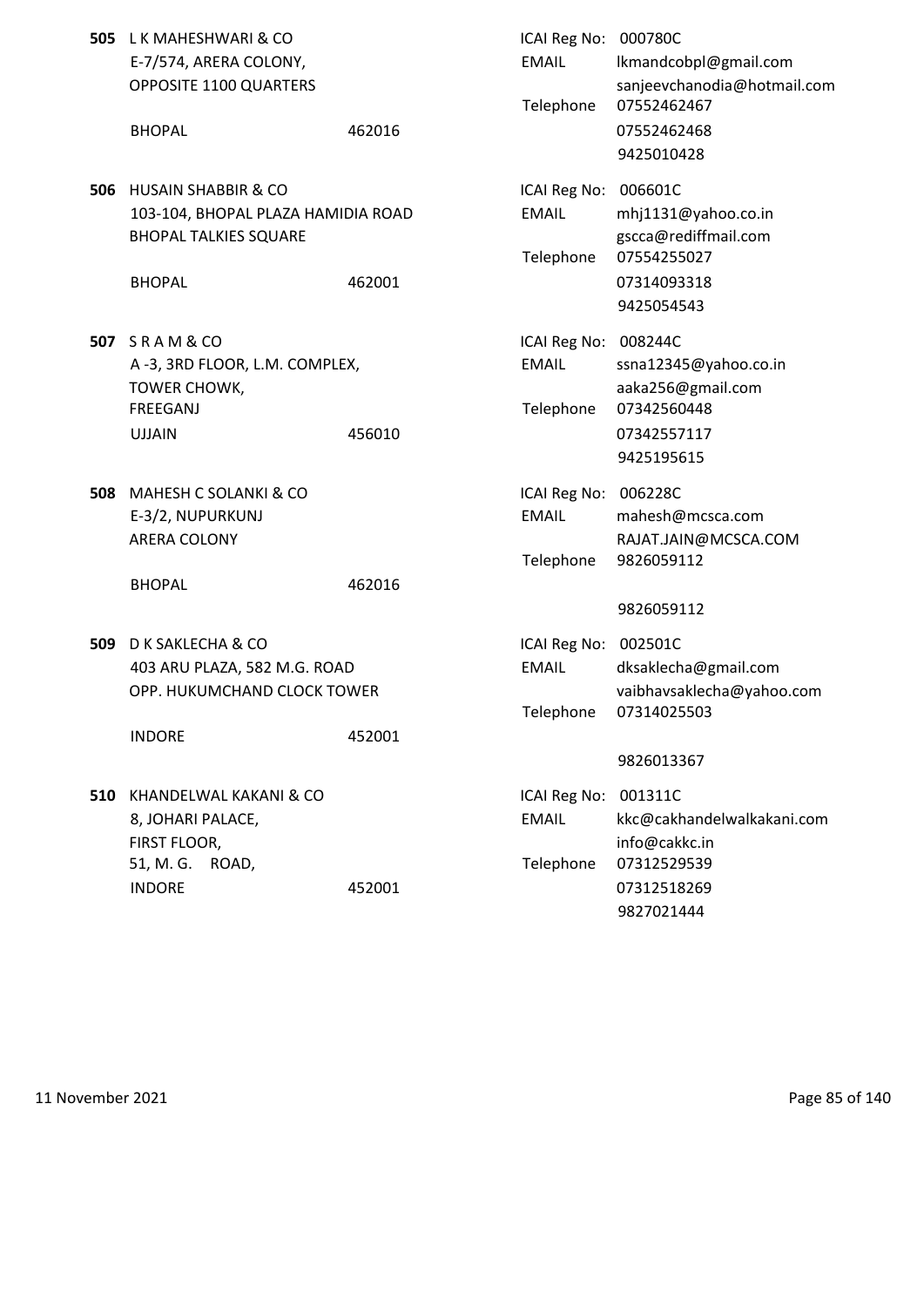| 511 LOWLEKAR & BARJATYA | ICAI Reg No: 007945C |           |
|-------------------------|----------------------|-----------|
| E-7/348, ARERA COLONY   | EMAIL                | -lnb@lnb  |
| NEAR PATANJALI STORE    |                      | avlowleka |

- **512 LAXMI TRIPTI & ASSOCIATES** 2/9 SHIREEN COMPLEX **B.D.A COLONY** KOH-E-FIZA BHOPAL
- **513** ARORA BANTHIA & TULSIYAN SILVER ARC PLAZA, 6TH FLOOR 20/1, NEW PALASIA JANJEERWALA SQUARE INDORE 452001 452001 452001
- **514** S K LULLA & CO E-2HOUSE NO 64 ARERA COLONY BESIDE DB POST OFFICE BHOPAL **BHOPAL Telephone** 09525111778 BHOPAL 462016 462016 07000899500
- **515** SANDEEP MUKHERJEE & ASSOCIATES KASTURBA NAGAR BESIDES CHETAK BRIDGE BHOPAL 462024
- **516** DASSANI & ASSOCIATES 1-B, SAGAR MATHA APARTMENT 18/7, M.G. ROAD, INDORE NORE CONTROLLER Telephone 07314078559 INDORE 452001 452001 452001

| LOWLEKAR & BARJATYA<br>E-7/348, ARERA COLONY<br><b>NEAR PATANJALI STORE</b>                                   |        | ICAI Reg No: 007945C<br><b>EMAIL</b><br>Telephone | Inb@Inb-ca.com<br>avlowlekar@gmail.com<br>07554932228                                                      |
|---------------------------------------------------------------------------------------------------------------|--------|---------------------------------------------------|------------------------------------------------------------------------------------------------------------|
| <b>BHOPAL</b>                                                                                                 | 462016 |                                                   | 9425004988                                                                                                 |
| LAXMI TRIPTI & ASSOCIATES<br>2/9 SHIREEN COMPLEX<br><b>B.D.A COLONY</b><br>KOH-E-FIZA BHOPAL<br><b>BHOPAL</b> | 462001 | ICAI Reg No:<br><b>EMAIL</b><br>Telephone         | 009189C<br>laxmitripti@gmail.com<br>laxmitripti@rediffmail.com<br>07882332656<br>07882332657<br>9425834567 |
| ARORA BANTHIA & TULSIYAN<br>SILVER ARC PLAZA, 6TH FLOOR<br>20/1, NEW PALASIA<br>JANJEERWALA SQUARE            |        | ICAI Reg No: 007028C<br><b>EMAIL</b><br>Telephone | INFO@ABTCA.IN<br>JNMANU@GMAIL.COM<br>07312534318                                                           |
| <b>INDORE</b>                                                                                                 | 452001 |                                                   | 07314071318<br>9826053437                                                                                  |
| S K LULLA & CO<br>E-2HOUSE NO 64<br>ARERA COLONY BESIDE DB POST OFFICE<br>BHOPAL<br><b>BHOPAL</b>             | 462016 | ICAI Reg No: 002336C<br><b>EMAIL</b><br>Telephone | casklulla@gmail.com<br>radhikaagrawal208@yahoo.in<br>09525111778<br>07000899500                            |
| SANDEEP MUKHERJEE & ASSOCIATES                                                                                |        | ICAI Reg No: 009942C                              | 9425111778                                                                                                 |
| $B-62,$<br><b>KASTURBA NAGAR</b>                                                                              |        | <b>EMAIL</b>                                      | sandeep@camukherjee.in<br>cayusuf32@gmail.com                                                              |
| <b>BESIDES CHETAK BRIDGE</b><br><b>BHOPAL</b>                                                                 | 462024 | Telephone                                         | 07554275197<br>07554058558<br>9827039240                                                                   |
| DASSANI & ASSOCIATES<br>1-B, SAGAR MATHA<br>APARTMENT<br>18/7, M.G. ROAD,                                     |        | ICAI Reg No:<br><b>EMAIL</b>                      | 009096C<br>dassanica@gmail.com<br>udassani@yahoo.com                                                       |
| <b>INDORE</b><br><b>INDORE</b>                                                                                | 452001 | Telephone                                         | 07314078559<br>07314020801<br>8889922111                                                                   |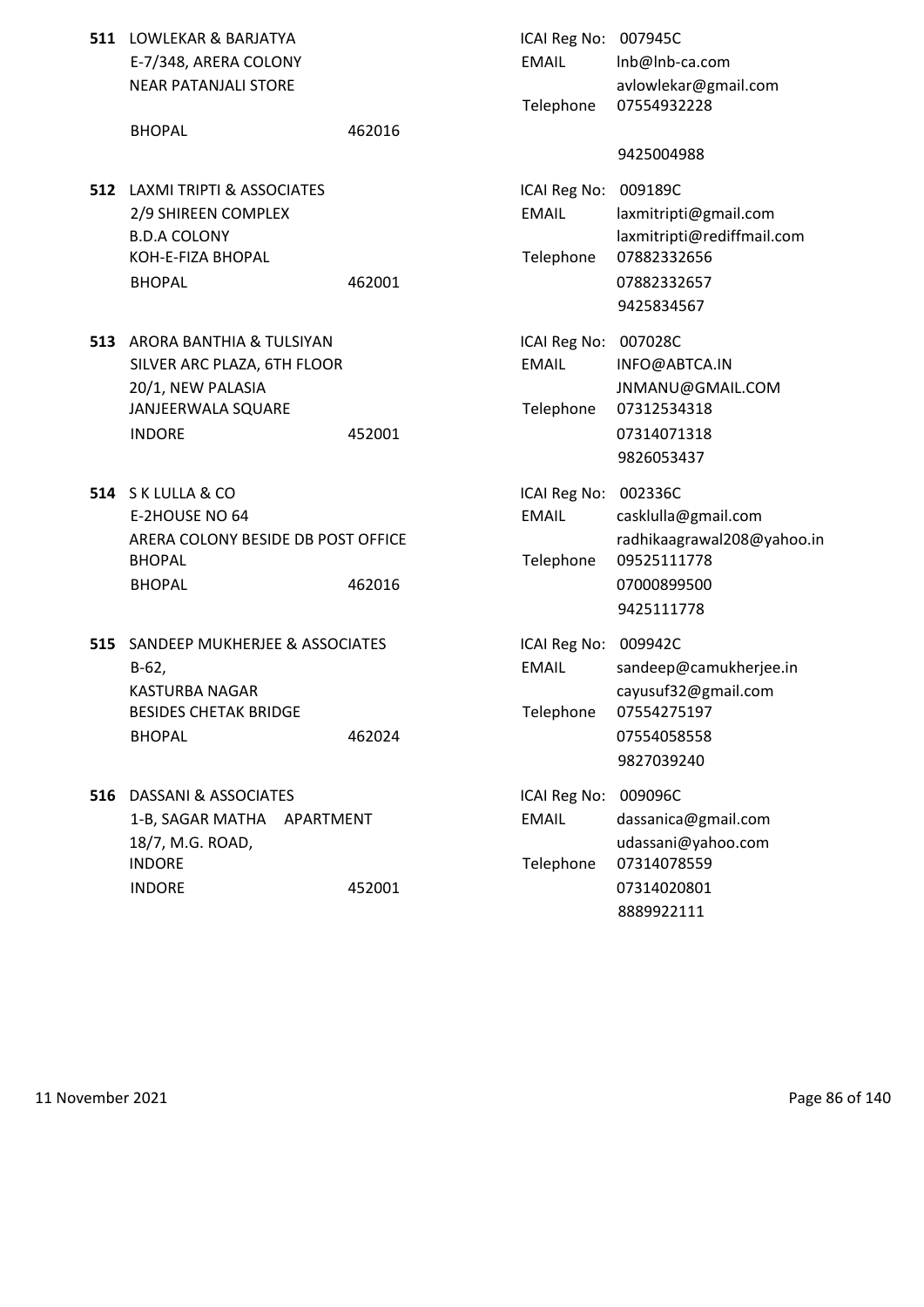| 517 MAHESHWARI & KEDAWAT         |        | ICAI Reg No: 006005C |                       |
|----------------------------------|--------|----------------------|-----------------------|
| 14 SCHEME NO. 53 RATNALOK COLONY |        | EMAIL                | mkcajp@gmail.com      |
| APOLLO PREMIER SERVICE ROAD      |        |                      | sumant.bhala@yah      |
| <b>VIJAY NAGAR SQUARE</b>        |        |                      | Telephone 07314065159 |
| <b>INDORE</b>                    | 452010 |                      |                       |

- **518** RAMA K GUPTA & CO Shop No.11 ,Third Floor Metro Plaza , Bittan Market, BHOPAL **BHOPAL Telephone 09425112778** BHOPAL 462038 462038 8770223278
- **519** A K CHANDERIA & CO 2/9,SHIREEN COMPLEX, B.D.A.COLONY KOHEFIZA BHOPAL 462001
- **520 K K & CO** 2, SATYAM APARTMENTS MADHAV CLUB ROAD FREEGANJ
- **521 SUBHASH CHAND JAIN ANURAG & ASSOCIATES** 4, ARCHANA APARTMENT, 8-B, RATLAM KOTHI, INDORE NORE Telephone 07312519439
- **522 S B A & COMPANY** 206, DIAMOND TRADE CENTRE DIAMOND COLONY **NEW PALASIA**

| MAHESHWARI & KEDAWAT                   |        | ICAI Reg No: 006005C |                            |
|----------------------------------------|--------|----------------------|----------------------------|
| 14 SCHEME NO. 53 RATNALOK COLONY       |        | <b>FMAIL</b>         | mkcajp@gmail.com           |
| APOLLO PREMIER SERVICE ROAD            |        |                      | sumant.bhala@yahoo.com     |
| VIJAY NAGAR SQUARE                     |        | Telephone            | 07314065159                |
| <b>INDORE</b>                          | 452010 |                      |                            |
|                                        |        |                      | 9314500691                 |
| RAMA K GUPTA & CO                      |        | ICAI Reg No: 005005C |                            |
| Shop No.11, Third Floor                |        | <b>EMAIL</b>         | ramakantgupta@yahoo.com    |
| Metro Plaza, Bittan Market,            |        |                      | rkg_ca1989@yahoo.in        |
| <b>BHOPAL</b>                          |        | Telephone            | 09425112778                |
| <b>BHOPAL</b>                          | 462038 |                      | 8770223278                 |
|                                        |        |                      | 9425112778                 |
| A K CHANDERIA & CO                     |        | ICAI Reg No: 010361C |                            |
| 2/9, SHIREEN COMPLEX,                  |        | <b>EMAIL</b>         | akchanderia@gmail.com      |
| <b>B.D.A.COLONY</b>                    |        |                      | akchanderia@rediffmail.com |
| KOHEFIZA                               |        | Telephone            | 07552548923                |
| <b>BHOPAL</b>                          | 462001 |                      | 07554278923                |
|                                        |        |                      | 9425393478                 |
| K K & CO                               |        | ICAI Reg No:         | 007691C                    |
| 2, SATYAM APARTMENTS                   |        | <b>EMAIL</b>         | manojpgupta@rediffmail.com |
| MADHAV CLUB ROAD                       |        |                      | kkcoind@gmail.com          |
| FREEGANJ                               |        | Telephone            | 07342557507                |
| <b>UJJAIN</b>                          | 456010 |                      | 07342555220                |
|                                        |        |                      | 9827026540                 |
| SUBHASH CHAND JAIN ANURAG & ASSOCIATES |        | ICAI Reg No: 004733C |                            |
| 4, ARCHANA APARTMENT,                  |        | <b>EMAIL</b>         | scjainca2004@yahoo.com     |
| 8-B, RATLAM KOTHI,                     |        |                      | sciainca2004@gmail.com     |
| INDORE                                 |        | Telephone            | 07312519439                |
| <b>INDORE</b>                          | 452001 |                      | 07312490791                |
|                                        |        |                      | 9302123882                 |
| <b>SBA&amp;COMPANY</b>                 |        | ICAI Reg No:         | 004651C                    |
| 206, DIAMOND TRADE CENTRE              |        | <b>EMAIL</b>         | sbacompany@rediffmail.com  |
| DIAMOND COLONY                         |        |                      | vikas_jain_ca@yahoo.com    |
| <b>NEW PALASIA</b>                     |        | Telephone            | 07312531478                |
| <b>INDORE</b>                          | 452001 |                      | 07312558186                |

9300099960

11 November 2021 Page 87 of 140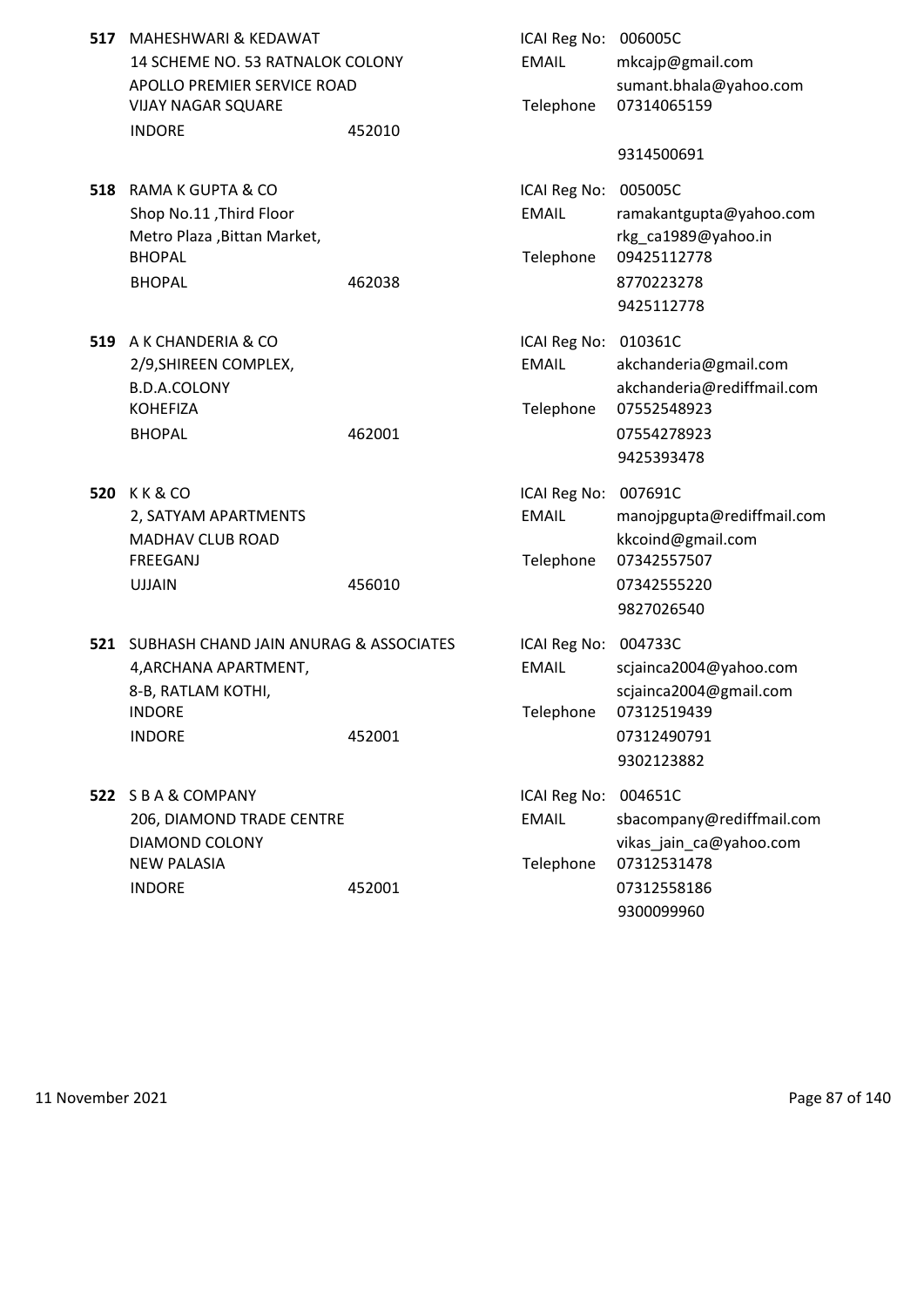| 523 SANJEEV OMPRAKASH GARG & CO<br><b>B-141 DR GOVIND NARAYAN SINGH MODEL TOWN</b>                                                  |                             | ICAI Reg No: 008773C<br><b>EMAIL</b>              | sanjeevomprakashgarg@gmail.com                                                                             |
|-------------------------------------------------------------------------------------------------------------------------------------|-----------------------------|---------------------------------------------------|------------------------------------------------------------------------------------------------------------|
| <b>CHUNA BHATTI</b><br><b>BHOPAL</b>                                                                                                | 462016                      | Telephone                                         | sanjeevomprakashgarg@yahoo.co.in<br>09893635111<br>07554064725<br>9425300607                               |
| 524 R C BAHETI & CO<br>24 M.P.NAGAR, ZONE-2,<br><b>NEAR SOM DISTALLIRIES</b><br><b>BHOPAL</b>                                       | 462011                      | ICAI Reg No: 403034C<br><b>EMAIL</b><br>Telephone | ranjanbaheti@gmail.com<br>rameshchandrabaheti@yahoo.com<br>07552557761<br>9826282060                       |
| <b>525 N R S M &amp; ASSOCIATES</b><br>MERIA BAZAR OLD USHA CO GODOWN CAMPUS<br>P O BUXI BAZAR<br>PO DARGHA BAZAR<br><b>CUTTACK</b> | 753001                      | ICAI Reg No: 311037E<br><b>EMAIL</b><br>Telephone | nrsmassociates.ho@gmail.com<br>raynalini@yahoo.co.in<br>06712430605<br>06712416434<br>7008808291           |
| 526 SDR&ASSOCIATES<br>150 - SAHID NAGAR<br><b>NEAR BISHNU MANDIR</b><br><b>BHUBANESHWAR</b>                                         | 751007                      | ICAI Reg No: 326522E<br><b>EMAIL</b><br>Telephone | sahoo.sunilkumar@yahoo.co.in<br>casdr1111@gmail.com<br>06746537743<br>06742300408<br>9437004858            |
| <b>527 AGASTI &amp; ASSOCIATES</b><br>97, BHOI NAGAR<br>PO: BHOI NAGAR<br>UNIT-9<br><b>BHUBANESHWAR</b>                             | 751022                      | ICAI Reg No: 313043E<br><b>EMAIL</b><br>Telephone | agasti_associates@yahoo.com<br>carajkumar99@gmail.com<br>06742542828<br>06742542828<br>8249307073          |
| 528 LALDASH & CO<br>PLOT NO. 1882. IIND FLOOR.<br>NILAKANTHA NAGAR.<br>BHUBANESWAR<br>BHUBANESHWAR                                  | UNIT-8. NAYAPALLY<br>751012 | ICAI Reg No:<br><b>EMAIL</b><br>Telephone         | 311147E<br>dashbijaya62@hotmail.com<br>subhransu1979@gmail.com<br>06742561638<br>06742562638<br>9937020638 |

**OR**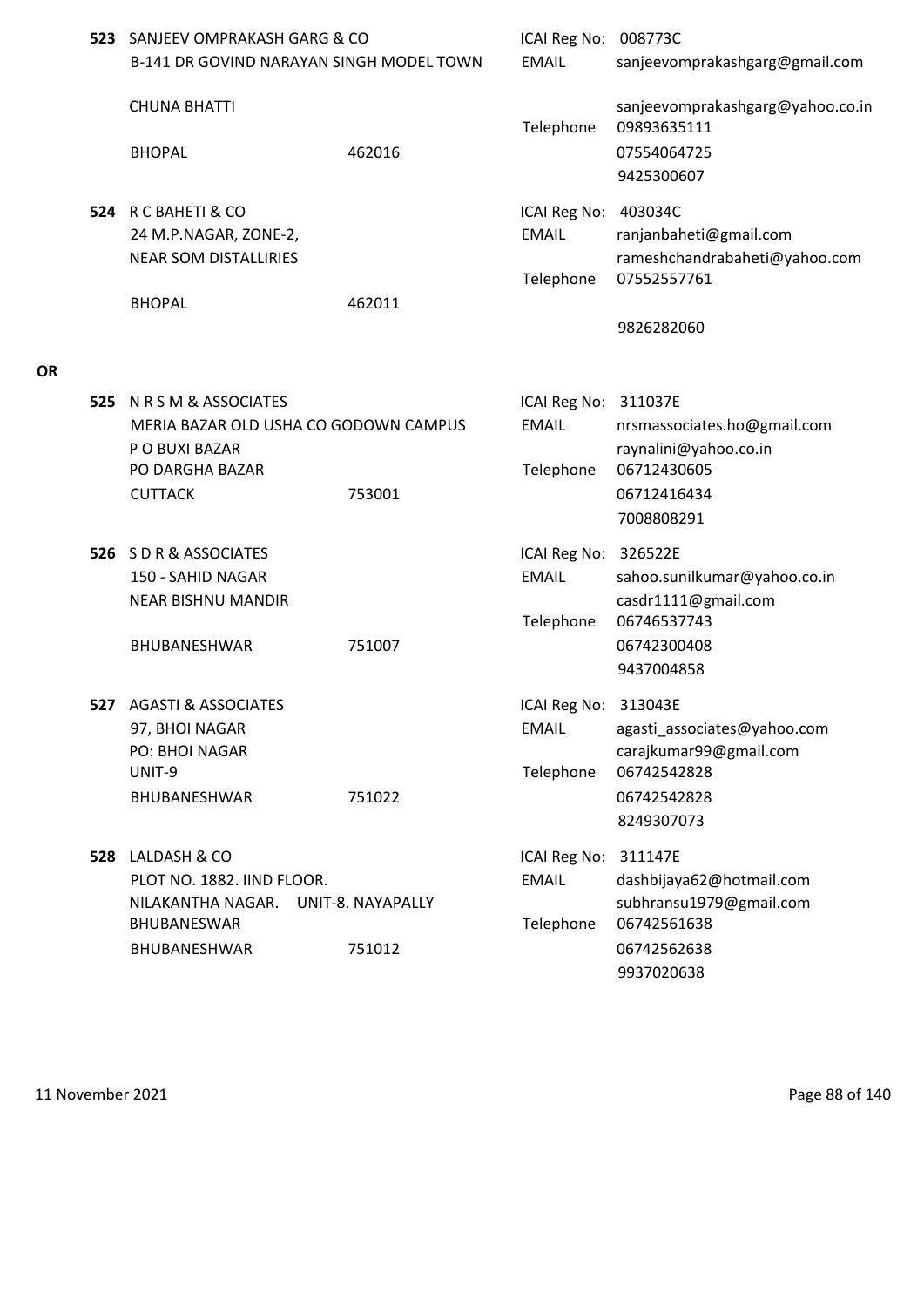|     | 529 PA & ASSOCIATES<br><b>12 GOVIND VIHAR</b><br><b>BAMIKHAL</b>                                                                              |        | ICAI Reg No: 313085E<br><b>EMAIL</b><br>Telephone | bhubaneswar@paassociates.in<br>prashantpanda55@gmail.com<br>06742571065                                |
|-----|-----------------------------------------------------------------------------------------------------------------------------------------------|--------|---------------------------------------------------|--------------------------------------------------------------------------------------------------------|
|     | <b>BHUBANESHWAR</b>                                                                                                                           | 751010 |                                                   | 06742571744<br>9238045945                                                                              |
| 530 | <b>NAG &amp; ASSOCIATES</b><br>C/52, GROUND FLOOR<br>BARAMUNDA HOUSING BOARD COLONY, HIG<br><b>BHUBANESWAR</b><br>BHUBANESHWAR                | 751003 | ICAI Reg No: 312063E<br><b>EMAIL</b><br>Telephone | nagandassociates@gmail.com<br>nagandassociates@yahoo.com<br>06742355022<br>03322125217<br>9433013252   |
|     | 531 C K PRUSTY & ASSOCIATES<br>10, RAJARANI COLONY<br><b>TANKAPANI ROAD</b><br><b>BHUBANESHWAR</b>                                            | 751014 | ICAI Reg No: 323220E<br><b>EMAIL</b><br>Telephone | ckprusty@gmail.com<br>ckprusty@ckpa.org<br>06742433184<br>03324202487<br>9437044882                    |
|     | 532 R K DAS & ASSOCIATES<br>PLOT NO-8/65/611, HOUSE NO-164A, LANE6<br>ROAD-2, SHREE JAGANNATH VIHAR<br>BARAMUNDA, BHUBANESWAR<br>BHUBANESHWAR | 751003 | ICAI Reg No: 317149E<br><b>EMAIL</b><br>Telephone | rkdas.associates@gmail.com<br>rkdas.associates@yahoo.com<br>0674 2555791<br>0674 3552462<br>9437039247 |
|     | <b>533 PATRO &amp; CO</b><br>3RD FLOOR, JANPATH TOWER,<br><b>ASHOK NAGAR,</b><br><b>BHUBANESHWAR</b>                                          | 751009 | ICAI Reg No: 310100E<br><b>EMAIL</b><br>Telephone | patroco@gmail.com<br>patroco@rediffmail.com<br>06742532471<br>06742532472<br>9437022472                |
|     | 534 SRB&ASSOCIATES<br>5TH FLOOR, IDCO TOWERS<br><b>JANPATH</b><br><b>BHUBANESHWAR</b>                                                         | 751022 | ICAI Reg No:<br><b>EMAIL</b><br>Telephone         | 310009E<br>bhadra.srb@gmail.com<br>srbbbsr@rediffmail.com<br>06742545880<br>06742546461                |
|     |                                                                                                                                               |        |                                                   | 9437046461                                                                                             |

11 November 2021 **Page 89 of 140**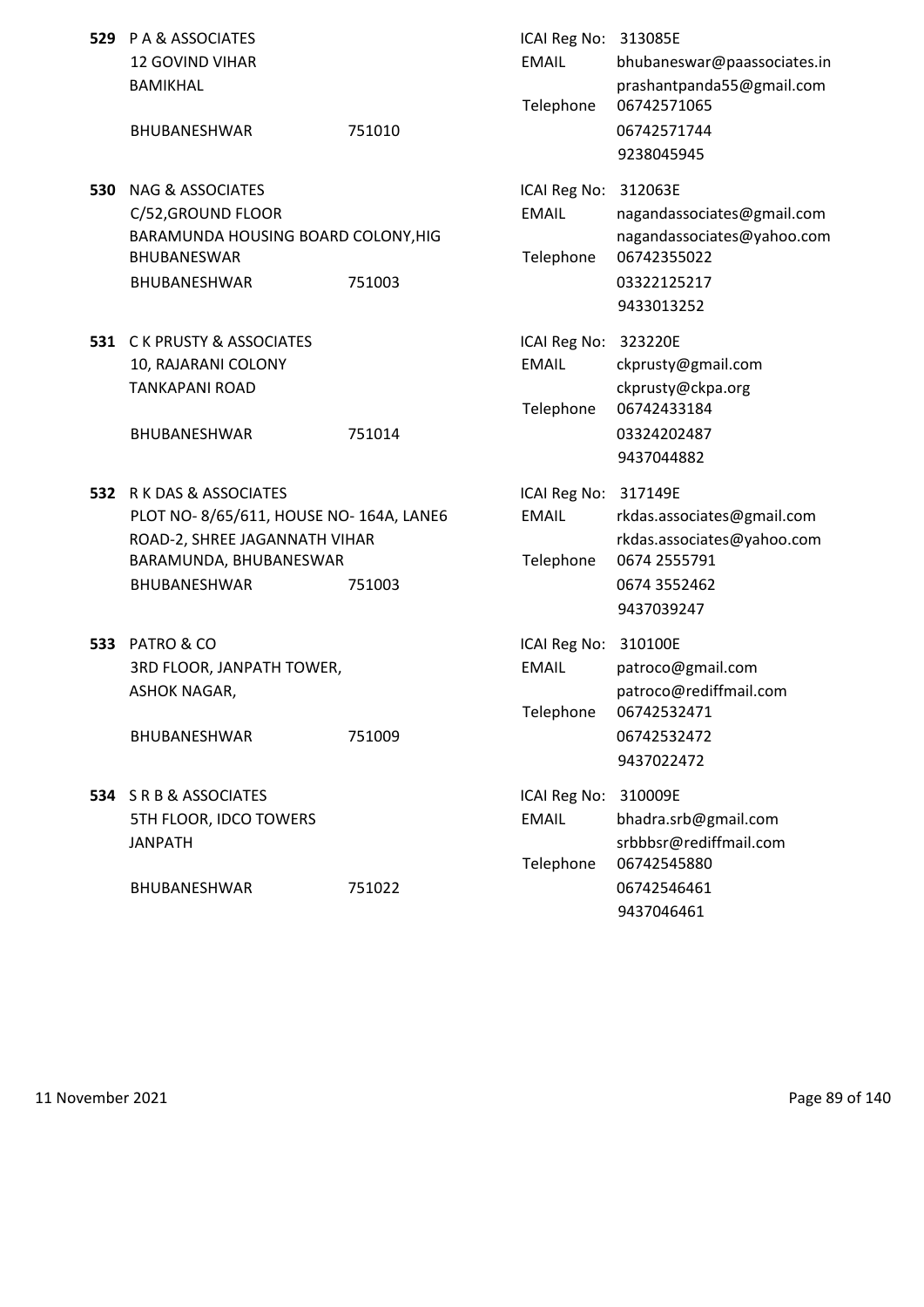| 535 B N DAS & ASSOCIATES |        | ICAI Reg No: 318051E |          |
|--------------------------|--------|----------------------|----------|
| O T MARKET               |        | EMAIL                | bndas301 |
| <b>BHADRAK</b>           |        |                      | bndas301 |
| BHADRAK, ODISHA-756100   |        | Telephone            | 93376613 |
| <b>BHADRAK</b>           | 756100 |                      | 06784251 |

**536** KADMAWALA & CO **ICAI Reg No: 323212E** 

**537** MANAS DASH & CO **ICAI Reg No: 325267E** 

BHUBANESHWAR 751002 06742430781

- **538** M A R P & ASSOCIATES **ICAI Reg No: 323539E** OKILBAG CHHACK Telephone 06742571712 BHUBANESHWAR 751006 9437008588
- **539** B N MISRA & CO **ICAI Reg No: 321095E** BHUBANESWAR Telephone 06742302776 BHUBANESHWAR 751023 06742303063
- **540** A B P & ASSOCIATES **ICAI Reg No: 315104E** AT - 11A, BAPUJI NAGAR EMAIL mail@caabp.com BHUBANESWAR Telephone 06742597063 BHUBANESHWAR 751009 06742597063

EMAIL bndas301@yahoo.co.in bndas301@gmail.com Telephone 9337661301 06784251630 9337661301 BUDHRAM ORAM MARKET **EMAIL** kadmawala4@rediffmail.com KACHERY ROAD **interval in the set of the set of the set of the set of the set of the set of the set of the set of the set of the set of the set of the set of the set of the set of the set of the set of the set of the set o** Telephone 06612511710 ROURKELA 769012 06612501710 9437038396 PADMA MANGAL, PLOT-3029 EMAIL manasdashco@yahoo.co.in RAVITALKIES ROAD manasdash@camdc.in Telephone 06742430780 9937055311 PLOT NO. 258 P FIRST FLOOR, The COMBIN COMMUNIC Camahapatra@gmail.com CUTTACK ROAD marp ca@yahoo.co.in 9437023713 S-29, MAITRI VIHAR, PHASE - II CHAR BOOK AND EMAIL bnmisraco@yahoo.co.in INFRONT OF TECH MAHINDRA bnmisraco@rediffmail.com 9437029398 2ND FLOOR, GODABARI TOWER kchanduka@gmail.com

9437497770

11 November 2021 Page 90 of 140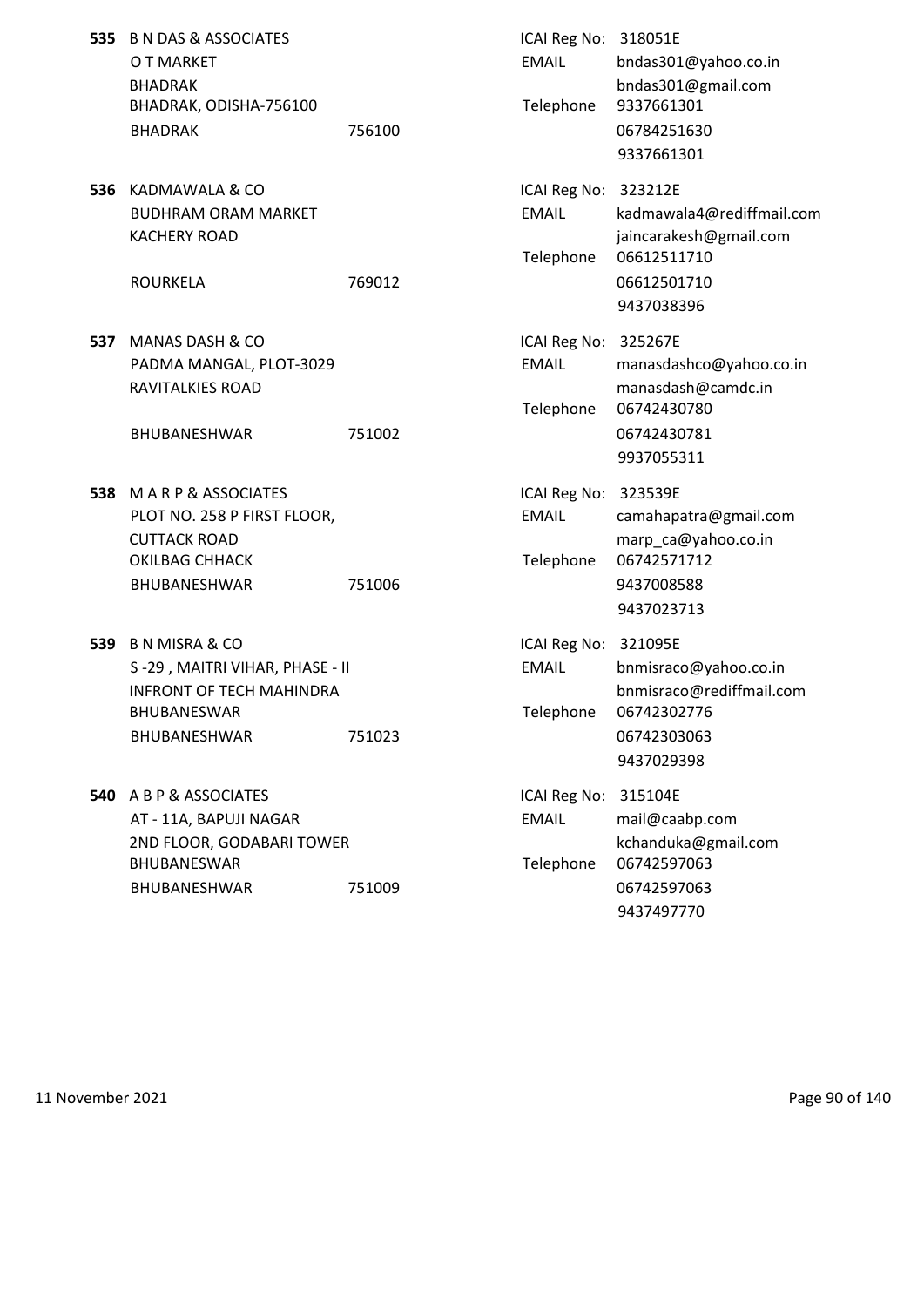|     | 541 S P P ASSOCIATES                   |        | ICAI Reg No: 322862E |                           |
|-----|----------------------------------------|--------|----------------------|---------------------------|
|     | AUL COLONY                             |        | <b>EMAIL</b>         | mail@sppassociates.com    |
|     | <b>ROXY HOTEL LANE</b>                 |        |                      | sppctc@yahoo.co.uk        |
|     | <b>BADAMBARI</b>                       |        | Telephone            | 06742575495               |
|     | <b>CUTTACK</b>                         | 753009 |                      | 06712334491               |
|     |                                        |        |                      | 9437055395                |
| 542 | O M KEIRIWAL & CO                      |        | ICAI Reg No:         | 314144E                   |
|     | A 17/10, NILAGIRI NIWAS                |        | <b>EMAIL</b>         | ho@omkandco.com           |
|     | NEAR S.P. VIGILANCE OFFICE             |        |                      | swatikejriwal19@gmail.co  |
|     | SURYA NAGAR                            |        | Telephone            | 06742397025               |
|     | <b>BHUBANESHWAR</b>                    | 751003 |                      | 06742397227               |
|     |                                        |        |                      | 9861141730                |
| 543 | TEJ RAJ & PAL                          |        | ICAI Reg No:         | 304124E                   |
|     | Plot No. 1278/2256/4294 Govinda Prasad |        | <b>EMAIL</b>         | contacttejrajpal@gmail.co |
|     | Bomikhal, Behind Ekamra Talkies        |        |                      | trpbbsr@tejrajpal.com     |
|     | Bhubaneswar - 751010                   |        | Telephone            | 06746509998               |
|     | <b>BHUBANESHWAR</b>                    | 751010 |                      | 06802225691               |
|     |                                        |        |                      | 9437167383                |
|     | 544 A K SABAT & CO                     |        | ICAI Reg No: 321012E |                           |
|     |                                        |        |                      |                           |

BHUBANESHWAR 751007 751007 6742549383

**545** DAS MOHANTY & ASSOCIATES **ICAI Reg No: 318134E** SHAKTI NAGAR, NEAR SAKTISWAR TEMP casudhakanta@gmail.com LINK ROAD, ARUNODAYA MARKET- 753 012 Telephone 06712954009 CUTTACK 753012 06712954009

**546** ANIL MIHIR & ASSOCIATES **ICAI Reg No: 303038E** Office Unit 430, 431, 4th Floor **EMAIL** anilmihir@gmail.com Bhubaneswar ODISHA Telephone 06742560925 BHUBANESHWAR 751010 06742560925

9437055395 al 19@gmail.com 9861141730  $p$ ajpal@gmail.com irajpal.com 9437167383 A/348 EMAIL aksabatco@gmail.com SAHID NAGAR aksabatandco@yahoo.in Telephone 6742548264 9337117033 SHANTI SRADHA , H/O: SK SAMAL, CA EMAIL dasmohantyassociates@yahoo.com 9437206296 Esplanade One Mall, 721, Rasulgarh manojbeura@yahoo.com 7004003919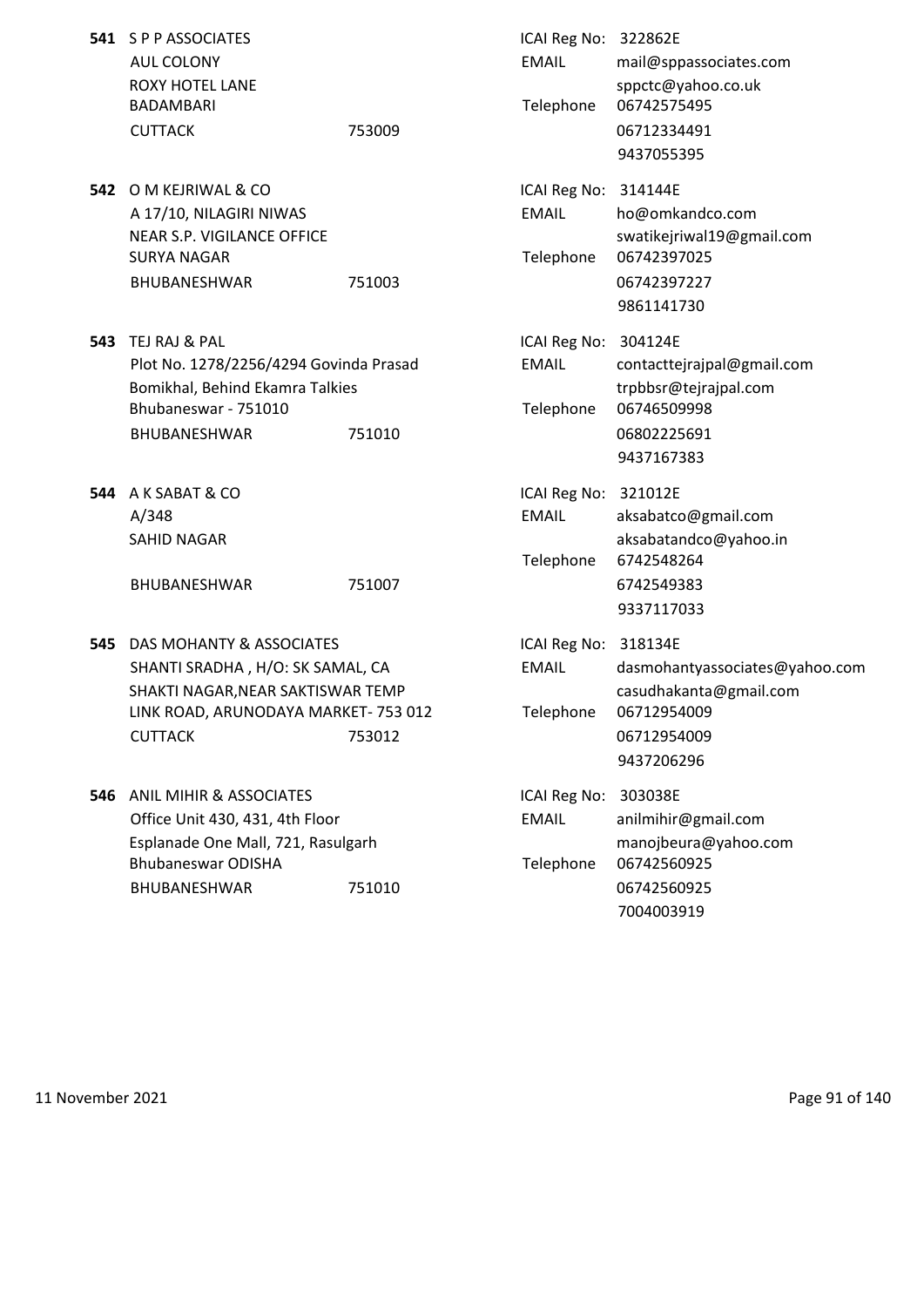| 547 | SINGH RAY MISHRA & CO<br>FLAT NO 207, KRISHNA MANSION<br><b>JHARPADA</b><br><b>BHUBANESHWAR</b>                             | 751006 | ICAI Reg No: 318121E<br><b>EMAIL</b><br>Telephone | srm.bbsr@gmail.com<br>srmkol@yahoo.co.in<br>06742533439<br>03322280568<br>9437003439                                 |
|-----|-----------------------------------------------------------------------------------------------------------------------------|--------|---------------------------------------------------|----------------------------------------------------------------------------------------------------------------------|
|     | 548 RKJS&COLLP<br>PLOT NO.C1/34, SECTOR-10,<br>CDA, MARKAT NAGAR<br><b>CUTTACK</b><br><b>CUTTACK</b>                        | 753014 | ICAI Reg No: 323001E<br><b>EMAIL</b><br>Telephone | rkjcuttack@yahoo.co.in<br>rtrsameer@gmail.com<br>06712955002<br>03340012400<br>9437064528                            |
| 549 | <b>PATNAIK &amp; CO</b><br>MAHATAB ROAD,<br>POST-BUXIBAZAR, CUTTACK<br><b>ORISSA</b><br><b>CUTTACK</b>                      | 753001 | ICAI Reg No: 310028E<br><b>EMAIL</b><br>Telephone | patco1975@gmail.com<br>sangram.bbsr@yahoo.co.in<br>06712311678<br>9437206262                                         |
| 550 | J B M T & ASSOCIATES<br>FLAT NO.-203, 2ND FLOOR, RATNA TOWER-II,<br><b>CUTTACK ROAD, BHUBANESWAR</b><br><b>BHUBANESHWAR</b> | 751006 | ICAI Reg No: 320232E<br><b>EMAIL</b><br>Telephone | jbmtca@gmail.com<br>trpani@rediffmail.com<br>06742571688                                                             |
| 551 | <b>G N S &amp; ASSOCIATES</b><br>M-27, MADHUSUDAN NAGAR<br>UNIT-IV<br><b>BHUBANESHWAR</b>                                   | 751001 | ICAI Reg No:<br><b>EMAIL</b><br>Telephone         | 9437056097<br>318171E<br>ca.npsahu@gmail.com<br>santosh.dehuri@yahoo.co.in<br>6742959738<br>6742395256<br>9040023956 |
| 552 | DAVINDER PAL SINGH & CO<br>HOUSE NO. 933<br>H.I.G. INDEPENDENT<br>SECTOR-70                                                 |        | ICAI Reg No:<br><b>EMAIL</b><br>Telephone         | 007601N<br>cadavinderpal@gmail.com<br>dpsinghca@yahoo.com<br>9814025756                                              |

MOHALI 160071 8360054645

**PB**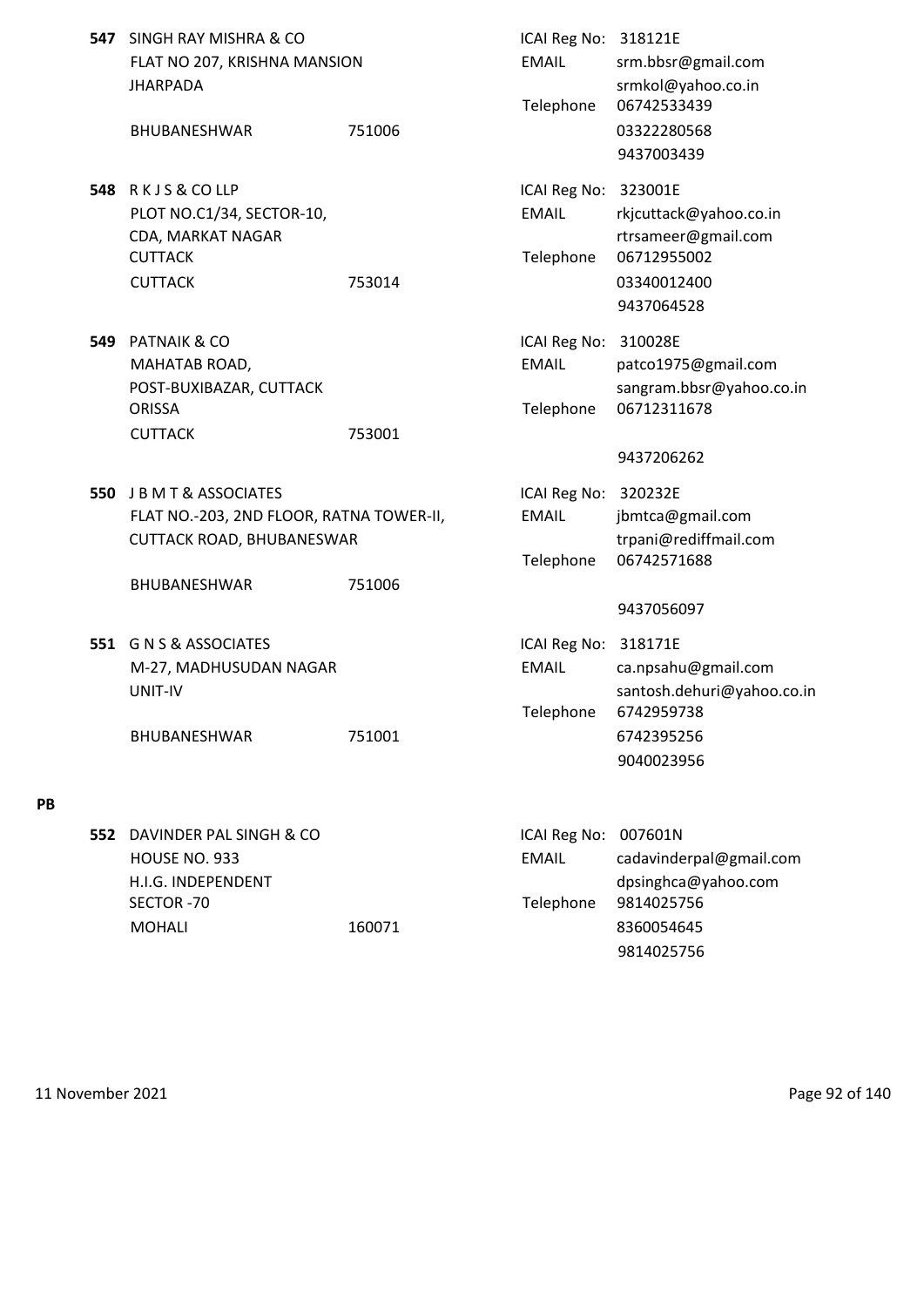|     | 553 SANJAY DEEP & ASSOCIATES<br><b>PLOT NO. E196</b><br>INDUSTRIAL FOCAL POINT, IT PARK<br>PHASE-8B MOHALI<br><b>CHANDIGARH</b> | 160074 | ICAI Reg No: 015951N<br><b>EMAIL</b><br>Telephone | cachd26@gmail.com<br>shubhamsanjay456@yahoo.com<br>01724633416<br>01724663057<br>9316065268          |
|-----|---------------------------------------------------------------------------------------------------------------------------------|--------|---------------------------------------------------|------------------------------------------------------------------------------------------------------|
|     | 554 ASIM ATREY & ASSOCIATES<br>297<br>RADHA SWAMI NAGAR<br>ASLAMABAD<br><b>HOSHIARPUR</b>                                       | 146001 | ICAI Reg No: 004024N<br><b>EMAIL</b><br>Telephone | ajsldh@gmail.com<br>asimatrey11@icloud.com<br>01614638402<br>01615024556<br>9417054401               |
|     | 555 S KUMAR GUPTA & CO<br><b>38 GURU GOBIND SINGH NAGAR</b><br>PHASE 1, OPP. PARK<br><b>MAJITHA ROAD</b><br><b>AMRITSAR</b>     | 143001 | ICAI Reg No: 001667N<br><b>EMAIL</b><br>Telephone | ca.skumargupta@gmail.com<br>s.skumargupta@rediffmail.com<br>01835095325<br>01835095326<br>9501034499 |
|     | 556 SUMAT GUPTA & CO<br>H.No.978<br>Street No.2, Lajpat Nagar<br><b>KOTKAPURA</b>                                               | 151204 | ICAI Reg No: 010288N<br><b>EMAIL</b><br>Telephone | sumatguptaca@gmail.com<br>mittalparshotam@yahoo.com<br>016352226345<br>9814031455                    |
| 557 | <b>BALWINDER ASSOCIATES</b><br>M R COMPLEX<br><b>CHANDIGARH ROAD</b><br><b>NAWANSHAHR</b><br>NAWANSHAHR                         | 144514 | ICAI Reg No: 014822N<br><b>FMAIL</b><br>Telephone | gt@balwinderassociates.com<br>info@costaccountant.in<br>01724644163<br>01724631125<br>9814068636     |

**558** K S DUA & CO **ICAI Reg No: 017478N** 11, GREEN VIEW **EMAIL** ksduaca@gmail.com RAJBAHA ROAD, ksduaca@rediffmail.com NEAR GARDEN RESORT, Telephone 01612441005 PATIALA 147001 01612441005

9815960550

11 November 2021 Page 93 of 140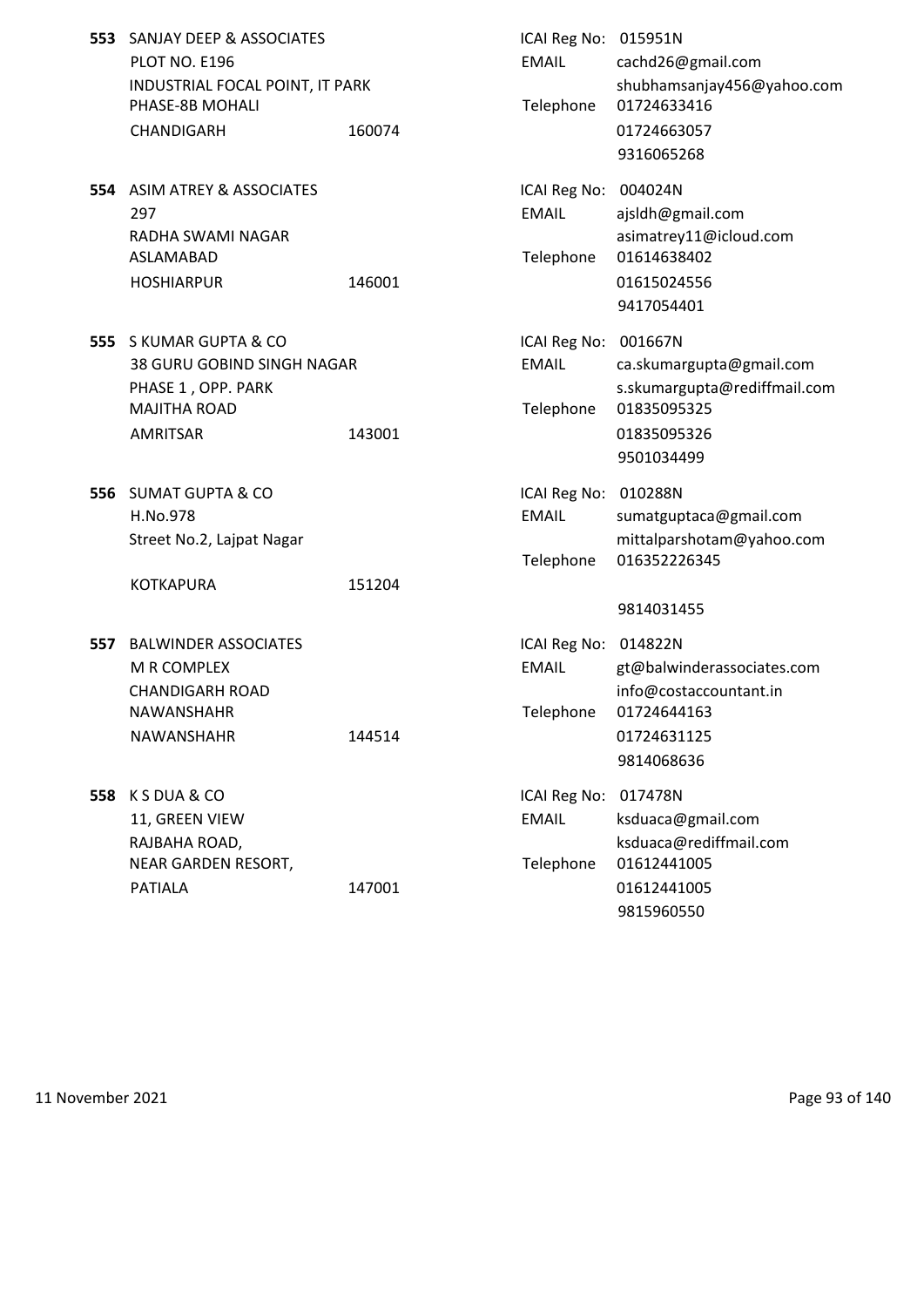|     | 559 V V BHALLA & CO<br>SODIAN STREET,<br><b>FEROZEPUR CITY</b>                                                                 |        | ICAI Reg No: 002928n<br><b>EMAIL</b><br>Telephone | vvbhalla@yahoo.com<br>pkjbhalla@gmail.com<br>01612301356                                                       |
|-----|--------------------------------------------------------------------------------------------------------------------------------|--------|---------------------------------------------------|----------------------------------------------------------------------------------------------------------------|
|     | <b>FIROZPUR</b>                                                                                                                | 151001 |                                                   | 01612304356<br>9779688588                                                                                      |
| 560 | <b>CHARANJIT SINGH &amp; ASSOCIATES</b><br>First Floor,<br>1779, Phase 3-B-2,<br>Chandigarh Along Side Mohali<br><b>MOHALI</b> | 160055 | ICAI Reg No:<br><b>EMAIL</b><br>Telephone         | 015328N<br>cacharanjit@ymail.com<br>cacharanjit2@gmail.com<br>01612442080<br>01612442080<br>9501666550         |
|     | <b>561 SURINDER MAHAJAN &amp; ASSOCIATES</b><br>74, VIJAY NAGAR,<br>MAHAVIR MARG,<br><b>JALANDHAR</b>                          | 144001 | ICAI Reg No:<br><b>EMAIL</b><br>Telephone         | 009973N<br>surinder@surindermahajan.com<br>mahajansamir@gmail.com<br>01812402774<br>01812403774<br>9876602774  |
|     | <b>562 ASHWANI &amp; ASSOCIATES</b><br><b>226A TAGORE NAGAR</b><br>LUDHIANA<br>LUDHIANA                                        | 141001 | ICAI Reg No:<br><b>EMAIL</b><br>Telephone         | 000497N<br>sanjeeva@ashwaniassociates.in<br>casurender@yahoo.co.in<br>01614500526<br>01614500426<br>9814000294 |
| 563 | <b>B D BANSAL &amp; CO</b><br>34- A COURT ROAD<br>34- A COURT ROAD<br>AMRITSAR                                                 | 143001 | ICAI Reg No:<br><b>EMAIL</b><br>Telephone         | 000621N<br>amritsar@bdbansal.com<br>sumitbansal@icloud.com<br>01832402224<br>01832403723<br>9815958897         |
|     | 564 A G P R S & ASSOCIATES<br>2, MALVIYA ENCLAVE, ADJOINING SITI CABLE<br>OFFICE, M.M.MALVIYA ROAD,<br><b>AMRITSAR</b>         | 143001 | ICAI Reg No:<br><b>EMAIL</b><br>Telephone         | 006943N<br>capankajkhullar@gmail.com<br>rakesh 2010@rediffmail.com<br>01833510215<br>01835098415<br>9417053225 |

11 November 2021 **Page 94 of 140**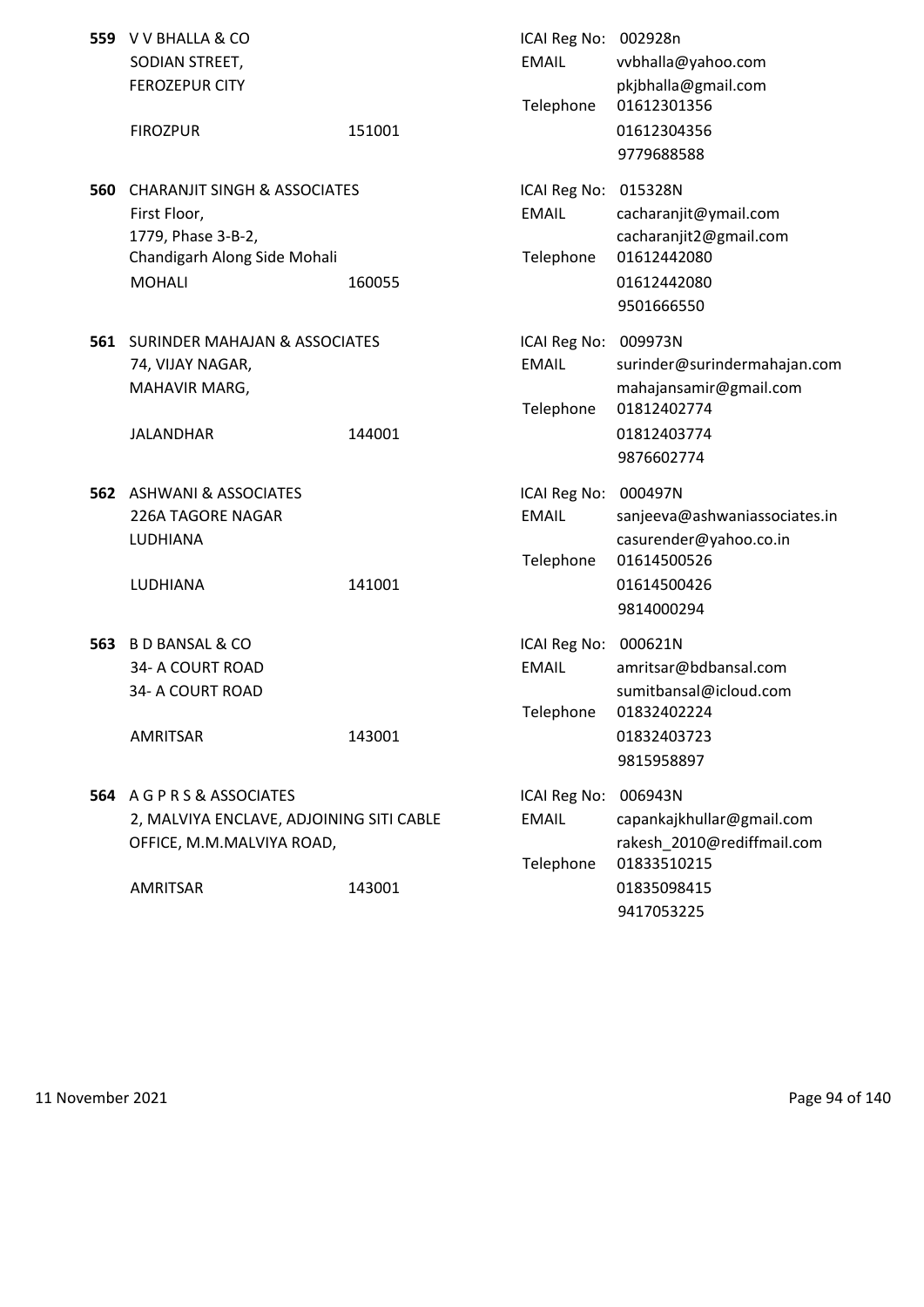- **565** JASMINDER SINGH & ASSOCIATES **ICAI Reg No: 016192n** 3-D, SURYA KIRAN COMPLEX EMAIL jasingh123@yahoo.co.in 92, THE MALL cajasmindersingh@gmail.com LUDHIANA Telephone 01614636550 LUDHIANA 141001 01615084550
- **566** SHIV JINDAL & CO **ICAI Reg No: 011316N** H. NO. 137, FIRST FLOOR EMAIL shivkjindal@yahoo.com VEER COLONY AMRIK SINGH ROAD skj55937@gmail.com BATHINDA Telephone 01642255937 BATHINDA 151001
- **567** V G C A AND ASSOCIATES **ICAI Reg No: 014283N** B-1-1185 EMAIL vishalgargca@gmail.com CIVIL LINES Telephone 9814133353 LUDHIANA 141001 01612446075

## **RJ**

- **568** R K MALPANI & ASSOCIATES **ICAI Reg No: 002759C** RAMESH KABRA CHAMBERS EMAIL rkmalpanica@hotmail.com WARD NO. 10, OLD SABJI MANDI, The Control of the Communication of the Communication of the Communication of the Communication of the Communication of the Communication of the Communication of the Communication of the Commu ANTA DISTRICT BARAN Telephone 01412364513 BARAN 325202 01412364313 9829064513 **569** GOPAL SHARMA & CO **ICAI REG NO: 002803C**
- KRISHNA MARG, C SCHEME, abshajpr@yahoo.co.in

JAIPUR 302001 01414030700

**570** A P M G AND ASSOCIATES **ICAI Reg No: 013803N** B 103 GANPATI PLAZA COMPLEX BHIWADI EMAIL trmunial@gmail.com GANPATI PLAZA COMPLEX pkgupta36@rediffmail.com BHIWADI ALWAR Telephone 9414013360 ALWAR 301019 01493222360

SATSANG ROAD SATSANG ROAD SATSANG ROAD SATSANG ROAD SATSANG ROAD SATSANG ROAD SATSANG ROAD SATSANG ROAD SATSANG TA 9814133353

9814160550

- G 2, GOLDEN PALACE, PLOT NO. L 2 A EMAIL gopalsharmaco@gmail.com Telephone 01412360700 9414225353
	- 9414042869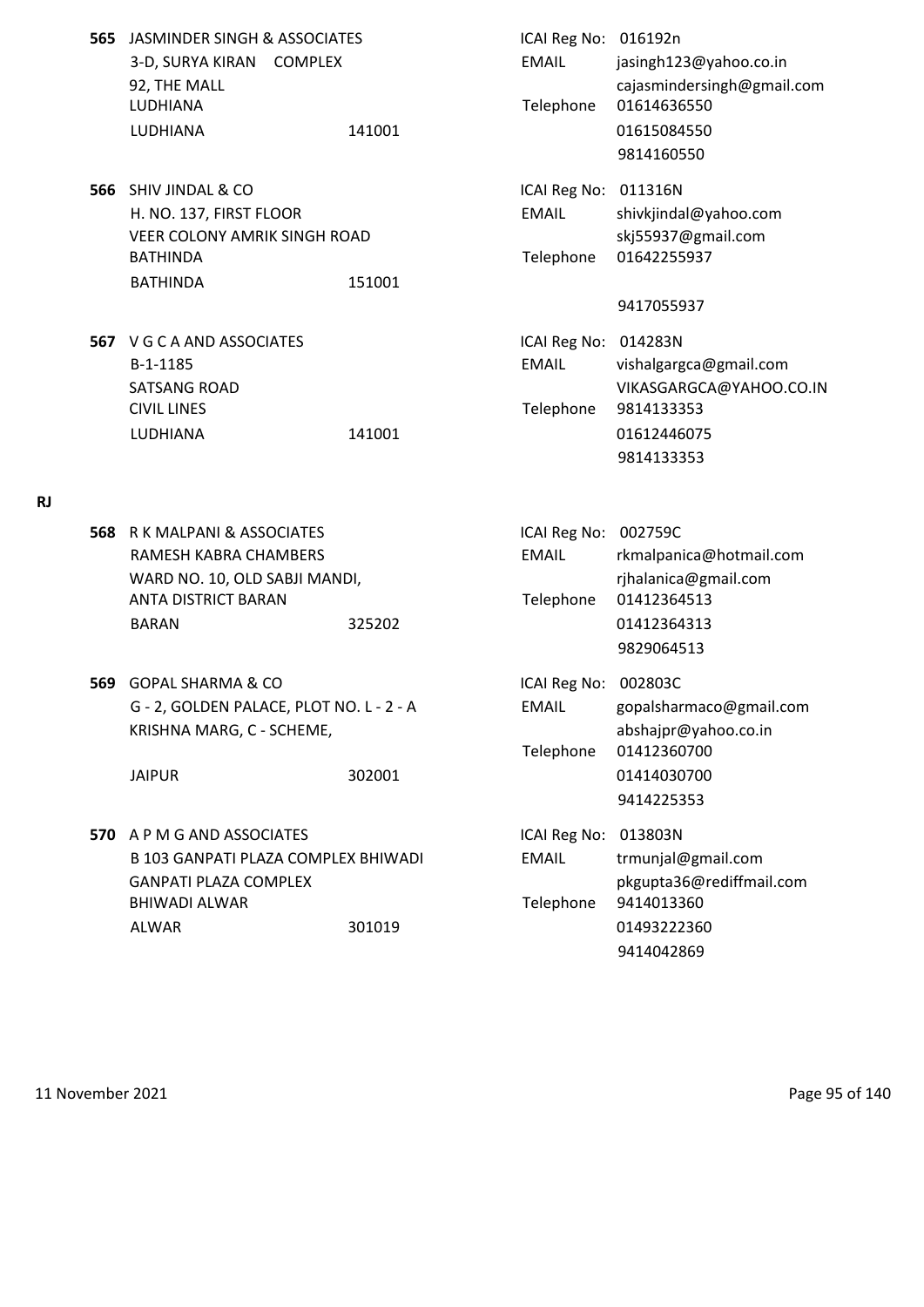|      | 571 JAIN SHAH & CO<br>D-43 IInd FLOOR<br><b>DEV NAGAR</b><br><b>TONK ROAD</b>                                           |        | ICAI Reg No: 002819C<br><b>EMAIL</b><br>Telephone | ca_arunkumarjain@hotmail.com<br>ajayshahfca@gmail.com<br>01412719244                                         |
|------|-------------------------------------------------------------------------------------------------------------------------|--------|---------------------------------------------------|--------------------------------------------------------------------------------------------------------------|
|      | <b>JAIPUR</b>                                                                                                           | 302018 |                                                   | 9314506363                                                                                                   |
|      | <b>572 H C BOTHRA &amp; ASSOCIATES</b><br>J-9,<br>J-SCHEME<br>BAPU JI MARG, SAHKAR MARG<br><b>JAIPUR</b>                | 302015 | ICAI Reg No: 008950C<br><b>EMAIL</b><br>Telephone | hcbothraassociates@yahoo.com<br>abhishekjain79@yahoo.co.in<br>01412741574<br>01412741574<br>9828596309       |
| 573  | KALANI & CO<br>703 VII FLOOR, MILESTONE BUILDING<br>GANDHI NAGAR CROSSING, TONK ROAD,<br><b>JAIPUR</b><br><b>JAIPUR</b> | 302015 | ICAI Reg No: 000722C<br><b>EMAIL</b><br>Telephone | jaipureast@kalanico.com<br>vtgupta3@gmail.com<br>01412709001<br>01412701001<br>9829888806                    |
|      | 574 PSD & ASSOCIATES<br>324, GANPATI PLAZA,<br>M. I. ROAD<br><b>JAIPUR</b>                                              | 302001 | ICAI Reg No: 004501C<br><b>EMAIL</b><br>Telephone | sharmapsd@yahoo.com<br>prakash_psd@rediffmail.com<br>01412389181<br>01412389181<br>9929097300                |
| 575. | SHYAM L AGRAWAL & CO<br>438 - 439<br><b>MAHIMAS TRINITY</b><br>SWEJ FARM, NEW SANGANER ROAD<br><b>JAIPUR</b>            | 302019 | ICAI Reg No: 001723C<br><b>EMAIL</b><br>Telephone | shyamjpr@gmail.com<br>rcs rathore@rediffmail.com<br>01414032607<br>9414053163                                |
|      | <b>576 PRAMOD &amp; ASSOCIATES</b><br>E-307<br>LAL KOTHI SCHEME<br><b>JAIPUR</b>                                        | 302015 | ICAI Reg No:<br><b>EMAIL</b><br>Telephone         | 001557C<br>ravindraraniwala@hotmail.com<br>dkjainfca67@gmail.com<br>01414049264<br>01412744586<br>9829013989 |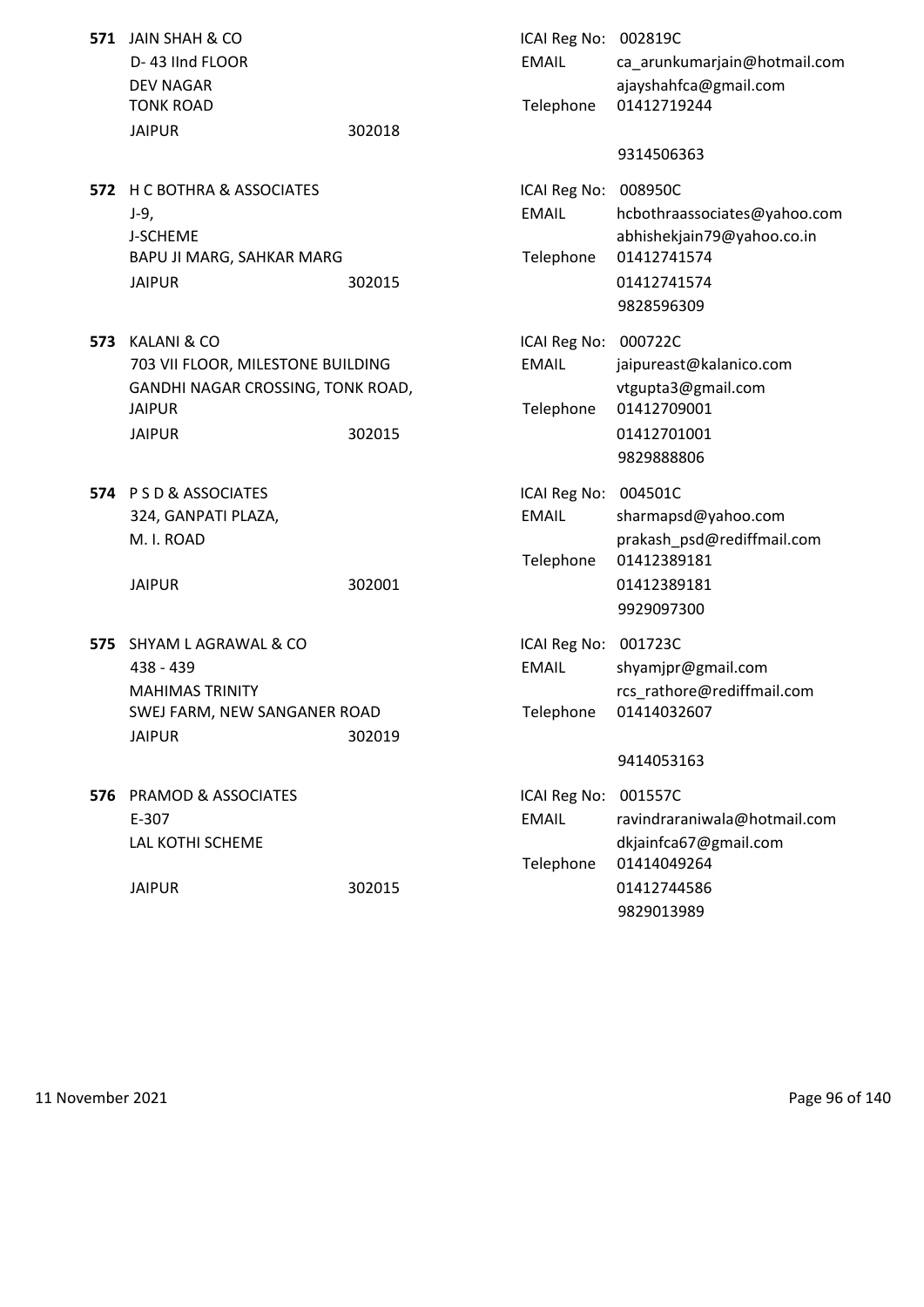| 577 | S R GOYAL & CO<br>SRG HOUSE,<br>2, M. I. ROAD, OPP- GANPATI PLAZA    |        | ICAI Reg No: 001537C<br><b>EMAIL</b>      | ajay@srgoyal.com<br>srgaudit@gmail.com                                     |
|-----|----------------------------------------------------------------------|--------|-------------------------------------------|----------------------------------------------------------------------------|
|     | <b>JAIPUR</b><br><b>JAIPUR</b>                                       | 302001 | Telephone                                 | 01414041300<br>01412362365<br>9829169260                                   |
|     | 578 SL GANGWAL & CO<br>ARIHANT, S-23,<br>MANGAL MARG,<br>BAPU NAGAR, |        | ICAI Reg No:<br><b>EMAIL</b><br>Telephone | 004649C<br>slgangwal@hotmail.com<br>vipin.gangwal@gmail.com<br>01412710720 |
|     | <b>JAIPUR</b>                                                        | 302015 |                                           | 9414079641                                                                 |
| 579 | S SINGHAL & CO<br><b>GORDHAN ENCLAVE</b><br>4B, YUDHISTER MARG,      |        | ICAI Reg No: 001526C<br><b>EMAIL</b>      | SKGUPTACA@GMAIL.COM<br>natwarca@gmail.com                                  |
|     | C-SCHEME<br><b>JAIPUR</b>                                            | 302005 | Telephone                                 | 01414913729<br>01412228133<br>9414048900                                   |
| 580 | VINOD SINGHAL & CO LLP<br>207, 222, GANPATI PLAZA, M.I.ROAD          |        | ICAI Reg No:<br><b>EMAIL</b>              | 005826C<br>caprateekgoyal@gmail.com<br>hemantbansal@vsc.co.in              |
|     | <b>JAIPUR</b>                                                        | 302001 | Telephone                                 | 01412389290<br>01412389291<br>9829787040                                   |
| 581 | RAJVANSHI & ASSOCIATES<br>H-15, CHITRANJAN MARG,<br>C-SCHEME         |        | ICAI Reg No: 005069C<br><b>EMAIL</b>      | vikasrajvanshi.jaipur@gmail.com<br>abhishek@rajvanshica.com                |
|     | <b>JAIPUR</b>                                                        | 302001 | Telephone                                 | 01412363340<br>01412363341<br>9314668454                                   |
| 582 | S BHANDARI & CO<br>P-7, TILAK MARG<br><b>ASHOK NAGAR</b><br>C-SCHEME |        | ICAI Reg No:<br><b>EMAIL</b><br>Telephone | 000560C<br>auditors@sbhandari.in<br>bhandariss@hotmail.com<br>01412385412  |
|     | <b>JAIPUR</b>                                                        | 302005 |                                           | 01412385329<br>9829066300                                                  |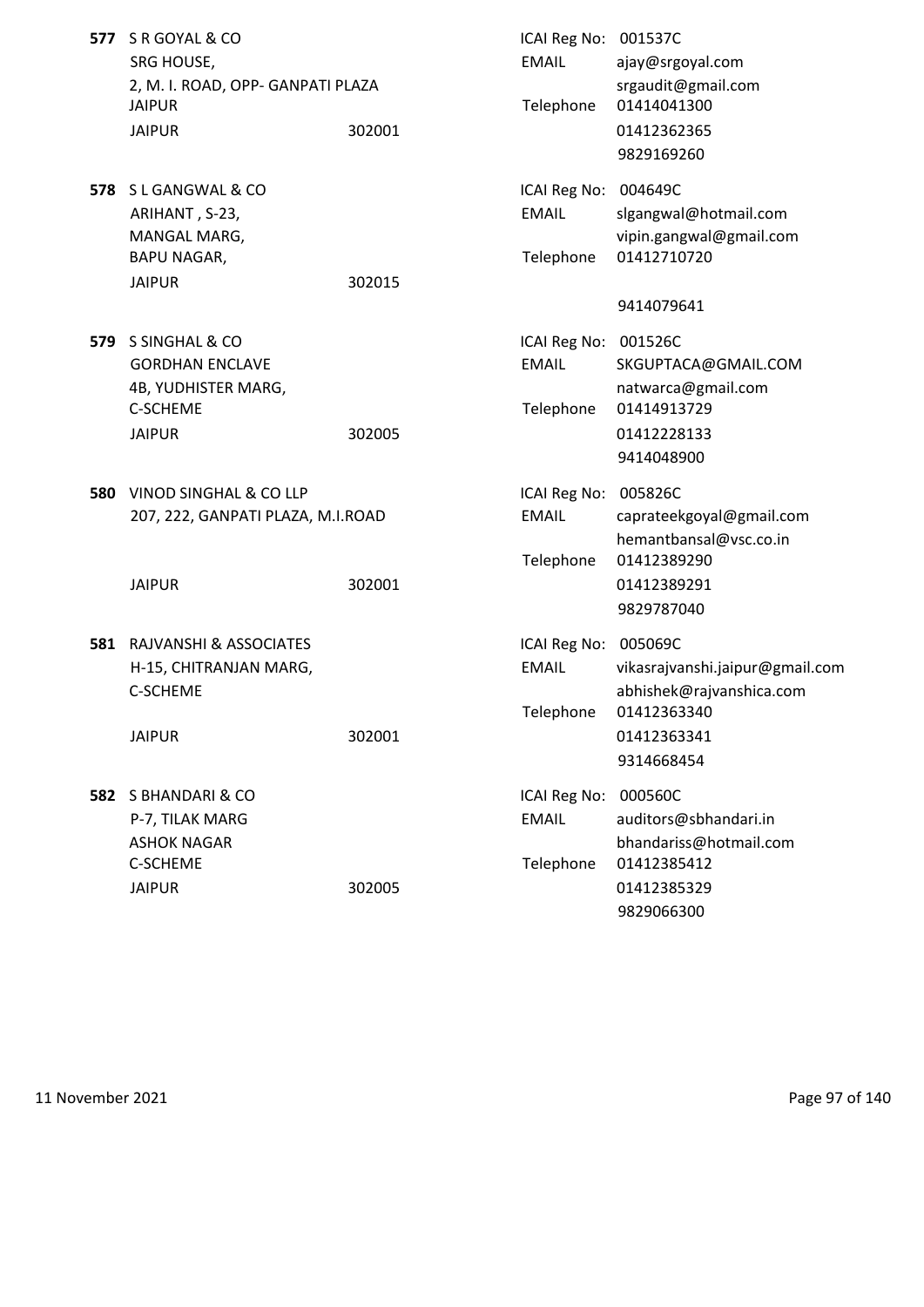| 583 | NYATI MUNDRA & CO<br>52<br><b>ASHOK NAGAR</b><br><b>UDAIPUR</b><br><b>UDAIPUR</b>                                   | 313001 | ICAI Reg No: 008153C<br><b>EMAIL</b><br>Telephone | nyatimundraco@gmail.com<br>nyatimundraco@yahoo.com<br>02942412111<br>01472240565<br>9414111446           |
|-----|---------------------------------------------------------------------------------------------------------------------|--------|---------------------------------------------------|----------------------------------------------------------------------------------------------------------|
| 584 | K L DATTA & CO<br><b>VASHITHA PLAZA</b><br>2, MANU MARG<br><b>ALWAR</b>                                             | 301001 | ICAI Reg No:<br><b>EMAIL</b><br>Telephone         | 001127C<br>kldca1953@gmail.com<br>kld@datainfosys.net<br>01442337865<br>01442337230<br>9414021210        |
| 585 | SURENDER K GOYAL & CO<br>310, MUKHIJA CHAMBERS<br>OPP. RAYMONDS SHOW ROOM<br>M I ROAD<br><b>JAIPUR</b>              | 302001 | ICAI Reg No:<br><b>EMAIL</b><br>Telephone         | 005856c<br>skj 11@rediffmail.com<br>suren1115@gmail.com<br>01414105625<br>01414105625<br>9829015625      |
| 586 | <b>GHIYA &amp; CO</b><br><b>GHIYA HOSPITAL COMPLEX</b><br><b>SECTOR 12</b><br><b>MALVIYA NAGAR</b><br><b>JAIPUR</b> | 302017 | ICAI Reg No:<br><b>EMAIL</b><br>Telephone         | 001088c<br>ghiyaandco@yahoo.co.in<br>gupta.shubham84@gmail.com<br>0141-2554483<br>9351555671             |
| 587 | <b>BLAJMERA &amp; CO</b><br>MALJI CHHOGALAL TRUST BUILDING<br>M.I.ROAD<br><b>JAIPUR</b><br><b>JAIPUR</b>            | 302001 | ICAI Reg No:<br><b>EMAIL</b><br>Telephone         | 001100C<br>satishajmera@blajmeraco.in<br>smathurca@gmail.com<br>01412373433<br>01414047533<br>9829270917 |
|     | 588 SHAMBHU GUPTA & CO<br>$D-25$<br><b>INDRAPURI COLONY</b><br><b>LALKOTHI</b><br><b>JAIPUR</b>                     | 302015 | ICAI Reg No:<br><b>EMAIL</b><br>Telephone         | 007234C<br>guptasl@hotmail.com<br>guptaslg25@gmail.com<br>01414025762                                    |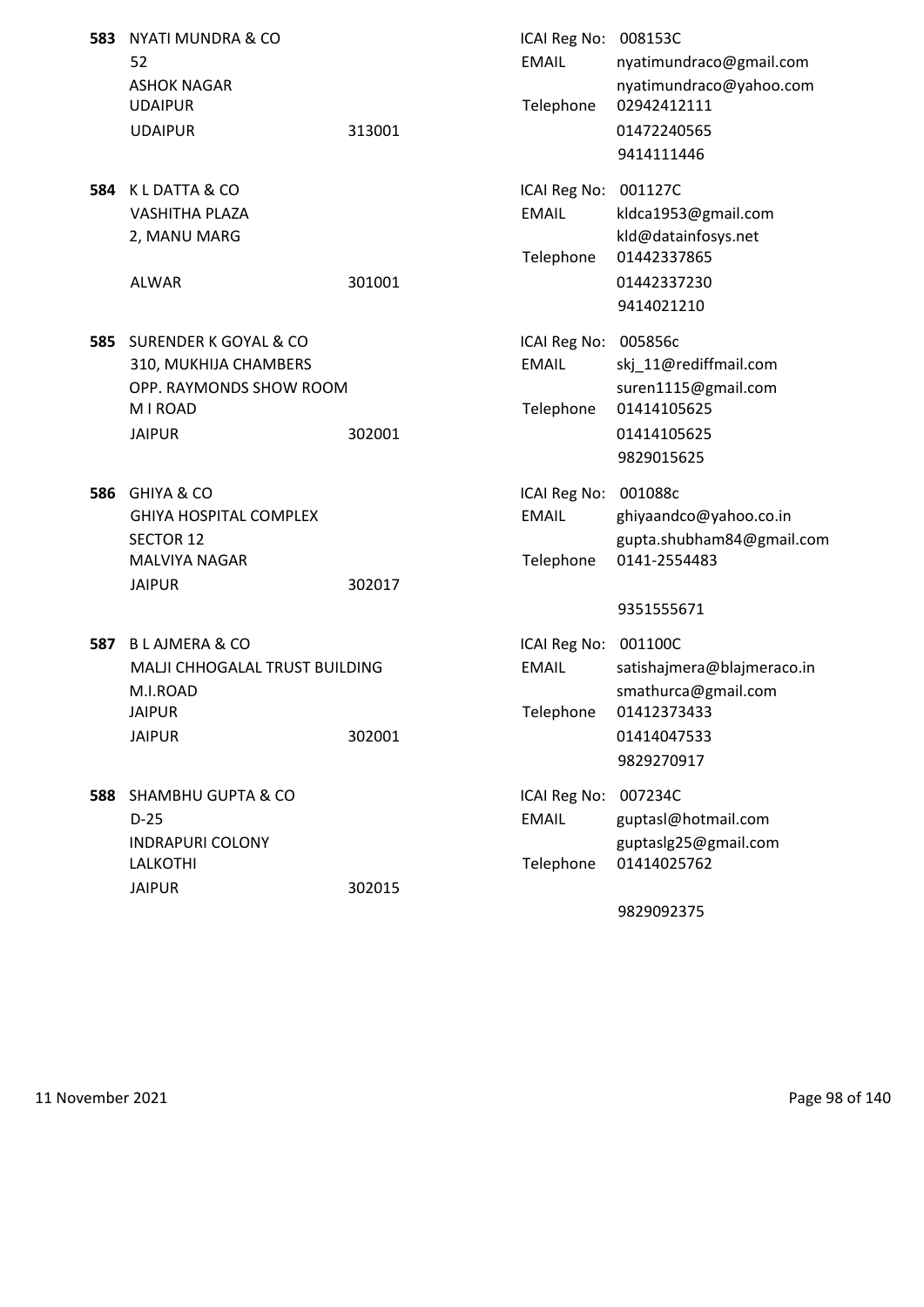| 589 | G R GUPTA & CO<br>C/O RAMJI LAL JOSHI ADVOCATE<br><b>MANIHARI MOHALLAH</b><br>SAWAIMADHOPUR CITY<br>SAWAI MADHOPUR      | 322021                              | ICAI Reg No: 006201C<br><b>EMAIL</b><br>Telephone | grguptaca@gmail.com<br>mittal.abhishek@icai.org<br>01412374464<br>01412365194<br>9414338945                          |
|-----|-------------------------------------------------------------------------------------------------------------------------|-------------------------------------|---------------------------------------------------|----------------------------------------------------------------------------------------------------------------------|
| 590 | D R MOHNOT & CO<br>NAKSHTRA PRIDE, B-1, C-35-A<br>LAJPAT MARG, C-SCHEME<br><b>JAIPUR</b>                                | 302001                              | ICAI Reg No:<br><b>EMAIL</b><br>Telephone         | 001388C<br>drmohnot@hotmail.com<br>vipin_kanoongo@yahoo.co.in<br>01412379413<br>01412369885<br>9828672555            |
| 591 | <b>PARAKH &amp; CO</b><br>323, GANPATI PLAZA<br>M.I. ROAD<br><b>JAIPUR</b>                                              | 302001                              | ICAI Reg No:<br><b>EMAIL</b><br>Telephone         | 001475C<br>parakh.jpr@rediffmail.com<br>omca.group@yahoo.in<br>01412389180<br>01412389180<br>9929097900              |
|     | 592 MERTIA DAGA & ASSOCIATES<br>155, PATRAKAR COLONY<br>NEW POWER HOUSE ROAD CIRCLE<br><b>JODHPUR</b><br><b>JODHPUR</b> | 342001                              | ICAI Reg No:<br><b>EMAIL</b><br>Telephone         | 002056C<br>casmdaga@gmail.com<br>carajbothra@yahoo.com<br>02912623707<br>9414919932                                  |
| 593 | <b>NENAWATI &amp; ASSOCIATES</b><br>14-15, BRIJ VIHAR<br>PULLA<br><b>UDAIPUR</b>                                        | 313001                              | ICAI Reg No:<br><b>EMAIL</b><br>Telephone         | 002148C<br>nenawati2011@gmail.com<br>nenawatics@yahoo.co.in<br>02942980948                                           |
|     | 594 A BAFNA & CO<br>RAJ APPARTMENT<br>K-2 KESHAV PATH<br>C-SCHEME<br><b>JAIPUR</b>                                      | <b>NEAR AHINSA CIRCLE</b><br>302001 | ICAI Reg No:<br><b>EMAIL</b><br>Telephone         | 9414166948<br>003660C<br>guptam_k@yahoo.co.in<br>vivekguptafca@gmail.com<br>01412375212<br>01412372572<br>9829012005 |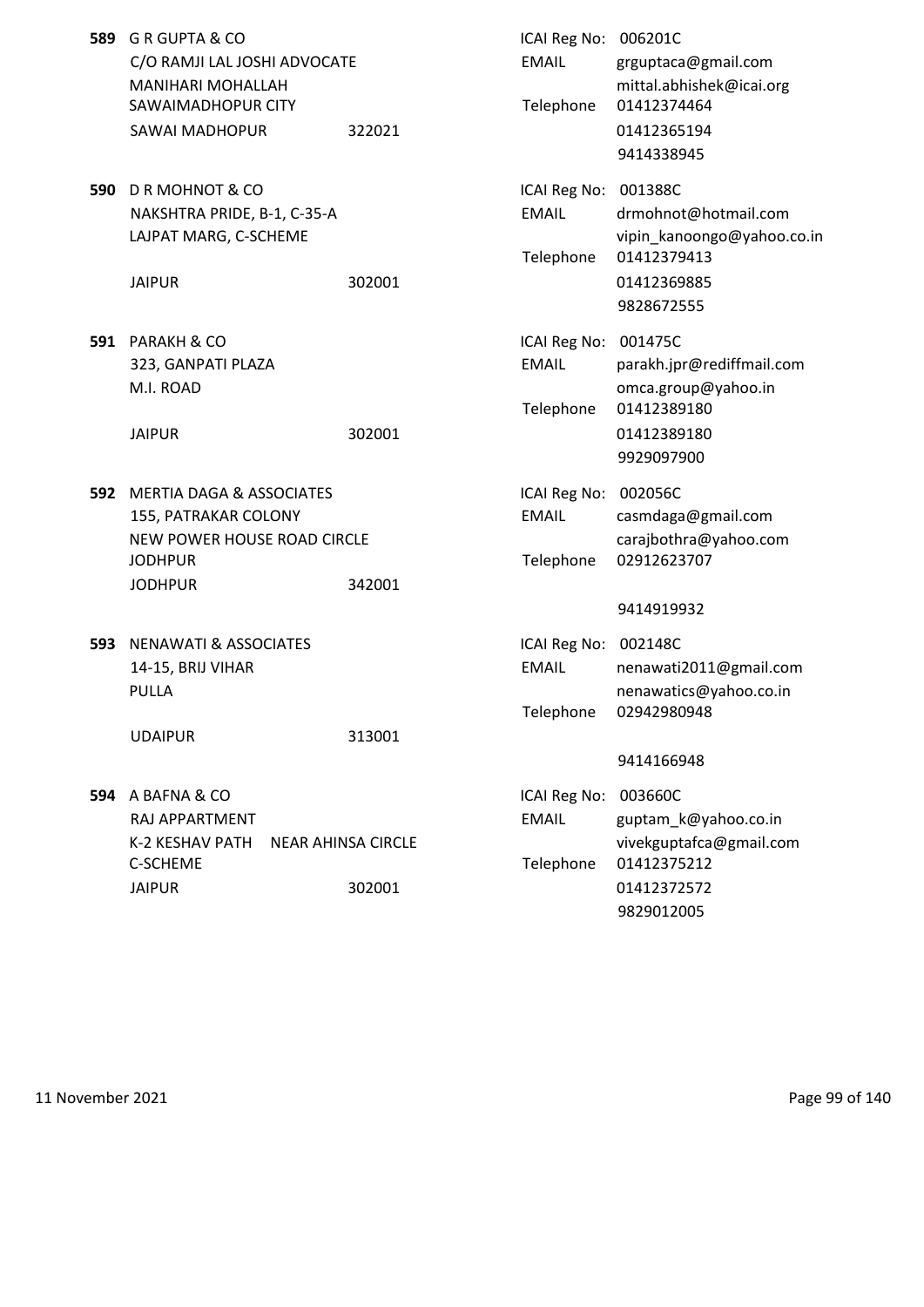|     | 595 SATYAMSVG&CO<br>15-18, Diamond Plazza, First Floor<br>Opp Choudhary Hospital<br>Hiran Magri Sect-5<br><b>UDAIPUR</b> | 313002 | ICAI Reg No: 011714C<br><b>EMAIL</b><br>Telephone | yogassociates@yahoo.co.in<br>yogassociates@gmail.com<br>02942461039                                     |
|-----|--------------------------------------------------------------------------------------------------------------------------|--------|---------------------------------------------------|---------------------------------------------------------------------------------------------------------|
|     |                                                                                                                          |        |                                                   | 9414169739                                                                                              |
| 596 | <b>BHANDAWAT &amp; CO</b><br><b>KHETAN BHAWAN</b><br>M.I. ROAD<br><b>JAIPUR</b>                                          | 302001 | ICAI Reg No:<br><b>EMAIL</b><br>Telephone         | 000497C<br>bhandawat_paras@rediffmail.com<br>ajayratan_jain@yahoo.com<br>01414917267<br>01412208270     |
|     |                                                                                                                          |        |                                                   | 9829173676                                                                                              |
| 597 | JAIN PARAS BILALA & CO<br>50 KA 2<br><b>JYOTI NAGAR</b>                                                                  |        | ICAI Reg No:<br><b>EMAIL</b><br>Telephone         | 011046C<br>pbilala@yahoo.com<br>jpbilala@gmail.com<br>01412741888                                       |
|     | <b>JAIPUR</b>                                                                                                            | 302005 |                                                   | 9314524888                                                                                              |
| 598 | <b>DHOOT &amp; ASSOCIATES</b><br>F-3, RAMESH MARG<br>C - SCHEME<br><b>JAIPUR</b><br><b>JAIPUR</b>                        | 302001 | ICAI Reg No:<br><b>EMAIL</b><br>Telephone         | 002145C<br>dhoot_asso@yahoo.co.in<br>camahesh2001@gmail.com<br>01412222236<br>01414007133<br>9314501186 |
| 599 | P C MODI & CO<br>F-01/02 R-20 Shreedham Building<br>Yudhistra Marg C-Scheme<br>Jaipur<br><b>JAIPUR</b>                   | 302019 | ICAI Reg No:<br><b>EMAIL</b><br>Telephone         | 000239C<br>pcmcompany@gmail.com<br>pcm_bhl@yahoo.co.in<br>0141-4018503<br>0141-4018504<br>9772222296    |
| 600 | <b>MAHAVEER GANDHI &amp; ASSOCIATES</b><br>89<br>KASHIPURI<br><b>BHILWARA</b>                                            | 311001 | ICAI Reg No:<br><b>EMAIL</b><br>Telephone         | 010756C<br>mgandhi10101@yahoo.com<br>ca.mgandhi@yahoo.in<br>1482234527<br>1482234527                    |
|     |                                                                                                                          |        |                                                   | 9414114797                                                                                              |

11 November 2021 **Page 100 of 140**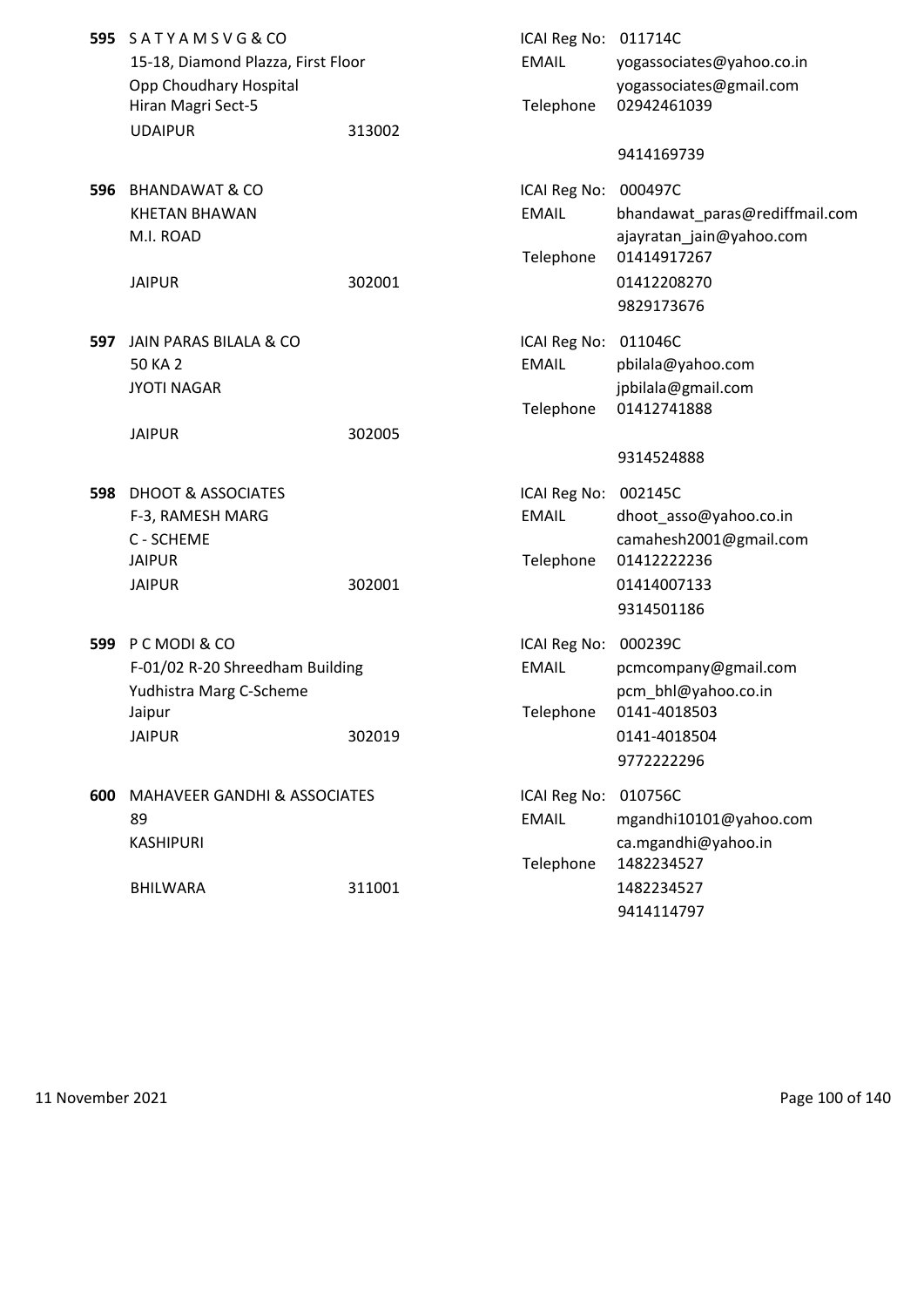|     | 601 MATHUR & CO<br>C-33, Pankaj Singhvi Marg,<br>Lal Kothi Scheme<br>Near Vidhan Sabha<br><b>JAIPUR</b>                   | 302015 | ICAI Reg No: 001952C<br><b>EMAIL</b><br>Telephone | mathur_co@rediffmail.com<br>mathur.company@gmail.com<br>01414033715<br>01412743928<br>9829056151            |
|-----|---------------------------------------------------------------------------------------------------------------------------|--------|---------------------------------------------------|-------------------------------------------------------------------------------------------------------------|
| 602 | R G MAHESHWARY & CO<br><b>JODHPUR TYRE STREET</b><br>BAKHATAWAR MAL JI KA BAGH<br><b>CHOPASANI ROAD</b><br><b>JODHPUR</b> | 342001 | ICAI Reg No:<br><b>EMAIL</b><br>Telephone         | 012124C<br>sudhir3160@gmail.com<br>rmco3160@yahoo.com<br>02912645394<br>02912434122<br>9414130821           |
|     | <b>603</b> Y CHATURVEDI & CO<br>PRIYAMVADA SADANA, K-14, ASHOK MARG,<br><b>C-SCHEME</b><br><b>JAIPUR</b><br><b>JAIPUR</b> | 302001 | ICAI Reg No:<br><b>EMAIL</b><br>Telephone         | 001912C<br>ychaturvediandco@gmail.com<br>avinash797@hotmail.com<br>01412367736<br>01414036945<br>9928908988 |
| 604 | CRMEHTA & CO<br><b>21 GOLIMAR GARDEN</b><br><b>BHAWANI SINGH ROAD</b><br><b>SAHKAR MARG</b><br><b>JAIPUR</b>              | 302001 | ICAI Reg No:<br><b>EMAIL</b><br>Telephone         | 000789C<br>crmehtaca@gmail.com<br>crmehtaca@yahoo.com<br>01412740030<br>1412740250<br>9929064000            |
| 605 | R P VIJAY & CO<br>201, NAV JEEVAN CHAMBERS<br>VINOBA MARG<br>M I ROAD<br><b>JAIPUR</b>                                    | 302001 | ICAI Reg No:<br><b>EMAIL</b><br>Telephone         | 003512C<br>rpvijaynco@gmail.com<br>rpvijay2000@rediffmail.com<br>01412374727<br>01414108990<br>9414077460   |
| 606 | <b>KOMANDOOR &amp; CO LLP</b><br>I-504, DIVYASHAKTI COMPLEX, 7-1-58,<br>DHARAMKARAN ROAD,<br>AMEERPET<br>HYDERABAD        | 500016 | ICAI Reg No:<br><b>EMAIL</b><br>Telephone         | 001420S<br>komandoorco@gmail.com<br>info@komandoorco.com<br>914023751300<br>914023741400                    |

**TG**

11 November 2021 **Page 101 of 140**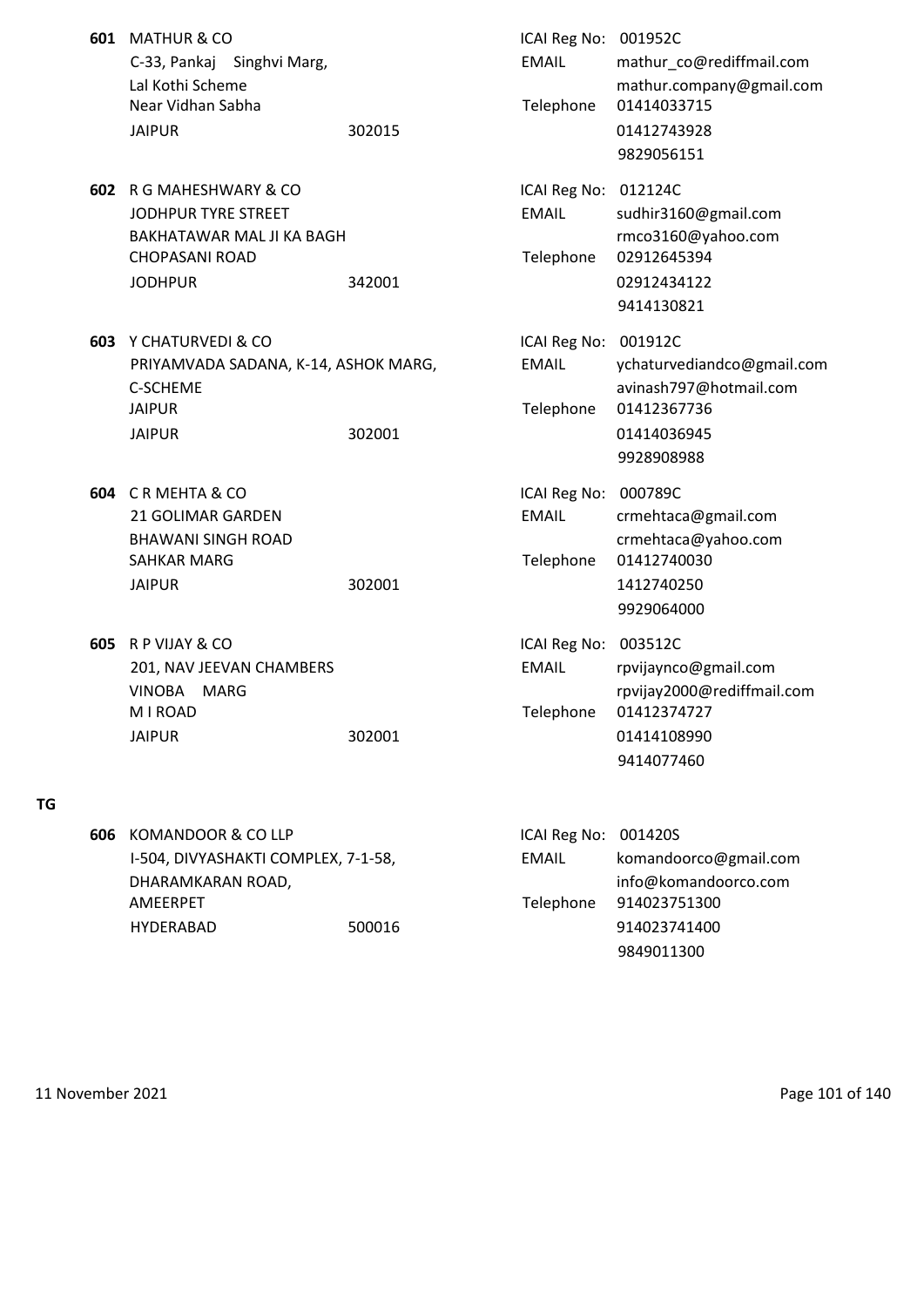| 607 | JAWAHAR AND ASSOCIATES<br>C-5 SKYLARK APARTMENTS 3-6-309<br><b>BASHIR BAGH</b>                                                     |        | ICAI Reg No: 001281S<br><b>EMAIL</b><br>Telephone | jawaharandassociates@gmail.com<br>kprabhakar@live.in<br>04023225734                                   |
|-----|------------------------------------------------------------------------------------------------------------------------------------|--------|---------------------------------------------------|-------------------------------------------------------------------------------------------------------|
|     | <b>HYDERABAD</b>                                                                                                                   | 500029 |                                                   | 9849023573<br>9866443375                                                                              |
| 608 | ANJANEYULU & CO<br>30, BHAGYALAKSHMI NAGAR<br><b>GANDHINAGAR</b>                                                                   |        | ICAI Reg No:<br><b>EMAIL</b><br>Telephone         | 000180S<br>anj_co@rediffmail.com<br>anjaneyuluco@gmail.com<br>04027531109                             |
|     | <b>HYDERABAD</b>                                                                                                                   | 500080 |                                                   | 04027535350<br>9848258235                                                                             |
| 609 | M ANANDAM & CO<br>7 A, SURYA TOWERS<br>S.P. ROAD<br>SECUNDERABAD<br><b>HYDERABAD</b>                                               | 500003 | ICAI Reg No:<br><b>EMAIL</b><br>Telephone         | 000125S<br>ranga@anandam.in<br>sureshkumarbeesa@gmail.com<br>04027812034<br>04027812377<br>9848014938 |
| 610 | K PRAHLADA RAO & CO<br>Flat No. 301, H. No. 1-2-288/41,<br>Surya Residency, Indira Park X-Roads<br>Domalguda<br><b>HYDERABAD</b>   | 500029 | ICAI Reg No:<br><b>EMAIL</b><br>Telephone         | 002717S<br>kprauditors@yahoo.com<br>auditorskpr@gmail.com<br>04066661496<br>04066661497<br>9849024316 |
| 611 | <b>KRISHNA &amp; PRASAD</b><br>26, GROUND FLOOR,<br>RBVR REDDY HOSTEL COMPLEX, TILAK ROAD,<br>ABIDS, HYDERABAD<br><b>HYDERABAD</b> | 500001 | ICAI Reg No:<br><b>EMAIL</b><br>Telephone         | 001460S<br>bInphani@hotmail.com<br>bvpcahyd@gmail.com<br>04024753171<br>04024767758<br>9849029809     |
| 612 | <b>GANDHI &amp; GANDHI</b><br>1002, PAIGAH PLAZA<br>BASHEERBAGH<br>HYDERABAD<br><b>HYDERABAD</b>                                   | 500063 | ICAI Reg No:<br><b>EMAIL</b><br>Telephone         | 000849S<br>ram@gandhis.com<br>ramramg@yahoo.com<br>67018000<br>67018001<br>9963166444                 |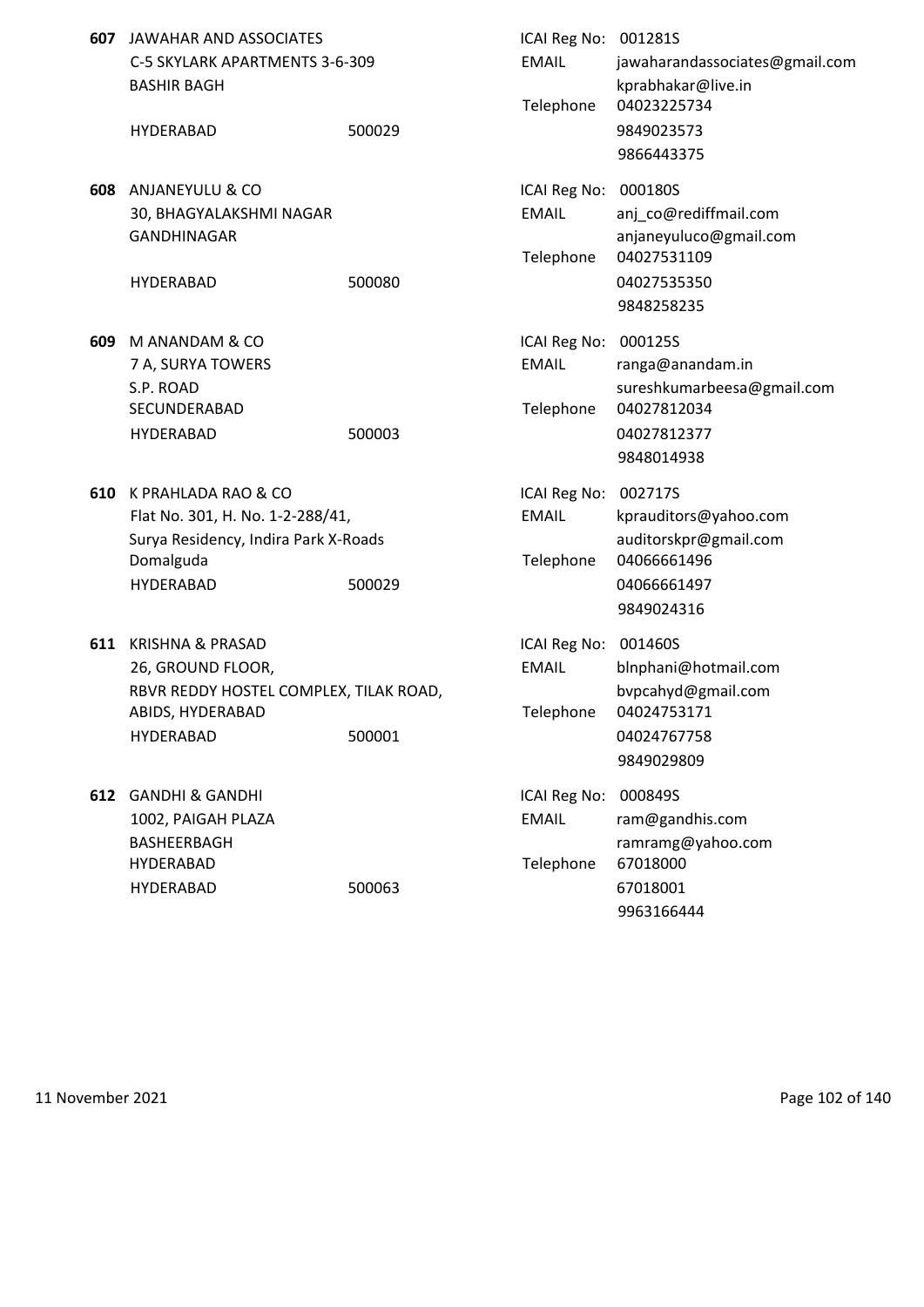|     | 613 G S MADHAVA RAO & CO<br>3-5-823, F 5 AND 7, HYDERABAD BUSINESS<br><b>CENTRE HYDERGUDA</b>                  |        | ICAI Reg No: 001907S<br><b>EMAIL</b>              | madhava.rao_ca@yahoo.co.in<br>sripadabk@gmail.com                                                         |
|-----|----------------------------------------------------------------------------------------------------------------|--------|---------------------------------------------------|-----------------------------------------------------------------------------------------------------------|
|     | <b>HYDERABAD</b>                                                                                               | 500029 | Telephone                                         | 04066662727<br>04023232661<br>9390100918                                                                  |
|     | 614 M BHASKARA RAO & CO<br>5-D, 5TH FLOOR, KAUTILYA<br>$6 - 3 - 652$                                           |        | ICAI Reg No: 000459S<br><b>EMAIL</b>              | mbr co@mbrc.co.in<br>vkmuralidhar@yahoo.com                                                               |
|     | SOMAJIGUDA,<br>HYDERABAD                                                                                       | 500082 | Telephone                                         | 04023324119<br>04023393900<br>9866662450                                                                  |
|     | 615 SR MOHAN & CO<br>3RD FLOOR, NORTH BLOCK, R R TOWERS,<br>CHIRAG ALI LANE<br>HYDERABAD                       |        | ICAI Reg No: 002111S<br><b>EMAIL</b>              | srm_co@yahoo.com<br>srmandcohyd@gmail.com<br>04023201123                                                  |
|     | HYDERABAD                                                                                                      | 500001 | Telephone                                         | 9849146994                                                                                                |
|     | 616 RAMANATHAM & RAO<br>POST BOX NO.2102, FLAT NO.302<br><b>KALAMANSION</b><br>SAROJINI DEVI ROAD<br>HYDERABAD | 500003 | ICAI Reg No: 002934S<br><b>EMAIL</b><br>Telephone | ramanathamandrao@gmail.com<br>ramanathamandrao@rediffmail.com<br>04027814147<br>04027849305<br>9849121215 |
|     | 617 SHARAD & ASSOCIATES<br>6-3-1099/1/6 1ST FLOOR<br>HOTEL KATRIYA LANE<br>SOMAJIGUDA<br>HYDERABAD             | 500082 | ICAI Reg No: 006377S<br><b>EMAIL</b><br>Telephone | sharad.sas1993@gmail.com<br>sharad.sinha@icai.org<br>04023396583                                          |
| 618 | NIRANJAN & NARAYAN<br>First Floor, H No: 7-1-28/1/A/21                                                         |        | ICAI Reg No:<br><b>EMAIL</b>                      | 9849021401<br>005899S                                                                                     |
|     | Shyamkaran Road<br>Ameerpet                                                                                    |        | Telephone                                         | caniranjan@yahoo.com<br>caseshadri@nncas.com<br>040-29806074                                              |
|     | HYDERABAD                                                                                                      | 500016 |                                                   | 9490189487<br>9849554040                                                                                  |

11 November 2021 **Page 103 of 140**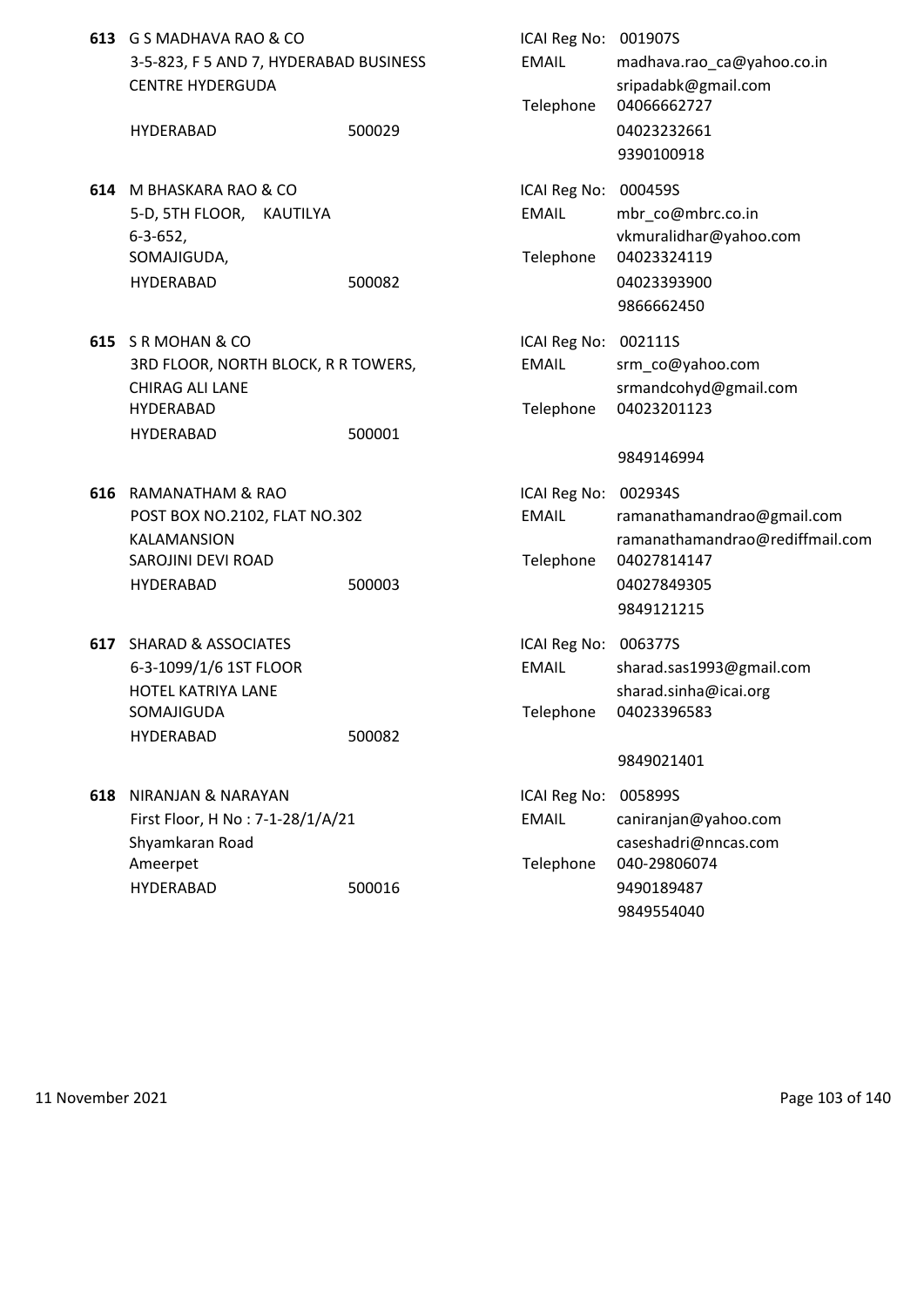| 619 | LAXMINIWAS & CO<br>6-3-569 4th Floor<br>Opp RTA Office Above BMW Showroom<br>Khairtabad<br><b>HYDERABAD</b>           | 500082 | ICAI Reg No: 011168S<br><b>EMAIL</b><br>Telephone | dayaniwas@gmail.com<br>vijay@Incofirm.com<br>04023240900<br>04023240700                                            |
|-----|-----------------------------------------------------------------------------------------------------------------------|--------|---------------------------------------------------|--------------------------------------------------------------------------------------------------------------------|
|     |                                                                                                                       |        |                                                   | 9885200029                                                                                                         |
| 620 | <b>SAGAR &amp; ASSOCIATES</b><br>H.NO: 6-3-244/5,<br>SARADADEVI STREET,<br>PREMNAGAR,<br>HYDERABAD                    | 500004 | ICAI Reg No:<br><b>EMAIL</b><br>Telephone         | 003510S<br>sagarandassociates@yahoo.co.in<br>vvidyasagarbabu@gmail.com<br>04023395588<br>04023303371<br>9848199705 |
| 621 | <b>RAJU &amp; PRASAD</b><br>RAJU AND PRASAD<br>401, DIAMOND HOUSE, ADJ. AMRUTHA HILLS,<br>PUNJAGUTTA,<br>HYDERABAD    | 500082 | ICAI Reg No:<br><b>EMAIL</b><br>Telephone         | 003475S<br>hyderabad@rajuandprasad.com<br>sivarammoturu@gmail.com<br>04023410404<br>04066668088<br>9866338088      |
|     | 622 VENUGOPAL & CHENOY<br>4-1-889/16/2<br><b>TILAK ROAD</b><br><b>HYDERABAD</b>                                       | 500001 | ICAI Reg No:<br><b>EMAIL</b><br>Telephone         | 004671S<br>info@venugopalandchenoy.com<br>janki_nath@yahoo.com<br>04024753454<br>04024753852<br>9849274748         |
| 623 | <b>TUKARAM &amp; CO LLP</b><br>H.NO.3-6-69/209,409<br><b>VENKATARAMA TOWERS,</b><br>BASHEERBAGH<br>HYDERABAD          | 500029 | ICAI Reg No:<br><b>EMAIL</b><br>Telephone         | 004436S<br>tukaramco@gmail.com<br>tukaramco@rediffmail.com<br>04023221536<br>04023228785<br>9848027944             |
|     | 624 UMAMAHESWARA RAO & CO<br>FLAT NO.5-H, D BLOCK, 8-3-324,<br>YELLAREDDYGUDA LANE,<br>AMEERPET X ROADS,<br>HYDERABAD | 500073 | ICAI Reg No:<br><b>EMAIL</b><br>Telephone         | 004453S<br>ucognt@yahoo.co.in<br>ucohyd@umrcas.com<br>04023751833<br>04023751823<br>9848130369                     |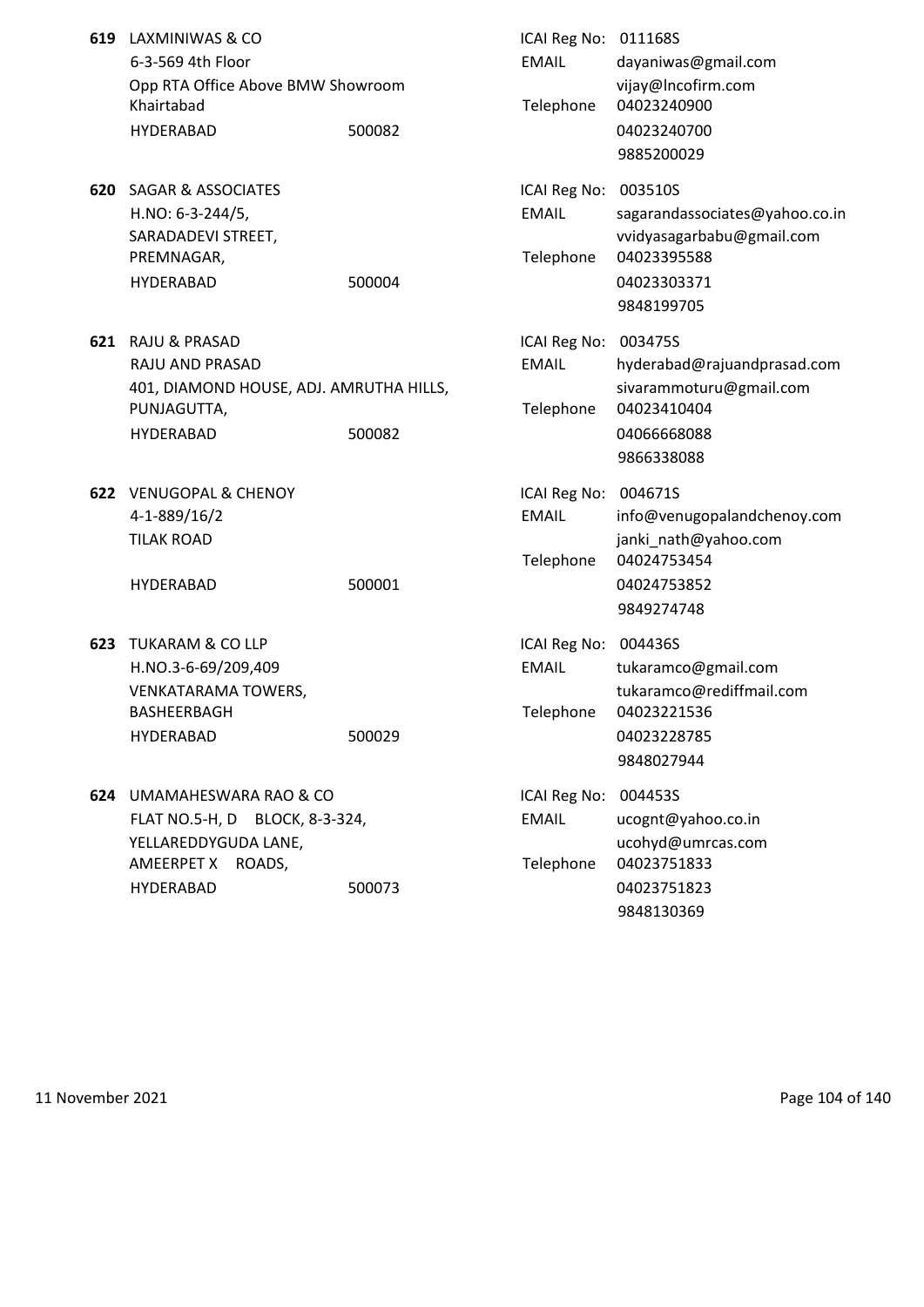| 625 | D V RAMANA RAO & CO<br>1-1-773/A, OPP. PARK II<br>GANDHINAGAR<br>HYDERABAD<br><b>HYDERABAD</b>                                                     | 500080 | ICAI Reg No: 002918S<br><b>EMAIL</b><br>Telephone | dvrcas99@gmail.com<br>dvsubbaraoca@yahoo.com<br>08812252168<br>9885336999                                          |
|-----|----------------------------------------------------------------------------------------------------------------------------------------------------|--------|---------------------------------------------------|--------------------------------------------------------------------------------------------------------------------|
| 626 | RAMAMOORTHY (N) & CO<br><b>GULSHAN MANZIL,</b><br>4-1-1229<br><b>BOGULKUNTA</b><br><b>HYDERABAD</b>                                                | 500001 | ICAI Reg No:<br><b>EMAIL</b><br>Telephone         | 002899S<br>ramamoorthynco@rediffmail.com<br>surendrabharathi@yahoo.com<br>04024758920<br>04024752221<br>9391025618 |
| 627 | C RAMACHANDRAM & CO<br>3-6-237, UNIT 606,<br>LINGAPUR LA BUILDE COMPLEX,<br>HIMAYATNAGAR,<br><b>HYDERABAD</b>                                      | 500029 | ICAI Reg No:<br><b>EMAIL</b><br>Telephone         | 002864S<br>crcoca@gmail.com<br>crco@rediffmail.com<br>04023264144<br>04023264145<br>9848099697                     |
|     | 628 A RAMACHANDRA RAO & CO<br>302, A Block, Kushal Towers,<br>6-2-975, Khairatabad<br>Hyderabad<br><b>HYDERABAD</b>                                | 500004 | ICAI Reg No:<br><b>EMAIL</b><br>Telephone         | 002857S<br>casuryarao@gmail.com<br>admin@arrandco.org<br>04027633677<br>9848026128                                 |
|     | 629 C V S BALACHANDRA RAO & CO<br>D NO 4 4 214 INDERBAGH<br><b>SULTAN BAZAR</b><br>KOTI<br><b>HYDERABAD</b>                                        | 500095 | ICAI Reg No:<br><b>EMAIL</b><br>Telephone         | 007507S<br>cvsbala67@gmail.com<br>bala_cvs@yahoo.com<br>04023225111<br>9849035315                                  |
| 630 | <b>B SRINIVASA RAO &amp; CO</b><br>FLAT NO.316, AMEER ESTATE, S.R.NAGAR<br>SRINIVASA COLONY EAST AMEERPET,<br><b>HYDERABAD</b><br><b>HYDERABAD</b> | 500038 | ICAI Reg No:<br><b>EMAIL</b><br>Telephone         | 008763S<br>bsrandco@gmail.com<br>sbollineni@yahoo.com<br>04023757406<br>04066737406<br>9440052766                  |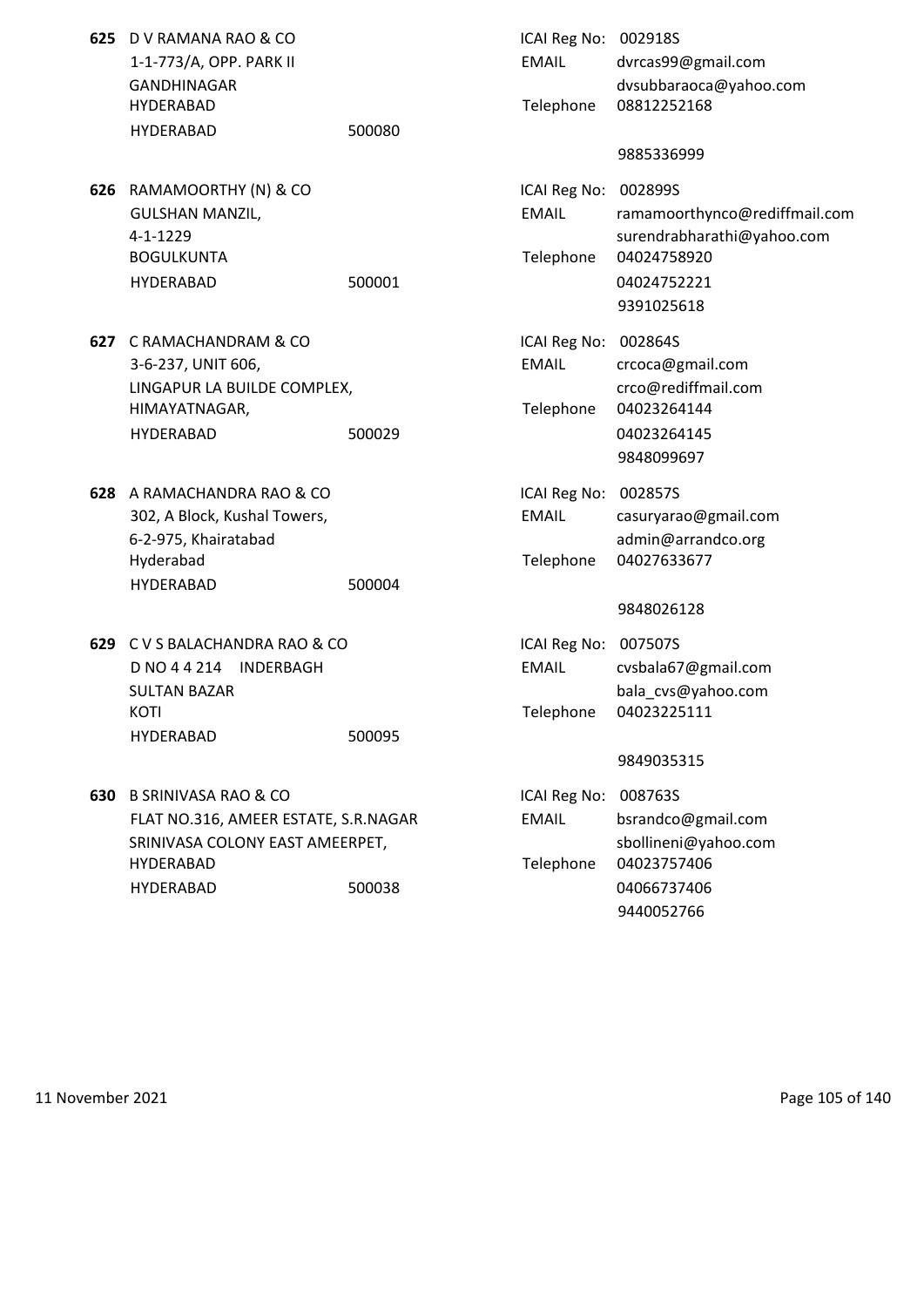**631** SARATH & ASSOCIATES **ICAI Reg No: 005120S** 8-2-577/B, 4TH FLOOR, MAAS HEIGHTS EMAIL info@sarathcas.in ROAD NO 8 sarat9@yahoo.com BANJARA HILLS **Telephone 04023354322** HYDERABAD 500034 04023357090

## **TN**

- **632** S R B R & ASSOCIATES LLP ROMAR HOUSE, CHAMBER D, 3RD FLOOR 6/9 JAGANATHAN ROAD NUNGAMBAKKAM CHENNAI 600034 600034 04428234855
- **633** S VISWANATHAN LLP **ICAI Reg No: 004770S** CHENNAI 600004 Telephone 04424994423 CHENNAI 600004 600004 04424991147
- **634** P B VIJAYARAGHAVAN & CO **ICAI Reg No: 004721S** NEW NO 14 OLD NO 27 EMAIL pbskrish@pbv.co.in CATHEDRAL GARDEN ROAD **pb.srini@gmail.com** NUNGAMBAKKAM Telephone 04428263918 CHENNAI 600034 04428263490
- **635** YOGANANDH & RAM LLP **ICAI Reg No: 005157S** G1, SHREE VISHNU APARTMENTS FOR THE MAIL manoj@yandr.in 12, 12TH CROSS ST, DHANDEESWARAM NAGAR manojkumarchajed@gmail.com VELACHERY Telephone 04422432030 CHENNAI 600042 04443036575
- **636** A V DEVEN & CO **ICAI Reg No: 000726S** FLAT E THIRD FLOOR NU TECH JANAKI EMAIL 1985avd@gmail.com NO 9 OLD NO 1 27TH STREET raghu94@hotmail.com ASHOK NAGAR TELEPHONE 04424743394 CHENNAI 600083 04424743395

9848017717

| ICAI Reg No: 004997S |                                                   |
|----------------------|---------------------------------------------------|
| EMAIL                | siva@srbr.in                                      |
| Telephone            | soorasiva@yahoo.com<br>04428261955<br>04428234855 |
|                      | 9444393422                                        |

17 BISHOP WALLERS AVENUE WEST EMAIL adminchennai@sviswallp.in MYLAPORE krishnan.vc54@gmail.com 9840076302

- 9840188734
- 9940156515
- 9841042994

11 November 2021 **Page 106 of 140**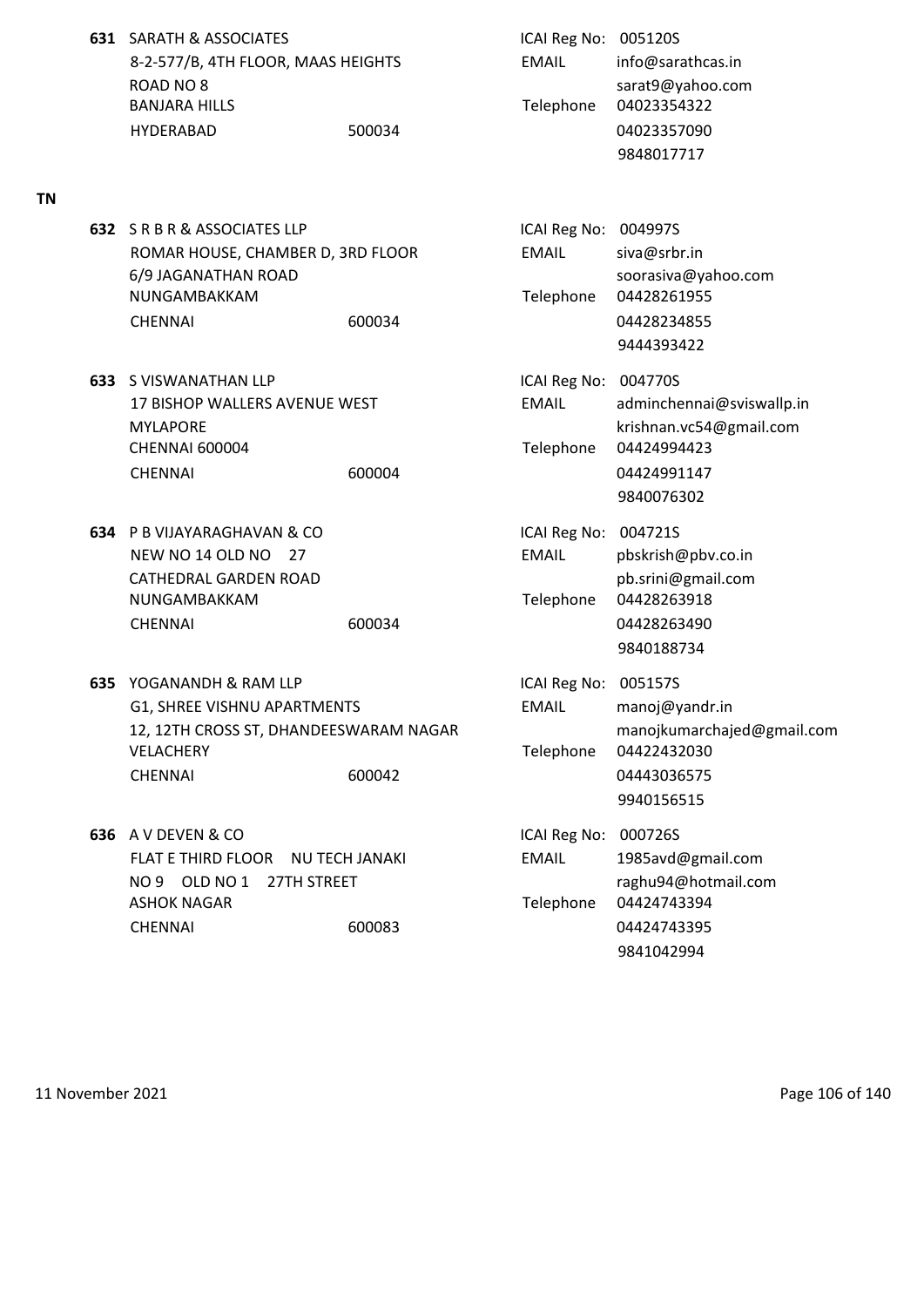|     | 637 LU KRISHNAN & CO<br>NO 3-1, SAMS NATHANEAL TOWER<br>WEST CLUB ROAD SHENOY NAGAR                                         |        | ICAI Reg No: 001527S<br><b>EMAIL</b><br>Telephone | ca@lukrishco.com<br>pkmanoj.fca@gmail.com<br>04426209410                                             |
|-----|-----------------------------------------------------------------------------------------------------------------------------|--------|---------------------------------------------------|------------------------------------------------------------------------------------------------------|
|     | <b>CHENNAI</b>                                                                                                              | 600030 |                                                   | 04426209415<br>9840381061                                                                            |
| 638 | <b>SENGOTTAIYAN &amp; CO</b><br>2/337-C, RAM NAGAR,<br>MEYYANUR,<br>SALEM                                                   | 636004 | ICAI Reg No:<br><b>EMAIL</b><br>Telephone         | 005290S<br>sengotin@yahoo.com<br>mnvd3.slm@gmail.com<br>04272330330<br>04272411265<br>9443267884     |
| 639 | G C DAGA & CO<br><b>14 VEERAPPAN STREET</b><br>SRI BALAJI COMPLEX<br>2ND FLOOR, SOWCARPET<br><b>CHENNAI</b>                 | 600001 | ICAI Reg No:<br><b>EMAIL</b><br>Telephone         | 000668S<br>cagcdaga@gmail.com<br>CAAKSHUNNDAGA@GMAIL.COM<br>4425367422<br>4425366788<br>9444407423   |
| 640 | V KRISHNAN & CO<br>LALITH MAHAL, FIRST FLOOR<br>NO.135, REGISTRAR PERIASAMY STREET<br>SANKARANPALAYAM<br><b>VELLORE</b>     | 632001 | ICAI Reg No: 001541S<br><b>EMAIL</b><br>Telephone | vkrishnanco@gmail.com<br>caselvanambi@yahoo.com<br>04162222760<br>04324262031<br>9843231110          |
|     | 641 PKKG BALASUBRAMANIAM & ASSOCIATES<br>DOOR NO.10 / 2<br><b>EIGHTH STREET</b><br>GANDHI NAGAR<br>THIRUVANNAMALAI          | 606602 | ICAI Reg No: 001547S<br><b>EMAIL</b><br>Telephone | pkkgbalu@gmail.com<br>sureshfca_tvm@rediffmail.com<br>04175226557<br>04424896819<br>9444079453       |
|     | 642 VENKAT & RANGAA LLP<br>MAJESTIC APARTMENTS, FLAT NO 5, I FLOOR<br>13, SOUNDARARAJAN STREET<br><b>T NAGAR</b><br>CHENNAI | 600017 | ICAI Reg No:<br><b>EMAIL</b><br>Telephone         | 004597s<br>vandr1984@gmail.com<br>mani sekar@yahoo.co.uk<br>04424326429<br>04424321700<br>9444019510 |

11 November 2021 **Page 107 of 140**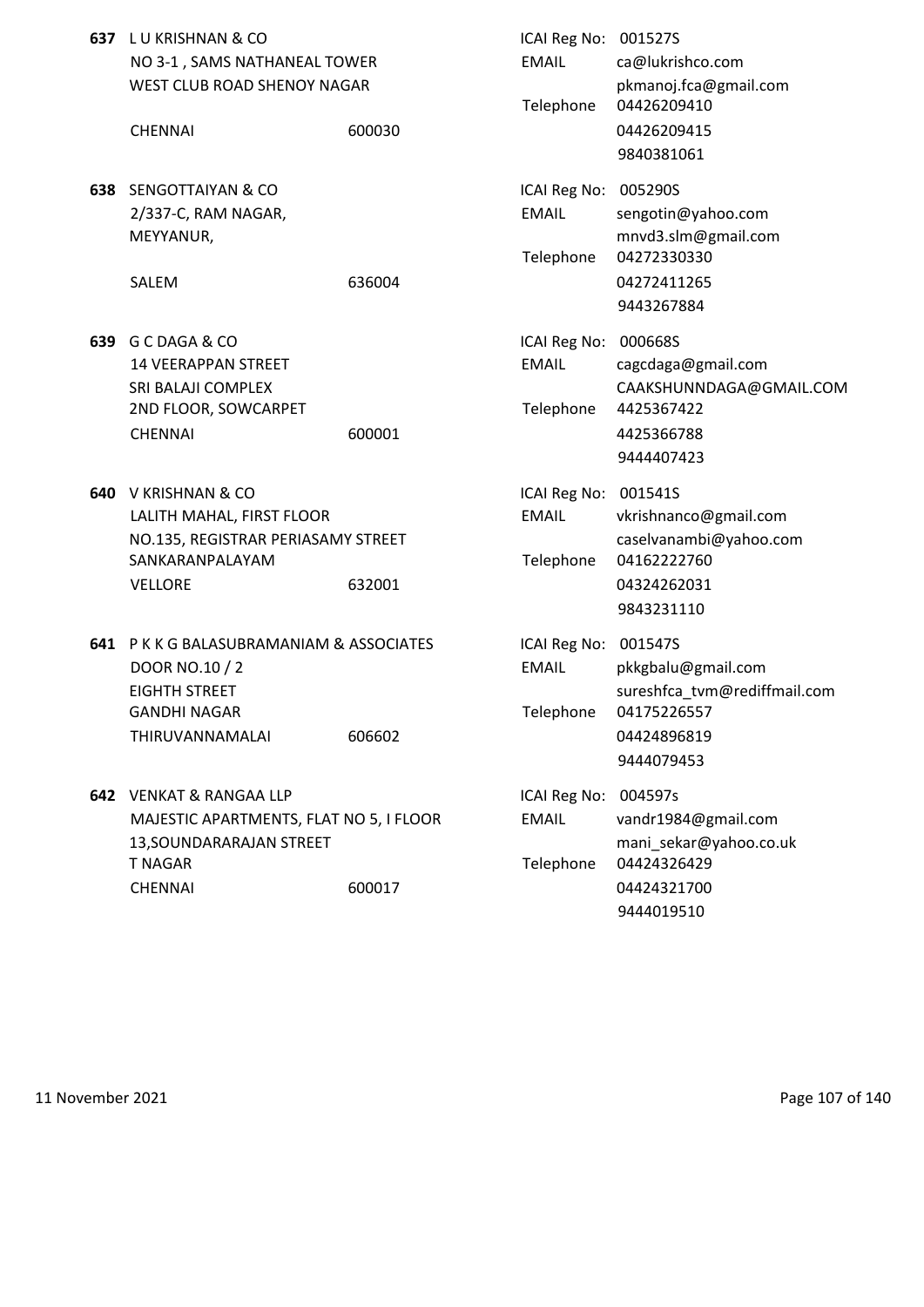|     | 643 PONRAJ & CO<br>82, Thambu Chetty Lane<br>Royapuram |        | ICAI Reg No: 002672S<br><b>EMAIL</b> | balajigr8@yahoo.co.in<br>balaji@auditca.in |
|-----|--------------------------------------------------------|--------|--------------------------------------|--------------------------------------------|
|     | <b>CHENNAI</b><br><b>CHENNAI</b>                       | 600013 | Telephone                            | 04428549953<br>04562290223<br>9443456225   |
|     | 644 M KUPPUSWAMY P S G & CO LLP                        |        | ICAI Reg No:                         | 001616S                                    |
|     | G-2, 13-14 SUNDARARAJAN STREET                         |        | <b>EMAIL</b>                         | audit@mkpsg.com                            |
|     | ABHIRAMAPURAM                                          |        |                                      | ragahem@yahoo.com                          |
|     |                                                        |        | Telephone                            | 04424987268                                |
|     | <b>CHENNAI</b>                                         | 600018 |                                      | 04424670086                                |
|     |                                                        |        |                                      | 9840200047                                 |
|     | <b>645 R V K S AND ASSOCIATES</b>                      |        | ICAI Reg No:                         | 008572S                                    |
|     | #147,1st floor, Raj Paris Trimeni Towers               |        | <b>EMAIL</b>                         | Lks@rvkassociates.com                      |
|     | G.N.Chetty Road                                        |        |                                      | venkatr58@gmail.com                        |
|     | T.Nagar                                                |        | Telephone                            | 04428150540                                |
|     | <b>CHENNAI</b>                                         | 600017 |                                      | 04428150541                                |
|     |                                                        |        |                                      | 9840114561                                 |
|     | 646 VAITHISVARAN & CO LLP                              |        | ICAI Reg No:                         | 004494S                                    |
|     | 15/7, BASHA STREET                                     |        | <b>EMAIL</b>                         | headoffice@vaithisvaran.com                |
|     | ABSUL RAFAR BUILDING<br>CHOOLAIMEDU                    |        | Telephone                            | rvenkatesh1007@gmail.com<br>04449504750    |
|     | <b>CHENNAI</b>                                         | 600094 |                                      | 04442601224                                |
|     |                                                        |        |                                      | 8148018864                                 |
| 647 | S VENKATRAM & CO LLP                                   |        | ICAI Reg No:                         | 004656S                                    |
|     | II FLOOR, 218, T.T.K. ROAD,                            |        | <b>EMAIL</b>                         | gs@svco.in                                 |
|     | ALWARPET,                                              |        |                                      | rvnathan52@yahoo.com                       |
|     |                                                        |        | Telephone                            | 04424992155                                |
|     | <b>CHENNAI</b>                                         | 600018 |                                      | 04424992156                                |
|     |                                                        |        |                                      | 9444081585                                 |
|     | 648 A JOHN MORIS & CO                                  |        | ICAI Reg No:                         | 007220S                                    |
|     | #5, LAKHSMIPURAM FIRST STREET                          |        | <b>EMAIL</b>                         | ajohnmoris@gmail.com                       |
|     | DEIVASIGAMANI ROAD                                     |        |                                      | ajohnmoris@ajohnmoris.com                  |
|     | <b>ROYAPETTAH</b>                                      |        | Telephone                            | 04428116003                                |
|     | <b>CHENNAI</b>                                         | 600014 |                                      | 04428116004                                |
|     |                                                        |        |                                      | 9444040332                                 |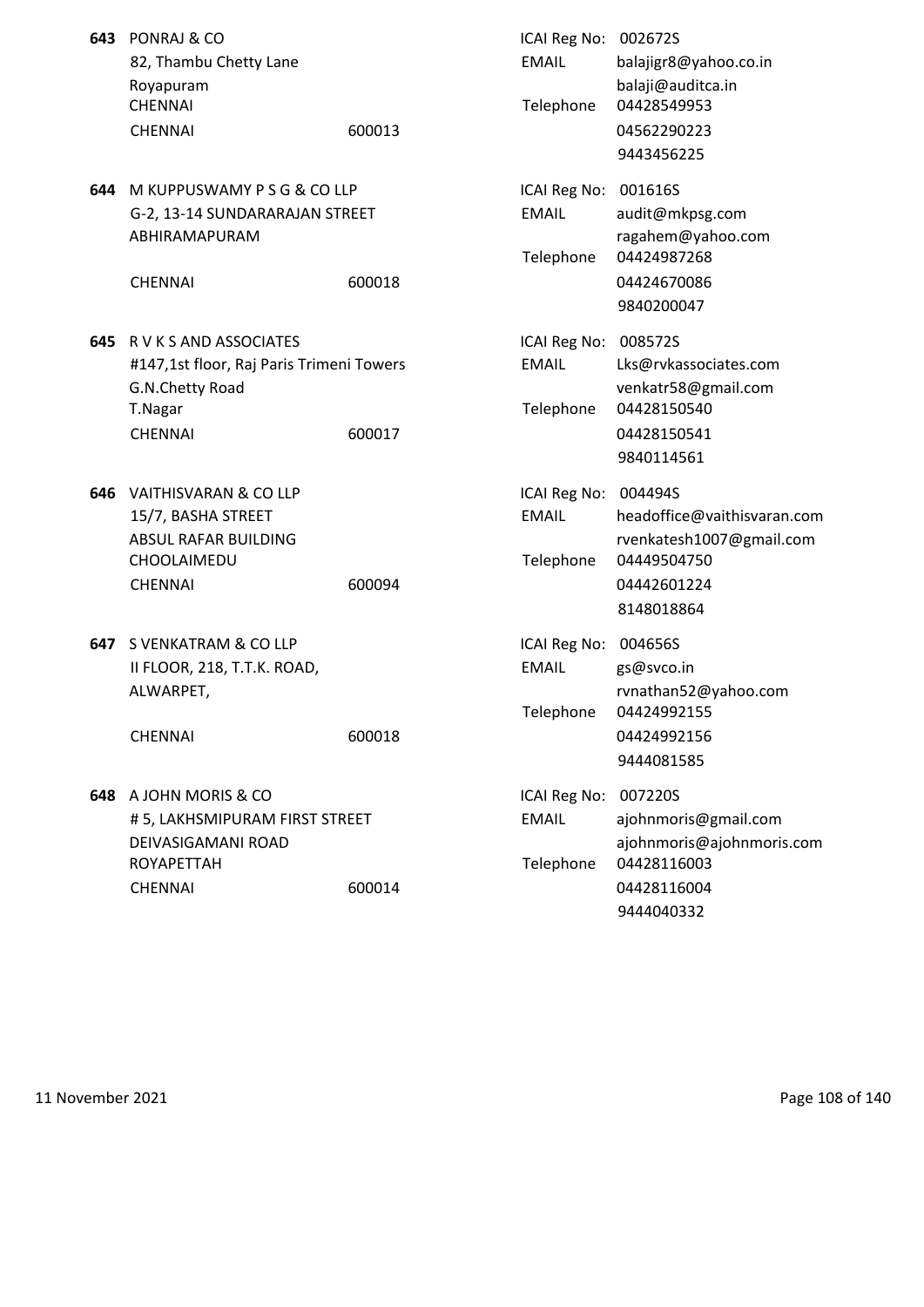| 649 | K GOPAL RAO & CO<br>NEW NO 21 OLD NO 9/1<br>MOOSA STREET<br><b>T NAGAR</b><br><b>CHENNAI</b>                                                   | 600017 | ICAI Reg No: 000956S<br><b>EMAIL</b><br>Telephone | kgrcas@gmail.com<br>madan@kgrca.in<br>04445522032<br>04442128955<br>9840053053                                    |
|-----|------------------------------------------------------------------------------------------------------------------------------------------------|--------|---------------------------------------------------|-------------------------------------------------------------------------------------------------------------------|
| 650 | <b>GOPALAIYER AND SUBRAMANIAN</b><br>NEW NO.4, OLD NO.28,<br>GURU GOVIND SINGH ROAD,<br>NEAR UZHAVAR SANDHAI, R.S. PURAM,<br><b>COIMBATORE</b> | 641002 | ICAI Reg No:<br><b>EMAIL</b><br>Telephone         | 000960S<br>gsche@gopalaiyer.in<br>ssundar_sai@yahoo.com<br>04224500952<br>04224500941<br>9566177227               |
|     | 651 SPR&CO<br>B6 2ND FLOOR 14 GEMS COURT KHADER NAWAZ<br>ROAD NUNGAMBAKKAM<br><b>CHENNAI</b><br><b>CHENNAI</b>                                 | 600006 | ICAI Reg No: 009784S<br><b>EMAIL</b><br>Telephone | veda@sprandco.com<br>sripriya@spka.in<br>04442636892<br>9841096881                                                |
| 652 | A R KRISHNAN & ASSOCIATES<br>4A, RAY TOWERS,<br>NO.2, VADAVOOR SALAI,<br>9TH CROSS THILLAINAGAR<br><b>TRICHY</b>                               | 620018 | ICAI Reg No:<br><b>EMAIL</b><br>Telephone         | 009805S<br>arkrishnanca@gmail.com<br>ark@arkca.com<br>04428272555<br>04314345050<br>9094046000                    |
| 653 | <b>GANESAN AND COMPANY</b><br>NEW NO.9 / OLD NO.36 SOUTH BEACH AVENUE<br>MRC NAGAR MAIN ROAD<br>R A PURAM<br><b>CHENNAI</b>                    | 600028 | ICAI Reg No: 000859S<br><b>EMAIL</b><br>Telephone | support@gandco-ca.com<br>gandco71@gmail.com<br>04442101202<br>04424950547<br>9443716633                           |
| 654 | SIVAMANI & CO<br>342, A-3, MATHESWARA COMPLEX, P.O.STREET<br>SBM UPSTAIRS, MAIN ROAD<br>AVINASHI<br><b>TIRUPUR</b>                             | 641654 | ICAI Reg No:<br><b>EMAIL</b><br>Telephone         | 010746S<br>sivamaniandcocbe@gmail.com<br>casureshkumar@rediffmail.com<br>04222231241<br>04224377041<br>9443391709 |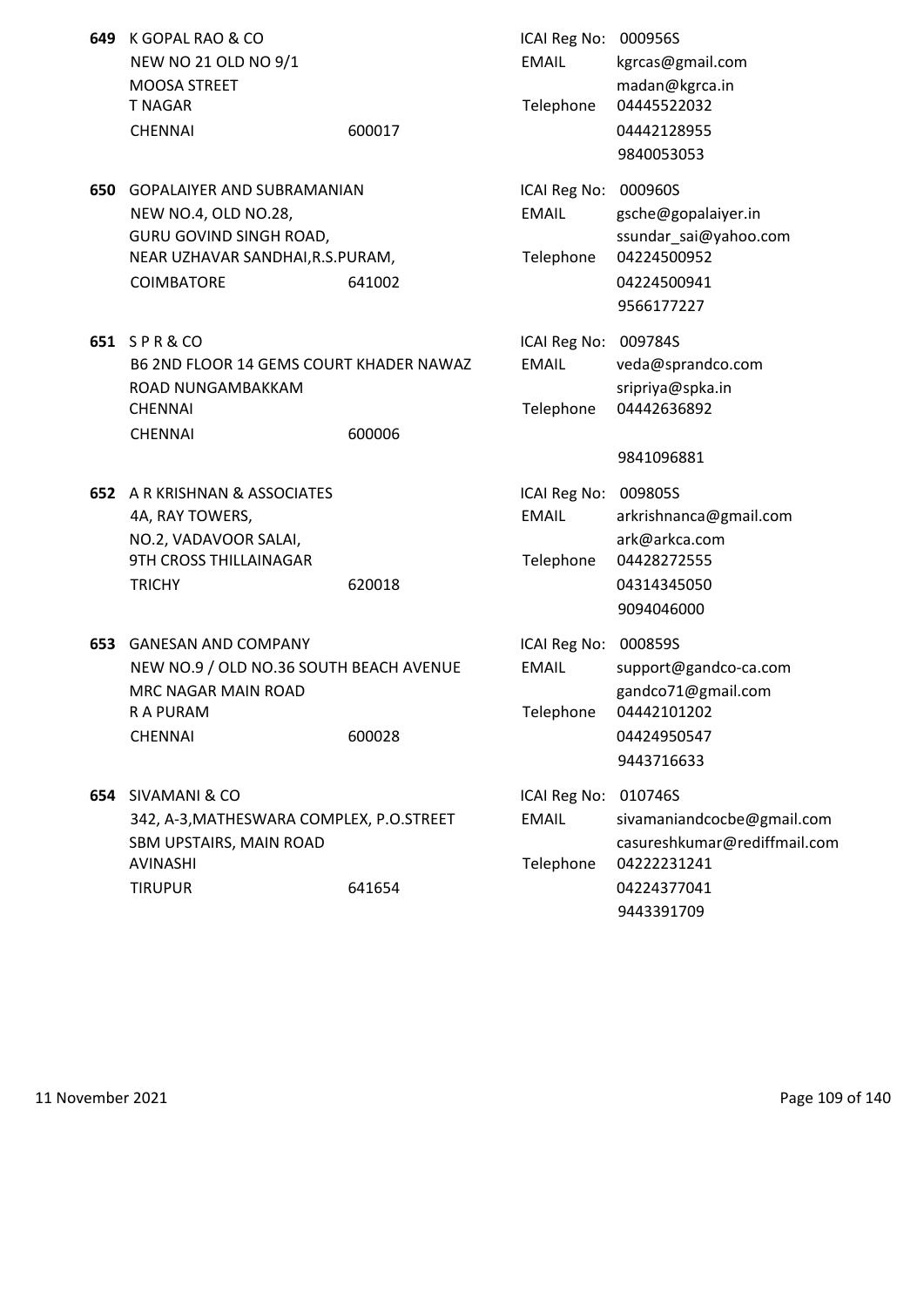|     | 655 ANBARASU & JALAPATHI<br>397/3, MYSORE TRUNK ROAD |        | ICAI Reg No: 010795S<br><b>EMAIL</b> | info@anbujala.ca<br>anbarasu.ca@gmail.com |
|-----|------------------------------------------------------|--------|--------------------------------------|-------------------------------------------|
|     |                                                      |        | Telephone                            | 04295222673                               |
|     | SATHYAMANGALAM                                       | 638402 |                                      |                                           |
|     |                                                      |        |                                      | 9842296673                                |
|     | <b>656 R SURESH KUMAR &amp; CO</b>                   |        | ICAI Reg No:                         | 005713S                                   |
|     | 284/2, PANNAIYAR STREET                              |        | <b>EMAIL</b>                         | carsuresh2009@gmail.com                   |
|     | CHINNASURAIKAIPATTI                                  |        |                                      | carsuresh2008@yahoo.com                   |
|     |                                                      |        | Telephone                            | 04563223636                               |
|     | RAJAPALAYAM                                          | 626117 |                                      | 9442507734                                |
|     |                                                      |        |                                      | 9443456202                                |
| 657 | <b>ELANGOVAN &amp; CO</b>                            |        | ICAI Reg No:                         | 006990S                                   |
|     | 15, VASAVI TOWERS, 2ND FLOOR,                        |        | <b>EMAIL</b>                         | elangovanandco@gmail.com                  |
|     | ANNAMALAI LAYOUT                                     |        |                                      | cbrp ca@yahoo.co.in                       |
|     |                                                      |        | Telephone                            | 04242216121                               |
|     | <b>ERODE</b>                                         | 638011 |                                      | 04244270116                               |
|     |                                                      |        |                                      | 9843064444                                |
| 658 | SEKHARAN ASSOCIATES                                  |        | ICAI Reg No:                         | 005412S                                   |
|     | SUKALAYAM                                            |        | <b>EMAIL</b>                         | raghu@sekaass.com                         |
|     | 70/44 BURKIT ROAD                                    |        |                                      | mani@sekaass.in                           |
|     | THEYAGARAYA NAGAR                                    |        | Telephone                            | 04424346532                               |
|     | <b>CHENNAI</b>                                       | 600017 |                                      | 04424321086                               |
|     |                                                      |        |                                      | 9444358882                                |
| 659 | <b>JOSEPH &amp; RAJARAM</b>                          |        | <b>ICAI Reg No:</b>                  | 001375S                                   |
|     | NEW 21 OLD 12-B/1 MAHATMA GANDHI ROAD                |        | <b>EMAIL</b>                         | john@jnr.in                               |
|     | NUNGAMBAKKAM                                         |        |                                      | shreyance@jnroffice.in                    |
|     |                                                      |        | Telephone                            | 04428225103                               |
|     | <b>CHENNAI</b>                                       | 600034 |                                      | 04428225194                               |
|     |                                                      |        |                                      | 9840057928                                |
|     | <b>660 SOLETI ASSOCIATES</b>                         |        | ICAI Reg No:                         | 006148s                                   |
|     | SWAMY BHAVANAM, NO.59,                               |        | <b>EMAIL</b>                         | soletiassociates@yahoo.co.in              |
|     | AYAKOLATHUR VILLA, THODUKADU POST                    |        |                                      | sljanardhanam@gmail.com                   |
|     | SRIPERUMBUDUR TALUK                                  |        | Telephone                            | 04426445720                               |
|     | SRIPERUMBUDUR                                        | 602105 |                                      |                                           |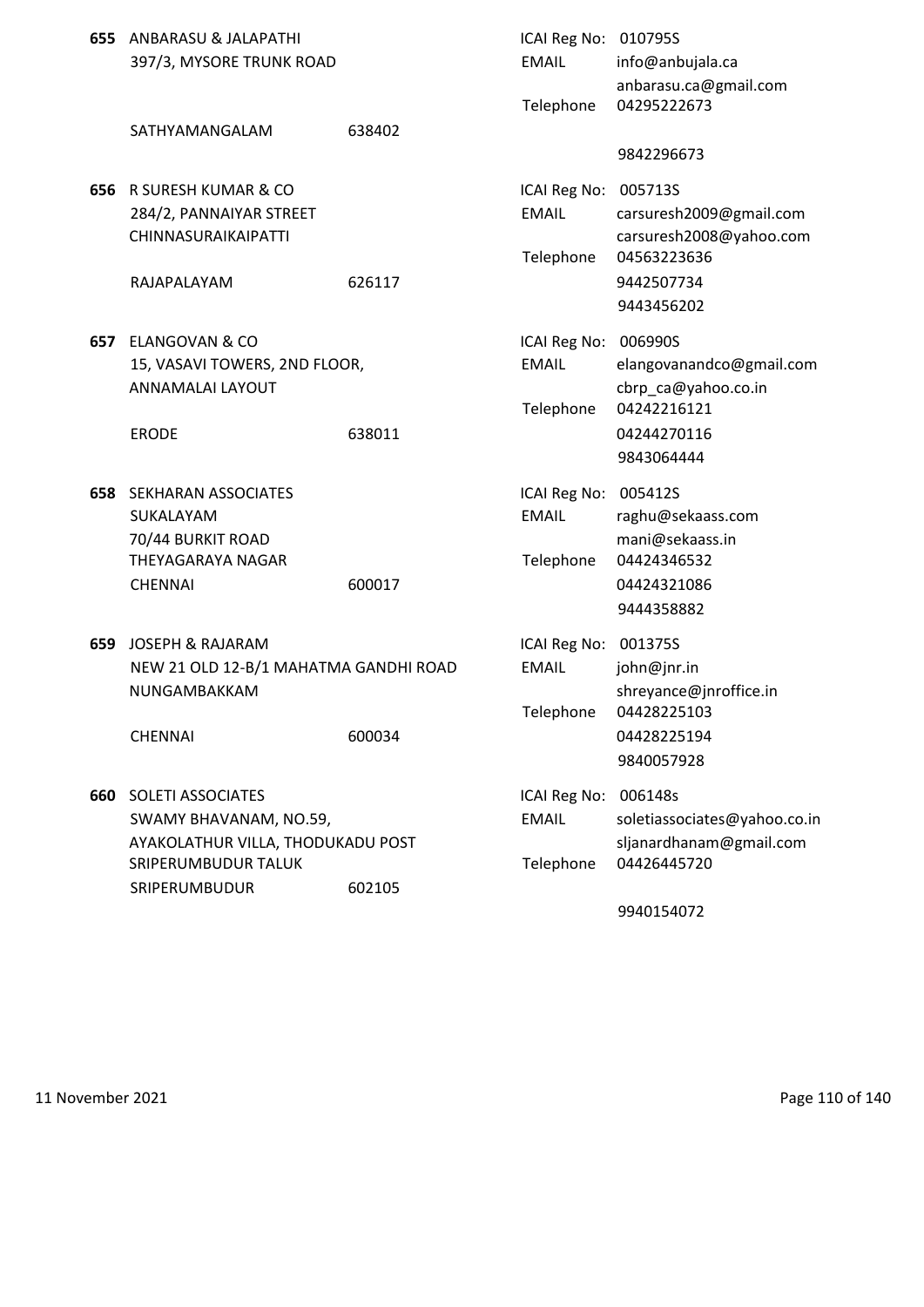- **661 MADHU BALAN & ASSOCIATES** 14B/S1 SECOND FLOOR DWARAKA APARTMENTS, 4TH MAIN ROAD NEW COLONY, CHROMPET CHENNAI 600044
- **662 VARDHAMAN & CO** FIRST FLOOR, 13A KANNAKI STREET SRINIVASA NAGAR, NEW PERUNGALATHUR KANCHEEPURAM 600063
- **663** S R N ASSOCIATES SRN TOWERS 208/1, I ST CROSS STREET SENGUNTHAPURAM
- **664** K MUNUSAMI & CO SUIT NO.241, PLAZA CENTRE, THIRD FLOOR DOOR NO.129 G.N.CHETTY ROAD CHENNAI 600006
- **665** S P ASSOCIATES G3, THIRD FLOOR, 18, ANNA AVENUE KASTURIBA NAGAR, ADYAR CHENNAI Telephone 04443517152
- **666** JAGANNATHAN & SARABESWARAN 4/9, FIRST FLOOR 2ND CROSS STREET, SEETHAMMAL COLONY **ALWARPET** CHENNAI 600018

| MADHU BALAN & ASSOCIATES<br>14B/S1 SECOND FLOOR<br>DWARAKA APARTMENTS, 4TH MAIN ROAD<br>NEW COLONY, CHROMPET<br>CHENNAI    | 600044 | ICAI Reg No: 011106S<br><b>EMAIL</b><br>Telephone | MBAMADURAI1@GMAIL.COM<br>MBAMADURAI@YAHOO.COM<br>04443804089                                 |
|----------------------------------------------------------------------------------------------------------------------------|--------|---------------------------------------------------|----------------------------------------------------------------------------------------------|
|                                                                                                                            |        |                                                   | 9894088152                                                                                   |
| VARDHAMAN & CO<br>FIRST FLOOR, 13A KANNAKI STREET<br>SRINIVASA NAGAR,<br>NEW PERUNGALATHUR<br>KANCHEEPURAM                 | 600063 | ICAI Reg No: 004522S<br><b>EMAIL</b><br>Telephone | vardhaman 1973@hotmail.com<br>abhabj@gmail.com<br>04424344627<br>04424342596<br>9840136801   |
| <b>S R N ASSOCIATES</b><br><b>SRN TOWERS</b><br>208/1, I ST CROSS STREET<br>SENGUNTHAPURAM<br>KARUR                        | 639002 | ICAI Reg No: 005843S<br><b>EMAIL</b><br>Telephone | srnkrr@gmail.com<br>srnkrr@yahoo.com<br>04324-233384<br>000000000000<br>9994833384           |
| K MUNUSAMI & CO<br>SUIT NO.241, PLAZA CENTRE,THIRD FLOOR<br><b>DOOR NO.129</b><br><b>G.N.CHETTY ROAD</b><br><b>CHENNAI</b> | 600006 | ICAI Reg No: 005602S<br><b>EMAIL</b><br>Telephone | kmcochennai@gmail.com<br>SPKMCOCHENNAI@GMAIL.COM<br>04428269919<br>04428269919<br>9884409078 |
| S P ASSOCIATES<br>G3, THIRD FLOOR, 18, ANNA AVENUE<br>KASTURIBA NAGAR, ADYAR<br>CHENNAI<br>CHENNAI                         | 600020 | ICAI Reg No: 005506S<br><b>EMAIL</b><br>Telephone | psriganesh@yahoo.com<br>sg@spaauditing.com<br>04443517152<br>04424411719<br>9840679363       |
| JAGANNATHAN & SARABESWARAN<br>4/9, FIRST FLOOR<br>2ND CROSS STREET, SEETHAMMAL COLONY<br>ALWARPET<br><b>CHENNAI</b>        | 600018 | ICAI Reg No: 001204S<br><b>EMAIL</b><br>Telephone | jandsca@gmail.com<br>charipsv@yahoo.com<br>24340630<br>24343845<br>9841031909                |

11 November 2021 **Page 111 of 140**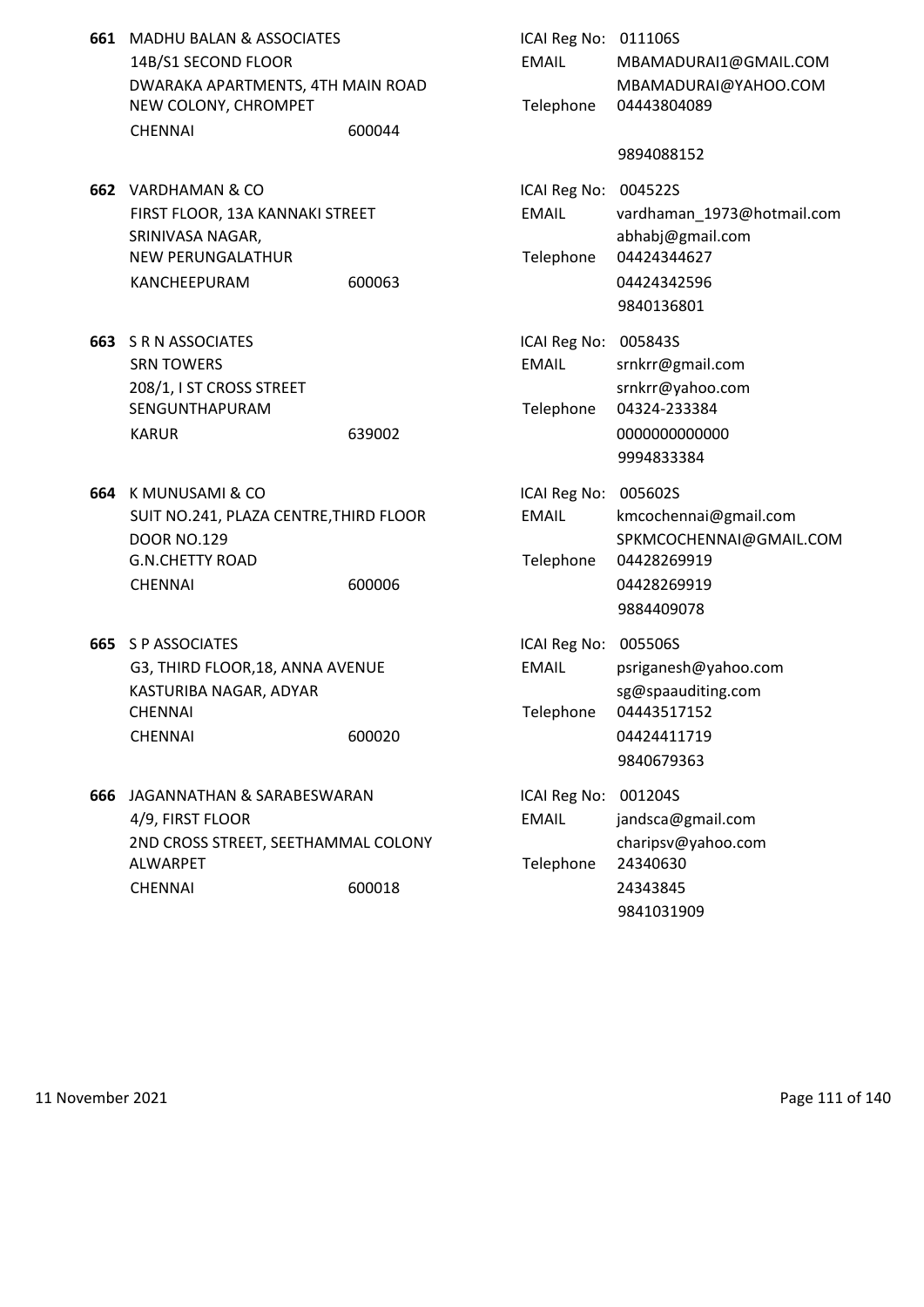| 667 DHARMALINGAM & ASSOCIATES |        | ICAI Reg No: 007025S |                       |
|-------------------------------|--------|----------------------|-----------------------|
| NO.1, GROUND FLOOR,           |        | EMAIL                | cadharmaling          |
| VISHAL NEST,                  |        |                      | rajendran100          |
| 1040. COVAI ROAD.             |        |                      | Telephone 04324240050 |
| KARUR                         | 639002 |                      |                       |

- **668** R SUBRAMANIAN AND COMPANY LLP NEW NO 6 OLD NO 36 KRISHNASWAMY AVENUE LUZ MYLAPORE CHENNAI 24992261 CHENNAI 600004 600004 044 24991347
- **669** P K F SRIDHAR & SANTHANAM LLP 7TH FLOOR, KRD GEE GEE CRYSTAL 91 92, DR. RADHAKRISHNAN SALAI **MYLAPORE** CHENNAI 600004 600004 04428112987
- **670** R RAJAN ASSOCIATES 160/22, II FLOOR SRINIVASA TRADE CENTRE D.B. ROAD, R.S.PURAM COIMBATORE 641002
- **671 SREEDHAR SURESH & RAJAGOPALAN LLP** 3-B, GREEN HAVEN NEW 26, THIRD MAIN ROAD, GANDHI NAGAR, ADYAR CHENNAI 600020 600020 04424453159
- **672 BRAHMAYYA & CO**

| DHARMALINGAM & ASSOCIATES              |        | ICAI Reg No: 007025S |                             |
|----------------------------------------|--------|----------------------|-----------------------------|
| NO.1, GROUND FLOOR,                    |        | <b>EMAIL</b>         | cadharmalingamp@yahoo.co.in |
| VISHAL NEST,                           |        |                      | rajendran1001@gmail.com     |
| 1040, COVAI<br>ROAD,                   |        | Telephone            | 04324240050                 |
| <b>KARUR</b>                           | 639002 |                      |                             |
|                                        |        |                      | 9443139676                  |
| R SUBRAMANIAN AND COMPANY LLP          |        | ICAI Reg No: 004137S |                             |
| NEW NO 6 OLD NO 36 KRISHNASWAMY AVENUE |        | <b>EMAIL</b>         | rs@rscompany.co.in          |
| LUZ<br><b>MYLAPORE</b>                 |        |                      | prakashrp71@yahoo.com       |
| <b>CHENNAI</b>                         |        | Telephone            | 044 24992261                |
| <b>CHENNAI</b>                         | 600004 |                      | 044 24991347                |
|                                        |        |                      | 9840922616                  |
| P K F SRIDHAR & SANTHANAM LLP          |        | ICAI Reg No: 003990S |                             |
| 7TH FLOOR, KRD GEE GEE CRYSTAL         |        | <b>EMAIL</b>         | seethalakshmi@pkfindia.in   |
| 91 92, DR. RADHAKRISHNAN SALAI         |        |                      | admin@sandsca.com           |
| MYLAPORE                               |        | Telephone            | 04428112986                 |
| <b>CHENNAI</b>                         | 600004 |                      | 04428112987                 |
|                                        |        |                      | 9841073008                  |
| R RAJAN ASSOCIATES                     |        | ICAI Reg No: 003422S |                             |
| 160/22, II FLOOR                       |        | <b>EMAIL</b>         | rrrajanfca@gmail.com        |
| SRINIVASA TRADE CENTRE                 |        |                      | hari@rraca.com              |
| D.B. ROAD, R.S.PURAM                   |        | Telephone            | 04222473252                 |
| <b>COIMBATORE</b>                      | 641002 |                      |                             |
|                                        |        |                      | 9363203235                  |
| SREEDHAR SURESH & RAJAGOPALAN LLP      |        | ICAI Reg No: 003957S |                             |
| 3-B, GREEN HAVEN                       |        | EMAIL                | sreedhar@ssrcas.co.in       |
| NEW 26, THIRD MAIN ROAD,               |        |                      | subu.ca@gmail.com           |
| GANDHI NAGAR, ADYAR                    |        | Telephone            | 04424453149                 |
| <b>CHENNAI</b>                         | 600020 |                      | 04424453159                 |
|                                        |        |                      | 9841138940                  |
| <b>BRAHMAYYA &amp; CO</b>              |        | ICAI Reg No: 000511S |                             |

48 MASILAMANI ROAD EMAIL mail@brahmayya.com BALAJI NAGAR ROYAPETTAH pbrahmayya@gmail.com Telephone 04428131128 CHENNAI 600014 04428131138 9840054748

11 November 2021 **Page 112 of 140**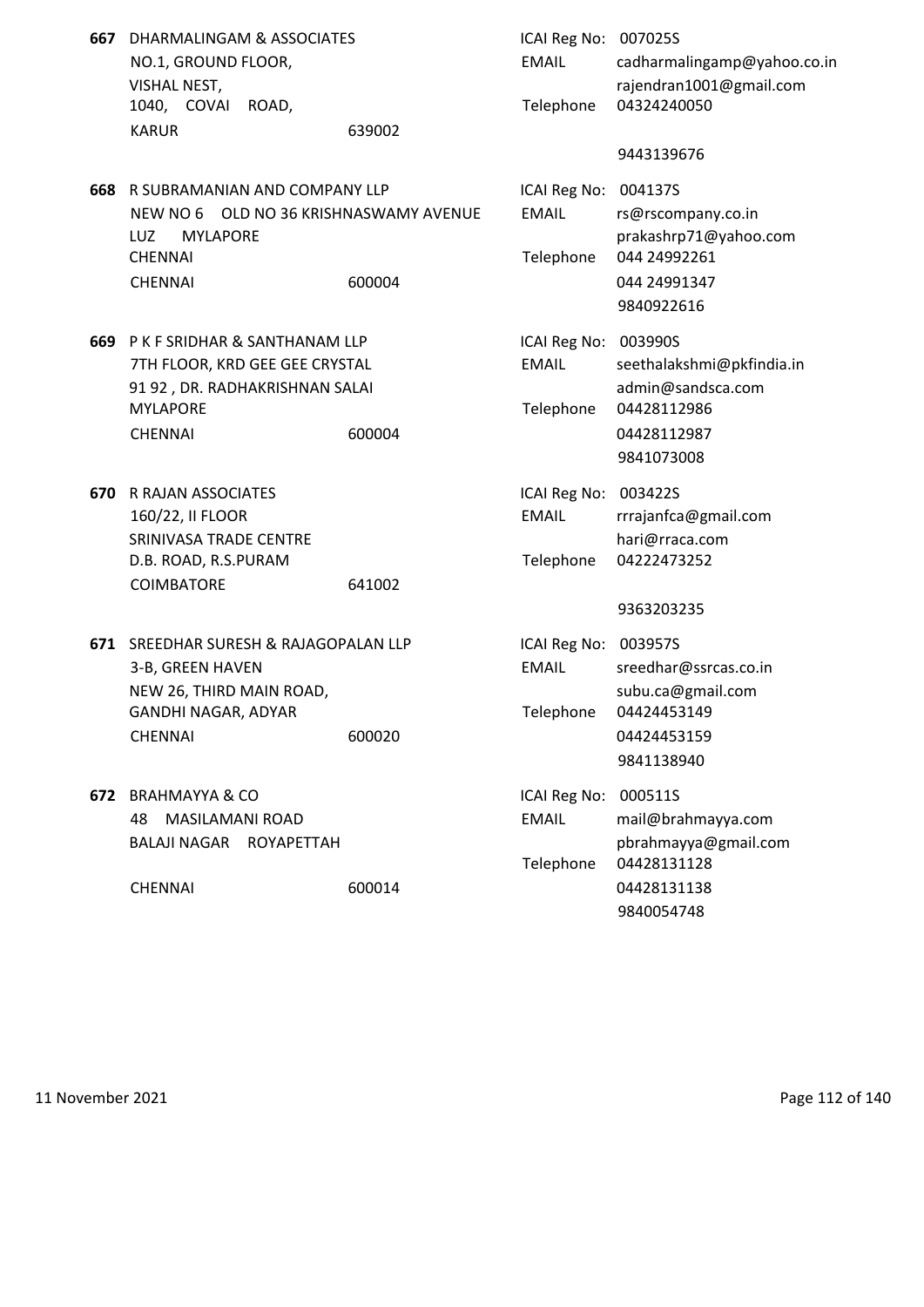|     | <b>673</b> S SONNY ASSOCIATES<br>32 DEVI APARTMENTS F NO 5 32 K K ROAD<br><b>VALMIKI NAGAR THIRUVANMIYUR</b><br><b>CHENNAI</b>         | 600041 | ICAI Reg No: 003935S<br><b>EMAIL</b><br>Telephone | ssonnyassociates@gmail.com<br>ssonnyassociates@yahoo.co.uk<br>04424572422<br>04424422433<br>9841035790 |
|-----|----------------------------------------------------------------------------------------------------------------------------------------|--------|---------------------------------------------------|--------------------------------------------------------------------------------------------------------|
| 674 | M K DANDEKER & CO<br>New No 185 Old No 100 2nd Floor<br>Poonamallee High Road<br>Kilpauk<br><b>CHENNAI</b>                             | 600010 | ICAI Reg No: 000679S<br><b>EMAIL</b><br>Telephone | poosaidurai@mkdandeker.com<br>poosaidurai@gmail.com<br>04443514233<br>04443514232<br>9843693466        |
| 675 | <b>ANAND &amp; PONNAPPAN</b><br>46-B, IV FLOOR, KRISHNAN COMPLEX<br><b>SOUTH BOAG ROAD</b><br><b>T.NAGAR</b><br><b>CHENNAI</b>         | 600017 | ICAI Reg No: 000111S<br><b>EMAIL</b><br>Telephone | aandpchennai@gmail.com<br>aps82@yahoo.com<br>04424343251<br>04424343261<br>9444826569                  |
| 676 | <b>G NATESAN &amp; CO</b><br><b>CHAMPAK MAHAL</b><br>7/1 FOURTH STREET<br>ABIRAMAPURAM<br><b>CHENNAI</b>                               | 600018 | ICAI Reg No: 002424S<br><b>EMAIL</b><br>Telephone | jkmuralica@gmail.com<br>veeyem65@rediffmail.com<br>04424991385<br>04424995430<br>9443070401            |
| 677 | M THOMAS & CO<br>FLAT NO G-11, GROUND FLOOR, MARINA SQUARE<br>NEW NO. 53 /OLD NO. 27<br>SANTHOME HIGH ROAD, MYLAPORE<br><b>CHENNAI</b> | 600004 | ICAI Reg No: 004408S<br><b>EMAIL</b><br>Telephone | cleancheck@mthomasco.com<br>kamaleshjpj@gmail.com<br>04424641878<br>04424958013<br>9840019686          |
| 678 | RAMESH & RAMACHANDRAN<br>OLD NO:29/3, NEW NO:39<br>VISWANATHAPURAM MAIN ROAD<br>KODAMBAKKAM<br><b>CHENNAI</b>                          | 600024 | ICAI Reg No:<br><b>EMAIL</b><br>Telephone         | 002981S<br>randrca@gmail.com<br>bhuvana1010@yahoo.co.in<br>04424843668<br>04424843639<br>9841015432    |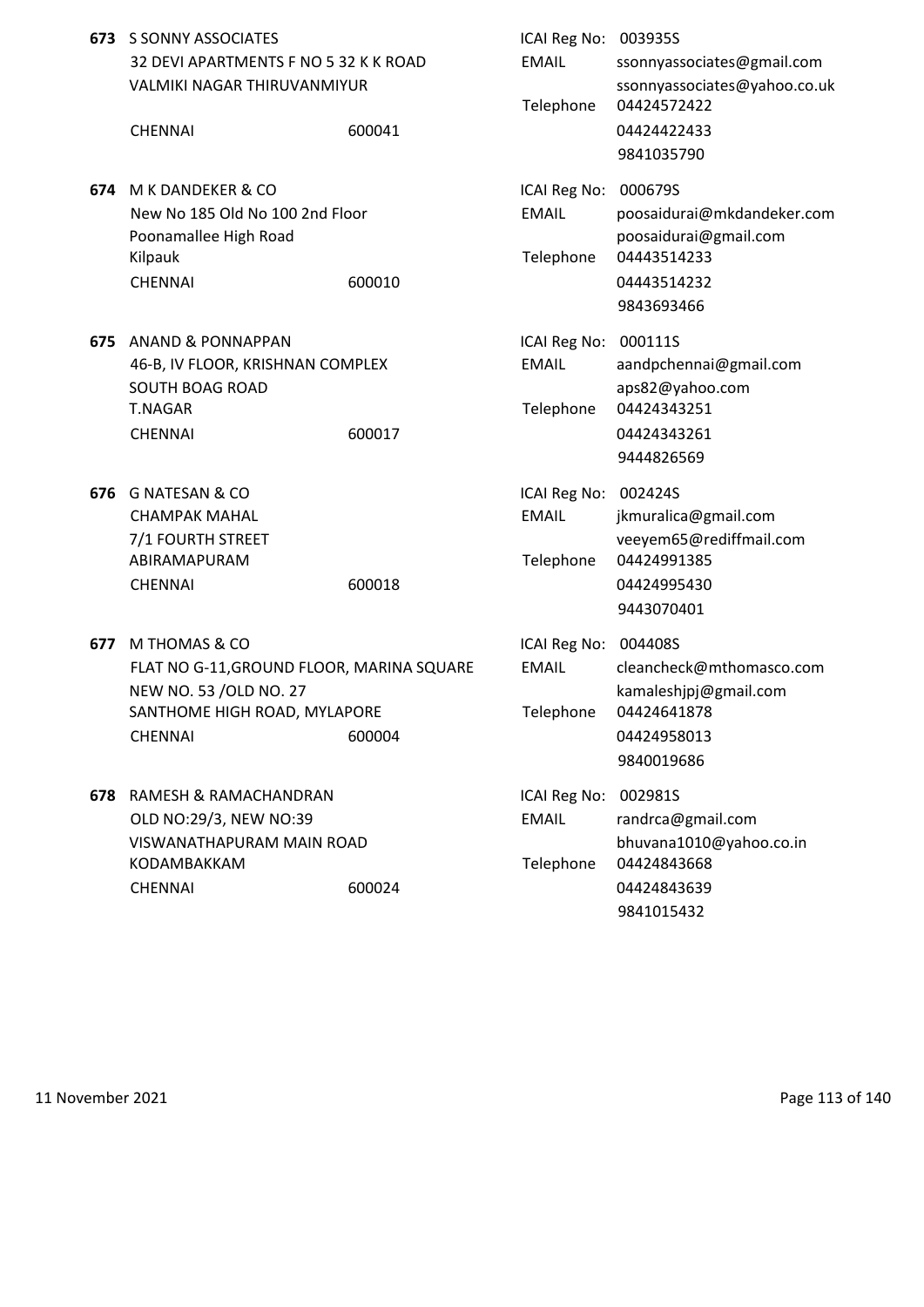- **679** SANKARAN & KRISHNAN KOMALAM Building, No.11/23, 1st MAIN ROAD R A PURAM CHENNAI - 600 028 CHENNAI 600004 600004 08912567748
- **680** SANJIV SHAH & ASSOCIATES 7TH FLOOR EMPEE TOWERS NO.59 ADHITHANAR SALAI FORMERLY HARRIS ROAD CHENNAI 600002 600002 04442601332
- **681 N C RAJAGOPAL & CO** NO. 22, V.KRISHNASWAMY AVENUE CHENNAI Telephone 04424991569 CHENNAI 600004
- **682 G BALU ASSOCIATES LLP** No.123,JammiBuildings,Royapettah High Rd **MYLAPORE** CHENNAI Telephone 04424663800
- **683 V NARAYANAN & CO** 23, C.V.RAMAN ROAD

**684** R BUPATHY & CO VIBGYOR, FIRST FLOOR 139, KODAMBAKKAM HIGH ROAD NUNGAMBAKKAM

| SANKARAN & KRISHNAN<br>KOMALAM Building, No.11/23,<br><b>1st MAIN ROAD</b><br>A PURAM CHENNAI - 600 028<br>R.<br><b>CHENNAI</b>   | 600004 | ICAI Reg No: 003582S<br><b>EMAIL</b><br>Telephone | sankarankrishnan@yahoo.com<br>chandransankaran@gmail.com<br>044 42144516<br>08912567748<br>9849667748 |
|-----------------------------------------------------------------------------------------------------------------------------------|--------|---------------------------------------------------|-------------------------------------------------------------------------------------------------------|
| <b>SANJIV SHAH &amp; ASSOCIATES</b><br>7TH FLOOR EMPEE TOWERS<br>NO.59 ADHITHANAR SALAI<br>FORMERLY HARRIS ROAD<br><b>CHENNAI</b> | 600002 | ICAI Reg No: 003572S<br><b>EMAIL</b><br>Telephone | ram@ssaca.in<br>ramakrishnan_72@yahoo.com<br>04442601332<br>04442601332<br>9444017087                 |
| N C RAJAGOPAL & CO<br>NO. 22, V.KRISHNASWAMY AVENUE<br><b>MYLAPORE</b><br><b>CHENNAI</b><br><b>CHENNAI</b>                        | 600004 | ICAI Reg No: 003398S<br><b>EMAIL</b><br>Telephone | chandarncr@gmail.com<br>anathncr@yahoo.com<br>04424991569<br>04424993056<br>9790922843                |
| <b>G BALU ASSOCIATES LLP</b><br>No.123, JammiBuildings, Royapettah High Rd<br>MYLAPORE<br>CHENNAI<br><b>CHENNAI</b>               | 600004 | ICAI Reg No: 000376S<br><b>EMAIL</b><br>Telephone | rajagopalan@gbaca.in<br>rravifca@gmail.com<br>04424663800<br>04424663900<br>9840087857                |
| V NARAYANAN & CO<br>23, C.V.RAMAN ROAD<br>ALWARPET<br><b>CHENNAI</b>                                                              | 600018 | ICAI Reg No: 002398S<br><b>EMAIL</b><br>Telephone | anush@vncindia.com<br>vncstaff2016@gmail.com<br>04424995550<br>04424989706<br>9840065110              |
| R BUPATHY & CO<br><b>VIBGYOR, FIRST FLOOR</b><br>139, KODAMBAKKAM HIGH ROAD<br>NUNGAMBAKKAM<br><b>CHENNAI</b>                     | 600034 | ICAI Reg No:<br><b>EMAIL</b><br>Telephone         | 000525S<br>partners@rbco1976.com<br>rambup51@gmail.com<br>04428278300<br>04428277590<br>9884089600    |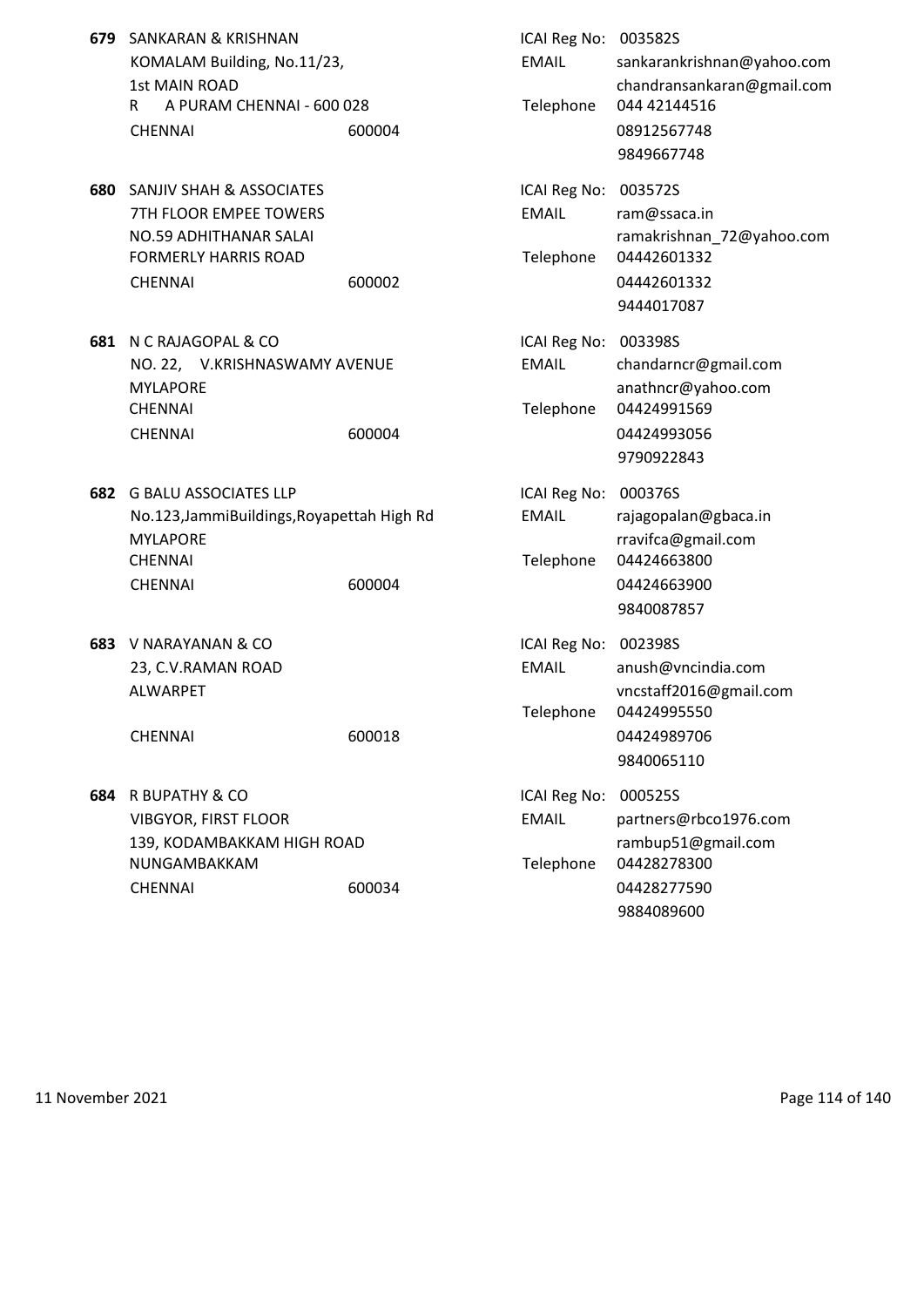| KHICHA & PRABU KESAVAN                                                                                                  |                      | ICAI Reg No:                                                                                        | 050108S                                                                                                  |
|-------------------------------------------------------------------------------------------------------------------------|----------------------|-----------------------------------------------------------------------------------------------------|----------------------------------------------------------------------------------------------------------|
| No.530, Vysial Street, 2nd Floor                                                                                        |                      | <b>EMAIL</b>                                                                                        | knpchennai@gmail.com<br>kpkclients@yahoo.co.in                                                           |
| Above Syndicate Bank<br><b>COIMBATORE</b>                                                                               | 600010               | Telephone                                                                                           | 04222393491<br>04426611252<br>9706099989                                                                 |
| <b>B THIAGARAJAN &amp; CO</b><br>686<br>STREET, T NAGAR, CHENNAI<br><b>CHENNAI</b>                                      | 600017               | ICAI Reg No:<br><b>EMAIL</b><br>Telephone                                                           | 004371s<br>btandco@gmail.com<br>divkart@hotmail.com<br>04442122115<br>04442122116<br>9840288327          |
| 687<br><b>CHANDRAN &amp; RAMAN</b><br><b>PARAGON</b><br>2 ND STREET, MYLAPORE,<br><b>CHENNAI</b>                        | 600004               | ICAI Reg No:<br><b>EMAIL</b><br>Telephone                                                           | 000571S<br>cnrmds@gmail.com<br>pnr49@rediffmail.com<br>04428474775<br>04428474667<br>9940497242          |
| 688<br><b>PRICE PATT &amp; CO</b><br>NEW NO:44, OLD NO:108,<br>SIR. P.S.SIVASWAMY SALAI,<br>MYLAPORE,<br><b>CHENNAI</b> | II STREET,<br>600004 | ICAI Reg No:<br>EMAIL<br>Telephone                                                                  | 002783S<br>pricepattca@gmail.com<br>m_naganathan@hotmail.com<br>04424996708<br>04424993234<br>9444059913 |
| 689<br>J V RAMANUJAM & CO<br>THIRD MAIN ROAD<br>R.A.PURAM<br><b>CHENNAI</b>                                             | 600028               | ICAI Reg No:<br><b>EMAIL</b><br>Telephone                                                           | 002947S<br>jvrjam@gmail.com<br>srinarayan@jvrjam.com<br>04424342325<br>04443033850<br>9840032860         |
| <b>R G N PRICE &amp; CO</b><br>690<br><b>SIMPSON BUILDINGS</b><br>861, ANNA SALAI<br><b>CHENNAI</b>                     | 600002               | ICAI Reg No:<br><b>EMAIL</b><br>Telephone                                                           | 002785S<br>price@rgnprice.com<br>rgnp.co@gmail.com<br>04428413633<br>04428583494<br>9840332523           |
|                                                                                                                         |                      | NEW NO 24, OLD NO.15, YOGAMBAL<br>NO 2, DR.RADHAKRISHNAN SALAI,<br>F1 LAKSHMI, NEW NO 56, OLD NO 28 |                                                                                                          |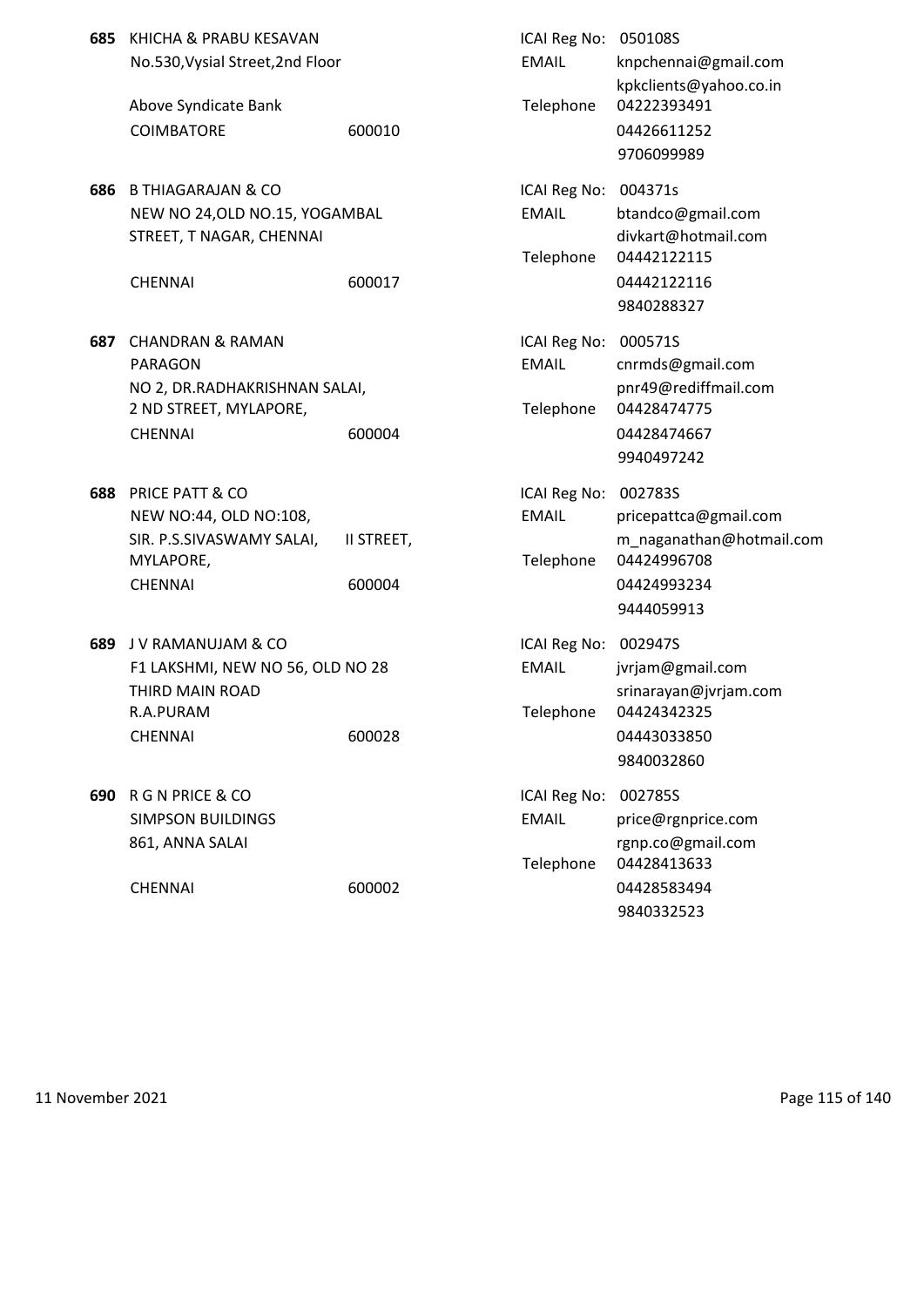| 691 | PADMANABHAN RAMANI & RAMANUJAM<br>15, 1F AARUDHRA APARTMENTS,<br><b>HABIBULLAH ROAD</b><br><b>T.NAGAR</b>                                       |        | ICAI Reg No: 002510S<br><b>EMAIL</b><br>Telephone | ramanujam59@hotmail.com<br>ramani58.n@gmail.com<br>04445502181                                       |
|-----|-------------------------------------------------------------------------------------------------------------------------------------------------|--------|---------------------------------------------------|------------------------------------------------------------------------------------------------------|
|     | <b>CHENNAI</b>                                                                                                                                  | 600017 |                                                   | 04445502182<br>9940095555                                                                            |
|     | 692 MAHARAJ N R SURESH AND CO LLP<br>9/5 , SECOND LANE, SECOND MAIN ROAD<br>TRUSTPURAM, KODAMBAKKAM<br><b>CHENNAI</b><br><b>CHENNAI</b>         | 600024 | ICAI Reg No: 001931S<br><b>EMAIL</b><br>Telephone | sureshgreen@gmail.com<br>nrjayadevan@outlook.com<br>04424837583<br>04424801322<br>9444048375         |
|     | 693 SUNDARAM & SRINIVASAN<br>NO.23, C.P.RAMASWAMY ROAD<br><b>ALWARPET</b>                                                                       |        | ICAI Reg No: 004207S<br><b>EMAIL</b>              | sundaramandsrinivasan1948@gma<br>il.com<br>yessendes@sundaramandsrinivasa<br>n.com                   |
|     | <b>CHENNAI</b>                                                                                                                                  | 600018 | Telephone                                         | 044-24988463<br>044-24988762<br>9840329571                                                           |
|     | 694 SUNDAR SRINI & SRIDHAR<br><b>FIRST FLOOR</b><br>NEW NO 9, RAJAMANNAR STREET<br>T. NAGAR-<br><b>CHENNAI</b>                                  | 600017 | ICAI Reg No:<br><b>EMAIL</b><br>Telephone         | 004201S<br>sridhar@sssindia.com<br>srini2062@gmail.com<br>04428158528<br>04442071969<br>9841033907   |
| 695 | <b>MANOHAR CHOWDHRY &amp; ASSOCIATES</b><br><b>NEW NO.27</b><br><b>SUBRAMANIAM STREET</b><br>ABHIRAMAPURAM<br><b>CHENNAI</b>                    | 600018 | ICAI Reg No:<br><b>EMAIL</b><br>Telephone         | 001997S<br>muralimohan@mca.co.in<br>cadtheresa@gmail.com<br>04442903300<br>04442903350<br>9845102004 |
| 696 | P S SUBRAMANIA IYER & CO<br>JAYASHREE APARTMENTS NEW NO 60 OLD NO39<br><b>II MAIN ROAD R.A.PURAM</b><br><b>CHENNAI 600028</b><br><b>CHENNAI</b> | 600028 | ICAI Reg No:<br><b>EMAIL</b><br>Telephone         | 004104S<br>pss@pssca.in<br>viswaca1@gmail.com<br>044-24353040<br>044-24353020<br>9380246125          |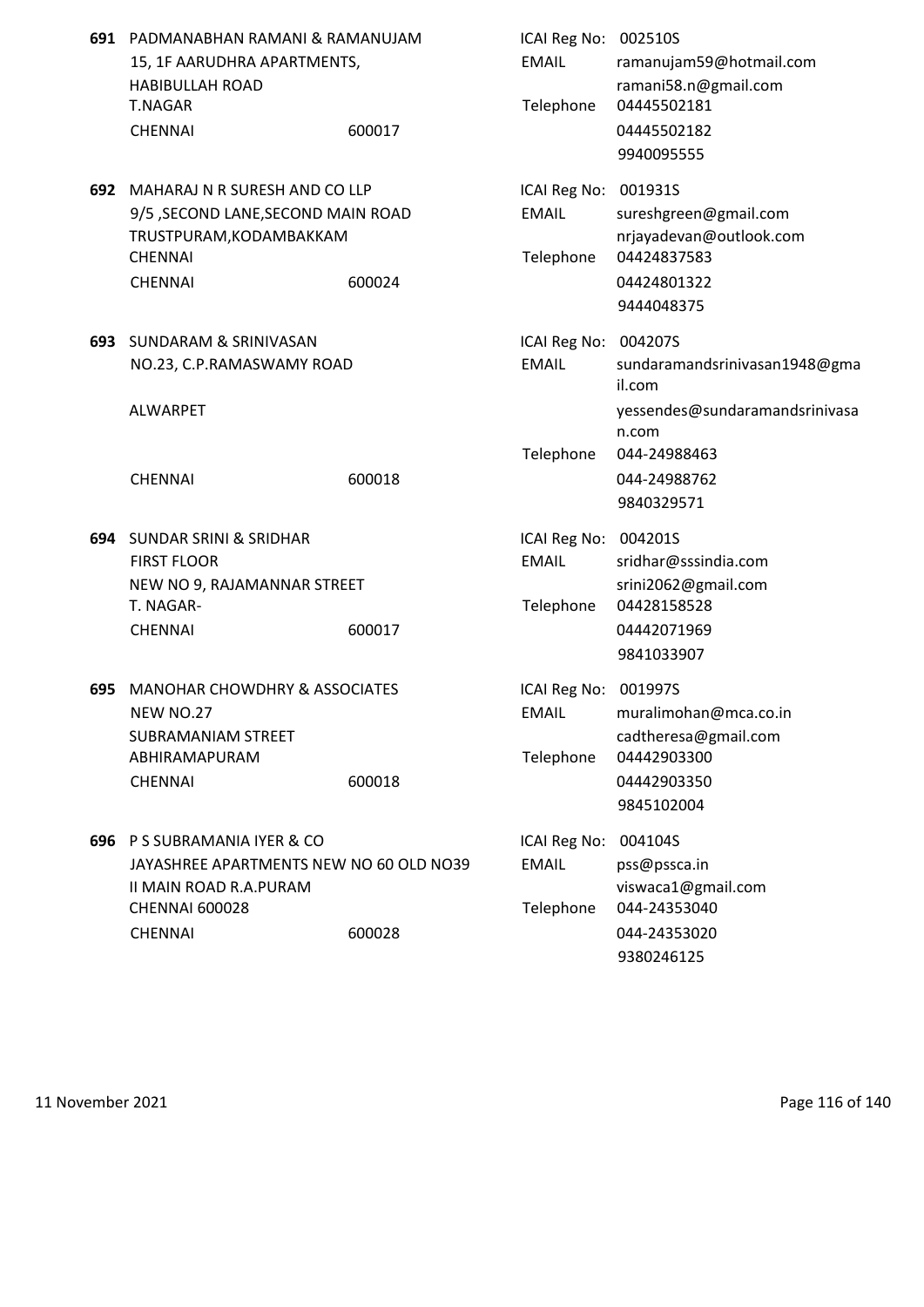| 697 | M SRINIVASAN & ASSOCIATES<br>5, 9TH FLOOR, B WING, PARSN MANERE<br>442<br><b>ANNA SALAI</b><br><b>CHENNAI</b>      | 600006 | ICAI Reg No: 004050S<br><b>EMAIL</b><br>Telephone | srini@msaca.com<br>msrini_18@rediffmail.com<br>04428202384<br>04428202381<br>9840091343 |
|-----|--------------------------------------------------------------------------------------------------------------------|--------|---------------------------------------------------|-----------------------------------------------------------------------------------------|
|     | <b>698 SURI &amp; CO</b><br>PARK CIRCLE NO 20 SECOND FLOOR<br><b>MOORES ROAD THOUSAND LIGHTS</b><br><b>CHENNAI</b> | 600006 | ICAI Reg No: 004283S<br><b>EMAIL</b><br>Telephone | chennai@suriandco.com<br>rkmtnl@gmail.com<br>04428251140<br>04428251150                 |
|     |                                                                                                                    |        |                                                   | 9444906670                                                                              |
|     | <b>699 NEERAJ PRAKASH &amp; ASSOCIATES</b>                                                                         |        | ICAI Reg No: 010495C                              |                                                                                         |
|     | 328/208                                                                                                            |        | <b>EMAIL</b>                                      | neerajagrawal_ca@rediffmail.com                                                         |
|     | LUKERGANJ<br>NEAR DR. BANERJEE,                                                                                    |        | Telephone                                         | neerajagrawalca@gmail.com<br>05324004137                                                |
|     | ALLAHABAD                                                                                                          | 211001 |                                                   |                                                                                         |
|     |                                                                                                                    |        |                                                   | 9415317799                                                                              |
|     | 700 VIVEK KHANNA & CO                                                                                              |        | ICAI Reg No:                                      | 006521C                                                                                 |
|     | 7/108 A, GROUND FLOOR, NEAR MITHAS                                                                                 |        | <b>EMAIL</b>                                      | vivekkhannaca@rediffmail.com                                                            |
|     | <b>SWAROOP NAGAR</b><br><b>BEHIND MITHAS</b>                                                                       |        |                                                   | cavivekkhannaknp@gmail.com<br>09839031710                                               |
|     | <b>KANPUR</b>                                                                                                      | 208002 | Telephone                                         | 05123511032                                                                             |
|     |                                                                                                                    |        |                                                   | 9839031710                                                                              |
|     | <b>701 RM LALL &amp; CO</b>                                                                                        |        | ICAI Reg No: 000932C                              |                                                                                         |
|     | 4/10, VISHAL KHAND,                                                                                                |        | EMAIL                                             | rmlallco@rmlallco.com                                                                   |
|     | <b>GOMTI NAGAR,</b>                                                                                                |        |                                                   | dwivedinishith@gmail.com                                                                |
|     |                                                                                                                    |        | Telephone                                         | 05224043793                                                                             |
|     | <b>LUCKNOW</b>                                                                                                     | 226010 |                                                   | 05222304172<br>9450932865                                                               |
|     | 702 D S SHUKLA & CO                                                                                                |        | ICAI Reg No:                                      | 000773C                                                                                 |
|     | GF-2, EKTA APARTMENT,                                                                                              |        | <b>EMAIL</b>                                      | dsshuklaca@yahoo.co.in                                                                  |
|     | 125, CHANDRALOK, ALIGANJ                                                                                           |        |                                                   | akd.dss@gmail.com                                                                       |
|     | <b>LUCKNOW</b>                                                                                                     |        | Telephone                                         | 05224236996                                                                             |
|     | <b>LUCKNOW</b>                                                                                                     | 226024 |                                                   | 9839010159                                                                              |
|     |                                                                                                                    |        |                                                   |                                                                                         |

**UP**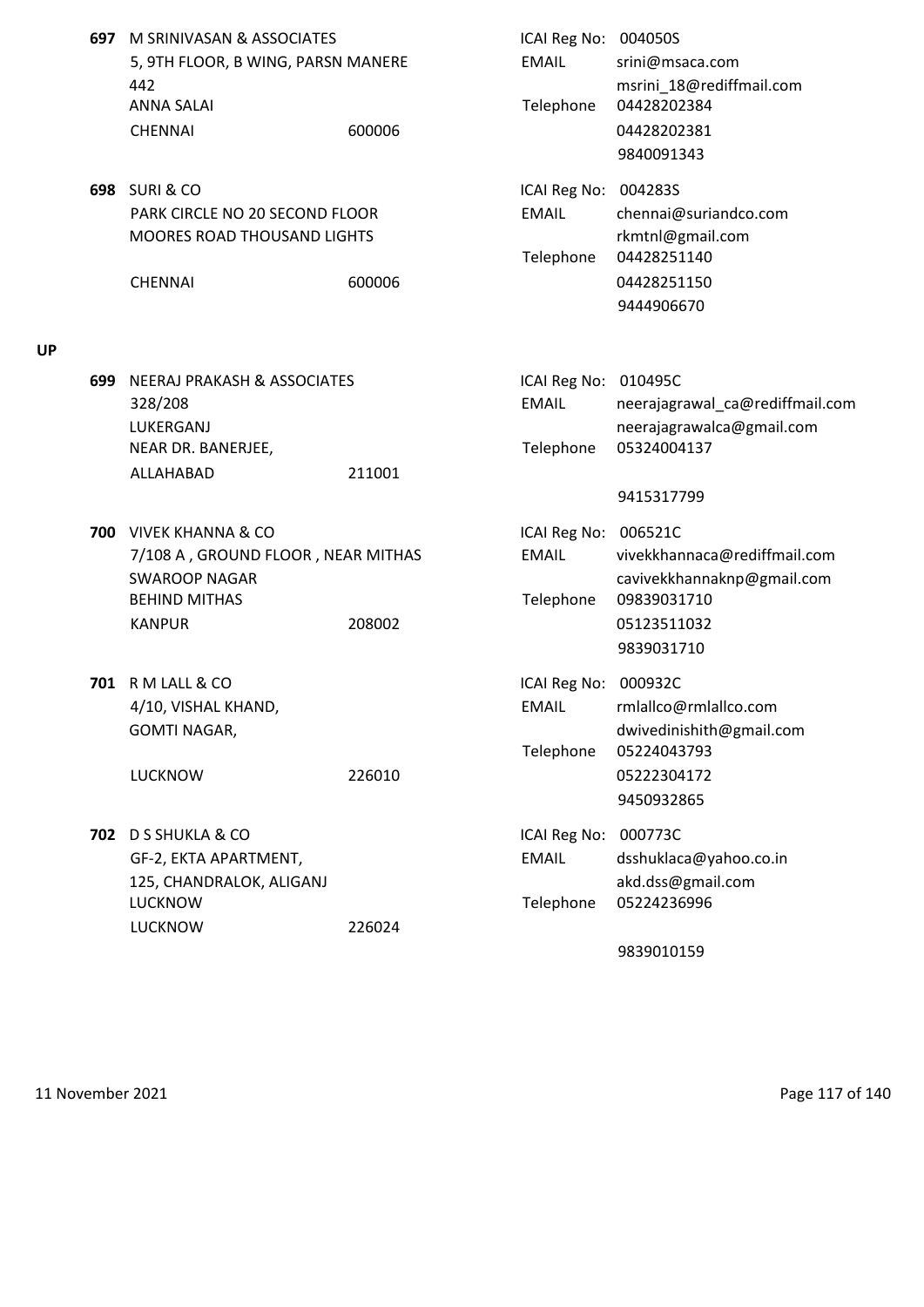|     | 703 PL TANDON & CO<br>37/17 FIRST FLOOR<br>WESTCOTT BUILDING THE MALL,<br><b>KANPUR</b><br><b>KANPUR</b> | 208001 | ICAI Reg No: 000186c<br><b>EMAIL</b><br>Telephone | pltandon1957@rediffmail.com<br>pltandon1957@gmail.com<br>05122366774<br>05122367262<br>9839911865 |
|-----|----------------------------------------------------------------------------------------------------------|--------|---------------------------------------------------|---------------------------------------------------------------------------------------------------|
|     | 704 RASOOL SINGHAL & CO<br>$G-313$<br>SECTOR-63<br><b>NOIDA</b><br><b>NOIDA</b>                          | 201307 | ICAI Reg No: 500015n<br><b>EMAIL</b><br>Telephone | carasoolsinghal@gmail.com<br>anujgoyal@icai.org<br>01204207878                                    |
|     |                                                                                                          |        |                                                   | 9810041371                                                                                        |
|     | 705 VINAY NAVEEN & CO<br>c/o I K PANDEY, 50 ROHITASA<br><b>RAVINDRA PALLI</b><br><b>FAIZABAD ROAD</b>    |        | ICAI Reg No: 009188C<br><b>EMAIL</b><br>Telephone | VNCGZB@GMAIL.COM<br>VNCGZB@YAHOO.CO.IN<br>01204120140                                             |
|     | <b>LUCKNOW</b>                                                                                           | 226001 |                                                   | 9910691575<br>9310556351                                                                          |
| 706 | J N SHARMA & CO<br>58/4, BIRHANA ROAD,<br>POST BOX NO. 389,<br>KANPUR-208001<br><b>KANPUR</b>            | 208001 | ICAI Reg No: 000833C<br><b>EMAIL</b><br>Telephone | jnsharmaco@gmail.com<br>ashoksharma11@hotmail.com<br>05122366629<br>05123570134                   |
|     |                                                                                                          |        |                                                   | 9839068023                                                                                        |
| 707 | T NAGAR & CO<br>MS-43 SECTOR - D<br><b>ALIGANJ</b><br>LUCKNOW                                            |        | ICAI Reg No: 012198C<br><b>EMAIL</b><br>Telephone | nagar.tushar01@gmail.com<br>nagartushar79@yahoo.co.in<br>05224011830                              |
|     | <b>LUCKNOW</b>                                                                                           | 226024 |                                                   |                                                                                                   |
|     |                                                                                                          |        |                                                   | 9839021599                                                                                        |
|     | 708 AGRAWAL AJAY KUMAR & CO                                                                              |        | ICAI Reg No:                                      | 117658W                                                                                           |
|     | 13/19, ELGIN ROAD, CIVIL LINES,                                                                          |        | <b>EMAIL</b>                                      | akagarwalca@icai.org                                                                              |
|     |                                                                                                          |        | Telephone                                         | akagarwalca@rediffmail.com<br>05322407866                                                         |
|     | ALLAHABAD                                                                                                | 211001 |                                                   | 9415018943                                                                                        |
|     |                                                                                                          |        |                                                   | 9415214927                                                                                        |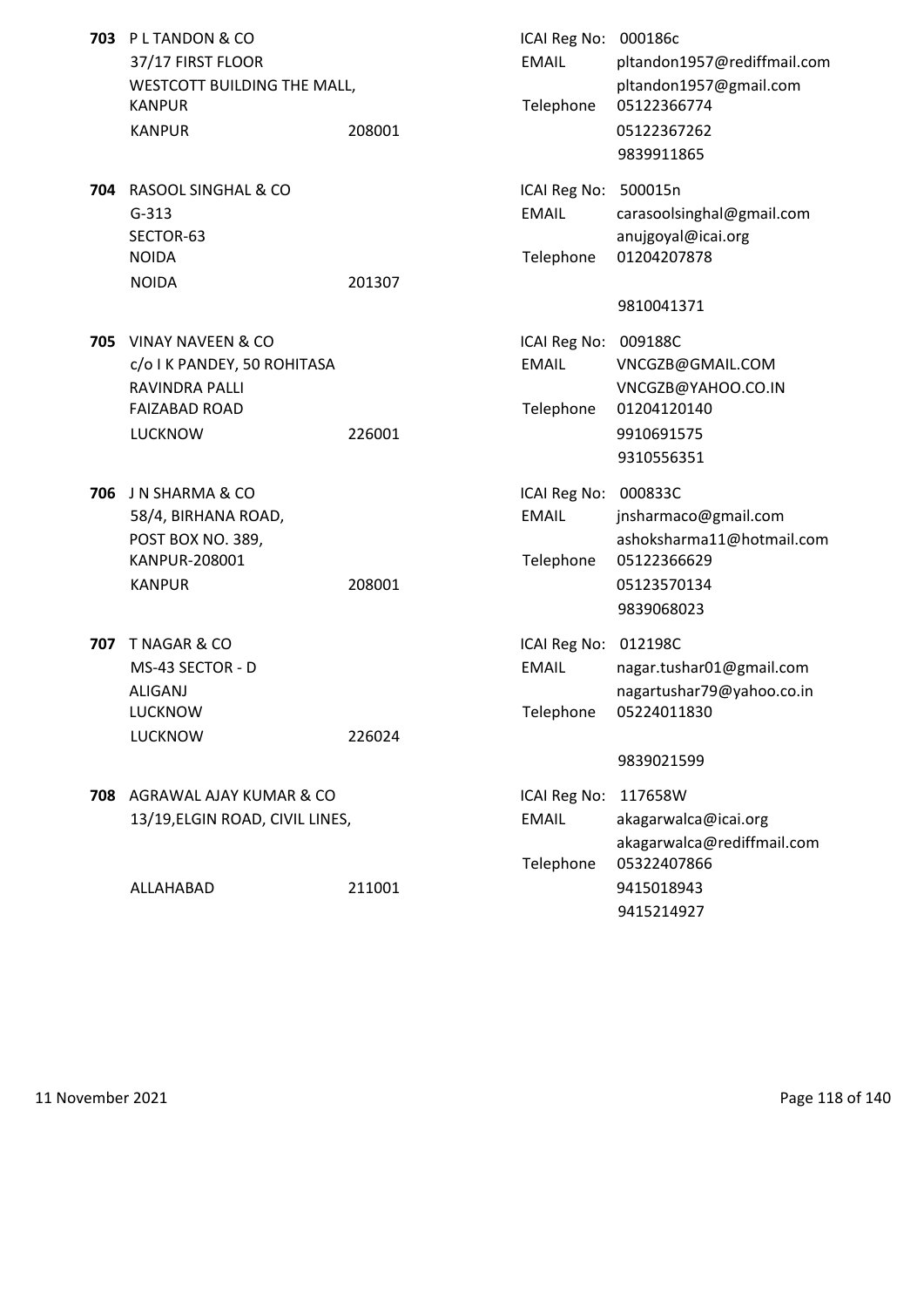|     | 709 V P ADITYA & CO<br>15/198-A, CIVIL LINES, |        | ICAI Reg No: 000542C<br><b>EMAIL</b> | vpaditya@rediffmail.com             |
|-----|-----------------------------------------------|--------|--------------------------------------|-------------------------------------|
|     | 15/198-A, CIVIL LINES,                        |        |                                      | vpaditya123@gmail.com               |
|     | <b>KANPUR</b>                                 |        | Telephone                            | 0512-2306882                        |
|     | <b>KANPUR</b>                                 | 208001 |                                      | 0512-2304325<br>9506270909          |
|     |                                               |        |                                      |                                     |
|     | 710 Y N CHAUBEY & CO                          |        | ICAI Reg No:                         | 016163N                             |
|     | N-12/304, J-8                                 |        | <b>EMAIL</b>                         | ynchaubeyco@gmail.com               |
|     | SHIVRAJ NAGAR COLONY                          |        |                                      | yn_chaubey@yahoo.in<br>0542-2362309 |
|     | TULSIPUR MEHMOOR GANJ                         |        | Telephone                            |                                     |
|     | VARANASI                                      | 221010 |                                      | 0542-2362309                        |
|     |                                               |        |                                      | 9810308554                          |
|     | <b>711 NAWAL KISHORE &amp; CO</b>             |        | ICAI Reg No:                         | 000689C                             |
|     | 24/57, BIRHANA ROAD                           |        | <b>EMAIL</b>                         | nkg_ca@yahoo.com                    |
|     | kanpur                                        |        |                                      | kksinha.co@gmail.com                |
|     |                                               |        | Telephone                            | 05122391968                         |
|     | <b>KANPUR</b>                                 | 208001 |                                      | 05122332336                         |
|     |                                               |        |                                      | 9415406255                          |
|     | 712 RAJ K SRI & CO                            |        | ICAI Reg No:                         | 014141N                             |
|     | $E-16$                                        |        | <b>EMAIL</b>                         | sundeep@rajksri.com                 |
|     | FIRST FLOOR,                                  |        |                                      | vaswanirohit@hotmail.com            |
|     | SECTOR-3                                      |        | Telephone                            | 01204223832                         |
|     | <b>NOIDA</b>                                  | 201301 |                                      | 01122525200                         |
|     |                                               |        |                                      | 9811277755                          |
| 713 | M A P S S AND COMPANY                         |        | ICAI Reg No: 012796C                 |                                     |
|     | <b>KUMAR KUNJ</b>                             |        | <b>EMAIL</b>                         | gpa001@gmail.com                    |
|     | <b>GMD ROAD</b>                               |        |                                      | praveenca1@mapssco.com              |
|     | MORADABAD                                     |        | Telephone                            | 05912320028                         |
|     | MORADABAD                                     | 244001 |                                      | 9818353555                          |
|     |                                               |        |                                      | 9818353555                          |
|     | 714 VINAY KUMAR & CO                          |        | ICAI Reg No:                         | 000719C                             |
|     | IST FLOOR, CHANDRA SHEKHAR AZAD MKT.,         |        | <b>EMAIL</b>                         | vinkum72@outlook.com                |
|     | 5, SARDAR PATEL MARG                          |        |                                      | vinaykumarandco@gmail.com           |
|     | <b>CIVIL LINES</b>                            |        | Telephone                            | 05322408602                         |
|     | ALLAHABAD                                     | 211001 |                                      | 05322261380                         |
|     |                                               |        |                                      | 9838005925                          |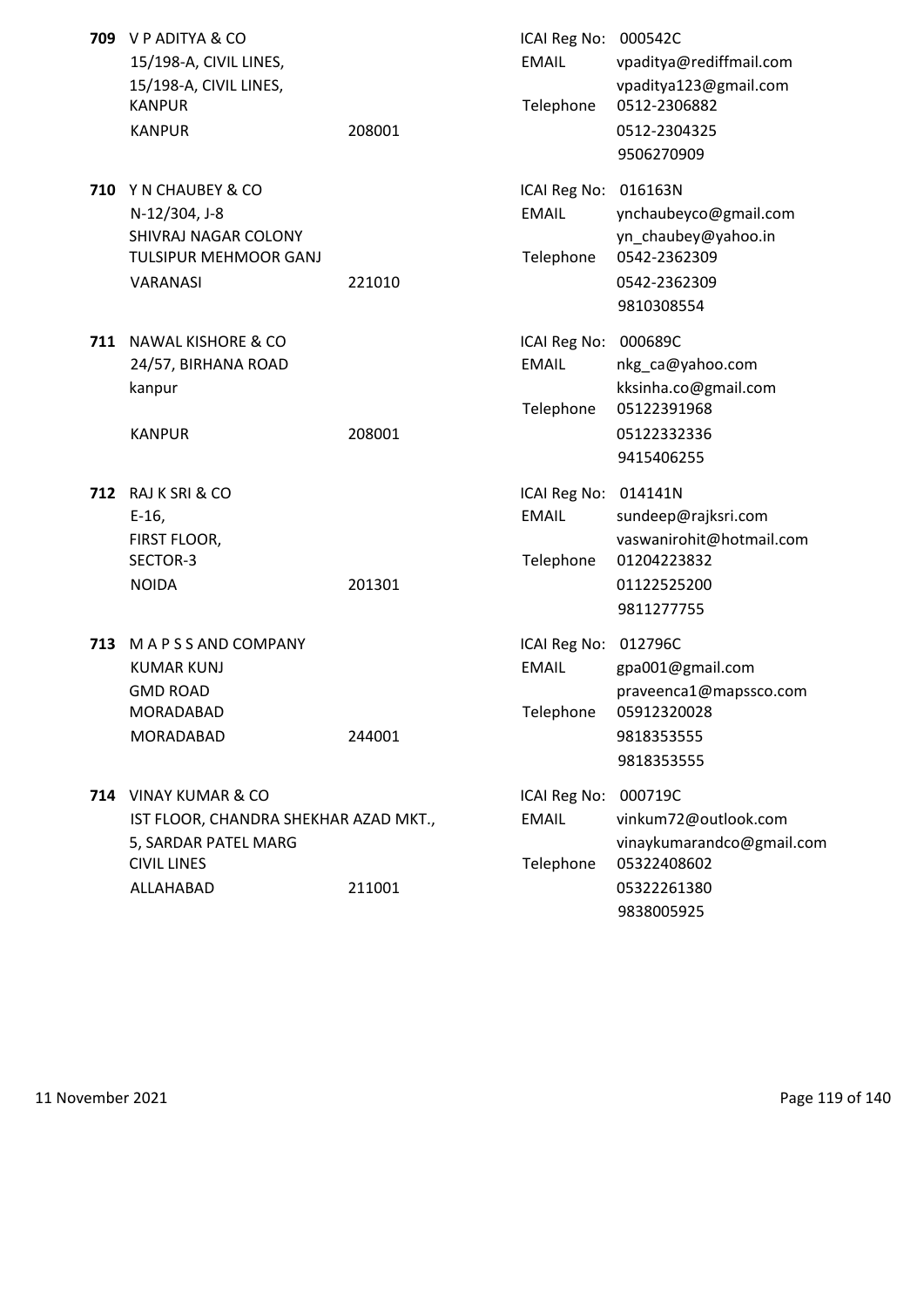| <b>715</b> R K CHARI & CO |        | ICAI Reg No: 000481C |                       |
|---------------------------|--------|----------------------|-----------------------|
| OPP. BANSAL PLAZA,        |        | EMAIL                | samnco2013@           |
| SETH LADHU LAL JAIN MARG. |        |                      | niiteshjain@r         |
| DALIGANJ                  |        |                      | Telephone 05222740889 |
| LUCKNOW                   | 226020 |                      | 05222740668           |

**716** AMIT RAY & CO 5-B, SARDAR PATEL MARG, **CIVIL LINES** 

- **717** PRASAD GUPTA J & CO 21, LOWER FLOOR, ROLLAND COMPLEX 37/17, WESTCOTT BUILDING, THE MALL, KANPUR
- **718** VED AND COMPANY AJANTA BUILDING, OPP. CLOCK TOWER G.T ROAD sgvedgoel@gmail.com GHAZIABAD, GHAZIABAD 201001
- **719** S K KAPOOR & CO JEEVAN VIKASH BHAWAN KANPUR 208001 208001 915122372244
- **720** W D K & ASSOCIATES 303/5, PUTTING GREEN GH-2 NRI CITY OMEGA-II NEAR PARI CHOWK GREATER NOIDA Telephone 01141402418 GREATER NOIDA 201308

| R K CHARI & CO<br>ICAI Reg No: 000481C<br>OPP. BANSAL PLAZA,<br><b>EMAIL</b><br>samnco2013@gmail.com<br>SETH LADHU LAL JAIN MARG,<br>niiteshjain@rkchari.com<br><b>DALIGANJ</b><br>Telephone<br>05222740889<br><b>LUCKNOW</b><br>226020<br>05222740668<br>9415101181                |  |
|-------------------------------------------------------------------------------------------------------------------------------------------------------------------------------------------------------------------------------------------------------------------------------------|--|
|                                                                                                                                                                                                                                                                                     |  |
| AMIT RAY & CO<br>ICAI Reg No: 000483C<br>5-B, SARDAR PATEL MARG,<br><b>EMAIL</b><br>allahabad@amitrayco.com<br><b>CIVIL LINES</b><br>amitray@sancharnet.in<br>Telephone<br>05322402763                                                                                              |  |
| 211001<br>05322407258<br>ALLAHABAD<br>9335157473                                                                                                                                                                                                                                    |  |
| PRASAD GUPTA J & CO<br>ICAI Reg No: 000236C<br>21, LOWER FLOOR, ROLLAND COMPLEX<br><b>EMAIL</b><br>caalokknp@gmail.com<br>37/17, WESTCOTT BUILDING,<br>gsp_ca97@yahoo.co.in<br>THE MALL, KANPUR<br>Telephone<br>05122305233<br><b>KANPUR</b><br>208001<br>09450333552<br>9389568460 |  |
| <b>VED AND COMPANY</b><br>ICAI Reg No: 012019N<br>AJANTA BUILDING, OPP. CLOCK TOWER<br><b>EMAIL</b><br>vedgoel@yahoo.co.in<br><b>G.T ROAD</b><br>sgvedgoel@gmail.com<br>Telephone<br>01204372165<br>GHAZIABAD,                                                                      |  |
| <b>GHAZIABAD</b><br>201001<br>01204372165<br>9868530255                                                                                                                                                                                                                             |  |
| S K KAPOOR & CO<br>ICAI Reg No: 000745C<br><b>EMAIL</b><br>16/275<br>caskk1949@gmail.com<br>kapoor_sk49@yahoo.com<br><b>CIVIL LINES</b>                                                                                                                                             |  |
| JEEVAN VIKASH BHAWAN<br>Telephone<br>915122372244<br><b>KANPUR</b><br>915122372244<br>208001<br>9935510082                                                                                                                                                                          |  |
| W D K & ASSOCIATES<br>ICAI Reg No: 016389N<br><b>EMAIL</b><br>303/5, PUTTING GREEN GH-2 NRI CITY<br>wdk_ca@yahoo.com<br>OMEGA-II NEAR PARI CHOWK<br>ajaygupta712@rediffmail.com<br>Telephone 01141402418<br>GREATER NOIDA                                                           |  |

9810366720

11 November 2021 **Page 120 of 140**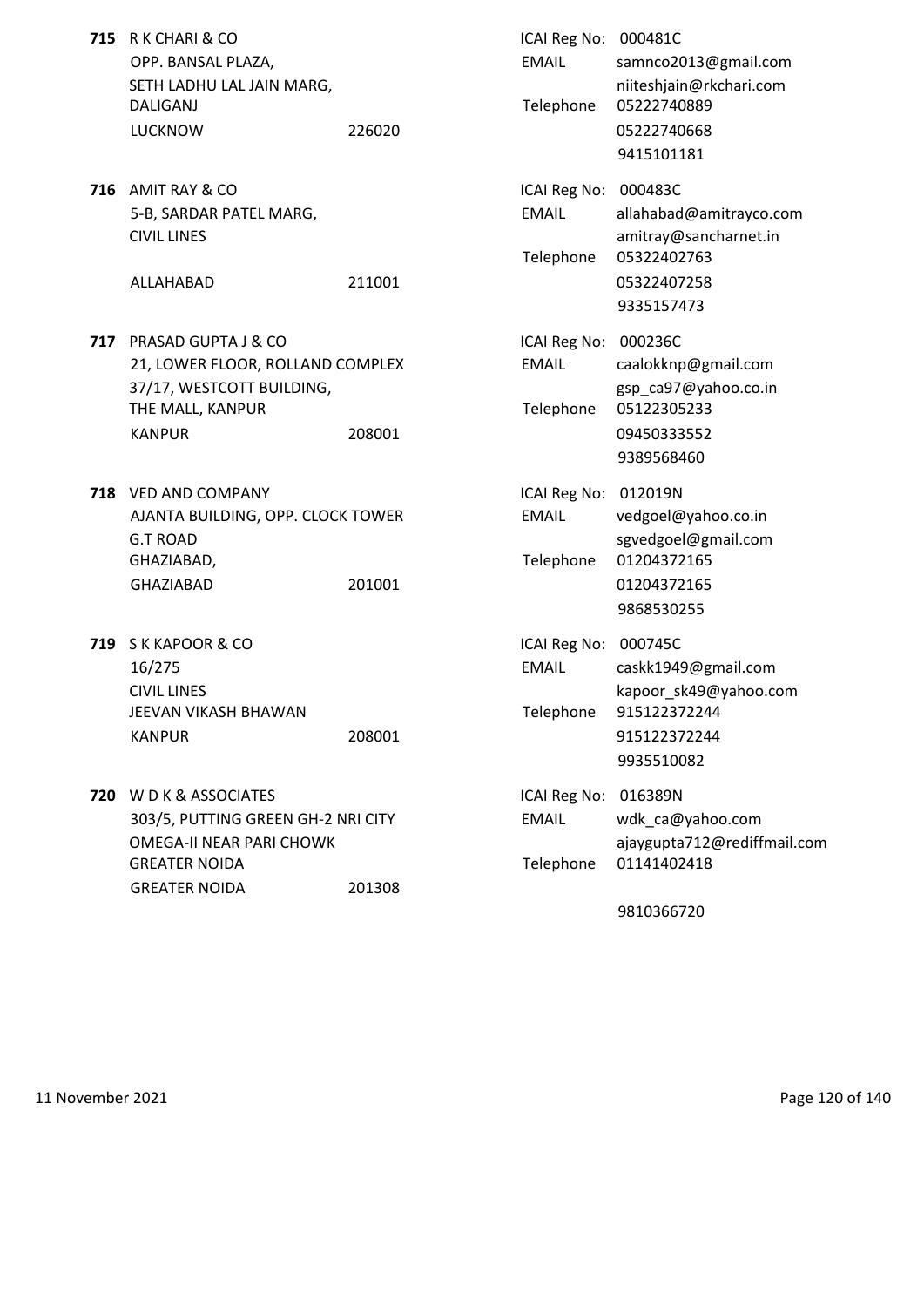|     | 721 AMIT OM & CO<br>2nd Floor, Dr. Bajaj Complex,<br>17/23, Tashkand Marg, SP Marg<br>Next to PVR Campus, Civil Lines<br>ALLAHABAD | 211001 | ICAI Reg No: 011957C<br><b>EMAIL</b><br>Telephone | amit@amitom.in<br>aocald@gmail.com<br>07052952626<br>05322260456<br>9415238605     |
|-----|------------------------------------------------------------------------------------------------------------------------------------|--------|---------------------------------------------------|------------------------------------------------------------------------------------|
|     | 722 PRAKASH & SANTOSH<br>ROLLAND COMPLEX, FLAT NO. 8, UPPER FLOOR<br>WESTCOTT BUILDING, 37/17, THE MALL,                           |        | ICAI Reg No: 000454C<br><b>EMAIL</b><br>Telephone | prakashsantoshca@gmail.com<br>santosh_ca_kan@yahoo.com<br>05122303565              |
|     | <b>KANPUR</b>                                                                                                                      | 208001 |                                                   | 9415126107                                                                         |
| 723 | PANDEY & CO<br><b>CHARTERED ACCOUNTANTS</b><br><b>1ST FLOOR</b><br>24/24 KARACHI KHANA,                                            |        | ICAI Reg No: 000357C<br><b>EMAIL</b><br>Telephone | pandeycompany@gmail.com<br>pancom@live.com<br>05122312753                          |
|     | <b>KANPUR</b>                                                                                                                      | 208001 |                                                   | 05122372914<br>9415079234                                                          |
| 724 | <b>KISHORE &amp; KISHORE</b><br>C 7 Sector E New<br>Aliganj<br>Lucknow<br><b>LUCKNOW</b>                                           | 226024 | ICAI Reg No: 000291N<br><b>EMAIL</b><br>Telephone | akhileshkmathur@hotmail.com<br>sckishore@gmail.com<br>0522-2336012<br>011-23277041 |
|     |                                                                                                                                    |        |                                                   | 9415158351                                                                         |
|     | 725 V S GUPTA & CO<br><b>CHARTERED ACCOUNTANTS</b><br>200 WESTERN KUTCHERY ROAD<br>OPP. TYAGI HOSTEL                               |        | ICAI Reg No: 000724C<br><b>EMAIL</b>              | vsgupta101@gmail.com<br>vsgupta101@rediffmail.com<br>Telephone 01214000052         |
|     | <b>MEERUT</b>                                                                                                                      | 250001 |                                                   | 9997572222                                                                         |
|     | 726 ASIJA & ASSOCIATES LLP<br>1ST FLOOR 34/5 GOKHLE MARG                                                                           |        | ICAI Reg No: 003155C<br><b>EMAIL</b><br>Telephone | bd@asija.in<br>asija.associates@icai.org<br>05224004652                            |
|     | <b>LUCKNOW</b>                                                                                                                     | 226001 |                                                   | 05222205072<br>9559990003                                                          |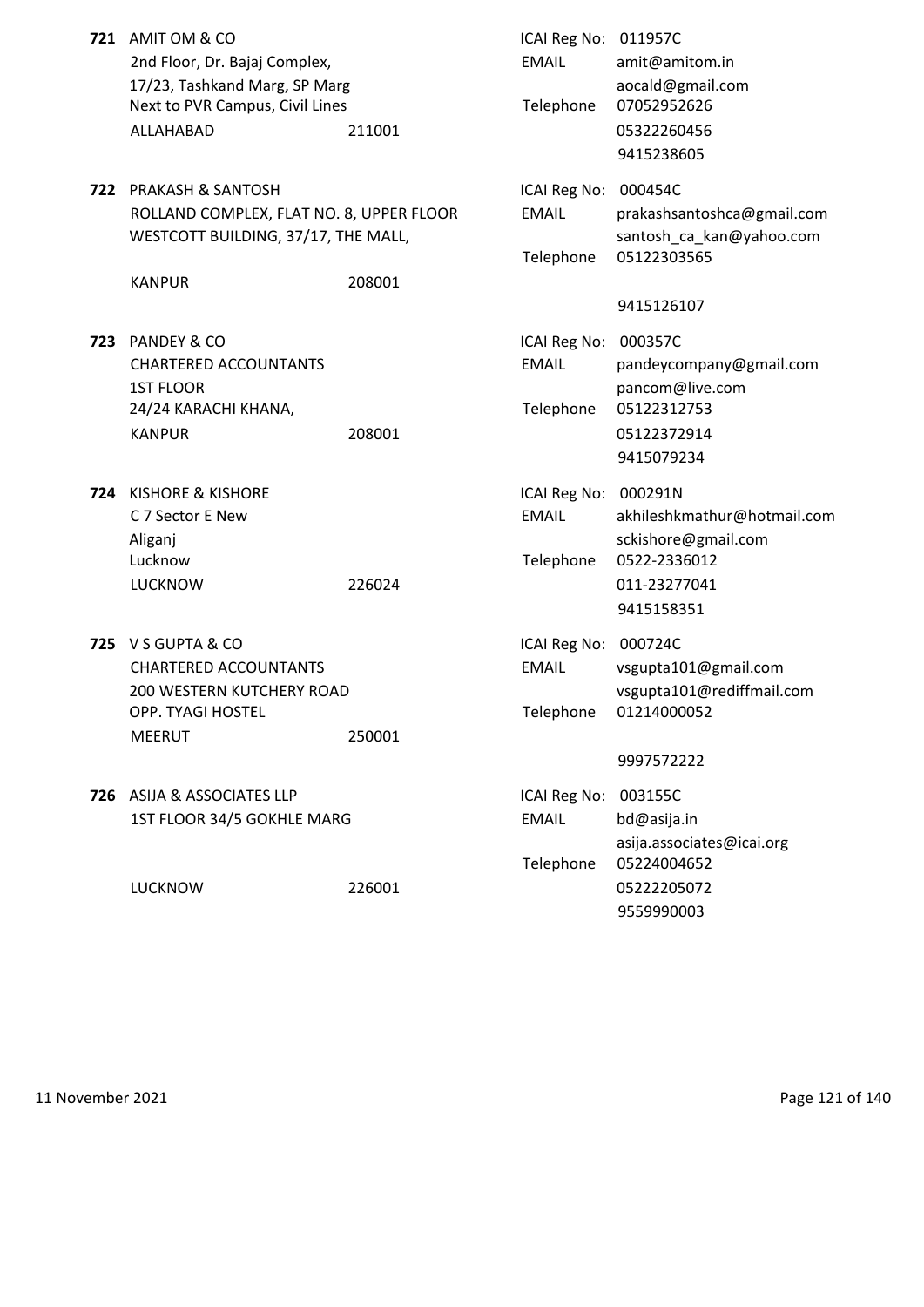| 727 | <b>SHASHI &amp; CO</b><br>48F/105, PUNEET VRINDAVAN,<br>SANJAY PLACE.                                                             |        | ICAI Reg No: 004785C<br><b>EMAIL</b>              | ca.shashikumar@gmail.com<br>shashikumar25@hotmail.com                                                        |
|-----|-----------------------------------------------------------------------------------------------------------------------------------|--------|---------------------------------------------------|--------------------------------------------------------------------------------------------------------------|
|     | <b>AGRA</b>                                                                                                                       | 282002 | Telephone                                         | 05624005900<br>05622852963<br>9837063304                                                                     |
| 728 | SINGH AGARWAL & ASSOCIATES<br>30, ASHOK MARG, 1ST FLOOR,<br>NEAR GOMTI BRIDGE,<br><b>CORPORATION BANK BLDG.</b><br><b>LUCKNOW</b> | 226001 | ICAI Reg No:<br><b>EMAIL</b><br>Telephone         | 004702C<br>mukesh.saa@gmail.com<br>agrawal.mukesh.kumar@icai.org<br>05224060801<br>05222209350<br>9415002846 |
| 729 | <b>SHWETABH &amp; ASSOCIATES</b><br>LOWER GROUND FLOOR BANSAL COMPLEX<br><b>DELHI ROAD</b><br>MORADABAD<br><b>MORADABAD</b>       | 244001 | ICAI Reg No:<br><b>EMAIL</b><br>Telephone         | 004617C<br>ca.shwetabh@gmail.com<br>carajat@casambd.com<br>05912971295<br>05912482195<br>9837027560          |
| 730 | RAMKRAJ&ASSOCIATES<br>$AF-1/C-4$<br><b>IMLAK IIND</b><br><b>NADESAR</b><br>VARANASI                                               | 221002 | ICAI Reg No:<br><b>EMAIL</b><br>Telephone         | 002093C<br>jbgarg1@gmail.com<br>audit_man@rediffmail.com<br>05422360038<br>05422360038<br>9415336695         |
|     | 731 S SRIVASTAVA & CO<br>C/O VIJAY SHANKAR MATHUR<br>C/O VIJAY SHANKAR MATHUR<br><b>GOMTI NAGAR</b><br><b>LUCKNOW</b>             | 226010 | ICAI Reg No: 004570C<br><b>EMAIL</b><br>Telephone | ssandco.ca@gmail.com<br>sanjeevfca33@icloud.com<br>9839101533<br>8960533533<br>9839101533                    |
|     | 732 S C J ASSOCIATES<br>1/129F, PROFESSORS<br><b>COLONY</b><br><b>HARIPARWAT</b><br><b>AGRA</b>                                   | 282002 | ICAI Reg No:<br><b>EMAIL</b><br>Telephone         | 003131C<br>scjainca@gmail.com<br>scjassociatesudaipur@yahoo.com<br>05624060202<br>05624060303                |
|     |                                                                                                                                   |        |                                                   | 9837066222                                                                                                   |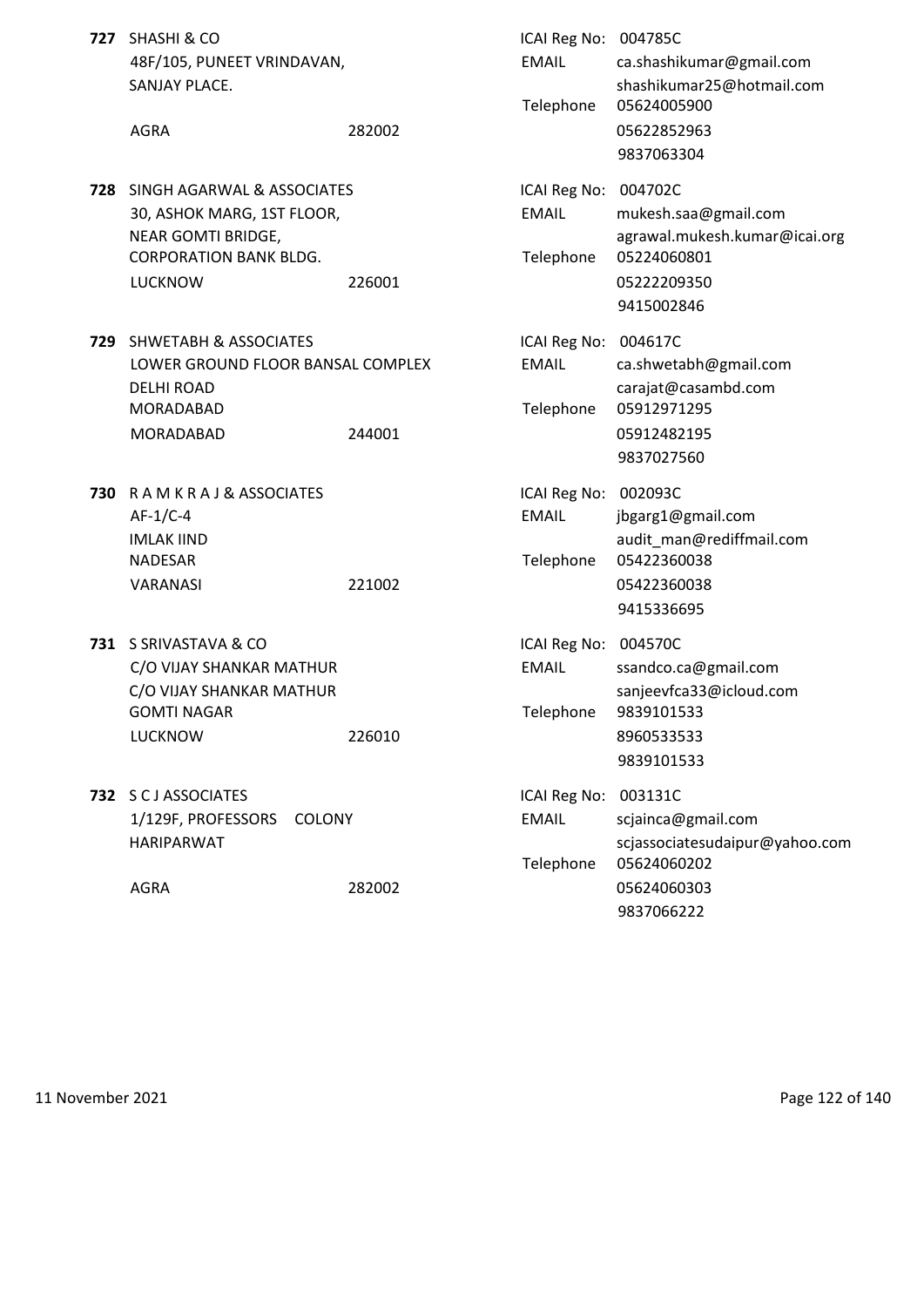|     | 733 ANOOP AGARWAL & CO<br>14 - SAKET NAGAR, LACHHIPUR,<br>P.O. GORAKHNATH<br><b>GORAKHPUR</b>                                                   | 273015 | ICAI Reg No:<br><b>EMAIL</b><br>Telephone | 001739C<br>anoop.rotary@gmail.com<br>caanoopkagarwal@yahoo.com<br>05512260692<br>05512260782                                |
|-----|-------------------------------------------------------------------------------------------------------------------------------------------------|--------|-------------------------------------------|-----------------------------------------------------------------------------------------------------------------------------|
|     | 734 SK BAJPAI & CO<br>S-12, BLOCK NO. E-13/6, RAMAN TOWER,<br>IIND. FLOOR, SANJAY PLACE,<br><b>AGRA</b>                                         | 282002 | ICAI Reg No:<br><b>EMAIL</b><br>Telephone | 9235508900<br>004330C<br>sarveshkumarbajpai@gmail.com<br>skbajpai@airtelmail.in<br>05624001564<br>05623290521<br>9319104191 |
| 735 | <b>MITTAL GUPTA &amp; CO</b><br>14, RATAN MAHAL<br>15/197 CIVIL LINES<br><b>KANPUR</b>                                                          | 208001 | ICAI Reg No:<br><b>EMAIL</b><br>Telephone | 001874c<br>mgco@mgcoca.in<br>akgupta57@gmail.com<br>05122303235<br>05122303234<br>9839034107                                |
| 736 | SINGHAL GUPTA & CO LLP<br>S.M. KUTEER MANDIR MARG<br>92 CIVIL LINES<br>NEAR MEERUT COLLEGE<br><b>MEERUT</b>                                     | 250001 | ICAI Reg No:<br><b>EMAIL</b><br>Telephone | 004933C<br>ca.snghlaudit@gmail.com<br>ca_snghl@techmech.co.in<br>01214014743<br>01214014701<br>9837775112                   |
| 737 | <b>H S RUSTAGI &amp; CO</b><br>806, 9th Floor, K M Trade Tower<br>Hotel Radisson Blu,<br>Sector-14<br>Kaushambhi, Ghaziabad<br><b>GHAZIABAD</b> | 201010 | ICAI Reg No:<br><b>EMAIL</b><br>Telephone | 001890N<br>nkr@cahsr.in<br>nkr@hsrustagiandco.com<br>01204266371<br>01204266371<br>9810025496                               |
| 738 | S N KAPUR & ASSOCIATES<br>M-5 GOLE MARKET,<br>MAHANAGAR, 2nd FLOOR,<br>above Reliance Jewels Showroom,<br><b>LUCKNOW</b>                        | 226006 | ICAI Reg No:<br><b>EMAIL</b><br>Telephone | 001545C<br>avichal_kapur@yahoo.com<br>suyash ca@rediffmail.com<br>9415011673<br>9839211549<br>9415011673                    |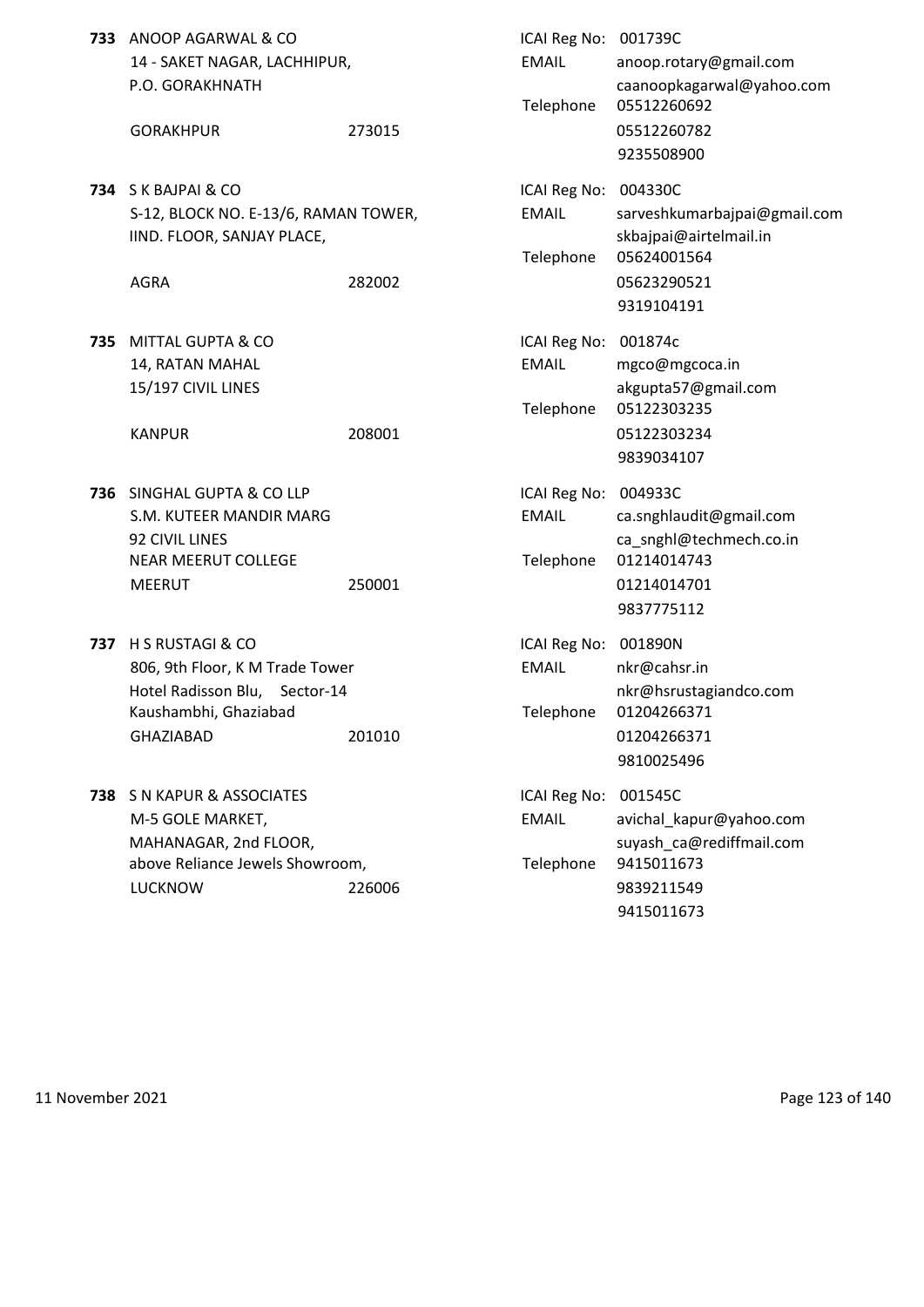- **739** SANJEEV SHRIRAM VERMA & CO **ICAI Reg No: 003953C** LALBAGH, Telephone 05224046152 LUCKNOW 226001
- **740** AJAY GOEL & CO **ICAI Reg No: 002107C** GOMTI NAGAR Telephone 05224026665 LUCKNOW 226010
- **741** VINOD KUMAR GUPTA & ASSOCIATES ICAI Reg No: 002377C SANJAY PLACE **Telephone 05622522129** AGRA 282002
- **742** AVANISH K RASTOGI & ASSOCIATES **ICAI Reg No: 003449C** NEAR STATE GUEST HOUSE Telephone 5222207756 LUCKNOW 226001 5222206040
- **743** S N GUPTA & ASSOCIATES **ICAI Reg No: 003817C**

LUCKNOW 226001

- **744** JITENDRA AGARWAL & ASSOCIATES ICAI Reg No: 003755C NEAR MITHAIWALA Telephone 05222393111 LUCKNOW 226010 05222391992
- 204, 2ND FLOOR, SHALIMAR SQUARE, EMAIL taxverma@gmail.com 126/31, B.N. ROAD, taxverma@rediffmail.com 9415001322 SHUBHRICH EMAIL ajaygoel.co@gmail.com 2/74 VISHAL KHAND **ajaygoel** co@rediffmail.com 9415109214 BLOCK NO. 31/F/9 EMAIL vinodguptafca@gmail.com OPPOSITE L.I.C. BUILDING **nichology** nikhilgupta\_ca@rediffmail.com 9760025882 F-10A 11 KHUSHNUMA COMPLEX EMAIL cayashpalsharma@gmail.com 7 R F BAHADUR MARG **all alwards alvverma@yahoo.co.in** 9839314918 105/230 HUSSAINGANJ, PHOOLBAGH EMAIL shivnarainabha@yahoo.co.in LUCKNOW ashishgupta4050@gmail.com Telephone 05224107540 9415101759 2/10 VIJAY KHAND, EMAIL jitendrafca@gmail.com GOMTI NAGAR, and the case of the calibration of the calibration of the calibration of the calibration of the calibration of the calibration of the calibration of the calibration of the calibration of the calibration of the 9415003111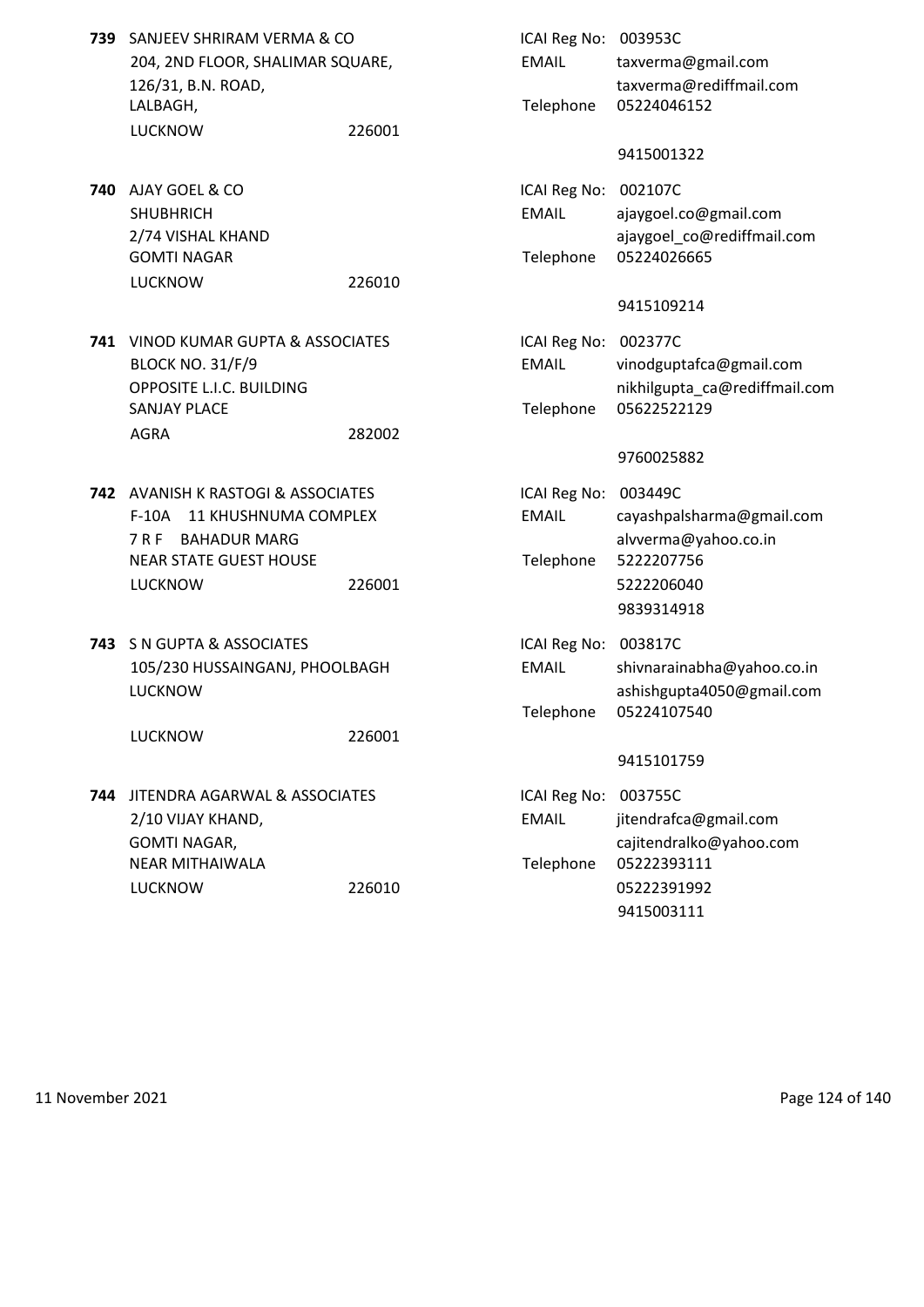| 745 | <b>KAPOOR TANDON &amp; CO</b><br>24/57<br><b>BIRHANA ROAD</b>                                                             |        | ICAI Reg No: 000952C<br><b>EMAIL</b>      | kapoornarendra@rediffmail.com<br>ktc_rajesh@yahoo.co.in<br>05122361244                                       |
|-----|---------------------------------------------------------------------------------------------------------------------------|--------|-------------------------------------------|--------------------------------------------------------------------------------------------------------------|
|     | <b>KANPUR</b>                                                                                                             | 208001 | Telephone                                 | 9935041434<br>9935271516                                                                                     |
|     | 746 P TANDON & CO<br><b>SHANTI NIKUNJ</b><br>15, NEW CIVIL LINES<br>NEAR RAM VATIKA COLONY<br><b>BAREILLY</b>             | 243005 | ICAI Reg No:<br><b>EMAIL</b><br>Telephone | 003241C<br>ptandonco@gmail.com<br>ptandonco@rediffmail.com<br>058114000436                                   |
|     |                                                                                                                           |        |                                           | 9412290217                                                                                                   |
| 747 | <b>TANDON SETH &amp; CO</b><br>24/53, BIRHANA ROAD,                                                                       |        | ICAI Reg No:<br><b>EMAIL</b>              | 002340C<br>tandonsethaudit@hotmail.com<br>tandontax@gmail.com                                                |
|     | <b>KANPUR</b>                                                                                                             | 208001 | Telephone                                 | 05122352560<br>05122315088<br>9839068900                                                                     |
| 748 | <b>BALRAM CHANDRA &amp; ASSOCIATES</b><br>60-B/44, NAWAB YUSUF ROAD,<br>BEHIND SANGAM PLACE,<br>CIVIL LINES,<br>ALLAHABAD | 211001 | ICAI Reg No:<br><b>EMAIL</b><br>Telephone | 002817C<br>ca_tushar@outlook.com<br>balramchandrapandey@gmail.com<br>05322561154<br>9415236517<br>9840124586 |
|     | 749 AAAM&COLLP<br>$A-58$<br><b>IST FLOOR</b><br>SECTOR - 65<br><b>NOIDA</b>                                               | 201301 | ICAI Reg No:<br><b>EMAIL</b><br>Telephone | 008113C<br>atul@aaaca.in<br>atulprga@gmail.com<br>01202406700<br>01202406443<br>9990057390                   |
| 750 | <b>HABIBULLAH &amp; CO</b><br>#1, DALIBAGH APARTMENTS<br><b>BUTLER ROAD</b><br><b>TILAK MARG</b><br><b>LUCKNOW</b>        | 226001 | ICAI Reg No:<br><b>EMAIL</b><br>Telephone | 001087C<br>info@hcoca.com<br>cavivek.fca@gmail.com<br>05224231643<br>05224231643                             |
|     |                                                                                                                           |        |                                           | 9839119370                                                                                                   |

11 November 2021 **Page 125 of 140**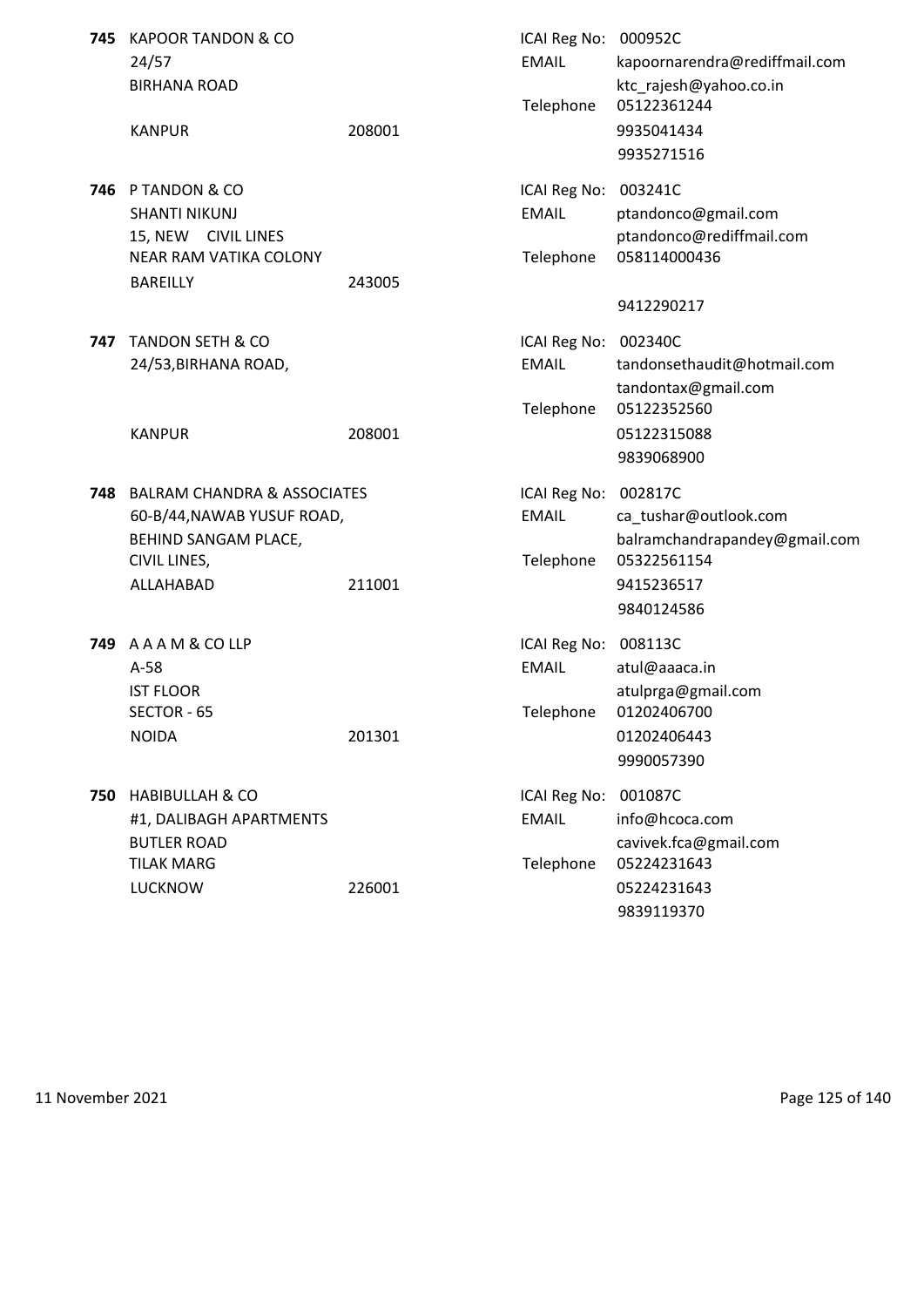| 751 | MANV& ASSOCIATES<br>K-76, JALVAYU VIHAR,<br>SECTOR-25                                                                             |        | ICAI Reg No: 007351N<br><b>EMAIL</b><br>Telephone | ca_nkgupta@yahoo.com<br>vijaykjainca@gmail.com<br>01141633988                                  |
|-----|-----------------------------------------------------------------------------------------------------------------------------------|--------|---------------------------------------------------|------------------------------------------------------------------------------------------------|
|     | <b>NOIDA</b>                                                                                                                      | 201301 |                                                   | 01122046114<br>9810125318                                                                      |
|     | 752 PCS&ASSOCIATES<br>FIRST FLOOR, PRITI BHAWAN<br>1, NAWAL KISHORE ROAD,<br><b>HAZRATGANJ</b><br><b>LUCKNOW</b>                  | 226001 | ICAI Reg No: 007343C<br><b>EMAIL</b><br>Telephone | dalmiapk1@gmail.com<br>sandeepmanas@rediffmail.com<br>05224045941<br>05224045941<br>9415074101 |
| 753 | <b>B CJAIN &amp; CO</b><br>16/77A,<br><b>CIVIL LINES</b>                                                                          |        | ICAI Reg No: 001099C<br><b>EMAIL</b><br>Telephone | rishabh@bcjc.in<br>topooja1982@gmail.com<br>05122311380                                        |
|     | <b>KANPUR</b>                                                                                                                     | 208001 |                                                   | 9839166666                                                                                     |
|     | <b>754 ARSAN&amp;CO</b><br>C. 27/274-A-A1<br>1st FLOOR, OFFICE NO. 102 AND 103<br>JAI SINGH BUILDING - NEW, MALDAHIYA<br>VARANASI | 221001 | ICAI Reg No: 005216C<br><b>EMAIL</b><br>Telephone | arsan_co@rediffmail.com<br>arsan1990@gmail.com<br>05422200268<br>05422984471<br>9415202798     |
| 755 | <b>UMESH AMITA &amp; CO</b><br>40/40A, SIDDHARTH ENCLAVE, MAU ROAD,<br>KHANDARI, BYE PASS ROAD<br>AGRA<br><b>AGRA</b>             | 282005 | ICAI Reg No: 007238C<br><b>EMAIL</b>              | umeshamita@gmail.com<br>rishiagrawal2003@rediffmail.com<br>Telephone 05624000924<br>9837020285 |
| 756 | <b>RESHMA &amp; CO</b><br><b>KRISHNA NIWAS</b><br>RAJE BABU ROAD                                                                  |        | ICAI Reg No: 007593C<br><b>EMAIL</b>              | reshmaandco@gmail.com<br>reshmamittal@reshmaandcompany<br>.com                                 |
|     | <b>BEHIND TVS SHOWROOM</b><br>BULANDSHAHAR                                                                                        | 203001 | Telephone                                         | 0573280262<br>9810371373<br>9811546688                                                         |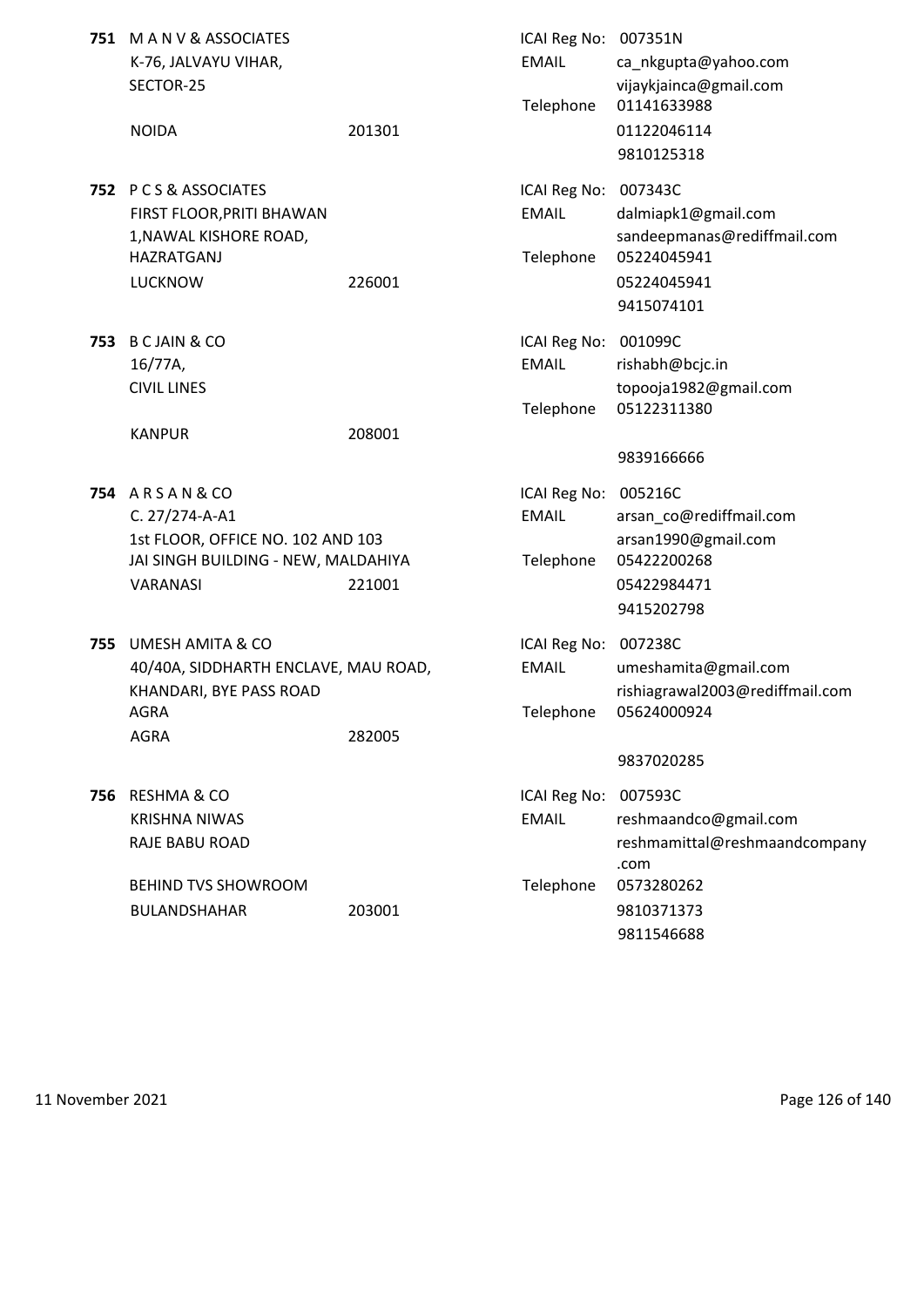|     | 757 SANJAI KALYANI & CO<br>30 AB BLOCK DALLIPUR TOWER<br><b>6 SAPRU MARG</b><br><b>LUCKNOW</b><br><b>LUCKNOW</b>           | 226001 | ICAI Reg No: 007336C<br><b>EMAIL</b><br>Telephone | praveensantoshi@gmail.com<br>sanjaikalyani@indiatimes.com<br>05224042983<br>05222710976<br>9935988786              |
|-----|----------------------------------------------------------------------------------------------------------------------------|--------|---------------------------------------------------|--------------------------------------------------------------------------------------------------------------------|
|     | <b>758 CHATTERJEE &amp; CHATTERJEE</b><br>B-21/1, FIRST FLOOR<br>RATHYATRA MARKET<br>RATHYATRA CROSSING<br><b>VARANASI</b> | 221010 | ICAI Reg No:<br><b>EMAIL</b><br>Telephone         | 001109C<br>ca.ccvns@gmail.com<br>gauravstar11@yahoo.co.in<br>05422454602<br>05422454603<br>9919306750              |
| 759 | JOY MUKHERJEE & ASSOCIATES<br>104 RAVINDRA GARDEN, SECTOR - E<br>ALIGANJ<br><b>LUCKNOW</b><br><b>LUCKNOW</b>               | 226024 | ICAI Reg No:<br><b>EMAIL</b><br>Telephone         | 006792C<br>joymukherjee.ca@gmail.com<br>canaman@outlook.com<br>05224003491<br>9415020260                           |
| 760 | <b>VIVEK MITTAL &amp; ASSOCIATES</b><br>201, SHREE RAM TOWER<br><b>ASHOK MARG</b><br><b>LUCKNOW</b><br><b>LUCKNOW</b>      | 226001 | ICAI Reg No:<br><b>EMAIL</b><br>Telephone         | 005847C<br>vivekmittalgzb@yahoo.co.in<br>cajayantpandey@rediffmail.com<br>05224003471<br>01202719525<br>9810197960 |
|     | 761 D S SINHA & CO<br>234-B LAKHANPUR HOUSING SOCIETY<br><b>VIKAS NAGAR</b><br><b>KANPUR</b><br><b>KANPUR</b>              | 208024 | ICAI Reg No: 005515c<br><b>EMAIL</b><br>Telephone | dssinha@gmail.com<br>caasitkumar@rediffmail.com<br>05123557320<br>09415045845<br>9415045845                        |
|     | 762 V R ASSOCIATES<br>8 JAGDISH CHAND BOSE MARG<br>LALBAGH<br><b>LUCKNOW</b><br><b>LUCKNOW</b>                             | 226001 | ICAI Reg No:<br><b>EMAIL</b><br>Telephone         | 001239C<br>abhinandanca@hotmail.com<br>abhinandan.notes@gmail.com<br>05224042058                                   |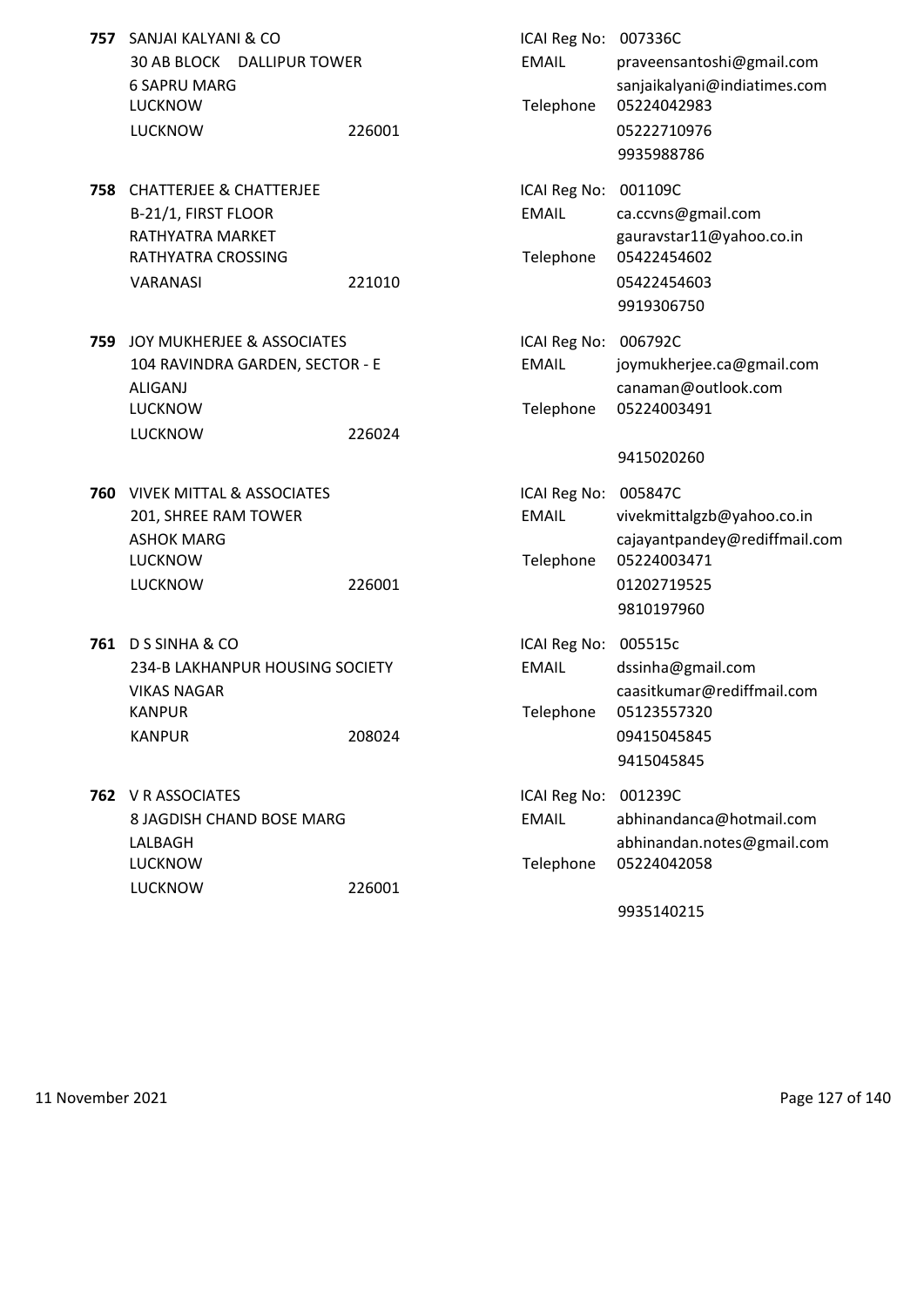|     | 763 N A SIDDIQUI & CO<br>B-1025, FIRST FLOOR, NEAR BHOOTNATH<br><b>INDIRA NAGAR</b><br><b>LUCKNOW</b>        | 226016 | ICAI Reg No: 005381C<br><b>EMAIL</b><br>Telephone | nasiddiquilko@gmail.com<br>mna_fca@rediffmail.com<br>05224009332<br>05224009332 |
|-----|--------------------------------------------------------------------------------------------------------------|--------|---------------------------------------------------|---------------------------------------------------------------------------------|
|     |                                                                                                              |        |                                                   | 9889244382                                                                      |
|     | <b>764 GAUR &amp; ASSOCIATES</b><br>4/126 C, VISHAL KHAND 4,<br><b>GOMTI NAGAR</b>                           |        | ICAI Reg No: 005354C<br><b>EMAIL</b><br>Telephone | camkjain@hotmail.com<br>gaurandassociates@rediffmail.com<br>01145033133         |
|     | <b>LUCKNOW</b>                                                                                               | 226010 |                                                   |                                                                                 |
|     |                                                                                                              |        |                                                   | 9313815380                                                                      |
| 765 | P K SINGHAL & CO<br>C-16 SECTOR - 52<br><b>NOIDA</b>                                                         |        | ICAI Reg No: 005051C<br><b>EMAIL</b>              | pksinghalca@gmail.com<br>pksinghalca@yahoo.com                                  |
|     | NOIDA - 201301<br><b>NOIDA</b>                                                                               | 201301 | Telephone                                         | 01122013773<br>01204543959                                                      |
|     |                                                                                                              |        |                                                   | 9313088386                                                                      |
|     | 766 A SACHDEV & CO<br>27/ II, GOKHALE MARG<br><b>LUCKNOW</b>                                                 |        | ICAI Reg No: 001307C<br><b>EMAIL</b>              | mail@asachdev.com<br>kgbansal@gmail.com                                         |
|     | <b>LUCKNOW</b>                                                                                               | 226001 | Telephone                                         | 05222207154<br>05222207954<br>9415089638                                        |
| 767 | D PATHAK & CO<br>23/4 KA, GOKHALE MARG,<br>NEAR MANDHYANCHAL VIDYUT<br>VITRAN NIGAM OFFICE<br><b>LUCKNOW</b> | 226001 | ICAI Reg No: 001439C<br><b>EMAIL</b><br>Telephone | d_pathakco@yahoo.co.in<br>akdwivedi54@yahoo.com<br>0522 4009249                 |
|     |                                                                                                              |        |                                                   | 9415008181                                                                      |
|     | 768 GOYAL PARUL & CO<br>54 MEEDO COMPLEX, 2ND FLOOR<br>SAHARANPUR ROAD                                       |        | ICAI Reg No:<br><b>EMAIL</b>                      | 016750N<br>capgoyal@gmail.com<br>goyalgoyal_p@rediffmail.com                    |
|     | NEAR SAHARANPUR CHOWK<br>DEHRADUN                                                                            | 248001 | Telephone                                         | 1352725687<br>1122451632<br>9899612242                                          |

**UT**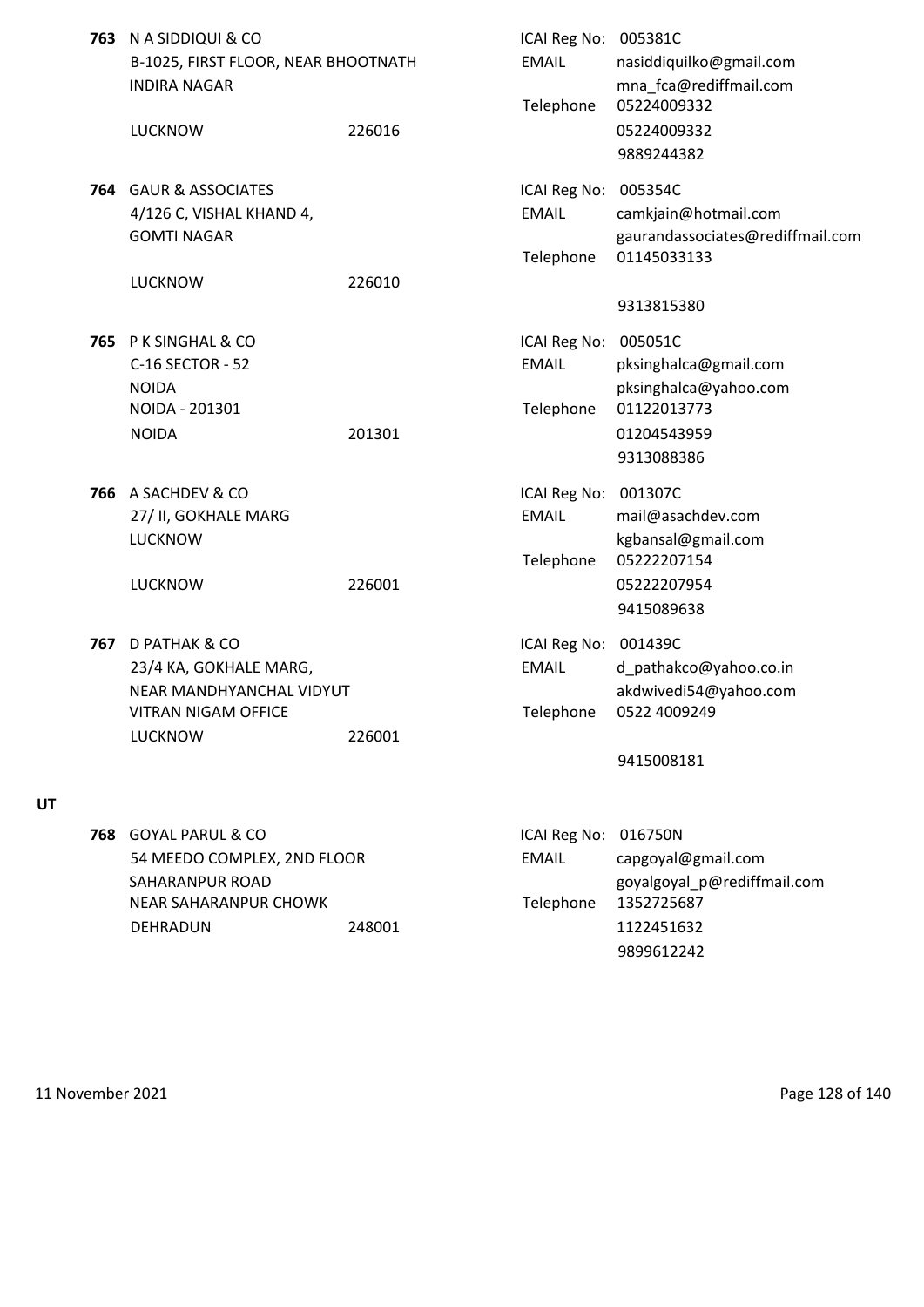| <b>769</b> SHYAM LAL DADHICHI & ASSOCIATES<br>GITA RAM JOSHI, SAURA SARULI<br>THANO ROAD, RAIPUR<br><b>DEHRADUN</b><br>DEHRADUN                         | 248008 | ICAI Reg No:<br><b>EMAIL</b><br>Telephone | 012265N<br>siria032000@yahoo.co.in<br>sdadhichi7@gmail.com<br>01147587185<br>8826592592                       |
|---------------------------------------------------------------------------------------------------------------------------------------------------------|--------|-------------------------------------------|---------------------------------------------------------------------------------------------------------------|
| 770 NAVEEN UPADHYAYA & ASSOCIATES<br>C/O SH. H.C.UPADHYAYA, STREET NO. 05,<br>BHOJAK COLONY, LOHARIA SAL TALLA,<br><b>OONCHA PUL</b><br><b>HALDWANI</b> | 263139 | ICAI Reg No:<br><b>EMAIL</b><br>Telephone | 014244N<br>naveen@canaveen.com<br>rsharma.ca@gmail.com<br>05946263567<br>09911334882<br>9911334882            |
| 771 D M A & ASSOCIATES<br>8- A, BENGALI MOHALLA<br>KARANPUR,<br>DEHRADUN                                                                                | 248001 | ICAI Reg No:<br><b>EMAIL</b><br>Telephone | 010129C<br>deepak@dma.net.in<br>caamitanand@gmail.com<br>01354000149                                          |
| 772 RAG & ASSOCIATES<br><b>FS-02 FIRST FLOOR</b><br>RAJIV GANDI MULTI PURPOSE COMPLEX<br><b>DISPENSARY ROAD</b><br>DEHRADUN                             | 248001 | ICAI Reg No:<br><b>EMAIL</b><br>Telephone | 9897773080<br>008653C<br>raghvendera@rediffmail.com<br>aca.guptanikhil@gmail.com<br>01352720756<br>9312238428 |
| 773 ANSUL AGRAWAL & CO<br>49, KESHAV VIHAR, LANE NO.3,<br>G.M.S. ROAD, DEHRADUN<br>DEHRADUN                                                             | 248006 | ICAI Reg No:<br><b>EMAIL</b><br>Telephone | 500112N<br>ansulagrawal@gmail.com<br>ansulagrawal@rediffmail.com<br>01352622333<br>9810153504                 |
| 774 HEMANT ARORA & CO LLP<br>354-B, 30, CIVIL LINES<br><b>ROORKEE</b>                                                                                   | 247667 | ICAI Reg No:<br><b>EMAIL</b><br>Telephone | 002141c<br>hemantaco@gmail.com<br>hemant.arora@hemantarora.in<br>01332273343<br>01332277272<br>9837039666     |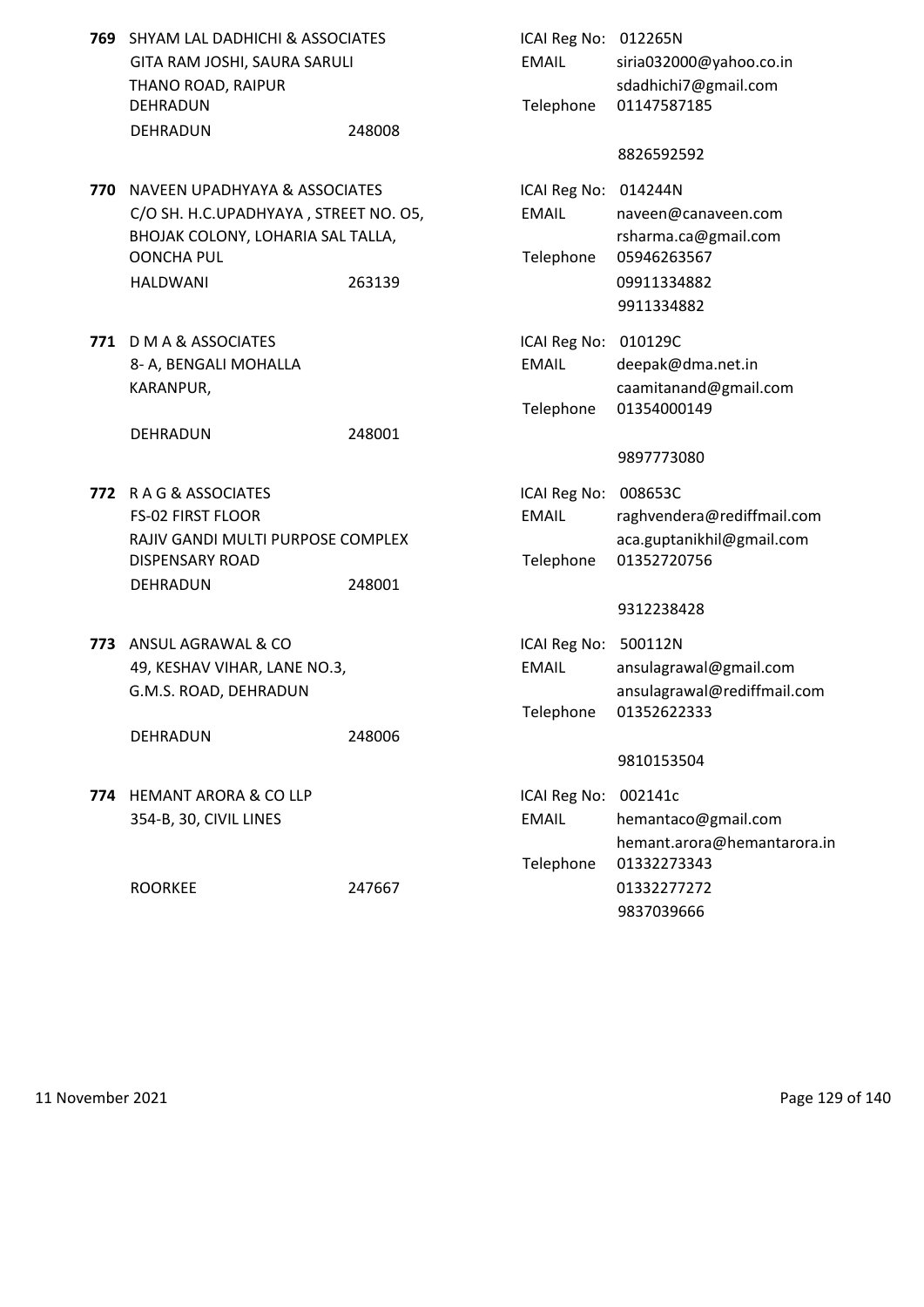| <b>775 B R A N &amp; ASSOCIATES</b> |        | ICAI Reg No: |  |
|-------------------------------------|--------|--------------|--|
| 898, 2ND FLOOR                      |        | <b>FMAIL</b> |  |
| CANAL ROAD                          |        |              |  |
| <b>KISHANPUR</b>                    |        | Telephone    |  |
| DEHRADUN                            | 248001 |              |  |

## **WB**

**776** RAY & CO **ICAI Reg No: 313124E** 

KOLKATA 700017 08697735002

- **777** DEOKI BIJAY & CO **ICAI Reg No: 313105E** 4TH FLOOR dbc rnc@yahoo.com 209, A.J.C.BOSE ROAD Telephone 03322121110 KOLKATA 700017 700017 03322122633
- **778** J GUPTA & CO LLP **ICAI Reg No: 314010E** YMCA BUILDING EMAIL jgupta.co.ca@gmail.com 25 JAWAHARLAL NEHRU ROAD Telephone 03340656289 KOLKATA 700087 03340074539
- **779** V SINGHI & ASSOCIATES **ICAI Reg No: 311017E** SURENDRA MOHAN GHOSH SARANI sunil@vsinghi.com GROUND FLOOR Telephone 03322101126 KOLKATA 700001 9830048122
- **780** K G R S & CO **ICAI Reg No: 310014E** CHATTERJEE INTERNATIONAL CENTER EMAIL kanchan@kgrs.in 17TH FLOOR, FLAT NO-13 **rabinduttaca@gmail.com** 33A, J.L.NEHRU ROAD Telephone 03340056188 KOLKATA 700071 03340056199

**ICAI Reg No: 014544N** EMAIL ravigulati@cabran.in brijesh69@gmail.com Telephone 01122445183 9873665350 21A, SHAKESPEARE SARANI, EMAIL caskroy@gmail.com FLAT - 8C, 8TH FLOOR, **Superintenant and Souminary Soumi18roy@yahoo.co.in** Telephone 08697735000 9831004140 150A, KARNANI ESTATE EMAIL deokinagrawal@rediffmail.com 9433039556 MEZZANINE FLOOR **Example 2018** and the control of the ecotech kol@yahoo.co.in 9831030669 FOUR MANGOE LANE EMAIL vsinghiandco@gmail.com 9830047825

9007064061

11 November 2021 **Page 130 of 140**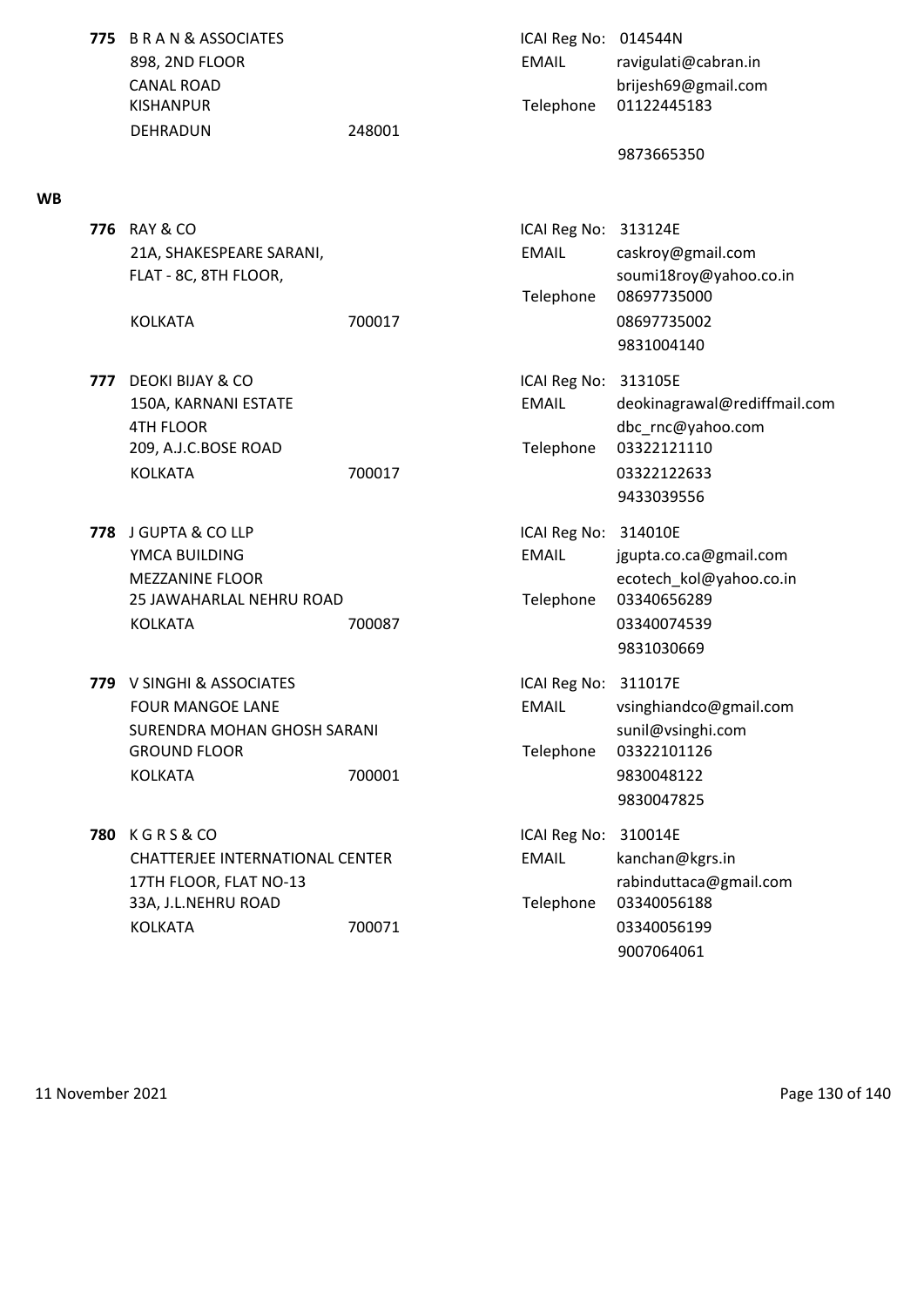| 781 KESHRI & ASSOCIATES<br><b>54 PILKHANA</b>                                                         |        | ICAI Reg No: 310006E<br><b>EMAIL</b>      | KESHRIANDASSOCIATES@GMAIL.CO<br>M                                                          |
|-------------------------------------------------------------------------------------------------------|--------|-------------------------------------------|--------------------------------------------------------------------------------------------|
| <b>3RD LANE</b>                                                                                       |        |                                           | KESHRIANDASSOCIATES@YAHOO.COM                                                              |
| <b>HOWRAH - 711101</b><br><b>HOWRAH</b>                                                               | 711101 | Telephone                                 | 03322701960<br>03322685957<br>8961320590                                                   |
| <b>782 RN GOYAL &amp; CO</b><br><b>MANGTURAM ROAD</b><br><b>KHALPARA</b><br>NEAR GANDHI MAIDAN        |        | ICAI Reg No:<br><b>EMAIL</b><br>Telephone | 309128E<br>RNGSILIGURI@GMAIL.COM<br>RNGSILIGURI@REDIFFMAIL.COM<br>03532501486              |
| <b>SILIGURI</b>                                                                                       | 734005 |                                           | 03532566576<br>9434039003                                                                  |
| 783 NUNDI & ASSOCIATES<br>585 G. T. Road West<br>Boro Panchanantala                                   |        | ICAI Reg No:<br><b>EMAIL</b>              | 309090E<br>nundi1975@gmail.com<br>nandisoumen@hotmail.com                                  |
| CHANDANNAGAR                                                                                          | 712136 | Telephone                                 | 03340708100<br>03322308863<br>9831047080                                                   |
| 784 S B A ASSOCIATES<br>27, MIRZA GHALIB STREET,<br><b>5TH FLOOR</b><br><b>KOLKATA</b>                | 700016 | ICAI Reg No:<br><b>EMAIL</b><br>Telephone | 308136E<br>sbaassociates1@gmail.com<br>sbaaudit@dataone.in<br>033-22520049<br>033-22526704 |
|                                                                                                       |        |                                           | 9163613844                                                                                 |
| 785 ADD & ASSOCIATES<br>P-168, SECTOR-B<br>METROPOLITAN CO.OP HSG SOCY LTD<br><b>CANAL SOUTH ROAD</b> |        | ICAI Reg No:<br><b>EMAIL</b><br>Telephone | 308064E<br>add_associates@yahoo.in<br>sdeybandopadhyay@gmail.com<br>03340064958            |
| <b>KOLKATA</b>                                                                                        | 700105 |                                           | 9830914361                                                                                 |
| <b>786 A KAYES &amp; CO</b><br>231, KAMALALAYA CENTRE<br>156A, LENIN SARANI                           |        | ICAI Reg No:<br><b>EMAIL</b><br>Telephone | 311149E<br>akayes123@gmail.com<br>ashim742@yahoo.co.in<br>03322157252                      |
| <b>KOLKATA</b>                                                                                        | 700013 |                                           | 9339513458                                                                                 |
|                                                                                                       |        |                                           |                                                                                            |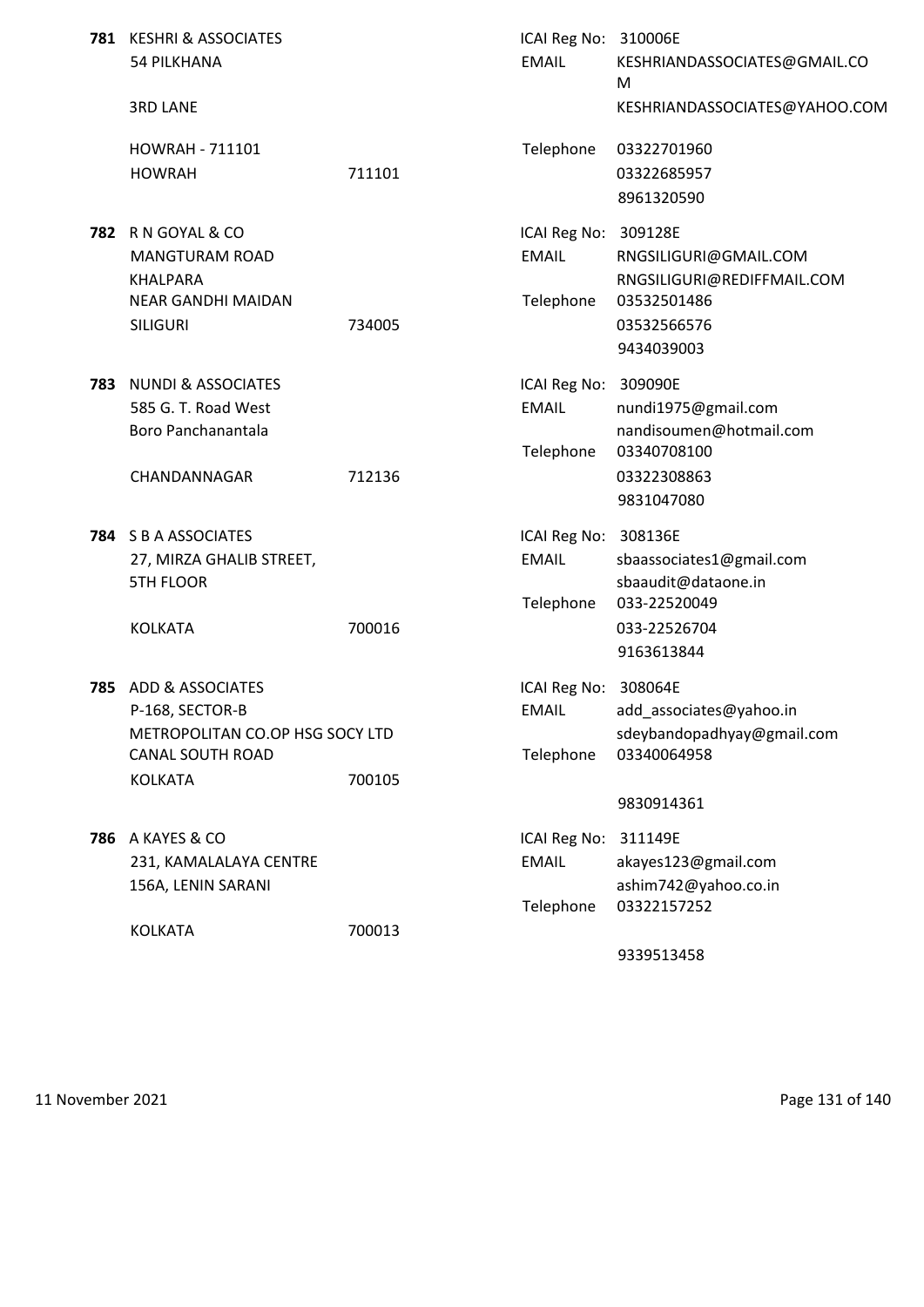| 787 | <b>BAS&amp;COLLP</b><br><b>SURYADEEP 2ND FLOOR</b><br>1/1E/6 RANI HARSHA MUKHI ROAD           |        | ICAI Reg No: 323347E<br><b>EMAIL</b><br>Telephone | vikas@basco.in<br>vikasjalan21@gmail.com<br>03325587917               |
|-----|-----------------------------------------------------------------------------------------------|--------|---------------------------------------------------|-----------------------------------------------------------------------|
|     | <b>KOLKATA</b>                                                                                | 700002 |                                                   | 919831115111<br>9830522152                                            |
| 788 | <b>CHATURVEDI &amp; CO</b><br>60, BENTINCK STREET,                                            |        | ICAI Reg No: 302137E<br><b>EMAIL</b><br>Telephone | chaturvedikol@hotmail.com<br>chaturvedicokol@gmail.com<br>03346012507 |
|     | <b>KOLKATA</b>                                                                                | 700069 |                                                   | 03346036407<br>9433021144                                             |
| 789 | S K MALLICK & CO<br><b>BIKANER BUILDINGS</b><br>1ST FLOOR, ROOM NO. 2<br>8-B, LALBAZAR STREET |        | ICAI Reg No: 324892E<br><b>EMAIL</b><br>Telephone | skmco.ca@gmail.com<br>rsmallick@rediffmail.com<br>03340053787         |
|     | <b>KOLKATA</b>                                                                                | 700001 |                                                   | 9831051467                                                            |
| 790 | J L SENGUPTA & CO<br>70A, LENIN SARANI, 1ST FLOOR,                                            |        | ICAI Reg No: 307092E<br><b>EMAIL</b><br>Telephone | cajlsco@gmail.com<br>rjana_40@yahoo.co.in<br>03322645633              |
|     | <b>KOLKATA</b>                                                                                | 700013 |                                                   | 03322266691<br>9433177389                                             |
|     | 791 JBS&COMPANY<br>60, BENTINCK STREET<br>4 TH FLOOR                                          |        | ICAI Reg No: 323734E<br><b>EMAIL</b>              | jbs_company@rediffmail.com<br>sudhanshu961981@gmail.com               |
|     | KOLKATA-700 069<br><b>KOLKATA</b>                                                             | 700069 | Telephone                                         | 03322826776<br>03322826776<br>7602289961                              |
|     | 792 DOKANIA S KUMAR & CO<br>598/2 SARAT CHATTERJEE ROAD<br><b>SHIBPUR</b><br><b>HOWRAH</b>    |        | ICAI Reg No: 322919E<br><b>EMAIL</b><br>Telephone | dokaniask@gmail.com<br>prerana sweetchic@yahoo.co.in<br>03379611798   |
|     | <b>HOWRAH</b>                                                                                 | 711102 |                                                   | 03322104010<br>9330904153                                             |

11 November 2021 **Page 132 of 140**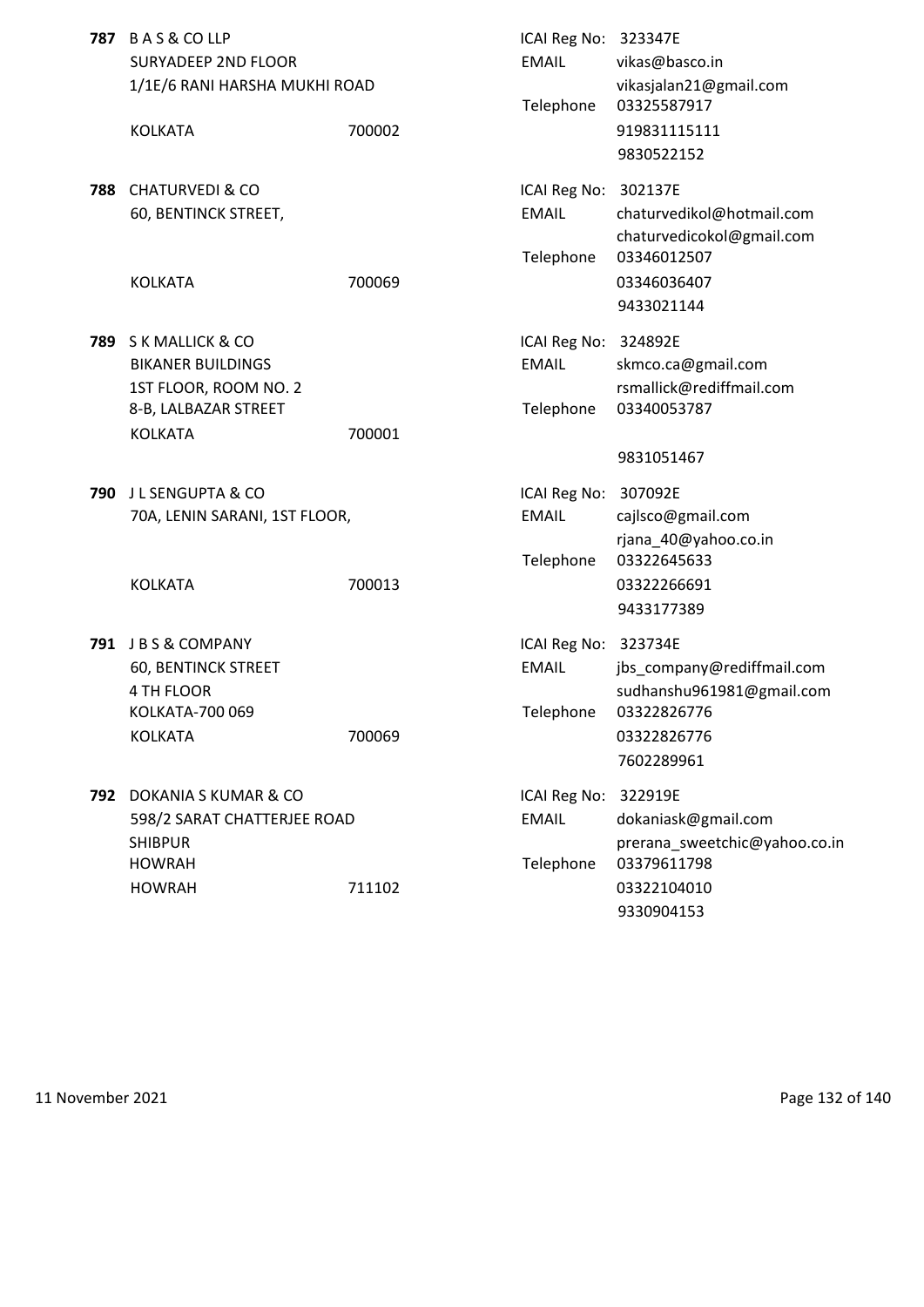| 793 | KRISHANU BHATTACHARYYA & ASSOCIATES<br>122 LAWRENCE STREET<br>UTTARPARA HOOGHLY<br><b>WEST BENGAL</b> |        | ICAI Reg No: 324327E<br><b>EMAIL</b><br>Telephone | krishanu_b@rediffmail.com<br>krishanufca.b@gmail.com<br>3326636802     |
|-----|-------------------------------------------------------------------------------------------------------|--------|---------------------------------------------------|------------------------------------------------------------------------|
|     | <b>UTTARPARA</b>                                                                                      | 712258 |                                                   | 3326636802<br>9831208273                                               |
|     | 794 NIRUPAM & ASSOCIATES<br>RASHKHOLA PARA<br><b>KHARDAH</b>                                          |        | ICAI Reg No: 323575E<br><b>EMAIL</b>              | nirupamnassociates_kdh@rediffma<br>il.com                              |
|     | <b>KHARDAH</b>                                                                                        | 700117 | Telephone                                         | nirupamnassociates@gmail.com<br>03340086793                            |
|     |                                                                                                       |        |                                                   | 9830280917                                                             |
|     | 795 ABHIJIT DUTT & ASSOCIATES<br>8BY2, KIRAN SHANKAR ROY ROAD<br>ROOM NO 2 AND 3, 2ND FLOOR           |        | ICAI Reg No: 315049E<br><b>EMAIL</b>              | cadutt@gmail.com<br>mainaksen@icloud.com                               |
|     | CALCUTTA-700001<br><b>KOLKATA</b>                                                                     | 700001 | Telephone                                         | 03322481962<br>03322485052<br>9163300400                               |
|     | 796 S GUHA & ASSOCIATES<br>CJ 19, SECTOR - II, SALT LAKE                                              |        | ICAI Reg No: 322493E<br><b>EMAIL</b><br>Telephone | sguhaassociates@gmail.com<br>alam_gudguy@rediffmail.com<br>03323506991 |
|     | 24 PARGANAS                                                                                           | 700091 |                                                   | 03323609686<br>9831015331                                              |
| 797 | <b>MITRA ROY &amp; DATTA</b><br>11C, RAJA BASANTA ROY ROAD                                            |        | ICAI Reg No: 322477E<br><b>EMAIL</b><br>Telephone | mitraroydatta@gmail.com<br>kingsuk.datta@rediffmail.com<br>03340613065 |
|     | <b>KOLKATA</b>                                                                                        | 700026 |                                                   | 9433012581                                                             |
|     | 798 K K CHANANI & ASSOCIATES<br>5/1 CLIVE ROW<br><b>3RD FLOOR</b><br><b>ROOM NO. 78</b>               |        | ICAI Reg No:<br><b>EMAIL</b><br>Telephone         | 322232E<br>kkca@kkca.net<br>kkcandassociates@gmail.com<br>03322130296  |
|     | <b>KOLKATA</b>                                                                                        | 700001 |                                                   | 03322624786<br>9830044507                                              |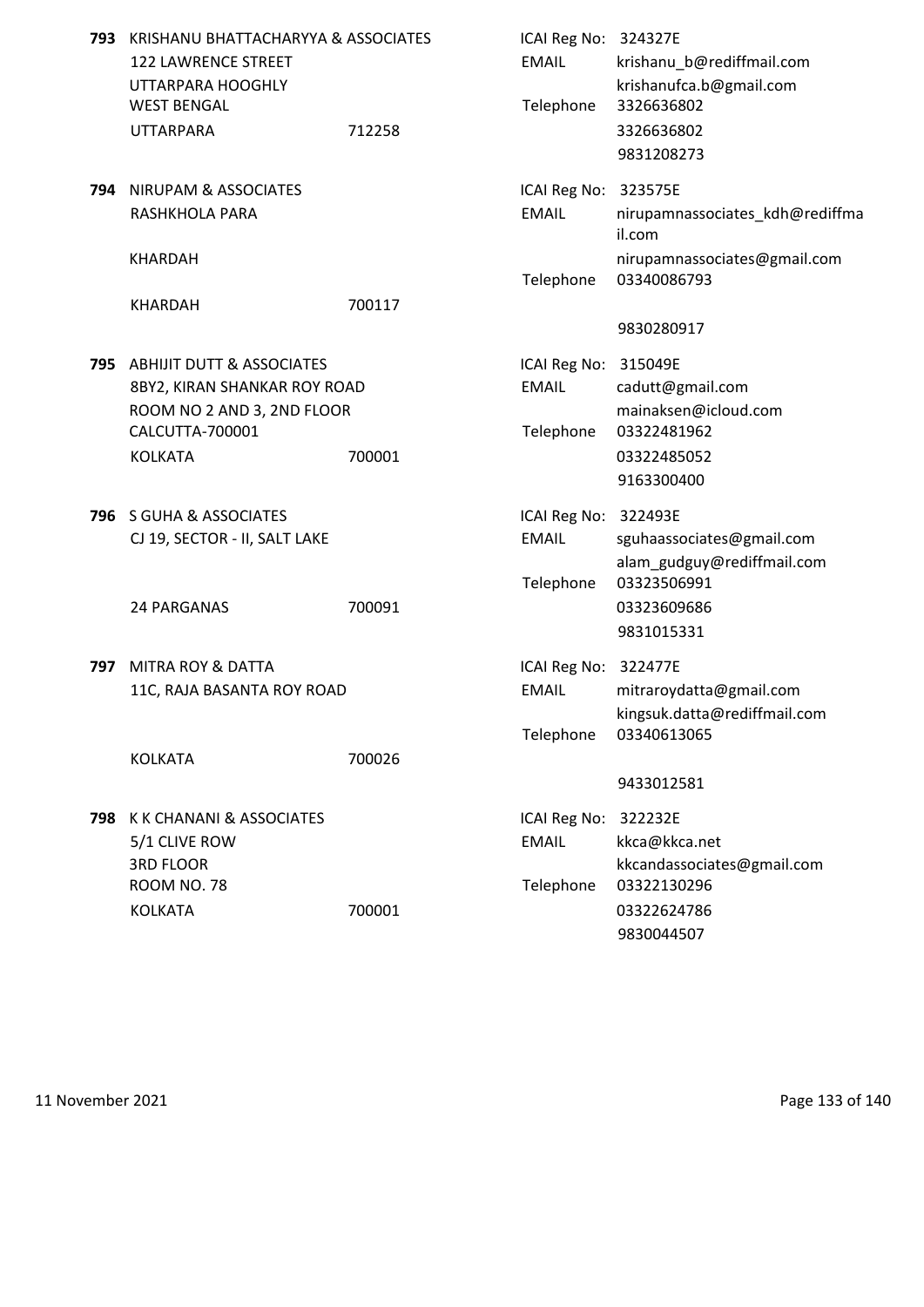| 799 | S D P & ASSOCIATES<br>46C, CHOWRINGHEE ROAD,<br>FLAT NO. 14G<br><b>EVEREST HOUSE</b><br><b>KOLKATA</b>                                                    | 700071                   | ICAI Reg No: 322176E<br><b>EMAIL</b><br>Telephone | sandeep@sdpa.co.in<br>pranitadalmia9@gmail.com<br>03340033324<br>03340033325<br>9831123466              |
|-----|-----------------------------------------------------------------------------------------------------------------------------------------------------------|--------------------------|---------------------------------------------------|---------------------------------------------------------------------------------------------------------|
| 800 | S PODDAR & CO<br>2, LALBAZAR STREET<br>2ND FLOOR, ROOM NO. 201-203<br><b>KOLKATA</b><br><b>HOWRAH</b>                                                     | 700001                   | ICAI Reg No:<br><b>EMAIL</b><br>Telephone         | 320294E<br>poddar.sanjay@gmail.com<br>sanjay@spoddar.in<br>03322314636<br>03340053817<br>9830047033     |
| 801 | <b>ROY GHOSH &amp; ASSOCIATES</b><br>545 G T<br>ROAD<br>SOUTH<br>NO 410<br><b>HOWRAH 711101</b><br>3 C R AVENUE BHARAT BHABAN KOL-700072<br><b>HOWRAH</b> | 4TH FLOOR ROOM<br>711101 | ICAI Reg No:<br><b>EMAIL</b><br>Telephone         | 320094E<br>royghosh@gmail.com<br>royghosh@hotmail.com<br>03322360048<br>03326386682<br>9433090853       |
| 802 | <b>DBK ASSOCIATES</b><br><b>39BC SURABHI COMPLEX</b><br>PO:Maheswara, Chakloknath,<br>PS:Ramnagar<br><b>HALDIA</b>                                        | 743368                   | ICAI Reg No:<br><b>EMAIL</b><br>Telephone         | 322817E<br>dbkassociatesd@gmail.com<br>pulak_1995@yahoo.co.in<br>9831060714<br>9831213607               |
| 803 | KOTHARI & CO<br>1E, NEELKANTH<br>26-B, CAMAC STREET,<br>KOLKATA                                                                                           | 700016                   | ICAI Reg No:<br><b>EMAIL</b><br>Telephone         | 301178E<br>amitavkothari@yahoo.co.in<br>manaswy@yahoo.co.uk<br>03322901430<br>03322878204<br>9831108629 |
| 804 | <b>B K SHROFF &amp; CO</b><br>23-A, NETAJI SUBHASH ROAD<br>ROOM NO. 15, 3RD<br><b>FLOOR</b><br><b>KOLKATA</b>                                             | 700001                   | ICAI Reg No:<br><b>EMAIL</b><br>Telephone         | 302166E<br>lalitshroff@ymail.com<br>bkshroffdelhi@rediffmail.com<br>03322300751<br>03322300752          |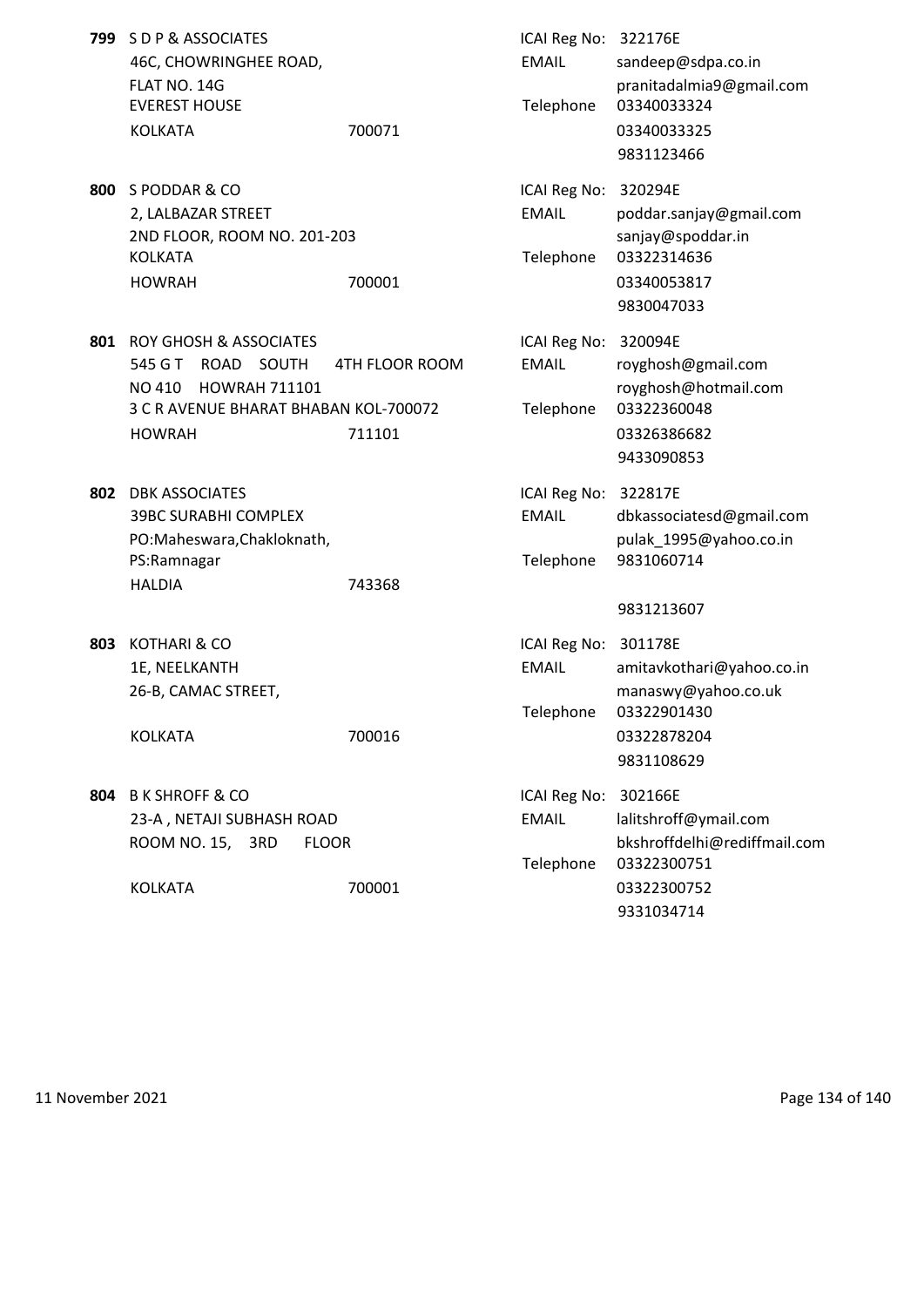|     | 805 CHATTERJEE & CO<br>153 RASH BEHARI AVENUE 3RD FLOOR<br>KOLKATA - 700 029 |        | ICAI Reg No: 302114E<br><b>EMAIL</b><br>Telephone | chatterjee.ca1955@gmail.com<br>chatterjee.ca@rediffmail.com<br>8777346998    |
|-----|------------------------------------------------------------------------------|--------|---------------------------------------------------|------------------------------------------------------------------------------|
|     | <b>KOLKATA</b>                                                               | 700029 |                                                   | 03324656114<br>9830440535                                                    |
| 806 | G P AGRAWAL & CO<br>UNIT NO. 606, DIAMOND HERITAGE<br>16, STRAND ROAD        |        | ICAI Reg No:<br><b>EMAIL</b><br>Telephone         | 302082E<br>ajay@gpaco.net<br>sunita_2311@yahoo.com<br>03346017361            |
|     | <b>KOLKATA</b>                                                               | 700001 |                                                   | 03346012771<br>9830025610                                                    |
| 807 | N C BANERJEE & CO<br><b>COMMERCE HOUSE</b><br>1ST FLOOR, ROOM NO.9           |        | ICAI Reg No: 302081E<br><b>EMAIL</b>              | ncbanerjee02@gmail.com<br>ncb.co@hotmail.com                                 |
|     | 2, GANESH CHANDRA AVENUE<br><b>KOLKATA</b>                                   | 700013 | Telephone                                         | 03322132200<br>03346014614<br>9831393592                                     |
| 808 | <b>SINGHI &amp; CO</b><br>161 SARAT BOSE ROAD<br><b>KOLKATA</b>              |        | ICAI Reg No: 302049e<br><b>EMAIL</b><br>Telephone | aditya@singhico.com<br>anurag.singhi@bakertillysinghi.com<br>03324196000     |
|     | <b>KOLKATA</b>                                                               | 700026 |                                                   | 03324196001<br>9830455666                                                    |
| 809 | M RAGHUNATH & CO<br><b>6 GARSTIN PLACE</b><br><b>ASHOKA CHAMBERS</b>         |        | ICAI Reg No:<br><b>EMAIL</b>                      | 003347S<br>mraghunathcokolkata@gmail.com<br>surendrajoshi@mraghunath.co.in   |
|     | <b>FIRST FLOOR</b><br><b>KOLKATA</b>                                         | 700001 | Telephone                                         | 03322305574<br>03340056231<br>9830071871                                     |
| 810 | <b>NANDY HALDER &amp; GANGULI</b><br>18, NETAJI SUBHAS ROAD,<br>TOP FLOOR,   |        | ICAI Reg No:<br><b>EMAIL</b>                      | 302017E<br>nandyhalderganguli1973@gmail.com<br>chandaparthasarathi@yahoo.com |
|     | <b>KOLKATA</b>                                                               | 700001 | Telephone                                         | 03322300008<br>03322105018<br>9831203590                                     |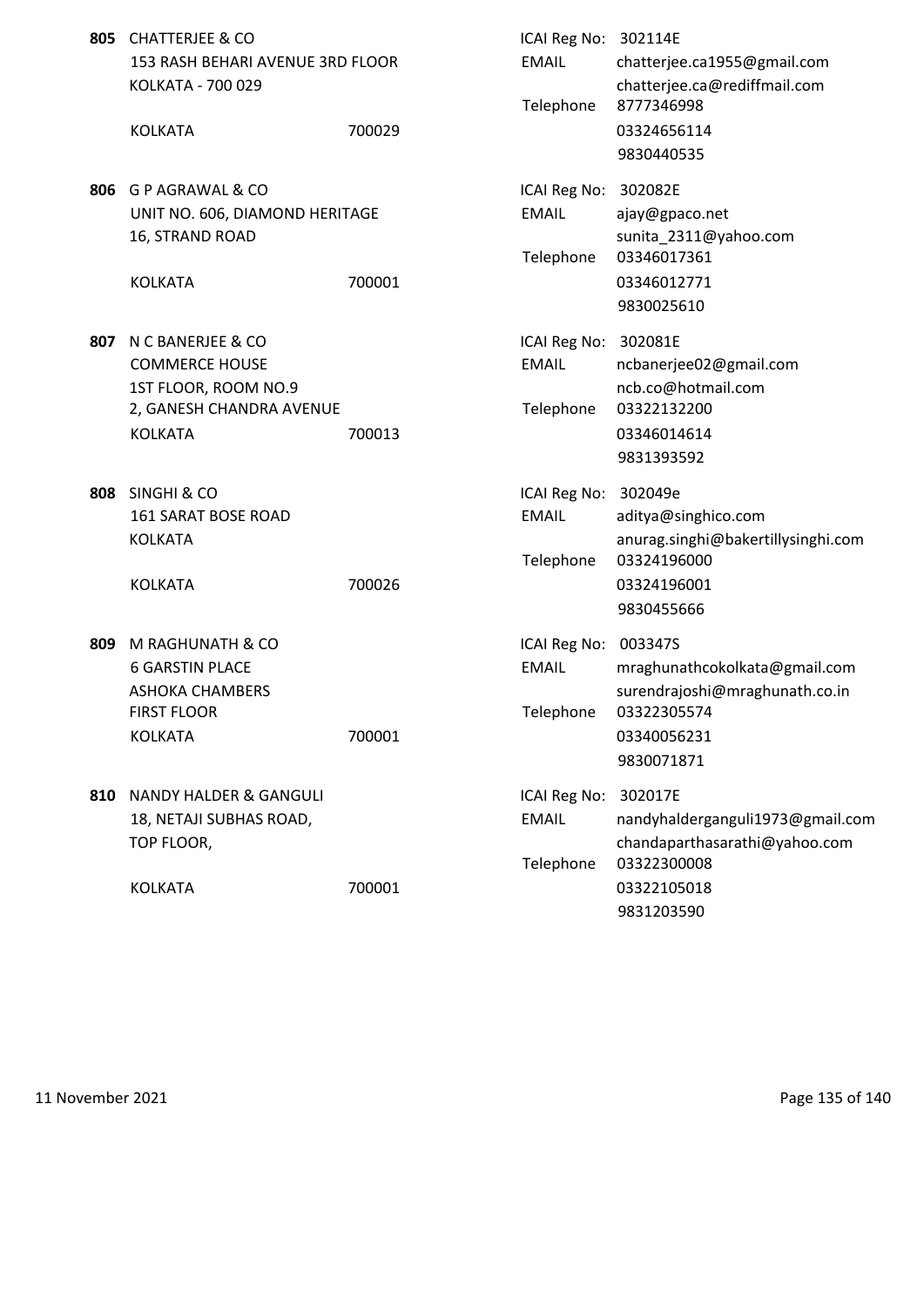|     | 811 S GHOSE & CO CHARTERED ACCOUNTANTS LLP<br>11, OLD POST OFFICE STREET,<br>2ND FLOOR,<br><b>KOLKATA</b><br><b>KOLKATA</b>       | 700001 | ICAI Reg No: 302184E<br><b>EMAIL</b><br>Telephone | sghose1943@gmail.com<br>sghose1943@yahoo.com<br>0332231195<br>03322481201<br>9830053731              |
|-----|-----------------------------------------------------------------------------------------------------------------------------------|--------|---------------------------------------------------|------------------------------------------------------------------------------------------------------|
| 812 | G BASU & CO<br><b>BASU HOUSE</b><br>3 CHOWRINGHEE APPROACH<br><b>KOLKATA 700072</b><br><b>KOLKATA</b>                             | 700072 | ICAI Reg No:<br><b>EMAIL</b><br>Telephone         | 301174E<br>s.lahiri@gbasu.in<br>anusree.lahiri@gmail.com<br>03322126253<br>03322128016<br>9831355960 |
| 813 | <b>MOOKHERJEE BISWAS &amp; PATHAK</b><br>5 AND 6, FANCY LANE<br><b>5TH FLOOR</b><br><b>KOLKATA</b>                                | 700001 | ICAI Reg No: 301138E<br><b>EMAIL</b><br>Telephone | abhijit@mbpkol.com<br>sudersanmukherjee@gmail.com<br>03322481733<br>03322480080<br>9433037066        |
| 814 | RAY & RAY<br>WEBEL BHAVAN,<br>BLOCK - EP GP,<br>SECTOR - V, SALTLAKE<br><b>KOLKATA</b>                                            | 700091 | ICAI Reg No:<br><b>EMAIL</b><br>Telephone         | 301072E<br>raynray@raynray.net<br>raynray@airtelmail.in<br>03340648107<br>03340648109<br>9007128171  |
|     | 815 S K BASU & CO<br>20/5/2/2<br><b>BISWESWAR BANNERJEE LANE</b><br>HOWRAH-711101<br><b>HOWRAH</b>                                | 711101 | ICAI Reg No: 301026E<br><b>EMAIL</b><br>Telephone | skbasuandco@gmail.com<br>chowdhurysinhask@yahoo.co.in<br>03322486065<br>03322483838<br>9830214931    |
| 816 | <b>B M CHATRATH &amp; CO LLP</b><br>#CENTRE POINT#, 4TH FLOOR,<br><b>ROOM NO-440</b><br>21, HEMANTA BASU SARANI<br><b>KOLKATA</b> | 700001 | ICAI Reg No:<br><b>EMAIL</b><br>Telephone         | 301011E<br>bmccal@bmchatrath.in<br>cassarkar@gmail.com<br>03322484575<br>03322486810                 |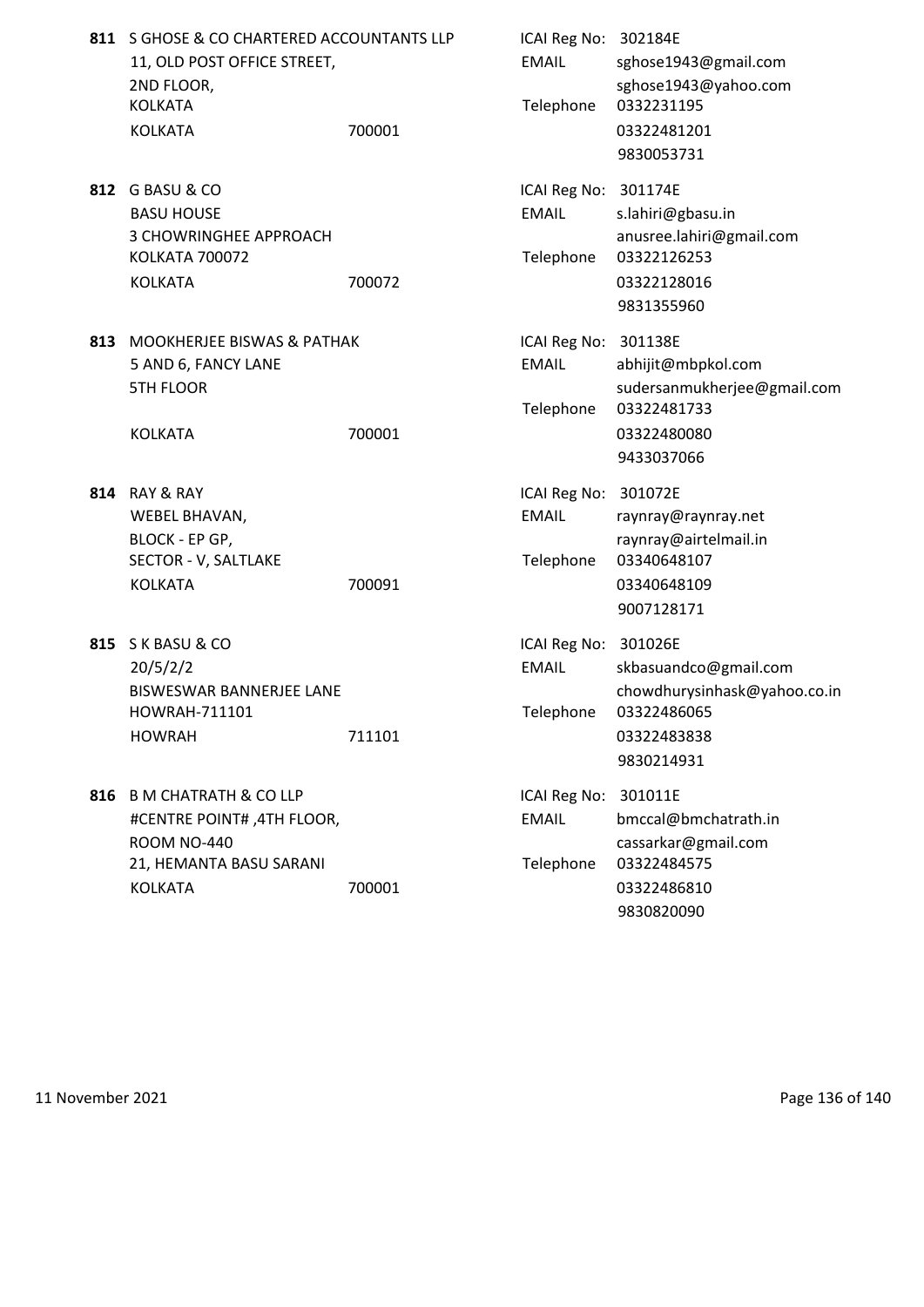| 817 R GOPAL & ASSOCIATES         |        | ICAI Reg No: 000846C |              |
|----------------------------------|--------|----------------------|--------------|
| 1/1A, Vansittart Row, 1st Floor  |        | EMAIL                | ssawaria@rgo |
| Room No. 6, Opp Telephone Bhavan |        |                      | rga.fca1@gm  |
| BBD Bagh                         |        | Telephone            | 03322480021  |
| KOLKATA                          | 700001 |                      | 03322483135  |

- **818** GUHA NANDI & CO COMMERCE HOUSE 5TH FLOOR, ROOM 8D AND E, 2A, GANESH CHANDRA AVENUE, KOLKATA 700013 03322132930
- **819** V N PUROHIT & CO DIAMOND CHAMBERS, SUITE NO. 4G, 4TH FLOOR, BLOCK - III, 4 CHOWRINGHEE LANE KOLKATA 700016
- 820 P C MASKARA & CO 423/1, BURDWAN ROAD BESIDE SILPANCHAL BHAWAN SILIGURI NEWSTER SILIGURI DENGAN TELEPHONE 03532503800 SILIGURI 734005
- **821 S K AGRAWAL AND CO CHARTERED** ACCOUNTANTS LLP SUITE NOS 606 TO 608 THE CHAMBERS OPPOSITE GITANJALI STADIUM 1865 RAJDANGA MAIN ROAD KASBA KOLKATA 700107 700107 700107
- 822 B CHHAWCHHARIA & CO 8A AND 8B, SATYAM TOWERS 3, ALIPORE ROAD

| R GOPAL & ASSOCIATES                    |        | ICAI Reg No: 000846C |                          |
|-----------------------------------------|--------|----------------------|--------------------------|
| 1/1A, Vansittart Row, 1st Floor         |        | <b>EMAIL</b>         | ssawaria@rgopal.in       |
| Room No. 6, Opp Telephone Bhavan        |        |                      | rga.fca1@gmail.com       |
| <b>BBD Bagh</b>                         |        | Telephone            | 03322480021              |
| <b>KOLKATA</b>                          | 700001 |                      | 03322483135              |
|                                         |        |                      | 9830813929               |
|                                         |        |                      |                          |
| <b>GUHA NANDI &amp; CO</b>              |        | ICAI Reg No: 302039E |                          |
| <b>COMMERCE HOUSE</b>                   |        | <b>EMAIL</b>         | guhanandi@gmail.com      |
| 5TH FLOOR, ROOM 8D AND E,               |        |                      | gnc_ca@rediffmail.com    |
| 2A, GANESH CHANDRA AVENUE,              |        | Telephone            | 03322132929              |
| <b>KOLKATA</b>                          | 700013 |                      | 03322132930              |
|                                         |        |                      | 9433009268               |
| V N PUROHIT & CO                        |        | ICAI Reg No: 304040E |                          |
| DIAMOND CHAMBERS, SUITE NO. 4G,         |        | <b>EMAIL</b>         | vnpkolkata@vnpaudit.com  |
| 4TH FLOOR, BLOCK - III,                 |        |                      | vnpkolkata@gmail.com     |
| <b>4 CHOWRINGHEE LANE</b>               |        | Telephone            | 03340014849              |
| <b>KOLKATA</b>                          | 700016 |                      | 03340014850              |
|                                         |        |                      | 9748125555               |
|                                         |        |                      |                          |
| P C MASKARA & CO                        |        | ICAI Reg No: 306073E |                          |
| 423/1, BURDWAN ROAD                     |        | <b>EMAIL</b>         | efiling@gmail.com        |
| BESIDE SILPANCHAL BHAWAN                |        |                      | contact@pcmaskara.com    |
| SILIGURI                                |        | Telephone            | 03532503800              |
| <b>SILIGURI</b>                         | 734005 |                      | 03532504444              |
|                                         |        |                      | 9832096660               |
| S K AGRAWAL AND CO CHARTERED            |        | ICAI Reg No: 306033E |                          |
| <b>ACCOUNTANTS LLP</b>                  |        |                      |                          |
| <b>SUITE NOS 606 TO 608</b>             |        | <b>EMAIL</b>         | sarat@skagrawal.co.in    |
| THE CHAMBERS OPPOSITE GITANJALI STADIUM |        |                      | jugalchoudhury@gmail.com |
| 1865 RAJDANGA MAIN ROAD KASBA           |        | Telephone            | 03340089902              |
| <b>KOLKATA</b>                          | 700107 |                      | 03340089903              |
|                                         |        |                      | 9903590022               |
| <b>B CHHAWCHHARIA &amp; CO</b>          |        | ICAI Reg No: 305123E |                          |
| 8A AND 8B, SATYAM TOWERS                |        | <b>EMAIL</b>         | contact@bccoindia.com    |
| 3, ALIPORE ROAD                         |        |                      | k.chhaw@gmail.com        |
|                                         |        | Telephone            | 03324791951              |
| <b>KOLKATA</b>                          | 700027 |                      | 03340060835              |
|                                         |        |                      |                          |

11 November 2021 Page 137 of 140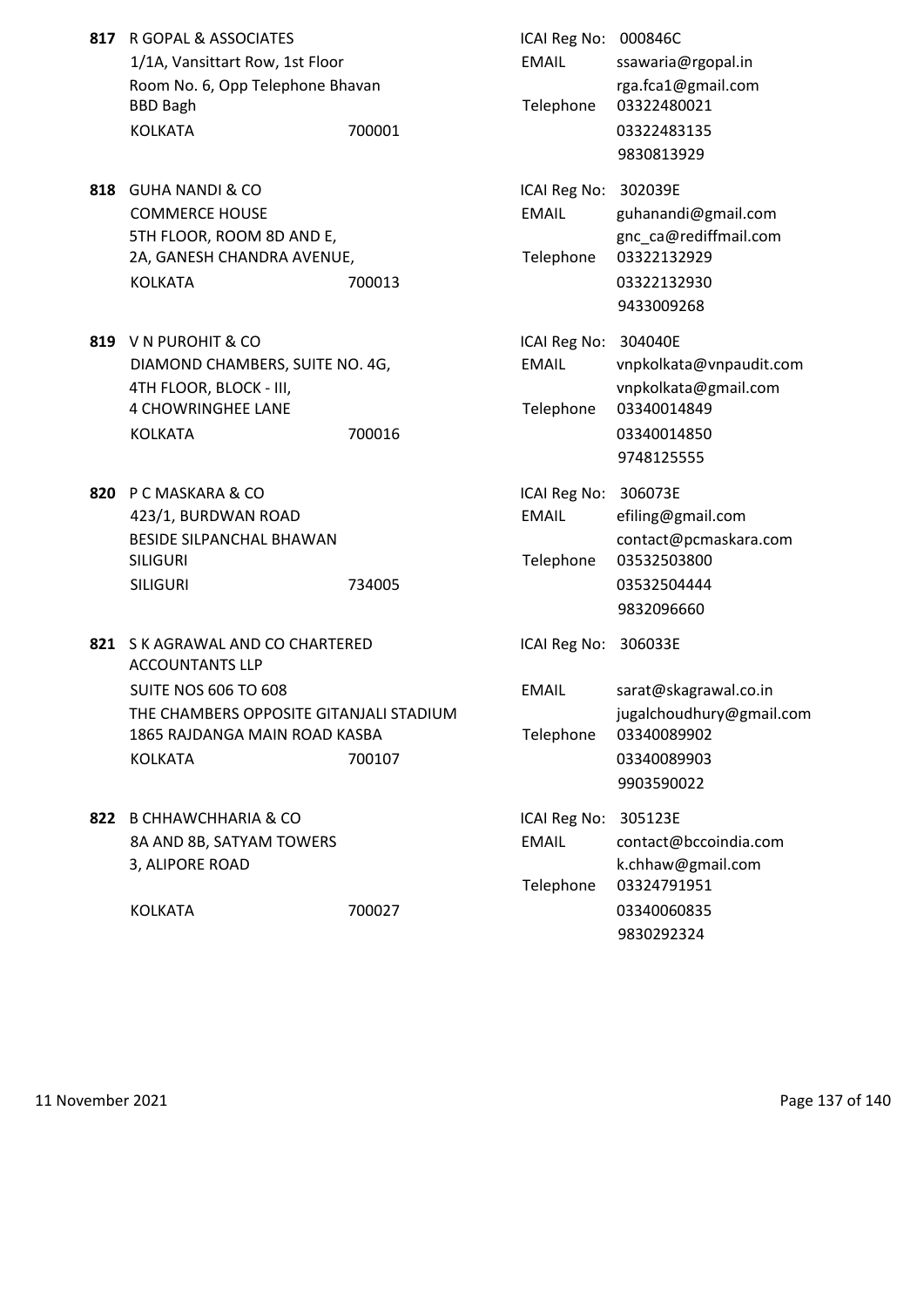- **823 SRI ASSOCIATES** CENTRAL PLAZA, 41 B. B. GANGULY STREET KOLKATA - 700012. KOLKATA 700012
- **824 S JAYKISHAN** 12, HO CHI MINH SARANI, SUITE NO. 2D, 2E, 2F 2ND FLOOR
- 825 JAIN SARAOGI & CO 1, CROOKED LANE

**826** DE & BOSE 8/2, KIRAN SHANKAR ROY ROAD, 2ND FLOOR ROOM NO. 1 AND 18, KOLKATA- 700001

- **827** R P BOOBNA & CO KARNANI ESTATE 209, A.J.C. BOSE ROAD, 2ND FLOOR ROOM NO 87
- **828** S K NAREDI & CO PARK MANSIONS BLOCK 1 ROOM NO 5 3RD FLOOR 57A PARK STREET

| SRI ASSOCIATES<br>CENTRAL PLAZA, 41 B. B. GANGULY STREET<br><b>3RD FLOOR</b><br>KOLKATA - 700012.            |        | ICAI Reg No: 305109E<br><b>EMAIL</b><br>Telephone | associates.sri2010@gmail.com<br>sriassociates1981@yahoo.com<br>03340661174                      |
|--------------------------------------------------------------------------------------------------------------|--------|---------------------------------------------------|-------------------------------------------------------------------------------------------------|
| <b>KOLKATA</b>                                                                                               | 700012 |                                                   | 9433181589                                                                                      |
| S JAYKISHAN<br>12, HO CHI MINH SARANI,<br>SUITE NO. 2D,2E, 2F<br>2ND FLOOR<br><b>KOLKATA</b>                 | 700071 | ICAI Reg No: 309005E<br><b>EMAIL</b><br>Telephone | info@sjaykishan.com<br>schatterjee1975@gmail.com<br>03340035801<br>03340035807<br>9831001140    |
| JAIN SARAOGI & CO<br>1, CROOKED LANE<br><b>1ST FLOOR</b>                                                     |        | ICAI Reg No: 305004E<br><b>EMAIL</b><br>Telephone | sagarjain@jainsaraogi.com<br>mkeshan@hotmail.com<br>03322484130                                 |
| <b>KOLKATA</b>                                                                                               | 700069 |                                                   | 9836184130                                                                                      |
| de & Bose<br>8/2, KIRAN SHANKAR ROY ROAD, 2ND FLOOR,<br>ROOM NO. 1 AND 18, KOLKATA- 700001<br><b>KOLKATA</b> | 700001 | ICAI Reg No: 302175E<br><b>EMAIL</b><br>Telephone | deandbose1956@gmail.com<br>desubrata@rediffmail.com<br>03322485039<br>03322487424<br>9831005582 |
| R P BOOBNA & CO<br><b>KARNANI ESTATE</b><br>209, A.J.C. BOSE ROAD, 2ND FLOOR<br>ROOM NO 87<br><b>KOLKATA</b> | 700017 | ICAI Reg No: 304093E<br><b>EMAIL</b><br>Telephone | office@rpboobnaandco.com<br>rpboobna@gmail.com<br>03346012629<br>03322875559<br>9831195559      |
| S K NAREDI & CO<br>PARK MANSIONS BLOCK 1<br>ROOM NO 5 3RD FLOOR<br>57A PARK STREET<br><b>KOLKATA</b>         | 700016 | ICAI Reg No:<br><b>EMAIL</b><br>Telephone         | 003333C<br>ajay.b@sknaredi.co.in<br>abhibose0151@gmail.com<br>03340061516<br>06572320691        |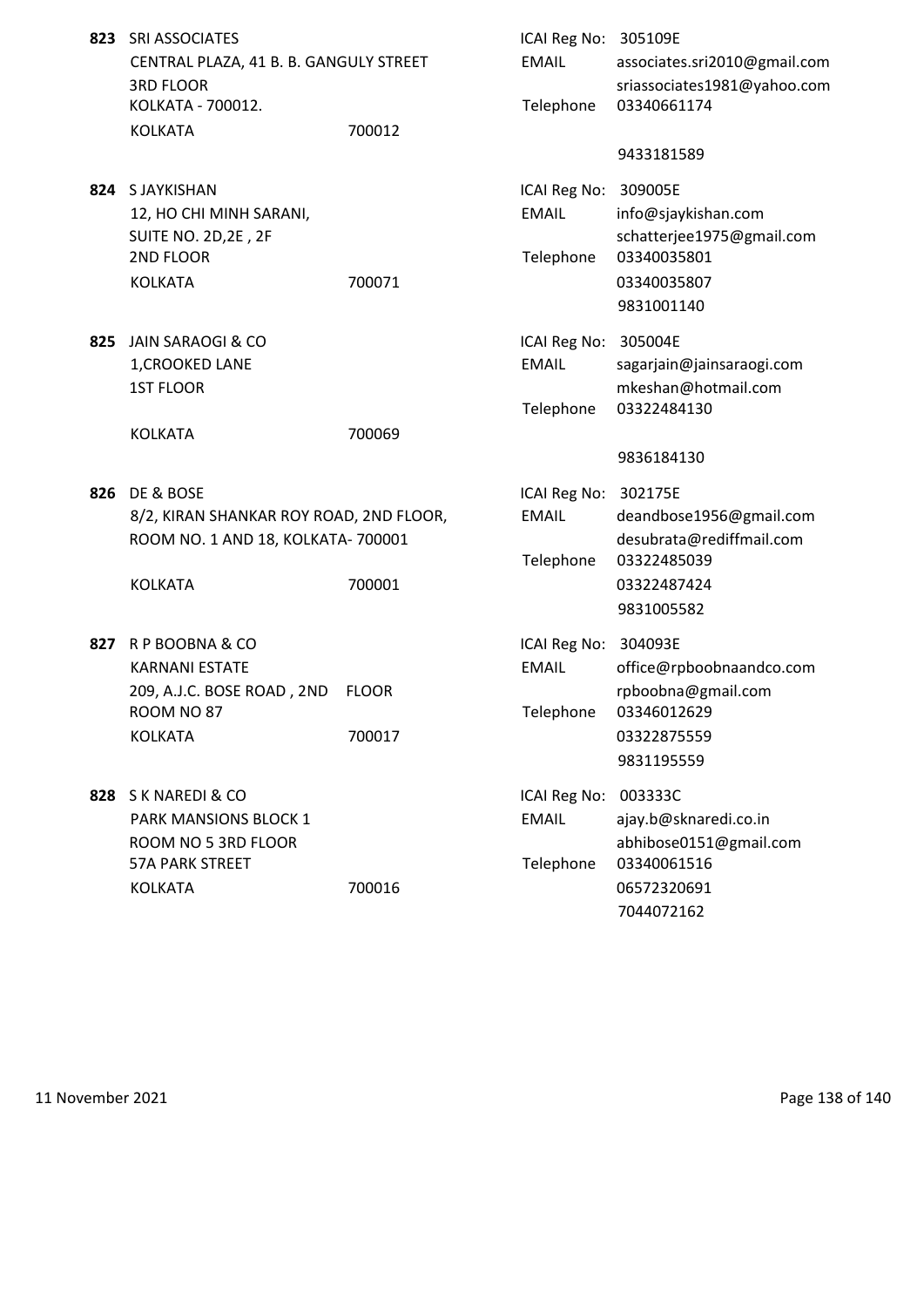|     | 829 GHOSHAL & GHOSAL<br>15 India Exchange Place,<br>5th Floor, Birla Brothers Buidling,<br><b>KOLKATA</b>                 | 700001                        | ICAI Reg No: 304013E<br><b>EMAIL</b><br>Telephone | ghslandgsl@gmail.com<br>somnath_biswas@outlook.com<br>03346023114<br>03322628685                   |
|-----|---------------------------------------------------------------------------------------------------------------------------|-------------------------------|---------------------------------------------------|----------------------------------------------------------------------------------------------------|
|     |                                                                                                                           |                               |                                                   | 9836166447                                                                                         |
| 830 | RAMESH C GUPTA & CO<br>11<br>SRI NATH DAS LANE<br><b>BOW-BAZAR</b><br><b>KOLKATA</b>                                      | 700012                        | ICAI Reg No: 303014E<br><b>EMAIL</b><br>Telephone | rameshc.gupta@live.in<br>chhitizjaiswal@gmail.com<br>03322370437<br>03322376766<br>9830014627      |
| 831 | M C BHANDARI & CO<br>4 SYNAGOGUE STREET<br>BEHIND CENTRAL BANK OF INDIA<br><b>FACING BRABOURNE ROAD</b><br><b>KOLKATA</b> | SUITE NO 205 2nd FL<br>700001 | ICAI Reg No: 303002E<br><b>EMAIL</b><br>Telephone | mcbncokol@gmail.com<br>mrjain@mcb.net.in<br>03322426077<br>03322421053<br>9830268455               |
|     | 832 SPAN & ASSOCIATES<br>14/28, GOLF CLUB ROAD<br><b>GROUND FLOOR</b><br>KOLKATA - 700 033<br><b>KOLKATA</b>              | 700033                        | ICAI Reg No: 302192E<br><b>EMAIL</b><br>Telephone | spanca1979@gmail.com<br>sga1969@dataone.in<br>03324235087<br>08274030628<br>9830251048             |
|     | 833 SAHA GANGULI & ASSOCIATES<br>NEELAMBER, 28B, SHAKESPEARE SARANI,<br>4TH FLOOR, FLAT NO. 4E<br><b>KOLKATA</b>          | 700017                        | ICAI Reg No: 302191E<br><b>EMAIL</b>              | casamirsaha@gmail.com<br>sga1980@yahoo.com<br>Telephone 03322828627<br>03322827576<br>9830031670   |
| 834 | R KOTHARI & CO LLP<br>16 A, SHAKESPEARE SARANI<br>NEW B.K. MARKET<br><b>5TH FLOOR</b><br><b>KOLKATA</b>                   | 700071                        | ICAI Reg No:<br><b>EMAIL</b><br>Telephone         | 307069E<br>kcsoni1966@gmail.com<br>sanjeeb@rkothari.in<br>03322826809<br>03322826807<br>9830892894 |

11 November 2021 **Page 139 of 140**